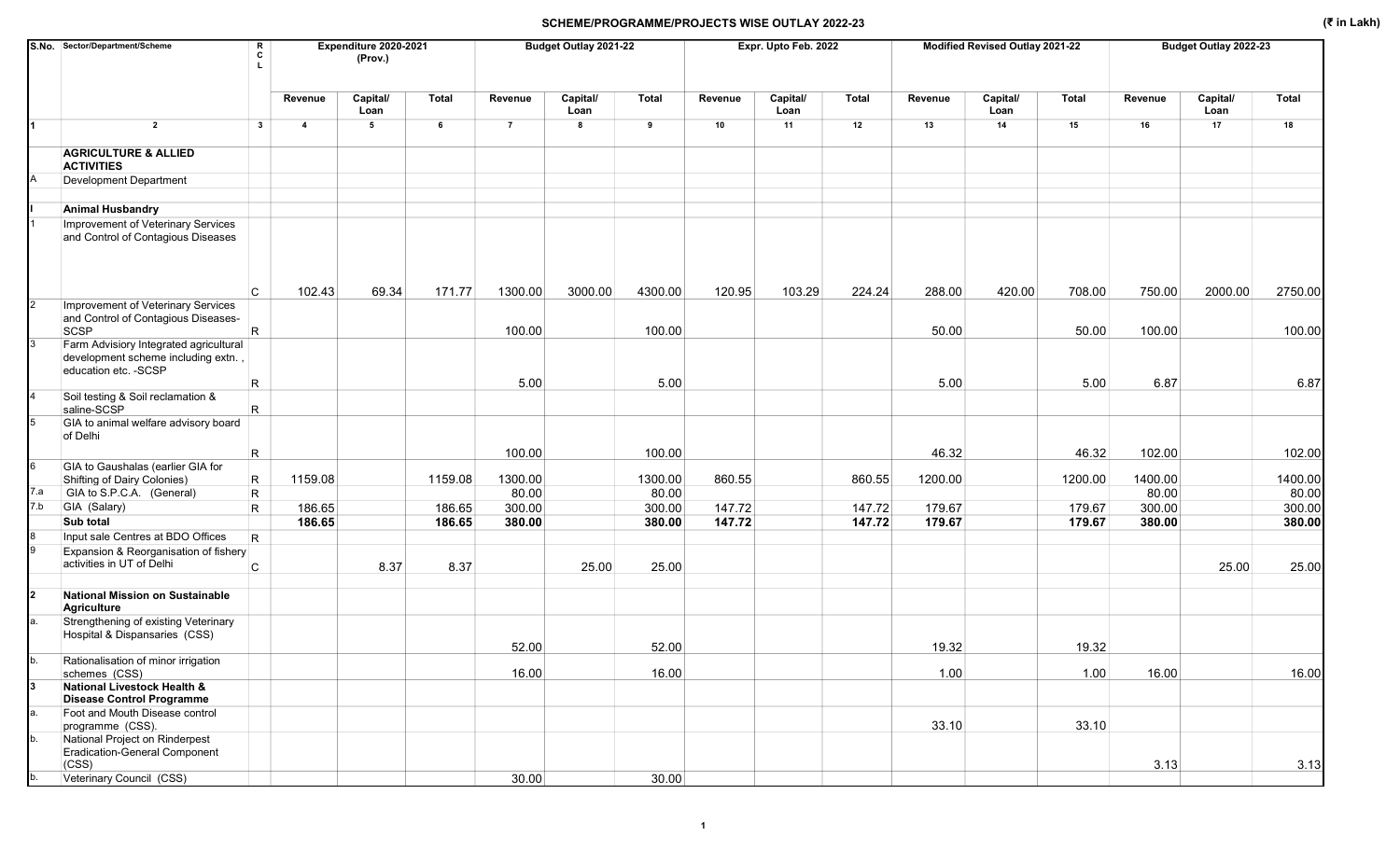|    | S.No. Sector/Department/Scheme                                                                                                                                                             | R<br>c                  |                | Expenditure 2020-2021<br>(Prov.) |         |                    | Budget Outlay 2021-22 |                    |         | Expr. Upto Feb. 2022 |              |         | Modified Revised Outlay 2021-22 |              |         | Budget Outlay 2022-23 |              |
|----|--------------------------------------------------------------------------------------------------------------------------------------------------------------------------------------------|-------------------------|----------------|----------------------------------|---------|--------------------|-----------------------|--------------------|---------|----------------------|--------------|---------|---------------------------------|--------------|---------|-----------------------|--------------|
|    |                                                                                                                                                                                            |                         | Revenue        | Capital/<br>Loan                 | Total   | Revenue            | Capital/<br>Loan      | <b>Total</b>       | Revenue | Capital/<br>Loan     | <b>Total</b> | Revenue | Capital/<br>Loan                | <b>Total</b> | Revenue | Capital/<br>Loan      | <b>Total</b> |
| 1  | $\overline{2}$                                                                                                                                                                             | $\mathbf{3}$            | $\overline{4}$ | $\sqrt{5}$                       | 6       | $\overline{7}$     | 8                     | 9                  | 10      | 11                   | 12           | 13      | 14                              | 15           | 16      | 17                    | 18           |
| c. | Assistance to States for Control of<br>Animal Diseases (Animal Disease<br>Control) (CSS)                                                                                                   |                         |                |                                  |         | 60.00              |                       | 60.00              |         |                      |              | 25.46   |                                 | 25.46        |         |                       |              |
|    | Live Stock Health & Disease Control<br>$(LH & DC)$ (CSS)                                                                                                                                   |                         |                |                                  |         | 13.00              |                       | 13.00              |         |                      |              | 0.13    |                                 | 0.13         |         |                       |              |
|    | <b>National Livestock Management</b><br>Programme                                                                                                                                          |                         |                |                                  |         |                    |                       |                    |         |                      |              |         |                                 |              |         |                       |              |
|    | Conduct of Livestock Census (CSS)                                                                                                                                                          |                         | 200.00         |                                  | 200.00  | 100.00             |                       | 100.00             |         |                      |              | 75.00   |                                 | 75.00        | 75.00   |                       | 75.00        |
| b. | Integrated Sample survey for<br>Estimation of major Livestock<br>Products (CSS)                                                                                                            |                         |                |                                  |         | 21.00              |                       | 21.00              |         |                      |              |         |                                 |              | 21.00   |                       | 21.00        |
|    | National livestock Mission(NLM)<br>(CSS) General                                                                                                                                           |                         |                |                                  |         |                    |                       |                    |         |                      |              |         |                                 |              |         |                       |              |
|    | National livestock Mission(NLM)<br>(CSS) SCSP                                                                                                                                              |                         |                |                                  |         |                    |                       |                    |         |                      |              |         |                                 |              |         |                       |              |
| e. | <b>Blue Revolution: Integrated</b><br>development and Management of<br>Fisheries (CSS)                                                                                                     |                         |                |                                  |         |                    |                       |                    |         |                      |              |         |                                 |              |         |                       |              |
|    | Blue Revolution : Integrated<br>development and Management of<br>Fisheries (State Share)                                                                                                   |                         |                |                                  |         |                    |                       |                    |         |                      |              |         |                                 |              |         |                       |              |
|    | Pradhan Mantri Matsya Sampada<br>Yojna (PMMSY) (CSS)                                                                                                                                       |                         |                |                                  |         |                    |                       |                    |         |                      |              |         |                                 |              |         |                       |              |
|    |                                                                                                                                                                                            | $\overline{\mathsf{R}}$ | 39.30          |                                  | 39.30   | 100.00             |                       | 100.00             | 100.00  |                      | 100.00       | 105.00  |                                 | 105.00       | 100.00  |                       | 100.00       |
|    | Construction of Veterinary College -<br>(New Scheme)                                                                                                                                       |                         |                |                                  |         |                    |                       |                    |         |                      |              |         |                                 |              | 50.00   | 100.00                | 150.00       |
|    | <b>Total [Animal Husbandry]</b>                                                                                                                                                            |                         | 1687.46        | 77.71                            | 1765.17 | 3577.00            | 3025.00               | 6602.00            | 1229.22 | 103.29               | 1332.51      | 2028.00 | 420.00                          | 2448.00      | 3004.00 | 2125.00               | 5129.00      |
|    | Agriculture<br>Paramparagat Krishi Vikas Yojana                                                                                                                                            |                         |                |                                  |         |                    |                       |                    |         |                      |              |         |                                 |              |         |                       |              |
|    | (PKVY) (CSS)<br>Support to State Extension<br>Programmes for Extension Reforms<br>(ATMA) component of CSS "sub-<br>mission on Agriculture Extension<br>(SMAE)" - General (earlier known as |                         |                |                                  |         | 1000.00            |                       | 1000.00            |         |                      |              | 100.00  |                                 | 100.00       | 471.00  |                       | 471.00       |
|    | Agriculture Technology Management<br>Agency) (CSS)                                                                                                                                         |                         | 20.80          |                                  | 20.80   | 90.17              |                       | 90.17              |         |                      |              | 84.17   |                                 | 84.17        | 90.00   |                       | 90.00        |
|    | Support to State Extension<br>Programmes for Extension Reforms<br>(ATMA) component of CSS "sub-<br>mission on Agriculture Extension<br>(SMAE)" - (SCSP)-New Scheme                         |                         |                |                                  |         |                    |                       |                    |         |                      |              |         |                                 |              |         |                       |              |
|    | (CSS)<br>Kisan Mitra Yojana                                                                                                                                                                |                         | 4.20           |                                  | 4.20    | 15.00              |                       | 15.00              |         |                      |              | 10.00   |                                 | 10.00        | 10.00   |                       | 10.00        |
|    | Sub Total                                                                                                                                                                                  | R                       | 25.00          |                                  | 25.00   | 5000.00<br>6105.17 |                       | 5000.00<br>6105.17 |         |                      |              | 194.17  |                                 | 194.17       | 571.00  |                       | 571.00       |
|    | <b>Total Development Department</b>                                                                                                                                                        |                         | 1712.46        | 77.71                            | 1790.17 | 9682.17            | 3025.00               | 12707.17           | 1229.22 | 103.29               | 1332.51      | 2222.17 | 420.00                          | 2642.17      | 3575.00 | 2125.00               | 5700.00      |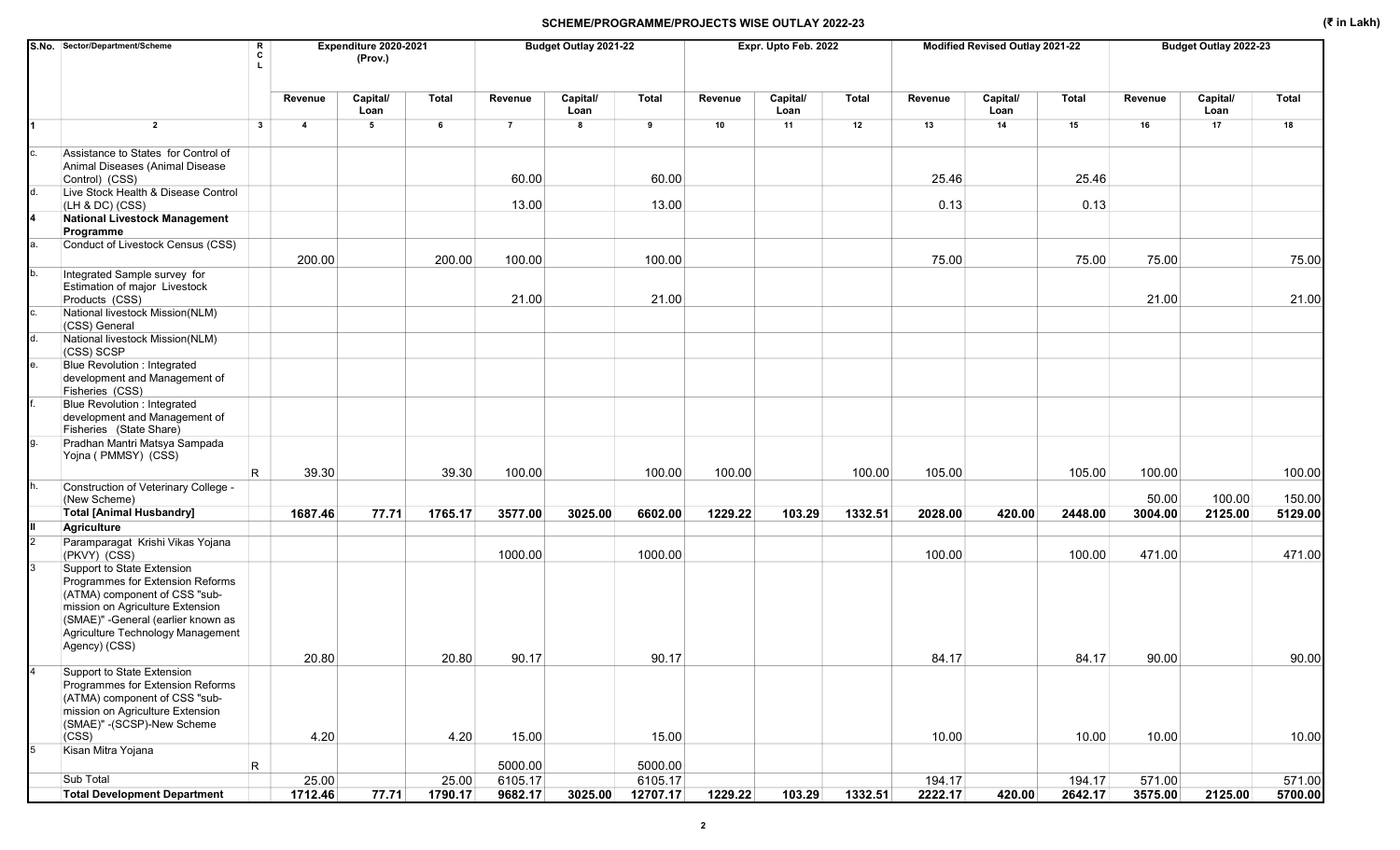|     | S.No. Sector/Department/Scheme                                                                                                                  | $\mathbf R$<br>C<br>$\mathbf{L}$ |                         | Expenditure 2020-2021<br>(Prov.) |         |                | Budget Outlay 2021-22 |          |         | Expr. Upto Feb. 2022 |         |         | Modified Revised Outlay 2021-22 |         |         | Budget Outlay 2022-23 |          |
|-----|-------------------------------------------------------------------------------------------------------------------------------------------------|----------------------------------|-------------------------|----------------------------------|---------|----------------|-----------------------|----------|---------|----------------------|---------|---------|---------------------------------|---------|---------|-----------------------|----------|
|     |                                                                                                                                                 |                                  | Revenue                 | Capital/<br>Loan                 | Total   | Revenue        | Capital/<br>Loan      | Total    | Revenue | Capital/<br>Loan     | Total   | Revenue | Capital/<br>Loan                | Total   | Revenue | Capital/<br>Loan      | Total    |
|     | $\overline{2}$                                                                                                                                  | $\mathbf{3}$                     | $\overline{\mathbf{4}}$ | 5                                | 6       | $\overline{7}$ | 8                     | 9        | 10      | 11                   | 12      | 13      | 14                              | 15      | 16      | 17                    | 18       |
| Ш   | <b>Horticulture Deptt.</b>                                                                                                                      |                                  |                         |                                  |         |                |                       |          |         |                      |         |         |                                 |         |         |                       |          |
|     | Horticulture / Floriculture                                                                                                                     | C.                               |                         |                                  |         |                | 100.00                | 100.00   |         |                      |         |         | 25.00                           | 25.00   |         | 100.00                | 100.00   |
|     | <b>National Horticulture Mission</b><br>(NHM)                                                                                                   |                                  |                         |                                  |         |                |                       |          |         |                      |         |         |                                 |         |         |                       |          |
| а.  | Mission for Integrated Development of<br>Horticulture (MIDH)/NHM - General<br>(CSS)                                                             |                                  |                         |                                  |         | 1525.00        |                       | 1525.00  |         |                      |         |         |                                 |         | 20.50   |                       | 20.50    |
| b.  | Mission for Integrated Development of<br>Horticulture (MIDH)/NHM - SCSP<br>(CSS)                                                                |                                  |                         |                                  |         | 389.00         |                       | 389.00   |         |                      |         |         |                                 |         | 4.50    |                       | 4.50     |
| 3   | Introduction of latest Modern<br>techniques in Horticulture                                                                                     | R                                |                         |                                  |         | 100.00         |                       | 100.00   |         |                      |         | 31.83   |                                 | 31.83   | 100.00  |                       | 100.00   |
| 4   | National Beekeeping & Honey Mission<br>$\sim$ (CSS)                                                                                             | R.                               |                         |                                  |         | 214.04         |                       | 214.04   |         |                      |         |         |                                 |         | 214.00  |                       | 214.00   |
| 5   | Urban farming & Terrace Gardening<br>in Delhi (New Scheme)                                                                                      | $\mathsf R$                      |                         |                                  |         |                |                       |          |         |                      |         |         |                                 |         | 260.00  |                       | 260.00   |
|     | <b>Total (Horticulture Deptt.)</b>                                                                                                              |                                  |                         |                                  |         | 2228.04        | 100.00                | 2328.04  |         |                      |         | 31.83   | 25.00                           | 56.83   | 599.00  | 100.00                | 699.00   |
| liv | <b>Divisional Commmissioner Office</b>                                                                                                          |                                  |                         |                                  |         |                |                       |          |         |                      |         |         |                                 |         |         |                       |          |
|     | Agriculture Census (CSS)                                                                                                                        |                                  |                         |                                  |         |                |                       |          |         |                      |         |         |                                 |         |         |                       |          |
|     |                                                                                                                                                 | R.                               | 8.12                    |                                  | 8.12    | 64.79          |                       | 64.79    |         |                      |         | 1.00    |                                 | 1.00    | 1.00    |                       | 1.00     |
|     | <b>TOTAL</b><br>[Agriculture & Allied Activities]                                                                                               | <u>##</u>                        | 1720.58                 | 77.71                            | 1798.29 | 11975.00       | 3125.00               | 15100.00 | 1229.22 | 103.29               | 1332.51 | 2255.00 | 445.00                          | 2700.00 | 4175.00 | 2225.00               | 6400.00  |
|     | <b>RURAL DEVELOPMENT</b>                                                                                                                        |                                  |                         |                                  |         |                |                       |          |         |                      |         |         |                                 |         |         |                       |          |
|     | <b>Development / Rural Development</b>                                                                                                          |                                  |                         |                                  |         |                |                       |          |         |                      |         |         |                                 |         |         |                       |          |
|     | <b>Department</b>                                                                                                                               |                                  |                         |                                  |         |                |                       |          |         |                      |         |         |                                 |         |         |                       |          |
|     | Integrated Development of Rural &<br>Urban Villages (IDRUV) Works<br>including Water Bodies through Delhi<br>village Development Board [DVDB] - |                                  |                         |                                  |         |                |                       |          |         |                      |         |         |                                 |         |         |                       |          |
|     | General including 5% revenue outlay<br>for repair & maintence of IDRUV<br>capital works. (earlier named as<br>IDRV, DRDB)                       | C.                               |                         | 3887.66                          | 3887.66 | 107.00         | 24493.00              | 24600.00 |         | 5573.68              | 5573.68 | 107.00  | 9840.00                         | 9947.00 | 140.00  | 16400.00              | 16540.00 |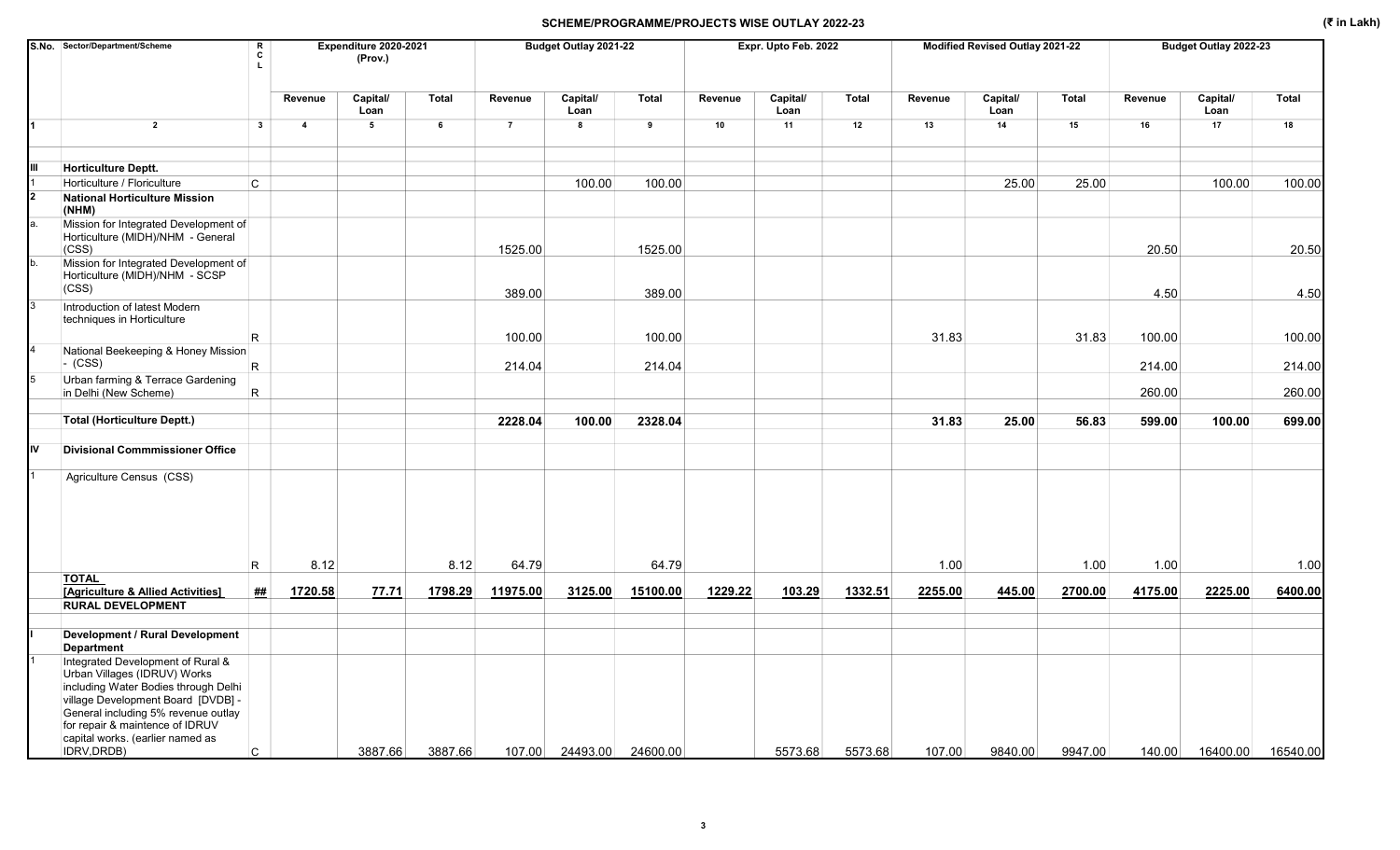|                | S.No. Sector/Department/Scheme<br>R<br>c                                                                                                                                                          |                         | Expenditure 2020-2021<br>(Prov.) |         |                | Budget Outlay 2021-22 |                |         | Expr. Upto Feb. 2022 |         |         | Modified Revised Outlay 2021-22 |          |         | Budget Outlay 2022-23 |              |
|----------------|---------------------------------------------------------------------------------------------------------------------------------------------------------------------------------------------------|-------------------------|----------------------------------|---------|----------------|-----------------------|----------------|---------|----------------------|---------|---------|---------------------------------|----------|---------|-----------------------|--------------|
|                |                                                                                                                                                                                                   | Revenue                 | Capital/<br>Loan                 | Total   | Revenue        | Capital/<br>Loan      | <b>Total</b>   | Revenue | Capital/<br>Loan     | Total   | Revenue | Capital/<br>Loan                | Total    | Revenue | Capital/<br>Loan      | <b>Total</b> |
|                | $\overline{2}$<br>$\mathbf{3}$                                                                                                                                                                    | $\overline{\mathbf{4}}$ | 5                                | 6       | $\overline{7}$ | 8                     | $\overline{9}$ | 10      | 11                   | 12      | 13      | 14                              | 15       | 16      | 17                    | 18           |
|                | Integrated Development of Rural &<br>Urban Villages (IDRUV) Works<br>including Water Bodies through Delhi<br>Village Development Board [DVDB] -<br>SCSP<br>including 5% revenue outlay for repair |                         |                                  |         |                |                       |                |         |                      |         |         |                                 |          |         |                       |              |
|                | & maintence of IDRUV capital works.<br>(earlier named as IDRV, DRDB)                                                                                                                              |                         |                                  |         |                |                       |                |         |                      |         |         |                                 |          |         |                       |              |
|                | C                                                                                                                                                                                                 |                         | 853.44                           | 853.44  | 23.00          | 5377.00               | 5400.00        |         | 1223.50              | 1223.50 | 23.00   | 2160.00                         | 2183.00  | 30.00   | 3600.00               | 3630.00      |
|                | Mini Master Plan for Development of<br>Rural Villages - General                                                                                                                                   |                         |                                  |         |                |                       |                |         |                      |         |         |                                 |          |         |                       |              |
|                | R                                                                                                                                                                                                 | 359.45                  |                                  | 359.45  | 400.00         |                       | 400.00         | 271.65  |                      | 271.65  | 315.00  |                                 | 315.00   | 360.00  |                       | 360.00       |
|                | Mini Master Plan for Development of<br>Rural Villages - SCSP<br>R                                                                                                                                 |                         |                                  |         |                |                       |                |         |                      |         |         |                                 |          |         |                       |              |
|                |                                                                                                                                                                                                   |                         |                                  |         |                |                       |                |         |                      |         |         |                                 |          |         |                       |              |
|                | Sub Total [Development / Rural<br><b>Development Department]</b>                                                                                                                                  | 359.45                  | 4741.10                          | 5100.55 | 530.00         | 29870.00              | 30400.00       | 271.65  | 6797.18              | 7068.83 | 445.00  | 12000.00                        | 12445.00 | 530.00  | 20000.00              | 20530.00     |
|                | Dte. of Panchayat                                                                                                                                                                                 |                         |                                  |         |                |                       |                |         |                      |         |         |                                 |          |         |                       |              |
|                | Dev. of Chaupals, Panchayat Ghars,                                                                                                                                                                |                         |                                  |         |                |                       |                |         |                      |         |         |                                 |          |         |                       |              |
|                | Proctection of Gram Sabha Land<br>C                                                                                                                                                               |                         |                                  |         | 2.00           | 463.00                | 465.00         |         | 71.33                | 71.33   |         | 220.00                          | 220.00   |         | 335.00                | 335.00       |
|                | Shyama Prasad Mukherji Rurban<br>R<br>Mission (SPMRM) CSS- New                                                                                                                                    |                         |                                  |         | 35.00          |                       | 35.00          |         |                      |         | 35.00   |                                 | 35.00    | 35.00   |                       | 35.00        |
|                | Total (Dte. of Panchayat)                                                                                                                                                                         |                         |                                  |         | 37.00          | 463.00                | 500.00         |         | 71.33                | 71.33   | 35.00   | 220.00                          | 255.00   | 35.00   | 335.00                | 370.00       |
|                | <b>Total [Rural Development]</b>                                                                                                                                                                  | 359.45                  | 4741.10                          | 5100.55 | 567.00         | 30333.00              | 30900.00       | 271.65  | 6868.51              | 7140.16 | 480.00  | 12220.00                        | 12700.00 | 565.00  | 20335.00              | 20900.00     |
|                | <b>MINOR IRRIGATION &amp; FLOOD</b><br><b>CONTROL</b>                                                                                                                                             |                         |                                  |         |                |                       |                |         |                      |         |         |                                 |          |         |                       |              |
|                |                                                                                                                                                                                                   |                         |                                  |         |                |                       |                |         |                      |         |         |                                 |          |         |                       |              |
|                | <b>MINOR IRRIGATION</b><br>Ground Water Recharge & Water                                                                                                                                          |                         |                                  |         |                |                       |                |         |                      |         |         |                                 |          |         |                       |              |
|                | С<br>Conservation                                                                                                                                                                                 |                         |                                  |         |                |                       |                |         |                      |         |         |                                 |          |         |                       |              |
|                | <b>FLOOD CONTROL</b>                                                                                                                                                                              |                         |                                  |         |                |                       |                |         |                      |         |         |                                 |          |         |                       |              |
|                | <b>Embankment Schemes including</b><br>Access Roads & Bridges, Anti Erosion<br>Works and Beautification Works                                                                                     |                         |                                  |         |                |                       |                |         |                      |         |         |                                 |          |         |                       |              |
|                | $\mathsf{C}$                                                                                                                                                                                      |                         | 8986.92                          | 8986.92 |                | 45000.00              | 45000.00       |         | 5731.11              | 5731.11 |         | 14000.00                        | 14000.00 |         | 70500.00              | 70500.00     |
| $\overline{2}$ | Major Drainage / Small Drainage<br>Schemes                                                                                                                                                        |                         |                                  |         |                |                       |                |         |                      |         |         |                                 |          |         |                       |              |
|                | <b>Construction/ Drainage Works</b><br>$\mathsf{C}$                                                                                                                                               |                         | 71.05                            | 71.05   |                | 500.00                | 500.00         |         |                      |         |         |                                 |          |         | 100.00                | 100.00       |
|                | Procurement of Heavy Machinery<br>such as Bulldozers, Hydraulic                                                                                                                                   |                         |                                  |         |                |                       |                |         |                      |         |         |                                 |          |         |                       |              |
|                | Excavators, Dredger, Draglines<br>C                                                                                                                                                               |                         |                                  |         |                | 450.00                | 450.00         |         |                      |         |         | 55.00                           | 55.00    |         | 910.00                | 910.00       |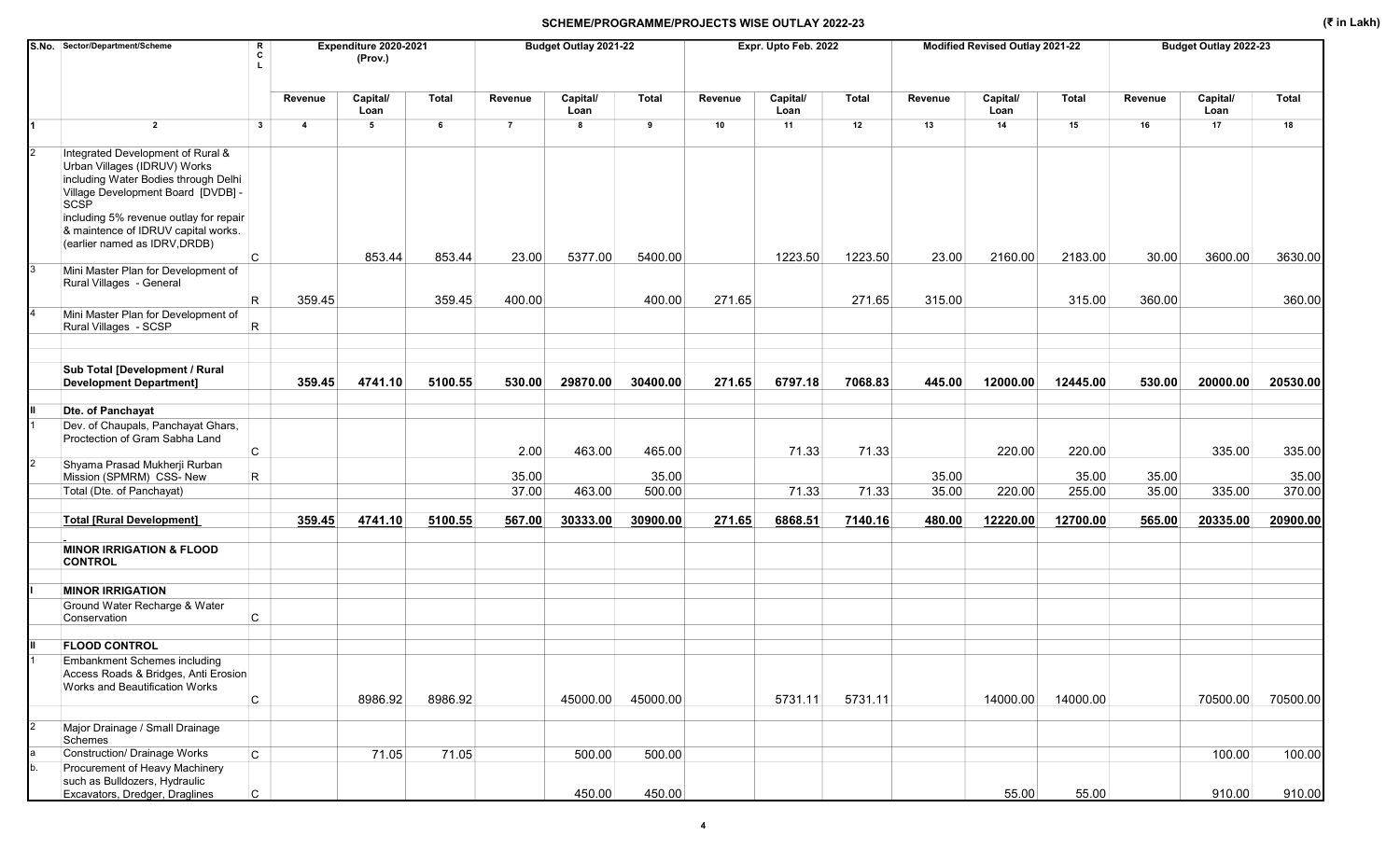|               | S.No. Sector/Department/Scheme                                                           | R<br>C       |                         | Expenditure 2020-2021<br>(Prov.) |              |                | Budget Outlay 2021-22 |          |         | Expr. Upto Feb. 2022 |              |         | Modified Revised Outlay 2021-22 |              |         | Budget Outlay 2022-23 |          |
|---------------|------------------------------------------------------------------------------------------|--------------|-------------------------|----------------------------------|--------------|----------------|-----------------------|----------|---------|----------------------|--------------|---------|---------------------------------|--------------|---------|-----------------------|----------|
|               |                                                                                          |              | Revenue                 | Capital/<br>Loan                 | <b>Total</b> | Revenue        | Capital/<br>Loan      | Total    | Revenue | Capital/<br>Loan     | <b>Total</b> | Revenue | Capital/<br>Loan                | <b>Total</b> | Revenue | Capital/<br>Loan      | Total    |
|               | $\overline{2}$                                                                           | 3            | $\overline{\mathbf{4}}$ | 5                                | 6            | $\overline{7}$ | 8                     | 9        | 10      | 11                   | 12           | 13      | 14                              | 15           | 16      | 17                    | 18       |
|               | Sub Total (2)                                                                            |              |                         | 71.05                            | 71.05        |                | 950.00                | 950.00   |         |                      |              |         | 55.00                           | 55.00        |         | 1010.00               | 1010.00  |
|               | Development of Chhat Puja Ghats                                                          | lc.          |                         | 348.79                           | 348.79       |                | 1050.00               | 1050.00  |         | 230.39               | 230.39       |         | 1200.00                         | 1200.00      |         | 1200.00               | 1200.00  |
|               | Rejuvnation/Maintenance &<br>preservation of water bodies                                |              |                         |                                  |              |                |                       |          |         |                      |              |         |                                 |              |         |                       |          |
|               |                                                                                          | C            |                         | 129.10                           | 129.10       |                | 800.00                | 800.00   |         | 50.70                | 50.70        |         | 300.00                          | 300.00       |         | 15000.00              | 15000.00 |
|               | Rejuvnation of Drains                                                                    | C            |                         | 891.34                           | 891.34       |                | 1000.00               | 1000.00  |         | 62.20                | 62.20        |         | 121.00                          | 121.00       |         | 500.00                | 500.00   |
| 6             | Charged Expenditure                                                                      | $\mathsf{C}$ |                         |                                  |              |                | 100.00                | 100.00   |         |                      |              |         | 74.00                           | 74.00        |         | 10.00                 | 10.00    |
|               | Survey / Model Studies / Preparation<br>of Master Plan for drainage and Flood<br>Control | R            | 38.69                   |                                  | 38.69        | 100.00         |                       | 100.00   | 29.50   |                      | 29.50        | 50.00   |                                 | 50.00        | 80.00   |                       | 80.00    |
|               | Sub Total (I&FC)                                                                         |              | 38.69                   | 10427.20                         | 10465.89     | 100.00         | 48900.00              | 49000.00 | 29.50   | 6074.40              | 6103.90      | 50.00   | 15750.00                        | 15800.00     | 80.00   | 88220.00              | 88300.00 |
|               |                                                                                          |              |                         |                                  |              |                |                       |          |         |                      |              |         |                                 |              |         |                       |          |
|               | <b>Total [Minor Irrigation &amp; Flood</b><br>Control]                                   |              | 38.69                   | 10427.20                         | 10465.89     | 100.00         | 48900.00              | 49000.00 | 29.50   | 6074.40              | 6103.90      | 50.00   | 15750.00                        | 15800.00     | 80.00   | 88220.00              | 88300.00 |
|               | <b>ENERGY</b>                                                                            |              |                         |                                  |              |                |                       |          |         |                      |              |         |                                 |              |         |                       |          |
|               | <b>GENCO</b><br>1500 MW Gas based Pragati-III<br>Power Project [Bawana]                  |              |                         |                                  |              |                | 1.00                  | 1.00     |         |                      |              |         |                                 |              |         |                       |          |
|               | 1500 MW Coal based Power Project<br>[Jhajjar]                                            |              |                         |                                  |              |                |                       |          |         |                      |              |         |                                 |              |         |                       |          |
|               |                                                                                          | C            |                         |                                  |              |                | 1.00                  | 1.00     |         |                      |              |         |                                 |              |         |                       |          |
| $\mathsf{I}3$ | Equity Contribution for Renovation<br>and Modernization of GTPS                          |              |                         |                                  |              |                |                       |          |         |                      |              |         |                                 |              |         |                       |          |
|               | Loan towards Renovation and                                                              | $\mathtt{C}$ |                         |                                  |              |                | 5000.00               | 5000.00  |         |                      |              |         |                                 |              |         |                       |          |
|               | Modernization of GTPS                                                                    |              |                         |                                  |              |                | 100.00                | 100.00   |         |                      |              |         |                                 |              |         |                       |          |
|               | <b>Total Genco</b>                                                                       |              |                         |                                  |              |                | 5102.00               | 5102.00  |         |                      |              |         |                                 |              |         |                       |          |
| Ш             | <b>TRANSCO</b>                                                                           |              |                         |                                  |              |                |                       |          |         |                      |              |         |                                 |              |         |                       |          |
|               | <b>TRANSMISSION &amp; DISTRIBUTION</b>                                                   |              |                         |                                  |              |                |                       |          |         |                      |              |         |                                 |              |         |                       |          |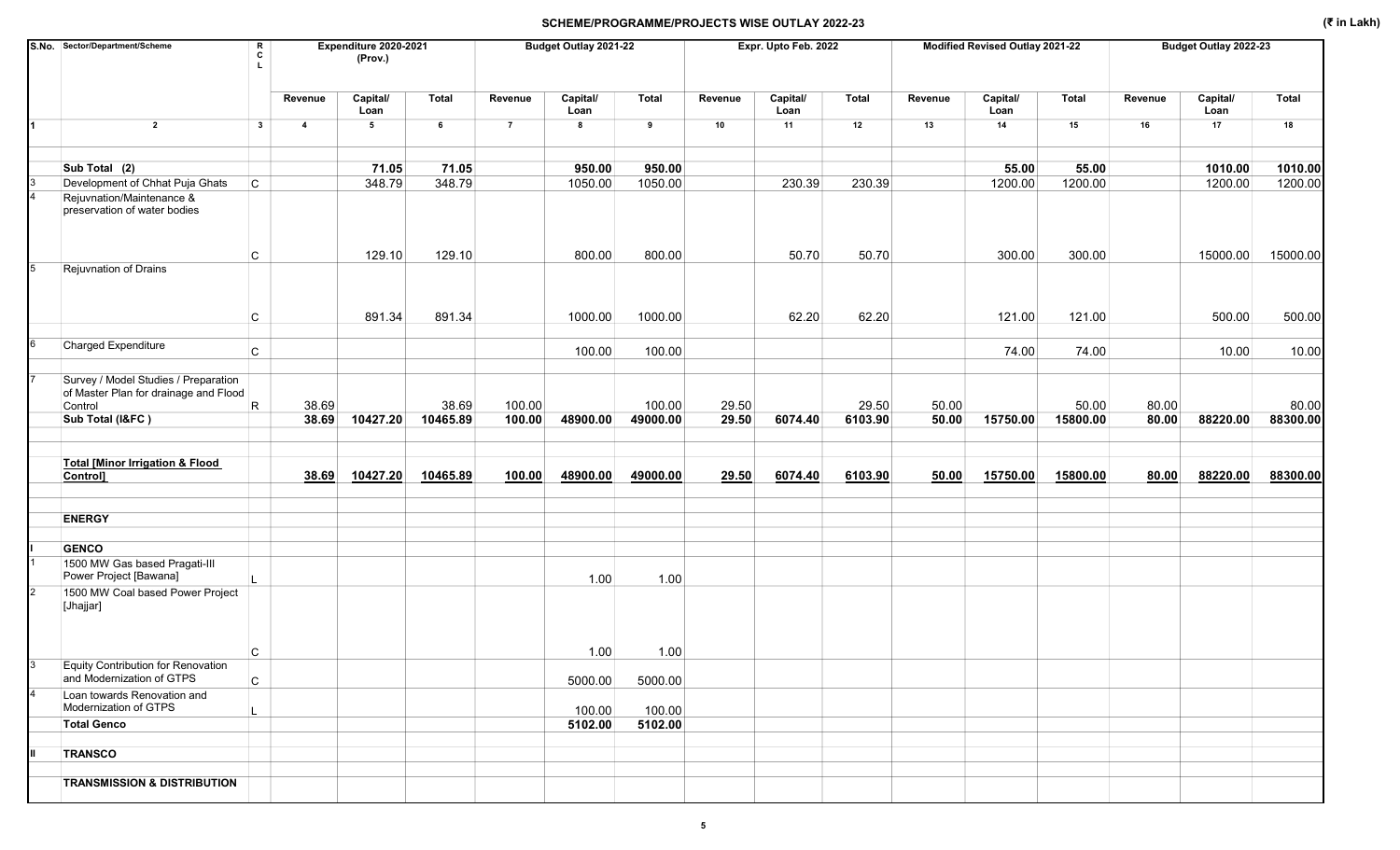|                | S.No. Sector/Department/Scheme                                                            | R<br>$\mathbf{c}$<br>L. |                | Expenditure 2020-2021<br>(Prov.) |              |                | Budget Outlay 2021-22 |              |                     | Expr. Upto Feb. 2022 |              |                     | Modified Revised Outlay 2021-22 |              |                     | Budget Outlay 2022-23 |              |
|----------------|-------------------------------------------------------------------------------------------|-------------------------|----------------|----------------------------------|--------------|----------------|-----------------------|--------------|---------------------|----------------------|--------------|---------------------|---------------------------------|--------------|---------------------|-----------------------|--------------|
|                |                                                                                           |                         | Revenue        | Capital/<br>Loan                 | <b>Total</b> | Revenue        | Capital/<br>Loan      | <b>Total</b> | Revenue             | Capital/<br>Loan     | <b>Total</b> | Revenue             | Capital/<br>Loan                | <b>Total</b> | Revenue             | Capital/<br>Loan      | <b>Total</b> |
| I1             | $\overline{2}$                                                                            | $\mathbf{3}$            | $\overline{4}$ | $5\phantom{.0}$                  | 6            | $\overline{7}$ | 8                     | 9            | 10                  | 11                   | 12           | 13                  | 14                              | 15           | 16                  | 17                    | 18           |
| Ι1             | 400 / 220 KV Works<br>(In 2014-15, GOI allocated GIA of ₹<br>200 Crore for capital works) |                         |                |                                  |              |                | 100.00                | 100.00       |                     |                      |              |                     |                                 |              |                     |                       |              |
| $\overline{2}$ | Integrated Power Development<br>Scheme - State Contribution (Equity)                      |                         |                |                                  |              |                |                       |              |                     |                      |              |                     |                                 |              |                     |                       |              |
|                | $\mathsf{C}$                                                                              |                         |                |                                  |              |                | 1.00                  | 1.00         |                     |                      |              |                     | 1.00                            | 1.00         |                     | 1.00                  | 1.00         |
| 3              | Integrated Power Development<br>Scheme - GOI (Grant)                                      |                         |                |                                  |              |                |                       |              |                     |                      |              |                     |                                 |              |                     |                       |              |
|                | C                                                                                         |                         |                |                                  |              |                | 1.00                  | 1.00         |                     |                      |              |                     | 1.00                            | 1.00         |                     | 1.00                  | 1.00         |
|                | <b>TOTAL - Transco</b>                                                                    |                         |                |                                  |              |                | 102.00                | 102.00       |                     |                      |              |                     | 2.00                            | 2.00         |                     | 2.00                  | 2.00         |
| ĮШ             | POWER DEPTT.                                                                              |                         |                |                                  |              |                |                       |              |                     |                      |              |                     |                                 |              |                     |                       |              |
|                | Payment towards Land Premium /<br>$\mathsf{C}$<br>Acquistion                              |                         |                | 584.19                           | 584.19       |                | 1500.00               | 1500.00      |                     | 1.08                 | 1.08         |                     | 614.08                          | 614.08       |                     | 1200.00               | 1200.00      |
|                | Shifting of HT/LT Transmission Lines                                                      |                         |                |                                  |              |                |                       |              |                     |                      |              |                     |                                 |              |                     |                       |              |
| Iз             | C<br>Renewable Energy                                                                     |                         |                | 1.46                             | 1.46         |                | 796.00                | 796.00       |                     | 13.95                | 13.95        |                     | 15.72                           | 15.72        |                     | 800.00                | 800.00       |
|                | $\mathsf{C}$                                                                              |                         |                |                                  |              |                | 100.00                | 100.00       |                     |                      |              |                     | 128.20                          | 128.20       |                     | 1000.00               | 1000.00      |
| 4              | Conversion of 11 KV Network from                                                          |                         |                |                                  |              |                |                       |              |                     |                      |              |                     |                                 |              |                     |                       |              |
|                | bare conductor to insulated conductor<br>(under Jagmagati Delhi Program)<br>C             |                         |                |                                  |              |                | 2500.00               | 2500.00      |                     |                      |              |                     |                                 |              |                     | 2218.00               | 2218.00      |
| 5              | State Energy Conservation Fund<br>$\mathtt{C}$                                            |                         |                |                                  |              |                |                       |              |                     |                      |              |                     |                                 |              |                     |                       |              |
| 6              | Subsidy to Consumers through<br><b>DISCOM</b> (Shifted from FD)                           |                         |                |                                  |              |                |                       |              |                     |                      |              |                     |                                 |              |                     |                       |              |
|                | $\mathsf R$                                                                               |                         |                |                                  |              | 309000.00      |                       |              | 309000.00 325000.00 |                      |              | 325000.00 325000.00 |                                 |              | 325000.00 325000.00 |                       | 325000.00    |
|                | GIA to DERC (Shifted from FD)                                                             |                         |                |                                  |              |                |                       |              |                     |                      |              |                     |                                 |              |                     |                       |              |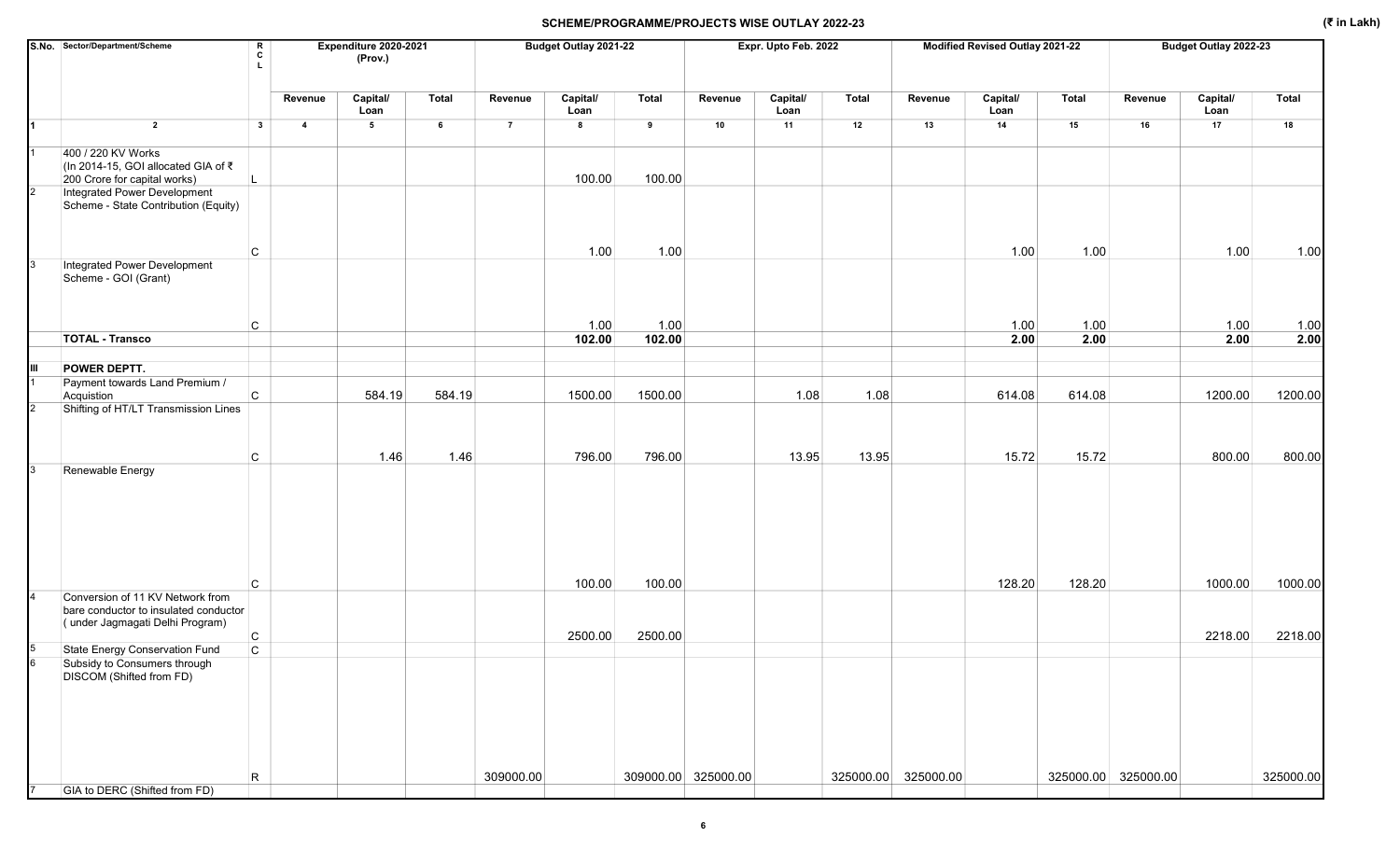|     | S.No. Sector/Department/Scheme                                                       | $\mathbf R$<br>C<br>L        |                         | Expenditure 2020-2021<br>(Prov.) |        |                            | Budget Outlay 2021-22 |                                       |         | Expr. Upto Feb. 2022 |                 |                     | Modified Revised Outlay 2021-22 |                            |                     | Budget Outlay 2022-23 |                             |
|-----|--------------------------------------------------------------------------------------|------------------------------|-------------------------|----------------------------------|--------|----------------------------|-----------------------|---------------------------------------|---------|----------------------|-----------------|---------------------|---------------------------------|----------------------------|---------------------|-----------------------|-----------------------------|
|     |                                                                                      |                              | Revenue                 | Capital/<br>Loan                 | Total  | Revenue                    | Capital/<br>Loan      | <b>Total</b>                          | Revenue | Capital/<br>Loan     | <b>Total</b>    | Revenue             | Capital/<br>Loan                | <b>Total</b>               | Revenue             | Capital/<br>Loan      | <b>Total</b>                |
|     | $\overline{2}$                                                                       | 3                            | $\overline{\mathbf{4}}$ | $5\phantom{.0}$                  | $\,$ 6 | $\overline{7}$             | 8                     | 9                                     | 10      | 11                   | 12              | 13                  | 14                              | 15                         | 16                  | 17                    | 18                          |
| a.  | GIA to DERC -(General)                                                               |                              |                         |                                  |        |                            |                       |                                       |         |                      |                 |                     |                                 |                            |                     |                       |                             |
|     |                                                                                      | R                            |                         |                                  |        | 715.00                     |                       | 715.00                                | 151.71  |                      | 151.71          | 700.00              |                                 | 700.00                     | 732.00              |                       | 732.00                      |
| b.  | GIA to DERC -(Salaries)                                                              |                              |                         |                                  |        |                            |                       |                                       |         |                      |                 |                     |                                 |                            |                     |                       |                             |
|     |                                                                                      | R.                           |                         |                                  |        | 1985.00                    |                       | 1985.00                               | 1146.03 |                      | 1146.03         | 1500.00             |                                 | 1500.00                    | 2148.00             |                       | 2148.00                     |
|     | sub total<br>Generation based incentive scheme<br>for solar Energy (Shifted from FD) |                              |                         |                                  |        | 2700.00                    |                       | 2700.00                               | 1297.74 |                      | 1297.74         | 2200.00             |                                 | 2200.00                    | 2880.00             |                       | 2880.00                     |
|     | <b>Total [Power Deptt.]</b>                                                          | R                            |                         | 585.65                           |        | 500.00<br>585.65 312200.00 |                       | 500.00<br>4896.00 317096.00 326297.74 |         |                      | 15.03 326312.77 | 840.00<br>328040.00 |                                 | 840.00<br>758.00 328798.00 | 500.00<br>328380.00 |                       | 500.00<br>5218.00 333598.00 |
|     |                                                                                      |                              |                         |                                  |        |                            |                       |                                       |         |                      |                 |                     |                                 |                            |                     |                       |                             |
|     | <b>Total (ENERGY)</b>                                                                |                              |                         | 585.65                           |        | 585.65 312200.00           |                       | 10100.00 322300.00 326297.74          |         |                      | 15.03 326312.77 | 328040.00           |                                 | 760.00 328800.00           | 328380.00           |                       | 5220.00 333600.00           |
|     | <b>INDUSTRIES</b>                                                                    |                              |                         |                                  |        |                            |                       |                                       |         |                      |                 |                     |                                 |                            |                     |                       |                             |
|     |                                                                                      |                              |                         |                                  |        |                            |                       |                                       |         |                      |                 |                     |                                 |                            |                     |                       |                             |
|     | <b>VILLAGE &amp; SMALL INDUSTRIES</b>                                                |                              |                         |                                  |        |                            |                       |                                       |         |                      |                 |                     |                                 |                            |                     |                       |                             |
|     | <b>Small Scale Industries</b><br>Promotion, Marketing, Exhibition &                  |                              |                         |                                  |        |                            |                       |                                       |         |                      |                 |                     |                                 |                            |                     |                       |                             |
|     | Publicity<br>Sub-Total                                                               | R                            |                         |                                  |        | 120.00                     |                       | 120.00                                | 60.00   |                      | 60.00           | 87.00               |                                 | 87.00                      | 120.00              |                       | 120.00                      |
|     |                                                                                      |                              |                         |                                  |        |                            |                       |                                       |         |                      |                 |                     |                                 |                            |                     |                       |                             |
|     |                                                                                      |                              |                         |                                  |        | 120.00                     |                       | 120.00                                | 60.00   |                      | 60.00           | 87.00               |                                 | 87.00                      | 120.00              |                       | 120.00                      |
|     |                                                                                      |                              |                         |                                  |        |                            |                       |                                       |         |                      |                 |                     |                                 |                            |                     |                       |                             |
| 3.a | <b>Industrial Estate</b><br>GIA to DSIIDC for                                        |                              |                         |                                  |        |                            |                       |                                       |         |                      |                 |                     |                                 |                            |                     |                       |                             |
|     | Improvement/Upgradation of<br>Common Effluent Treatment Plant<br>(CETP) -General     |                              |                         |                                  |        | 400.00                     |                       | 400.00                                |         |                      |                 | 400.00              |                                 | 400.00                     |                     |                       |                             |
| 3.b | GIA -Capital                                                                         | $\mathsf{R}$<br>$\mathsf{C}$ |                         |                                  |        |                            |                       |                                       |         |                      |                 |                     |                                 |                            |                     |                       |                             |
|     | GIA to DSIIDC to launch of "Dilli<br>Bazaar" Platform (New Scheme)                   | R                            |                         |                                  |        |                            |                       |                                       |         |                      |                 |                     |                                 |                            | 2000.00             |                       | 2000.00                     |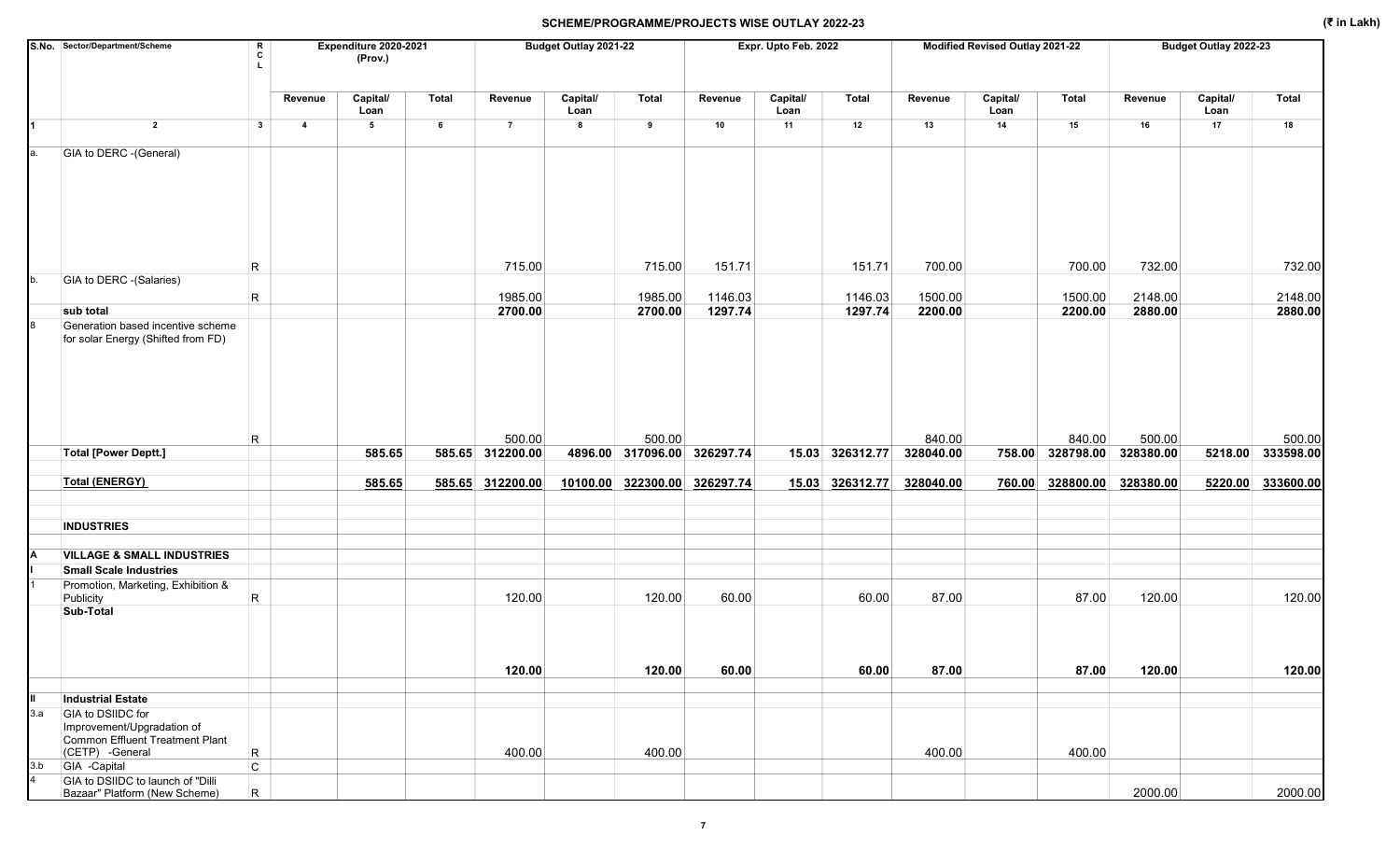|                | S.No. Sector/Department/Scheme                                      | $\mathbf R$<br>c<br>т. |                | Expenditure 2020-2021<br>(Prov.) |        |                | Budget Outlay 2021-22 |                  |         | Expr. Upto Feb. 2022 |              |         | Modified Revised Outlay 2021-22 |        |         | Budget Outlay 2022-23 |              |
|----------------|---------------------------------------------------------------------|------------------------|----------------|----------------------------------|--------|----------------|-----------------------|------------------|---------|----------------------|--------------|---------|---------------------------------|--------|---------|-----------------------|--------------|
|                |                                                                     |                        | Revenue        | Capital/<br>Loan                 | Total  | Revenue        | Capital/<br>Loan      | <b>Total</b>     | Revenue | Capital/<br>Loan     | <b>Total</b> | Revenue | Capital/<br>Loan                | Total  | Revenue | Capital/<br>Loan      | <b>Total</b> |
| I1             | $\overline{2}$                                                      | $\mathbf{3}$           | $\overline{4}$ | $5\phantom{.0}$                  | 6      | $\overline{7}$ | 8                     | $\boldsymbol{9}$ | 10      | 11                   | 12           | 13      | 14                              | 15     | 16      | 17                    | 18           |
|                | Sub-Total                                                           |                        |                |                                  |        | 400.00         |                       | 400.00           |         |                      |              | 400.00  |                                 | 400.00 | 2000.00 |                       | 2000.00      |
| IШ             | <b>DKVIB</b>                                                        |                        |                |                                  |        |                |                       |                  |         |                      |              |         |                                 |        |         |                       |              |
|                | Grant-in-Aid to Delhi Khadi & Village<br>Industries Board           |                        |                |                                  |        |                |                       |                  |         |                      |              |         |                                 |        |         |                       |              |
|                | GIA -General                                                        | $\mathsf{R}$           | 12.50          |                                  | 12.50  | 50.00          |                       | 50.00            | 18.41   |                      | 18.41        | 50.00   |                                 | 50.00  | 50.00   |                       | 50.00        |
| b              | GIA -capital                                                        |                        |                |                                  |        |                |                       |                  |         |                      |              |         |                                 |        |         |                       |              |
|                |                                                                     | $\mathsf{C}$           |                |                                  |        |                | 5.00                  | 5.00             |         |                      |              |         |                                 |        |         | 5.00                  | 5.00         |
| C              | GIA -salary                                                         | $\mathsf{R}$           | 504.28         |                                  | 504.28 | 550.00         |                       | 550.00           | 493.84  |                      | 493.84       | 550.00  |                                 | 550.00 | 550.00  |                       | 550.00       |
| $\overline{c}$ | <b>Sub Total</b><br>Rajiv Gandhi Swavlamban Rozgar                  |                        | 516.78         |                                  | 516.78 | 600.00         | 5.00                  | 605.00           | 512.25  |                      | 512.25       | 600.00  |                                 | 600.00 | 600.00  | 5.00                  | 605.00       |
|                | Yojana                                                              | R/L                    | 1.00           | 30.00                            | 31.00  | 5.00           | 120.00                | 125.00           |         |                      |              | 3.00    | 75.00                           | 78.00  | 5.00    | 120.00                | 125.00       |
| 3              | Organisation of Exhibitions                                         |                        |                |                                  |        |                |                       |                  |         |                      |              |         |                                 |        |         |                       |              |
|                |                                                                     |                        |                |                                  |        |                |                       |                  |         |                      |              |         |                                 |        |         |                       |              |
|                | Opening of Shops                                                    | R                      |                |                                  |        | 10.00          |                       | 10.00            |         |                      |              | 5.00    |                                 | 5.00   | 5.00    |                       | 5.00         |
| 5              | <b>Publicity Programme</b>                                          |                        |                |                                  |        |                |                       |                  |         |                      |              |         |                                 |        |         |                       |              |
|                |                                                                     | R                      |                |                                  |        | 10.00          |                       | 10.00            |         |                      |              | 5.00    |                                 | 5.00   | 5.00    |                       | 5.00         |
| 6              | Rebate on Sale of Khadi                                             |                        |                |                                  |        |                |                       |                  |         |                      |              |         |                                 |        |         |                       |              |
|                | Total                                                               |                        | 517.78         | 30.00                            | 547.78 | 625.00         | 125.00                | 750.00           | 512.25  |                      | 512.25       | 613.00  | 75.00                           | 688.00 | 615.00  | 125.00                | 740.00       |
| ļΙV            | <b>Handloom Industries</b>                                          |                        |                |                                  |        |                |                       |                  |         |                      |              |         |                                 |        |         |                       |              |
|                | Loans for modernisation of looms<br>(earlier Promotion of Handloom) |                        |                |                                  |        |                |                       |                  |         |                      |              |         |                                 |        |         |                       |              |
|                |                                                                     | R/L                    |                |                                  |        | 10.00          | 0.80                  | 10.80            |         |                      |              | 2.00    | 0.80                            | 2.80   |         | 0.80                  | 0.80         |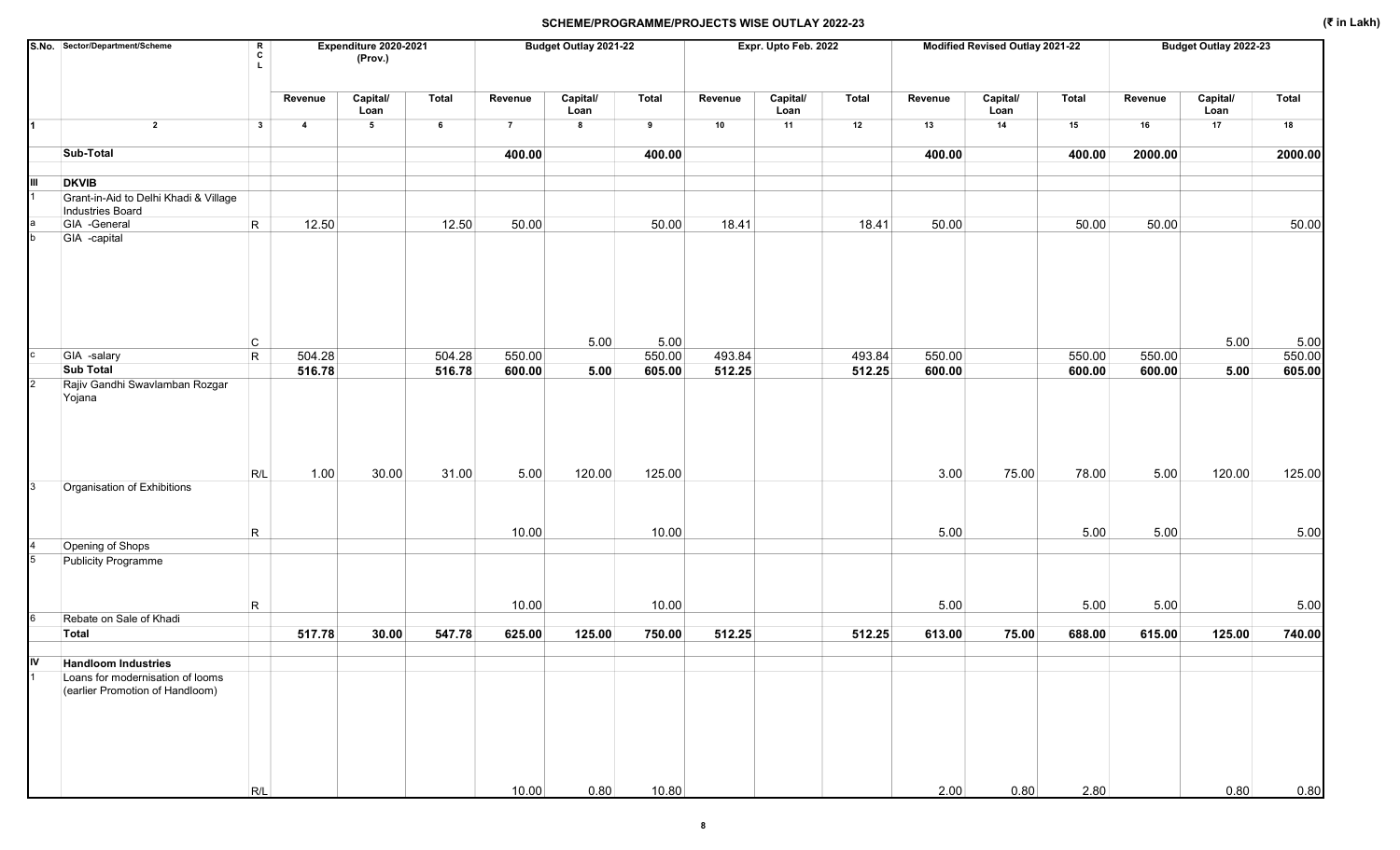|     | S.No. Sector/Department/Scheme                                                                         | $\mathbf R$<br>$\mathbf c$ |                | Expenditure 2020-2021<br>(Prov.) |                 |                | Budget Outlay 2021-22   |                |         | Expr. Upto Feb. 2022 |              |         | Modified Revised Outlay 2021-22 |              |         | Budget Outlay 2022-23 |         |
|-----|--------------------------------------------------------------------------------------------------------|----------------------------|----------------|----------------------------------|-----------------|----------------|-------------------------|----------------|---------|----------------------|--------------|---------|---------------------------------|--------------|---------|-----------------------|---------|
|     |                                                                                                        |                            | Revenue        | Capital/<br>Loan                 | Total           | Revenue        | Capital/<br>Loan        | Total          | Revenue | Capital/<br>Loan     | <b>Total</b> | Revenue | Capital/<br>Loan                | <b>Total</b> | Revenue | Capital/<br>Loan      | Total   |
| 1   | $\overline{2}$                                                                                         | $\overline{\mathbf{3}}$    | $\overline{4}$ | $5\overline{5}$                  | $6\overline{6}$ | $\overline{7}$ | $\overline{\mathbf{8}}$ | $\overline{9}$ | 10      | 11                   | 12           | 13      | 14                              | 15           | 16      | 17                    | 18      |
|     | Loans for modernisation of looms                                                                       |                            |                |                                  |                 |                |                         |                |         |                      |              |         |                                 |              |         |                       |         |
|     | (earlier Promotion of Handloom) -<br>SCSP                                                              |                            |                |                                  |                 |                | 1.20                    | 1.20           |         |                      |              |         | 1.20                            | 1.20         |         | 1.20                  | 1.20    |
|     | Sub-Total                                                                                              |                            |                |                                  |                 | 10.00          | 2.00                    | 12.00          |         |                      |              | 2.00    | 2.00                            | 4.00         |         | 2.00                  | 2.00    |
|     |                                                                                                        |                            |                |                                  |                 |                |                         |                |         |                      |              |         |                                 |              |         |                       |         |
|     | <b>Handicrafts</b>                                                                                     |                            |                |                                  |                 |                |                         |                |         |                      |              |         |                                 |              |         |                       |         |
|     | Promotion of Handicrafts                                                                               | R                          | 5.84           |                                  | 5.84            | 7.00           |                         | 7.00           | 1.77    |                      | 1.77         | 7.00    |                                 | 7.00         | 7.00    |                       | 7.00    |
|     | Promotion of Handicrafts -SCSP                                                                         | R                          |                |                                  |                 | 1.00           |                         | 1.00           |         |                      |              | 1.00    |                                 | 1.00         | 1.00    |                       | 1.00    |
|     | Sub-Total                                                                                              |                            | 5.84           |                                  | 5.84            | 8.00           |                         | 8.00           | 1.77    |                      | 1.77         | 8.00    |                                 | 8.00         | 8.00    |                       | 8.00    |
| ٧I  | <b>CSS Schemes</b>                                                                                     |                            |                |                                  |                 |                |                         |                |         |                      |              |         |                                 |              |         |                       |         |
|     | Collection of Statistics of Small Scale<br>Industries -CSS                                             | $\overline{\mathsf{R}}$    |                |                                  |                 | 1.00           |                         | 1.00           |         |                      |              | 1.00    |                                 | 1.00         |         |                       |         |
| 2.a | Promotionof Handloom for Deen<br>Dayal Hathkargha Protsahan Yojna -<br><b>CSS</b>                      | $\overline{\mathsf{R}}$    |                |                                  |                 | 20.00          |                         | 20.00          |         |                      |              | 2.00    |                                 | 2.00         | 20.00   |                       | 20.00   |
| 2.b | Promotion of Handloom including<br>Deen Dayal Hathkargha Protsahan<br>Yojna - State Share (New Scheme) | IR.                        |                |                                  |                 |                |                         |                |         |                      |              |         |                                 |              | 10.00   |                       | 10.00   |
|     | National Mission on Food Processing<br>- CSS                                                           | $\mathsf{C}$               |                | 98.27                            | 98.27           |                |                         |                |         |                      |              |         |                                 |              |         |                       |         |
|     | Rajiv Gandhi Udayami Mitra Yojana -<br><b>CSS</b>                                                      | R.                         |                |                                  |                 |                |                         |                |         |                      |              |         |                                 |              |         |                       |         |
|     | Rebate on sale of Handloom - CSS                                                                       |                            |                |                                  |                 |                |                         |                |         |                      |              |         |                                 |              |         |                       |         |
|     |                                                                                                        | $\mathsf{R}$               |                |                                  |                 | 20.00          |                         | 20.00          |         |                      |              | 20.00   |                                 | 20.00        | 20.00   |                       | 20.00   |
| 7a  | PM Formulation of Micro Food<br>Processing Enterprises Scheme -                                        |                            |                |                                  |                 |                |                         |                |         |                      |              |         |                                 |              |         |                       |         |
|     | <b>CSS</b>                                                                                             | $\overline{\mathsf{R}}$    |                |                                  |                 | 634.00         |                         | 634.00         |         |                      |              | 634.00  |                                 | 634.00       | 634.00  |                       | 634.00  |
| 7b  | PM Formulation of Micro Food<br>Processing Enterprises Scheme -<br>State Share                         |                            |                |                                  |                 | 425.00         |                         | 425.00         |         |                      |              | 425.00  |                                 | 425.00       | 425.00  |                       | 425.00  |
|     | Sub-Total                                                                                              | $\overline{\mathsf{R}}$    |                | 98.27                            | 98.27           | 1100.00        |                         | 1100.00        |         |                      |              | 1082.00 |                                 | 1082.00      | 1109.00 |                       | 1109.00 |
| VII | <b>Industrial Promotions</b>                                                                           |                            |                |                                  |                 |                |                         |                |         |                      |              |         |                                 |              |         |                       |         |
|     | Ease of Doing Business                                                                                 |                            |                |                                  |                 |                |                         |                |         |                      |              |         |                                 |              |         |                       |         |
|     |                                                                                                        | R.                         |                |                                  |                 | 200.00         |                         | 200.00         |         |                      |              | 300.00  |                                 | 300.00       | 200.00  |                       | 200.00  |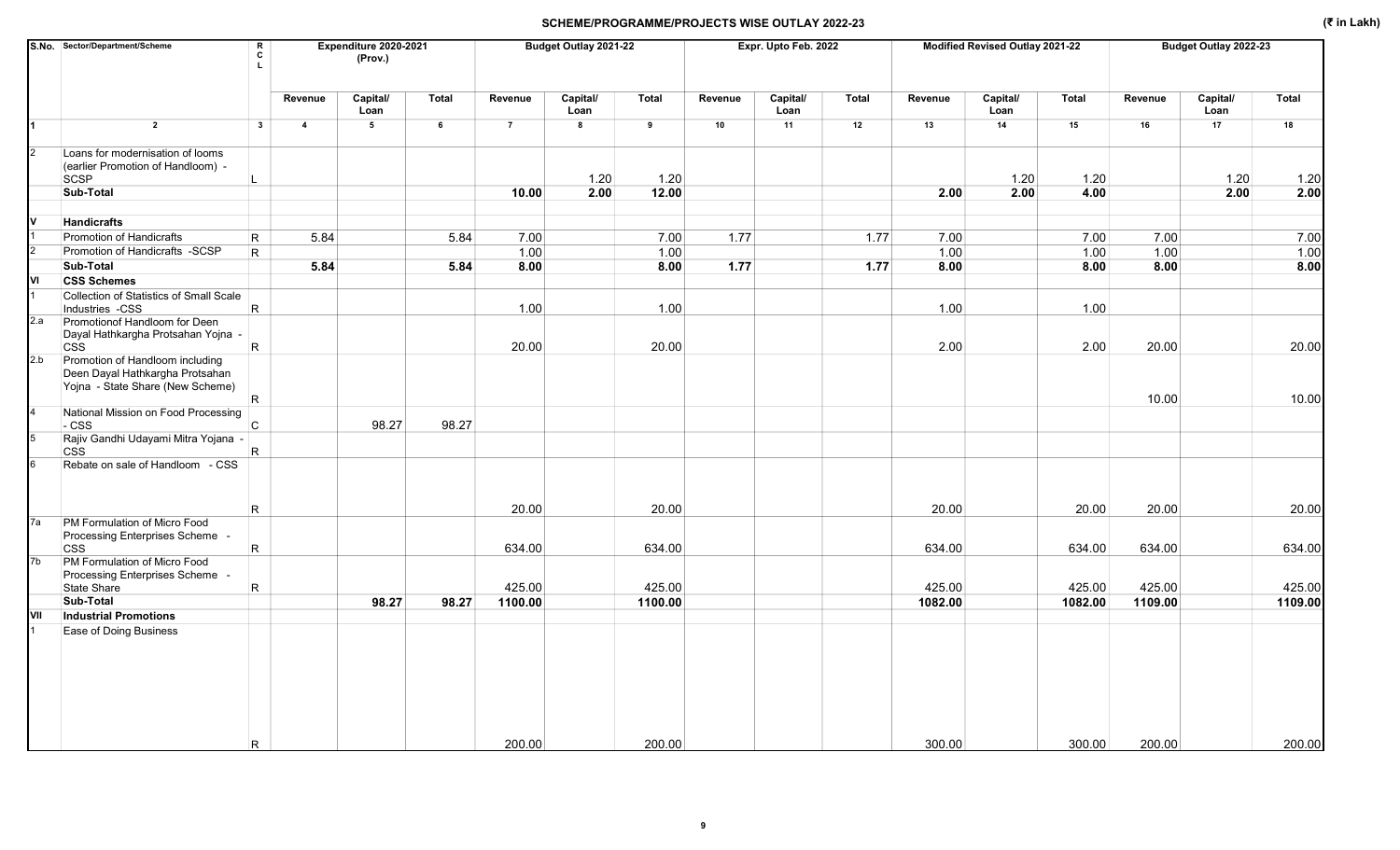|                | S.No. Sector/Department/Scheme                                | R<br>C<br>L  |                | Expenditure 2020-2021<br>(Prov.) |         |                | Budget Outlay 2021-22 |         |         | Expr. Upto Feb. 2022 |              |         | Modified Revised Outlay 2021-22 |              |                  | Budget Outlay 2022-23 |          |
|----------------|---------------------------------------------------------------|--------------|----------------|----------------------------------|---------|----------------|-----------------------|---------|---------|----------------------|--------------|---------|---------------------------------|--------------|------------------|-----------------------|----------|
|                |                                                               |              | Revenue        | Capital/<br>Loan                 | Total   | Revenue        | Capital/<br>Loan      | Total   | Revenue | Capital/<br>Loan     | <b>Total</b> | Revenue | Capital/<br>Loan                | <b>Total</b> | Revenue          | Capital/<br>Loan      | Total    |
|                | $\overline{2}$                                                | $\mathbf{3}$ | $\overline{4}$ | $5\phantom{.0}$                  | 6       | $\overline{7}$ | 8                     | 9       | 10      | 11                   | 12           | 13      | 14                              | 15           | 16               | 17                    | 18       |
| $\overline{2}$ | Promotion of Start- ups                                       |              |                |                                  |         |                |                       |         |         |                      |              |         |                                 |              |                  |                       |          |
|                |                                                               |              |                |                                  |         | 1000.00        |                       | 1000.00 |         |                      |              | 30.00   |                                 | 30.00        | 5000.00          |                       | 5000.00  |
| 3              | <b>Startup Festival</b>                                       | R            |                |                                  |         |                |                       |         |         |                      |              |         |                                 |              |                  |                       |          |
|                |                                                               | R            |                |                                  |         | 1000.00        |                       | 1000.00 |         |                      |              |         |                                 |              | 1000.00          |                       | 1000.00  |
|                | <b>Export promotion Scheme</b>                                |              |                |                                  |         |                |                       |         |         |                      |              |         |                                 |              |                  |                       |          |
|                | Medical oxygen production Promotion<br>Policy of delhi        | R            | 4.80           |                                  | 4.80    | 10.00          |                       | 10.00   |         |                      |              | 1.00    |                                 | 1.00         | 30.00            |                       | 30.00    |
| 6              | Cloud Kitchen cluster -New Scheme                             | R            |                |                                  |         |                |                       |         |         |                      |              | 1000.00 |                                 | 1000.00      | 3491.00          |                       | 3491.00  |
|                | Gandhi Nagar the Garment Hub of                               | R.           |                |                                  |         |                |                       |         |         |                      |              |         |                                 |              | 2500.00          |                       | 2500.00  |
|                | Dilli -New Scheme                                             | $\mathsf{R}$ |                |                                  |         |                |                       |         |         |                      |              |         |                                 |              | 2500.00          |                       | 2500.00  |
|                | Promotion Development of Dilli<br>electronic city -New Scheme | $\mathsf{R}$ |                |                                  |         |                |                       |         |         |                      |              |         |                                 |              | 1000.00          |                       | 1000.00  |
|                | Regeneration of non-confirming<br>industrial area -New Scheme | $\mathsf{R}$ |                |                                  |         |                |                       |         |         |                      |              |         |                                 |              | 2500.00          |                       | 2500.00  |
|                | <b>Sub-Total</b>                                              |              | 4.80           |                                  | 4.80    | 2210.00        |                       | 2210.00 |         |                      |              | 1331.00 |                                 |              | 1331.00 18221.00 |                       | 18221.00 |
|                | <b>Total [Industries]</b><br><b>TRANSPORT</b>                 |              | 528.42         | 128.27                           | 656.69  | 4473.00        | 127.00                | 4600.00 | 574.02  |                      | 574.02       | 3523.00 | 77.00                           | 3600.00      | 22073.00         | 127.00                | 22200.00 |
|                |                                                               |              |                |                                  |         |                |                       |         |         |                      |              |         |                                 |              |                  |                       |          |
|                | <b>PWD (Roads &amp; Bridges)</b><br>C/o Foot over bridge      |              |                |                                  |         |                |                       |         |         |                      |              |         |                                 |              |                  |                       |          |
|                |                                                               | $\mathsf{C}$ |                | 4367.30                          | 4367.30 |                | 5000.00               | 5000.00 |         | 3525.79              | 3525.79      |         | 5500.00                         | 5500.00      |                  | 5000.00               | 5000.00  |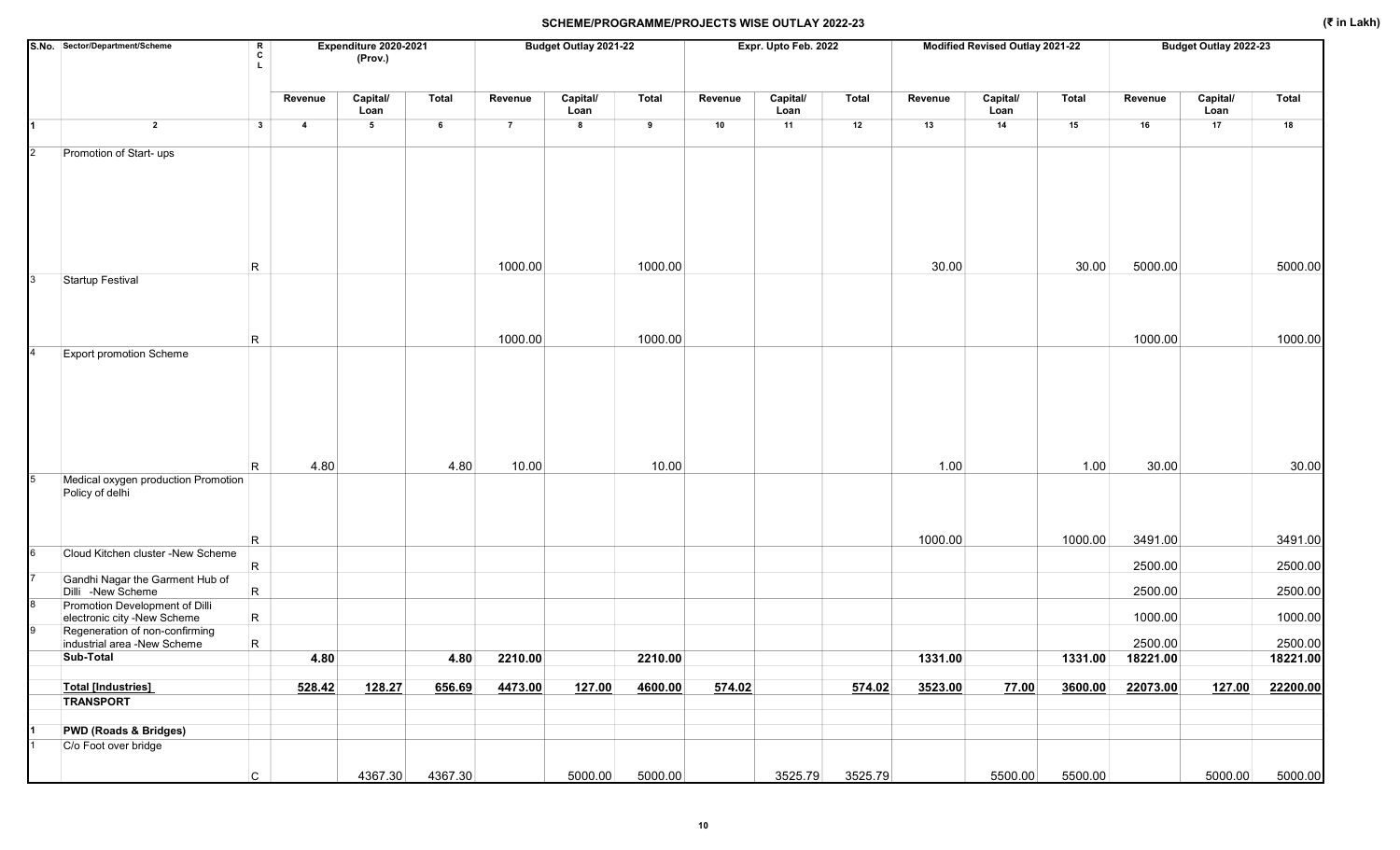|                | S.No. Sector/Department/Scheme                                                                                                                                                                                                                                         | R<br>C<br>L       |                         | Expenditure 2020-2021<br>(Prov.) |         |                | Budget Outlay 2021-22 |         |         | Expr. Upto Feb. 2022 |              |         | Modified Revised Outlay 2021-22 |         |         | Budget Outlay 2022-23 |         |
|----------------|------------------------------------------------------------------------------------------------------------------------------------------------------------------------------------------------------------------------------------------------------------------------|-------------------|-------------------------|----------------------------------|---------|----------------|-----------------------|---------|---------|----------------------|--------------|---------|---------------------------------|---------|---------|-----------------------|---------|
|                |                                                                                                                                                                                                                                                                        |                   | Revenue                 | Capital/<br>Loan                 | Total   | Revenue        | Capital/<br>Loan      | Total   | Revenue | Capital/<br>Loan     | <b>Total</b> | Revenue | Capital/<br>Loan                | Total   | Revenue | Capital/<br>Loan      | Total   |
|                | $\overline{2}$                                                                                                                                                                                                                                                         | 3                 | $\overline{\mathbf{4}}$ | $5\phantom{.0}$                  | 6       | $\overline{7}$ | 8                     | 9       | 10      | 11                   | 12           | 13      | 14                              | 15      | 16      | 17                    | 18      |
| $\overline{2}$ | Flyovers & Bridges - Corridor<br>Improvement on Ring Road Azad Pur                                                                                                                                                                                                     |                   |                         |                                  |         |                |                       |         |         |                      |              |         |                                 |         |         |                       |         |
|                | to Prem Bari<br>Flyovers & Bridges - Corridor<br>Improvement on ORR Madhuban                                                                                                                                                                                           | $\mathsf{C}$      |                         |                                  |         |                |                       |         |         |                      |              |         |                                 |         |         |                       |         |
|                | Chowk to Mukerba Chowk<br>Flyovers & Bridges - Corridor<br>Improvement on ORR Vikas Puri &<br>Meera Bagh                                                                                                                                                               | C<br>$\mathtt{C}$ |                         |                                  |         |                |                       |         |         |                      |              |         |                                 |         |         |                       |         |
|                | Flyovers & Bridges - Corridor<br>Improvement NH-1 Wazira Bad to<br>Mukerba Chowk                                                                                                                                                                                       |                   |                         |                                  |         |                |                       |         |         |                      |              |         |                                 |         |         |                       |         |
|                |                                                                                                                                                                                                                                                                        | C                 |                         | 4189.72                          | 4189.72 |                | 1000.00               | 1000.00 |         |                      |              |         | 1000.00                         | 1000.00 |         |                       |         |
|                | Flyovers & Bridges - Corridor<br>Improvement NH-1 Wazirabad to<br>Mukerba Chowk / PARALLEL ROAD                                                                                                                                                                        |                   |                         |                                  |         |                |                       |         |         |                      |              |         |                                 |         |         |                       |         |
|                | Corridor Improvement on ORR                                                                                                                                                                                                                                            | $\mathsf{C}$      |                         |                                  |         |                | 1500.00               | 1500.00 |         | 1361.48              | 1361.48      |         | 1500.00                         | 1500.00 |         |                       |         |
|                | Mangolpuri to Madhuban Chowk                                                                                                                                                                                                                                           |                   |                         |                                  |         |                |                       |         |         |                      |              |         |                                 |         |         |                       |         |
|                | Road & Bridges Charged Head                                                                                                                                                                                                                                            | C                 |                         |                                  |         |                | 500.00                | 500.00  |         |                      |              |         | 500.00                          | 500.00  |         |                       |         |
|                |                                                                                                                                                                                                                                                                        |                   |                         |                                  |         |                |                       |         |         |                      |              |         |                                 |         |         |                       |         |
|                |                                                                                                                                                                                                                                                                        | R                 |                         |                                  |         | 4000.00        |                       | 4000.00 | 4000.00 |                      | 4000.00      | 4000.00 |                                 | 4000.00 |         | 6000.00               | 6000.00 |
|                | Other Works of Road and Bridges                                                                                                                                                                                                                                        | $\mathsf{C}$      |                         |                                  |         |                |                       |         |         |                      |              |         |                                 |         |         |                       |         |
| 10             | Corrider improvement of Outer Ring<br>Road from IIIT to NH-8 1. Part-A<br>Flyover on portal structure linking<br>existing Munirka Flyover in tne east to<br>the point beyond Army RR Hospital in<br>the west Part-B: Underpass at<br>junction of BJ Marg & innrer road |                   |                         |                                  |         |                |                       |         |         |                      |              |         |                                 |         |         |                       |         |
|                |                                                                                                                                                                                                                                                                        | C                 |                         | 1621.01                          | 1621.01 |                | 4000.00               | 4000.00 |         | 3974.53              | 3974.53      |         | 6000.00                         | 6000.00 |         | 4000.00               | 4000.00 |
| 11             | <b>Construction of Half Flyovers</b>                                                                                                                                                                                                                                   |                   |                         |                                  |         |                |                       |         |         |                      |              |         |                                 |         |         |                       |         |
|                |                                                                                                                                                                                                                                                                        | C                 |                         |                                  |         |                | 100.00                | 100.00  |         |                      |              |         | 10.00                           | 10.00   |         | 45.00                 | 45.00   |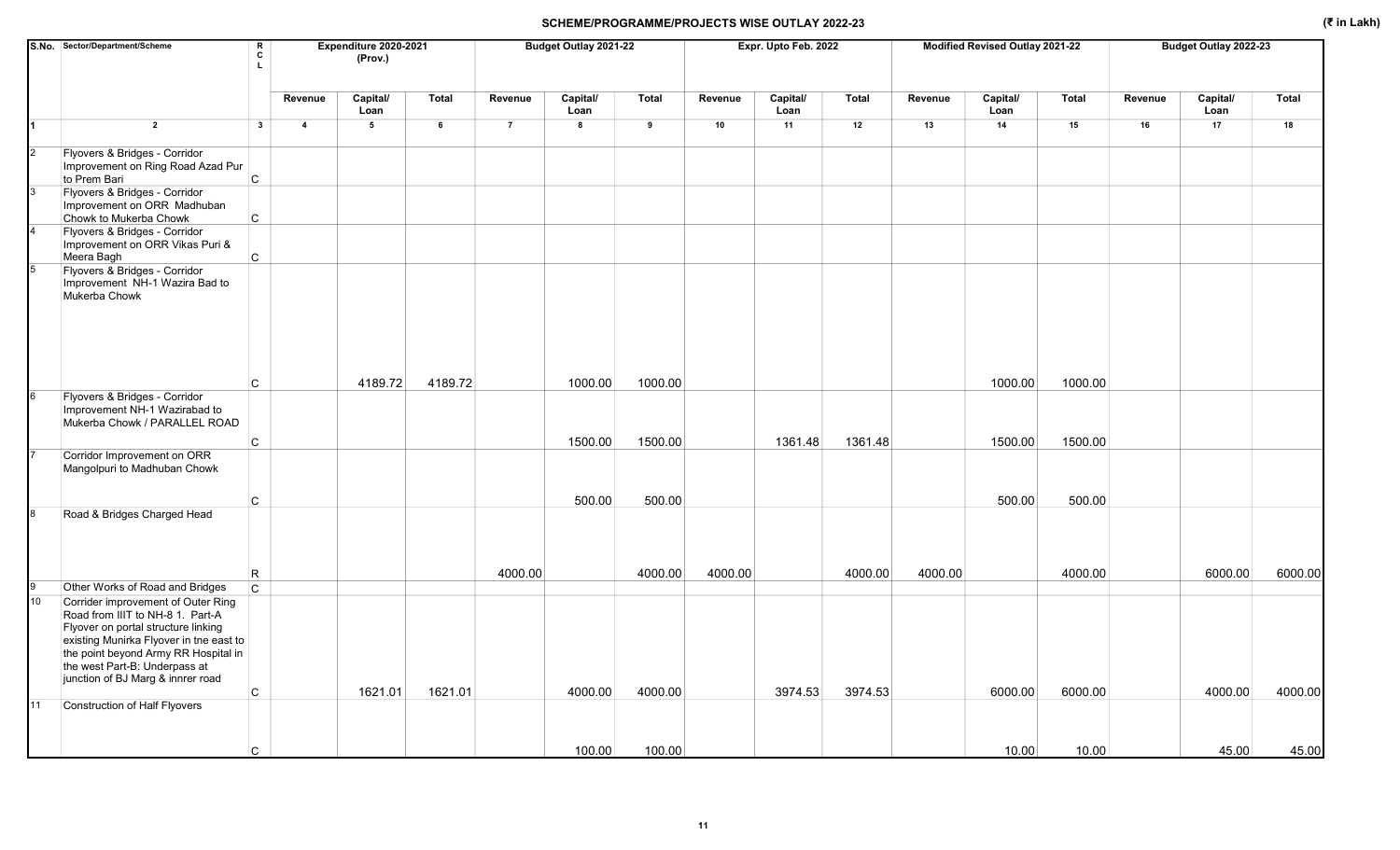|    | S.No. Sector/Department/Scheme                                                           | R<br>c<br>L  |                | Expenditure 2020-2021<br>(Prov.) |          |                | Budget Outlay 2021-22 |          |         | Expr. Upto Feb. 2022 |          |         | Modified Revised Outlay 2021-22 |          |         | Budget Outlay 2022-23 |                   |
|----|------------------------------------------------------------------------------------------|--------------|----------------|----------------------------------|----------|----------------|-----------------------|----------|---------|----------------------|----------|---------|---------------------------------|----------|---------|-----------------------|-------------------|
|    |                                                                                          |              | Revenue        | Capital/<br>Loan                 | Total    | Revenue        | Capital/<br>Loan      | Total    | Revenue | Capital/<br>Loan     | Total    | Revenue | Capital/<br>Loan                | Total    | Revenue | Capital/<br>Loan      | <b>Total</b>      |
| 1  | $\overline{2}$                                                                           | $\mathbf{3}$ | $\overline{4}$ | $5\phantom{.0}$                  | 6        | $\overline{7}$ | 8                     | 9        | 10      | 11                   | 12       | 13      | 14                              | 15       | 16      | 17                    | 18                |
| 12 | Strengthening/resurfacing/micro<br>surfacing of PWD Roads(NH)                            |              |                |                                  |          |                |                       |          |         |                      |          |         |                                 |          |         |                       |                   |
|    |                                                                                          | C            |                | 1979.67                          | 1979.67  |                | 2000.00               | 2000.00  |         | 1599.59              | 1599.59  |         | 1800.00                         | 1800.00  |         | 6200.00               | 6200.00           |
| 13 | Strengthening/resurfacing/micro<br>surfacing of PWD Roads(RR&ORR)                        |              |                |                                  |          |                |                       |          |         |                      |          |         |                                 |          |         |                       |                   |
|    |                                                                                          | C            |                | 2940.48                          | 2940.48  |                | 3000.00               | 3000.00  |         | 2618.06              | 2618.06  |         | 5000.00                         | 5000.00  |         | 3000.00               | 3000.00           |
| 14 | Strengthening/resurfacing/micro<br>surfacing of PWD Roads(ARTERIAL<br>Roads)             |              |                |                                  |          |                |                       |          |         |                      |          |         |                                 |          |         |                       |                   |
|    |                                                                                          | C            |                | 9917.74                          | 9917.74  |                | 10000.00              | 10000.00 |         | 9808.05              | 9808.05  |         | 15000.00                        | 15000.00 |         | 15000.00              | 15000.00          |
| 15 | Strengthening/resurfacing/micro<br>surfacing of PWD Roads (Road with<br>$ROW < 30$ mtrs) |              |                |                                  |          |                |                       |          |         |                      |          |         |                                 |          |         |                       |                   |
| 16 | Streetscaping of PWD Roads                                                               |              |                | 12921.55                         | 12921.55 |                | 20000.00              | 20000.00 |         | 17318.83             | 17318.83 |         | 25000.00                        | 25000.00 |         | 15000.00              | 15000.00          |
|    | (i) 11 nos identified roads 70 kms &<br>(ii) for other roads (150 kms.)                  | C            |                | 4940.35                          | 4940.35  |                | 20000.00              | 20000.00 |         | 13844.81             | 13844.81 |         | 18000.00                        | 18000.00 |         | 12000.00              | 12000.00          |
| 17 | Streetscaping of Roads (New<br>Scheme)                                                   |              |                |                                  |          |                |                       |          |         |                      |          |         |                                 |          |         |                       |                   |
| 18 | Provision of LED screens                                                                 | C            |                |                                  |          |                | 30000.00              | 30000.00 |         | 3560.76              | 3560.76  |         | 4500.00                         | 4500.00  |         | 20000.00              | 20000.00          |
|    |                                                                                          | С            |                | 5.80                             | 5.80     |                | 5000.00               | 5000.00  |         |                      |          |         | 100.00                          | 100.00   |         |                       | 13400.00 13400.00 |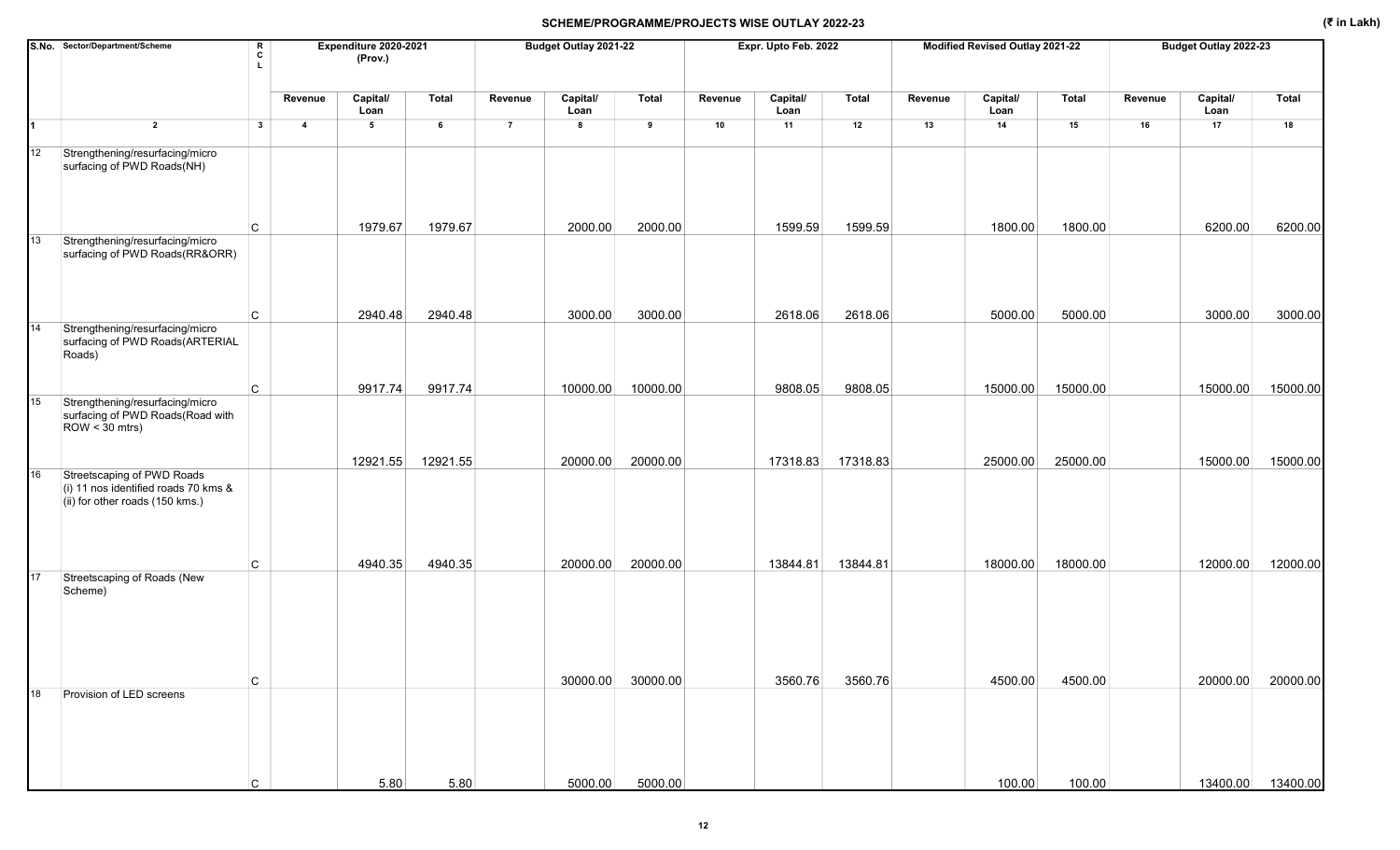|                 | S.No. Sector/Department/Scheme                                                                                          | R<br>C<br>L  |                | Expenditure 2020-2021<br>(Prov.) |          |                | Budget Outlay 2021-22 |          |         | Expr. Upto Feb. 2022 |         |         | Modified Revised Outlay 2021-22 |         |         | Budget Outlay 2022-23 |              |
|-----------------|-------------------------------------------------------------------------------------------------------------------------|--------------|----------------|----------------------------------|----------|----------------|-----------------------|----------|---------|----------------------|---------|---------|---------------------------------|---------|---------|-----------------------|--------------|
|                 |                                                                                                                         |              | Revenue        | Capital/<br>Loan                 | Total    | Revenue        | Capital/<br>Loan      | Total    | Revenue | Capital/<br>Loan     | Total   | Revenue | Capital/<br>Loan                | Total   | Revenue | Capital/<br>Loan      | <b>Total</b> |
|                 | $\overline{2}$                                                                                                          | $\mathbf{3}$ | $\overline{a}$ | $5\phantom{.0}$                  | 6        | $\overline{7}$ | 8                     | 9        | 10      | 11                   | 12      | 13      | 14                              | 15      | 16      | 17                    | 18           |
| 19              | CCTV Camera                                                                                                             |              |                |                                  |          |                |                       |          |         |                      |         |         |                                 |         |         |                       |              |
|                 |                                                                                                                         | С            |                | 20944.30                         | 20944.30 |                | 20000.00              | 20000.00 |         | 4126.50              | 4126.50 |         | 7000.00                         | 7000.00 |         | 15000.00              | 15000.00     |
| 20              | Street lights of dark spots                                                                                             | $\mathsf{C}$ |                | 161.77                           | 161.77   |                |                       |          |         |                      |         |         |                                 |         |         |                       |              |
| 21              | C/O Under pass at Ashram Chowk                                                                                          | C            |                | 3255.11                          | 3255.11  |                | 3500.00               | 3500.00  |         | 2274.61              | 2274.61 |         | 3500.00                         | 3500.00 |         | 500.00                | 500.00       |
| 22              | C/O Sky walk and FOB at W' point &                                                                                      |              |                |                                  |          |                |                       |          |         |                      |         |         |                                 |         |         |                       |              |
| 23              | <b>ITO Junction</b><br>C/O Flyover/under pass at Karawal<br>Nagar, Bhajanpura and Gagan<br>Cinema on Mangal Pandey Marg | <sub>C</sub> |                | 14.45                            | 14.45    |                |                       |          |         |                      |         |         |                                 |         |         |                       |              |
| 24              | Flyover at Majnu ka Tila and Metcalf                                                                                    | C            |                |                                  |          |                | 5000.00               | 5000.00  |         |                      |         |         | 10.00                           | 10.00   |         | 2000.00               | 2000.00      |
|                 | house on ORR                                                                                                            | C            |                |                                  |          |                | 100.00                | 100.00   |         |                      |         |         | 10.00                           | 10.00   |         | 100.00                | 100.00       |
| 25              | East-west corridor                                                                                                      |              |                |                                  |          |                |                       |          |         |                      |         |         |                                 |         |         |                       |              |
|                 |                                                                                                                         | C            |                | 6.77                             | 6.77     |                | 100.00                | 100.00   |         | 7.13                 | 7.13    |         |                                 |         |         | 100.00                | 100.00       |
| 26              | North-South Corridor                                                                                                    |              |                |                                  |          |                |                       |          |         |                      |         |         |                                 |         |         |                       |              |
| 27              | Construction of Half Underpass on<br>ORR at Gopalpur Redlight, Jagat Pur<br><b>Bridge</b>                               | C            |                |                                  |          |                | 100.00                | 100.00   |         |                      |         |         |                                 |         |         | 100.00                | 100.00       |
|                 |                                                                                                                         | С            |                | 1099.95                          | 1099.95  |                | 1500.00               | 1500.00  |         | 266.17               | 266.17  |         | 500.00                          | 500.00  |         | 500.00                | 500.00       |
|                 | Construction of Four lane along bank<br>of drain no. 8 from Dhansa Regulator<br>to Dwarka Mor                           | $\vert$ C    |                |                                  |          |                | 100.00                | 100.00   |         |                      |         |         | 10.00                           | 10.00   |         | 5.00                  | 5.00         |
| 29              | Construction of elevated road over<br>Najafgarh Drain from Kakrola Mor to<br>Wazirabad                                  | $\circ$      |                |                                  |          |                | 100.00                | 100.00   |         |                      |         |         | 10.00                           | 10.00   |         | 5.00                  | 5.00         |
| 30 <sub>o</sub> | Widening of Bridge on Najafgarh<br>Drain at Bsai Darapur to cover the<br>complete ROW                                   |              |                |                                  |          |                |                       |          |         |                      |         |         |                                 |         |         |                       |              |
|                 |                                                                                                                         | C            |                | 1196.61                          | 1196.61  |                | 1000.00               | 1000.00  |         | 945.17               | 945.17  |         | 1300.00                         | 1300.00 |         | 500.00                | 500.00       |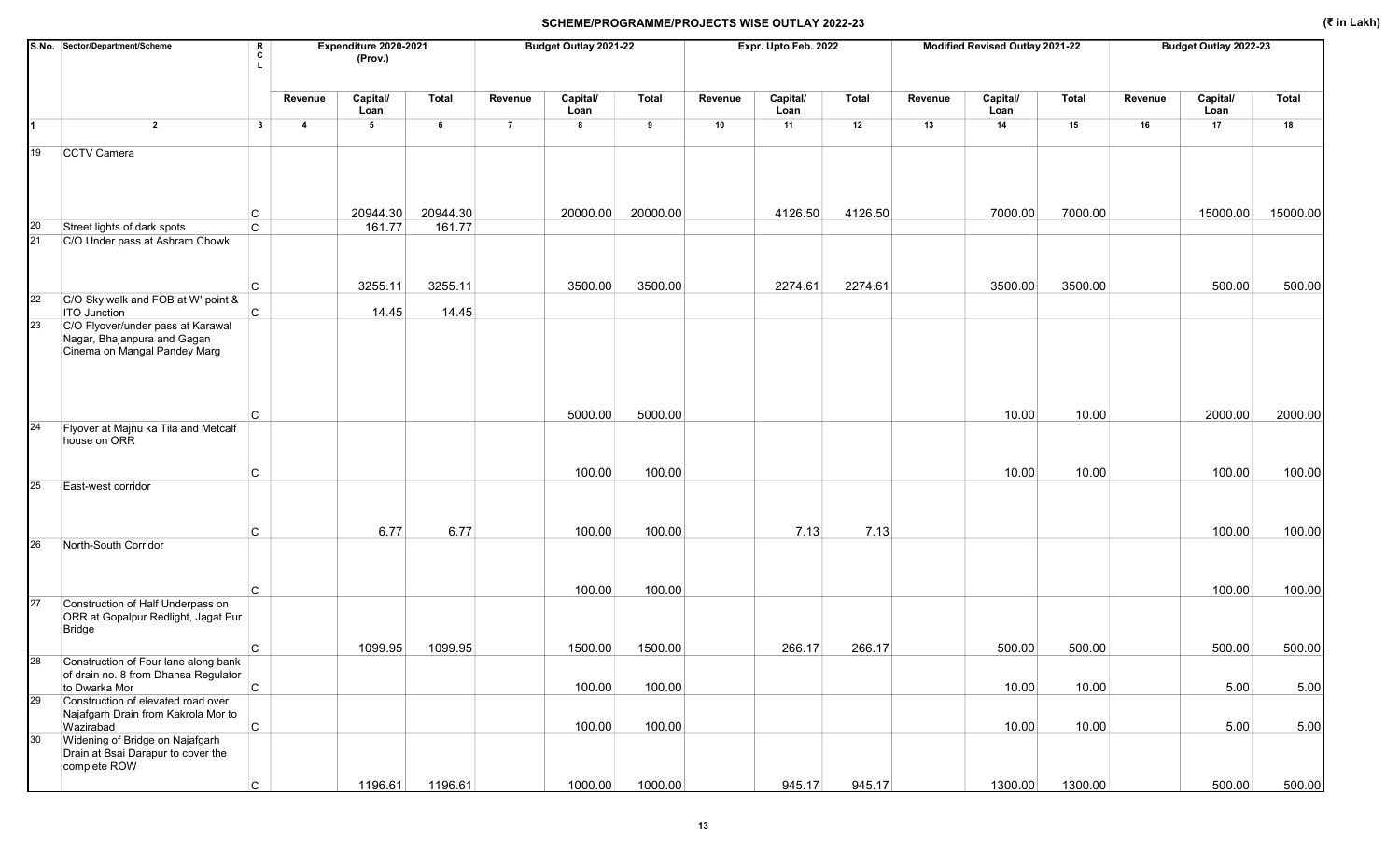|    | S.No. Sector/Department/Scheme                                                         | R<br>C<br>L. |                | Expenditure 2020-2021<br>(Prov.) |              |                | Budget Outlay 2021-22 |              |         | Expr. Upto Feb. 2022 |         |         | Modified Revised Outlay 2021-22 |              |         | Budget Outlay 2022-23 |         |
|----|----------------------------------------------------------------------------------------|--------------|----------------|----------------------------------|--------------|----------------|-----------------------|--------------|---------|----------------------|---------|---------|---------------------------------|--------------|---------|-----------------------|---------|
|    |                                                                                        |              | Revenue        | Capital/<br>Loan                 | <b>Total</b> | Revenue        | Capital/<br>Loan      | <b>Total</b> | Revenue | Capital/<br>Loan     | Total   | Revenue | Capital/<br>Loan                | <b>Total</b> | Revenue | Capital/<br>Loan      | Total   |
| 1  | $\overline{2}$                                                                         | $\mathbf{3}$ | $\overline{4}$ | 5                                | $\,$ 6       | $\overline{7}$ | $\bf{8}$              | 9            | 10      | 11                   | 12      | 13      | 14                              | 15           | 16      | 17                    | 18      |
| 31 | New connectivity along Haryana<br>Karnal from Bawana to Inderlok                       | $\mathsf{C}$ |                |                                  |              |                | 100.00                | 100.00       |         |                      |         |         | 10.00                           | 10.00        |         | 5.00                  | 5.00    |
| 32 | New ByPass road along Ring Road<br>from Wazirabad to DND Flyover                       |              |                |                                  |              |                |                       |              |         |                      |         |         |                                 |              |         |                       |         |
|    |                                                                                        | $\mathsf{C}$ |                | 62.93                            | 62.93        |                | 2000.00               | 2000.00      |         |                      |         |         | 10.00                           | 10.00        |         | 500.00                | 500.00  |
| 33 | Widening of Bridge on Najafgarh<br>Drain at NH-10 at Nangloi                           |              |                |                                  |              |                |                       |              |         |                      |         |         |                                 |              |         |                       |         |
|    |                                                                                        | $\mathsf{C}$ |                | 1499.59                          | 1499.59      |                | 1000.00               | 1000.00      |         | 271.83               | 271.83  |         | 1000.00                         | 1000.00      |         | 500.00                | 500.00  |
| 34 | Widening of bridge on i) NH-10 at<br>Rampura, ii) Tri Nagar/Inderlok iii)<br>Karampura | C            |                | 3996.13                          | 3996.13      |                | 3000.00               | 3000.00      |         | 1033.24              | 1033.24 |         | 2500.00                         | 2500.00      |         | 400.00                | 400.00  |
| 35 | Construction of Subways                                                                |              |                |                                  |              |                |                       |              |         |                      |         |         |                                 |              |         |                       |         |
|    |                                                                                        | C            |                | 948.34                           | 948.34       |                | 1500.00               | 1500.00      |         | 1405.39              | 1405.39 |         | 4500.00                         | 4500.00      |         | 500.00                | 500.00  |
| 36 | Repair & Rehabilitation of Bridges &<br>Flyovers                                       |              |                |                                  |              |                |                       |              |         |                      |         |         |                                 |              |         |                       |         |
| 37 |                                                                                        | $\mathsf C$  |                | 597.31                           | 597.31       |                | 3000.00               | 3000.00      |         | 921.51               | 921.51  |         | 1500.00                         | 1500.00      |         | 2000.00               | 2000.00 |
|    | Wi-Fi Delhi                                                                            | C            |                | 3998.27                          | 3998.27      |                | 5000.00               | 5000.00      |         | 4996.10              | 4996.10 |         | 8000.00                         | 8000.00      |         | 6100.00               | 6100.00 |
| 38 | C/o under pass at Khajuri Chowk                                                        |              |                |                                  |              |                |                       |              |         |                      |         |         |                                 |              |         |                       |         |
|    |                                                                                        | $\mathsf{C}$ |                |                                  |              |                | 100.00                | 100.00       |         |                      |         |         |                                 |              |         | 10.00                 | 10.00   |

14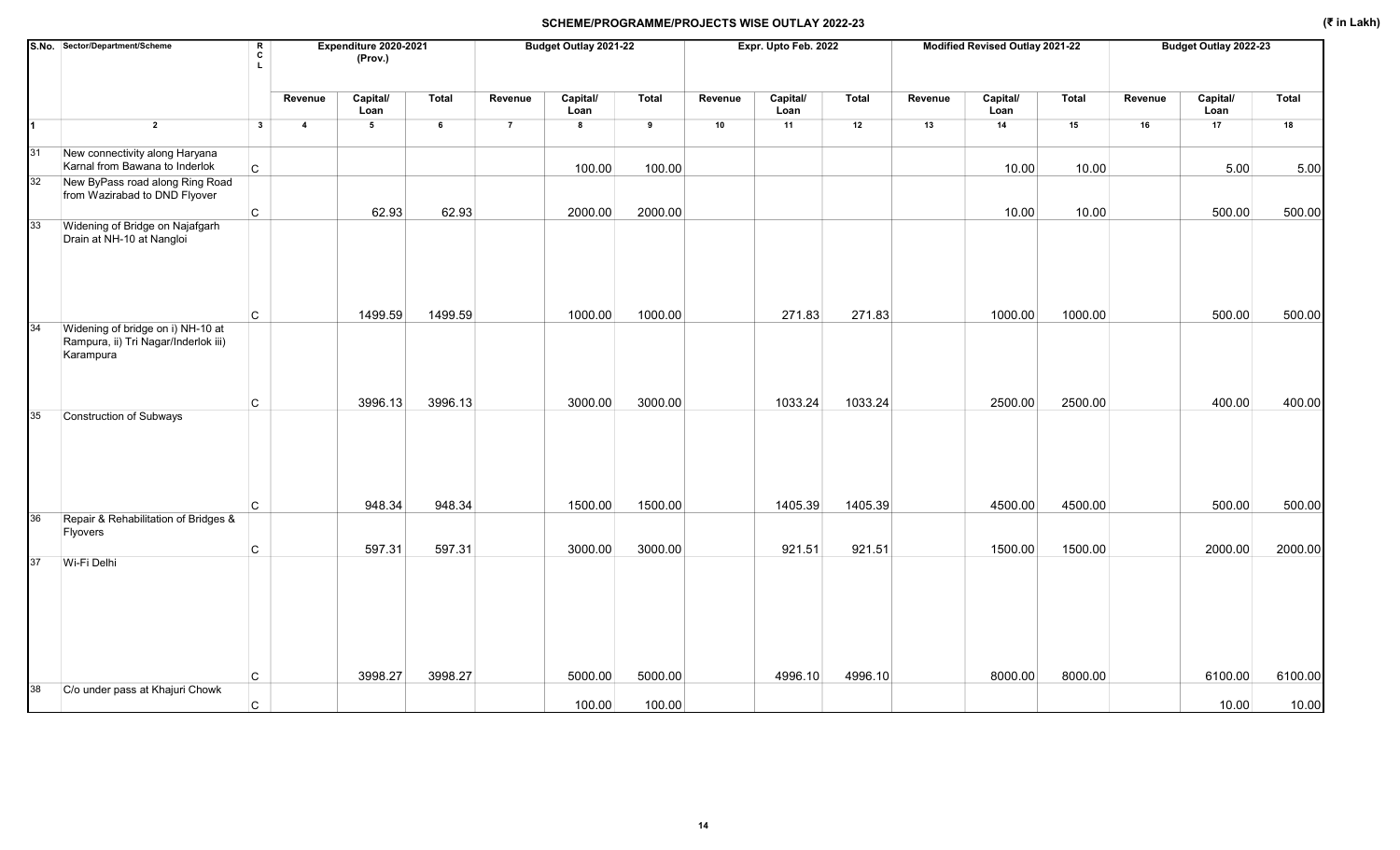|    | S.No. Sector/Department/Scheme<br>R<br>c                                                                                                                                          |                | Expenditure 2020-2021<br>(Prov.) |         |                | Budget Outlay 2021-22 |                   |         | Expr. Upto Feb. 2022 |         |         | Modified Revised Outlay 2021-22 |                  |         | Budget Outlay 2022-23 |                     |
|----|-----------------------------------------------------------------------------------------------------------------------------------------------------------------------------------|----------------|----------------------------------|---------|----------------|-----------------------|-------------------|---------|----------------------|---------|---------|---------------------------------|------------------|---------|-----------------------|---------------------|
|    |                                                                                                                                                                                   | Revenue        | Capital/<br>Loan                 | Total   | Revenue        | Capital/<br>Loan      | <b>Total</b>      | Revenue | Capital/<br>Loan     | Total   | Revenue | Capital/<br>Loan                | Total            | Revenue | Capital/<br>Loan      | <b>Total</b>        |
| 1  | $\overline{2}$<br>$\overline{\mathbf{3}}$                                                                                                                                         | $\overline{4}$ | 5                                | 6       | $\overline{7}$ | 8                     | 9                 | 10      | 11                   | 12      | 13      | 14                              | 15               | 16      | 17                    | 18                  |
| 39 | C/o flyover at Shastri Park intersection<br>& seelampur. Sh:-<br>Ramps, foothpath, road work including<br>road, signage, street lights, drainage&<br>allied works.<br>C           |                | 4854.38                          | 4854.38 |                | 500.00                | 500.00            |         | 84.27                | 84.27   |         | 2000.00                         | 2000.00          |         | 100.00                | 100.00              |
| 40 | Extension of flyover from Ashram<br>flyover to DND flyover. Sh:- FOB's,<br>Ramps, foothpath, road work including<br>road, signage, street lights, drainage&<br>allied works.<br>C |                | 1285.13                          | 1285.13 |                | 5000.00               | 5000.00           |         | 7360.00              | 7360.00 |         | 8900.00                         | 8900.00          |         | 8000.00               | 8000.00             |
| 41 | C/o grade Separator/Flyover at Road<br>No.-56 from Anand Vihar ROB to<br>Apsara Border ROB Delhi                                                                                  |                |                                  |         |                |                       |                   |         |                      |         |         |                                 |                  |         |                       |                     |
|    | C                                                                                                                                                                                 |                |                                  |         |                | 5000.00               | 5000.00           |         |                      |         |         | 10.00                           | 10.00            |         | 3000.00               | 3000.00             |
| 42 | Integrated Corridor (i) Ring road from<br>DND intersection to Bhairon marg<br>junction (ii) Outer ring road from Modi<br>C<br>Mill flyover to IIT gate                            |                |                                  |         |                | 4000.00               | 4000.00           |         |                      |         |         | 10.00                           | 10.00            |         | 500.00                | 500.00              |
| 43 | Feasibility studies of various corridors                                                                                                                                          |                |                                  |         |                |                       |                   |         |                      |         |         |                                 |                  |         |                       |                     |
| 44 | R.<br>C/O flyover at Karawal Nagar, Gonda<br>& Brijpuri Junction of Mangal Pandey<br>Marg including Elevated Corridor<br>(Payment to DMRC)<br>C.                                  | 64.66          |                                  | 64.66   | 80.00          | 10000.00              | 80.00<br>10000.00 | 65.11   |                      | 65.11   | 90.00   | 5000.00                         | 90.00<br>5000.00 | 1500.00 | 10000.00              | 1500.00<br>10000.00 |
| 45 | Providing Slip Road bridge (on Kondli<br>Bridge) over Gazipur Drains Hindon<br>Canal from road along Gazipur Drain<br>to Shamshan Ghat, Ghazipur Dairy<br>Farm Road Delhi         |                |                                  |         |                | 100.00                | 100.00            |         | 57.08                | 57.08   |         | 1000.00                         | 1000.00          |         | 1500.00               | 1500.00             |
| 46 | C/o additional Bridge for widening of<br>existing Bridge over Gazipur Drain,<br>Hindon Canal from Road along<br>Gazipur Drain to Dharamshilla Road                                |                |                                  |         |                | 100.00                | 100.00            |         |                      |         |         |                                 |                  |         | 10.00                 | 10.00               |
| 47 | C/o additional Bridge for widening of<br>existing Bridge over Gazipur Drain,<br>Hindon Canal from Road along<br>Gazipur Drain to New Ashok Nagar<br>Metro Station                 |                |                                  |         |                | 100.00                | 100.00            |         |                      |         |         |                                 |                  |         | 10.00                 | 10.00               |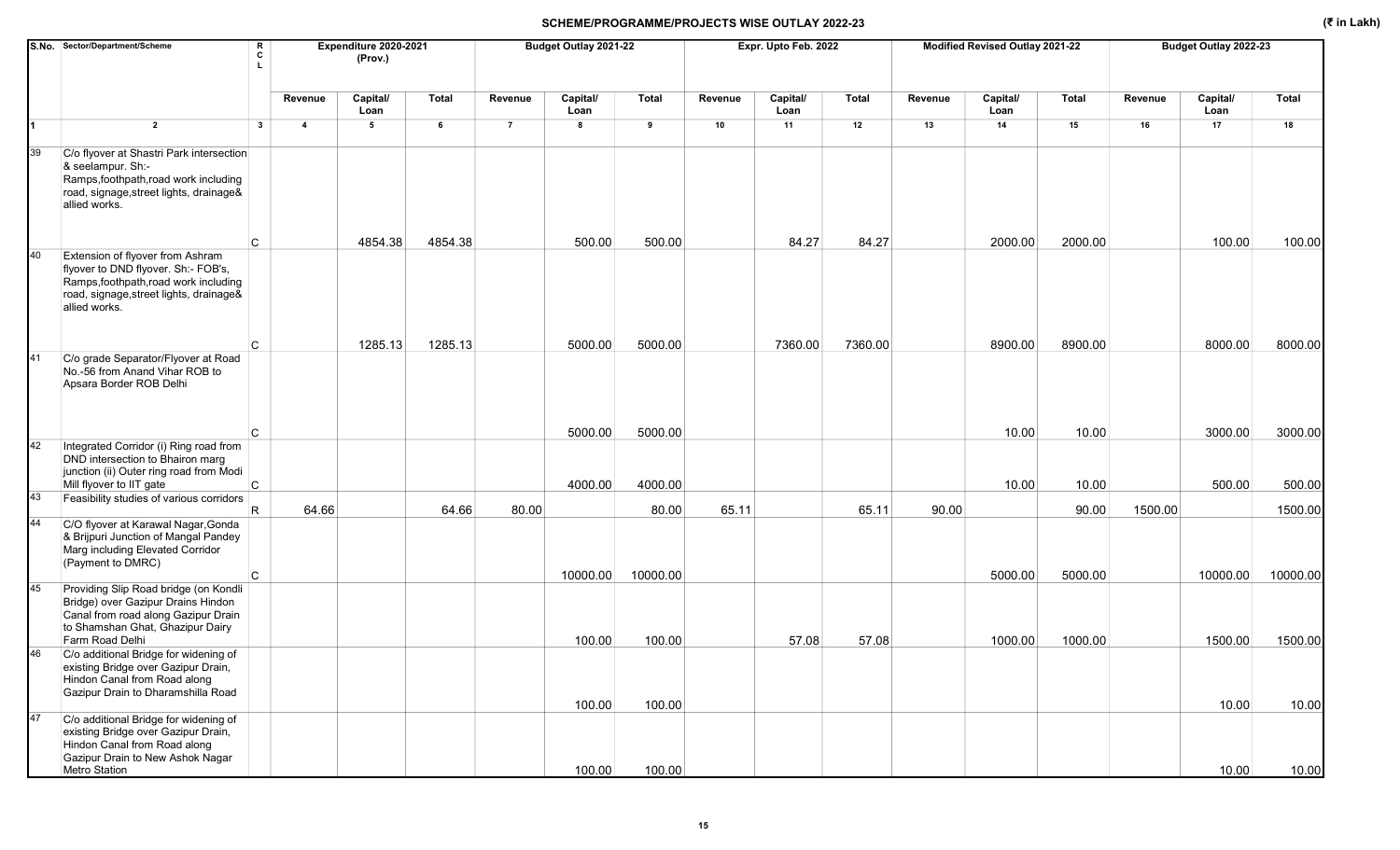|    | S.No. Sector/Department/Scheme<br>R<br>c                                                                                                                                      | Expenditure 2020-2021<br>(Prov.) |                  |          |                | Budget Outlay 2021-22       |         |         | Expr. Upto Feb. 2022 |              |         | Modified Revised Outlay 2021-22 |         |         | Budget Outlay 2022-23 |                             |
|----|-------------------------------------------------------------------------------------------------------------------------------------------------------------------------------|----------------------------------|------------------|----------|----------------|-----------------------------|---------|---------|----------------------|--------------|---------|---------------------------------|---------|---------|-----------------------|-----------------------------|
|    |                                                                                                                                                                               | Revenue                          | Capital/<br>Loan | Total    | Revenue        | Capital/<br>Loan            | Total   | Revenue | Capital/<br>Loan     | <b>Total</b> | Revenue | Capital/<br>Loan                | Total   | Revenue | Capital/<br>Loan      | Total                       |
| 1  | $\overline{2}$<br>$\overline{\mathbf{3}}$                                                                                                                                     | $\overline{4}$                   | 5                | 6        | $\overline{7}$ | 8                           | 9       | 10      | 11                   | 12           | 13      | 14                              | 15      | 16      | 17                    | 18                          |
| 48 | Improvement of other Road<br>Infrastructure                                                                                                                                   |                                  |                  |          |                |                             |         |         |                      |              |         |                                 |         |         |                       |                             |
|    | C                                                                                                                                                                             |                                  | 408.99           | 408.99   |                | 4000.00                     | 4000.00 |         | 1000.53              | 1000.53      |         | 1100.00                         | 1100.00 |         | 2000.00               | 2000.00                     |
| 49 | Construction of underpass by Jack<br>pushing pre-cast RCC box at ORR<br>near Mukarba Chowk                                                                                    |                                  |                  |          |                |                             |         |         |                      |              |         |                                 |         |         |                       |                             |
| 50 | C<br>Integrated Transit Corridor<br>Development and Street Network<br>between Punjabi Bagh Flyover and                                                                        |                                  |                  |          |                | 1000.00                     | 1000.00 |         |                      |              |         |                                 |         |         | 1000.00               | 1000.00                     |
| 51 | Raja Garden Flyover.<br>C<br>Construction of ROB/RUB on Railway                                                                                                               |                                  |                  |          |                | 500.00                      | 500.00  |         |                      |              |         | 10.00                           | 10.00   |         | 5000.00               | 5000.00                     |
|    | Crossing No. LC-12 on Khera Kalan<br>$\overline{C}$<br>to Khera Khurd Road.                                                                                                   |                                  |                  |          |                | 500.00                      | 500.00  |         |                      |              |         | 10.00                           | 10.00   |         | 2500.00               | 2500.00                     |
| 52 | Integrated Transit Corridor<br>Development and Street Network/<br>Connectivity plan for the corridor of<br>Rohtak Road/NH-10 (Jwala Heri<br>Market Red Light to Jwalapuri Red |                                  |                  |          |                |                             |         |         |                      |              |         |                                 |         |         |                       |                             |
|    | Light)<br>C                                                                                                                                                                   |                                  |                  |          |                | 2000.00                     | 2000.00 |         |                      |              |         | 20.00                           | 20.00   |         | 5000.00               | 5000.00                     |
| 53 | Comprehensive Scheme for<br>Decongestion of Mukarba Chowk.                                                                                                                    |                                  |                  |          |                |                             |         |         |                      |              |         |                                 |         |         |                       |                             |
| 54 | $\mathsf{C}$<br>Decongestion of Main Burari Road                                                                                                                              |                                  |                  |          |                | 500.00                      | 500.00  |         |                      |              |         | 20.00                           | 20.00   |         | 500.00                | 500.00                      |
|    | Junction on Parallel Road including<br>widening of existing bridge across<br>supplementary drain at Burari Delhi.                                                             |                                  |                  |          |                |                             |         |         |                      |              |         |                                 |         |         |                       |                             |
| 55 | C<br>Mehrauli - Badarpur corridor (Payment                                                                                                                                    |                                  |                  |          |                | 100.00                      | 100.00  |         |                      |              |         | 20.00                           | 20.00   |         | 10.00                 | 10.00                       |
|    | to DMRC)<br>$\mathsf{C}$                                                                                                                                                      |                                  |                  |          |                |                             |         |         |                      |              |         | 10.00                           | 10.00   |         | 12000.00              | 12000.00                    |
| 56 | Rani Jhansi Road junction to Azad pur<br>Corridor (Payment to DMRC)<br>$\mathsf{C}$                                                                                           |                                  |                  |          |                |                             |         |         |                      |              |         | 10.00                           | 10.00   |         | 8000.00               | 8000.00                     |
|    |                                                                                                                                                                               |                                  |                  |          |                |                             |         |         |                      |              |         |                                 |         |         |                       |                             |
|    | <b>Total- PWD Roads &amp; Bridges</b><br>C                                                                                                                                    | 64.66                            | 87213.65         | 87278.31 |                | 4080.00 182700.00 186780.00 |         | 4065.11 | 82361.43             | 86426.54     |         | 4090.00 131890.00 135980.00     |         |         |                       | 1500.00 187600.00 189100.00 |
| 57 | Alignment over Barapulla Nallah-<br>Phase-II<br>С                                                                                                                             |                                  | 52.60            | 52.60    |                | 120.00                      | 120.00  |         | 26.29                | 26.29        |         | 120.00                          | 120.00  |         |                       |                             |
|    |                                                                                                                                                                               |                                  |                  |          |                |                             |         |         |                      |              |         |                                 |         |         |                       |                             |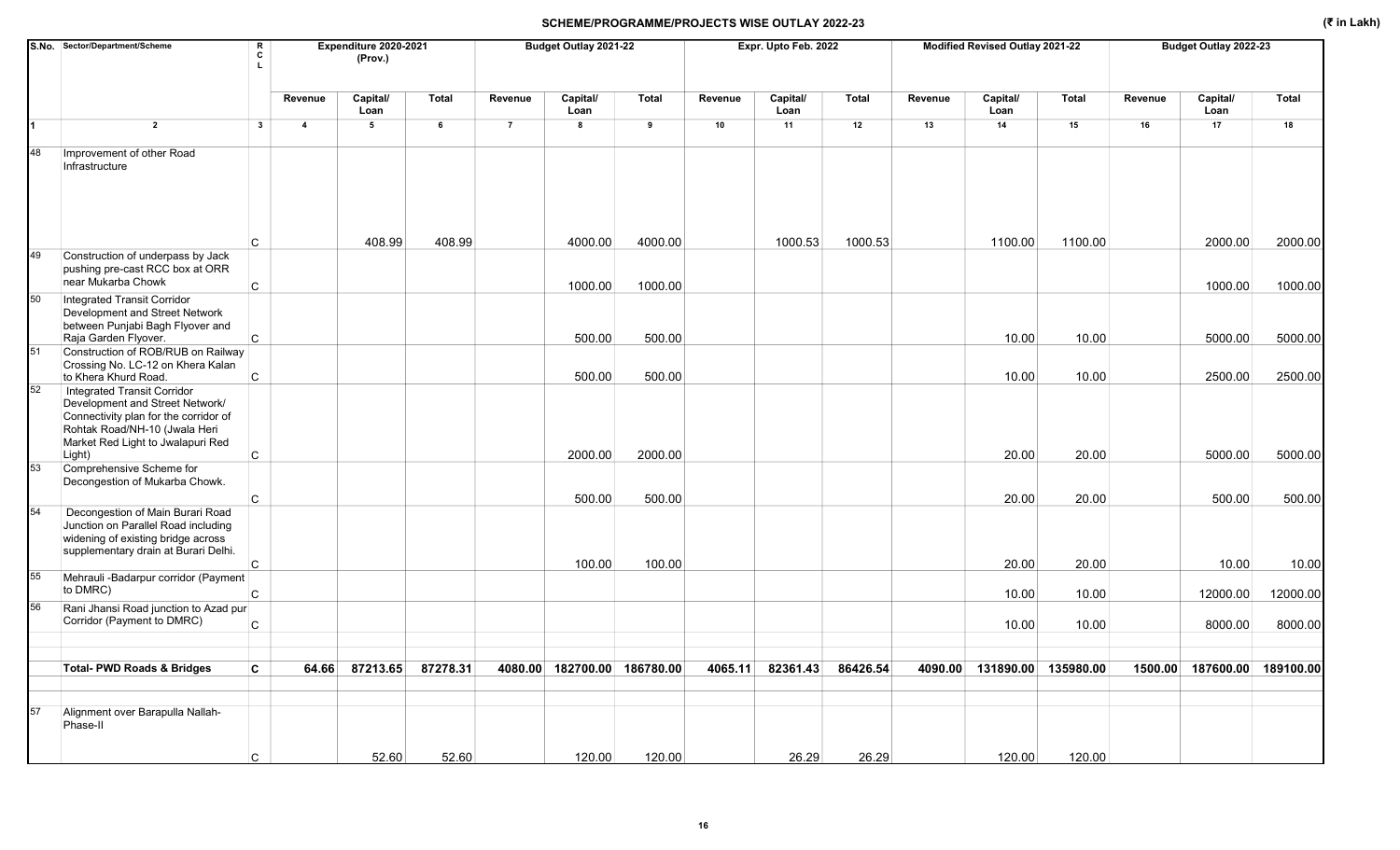|     | S.No. Sector/Department/Scheme                                                                                                    | R<br>$\mathbf{c}$       |                | Expenditure 2020-2021<br>(Prov.) |              |                | Budget Outlay 2021-22       |              |         | Expr. Upto Feb. 2022 |              |         | Modified Revised Outlay 2021-22 |           |         | Budget Outlay 2022-23 |              |
|-----|-----------------------------------------------------------------------------------------------------------------------------------|-------------------------|----------------|----------------------------------|--------------|----------------|-----------------------------|--------------|---------|----------------------|--------------|---------|---------------------------------|-----------|---------|-----------------------|--------------|
|     |                                                                                                                                   |                         | Revenue        | Capital/<br>Loan                 | <b>Total</b> | Revenue        | Capital/<br>Loan            | <b>Total</b> | Revenue | Capital/<br>Loan     | <b>Total</b> | Revenue | Capital/<br>Loan                | Total     | Revenue | Capital/<br>Loan      | <b>Total</b> |
|     | $\overline{2}$                                                                                                                    | $\overline{\mathbf{3}}$ | $\overline{4}$ | $\sqrt{5}$                       | 6            | $\overline{7}$ | 8                           | 9            | 10      | 11                   | 12           | 13      | 14                              | 15        | 16      | 17                    | 18           |
| 58  | C/o ellevated corridor Barapulla<br>Nallah-Phase-III starting from Saria<br>kalekhan to Mayur vihar                               |                         |                |                                  |              |                |                             |              |         |                      |              |         |                                 |           |         |                       |              |
|     |                                                                                                                                   | C                       |                | 6473.01                          | 6473.01      |                | 15000.00                    | 15000.00     |         | 3513.94              | 3513.94      |         | 6500.00                         | 6500.00   |         | 10000.00              | 10000.00     |
|     | <b>Total [PWD]</b>                                                                                                                |                         | 64.66          | 93739.26                         | 93803.92     | 4080.00        | 197820.00                   | 201900.00    | 4065.11 | 85901.66             | 89966.77     | 4090.00 | 138510.00                       | 142600.00 | 1500.00 | 197600.00             | 199100.00    |
|     | Sub Total [Roads & Bridges]                                                                                                       |                         | 64.66          | 93739.26                         | 93803.92     |                | 4080.00 197820.00 201900.00 |              | 4065.11 | 85901.66             | 89966.77     | 4090.00 | 138510.00                       | 142600.00 | 1500.00 | 197600.00             | 199100.00    |
|     | <b>TRANSPORT DEPARTMENT</b>                                                                                                       |                         |                |                                  |              |                |                             |              |         |                      |              |         |                                 |           |         |                       |              |
|     | Planning & Monitoring Cell                                                                                                        |                         |                |                                  |              |                |                             |              |         |                      |              |         |                                 |           |         |                       |              |
|     |                                                                                                                                   | $\mathsf R$             |                |                                  |              | 2.00           |                             | 2.00         |         |                      |              | 25.00   |                                 | 25.00     | 25.00   |                       | 25.00        |
|     | <b>Motor Driving Training Schools</b>                                                                                             | $\mathsf{R}$            | 51.56          |                                  | 51.56        | 88.50          |                             | 88.50        | 55.25   |                      | 55.25        | 70.00   |                                 | 70.00     | 88.50   |                       | 88.50        |
|     | Road Safety & GIA to NGOs                                                                                                         | R.                      |                |                                  |              | 100.00         |                             | 100.00       |         |                      |              | 100.00  |                                 | 100.00    | 100.00  |                       | 100.00       |
| 4.a | Installation of CCTV cameras in DTC<br>& Cluster buses                                                                            |                         |                |                                  |              |                |                             |              |         |                      |              |         |                                 |           |         |                       |              |
| 4.b | Installation of CCTV cameras in DTC<br>& Cluster buses                                                                            | $\mathsf{C}$            |                | 7559.11                          | 7559.11      |                | 2000.00                     | 2000.00      |         | 1412.83              | 1412.83      |         | 2000.00                         | 2000.00   |         | 1500.00               | 1500.00      |
|     |                                                                                                                                   | C                       |                |                                  |              |                | 100.00                      | 100.00       |         |                      |              |         | 1.00                            | 1.00      |         |                       |              |
| 5   | Strengthening of Transport Deptt.                                                                                                 |                         |                |                                  |              |                |                             |              |         |                      |              |         |                                 |           |         |                       |              |
|     | Construction / Renovation of Zonal<br>office                                                                                      | C                       |                | 575.21                           | 575.21       |                | 3000.00                     | 3000.00      |         | 537.55               | 537.55       |         | 1500.00                         | 1500.00   |         | 1000.00               | 1000.00      |
|     | <b>Sub Total</b>                                                                                                                  |                         | 51.56          | 8134.32                          | 8185.88      | 190.50         | 5100.00                     | 5290.50      | 55.25   | 1950.38              | 2005.63      | 195.00  | 3501.00                         | 3696.00   | 213.50  | 2500.00               | 2713.50      |
|     | Charges for operation & maintenance<br>of Automated driving test tracks<br>(ADTT) & backend RC related<br>activities (New Scheme) | R                       |                |                                  |              |                |                             |              |         |                      |              |         |                                 |           | 370.00  |                       | 370.00       |
| 6.1 | <b>Mass Rapid Transport System</b><br>[MRTS]                                                                                      |                         |                |                                  |              |                |                             |              |         |                      |              |         |                                 |           |         |                       |              |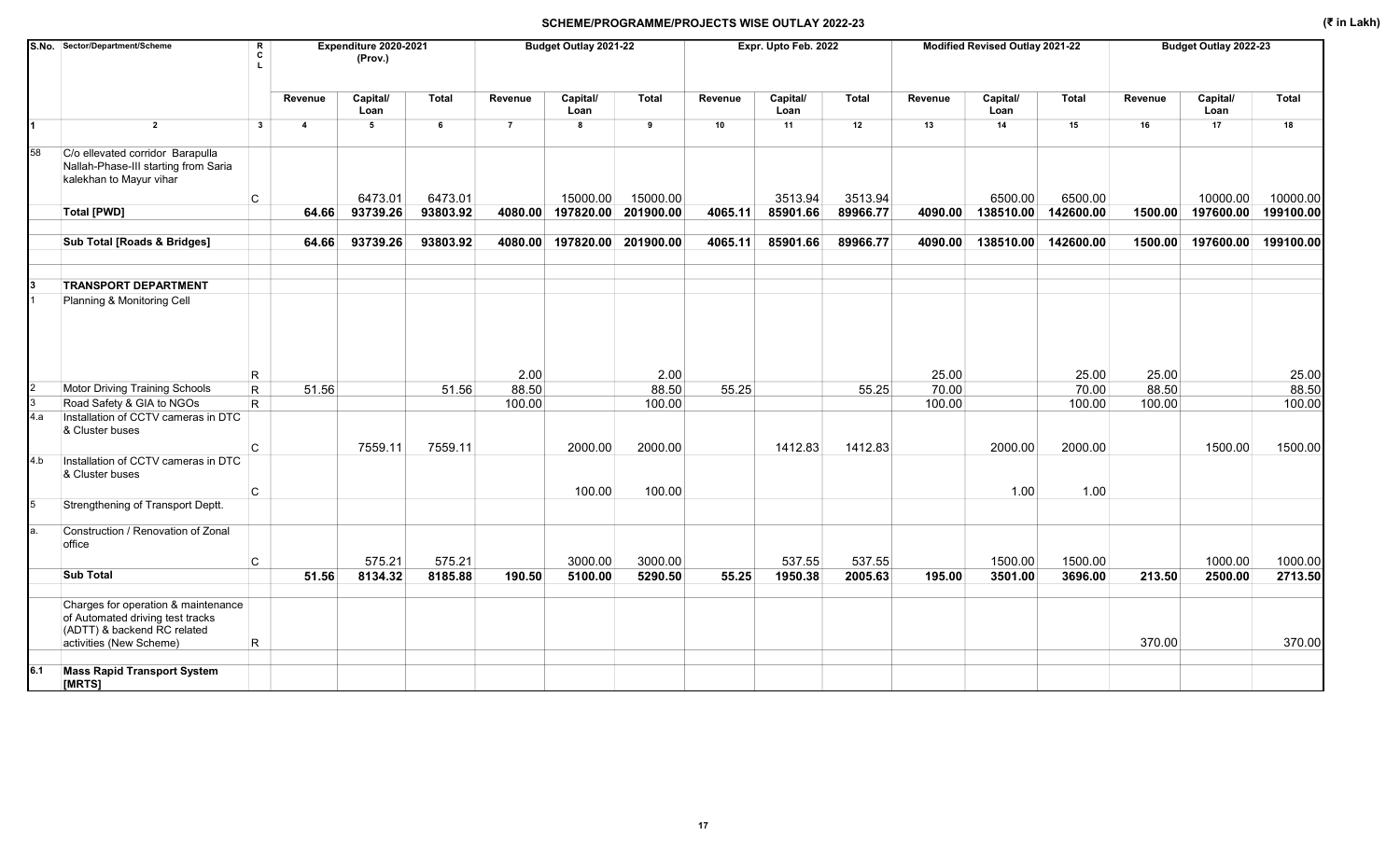|     | S.No. Sector/Department/Scheme                                                                                                                                                      | $\mathbf R$<br>c<br>L |                         | Expenditure 2020-2021<br>(Prov.) |                |                | Budget Outlay 2021-22 |          |         | Expr. Upto Feb. 2022 |          |         | Modified Revised Outlay 2021-22 |                     |         | Budget Outlay 2022-23      |          |
|-----|-------------------------------------------------------------------------------------------------------------------------------------------------------------------------------------|-----------------------|-------------------------|----------------------------------|----------------|----------------|-----------------------|----------|---------|----------------------|----------|---------|---------------------------------|---------------------|---------|----------------------------|----------|
|     |                                                                                                                                                                                     |                       | Revenue                 | Capital/<br>Loan                 | Total          | Revenue        | Capital/<br>Loan      | Total    | Revenue | Capital/<br>Loan     | Total    | Revenue | Capital/<br>Loan                | <b>Total</b>        | Revenue | Capital/<br>Loan           | Total    |
| 1   | $\overline{2}$                                                                                                                                                                      | $\mathbf{3}$          | $\overline{\mathbf{4}}$ | 5                                | $6\phantom{a}$ | $\overline{7}$ | 8                     | 9        | 10      | 11                   | 12       | 13      | 14                              | 15                  | 16      | 17                         | 18       |
|     | Interest free subordinate debts<br>towards state taxes to<br>DMRC(Reimbursement of Sales Tax<br>on Works Contract Act to DMRC-old<br>name) (from 2018-19 treated as loan<br>scheme) |                       |                         |                                  |                |                |                       |          |         |                      |          |         |                                 |                     |         |                            |          |
|     |                                                                                                                                                                                     |                       |                         | 12500.00                         | 12500.00       |                | 20000.00              | 20000.00 |         | 10000.00             | 10000.00 |         | 20000.00                        | 20000.00            |         | 40000.00                   | 40000.00 |
|     | Land Acquisition                                                                                                                                                                    |                       |                         |                                  |                |                |                       |          |         |                      |          |         |                                 |                     |         |                            |          |
|     |                                                                                                                                                                                     |                       |                         |                                  |                |                | 10000.00              | 10000.00 |         |                      |          |         | 10000.00                        | 10000.00            |         | 10000.00                   | 10000.00 |
|     | Loan for reimbursement of Central<br>Taxes to DMRC                                                                                                                                  |                       |                         | 12500.00                         | 12500.00       |                | 15000.00              | 15000.00 |         | 5000.00              | 5000.00  |         | 15000.00                        | 15000.00            |         | 15000.00                   | 15000.00 |
|     | Equity Capital to DMRC                                                                                                                                                              |                       |                         |                                  |                |                |                       |          |         |                      |          |         |                                 |                     |         |                            |          |
|     |                                                                                                                                                                                     | C                     |                         | 50000.00                         | 50000.00       |                | 80000.00              | 80000.00 |         | 35000.00             | 35000.00 |         | 80000.00                        | 80000.00            |         | 110000.00 110000.00        |          |
| 6.2 | <b>Construction of Metro lite Project</b><br>(Payment to DMRC)                                                                                                                      |                       |                         |                                  |                |                |                       |          |         |                      |          |         |                                 |                     |         |                            |          |
|     | Land Acquisition (Metro Lite)                                                                                                                                                       |                       |                         |                                  |                |                |                       |          |         |                      |          |         |                                 |                     |         | 2500.00                    | 2500.00  |
| b.  | Equity Capital to DMRC (Metro Lite)                                                                                                                                                 | $\mathsf{C}$          |                         |                                  |                |                |                       |          |         |                      |          |         |                                 |                     |         | 2500.00                    | 2500.00  |
|     |                                                                                                                                                                                     |                       |                         |                                  |                |                |                       |          |         |                      |          |         |                                 |                     |         |                            |          |
| 6.3 | Charged head for DMRC                                                                                                                                                               | R                     |                         |                                  |                |                |                       |          |         |                      |          |         |                                 |                     | 100.00  |                            | 100.00   |
|     | <b>Sub Total [MRTS]</b>                                                                                                                                                             |                       |                         | 75000.00                         | 75000.00       |                | 125000.00 125000.00   |          |         | 50000.00             | 50000.00 |         |                                 | 125000.00 125000.00 |         | 100.00 180000.00 180100.00 |          |
|     |                                                                                                                                                                                     |                       |                         |                                  |                |                |                       |          |         |                      |          |         |                                 |                     |         |                            |          |
|     | Modernisation of infrastructure for<br>cerfication of Road worthiness of<br>vehicles                                                                                                |                       |                         |                                  |                |                |                       |          |         |                      |          |         |                                 |                     |         |                            |          |
|     | Inspection Pit at Burari                                                                                                                                                            | R                     | 38.69                   |                                  | 38.69          | 56.50          |                       | 56.50    | 35.67   |                      | 35.67    | 45.00   |                                 | 45.00               | 56.50   |                            | 56.50    |
|     | Operation and Maintenance to<br>Outsource Company                                                                                                                                   | R.                    |                         |                                  |                |                |                       |          | 133.81  |                      | 133.81   | 200.00  |                                 | 200.00              | 215.00  |                            | 215.00   |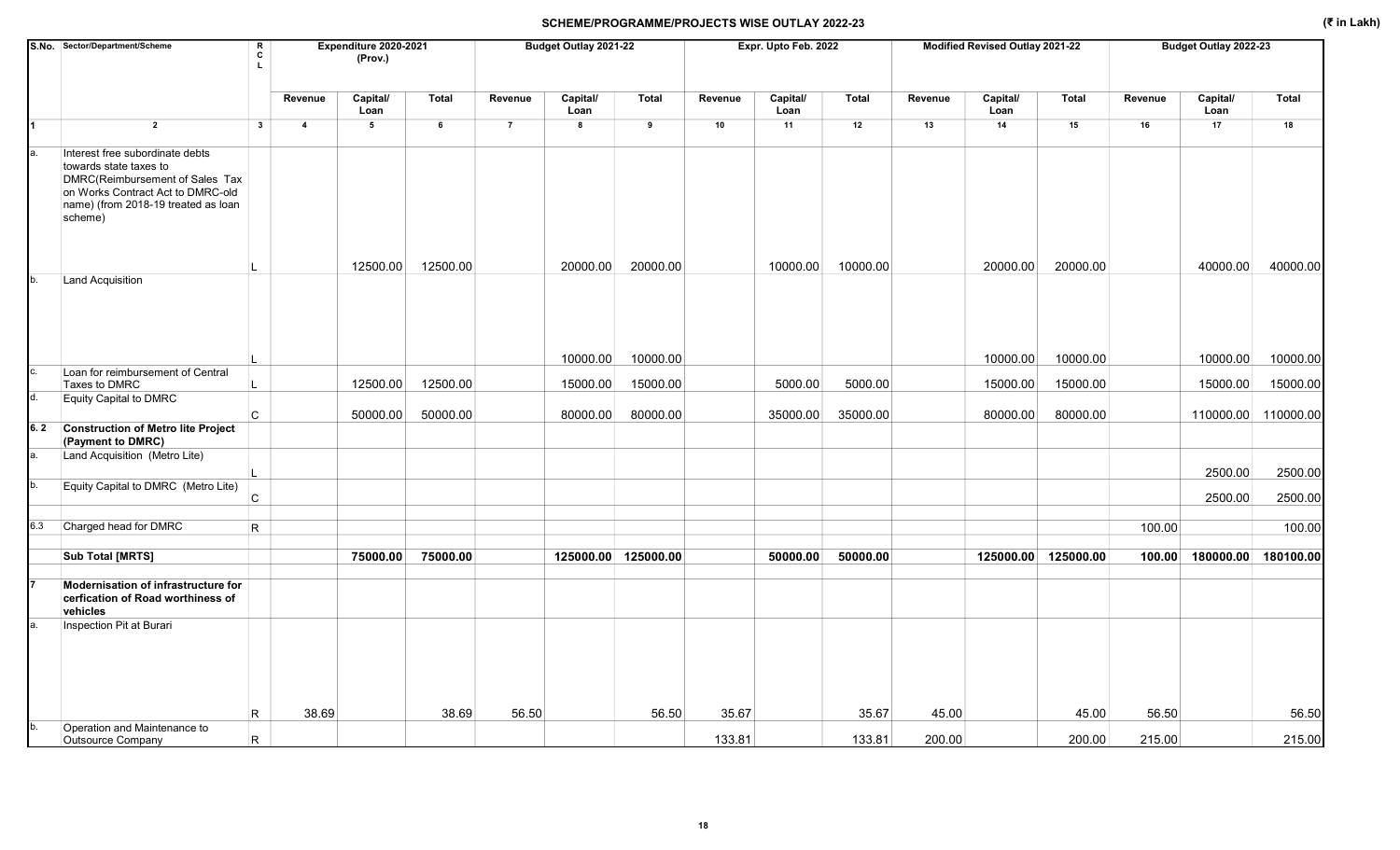|    | S.No. Sector/Department/Scheme                                        | R<br>c<br>L. |                         | Expenditure 2020-2021<br>(Prov.) |              |                | Budget Outlay 2021-22 |                 |         | Expr. Upto Feb. 2022 |              |         | Modified Revised Outlay 2021-22 |                |         | Budget Outlay 2022-23 |                |
|----|-----------------------------------------------------------------------|--------------|-------------------------|----------------------------------|--------------|----------------|-----------------------|-----------------|---------|----------------------|--------------|---------|---------------------------------|----------------|---------|-----------------------|----------------|
|    |                                                                       |              | Revenue                 | Capital/<br>Loan                 | <b>Total</b> | Revenue        | Capital/<br>Loan      | <b>Total</b>    | Revenue | Capital/<br>Loan     | <b>Total</b> | Revenue | Capital/<br>Loan                | Total          | Revenue | Capital/<br>Loan      | Total          |
|    | $\overline{\mathbf{2}}$                                               | $\mathbf{3}$ | $\overline{\mathbf{4}}$ | $5\overline{)}$                  | 6            | $\overline{7}$ | 8                     | $\,$ 9          | 10      | 11                   | 12           | 13      | 14                              | 15             | 16      | 17                    | 18             |
| c. | Land Acquisition, Construction and<br>installation of Inspection Lane |              |                         |                                  |              |                |                       |                 |         |                      |              |         |                                 |                |         |                       |                |
|    |                                                                       | C            |                         |                                  |              |                | 30.00                 | 30.00           |         |                      |              |         | 30.00                           | 30.00          |         | 30.00                 | 30.00          |
|    | <b>Sub Total</b>                                                      |              | 38.69                   |                                  | 38.69        | 56.50          | 30.00                 | 86.50           | 169.48  |                      | 169.48       | 245.00  | 30.00                           | 275.00         | 271.50  | 30.00                 | 301.50         |
|    | Control of Vehicular air pollution from<br>exhaust of motor vehicles  |              |                         |                                  |              |                |                       |                 |         |                      |              |         |                                 |                |         |                       |                |
|    |                                                                       | R            | 94.50                   |                                  | 94.50        | 176.00         |                       | 176.00          | 76.51   |                      | 76.51        | 140.00  |                                 | 140.00         |         | 160.00                | 160.00         |
|    | <b>Sub Total</b>                                                      |              | 94.50                   |                                  | 94.50        | 176.00         |                       | 176.00          | 76.51   |                      | 76.51        | 140.00  |                                 | 140.00         |         | 160.00                | 160.00         |
|    | DTC (Restructuring/Revival of DTC)                                    |              |                         |                                  |              |                |                       |                 |         |                      |              |         |                                 |                |         |                       |                |
| a. | Purchase of Buses- DTC (earlier<br>Other buses)                       |              |                         |                                  |              |                |                       |                 |         |                      |              |         |                                 |                |         |                       |                |
|    |                                                                       | C            |                         |                                  |              |                | 55000.00              | 55000.00        |         |                      |              |         |                                 |                |         | 100.00                | 100.00         |
|    | Sub Total [Restructuring / Revival<br>of DTC]                         |              |                         |                                  |              |                | 55000.00              | 55000.00        |         |                      |              |         |                                 |                |         | 100.00                | 100.00         |
| 10 | Development of alternative mode of<br>Transport                       |              |                         |                                  |              |                |                       |                 |         |                      |              |         |                                 |                |         |                       |                |
| а. | Monorail                                                              | C            |                         |                                  |              |                | 1.00                  | 1.00            |         |                      |              |         | 1.00                            | 1.00           |         |                       |                |
| b. | <b>BRTS</b>                                                           |              |                         |                                  |              |                |                       |                 |         |                      |              |         |                                 |                |         |                       |                |
|    | <b>RRTS Corridor</b>                                                  | C<br>C       |                         |                                  |              |                | 69.00<br>100.00       | 69.00<br>100.00 |         |                      |              |         | 1.00<br>100.00                  | 1.00<br>100.00 |         | 1.00                  | $1.00$         |
|    | <b>Sub Total</b>                                                      |              |                         |                                  |              |                | 170.00                | 170.00          |         |                      |              |         | 102.00                          | 102.00         |         | 1.00                  | $\boxed{1.00}$ |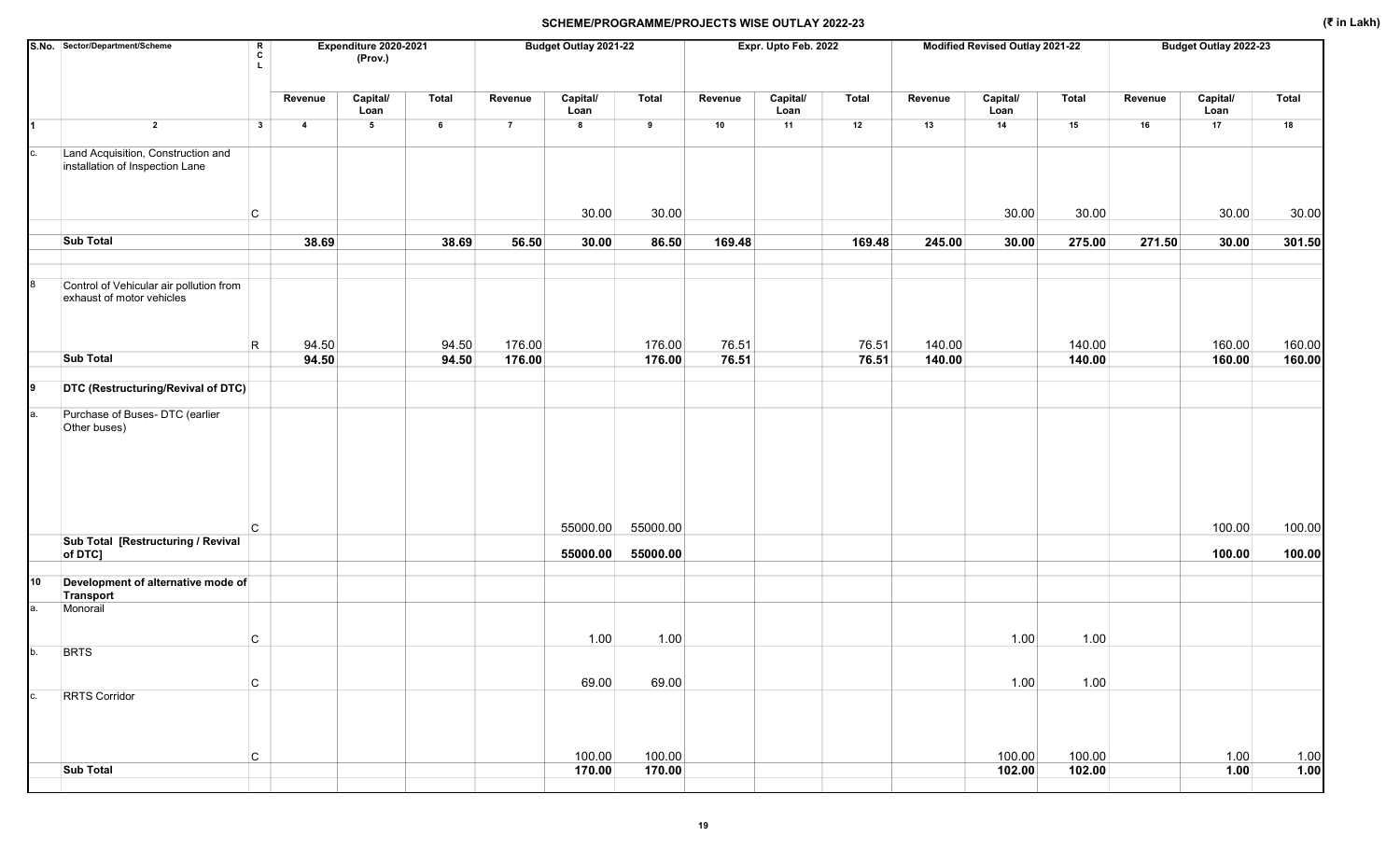|    | S.No. Sector/Department/Scheme                                                                             | R<br>c       |                | Expenditure 2020-2021<br>(Prov.) |           |                | Budget Outlay 2021-22      |           |                     | Expr. Upto Feb. 2022 |              |                     | Modified Revised Outlay 2021-22 |           |                     | Budget Outlay 2022-23 |           |
|----|------------------------------------------------------------------------------------------------------------|--------------|----------------|----------------------------------|-----------|----------------|----------------------------|-----------|---------------------|----------------------|--------------|---------------------|---------------------------------|-----------|---------------------|-----------------------|-----------|
|    |                                                                                                            |              | Revenue        | Capital/<br>Loan                 | Total     | Revenue        | Capital/<br>Loan           | Total     | Revenue             | Capital/<br>Loan     | <b>Total</b> | Revenue             | Capital/<br>Loan                | Total     | Revenue             | Capital/<br>Loan      | Total     |
|    | $\overline{2}$                                                                                             | $\mathbf{3}$ | $\overline{4}$ | $5\phantom{.0}$                  | 6         | $\overline{7}$ | 8                          | 9         | 10                  | 11                   | 12           | 13                  | 14                              | 15        | 16                  | 17                    | 18        |
| 11 | Setting up of Delhi Unified<br>Metropolitan Transport Authority                                            |              |                |                                  |           |                |                            |           |                     |                      |              |                     |                                 |           |                     |                       |           |
|    | [DUMTA]                                                                                                    | $\mathsf R$  |                |                                  |           | 1.00           |                            | 1.00      |                     |                      |              | 1.00                |                                 | 1.00      |                     |                       |           |
| 12 | Studies / Consultancy Services                                                                             |              |                |                                  |           |                |                            |           |                     |                      |              |                     |                                 |           |                     |                       |           |
|    |                                                                                                            | $\mathsf R$  | 118.12         |                                  | 118.12    | 150.00         |                            | 150.00    | 15.33               |                      | 15.33        | 150.00              |                                 | 150.00    | 150.00              |                       | 150.00    |
| 13 | C/o Bus Depots & Terminals including<br>New Technology (earlier known as<br>Dev. of Bus Terminals / Depot) |              |                |                                  |           |                |                            |           |                     |                      |              |                     |                                 |           |                     |                       |           |
| 14 | Operation & Control Centre - Private                                                                       | C            |                | 7498.88                          | 7498.88   |                | 20000.00                   | 20000.00  |                     | 6441.65              | 6441.65      |                     | 45000.00                        | 45000.00  |                     | 45000.00              | 45000.00  |
|    | <b>Bus Clusters &amp; PIS</b>                                                                              | R            | 1.00           |                                  | 1.00      | 1.00           |                            | 1.00      | 1.00                |                      | 1.00         | 1.00                |                                 | 1.00      | 1.00                |                       | 1.00      |
|    | <b>Sub Total (Ongoing Schemes)</b>                                                                         |              | 303.87         | 90633.20                         | 90937.07  |                | 575.00 205300.00 205875.00 |           | 317.57              | 58392.03             | 58709.60     | 732.00              | 173633.00                       | 174365.00 | 736.00              | 227791.00             | 228527.00 |
|    |                                                                                                            |              |                |                                  |           |                |                            |           |                     |                      |              |                     |                                 |           |                     |                       |           |
| 15 | Encouragement of pedestrian & Non<br>Motorised Vehicles                                                    |              |                |                                  |           |                |                            |           |                     |                      |              |                     |                                 |           |                     |                       |           |
| 16 | Viability Gap funding towards Cluster                                                                      | C            |                |                                  |           |                | 1000.00                    | 1000.00   |                     |                      |              |                     | 100.00                          | 100.00    |                     | 100.00                | 100.00    |
|    | <b>Buses</b>                                                                                               | R            | 109999.21      |                                  | 109999.21 | 150000.00      |                            | 150000.00 | 89219.77            |                      | 89219.77     | 137500.00           |                                 | 137500.00 | 135000.00           |                       | 135000.00 |
| 17 | Pollution ANPR                                                                                             | $\mathsf R$  |                |                                  |           | 1.00           |                            | 1.00      |                     |                      |              | 1.00                |                                 | 1.00      | 1.00                |                       | 1.00      |
| 18 | Car free day                                                                                               | R.           |                |                                  |           | 1.00           |                            | 1.00      |                     |                      |              | 1.00                |                                 | 1.00      | 1.00                |                       | 1.00      |
| 19 | Feeder Bus Services/Electric vehicle                                                                       |              |                |                                  |           |                |                            |           |                     |                      |              |                     |                                 |           |                     |                       |           |
|    |                                                                                                            | R            |                |                                  |           | 100.00         |                            | 100.00    |                     |                      |              | 1.00                |                                 | 1.00      | 100.00              |                       | 100.00    |
| 20 | C/o Bus Queue sheltter                                                                                     |              |                |                                  |           |                |                            |           |                     |                      |              |                     |                                 |           |                     |                       |           |
|    |                                                                                                            | C            |                |                                  |           |                | 3000.00                    | 3000.00   |                     |                      |              |                     | 200.00                          | 200.00    |                     | 7500.00               | 7500.00   |
| 21 | State electric vehicle fund                                                                                |              |                |                                  |           | 1022.00        |                            | 1022.00   |                     |                      |              |                     |                                 |           |                     |                       |           |
|    | GIA to DTIDC for implementation of                                                                         | R            |                |                                  |           |                |                            |           |                     |                      |              |                     |                                 |           |                     |                       |           |
| 22 | <b>Electric Vehicle Policy</b><br>GIA to DTC for working deficit- Grants                                   | R            |                |                                  |           |                |                            |           | 2500.00             |                      | 2500.00      | 10331.00            |                                 | 10331.00  | 15000.00            |                       | 15000.00  |
|    | -in- Aids-Salaries (Shifted from FD)                                                                       |              |                |                                  |           |                |                            |           |                     |                      |              |                     |                                 |           |                     |                       |           |
|    |                                                                                                            | R            |                |                                  |           | 150000.00      |                            |           | 150000.00 150000.00 |                      |              | 150000.00 150000.00 |                                 |           | 150000.00 150000.00 |                       | 150000.00 |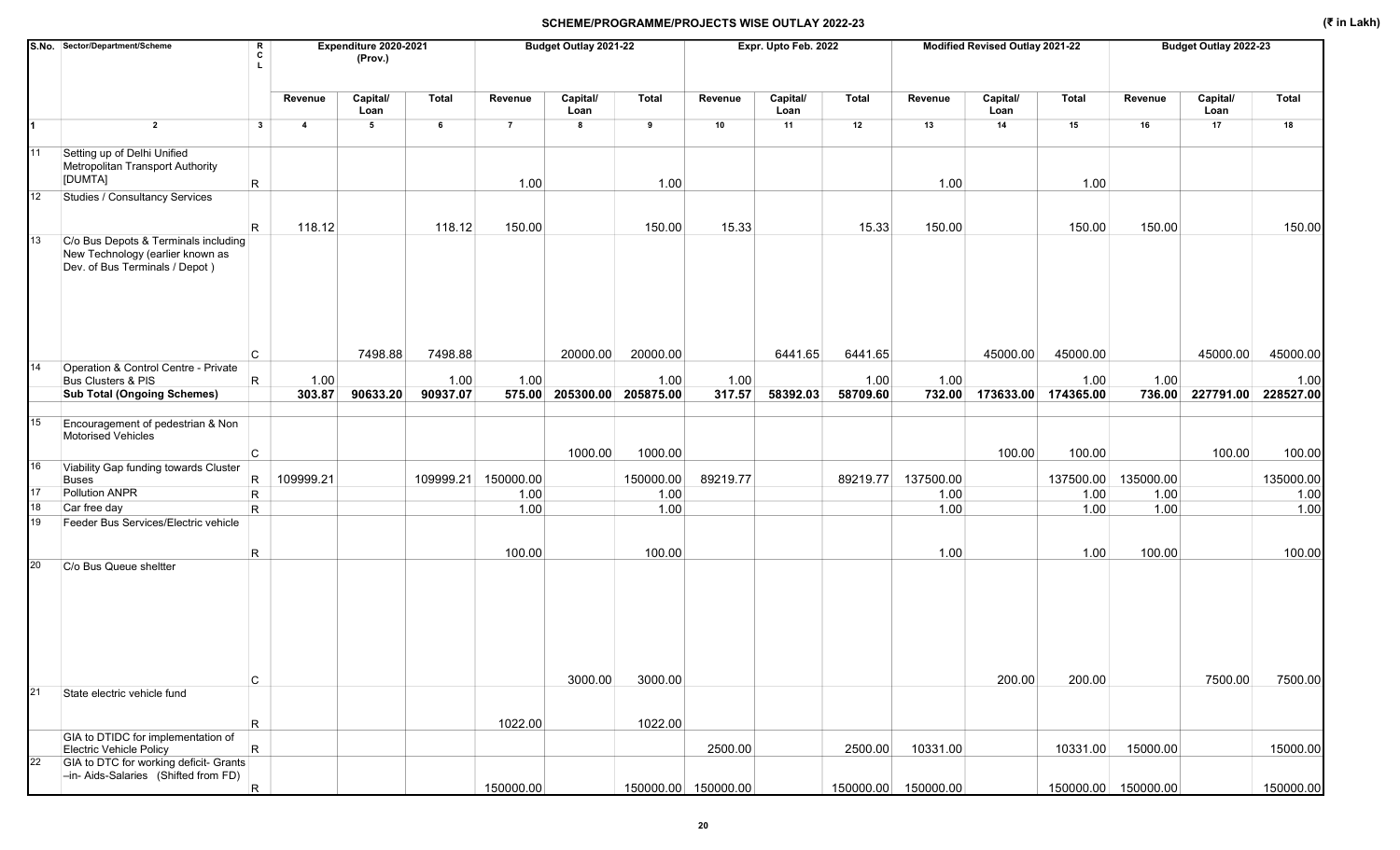|    | S.No. Sector/Department/Scheme                                                | R<br>C<br>Τ. |                         | Expenditure 2020-2021<br>(Prov.) |       |                | Budget Outlay 2021-22 |              |           | Expr. Upto Feb. 2022 |              |              | Modified Revised Outlay 2021-22 |              |              | Budget Outlay 2022-23 |              |
|----|-------------------------------------------------------------------------------|--------------|-------------------------|----------------------------------|-------|----------------|-----------------------|--------------|-----------|----------------------|--------------|--------------|---------------------------------|--------------|--------------|-----------------------|--------------|
|    |                                                                               |              | Revenue                 | Capital/<br>Loan                 | Total | Revenue        | Capital/<br>Loan      | <b>Total</b> | Revenue   | Capital/<br>Loan     | <b>Total</b> | Revenue      | Capital/<br>Loan                | Total        | Revenue      | Capital/<br>Loan      | Total        |
|    | $\overline{2}$                                                                | $\mathbf{3}$ | $\overline{\mathbf{4}}$ | 5                                | 6     | $\overline{7}$ | 8                     | 9            | 10        | 11                   | 12           | 13           | 14                              | 15           | 16           | 17                    | 18           |
| 23 | GIA to DTC for working deficit- Grants<br>-in- Aids-General (Shifted from FD) |              |                         |                                  |       |                |                       |              |           |                      |              |              |                                 |              |              |                       |              |
|    |                                                                               | R            |                         |                                  |       | 70000.00       |                       | 70000.00     | 70000.00  |                      | 70000.00     | 82000.00     |                                 | 82000.00     | 85000.00     |                       | 85000.00     |
|    | sub total (GIA to DTC)                                                        |              |                         |                                  |       | 220000.00      |                       | 220000.00    | 220000.00 |                      | 220000.00    | 232000.00    |                                 | 232000.00    | 235000.00    |                       | 235000.00    |
| 24 | Subsidy to DTC for concessional<br>passes (Shifted from FD)                   | R            |                         |                                  |       | 8000.00        |                       | 8000.00      |           |                      |              | 5000.00      |                                 | 5000.00      | 8000.00      |                       | 8000.00      |
| 25 | Subsidy to DTC for female<br>Commuters (Shifted from FD)                      |              |                         |                                  |       |                |                       |              |           |                      |              |              |                                 |              |              |                       |              |
|    |                                                                               | R            |                         |                                  |       | 25000.00       |                       | 25000.00     | 8780.09   |                      | 8780.09      | 15000.00     |                                 | 15000.00     | 12500.00     |                       | 12500.00     |
| 26 | Subsidy to Cluster buses for female<br>Commuters (Shifted from FD)            | R            |                         |                                  |       | 23600.00       |                       | 23600.00     | 8927.56   |                      | 8927.56      | 13500.00     |                                 | 13500.00     | 12500.00     |                       | 12500.00     |
|    | sub total (Subsidies to DTC &                                                 |              |                         |                                  |       |                |                       |              |           |                      |              |              |                                 |              |              |                       |              |
|    | <b>Cluster Buses)</b>                                                         |              |                         |                                  |       | 56600.00       |                       | 56600.00     | 17707.65  |                      | 17707.65     | 33500.00     |                                 | 33500.00     | 33000.00     |                       | 33000.00     |
| 27 | Subsidy to DMRC for female                                                    |              |                         |                                  |       |                |                       |              |           |                      |              |              |                                 |              |              |                       |              |
|    | commuters (Shifted from FD)<br>sub total (Subsidy to DMRC)                    | R            |                         |                                  |       | 1.00<br>1.00   |                       | 1.00<br>1.00 |           |                      |              | 1.00<br>1.00 |                                 | 1.00<br>1.00 | 1.00<br>1.00 |                       | 1.00<br>1.00 |
| 28 | Deployment of Marshals in DTC                                                 |              |                         |                                  |       |                |                       |              |           |                      |              |              |                                 |              |              |                       |              |
|    | Buses (Shifted from FD)                                                       | R.           |                         |                                  |       | 31200.00       |                       | 31200.00     | 20400.00  |                      | 20400.00     | 20400.00     |                                 | 20400.00     | 20000.00     |                       | 20000.00     |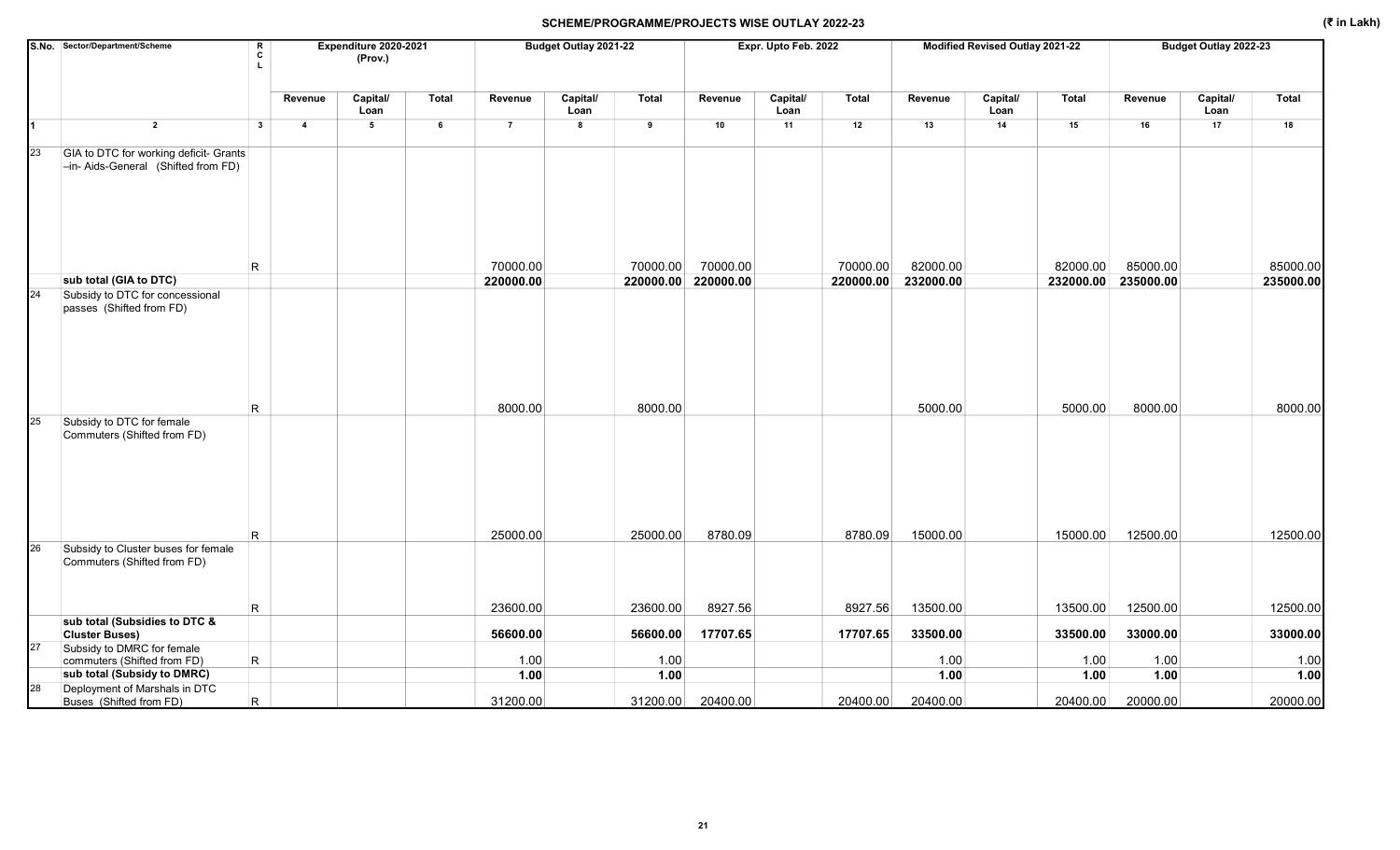|    | S.No. Sector/Department/Scheme                                                                                                                                                | R<br>c                         | Expenditure 2020-2021<br>(Prov.) |                    |                       | Budget Outlay 2021-22 |                                         |                               | Expr. Upto Feb. 2022 |                       |                       | Modified Revised Outlay 2021-22 |                       |                       | Budget Outlay 2022-23 |                       |
|----|-------------------------------------------------------------------------------------------------------------------------------------------------------------------------------|--------------------------------|----------------------------------|--------------------|-----------------------|-----------------------|-----------------------------------------|-------------------------------|----------------------|-----------------------|-----------------------|---------------------------------|-----------------------|-----------------------|-----------------------|-----------------------|
|    |                                                                                                                                                                               | Revenue                        | Capital/<br>Loan                 | Total              | Revenue               | Capital/<br>Loan      | <b>Total</b>                            | Revenue                       | Capital/<br>Loan     | Total                 | Revenue               | Capital/<br>Loan                | <b>Total</b>          | Revenue               | Capital/<br>Loan      | <b>Total</b>          |
|    | $\overline{2}$                                                                                                                                                                | $\mathbf{3}$<br>$\overline{4}$ | $5\phantom{.0}$                  | 6                  | $\overline{7}$        | 8                     | 9                                       | 10                            | 11                   | 12                    | 13                    | 14                              | 15                    | 16                    | 17                    | 18                    |
| 29 | Deployment of Marshals in Cluster<br>Buses (Shifted from FD)                                                                                                                  |                                |                                  |                    |                       |                       |                                         |                               |                      |                       |                       |                                 |                       |                       |                       |                       |
|    |                                                                                                                                                                               | R.                             |                                  |                    | 15500.00              |                       | 15500.00                                | 5309.00                       |                      | 5309.00               | 6300.00               |                                 | 6300.00               | 8000.00               |                       | 8000.00               |
|    | sub total (Deployment of Marshals)                                                                                                                                            |                                |                                  |                    |                       |                       |                                         |                               |                      |                       |                       |                                 |                       |                       |                       |                       |
|    | <b>Sub Total</b>                                                                                                                                                              | 109999.21                      |                                  | 109999.21          | 46700.00<br>474425.00 | 4000.00               | 46700.00<br>478425.00 355136.42         | 25709.00                      |                      | 25709.00<br>355136.42 | 26700.00<br>440035.00 | 300.00                          | 26700.00<br>440335.00 | 28000.00<br>446473.00 | 7600.00               | 28000.00<br>454073.00 |
|    |                                                                                                                                                                               |                                |                                  |                    |                       |                       |                                         |                               |                      |                       |                       |                                 |                       |                       |                       |                       |
|    | <b>TOTAL - Road Transport</b><br>[TRANSPORT DEPTT.]                                                                                                                           | 110303.08                      |                                  | 90633.20 200936.28 |                       |                       | 475000.00 209300.00 684300.00 355453.99 |                               |                      | 58392.03 413846.02    | 440767.00             |                                 | 173933.00 614700.00   | 447209.00 235391.00   |                       | 682600.00             |
|    |                                                                                                                                                                               |                                |                                  |                    |                       |                       |                                         |                               |                      |                       |                       |                                 |                       |                       |                       |                       |
|    | <b>GRAND TOTAL [TRANSPORT</b><br><b>SECTORI</b>                                                                                                                               |                                | 110367.74 184372.46              | 294740.20          | 479080.00             | 407120.00             |                                         | 886200.00 359519.10 144293.69 |                      | 503812.79             | 444857.00             | 312443.00                       | 757300.00             | 448709.00             | 432991.00             | 881700.00             |
|    | <b>SCIENCE, TECHNOLOGY,</b><br><b>ENVIRONMENT</b>                                                                                                                             |                                |                                  |                    |                       |                       |                                         |                               |                      |                       |                       |                                 |                       |                       |                       |                       |
|    | <b>ENVIRONMENT DEPARTMENT</b>                                                                                                                                                 |                                |                                  |                    |                       |                       |                                         |                               |                      |                       |                       |                                 |                       |                       |                       |                       |
|    | <b>Public Environmental Awareness</b><br>Campaign and Other related activities<br>(earlier Known as Public<br><b>Environmental Awareness and Other</b><br>related activities) | 762.19                         |                                  | 762.19             | 2000.00               |                       | 2000.00                                 | 711.12                        |                      | 711.12                | 1470.00               |                                 | 1470.00               | 2000.00               |                       | 2000.00               |
|    | Stg. of Technical Set-up in the Deptt.<br>of Environment                                                                                                                      |                                |                                  |                    |                       |                       |                                         |                               |                      |                       |                       |                                 |                       |                       |                       |                       |
|    | <b>Environmental Data Generation</b>                                                                                                                                          | 52.23                          |                                  | 52.23              | 685.00                |                       | 685.00                                  | 74.67                         |                      | 74.67                 | 135.00                |                                 | 135.00                | 685.00                |                       | 685.00                |
|    | Survey, Research Projects and Other<br>activities.                                                                                                                            | 18.71                          |                                  | 18.71              | 30.00                 |                       | 30.00                                   |                               |                      |                       |                       |                                 |                       | 200.00                |                       | 200.00                |
|    | Eco-Clubs in Schools/Colleges                                                                                                                                                 |                                |                                  |                    | 200.00                |                       | 200.00                                  | 100.00                        |                      | 100.00                | 100.00                |                                 | 100.00                | 200.00                |                       | 200.00                |
|    | Assistance to the NGO's in the<br>Promotion, Conservation and<br>Preservation of Environment- General                                                                         | 14.66                          |                                  | 14.66              | 20.00                 |                       | 20.00                                   | 0.10                          |                      | 0.10                  | 7.00                  |                                 | 7.00                  | 100.00                |                       | 100.00                |
|    | Assistance to the NGO's in the<br>Promotion, Conservation and<br>Preservation of Environment-SCSP                                                                             | 0.11                           |                                  | 0.11               | 2.00                  |                       | 2.00                                    |                               |                      |                       | 1.00                  |                                 | 1.00                  | 10.00                 |                       | 10.00                 |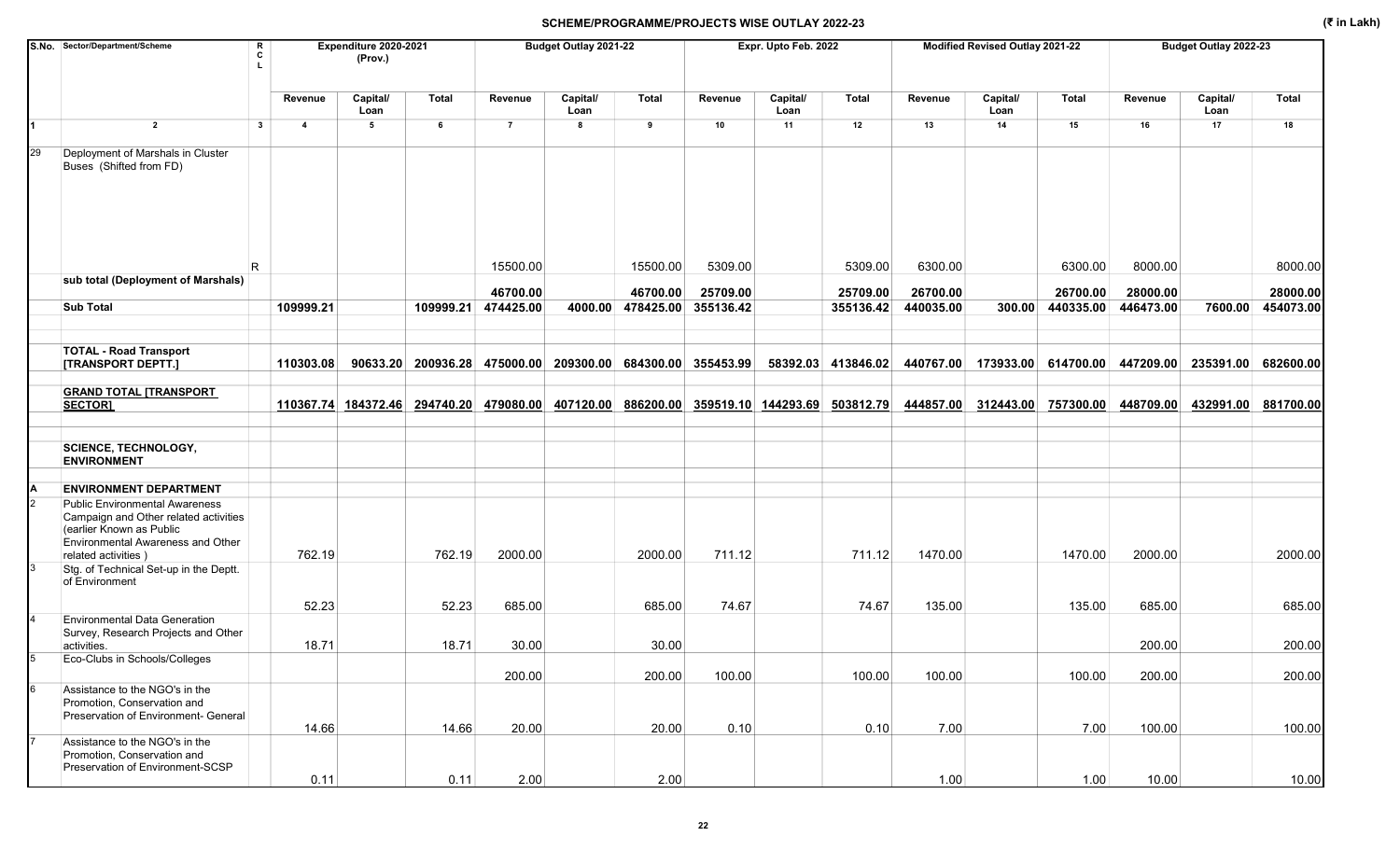|                 | S.No. Sector/Department/Scheme<br>л.                                                                         | R<br>C                                 | Expenditure 2020-2021<br>(Prov.) |                |                   | Budget Outlay 2021-22 |                   |         | Expr. Upto Feb. 2022 |              |         | Modified Revised Outlay 2021-22 |              |                  | Budget Outlay 2022-23 |                  |
|-----------------|--------------------------------------------------------------------------------------------------------------|----------------------------------------|----------------------------------|----------------|-------------------|-----------------------|-------------------|---------|----------------------|--------------|---------|---------------------------------|--------------|------------------|-----------------------|------------------|
|                 |                                                                                                              | Revenue                                | Capital/<br>Loan                 | Total          | Revenue           | Capital/<br>Loan      | Total             | Revenue | Capital/<br>Loan     | <b>Total</b> | Revenue | Capital/<br>Loan                | <b>Total</b> | Revenue          | Capital/<br>Loan      | Total            |
| 1               | $\overline{2}$                                                                                               | $3^{\circ}$<br>$\overline{\mathbf{4}}$ | 5                                | 6              | $\overline{7}$    | 8                     | 9                 | 10      | 11                   | 12           | 13      | 14                              | 15           | 16               | 17                    | 18               |
| 8               | Involvement of Weaker Sections of<br>Society in Improvement &<br>Upgradation of the Environment -<br>General | 3.92                                   |                                  | 3.92           | 12.00             |                       | 12.00             | 0.10    |                      | 0.10         | 6.00    |                                 | 6.00         | 50.00            |                       | 50.00            |
| 9               | Involvement of Weaker Sections of<br>Society in Improvement &<br>Upgradation of the Environment -<br>SCSP    | 0.11                                   |                                  | 0.11           | 1.00              |                       | 1.00              |         |                      |              |         |                                 |              | 5.00             |                       | 5.00             |
| 10 <sub>1</sub> | Carbon Credit facilities (Climate<br>Change)-(earlier Climate Change &<br>other activities)                  |                                        |                                  |                | 10.00             |                       | 10.00             |         |                      |              |         |                                 |              | 20.00            |                       | 20.00            |
| 11              | Science, Technology Awareness<br>Programmes                                                                  |                                        |                                  |                |                   |                       |                   |         |                      |              |         |                                 |              |                  |                       |                  |
| 12              | Delhi Parks and Gardens Society-<br>$\mathsf{C}$<br>General                                                  |                                        |                                  |                |                   |                       |                   |         |                      |              |         |                                 |              |                  |                       |                  |
|                 | R                                                                                                            | 840.00                                 |                                  | 840.00         | 1600.00           |                       | 1600.00           | 1178.56 |                      | 1178.56      | 1180.00 |                                 | 1180.00      | 4450.00          |                       | 4450.00          |
| b.              | GIA - Capital                                                                                                |                                        |                                  |                |                   |                       |                   |         |                      |              |         |                                 |              |                  |                       |                  |
|                 | C<br>$\mathsf{R}$<br>GIA -salary                                                                             | 2.51                                   | 5.00                             | 5.00<br>2.51   | 10.00             | 40.00                 | 40.00<br>10.00    |         | 30.00                | 30.00        |         | 30.00                           | 30.00        | 20.00            | 60.00                 | 60.00<br>20.00   |
|                 | <b>Sub Total</b>                                                                                             | 842.51                                 | 5.00                             | 847.51         | 1610.00           | 40.00                 | 1650.00           | 1178.56 | 30.00                | 1208.56      | 1180.00 | 30.00                           | 1210.00      | 4470.00          | 60.00                 | 4530.00          |
| 13              | Delhi Parks and Gardens Society-                                                                             |                                        |                                  |                |                   |                       |                   |         |                      |              |         |                                 |              |                  |                       |                  |
| 14              | SCSP<br>Pollution Control and Environmental<br>Management                                                    | 120.00<br>0.13                         |                                  | 120.00<br>0.13 | 150.00<br>2800.00 |                       | 150.00<br>2800.00 | 112.50  |                      | 112.50       | 115.00  |                                 | 115.00       | 470.00<br>535.00 |                       | 470.00<br>535.00 |
| 15              | GIA to Delhi Pollution control<br>Committee - General (for Smog<br>Tower)                                    |                                        |                                  |                |                   |                       |                   |         |                      |              |         |                                 |              |                  |                       |                  |
|                 | R                                                                                                            | 1900.00                                |                                  | 1900.00        | 200.00            |                       | 200.00            |         |                      |              | 550.00  |                                 | 550.00       | 300.00           |                       | 300.00           |
| 16              | GIA to mahatma Gandhi Institute for<br>Combating climate change(MGICCC)                                      |                                        |                                  |                |                   |                       |                   |         |                      |              |         |                                 |              |                  |                       |                  |
|                 | GIA - General                                                                                                | 30.00                                  |                                  | 30.00          | 40.00             |                       | 40.00             | 10.00   |                      | 10.00        | 35.00   |                                 | 35.00        | 50.00            |                       | 50.00            |
|                 | GIA - Capital                                                                                                |                                        |                                  |                |                   |                       |                   |         |                      |              |         |                                 |              |                  |                       |                  |
|                 |                                                                                                              |                                        |                                  |                |                   | 1000.00               | 1000.00           |         |                      |              |         | 43.59                           | 43.59        |                  | 500.00                | 500.00           |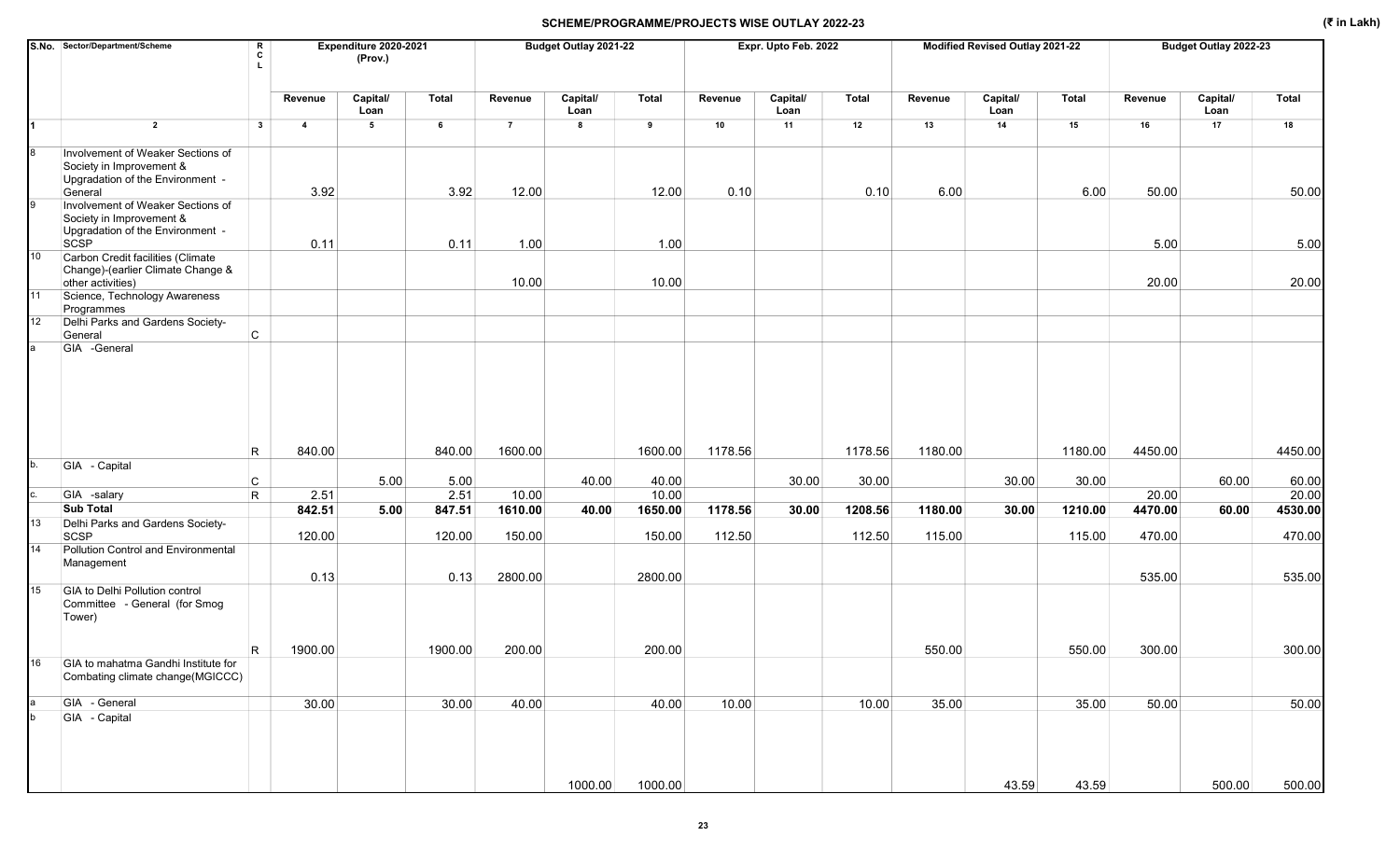|                | S.No. Sector/Department/Scheme                                                                                    | R<br>C       |                | Expenditure 2020-2021<br>(Prov.) |              |                | Budget Outlay 2021-22 |          |         | Expr. Upto Feb. 2022 |         |         | Modified Revised Outlay 2021-22 |              |          | Budget Outlay 2022-23 |              |
|----------------|-------------------------------------------------------------------------------------------------------------------|--------------|----------------|----------------------------------|--------------|----------------|-----------------------|----------|---------|----------------------|---------|---------|---------------------------------|--------------|----------|-----------------------|--------------|
|                |                                                                                                                   |              | Revenue        | Capital/<br>Loan                 | <b>Total</b> | Revenue        | Capital/<br>Loan      | Total    | Revenue | Capital/<br>Loan     | Total   | Revenue | Capital/<br>Loan                | <b>Total</b> | Revenue  | Capital/<br>Loan      | <b>Total</b> |
|                | $\overline{2}$                                                                                                    | $\mathbf{3}$ | $\overline{4}$ | 5                                | 6            | $\overline{7}$ | 8                     | 9        | 10      | 11                   | 12      | 13      | 14                              | 15           | 16       | 17                    | 18           |
| c              | GIA - Salary                                                                                                      |              | 591.18         |                                  | 591.18       | 660.00         |                       | 660.00   | 568.46  |                      | 568.46  | 610.00  |                                 | 610.00       | 700.00   |                       | 700.00       |
|                | <b>Sub Total</b>                                                                                                  |              | 621.18         |                                  | 621.18       | 700.00         | 1000.00               | 1700.00  | 578.46  |                      | 578.46  | 645.00  | 43.59                           | 688.59       | 750.00   | 500.00                | 1250.00      |
|                | GIA for water bodies/ wetland                                                                                     |              |                |                                  |              |                |                       |          |         |                      |         |         |                                 |              |          |                       |              |
|                | authority of Delhi -New Scheme                                                                                    | R            |                |                                  |              |                |                       |          |         |                      |         |         |                                 |              | 35.00    |                       | 35.00        |
|                | GIA for financial assistance for<br>installation of STPs                                                          | $\mathsf R$  |                |                                  |              |                |                       |          |         |                      |         |         |                                 |              | 100.00   |                       | 100.00       |
| 17             | Monitoring of Air Pollution through<br>hotspots                                                                   |              |                |                                  |              |                |                       |          |         |                      |         |         |                                 |              |          |                       |              |
|                |                                                                                                                   | R            |                |                                  |              | 4000.00        |                       | 4000.00  |         |                      |         |         |                                 |              |          |                       |              |
| 18             | GIA to DPCC Real-time source<br>Apportionment and forecasting for<br>advance Air pollution Management in<br>Delhi |              |                |                                  |              |                |                       |          |         |                      |         |         |                                 |              |          |                       |              |
|                |                                                                                                                   | $\mathsf R$  |                |                                  |              |                |                       |          | 1072.48 |                      | 1072.48 | 1266.00 |                                 | 1266.00      | 200.00   |                       | 200.00       |
|                | Pollution Control & Emergency<br>measures -New Scheme                                                             | R            |                |                                  |              |                |                       |          |         |                      |         |         |                                 |              | 2000.00  |                       | 2000.00      |
|                |                                                                                                                   |              |                |                                  |              |                |                       |          |         |                      |         |         |                                 |              |          |                       |              |
|                | <b>TOTAL [ENVIRONMENT DEPTT.]</b>                                                                                 |              | 4335.75        | 5.00                             | 4340.75      | 12420.00       | 1040.00               | 13460.00 | 3827.99 | 30.00                | 3857.99 | 5475.00 | 73.59                           | 5548.59      | 12130.00 | 560.00                | 12690.00     |
|                |                                                                                                                   |              |                |                                  |              |                |                       |          |         |                      |         |         |                                 |              |          |                       |              |
|                | <b>TOTAL [ENVIRONMENT SECTOR]</b>                                                                                 |              |                |                                  |              |                |                       |          |         |                      |         |         |                                 |              |          |                       |              |
|                |                                                                                                                   |              | 4335.75        | 5.00                             | 4340.75      | 12420.00       | 1040.00               | 13460.00 | 3827.99 | 30.00                | 3857.99 | 5475.00 | 73.59                           | 5548.59      | 12130.00 | 560.00                | 12690.00     |
| B.             | <b>FOREST</b>                                                                                                     |              |                |                                  |              |                |                       |          |         |                      |         |         |                                 |              |          |                       |              |
|                | Development of Forest including<br>Consolidation                                                                  | C.           | 638.57         | 1998.61                          | 2637.18      | 874.00         | 3000.00               | 3874.00  | 947.43  | 3150.70              | 4098.13 | 1050.00 | 4200.00                         | 5250.00      | 900.00   | 3000.00               | 3900.00      |
| $\overline{2}$ | Dev. of Wild Life Sanctuary & Stg. of<br>Wild Life Section                                                        |              |                |                                  |              |                |                       |          |         |                      |         |         |                                 |              |          |                       |              |
|                |                                                                                                                   | C            | 349.26         | 1492.60                          | 1841.86      | 350.00         | 1500.00               | 1850.00  | 353.11  | 1966.96              | 2320.07 | 400.00  | 3543.00                         | 3943.00      | 400.00   | 1500.00               | 1900.00      |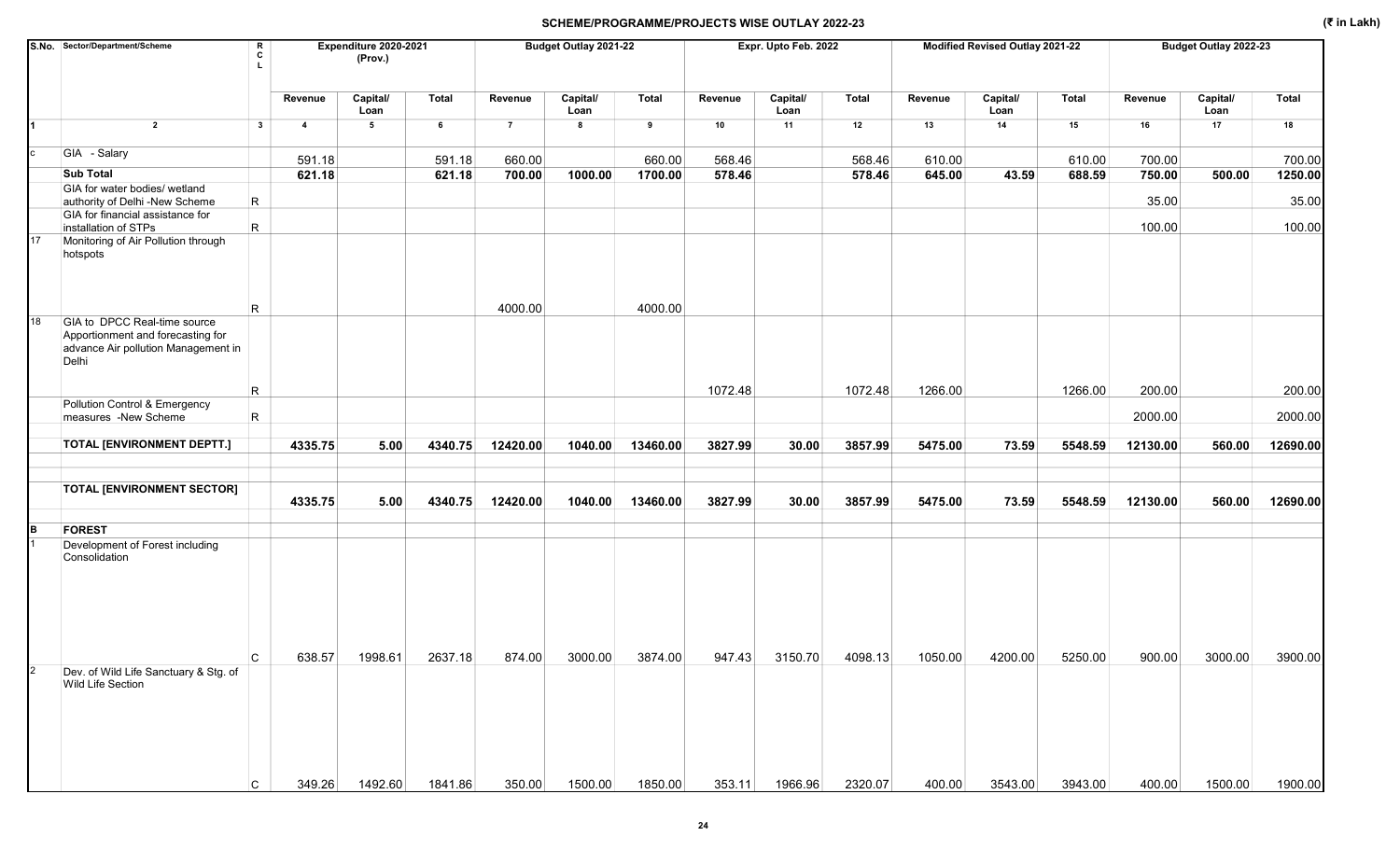|    | S.No. Sector/Department/Scheme                                                                         | R<br>c                  |                         | Expenditure 2020-2021<br>(Prov.) |         |                | Budget Outlay 2021-22 |              |         | Expr. Upto Feb. 2022 |         |         | Modified Revised Outlay 2021-22 |              |         | Budget Outlay 2022-23 |         |
|----|--------------------------------------------------------------------------------------------------------|-------------------------|-------------------------|----------------------------------|---------|----------------|-----------------------|--------------|---------|----------------------|---------|---------|---------------------------------|--------------|---------|-----------------------|---------|
|    |                                                                                                        |                         | Revenue                 | Capital/<br>Loan                 | Total   | Revenue        | Capital/<br>Loan      | <b>Total</b> | Revenue | Capital/<br>Loan     | Total   | Revenue | Capital/<br>Loan                | <b>Total</b> | Revenue | Capital/<br>Loan      | Total   |
| 1  | $\overline{2}$                                                                                         | $\mathbf{3}$            | $\overline{\mathbf{4}}$ | $5^{\circ}$                      | 6       | $\overline{7}$ | 8                     | 9            | 10      | 11                   | 12      | 13      | 14                              | 15           | 16      | 17                    | 18      |
|    | Creation and Maintenance of Urban<br>Forest                                                            |                         |                         |                                  |         |                |                       |              |         |                      |         |         |                                 |              |         |                       |         |
|    |                                                                                                        |                         | 292.36                  |                                  | 292.36  | 400.00         |                       | 400.00       | 340.30  |                      | 340.30  | 450.00  |                                 | 450.00       | 400.00  |                       | 400.00  |
|    | Monitoring of Greening Activities in<br>Delhi                                                          |                         | 3.85                    |                                  | 3.85    | 50.00          |                       | 50.00        |         |                      |         | 50.00   |                                 | 50.00        | 50.00   |                       | 50.00   |
|    | Development of Wildlife Habitats -                                                                     |                         |                         |                                  |         |                |                       |              |         |                      |         |         |                                 |              |         |                       |         |
|    | New Scheme (CSS)                                                                                       | $\overline{\mathsf{R}}$ | 10.00                   |                                  | 10.00   | 500.00         |                       | 500.00       | 500.00  |                      | 500.00  | 500.00  |                                 | 500.00       | 500.00  |                       | 500.00  |
|    | Intensification of forest management<br>(CSS)                                                          |                         |                         |                                  |         |                |                       |              |         |                      |         |         |                                 |              |         |                       |         |
|    | Provision of shelter house for looking<br>after the animals & development of                           |                         |                         |                                  |         |                |                       |              |         |                      |         |         |                                 |              |         |                       |         |
|    | national parks & Santuries - CSS                                                                       |                         |                         |                                  |         |                |                       |              |         |                      |         |         |                                 |              |         |                       |         |
|    | Birth control & Immunization of Stray                                                                  | R                       | 5.95                    |                                  | 5.95    | 1.00           |                       | 1.00         |         |                      |         |         |                                 |              |         |                       |         |
|    | dogs - CSS                                                                                             | R.                      | 10.21                   |                                  | 10.21   | 1.00           |                       | 1.00         |         |                      |         |         |                                 |              |         |                       |         |
|    | Development of National parks &<br>sanctuaries Asola Bhatti Wildlife<br>Sanctuary - CSS                | R.                      | 13.81                   |                                  | 13.81   | 1.00           |                       | 1.00         |         |                      |         |         |                                 |              |         |                       |         |
| 10 | Afforestation Work through                                                                             |                         |                         |                                  |         |                |                       |              |         |                      |         |         |                                 |              |         |                       |         |
|    | Compensatory afforestaion fund<br>management & Planning Authority<br>(CAMPA) fund                      | $\overline{\mathsf{R}}$ |                         |                                  |         | 978.00         |                       | 978.00       | 236.32  |                      | 236.32  |         |                                 |              |         |                       |         |
|    |                                                                                                        |                         |                         |                                  |         |                |                       |              |         |                      |         |         |                                 |              |         |                       |         |
|    | <b>Total (Forest Department)</b>                                                                       |                         | 1324.01                 | 3491.21                          | 4815.22 | 3155.00        | 4500.00               | 7655.00      | 2377.16 | 5117.66              | 7494.82 | 2450.00 | 7743.00                         | 10193.00     | 2250.00 | 4500.00               | 6750.00 |
|    |                                                                                                        |                         |                         |                                  |         |                |                       |              |         |                      |         |         |                                 |              |         |                       |         |
| C  | <b>DEPTT. OF INFORMATION</b><br><b>TECHNOLOGY</b>                                                      |                         |                         |                                  |         |                |                       |              |         |                      |         |         |                                 |              |         |                       |         |
|    | Delhi Metro E-Network [Local Area<br>Network LAN / WAN in Delhi Sectt.]                                | IR.                     | 177.79                  |                                  | 177.79  | 25.00          |                       | 25.00        |         |                      |         | 140.00  |                                 | 140.00       | 10.00   |                       | 10.00   |
|    | Training of Employees of Delhi Govt.                                                                   |                         |                         |                                  |         |                |                       |              |         |                      |         |         |                                 |              |         |                       |         |
|    | in Use of IT Hardware & Software                                                                       | R.                      |                         |                                  |         | 10.00          |                       | 10.00        |         |                      |         | 10.00   |                                 | 10.00        | 10.00   |                       | 10.00   |
|    | E - Governance Projects and Process<br>Re-engineering Support [E-                                      | $\overline{\mathsf{R}}$ | 164.14                  |                                  | 164.14  | 60.00          |                       | 60.00        | 3.47    |                      | 3.47    | 18.41   |                                 | 18.41        | 50.00   |                       | 50.00   |
|    | Governance Pilot Project]<br>Development and Maintenance of                                            |                         |                         |                                  |         |                |                       |              |         |                      |         |         |                                 |              |         |                       |         |
|    | Delhi Govt. Portal [Facility<br>Management for Delhi Sectt.&<br>Maintenance of Delhi Government        |                         |                         |                                  |         |                |                       |              |         |                      |         |         |                                 |              |         |                       |         |
|    | Websites]                                                                                              | $\mathsf{R}$            | 209.02                  |                                  | 209.02  | 150.00         |                       | 150.00       | 23.61   |                      | 23.61   | 150.00  |                                 | 150.00       | 150.00  |                       | 150.00  |
| 5  | Readiness for implementing various<br>Govt. of India's ICT related bill /<br>framework standard/ TETRA | $\mathsf R$             | 5.93                    |                                  | 5.93    | 40.00          |                       | 40.00        |         |                      |         | 40.00   |                                 | 40.00        | 40.00   |                       | 40.00   |
|    | Preparation of Geo Spatial Data base<br>for Delhi                                                      | $\mathsf R$             | 9.53                    |                                  | 9.53    |                |                       |              |         |                      |         |         |                                 |              |         |                       |         |
|    | Promotion of IT Applications [Mass                                                                     |                         |                         |                                  |         |                |                       |              |         |                      |         |         |                                 |              |         |                       |         |
|    | Campaign for IT Awareness]                                                                             | R.                      |                         |                                  |         |                |                       |              |         |                      |         |         |                                 |              |         |                       |         |

25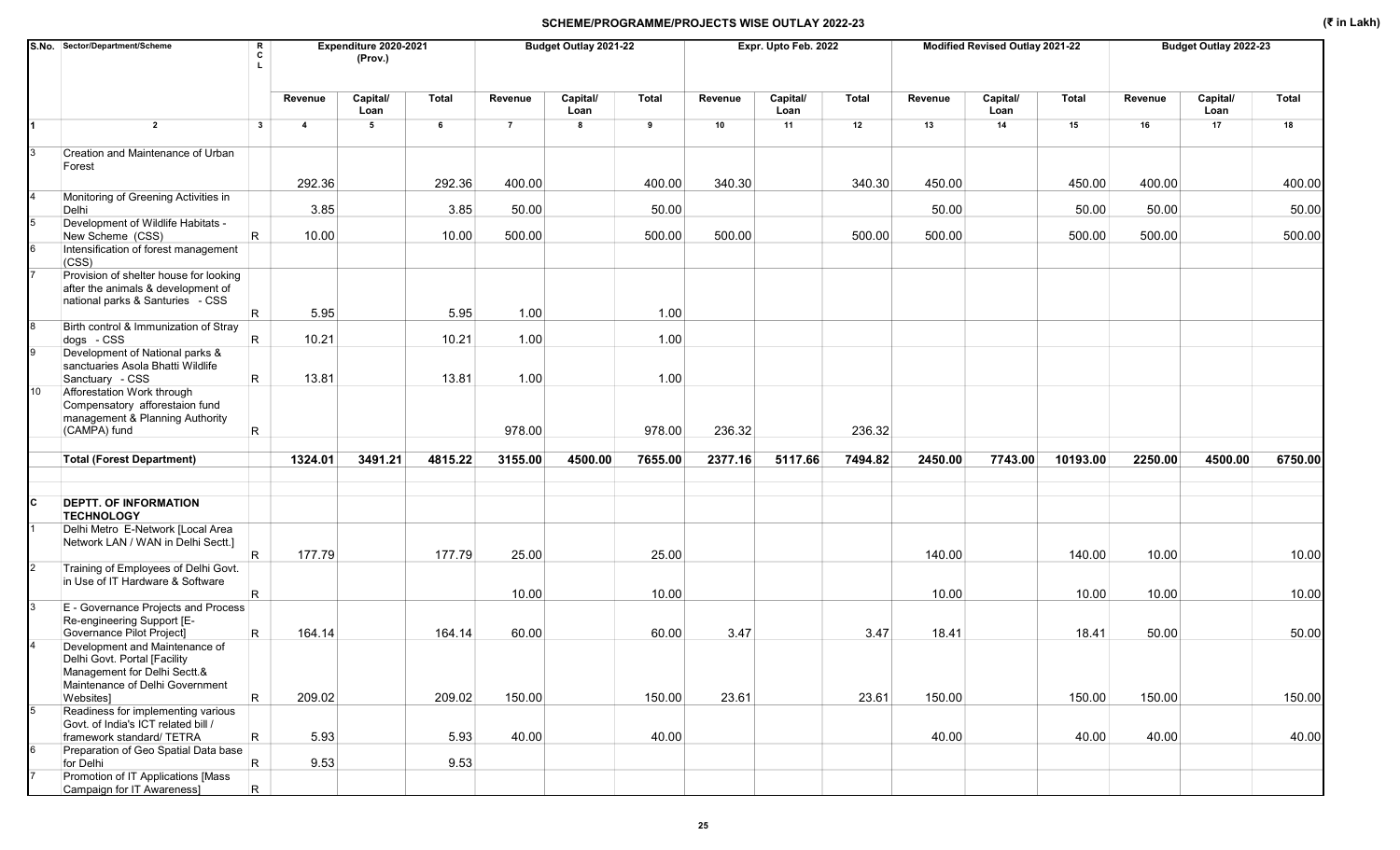|    | S.No. Sector/Department/Scheme                                                                    | R<br>c                  |                         | Expenditure 2020-2021<br>(Prov.) |         |                | Budget Outlay 2021-22 |              |         | Expr. Upto Feb. 2022 |          |         | Modified Revised Outlay 2021-22 |              |          | Budget Outlay 2022-23 |              |
|----|---------------------------------------------------------------------------------------------------|-------------------------|-------------------------|----------------------------------|---------|----------------|-----------------------|--------------|---------|----------------------|----------|---------|---------------------------------|--------------|----------|-----------------------|--------------|
|    |                                                                                                   |                         | Revenue                 | Capital/<br>Loan                 | Total   | Revenue        | Capital/<br>Loan      | <b>Total</b> | Revenue | Capital/<br>Loan     | Total    | Revenue | Capital/<br>Loan                | <b>Total</b> | Revenue  | Capital/<br>Loan      | <b>Total</b> |
|    | $\overline{2}$                                                                                    | $\mathbf{3}$            | $\overline{\mathbf{4}}$ | $5\phantom{.0}$                  | 6       | $\overline{7}$ | 8                     | 9            | 10      | 11                   | 12       | 13      | 14                              | 15           | 16       | 17                    | 18           |
|    | <b>Total [Deptt. of Information</b><br>Technology]                                                |                         | 566.41                  |                                  | 566.41  | 285.00         |                       | 285.00       | 27.08   |                      | 27.08    | 358.41  |                                 | 358.41       | 260.00   |                       | 260.00       |
|    | <b>TOTAL [Science, Technology &amp;</b><br>Environment]                                           |                         | 6226.17                 | 3496.21                          | 9722.38 | 15860.00       | 5540.00               | 21400.00     | 6232.23 | 5147.66              | 11379.89 | 8283.41 | 7816.59                         | 16100.00     | 14640.00 | 5060.00               | 19700.00     |
|    | <b>SECTT. ECONOMIC SERVICES</b>                                                                   |                         |                         |                                  |         |                |                       |              |         |                      |          |         |                                 |              |          |                       |              |
|    | <b>Planning Department</b>                                                                        |                         |                         |                                  |         |                |                       |              |         |                      |          |         |                                 |              |          |                       |              |
|    | Modernisation and Capacity Building<br>in Govt. for Accelerating Reforms                          |                         | 18.00                   |                                  | 18.00   | 100.00         |                       | 100.00       | 36.26   |                      | 36.26    | 70.00   |                                 | 70.00        | 65.00    |                       | 65.00        |
|    | GIA to Bureau for Investment                                                                      |                         |                         |                                  |         |                |                       |              |         |                      |          |         |                                 |              |          |                       |              |
|    | &Enterprise in Delhi<br>Programme for Evidence Based<br>Policy, Artificial Intelligence, Big Data |                         |                         |                                  |         | 100.00         |                       | 100.00       |         |                      |          | 25.00   |                                 | 25.00        | 100.00   |                       | 100.00       |
|    | and Other M&E Activities                                                                          |                         | 28.15                   |                                  | 28.15   | 195.00         |                       | 195.00       | 19.27   |                      | 19.27    | 35.00   |                                 | 35.00        | 280.00   |                       | 280.00       |
|    | GIA to Delhi Data Governance<br>Society (New Scheme)                                              |                         |                         |                                  |         |                |                       |              |         |                      |          | 3.00    |                                 | 3.00         | 100.00   |                       | 100.00       |
|    | Study, Policy, Planning and Execution<br>of Mission Delhi-2047 (New Scheme)                       |                         |                         |                                  |         |                |                       |              |         |                      |          | 10.00   |                                 | 10.00        | 500.00   |                       | 500.00       |
|    | Economic, Planning & Monitoring<br>Fellowship (New Scheme)                                        | $\overline{\mathsf{R}}$ |                         |                                  |         |                |                       |              |         |                      |          |         |                                 |              | 500.00   |                       | 500.00       |
|    | <b>Sub Total (Planning Department)</b>                                                            |                         | 46.15                   |                                  | 46.15   | 395.00         |                       | 395.00       | 55.53   |                      | 55.53    | 143.00  |                                 | 143.00       | 1545.00  |                       | 1545.00      |
|    | <b>Planning Cell in Urban</b><br><b>Development Deptt.</b>                                        |                         |                         |                                  |         |                |                       |              |         |                      |          |         |                                 |              |          |                       |              |
|    |                                                                                                   |                         |                         |                                  |         |                |                       |              |         |                      |          |         |                                 |              |          |                       |              |
| За | Admn. Reforms Deptt.<br>Chief Minister urban Leadership                                           |                         |                         |                                  |         |                |                       |              |         |                      |          |         |                                 |              |          |                       |              |
| 3b | fellows programme<br>Doorstep Delivery of Public Services                                         |                         | 160.16                  |                                  | 160.16  | 400.00         |                       | 400.00       | 86.59   |                      | 86.59    | 130.00  |                                 | 130.00       | 500.00   |                       | 500.00       |
|    |                                                                                                   |                         | 451.38                  |                                  | 451.38  | 1600.00        |                       | 1600.00      | 374.21  |                      | 374.21   | 1000.00 |                                 | 1000.00      | 1600.00  |                       | 1600.00      |
|    | <b>Sub Total (AR Department)</b>                                                                  |                         | 611.54                  |                                  | 611.54  | 2000.00        |                       | 2000.00      | 460.80  |                      | 460.80   | 1130.00 |                                 | 1130.00      | 2100.00  |                       | 2100.00      |
|    | Directorate of Economic &<br><b>Statistics</b>                                                    |                         |                         |                                  |         |                |                       |              |         |                      |          |         |                                 |              |          |                       |              |
| a. | Conduct of Economic Census -CSS                                                                   | $\overline{R}$          |                         |                                  |         |                |                       |              |         |                      |          |         |                                 |              |          |                       |              |
|    | Support for Statistical Strengthening<br><b>CSS</b>                                               | $\overline{R}$          |                         |                                  |         | 1.00           |                       | 1.00         |         |                      |          | 1.00    |                                 | 1.00         | 1.00     |                       | 1.00         |
|    | Strengthening of Civil Registration<br>System - CSS                                               | $\overline{R}$          |                         |                                  |         | 2.00           |                       | 2.00         |         |                      |          | 2.00    |                                 | 2.00         | 2.00     |                       | 2.00         |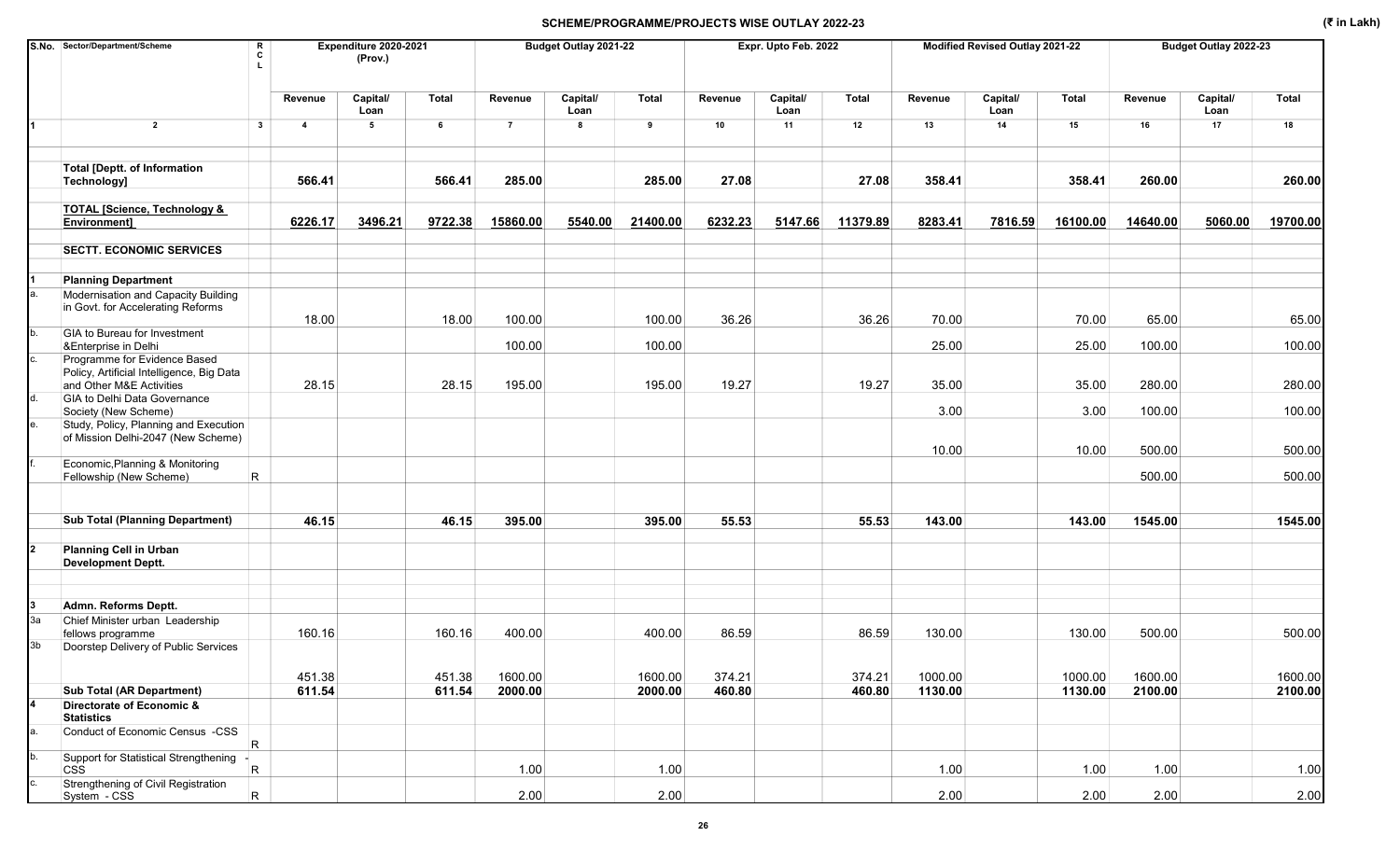|                | S.No. Sector/Department/Scheme                                                                                        | R<br>C<br>$\mathbf{L}$ |                | Expenditure 2020-2021<br>(Prov.) |        |                | Budget Outlay 2021-22 |         |         | Expr. Upto Feb. 2022 |        |         | Modified Revised Outlay 2021-22 |         |         | Budget Outlay 2022-23 |         |
|----------------|-----------------------------------------------------------------------------------------------------------------------|------------------------|----------------|----------------------------------|--------|----------------|-----------------------|---------|---------|----------------------|--------|---------|---------------------------------|---------|---------|-----------------------|---------|
|                |                                                                                                                       |                        | Revenue        | Capital/<br>Loan                 | Total  | Revenue        | Capital/<br>Loan      | Total   | Revenue | Capital/<br>Loan     | Total  | Revenue | Capital/<br>Loan                | Total   | Revenue | Capital/<br>Loan      | Total   |
|                | $\overline{2}$                                                                                                        | $\mathbf{3}$           | $\overline{4}$ | 5                                | 6      | $\overline{7}$ | 8                     | 9       | 10      | 11                   | 12     | 13      | 14                              | 15      | 16      | 17                    | 18      |
| d.             | Urban Statistics for HR Assessments<br>(USHA) (CSS)                                                                   | R                      |                |                                  |        |                |                       |         |         |                      |        |         |                                 |         |         |                       |         |
| е.             | Collection of real time data at<br>household level                                                                    | $\mathsf{R}$           | 114.49         |                                  | 114.49 | 602.00         |                       | 602.00  | 19.55   |                      | 19.55  | 24.00   |                                 | 24.00   | 252.00  |                       | 252.00  |
|                | Sub Total (Directorate of Economic<br>& Statistics)                                                                   |                        | 114.49         |                                  | 114.49 | 605.00         |                       | 605.00  | 19.55   |                      | 19.55  | 27.00   |                                 | 27.00   | 255.00  |                       | 255.00  |
|                | <b>TOTAL [SECTT. ECO. SERVICES]</b>                                                                                   |                        |                |                                  |        |                |                       |         |         |                      |        |         |                                 |         |         |                       |         |
|                |                                                                                                                       |                        | 772.18         |                                  | 772.18 | 3000.00        |                       | 3000.00 | 535.88  |                      | 535.88 | 1300.00 |                                 | 1300.00 | 3900.00 |                       | 3900.00 |
|                | <b>TOURISM</b>                                                                                                        |                        |                |                                  |        |                |                       |         |         |                      |        |         |                                 |         |         |                       |         |
|                | <b>DEPTT. OF TOURISM</b>                                                                                              |                        |                |                                  |        |                |                       |         |         |                      |        |         |                                 |         |         |                       |         |
|                | <b>Tourism Infrastructure</b>                                                                                         |                        |                |                                  |        |                |                       |         |         |                      |        |         |                                 |         |         |                       |         |
|                | Other Tourism Infrastructure                                                                                          |                        |                |                                  |        |                |                       |         |         |                      |        |         |                                 |         |         |                       |         |
|                |                                                                                                                       | C                      |                | 100.00                           | 100.00 |                | 400.00                | 400.00  |         |                      |        |         | 250.00                          | 250.00  |         | 400.00                | 400.00  |
| $\overline{c}$ | River Front development of Yamuna                                                                                     | IC.                    |                |                                  |        |                | 1.70                  | 1.70    |         |                      |        |         | 1.70                            | 1.70    |         | 1.00                  | 1.00    |
| 3              | Promotion of Tourism - Delhi as a<br>Destination (Media Publicity / Tourism<br>Literature / Fairs and Festivals etc.) |                        |                |                                  |        |                |                       |         |         |                      |        |         |                                 |         |         |                       |         |
|                | GIA (General)                                                                                                         |                        |                |                                  |        |                |                       |         |         |                      |        |         |                                 |         |         |                       |         |
|                |                                                                                                                       |                        | 732.00         |                                  | 732.00 | 4750.00        |                       | 4750.00 |         |                      |        | 250.00  |                                 | 250.00  | 1750.00 |                       | 1750.00 |
|                | GIA (Salary)                                                                                                          |                        | 150.00         |                                  | 150.00 | 250.00         |                       | 250.00  |         |                      |        | 250.00  |                                 | 250.00  | 250.00  |                       | 250.00  |
|                | <b>Sub Total</b>                                                                                                      |                        | 882.00         |                                  | 882.00 | 5000.00        |                       | 5000.00 |         |                      |        | 500.00  |                                 | 500.00  | 2000.00 |                       | 2000.00 |
| 5              | Beautification of entry points of Delhi                                                                               | R                      |                |                                  |        |                |                       |         |         |                      |        |         |                                 |         |         |                       |         |
| a              | GIA (General)                                                                                                         |                        |                |                                  |        |                |                       |         |         |                      |        |         |                                 |         |         |                       |         |
|                |                                                                                                                       | R.                     | 71.74          |                                  | 71.74  | 350.00         |                       | 350.00  |         |                      |        | 100.00  |                                 | 100.00  | 500.00  |                       | 500.00  |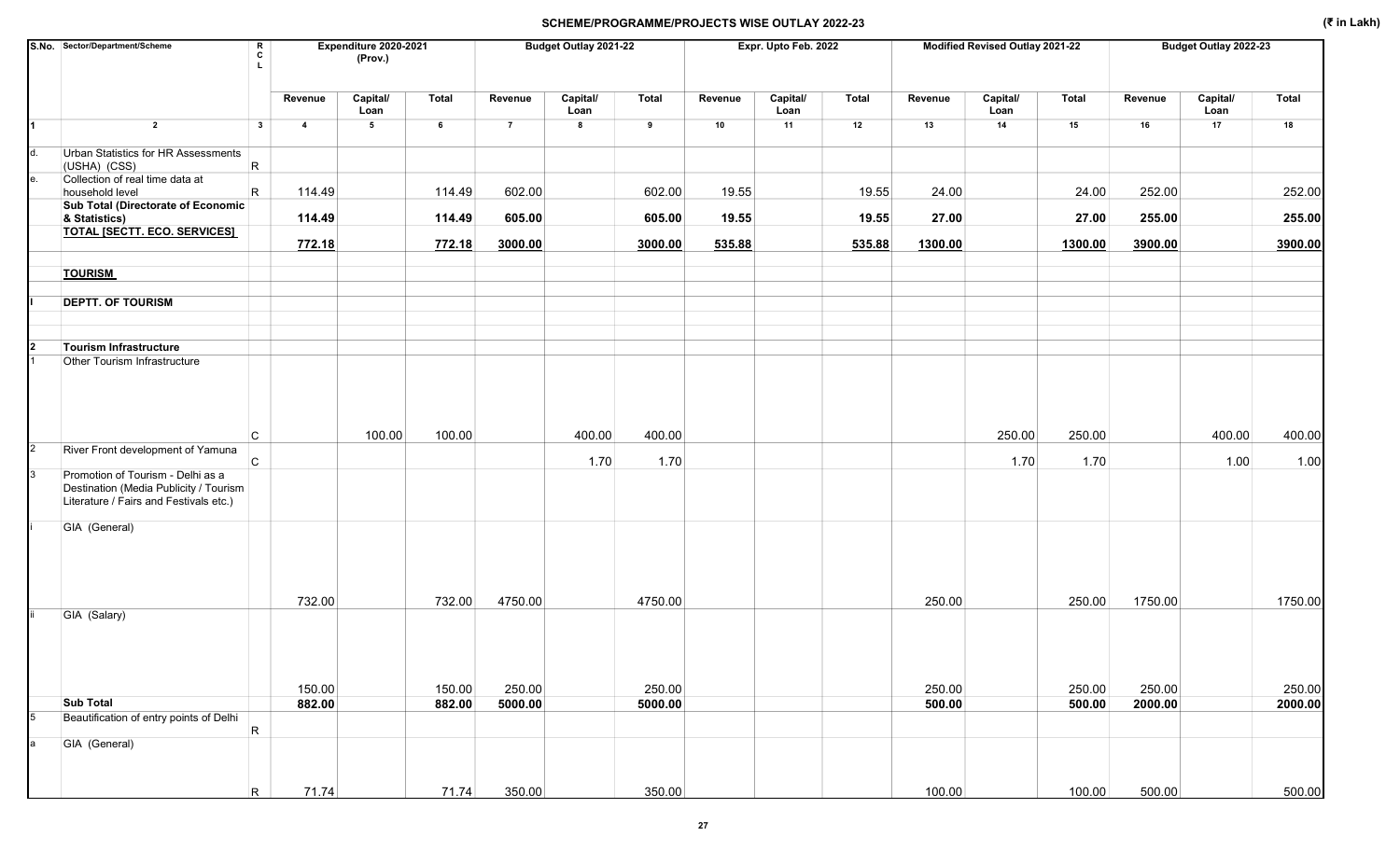| Capital/<br>Capital/<br>Capital/<br>Capital/<br>Capital/<br><b>Total</b><br><b>Total</b><br>Total<br><b>Total</b><br><b>Total</b><br>Revenue<br>Revenue<br>Revenue<br>Revenue<br>Revenue<br>Loan<br>Loan<br>Loan<br>Loan<br>Loan<br>$\overline{2}$<br>$\mathbf{3}$<br>$\overline{\mathbf{4}}$<br>5<br>6<br>$\overline{7}$<br>8<br>9<br>10<br>11<br>12<br>13<br>14<br>15<br>16<br>17<br>18<br>GIA (Salary)<br>150.00<br>150.00<br>R<br>138.36<br>138.36<br>150.00<br>150.00<br>150.00<br>150.00<br><b>Sub Total</b><br>210.10<br>210.10<br>500.00<br>500.00<br>650.00<br>650.00<br>250.00<br>250.00<br>Delhi Sadan<br>2000.00<br>100.00<br>2000.00<br>100.00<br>2000.00<br>2000.00<br>С<br><b>Branding Delhi</b><br>250.00<br>250.00<br>5000.00<br>5000.00<br>50.00<br>5000.00<br>5000.00<br>50.00<br>R<br>Development of Bharat Darshan Park<br>C<br>Campaign for Communal Harmony<br>$\mathsf{R}$<br>10<br>Delhi Ki Diwali<br>1500.00<br>1500.00<br>$\mathsf R$<br>601.00<br>601.00<br>1500.00<br>1500.00<br>1500.00<br>1500.00<br>1500.00<br>1500.00<br>11<br><b>Purvanchal Festival</b><br>$\mathsf{R}$<br>1000.00<br>1000.00<br>50.00<br>1000.00<br>1000.00<br>50.00<br>12<br>75th Anniversary Celebration for<br>India's Independence<br>1250.00<br>1000.00<br>1000.00<br>$\mathsf R$<br>5000.00<br>5000.00<br>1250.00<br>2000.00<br>2000.00<br>$\mathsf{R}$<br>50.00<br>Delhi Heritage Promotion<br>50.00<br>50.00<br>50.00<br>50.00<br>50.00<br>Tourism & Heritage Fellowships<br>R<br>100.00<br>200.00<br>200.00<br>100.00<br>100.00<br>100.00<br>Delhi Tourism circuits<br>50.00<br>50.00<br>50.00<br>$\mathsf{R}$<br>50.00<br>50.00<br>50.00<br>R<br>Women safety tourism structures<br>50.00<br>100.00<br>100.00<br>500.00<br>500.00<br>50.00<br>Delhi International Film Festival (New<br>$\mathsf R$<br>2500.00<br>2500.00<br>Scheme)<br>Dilli Films Fund (New Scheme)<br>$\mathsf{R}$<br>3000.00<br>3000.00<br>Implementation of Delhi Film policy -<br>1500.00<br>1500.00<br>R<br>(New Scheme)<br><b>Sub Total [Tourism Department]</b><br>1943.10<br>100.00<br>2043.10<br>18800.00<br>2401.70<br>21201.70<br>2750.00<br>2750.00<br>351.70<br>4951.70<br>20851.00<br>4600.00<br>18450.00<br>2401.00<br><b>DELHI TOURISM &amp;</b><br><b>TRANSPORTATION DEV. CORPN.</b><br>Grant-in-Aid to DTTDC for Running of<br><b>Tourist Information Centres</b><br>GIA (General)<br>30.00<br>30.00<br>30.00<br>30.00<br>30.00<br>30.00<br>28.00<br>28.00<br>GIA (Salary)<br>120.00<br>120.00<br>120.00<br>120.00<br>120.00<br>120.00<br>120.00<br>120.00<br><b>Sub Total</b><br>150.00<br>150.00<br>150.00<br>150.00<br>150.00<br>148.00<br>148.00<br>150.00<br>Aam Aadmi canteen -New Scheme<br>500.00<br>500.00<br>$\overline{\mathsf{R}}$<br>Redevelopment of Garden of five<br>$\mathsf{R}$<br>2500.00<br>Senses -New Scheme<br>2500.00<br>Dilli shopping festival -New Scheme<br>25000.00<br>25000.00<br>$\overline{\mathsf{R}}$ |    | S.No. Sector/Department/Scheme<br>R<br>Expenditure 2020-2021<br>C<br>(Prov.) |  |  |  | Budget Outlay 2021-22 |  | Expr. Upto Feb. 2022 |  | Modified Revised Outlay 2021-22 |  | Budget Outlay 2022-23 |  |  |
|-------------------------------------------------------------------------------------------------------------------------------------------------------------------------------------------------------------------------------------------------------------------------------------------------------------------------------------------------------------------------------------------------------------------------------------------------------------------------------------------------------------------------------------------------------------------------------------------------------------------------------------------------------------------------------------------------------------------------------------------------------------------------------------------------------------------------------------------------------------------------------------------------------------------------------------------------------------------------------------------------------------------------------------------------------------------------------------------------------------------------------------------------------------------------------------------------------------------------------------------------------------------------------------------------------------------------------------------------------------------------------------------------------------------------------------------------------------------------------------------------------------------------------------------------------------------------------------------------------------------------------------------------------------------------------------------------------------------------------------------------------------------------------------------------------------------------------------------------------------------------------------------------------------------------------------------------------------------------------------------------------------------------------------------------------------------------------------------------------------------------------------------------------------------------------------------------------------------------------------------------------------------------------------------------------------------------------------------------------------------------------------------------------------------------------------------------------------------------------------------------------------------------------------------------------------------------------------------------------------------------------------------------------------------------------------------------------------------------------------------------------------------------------------------------------------------------------------------------------------------------------------------------------------------------------------------|----|------------------------------------------------------------------------------|--|--|--|-----------------------|--|----------------------|--|---------------------------------|--|-----------------------|--|--|
|                                                                                                                                                                                                                                                                                                                                                                                                                                                                                                                                                                                                                                                                                                                                                                                                                                                                                                                                                                                                                                                                                                                                                                                                                                                                                                                                                                                                                                                                                                                                                                                                                                                                                                                                                                                                                                                                                                                                                                                                                                                                                                                                                                                                                                                                                                                                                                                                                                                                                                                                                                                                                                                                                                                                                                                                                                                                                                                                           |    |                                                                              |  |  |  |                       |  |                      |  |                                 |  |                       |  |  |
|                                                                                                                                                                                                                                                                                                                                                                                                                                                                                                                                                                                                                                                                                                                                                                                                                                                                                                                                                                                                                                                                                                                                                                                                                                                                                                                                                                                                                                                                                                                                                                                                                                                                                                                                                                                                                                                                                                                                                                                                                                                                                                                                                                                                                                                                                                                                                                                                                                                                                                                                                                                                                                                                                                                                                                                                                                                                                                                                           | 1  |                                                                              |  |  |  |                       |  |                      |  |                                 |  |                       |  |  |
|                                                                                                                                                                                                                                                                                                                                                                                                                                                                                                                                                                                                                                                                                                                                                                                                                                                                                                                                                                                                                                                                                                                                                                                                                                                                                                                                                                                                                                                                                                                                                                                                                                                                                                                                                                                                                                                                                                                                                                                                                                                                                                                                                                                                                                                                                                                                                                                                                                                                                                                                                                                                                                                                                                                                                                                                                                                                                                                                           |    |                                                                              |  |  |  |                       |  |                      |  |                                 |  |                       |  |  |
|                                                                                                                                                                                                                                                                                                                                                                                                                                                                                                                                                                                                                                                                                                                                                                                                                                                                                                                                                                                                                                                                                                                                                                                                                                                                                                                                                                                                                                                                                                                                                                                                                                                                                                                                                                                                                                                                                                                                                                                                                                                                                                                                                                                                                                                                                                                                                                                                                                                                                                                                                                                                                                                                                                                                                                                                                                                                                                                                           |    |                                                                              |  |  |  |                       |  |                      |  |                                 |  |                       |  |  |
|                                                                                                                                                                                                                                                                                                                                                                                                                                                                                                                                                                                                                                                                                                                                                                                                                                                                                                                                                                                                                                                                                                                                                                                                                                                                                                                                                                                                                                                                                                                                                                                                                                                                                                                                                                                                                                                                                                                                                                                                                                                                                                                                                                                                                                                                                                                                                                                                                                                                                                                                                                                                                                                                                                                                                                                                                                                                                                                                           |    |                                                                              |  |  |  |                       |  |                      |  |                                 |  |                       |  |  |
|                                                                                                                                                                                                                                                                                                                                                                                                                                                                                                                                                                                                                                                                                                                                                                                                                                                                                                                                                                                                                                                                                                                                                                                                                                                                                                                                                                                                                                                                                                                                                                                                                                                                                                                                                                                                                                                                                                                                                                                                                                                                                                                                                                                                                                                                                                                                                                                                                                                                                                                                                                                                                                                                                                                                                                                                                                                                                                                                           |    |                                                                              |  |  |  |                       |  |                      |  |                                 |  |                       |  |  |
|                                                                                                                                                                                                                                                                                                                                                                                                                                                                                                                                                                                                                                                                                                                                                                                                                                                                                                                                                                                                                                                                                                                                                                                                                                                                                                                                                                                                                                                                                                                                                                                                                                                                                                                                                                                                                                                                                                                                                                                                                                                                                                                                                                                                                                                                                                                                                                                                                                                                                                                                                                                                                                                                                                                                                                                                                                                                                                                                           |    |                                                                              |  |  |  |                       |  |                      |  |                                 |  |                       |  |  |
|                                                                                                                                                                                                                                                                                                                                                                                                                                                                                                                                                                                                                                                                                                                                                                                                                                                                                                                                                                                                                                                                                                                                                                                                                                                                                                                                                                                                                                                                                                                                                                                                                                                                                                                                                                                                                                                                                                                                                                                                                                                                                                                                                                                                                                                                                                                                                                                                                                                                                                                                                                                                                                                                                                                                                                                                                                                                                                                                           |    |                                                                              |  |  |  |                       |  |                      |  |                                 |  |                       |  |  |
|                                                                                                                                                                                                                                                                                                                                                                                                                                                                                                                                                                                                                                                                                                                                                                                                                                                                                                                                                                                                                                                                                                                                                                                                                                                                                                                                                                                                                                                                                                                                                                                                                                                                                                                                                                                                                                                                                                                                                                                                                                                                                                                                                                                                                                                                                                                                                                                                                                                                                                                                                                                                                                                                                                                                                                                                                                                                                                                                           |    |                                                                              |  |  |  |                       |  |                      |  |                                 |  |                       |  |  |
|                                                                                                                                                                                                                                                                                                                                                                                                                                                                                                                                                                                                                                                                                                                                                                                                                                                                                                                                                                                                                                                                                                                                                                                                                                                                                                                                                                                                                                                                                                                                                                                                                                                                                                                                                                                                                                                                                                                                                                                                                                                                                                                                                                                                                                                                                                                                                                                                                                                                                                                                                                                                                                                                                                                                                                                                                                                                                                                                           |    |                                                                              |  |  |  |                       |  |                      |  |                                 |  |                       |  |  |
|                                                                                                                                                                                                                                                                                                                                                                                                                                                                                                                                                                                                                                                                                                                                                                                                                                                                                                                                                                                                                                                                                                                                                                                                                                                                                                                                                                                                                                                                                                                                                                                                                                                                                                                                                                                                                                                                                                                                                                                                                                                                                                                                                                                                                                                                                                                                                                                                                                                                                                                                                                                                                                                                                                                                                                                                                                                                                                                                           |    |                                                                              |  |  |  |                       |  |                      |  |                                 |  |                       |  |  |
|                                                                                                                                                                                                                                                                                                                                                                                                                                                                                                                                                                                                                                                                                                                                                                                                                                                                                                                                                                                                                                                                                                                                                                                                                                                                                                                                                                                                                                                                                                                                                                                                                                                                                                                                                                                                                                                                                                                                                                                                                                                                                                                                                                                                                                                                                                                                                                                                                                                                                                                                                                                                                                                                                                                                                                                                                                                                                                                                           |    |                                                                              |  |  |  |                       |  |                      |  |                                 |  |                       |  |  |
|                                                                                                                                                                                                                                                                                                                                                                                                                                                                                                                                                                                                                                                                                                                                                                                                                                                                                                                                                                                                                                                                                                                                                                                                                                                                                                                                                                                                                                                                                                                                                                                                                                                                                                                                                                                                                                                                                                                                                                                                                                                                                                                                                                                                                                                                                                                                                                                                                                                                                                                                                                                                                                                                                                                                                                                                                                                                                                                                           |    |                                                                              |  |  |  |                       |  |                      |  |                                 |  |                       |  |  |
|                                                                                                                                                                                                                                                                                                                                                                                                                                                                                                                                                                                                                                                                                                                                                                                                                                                                                                                                                                                                                                                                                                                                                                                                                                                                                                                                                                                                                                                                                                                                                                                                                                                                                                                                                                                                                                                                                                                                                                                                                                                                                                                                                                                                                                                                                                                                                                                                                                                                                                                                                                                                                                                                                                                                                                                                                                                                                                                                           | 13 |                                                                              |  |  |  |                       |  |                      |  |                                 |  |                       |  |  |
|                                                                                                                                                                                                                                                                                                                                                                                                                                                                                                                                                                                                                                                                                                                                                                                                                                                                                                                                                                                                                                                                                                                                                                                                                                                                                                                                                                                                                                                                                                                                                                                                                                                                                                                                                                                                                                                                                                                                                                                                                                                                                                                                                                                                                                                                                                                                                                                                                                                                                                                                                                                                                                                                                                                                                                                                                                                                                                                                           | 14 |                                                                              |  |  |  |                       |  |                      |  |                                 |  |                       |  |  |
|                                                                                                                                                                                                                                                                                                                                                                                                                                                                                                                                                                                                                                                                                                                                                                                                                                                                                                                                                                                                                                                                                                                                                                                                                                                                                                                                                                                                                                                                                                                                                                                                                                                                                                                                                                                                                                                                                                                                                                                                                                                                                                                                                                                                                                                                                                                                                                                                                                                                                                                                                                                                                                                                                                                                                                                                                                                                                                                                           | 15 |                                                                              |  |  |  |                       |  |                      |  |                                 |  |                       |  |  |
|                                                                                                                                                                                                                                                                                                                                                                                                                                                                                                                                                                                                                                                                                                                                                                                                                                                                                                                                                                                                                                                                                                                                                                                                                                                                                                                                                                                                                                                                                                                                                                                                                                                                                                                                                                                                                                                                                                                                                                                                                                                                                                                                                                                                                                                                                                                                                                                                                                                                                                                                                                                                                                                                                                                                                                                                                                                                                                                                           | 16 |                                                                              |  |  |  |                       |  |                      |  |                                 |  |                       |  |  |
|                                                                                                                                                                                                                                                                                                                                                                                                                                                                                                                                                                                                                                                                                                                                                                                                                                                                                                                                                                                                                                                                                                                                                                                                                                                                                                                                                                                                                                                                                                                                                                                                                                                                                                                                                                                                                                                                                                                                                                                                                                                                                                                                                                                                                                                                                                                                                                                                                                                                                                                                                                                                                                                                                                                                                                                                                                                                                                                                           | 17 |                                                                              |  |  |  |                       |  |                      |  |                                 |  |                       |  |  |
|                                                                                                                                                                                                                                                                                                                                                                                                                                                                                                                                                                                                                                                                                                                                                                                                                                                                                                                                                                                                                                                                                                                                                                                                                                                                                                                                                                                                                                                                                                                                                                                                                                                                                                                                                                                                                                                                                                                                                                                                                                                                                                                                                                                                                                                                                                                                                                                                                                                                                                                                                                                                                                                                                                                                                                                                                                                                                                                                           | 18 |                                                                              |  |  |  |                       |  |                      |  |                                 |  |                       |  |  |
|                                                                                                                                                                                                                                                                                                                                                                                                                                                                                                                                                                                                                                                                                                                                                                                                                                                                                                                                                                                                                                                                                                                                                                                                                                                                                                                                                                                                                                                                                                                                                                                                                                                                                                                                                                                                                                                                                                                                                                                                                                                                                                                                                                                                                                                                                                                                                                                                                                                                                                                                                                                                                                                                                                                                                                                                                                                                                                                                           | 19 |                                                                              |  |  |  |                       |  |                      |  |                                 |  |                       |  |  |
|                                                                                                                                                                                                                                                                                                                                                                                                                                                                                                                                                                                                                                                                                                                                                                                                                                                                                                                                                                                                                                                                                                                                                                                                                                                                                                                                                                                                                                                                                                                                                                                                                                                                                                                                                                                                                                                                                                                                                                                                                                                                                                                                                                                                                                                                                                                                                                                                                                                                                                                                                                                                                                                                                                                                                                                                                                                                                                                                           |    |                                                                              |  |  |  |                       |  |                      |  |                                 |  |                       |  |  |
|                                                                                                                                                                                                                                                                                                                                                                                                                                                                                                                                                                                                                                                                                                                                                                                                                                                                                                                                                                                                                                                                                                                                                                                                                                                                                                                                                                                                                                                                                                                                                                                                                                                                                                                                                                                                                                                                                                                                                                                                                                                                                                                                                                                                                                                                                                                                                                                                                                                                                                                                                                                                                                                                                                                                                                                                                                                                                                                                           |    |                                                                              |  |  |  |                       |  |                      |  |                                 |  |                       |  |  |
|                                                                                                                                                                                                                                                                                                                                                                                                                                                                                                                                                                                                                                                                                                                                                                                                                                                                                                                                                                                                                                                                                                                                                                                                                                                                                                                                                                                                                                                                                                                                                                                                                                                                                                                                                                                                                                                                                                                                                                                                                                                                                                                                                                                                                                                                                                                                                                                                                                                                                                                                                                                                                                                                                                                                                                                                                                                                                                                                           |    |                                                                              |  |  |  |                       |  |                      |  |                                 |  |                       |  |  |
|                                                                                                                                                                                                                                                                                                                                                                                                                                                                                                                                                                                                                                                                                                                                                                                                                                                                                                                                                                                                                                                                                                                                                                                                                                                                                                                                                                                                                                                                                                                                                                                                                                                                                                                                                                                                                                                                                                                                                                                                                                                                                                                                                                                                                                                                                                                                                                                                                                                                                                                                                                                                                                                                                                                                                                                                                                                                                                                                           |    |                                                                              |  |  |  |                       |  |                      |  |                                 |  |                       |  |  |
|                                                                                                                                                                                                                                                                                                                                                                                                                                                                                                                                                                                                                                                                                                                                                                                                                                                                                                                                                                                                                                                                                                                                                                                                                                                                                                                                                                                                                                                                                                                                                                                                                                                                                                                                                                                                                                                                                                                                                                                                                                                                                                                                                                                                                                                                                                                                                                                                                                                                                                                                                                                                                                                                                                                                                                                                                                                                                                                                           |    |                                                                              |  |  |  |                       |  |                      |  |                                 |  |                       |  |  |
|                                                                                                                                                                                                                                                                                                                                                                                                                                                                                                                                                                                                                                                                                                                                                                                                                                                                                                                                                                                                                                                                                                                                                                                                                                                                                                                                                                                                                                                                                                                                                                                                                                                                                                                                                                                                                                                                                                                                                                                                                                                                                                                                                                                                                                                                                                                                                                                                                                                                                                                                                                                                                                                                                                                                                                                                                                                                                                                                           |    |                                                                              |  |  |  |                       |  |                      |  |                                 |  |                       |  |  |
|                                                                                                                                                                                                                                                                                                                                                                                                                                                                                                                                                                                                                                                                                                                                                                                                                                                                                                                                                                                                                                                                                                                                                                                                                                                                                                                                                                                                                                                                                                                                                                                                                                                                                                                                                                                                                                                                                                                                                                                                                                                                                                                                                                                                                                                                                                                                                                                                                                                                                                                                                                                                                                                                                                                                                                                                                                                                                                                                           |    |                                                                              |  |  |  |                       |  |                      |  |                                 |  |                       |  |  |
|                                                                                                                                                                                                                                                                                                                                                                                                                                                                                                                                                                                                                                                                                                                                                                                                                                                                                                                                                                                                                                                                                                                                                                                                                                                                                                                                                                                                                                                                                                                                                                                                                                                                                                                                                                                                                                                                                                                                                                                                                                                                                                                                                                                                                                                                                                                                                                                                                                                                                                                                                                                                                                                                                                                                                                                                                                                                                                                                           |    |                                                                              |  |  |  |                       |  |                      |  |                                 |  |                       |  |  |
|                                                                                                                                                                                                                                                                                                                                                                                                                                                                                                                                                                                                                                                                                                                                                                                                                                                                                                                                                                                                                                                                                                                                                                                                                                                                                                                                                                                                                                                                                                                                                                                                                                                                                                                                                                                                                                                                                                                                                                                                                                                                                                                                                                                                                                                                                                                                                                                                                                                                                                                                                                                                                                                                                                                                                                                                                                                                                                                                           |    |                                                                              |  |  |  |                       |  |                      |  |                                 |  |                       |  |  |
|                                                                                                                                                                                                                                                                                                                                                                                                                                                                                                                                                                                                                                                                                                                                                                                                                                                                                                                                                                                                                                                                                                                                                                                                                                                                                                                                                                                                                                                                                                                                                                                                                                                                                                                                                                                                                                                                                                                                                                                                                                                                                                                                                                                                                                                                                                                                                                                                                                                                                                                                                                                                                                                                                                                                                                                                                                                                                                                                           |    |                                                                              |  |  |  |                       |  |                      |  |                                 |  |                       |  |  |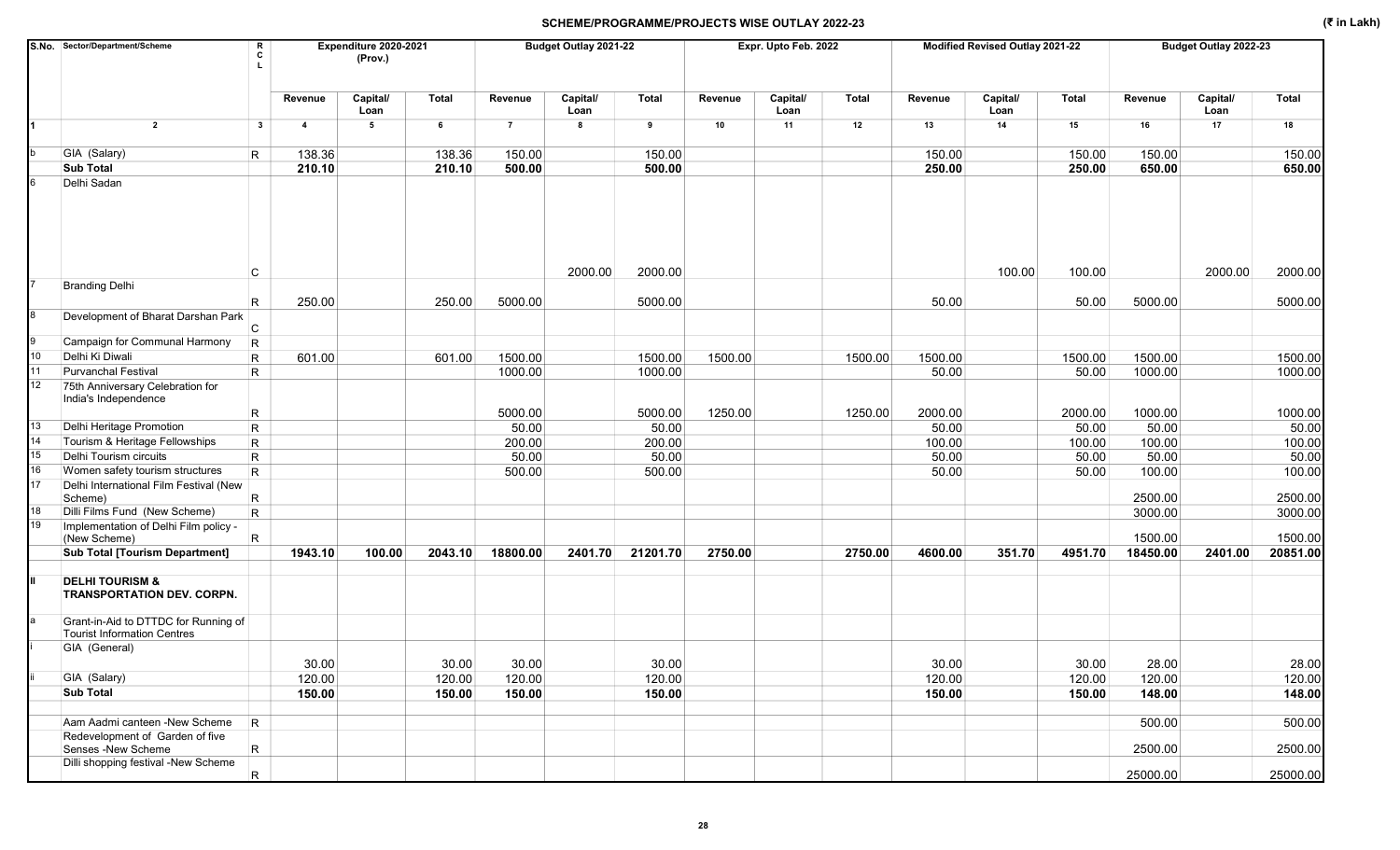|    | S.No. Sector/Department/Scheme                                                                            | R<br>C       |                         | Expenditure 2020-2021<br>(Prov.) |              |                | Budget Outlay 2021-22 |        |         | Expr. Upto Feb. 2022 |              |         | Modified Revised Outlay 2021-22 |        |          | Budget Outlay 2022-23 |              |
|----|-----------------------------------------------------------------------------------------------------------|--------------|-------------------------|----------------------------------|--------------|----------------|-----------------------|--------|---------|----------------------|--------------|---------|---------------------------------|--------|----------|-----------------------|--------------|
|    |                                                                                                           |              | Revenue                 | Capital/<br>Loan                 | <b>Total</b> | Revenue        | Capital/<br>Loan      | Total  | Revenue | Capital/<br>Loan     | <b>Total</b> | Revenue | Capital/<br>Loan                | Total  | Revenue  | Capital/<br>Loan      | <b>Total</b> |
|    | $\overline{2}$                                                                                            | $\mathbf{3}$ | $\overline{\mathbf{4}}$ | $\sqrt{5}$                       | 6            | $\overline{7}$ | 8                     | 9      | 10      | 11                   | 12           | 13      | 14                              | 15     | 16       | 17                    | 18           |
|    | Redevelopment of Dilli's Food Hubs-<br>New Scheme                                                         | R            |                         |                                  |              |                |                       |        |         |                      |              |         |                                 |        | 2000.00  |                       | 2000.00      |
|    | Renewal & Promotion of retail market-                                                                     |              |                         |                                  |              |                |                       |        |         |                      |              |         |                                 |        | 10000.00 |                       | 10000.00     |
|    | New Scheme<br>Sub-total                                                                                   | R            |                         |                                  |              |                |                       |        |         |                      |              |         |                                 |        | 40000.00 |                       | 40000.00     |
|    |                                                                                                           |              |                         |                                  |              |                |                       |        |         |                      |              |         |                                 |        |          |                       |              |
| Ш  | <b>Delhi Institute of Hotel</b><br><b>Management &amp; Catering</b><br><b>Technology (DIHMCT)</b>         |              |                         |                                  |              |                |                       |        |         |                      |              |         |                                 |        |          |                       |              |
| а. | Grant-in-Aid to DIHM & CT for 3-Year<br>Degree Courses for Hotel<br>Management and Catering<br>Technology |              |                         |                                  |              |                |                       |        |         |                      |              |         |                                 |        |          |                       |              |
|    |                                                                                                           | <b>C</b>     |                         | 250.00                           | 250.00       |                | 500.00                | 500.00 |         |                      |              |         | 139.00                          | 139.00 |          | 500.00                | 500.00       |
| b. | Skill Development of students in Govt.<br>Schools( New Scheme 2015-16)                                    | R            |                         |                                  |              |                |                       |        |         |                      |              |         |                                 |        |          |                       |              |
|    | Sub-total                                                                                                 |              |                         | 250.00                           | 250.00       |                | 500.00                | 500.00 |         |                      |              |         | 139.00                          | 139.00 |          | 500.00                | 500.00       |
| IV | Infrastructure Development for<br><b>Destinations &amp; Circuits</b>                                      |              |                         |                                  |              |                |                       |        |         |                      |              |         |                                 |        |          |                       |              |
| а. | Tourist Complex at Said-ud-Azaib<br>(CSS)                                                                 | R            |                         |                                  |              | 14.00          |                       | 14.00  |         |                      |              | 14.00   |                                 | 14.00  |          |                       |              |
| b. | Grant-in aid to DT&TDC for Chhawla<br>and Kanganheri water sports (CAP.<br>Assests) (CSS)                 | R            |                         |                                  |              | 0.30           |                       | 0.30   |         |                      |              | 0.30    |                                 | 0.30   |          |                       |              |
| C. | Grant-in-aid to DT& TDC for<br>development of soft adventure park<br>at Sanjay Lake(Cap. Assets) (CSS)    | $\mathsf{C}$ |                         |                                  |              |                |                       |        |         |                      |              |         |                                 |        |          |                       |              |
|    | Grant-in-aid to DT &TDC for new<br>facilities Delhi Haat INA New                                          |              |                         |                                  |              |                |                       |        |         |                      |              |         |                                 |        |          |                       |              |
| е. | Delhi(Cap. Assets) (CSS)<br>Development of Delhi Haat at                                                  | $\mathsf{C}$ |                         |                                  |              |                |                       |        |         |                      |              |         |                                 |        |          |                       |              |
|    | Pitampura (CSS)<br>GIA to DTTDC for Development of                                                        | C            |                         |                                  |              |                |                       |        |         |                      |              |         |                                 |        |          |                       |              |
|    | Delhi Haat, Janakpuri (CSS)                                                                               | C            |                         |                                  |              |                |                       |        |         |                      |              |         |                                 |        |          |                       |              |
|    | Grant-in-aid to DT & TDC for<br>celebration of Mango Festival (CSS)                                       |              |                         |                                  |              |                |                       |        |         |                      |              |         |                                 |        |          |                       |              |
|    | Gen<br>GIA to DTTDC for Celebration of                                                                    | R.           |                         |                                  |              | 15.00          |                       | 15.00  |         |                      |              | 15.00   |                                 | 15.00  |          |                       |              |
|    | Incredible India Festival (CSS)<br>GIA to DTTDC for Swadesh<br>Daarshan (CSS) (CSS) GIA General           |              |                         |                                  |              |                |                       |        |         |                      |              |         |                                 |        |          |                       |              |
|    |                                                                                                           | $\mathsf R$  |                         |                                  |              | 90.00          |                       | 90.00  |         |                      |              | 1.00    |                                 | 1.00   | 1.00     |                       | 1.00         |
| k. | GIA to DTTDC for celebration of jahan-<br>e- khusaro festival (CSS)                                       | R            |                         |                                  |              | 8.00           |                       | 8.00   |         |                      |              | 8.00    |                                 | 8.00   |          |                       |              |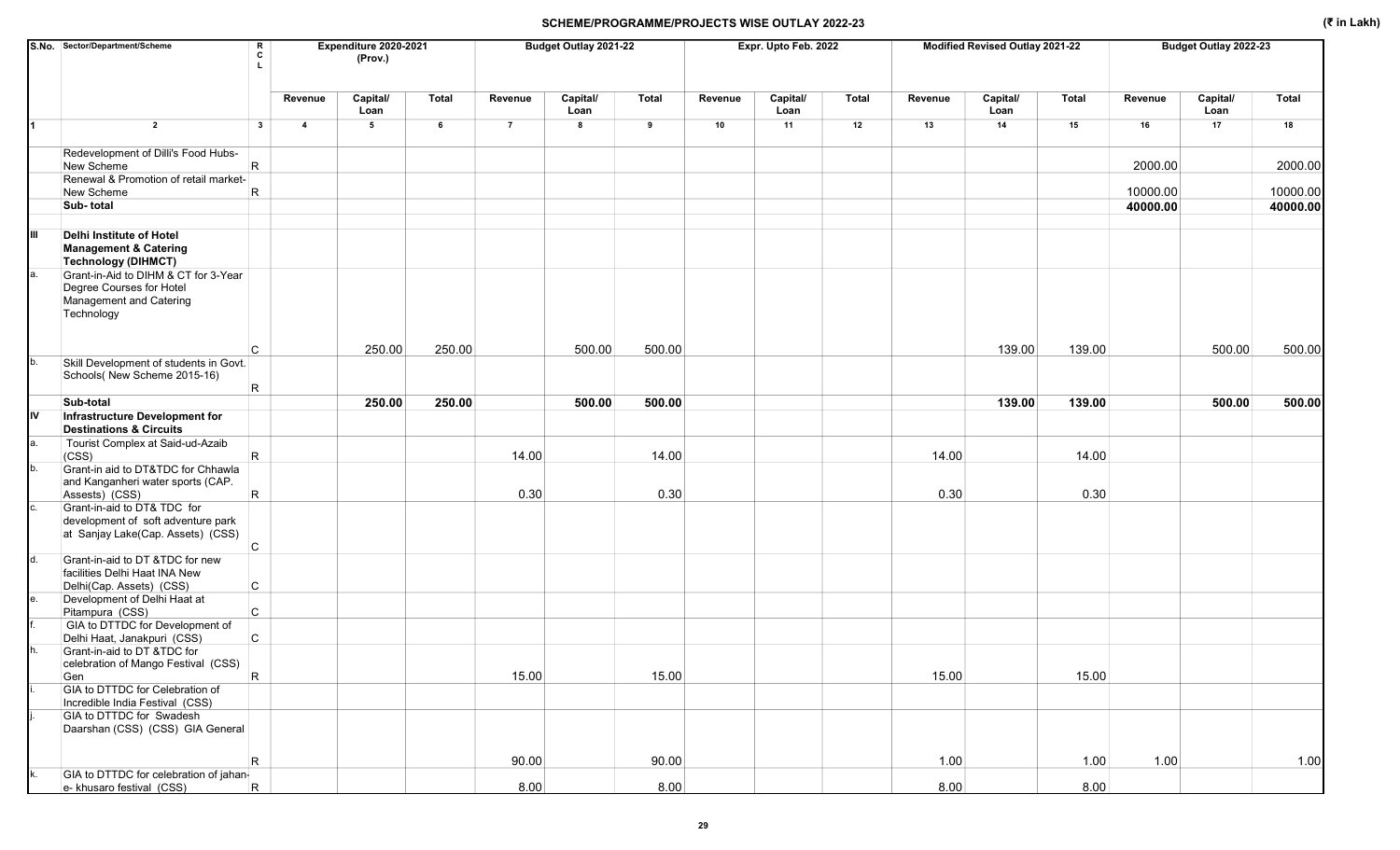|    | S.No. Sector/Department/Scheme                                                                   | R<br>c       |                | Expenditure 2020-2021<br>(Prov.) |         | Budget Outlay 2021-22 |                  |                 |          | Expr. Upto Feb. 2022 |          |                | Modified Revised Outlay 2021-22 |                |                 | Budget Outlay 2022-23 |                 |
|----|--------------------------------------------------------------------------------------------------|--------------|----------------|----------------------------------|---------|-----------------------|------------------|-----------------|----------|----------------------|----------|----------------|---------------------------------|----------------|-----------------|-----------------------|-----------------|
|    |                                                                                                  |              | Revenue        | Capital/<br>Loan                 | Total   | Revenue               | Capital/<br>Loan | Total           | Revenue  | Capital/<br>Loan     | Total    | Revenue        | Capital/<br>Loan                | <b>Total</b>   | Revenue         | Capital/<br>Loan      | Total           |
|    | $\overline{2}$                                                                                   | $\mathbf{3}$ | $\overline{4}$ | 5                                | 6       | $\overline{7}$        | 8                | 9               | 10       | 11                   | 12       | 13             | 14                              | 15             | 16              | 17                    | 18              |
|    | GIA to DTTDC for organising<br>international ancient Art                                         |              |                |                                  |         |                       |                  |                 |          |                      |          |                |                                 |                |                 |                       |                 |
| m. | festival//Symposium (CSS)<br>Celebration of fairs, Garden Tourism,                               | $\mathsf{R}$ |                |                                  |         | 4.00                  |                  | 4.00            |          |                      |          | 4.00           |                                 | 4.00           |                 |                       |                 |
|    | Shardstav, Basant Utsav (CSS)                                                                    | R.           |                |                                  |         | 17.00                 |                  | 17.00           |          |                      |          | 17.00          |                                 | 17.00          |                 |                       |                 |
|    | Sub-total                                                                                        |              |                |                                  |         | 148.30                |                  | 148.30          |          |                      |          | 59.30          |                                 | 59.30          | 1.00            |                       | 1.00            |
|    | <b>TOTAL [TOURISM]</b>                                                                           |              | 2093.10        | 350.00                           | 2443.10 | 19098.30              | 2901.70          | 22000.00        | 2750.00  |                      | 2750.00  | 4809.30        | 490.70                          | 5300.00        | 58599.00        | 2901.00               | 61500.00        |
|    | <b>CIVIL SUPPLIES</b>                                                                            |              |                |                                  |         |                       |                  |                 |          |                      |          |                |                                 |                |                 |                       |                 |
|    | <b>Food &amp; Supplies Department</b>                                                            |              |                |                                  |         |                       |                  |                 |          |                      |          |                |                                 |                |                 |                       |                 |
|    | Streamlining of PDS with Focus upon<br><b>Below Poverty Line Population</b><br>(shifted from FD) |              |                |                                  |         |                       |                  |                 |          |                      |          |                |                                 |                |                 |                       |                 |
|    |                                                                                                  | R            |                |                                  |         | 11400.00              |                  | 11400.00        | 21433.86 |                      | 21433.86 | 31015.00       |                                 | 31015.00       | 11400.00        |                       | 11400.00        |
|    | Computerization of Targetted Public<br>Distribution System (TPDS) - State<br>Share               | R.           | 217.08         |                                  | 217.08  | 325.00                |                  | 325.00          | 325.00   |                      | 325.00   | 512.00         |                                 | 512.00         | 320.00          |                       | 320.00          |
|    | Renovation, Construction & Purchase<br>of Office Buildings                                       | C            |                |                                  |         |                       | 200.00           | 200.00          |          |                      |          |                | 120.00                          | 120.00         |                 | 200.00                | 200.00          |
|    | Strengthening of District Forums                                                                 | $\mathsf{C}$ |                |                                  |         |                       | 200.00           | 200.00          |          |                      |          |                |                                 |                |                 | 200.00                | 200.00          |
|    | Consumer Awareness Programme -<br><b>CSS</b>                                                     | $\mathsf{R}$ |                |                                  |         | 20.00                 |                  | 20.00           |          |                      |          | 5.43           |                                 | 5.43           | 15.00           |                       | 15.00           |
|    | Computerization of Targetted Public<br>Distribution System (TPDS) - CSS                          |              |                |                                  |         |                       |                  |                 |          |                      |          |                |                                 |                |                 |                       |                 |
|    | Consumer Club                                                                                    | R<br>R.      |                |                                  |         | 325.00<br>10.00       |                  | 325.00<br>10.00 |          |                      |          | 12.62<br>10.00 |                                 | 12.62<br>10.00 | 320.00<br>10.00 |                       | 320.00<br>10.00 |
|    | Strengthening of Consumer Fora Ph-II                                                             |              |                |                                  |         |                       |                  |                 |          |                      |          |                |                                 |                |                 |                       |                 |
|    | (CSS)<br>Strengthening of Price Monitoring Cell                                                  | R            | 55.00          |                                  | 55.00   | 114.00                |                  | 114.00          |          |                      |          | 59.61          |                                 | 59.61          | 55.00           |                       | 55.00           |
| 10 | (CSS)<br>Construction/upgradation of Toilets in                                                  | R.           |                |                                  |         | 1.80                  |                  | 1.80            |          |                      |          | 1.80           |                                 | 1.80           | 2.00            |                       | 2.00            |
|    | Consumer Fora - CSS                                                                              | $\mathsf R$  |                |                                  |         | 7.50                  |                  | 7.50            |          |                      |          | 7.50           |                                 | 7.50           | 8.00            |                       | 8.00            |
|    | Mukhya Mantri Ghar-Ghar Ration<br>Yojana                                                         | $\mathsf{R}$ |                |                                  |         | 22000.00              |                  | 22000.00        |          |                      |          | 50.00          |                                 | 50.00          | 500.00          |                       | 500.00          |
| 12 | Subsidy to Consumer for Sugar<br>(Shifted from FD)                                               |              |                |                                  |         |                       |                  |                 |          |                      |          |                |                                 |                |                 |                       |                 |
|    |                                                                                                  | R            |                |                                  |         | 275.00                |                  | 275.00          | 275.00   |                      | 275.00   | 580.00         |                                 | 580.00         | 250.00          |                       | 250.00          |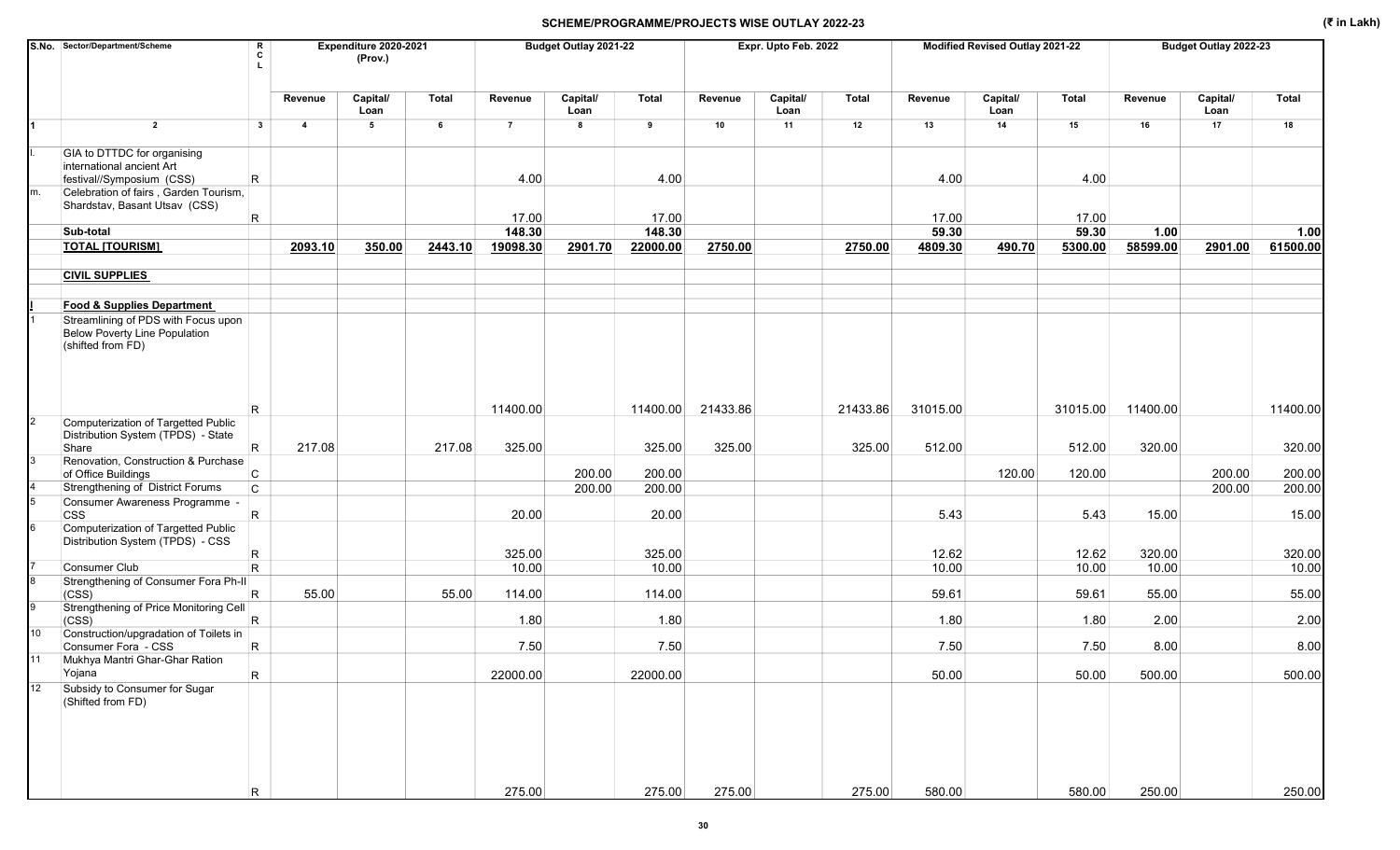|     | S.No. Sector/Department/Scheme                                   | R<br>Expenditure 2020-2021<br>c<br>(Prov.) |                         |                  |              |                | Budget Outlay 2021-22 |              |          | Expr. Upto Feb. 2022 |              |          | Modified Revised Outlay 2021-22 |              |          | Budget Outlay 2022-23 |              |
|-----|------------------------------------------------------------------|--------------------------------------------|-------------------------|------------------|--------------|----------------|-----------------------|--------------|----------|----------------------|--------------|----------|---------------------------------|--------------|----------|-----------------------|--------------|
|     |                                                                  |                                            | Revenue                 | Capital/<br>Loan | <b>Total</b> | Revenue        | Capital/<br>Loan      | <b>Total</b> | Revenue  | Capital/<br>Loan     | <b>Total</b> | Revenue  | Capital/<br>Loan                | <b>Total</b> | Revenue  | Capital/<br>Loan      | <b>Total</b> |
|     | $\overline{2}$                                                   | $\mathbf{3}$                               | $\overline{\mathbf{4}}$ | 5                | 6            | $\overline{7}$ | 8                     | 9            | 10       | 11                   | 12           | 13       | 14                              | 15           | 16       | 17                    | 18           |
| 13  | Mukhya Mantri Corona Sahayta<br>Yojana (Non-PDS Beneficiaries)   | R                                          |                         |                  |              |                |                       |              | 4750.52  |                      | 4750.52      | 7226.04  |                                 | 7226.04      | 2000.00  |                       | 2000.00      |
| 14  | Kisan Mitra Yohana -New Scheme                                   | R                                          |                         |                  |              |                |                       |              |          |                      |              |          |                                 |              | 5000.00  |                       | 5000.00      |
|     | (Tfd from Development Deptt.)<br><b>SUB-TOTAL</b>                |                                            | 272.08                  |                  | 272.08       | 34478.30       | 400.00                | 34878.30     | 26784.38 |                      | 26784.38     | 39480.00 | 120.00                          | 39600.00     | 19880.00 | 400.00                | 20280.00     |
|     |                                                                  |                                            |                         |                  |              |                |                       |              |          |                      |              |          |                                 |              |          |                       |              |
|     | <b>WEIGHTS &amp; MEASURES DEPTT.</b>                             |                                            |                         |                  |              |                |                       |              |          |                      |              |          |                                 |              |          |                       |              |
|     | Strengthening of Legal Metrology                                 |                                            |                         |                  |              |                |                       |              |          |                      |              |          |                                 |              |          |                       |              |
|     | Wing - CSS                                                       | R                                          | 7.06                    |                  | 7.06         | 121.70         |                       | 121.70       |          |                      |              |          |                                 |              | 120.00   |                       | 120.00       |
|     | <b>TOTAL [CIVIL SUPPLIES]</b>                                    | ##                                         | 279.14                  |                  | 279.14       | 34600.00       | 400.00                | 35000.00     | 26784.38 |                      | 26784.38     | 39480.00 | 120.00                          | 39600.00     | 20000.00 | 400.00                | 20400.00     |
|     | <b>GENERAL EDUCATION</b>                                         |                                            |                         |                  |              |                |                       |              |          |                      |              |          |                                 |              |          |                       |              |
|     | DIRECTORATE OF EDUCATION                                         |                                            |                         |                  |              |                |                       |              |          |                      |              |          |                                 |              |          |                       |              |
|     | <b>ELEMENTARY EDUCATION</b>                                      |                                            |                         |                  |              |                |                       |              |          |                      |              |          |                                 |              |          |                       |              |
|     | Introduction of Preprimary / Primary                             |                                            |                         |                  |              |                |                       |              |          |                      |              |          |                                 |              |          |                       |              |
|     | <b>Classes in Existing Government</b><br>Schools                 |                                            |                         |                  |              |                |                       |              |          |                      |              |          |                                 |              |          |                       |              |
| 2.a | Samagra Shiksha (earlier Sarva<br>Shiksha Abhiyan) - State Share |                                            |                         |                  |              |                |                       |              |          |                      |              |          |                                 |              |          |                       |              |
|     | Elementary - GIA General                                         | $\mathsf R$                                | 7987.27                 |                  | 7987.27      | 25000.00       |                       | 25000.00     | 3340.47  |                      | 3340.47      | 15000.00 |                                 | 15000.00     | 25000.00 |                       | 25000.00     |
|     | Elementary - GIA Capital                                         | C                                          |                         |                  |              |                | 300.00                | 300.00       |          |                      |              |          | 1000.00                         | 1000.00      |          | 300.00                | 300.00       |
|     | Elementary - GIA Salary                                          | $\mathsf R$                                | 3210.18                 |                  | 3210.18      | 3500.00        |                       | 3500.00      |          |                      |              | 3500.00  |                                 | 3500.00      | 3500.00  |                       | 3500.00      |
|     | Secondary - GIA General                                          | R                                          | 1197.17                 |                  | 1197.17      | 4000.00        |                       | 4000.00      | 1383.18  |                      | 1383.18      | 4200.00  |                                 | 4200.00      | 4000.00  |                       | 4000.00      |
|     | Secondary - GIA Capital                                          | $\mathsf{C}$                               |                         |                  |              |                | 200.00                | 200.00       |          |                      |              |          | 200.00                          | 200.00       |          | 200.00                | 200.00       |
|     | Secondary - GIA Salary                                           | $\mathsf{R}$                               |                         |                  |              |                |                       |              |          |                      |              |          |                                 |              |          |                       |              |
| vii | Teacher Education - Elementary-<br>Salaries                      |                                            |                         |                  |              |                |                       |              |          |                      |              |          |                                 |              |          |                       |              |
|     |                                                                  | R.                                         | 1749.93                 |                  | 1749.93      | 2000.00        |                       | 2000.00      | 223.07   |                      | 223.07       | 4500.00  |                                 | 4500.00      | 2000.00  |                       | 2000.00      |
|     | Sub -Total (2.a)                                                 |                                            | 14144.55                |                  | 14144.55     | 34500.00       | 500.00                | 35000.00     | 4946.72  |                      | 4946.72      | 27200.00 | 1200.00                         | 28400.00     | 34500.00 | 500.00                | 35000.00     |
|     | Samagra Shiksha (earlier Sarva<br>Shiksha Abhiyan) - CSS         |                                            |                         |                  |              |                |                       |              |          |                      |              |          |                                 |              |          |                       |              |
|     | Elementary - GIA General                                         | R                                          | 10207.40                |                  | 10207.40     | 22000.00       |                       | 22000.00     | 5010.70  |                      | 5010.70      | 20800.00 |                                 | 20800.00     | 24000.00 |                       | 24000.00     |
|     | Elementary - GIA Capital                                         | C                                          |                         | 1287.17          | 1287.17      |                | 1500.00               | 1500.00      |          | 647.37               | 647.37       |          | 1500.00                         | 1500.00      |          | 1500.00               | 1500.00      |
|     | Elementary - GIA Salary                                          | $\mathsf R$                                | 495.00                  |                  | 495.00       | 2000.00        |                       | 2000.00      |          |                      |              | 2000.00  |                                 | 2000.00      | 2000.00  |                       | 2000.00      |
|     | Secondary - GIA General                                          |                                            |                         |                  |              |                |                       |              |          |                      |              |          |                                 |              |          |                       |              |
|     |                                                                  | R                                          | 2388.17                 |                  | 2388.17      | 4000.00        |                       | 4000.00      | 2074.77  |                      | 2074.77      | 5500.00  |                                 | 5500.00      | 5000.00  |                       | 5000.00      |
|     | Secondary - GIA Capital                                          | C                                          |                         | 534.63           | 534.63       |                | 1000.00               | 1000.00      |          |                      |              |          | 1000.00                         | 1000.00      |          | 1000.00               | 1000.00      |
|     | Secondary - GIA Salary                                           | R                                          |                         |                  |              |                |                       |              |          |                      |              |          |                                 |              |          |                       |              |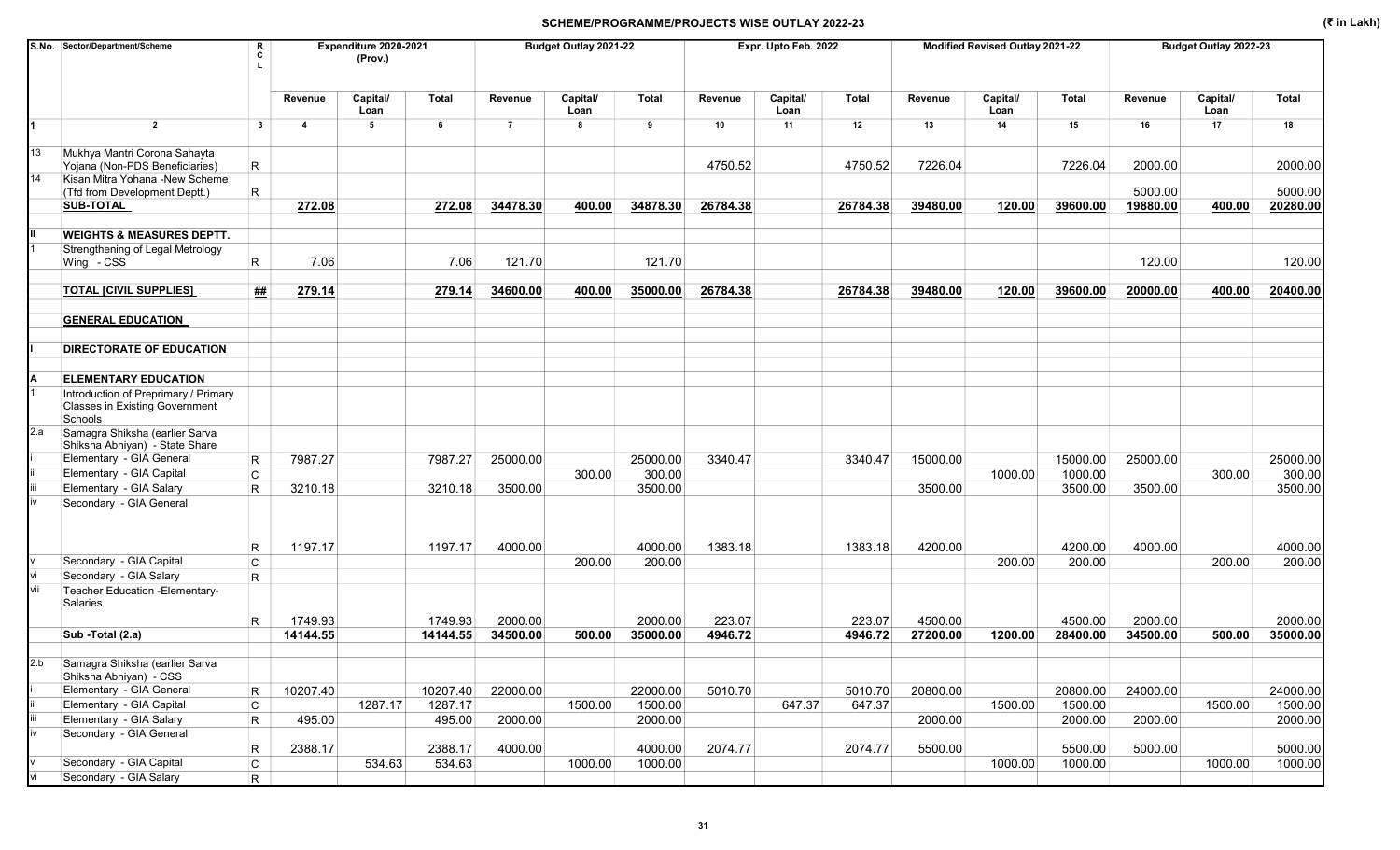|     | S.No. Sector/Department/Scheme                                      | R            |                | Expenditure 2020-2021 |              |                | Budget Outlay 2021-22 |              |          | Expr. Upto Feb. 2022 |              |          | Modified Revised Outlay 2021-22 |              |          | Budget Outlay 2022-23 |          |
|-----|---------------------------------------------------------------------|--------------|----------------|-----------------------|--------------|----------------|-----------------------|--------------|----------|----------------------|--------------|----------|---------------------------------|--------------|----------|-----------------------|----------|
|     |                                                                     | c            |                | (Prov.)               |              |                |                       |              |          |                      |              |          |                                 |              |          |                       |          |
|     |                                                                     |              |                |                       |              |                |                       |              |          |                      |              |          |                                 |              |          |                       |          |
|     |                                                                     |              | Revenue        | Capital/              | <b>Total</b> | Revenue        | Capital/              | <b>Total</b> | Revenue  | Capital/             | <b>Total</b> | Revenue  | Capital/                        | <b>Total</b> | Revenue  | Capital/              | Total    |
|     |                                                                     |              |                | Loan                  |              |                | Loan<br>8             |              |          | Loan                 |              |          | Loan                            |              |          | Loan                  |          |
|     | $\overline{2}$                                                      | $\mathbf{3}$ | $\overline{4}$ | 5                     | 6            | $\overline{7}$ |                       | 9            | 10       | 11                   | 12           | 13       | 14                              | 15           | 16       | 17                    | 18       |
| vii | Teacher Education - Elementary-                                     |              |                |                       |              |                |                       |              |          |                      |              |          |                                 |              |          |                       |          |
|     | Salaries - CSS                                                      | R            | 801.71         |                       | 801.71       | 1500.00        |                       | 1500.00      | 435.09   |                      | 435.09       | 700.00   |                                 | 700.00       | 1500.00  |                       | 1500.00  |
|     | Sub Total (2.b)                                                     |              | 13892.28       | 1821.80               | 15714.08     | 29500.00       | 2500.00               | 32000.00     | 7520.56  | 647.37               | 8167.93      | 29000.00 | 2500.00                         | 31500.00     | 32500.00 | 2500.00               | 35000.00 |
|     | <b>Sub Total</b>                                                    |              | 28036.83       | 1821.80               | 29858.63     | 64000.00       | 3000.00               | 67000.00     | 12467.28 | 647.37               | 13114.65     | 56200.00 | 3700.00                         | 59900.00     | 67000.00 | 3000.00               | 70000.00 |
| B   | <b>SECONDARY EDUCATION</b>                                          |              |                |                       |              |                |                       |              |          |                      |              |          |                                 |              |          |                       |          |
| 3.a | Free Supply of Text Books in Govt.                                  |              |                |                       |              |                |                       |              |          |                      |              |          |                                 |              |          |                       |          |
|     | Schools                                                             |              | 12666.16       |                       | 12666.16     | 15000.00       |                       | 15000.00     | 5295.41  |                      | 5295.41      | 15000.00 |                                 | 15000.00     | 11000.00 |                       | 11000.00 |
| 3.b | Free Supply of Text Books in Govt.                                  |              |                |                       |              |                |                       |              |          |                      |              |          |                                 |              |          |                       |          |
|     | Schools - SCSP                                                      |              | 1325.06        |                       | 1325.06      | 4000.00        |                       | 4000.00      | 2357.98  |                      | 2357.98      | 4000.00  |                                 | 4000.00      | 3000.00  |                       | 3000.00  |
| 4.a | GIA to Aided Schools for Free Supply<br>of Text Books               |              | 762.70         |                       | 762.70       | 950.00         |                       | 950.00       |          |                      |              | 950.00   |                                 | 950.00       | 950.00   |                       | 950.00   |
| 4.b | GIA to Aided Schools for Free Supply                                |              |                |                       |              |                |                       |              |          |                      |              |          |                                 |              |          |                       |          |
|     | of Text Books - SCSP                                                |              | 136.36         |                       | 136.36       | 150.00         |                       | 150.00       | 103.75   |                      | 103.75       | 150.00   |                                 | 150.00       | 150.00   |                       | 150.00   |
|     | <b>Sub Total</b>                                                    |              | 14890.28       |                       | 14890.28     | 20100.00       |                       | 20100.00     | 7757.14  |                      | 7757.14      | 20100.00 |                                 | 20100.00     | 15100.00 |                       | 15100.00 |
|     |                                                                     |              |                |                       |              |                |                       |              |          |                      |              |          |                                 |              |          |                       |          |
|     | Improvement of School Libraries                                     |              | 25.32          |                       | 25.32        | 900.00         |                       | 900.00       | 404.65   |                      | 404.65       | 805.00   |                                 | 805.00       | 900.00   |                       | 900.00   |
| 6.a | Subsidy for School Uniforms to the<br>Students of Govt. Schools     |              |                |                       |              | 18500.00       |                       | 18500.00     | 7170.65  |                      | 7170.65      | 18500.00 |                                 | 18500.00     | 18500.00 |                       | 18500.00 |
| 6.b | Subsidy for School Uniforms to the                                  |              |                |                       |              |                |                       |              |          |                      |              |          |                                 |              |          |                       |          |
|     | Students of Govt. Schools -SCSP                                     |              |                |                       |              | 4500.00        |                       | 4500.00      | 868.31   |                      | 868.31       | 4500.00  |                                 | 4500.00      | 4500.00  |                       | 4500.00  |
| 7.a | GIA to Aided Schools for Free Supply                                |              |                |                       |              |                |                       |              |          |                      |              |          |                                 |              |          |                       |          |
| 7.b | of Uniform<br>GIA to Aided Schools for Free Supply                  |              |                |                       |              | 1700.00        |                       | 1700.00      | 416.10   |                      | 416.10       | 1700.00  |                                 | 1700.00      | 1700.00  |                       | 1700.00  |
|     | of Uniform - SCSP                                                   |              |                |                       |              | 300.00         |                       | 300.00       | 113.67   |                      | 113.67       | 300.00   |                                 | 300.00       | 300.00   |                       | 300.00   |
|     | <b>Sub Total</b>                                                    |              |                |                       |              | 25000.00       |                       |              | 8568.73  |                      |              |          |                                 |              |          |                       |          |
|     |                                                                     |              |                |                       |              |                |                       | 25000.00     |          |                      | 8568.73      | 25000.00 |                                 | 25000.00     | 25000.00 |                       | 25000.00 |
|     | Free Transport Facilities to Girl<br><b>Students of Rural Areas</b> |              |                |                       |              | 400.00         |                       | 400.00       | 4.23     |                      | 4.23         | 10.00    |                                 | 10.00        | 400.00   |                       | 400.00   |
|     | Opening of Pratibha Vikas Vidyalayas                                |              |                |                       |              | 100.00         |                       |              | 2.50     |                      |              | 50.00    |                                 |              | 100.00   |                       | 100.00   |
|     | 10 School Extension Programme                                       |              |                |                       |              |                |                       | 100.00       |          |                      | 2.50         |          |                                 | 50.00        |          |                       |          |
|     |                                                                     |              | 109.30         |                       | 109.30       | 400.00         |                       | 400.00       | 48.81    |                      | 48.81        | 600.00   |                                 | 600.00       | 200.00   |                       | 200.00   |
| 11  | Computer Education in Govt. Schools                                 |              |                |                       |              |                |                       |              |          |                      |              |          |                                 |              |          |                       |          |
|     | (wages and others)                                                  |              | 7036.86        |                       | 7036.86      | 17000.00       |                       | 17000.00     | 7713.67  |                      | 7713.67      | 11000.00 |                                 | 11000.00     | 16500.00 |                       | 16500.00 |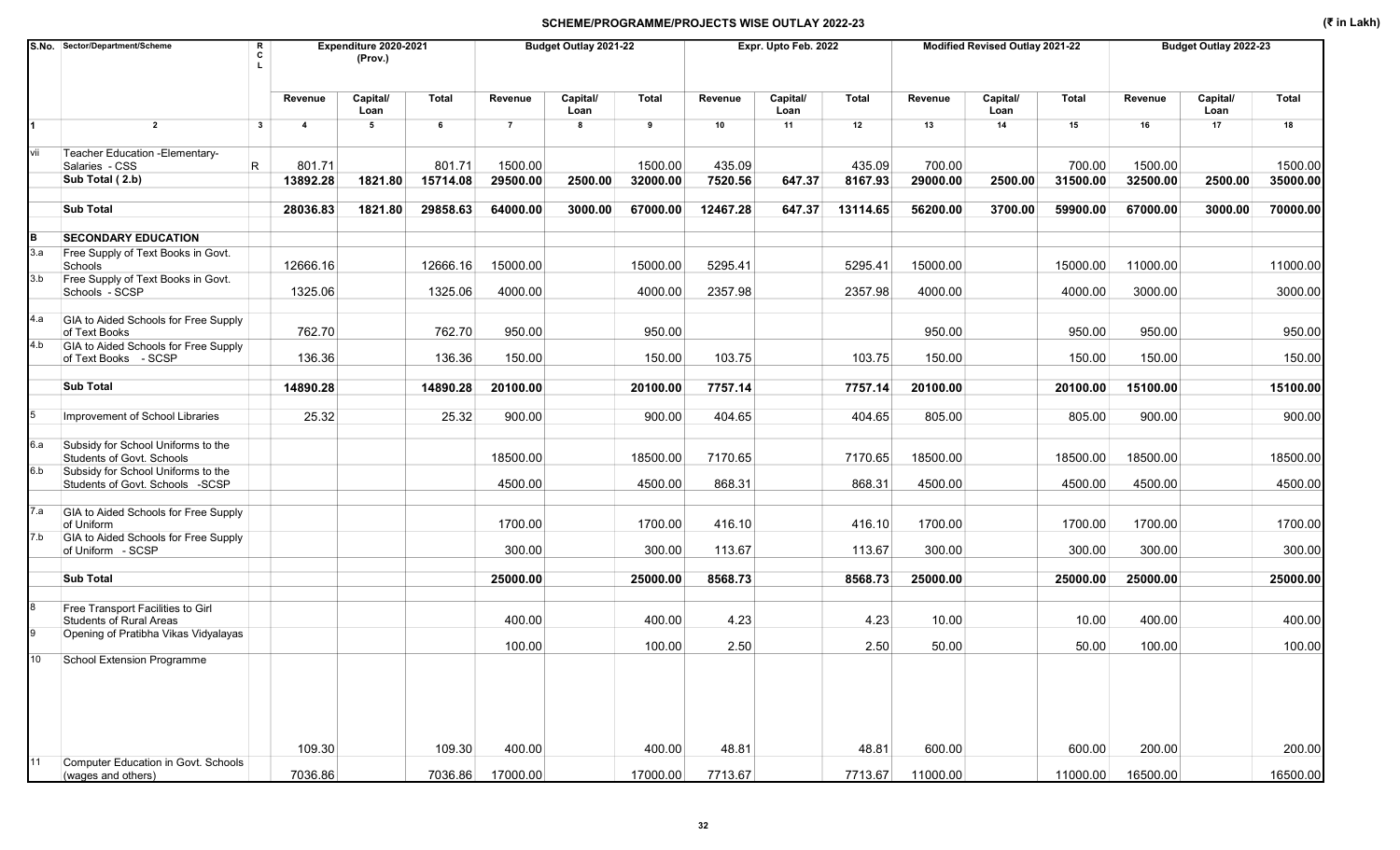|       | S.No. Sector/Department/Scheme                                                                                                                          | R<br>C       |                         | Expenditure 2020-2021<br>(Prov.) |                    |                | Budget Outlay 2021-22        |              |          | Expr. Upto Feb. 2022 |              |         | Modified Revised Outlay 2021-22 |              |         | Budget Outlay 2022-23 |           |
|-------|---------------------------------------------------------------------------------------------------------------------------------------------------------|--------------|-------------------------|----------------------------------|--------------------|----------------|------------------------------|--------------|----------|----------------------|--------------|---------|---------------------------------|--------------|---------|-----------------------|-----------|
|       |                                                                                                                                                         |              | Revenue                 | Capital/<br>Loan                 | Total              | Revenue        | Capital/<br>Loan             | <b>Total</b> | Revenue  | Capital/<br>Loan     | <b>Total</b> | Revenue | Capital/<br>Loan                | <b>Total</b> | Revenue | Capital/<br>Loan      | Total     |
|       | $\overline{2}$                                                                                                                                          | $\mathbf{3}$ | $\overline{\mathbf{A}}$ | 5                                | 6                  | $\overline{7}$ | 8                            | 9            | 10       | 11                   | 12           | 13      | 14                              | 15           | 16      | 17                    | 18        |
|       | 12.a C/o School Buildings (including Rain<br>Water Harvesting) - PWD                                                                                    | C.           |                         | 6796.69                          | 6796.69            |                | 15000.00                     | 15000.00     |          | 4255.51              | 4255.51      |         | 6000.00                         | 6000.00      |         | 12000.00              | 12000.00  |
| 12.b  | C/o School Buildings (including Rain<br>Water Harvesting) - PWD -SCSP                                                                                   |              |                         |                                  |                    |                |                              |              |          |                      |              |         |                                 |              |         |                       |           |
|       |                                                                                                                                                         | C            |                         | 913.03                           | 913.03             |                | 900.00                       | 900.00       |          | 236.68               | 236.68       |         | 900.00                          | 900.00       |         | 3000.00               | 3000.00   |
| 12.c  | C/o of additional Classrooms in<br>existing School Buildings - PWD                                                                                      |              |                         | 47781.94                         | 47781.94           |                | 65000.00                     | 65000.00     |          | 68801.00             | 68801.00     |         | 95000.00                        | 95000.00     |         | 40000.00              | 40000.00  |
|       | 12.d C/o of additional Classrooms in                                                                                                                    |              |                         |                                  |                    |                |                              |              |          |                      |              |         |                                 |              |         |                       |           |
|       | existing School Buildings-PWD SCSP                                                                                                                      |              |                         | 14906.86                         | 14906.86           |                | 15000.00                     | 15000.00     |          | 16791.45             | 16791.45     |         | 20000.00                        | 20000.00     |         | 20000.00              | 20000.00  |
|       | 12.e Repair and Maintainance of School<br>buildings - PWD                                                                                               | R            | 851.78                  |                                  | 851.78             | 2500.00        |                              | 2500.00      | 460.97   |                      | 460.97       | 2000.00 |                                 | 2000.00      | 1400.00 |                       | 1400.00   |
| 12.f  | Comprehensive maintenance of<br>schools                                                                                                                 | R            |                         |                                  |                    |                |                              |              |          |                      |              |         |                                 |              |         |                       |           |
| 13    | SMC fund (erstwhile Vidhyarthi Kalyan<br>Samities VKS)                                                                                                  | R            | 4676.57                 |                                  | 4676.57            | 6900.00        |                              | 6900.00      | 3888.89  |                      | 3888.89      | 6029.67 |                                 | 6029.67      | 4900.00 |                       | 4900.00   |
| 14.a  | Outsourcing of Capital Work of School<br><b>Buildings [including Rain Water</b><br>Harvesting] -Deptt.                                                  |              |                         |                                  |                    |                |                              |              |          |                      |              |         |                                 |              |         |                       |           |
|       | Outsourcing of work for setting up of                                                                                                                   | C.           |                         | 378.65                           | 378.65             |                | 5000.00                      | 5000.00      |          | 4451.56              | 4451.56      |         | 13500.00                        | 13500.00     |         | 12000.00              | 12000.00  |
|       | School Science Museum - Major<br>Works (New Scheme)                                                                                                     | C            |                         |                                  |                    |                |                              |              |          |                      |              |         |                                 |              |         | 5000.00               | 5000.00   |
| 14.b  | Installation of CCTV cameras in<br>Government Schools-PWD                                                                                               | C            |                         | 5326.95                          | 5326.95            |                | 15000.00                     | 15000.00     |          | 1345.72              | 1345.72      |         | 7000.00                         | 7000.00      |         | 10000.00              | 10000.00  |
| 15    | GIA for Text Books / Uniform to<br>Students Admitted under Freeship                                                                                     |              |                         |                                  |                    |                |                              |              |          |                      |              |         |                                 |              |         |                       |           |
|       | Quota in Private Schools                                                                                                                                |              | 37.17                   |                                  | 37.17              | 300.00         |                              | 300.00       | 82.24    |                      | 82.24        | 300.00  |                                 | 300.00       | 300.00  |                       | 300.00    |
|       | 16 a. i   Inclusive Education (earlier Integrated<br>Education of the Disabled at<br>Secondary Stage [IEDSS] - State<br>Share (Scholarship and Stipend) |              |                         |                                  |                    |                |                              |              |          |                      |              |         |                                 |              |         |                       |           |
|       |                                                                                                                                                         |              | 61.48                   |                                  | 61.48              | 100.00         |                              | 100.00       |          |                      |              | 135.00  |                                 | 135.00       | 50.00   |                       | 50.00     |
|       | 16 a. ii Inclusive Education (earlier integrated<br>Education of the Disabled at<br>Secondary Stage [IEDSS] - State<br>Share (Salaries)                 |              | 5443.97                 |                                  | 5443.97            | 7200.00        |                              | 7200.00      | 4565.42  |                      | 4565.42      | 5992.99 |                                 | 5992.99      | 5000.00 |                       | 5000.00   |
| 16.a. | Inclusive Education (earlier Integrated<br>Education of the Disabled at<br>Secondary Stage [IEDSS]) - State                                             |              |                         |                                  |                    |                |                              |              |          |                      |              |         |                                 |              |         |                       |           |
| 16.a. | Share (OE)<br>Inclusive Education (earlier Integrated<br>Education of the Disabled at                                                                   |              | 90.36                   |                                  | 90.36              | 550.00         |                              | 550.00       | 105.48   |                      | 105.48       | 250.00  |                                 | 250.00       | 200.00  |                       | 200.00    |
|       | Secondary Stage [IEDSS] - State<br>Share (Medical)                                                                                                      |              | 78.79                   |                                  | 78.79              | 150.00         |                              | 150.00       | 81.23    |                      | 81.23        | 150.01  |                                 | 150.01       | 200.00  |                       | 200.00    |
|       | 17.a.v   Inclusive Education-Wages (New<br>Scheme)                                                                                                      | R            |                         |                                  |                    |                |                              |              | 14.43    |                      | 14.43        | 50.00   |                                 | 50.00        | 1500.00 |                       | 1500.00   |
|       | 17.a.vi Inclusive Education-DTE (New<br>Scheme)                                                                                                         | R            |                         |                                  |                    |                |                              |              | 0.37     |                      | 0.37         | 50.00   |                                 | 50.00        | 50.00   |                       | 50.00     |
|       | <b>IEDSS-State Share (Total)</b>                                                                                                                        |              | 5674.60                 |                                  | 5674.60            | 8000.00        |                              | 8000.00      | 4752.13  |                      | 4752.13      | 6628.00 |                                 | 6628.00      | 7000.00 |                       | 7000.00   |
|       | <b>Sub Total</b>                                                                                                                                        |              | 33301.88                |                                  | 76104.12 109406.00 |                | 81600.00 115900.00 197500.00 |              | 33698.76 | 95881.92 129580.68   |              |         | 72522.67 142400.00 214922.67    |              |         | 71800.00 102000.00    | 173800.00 |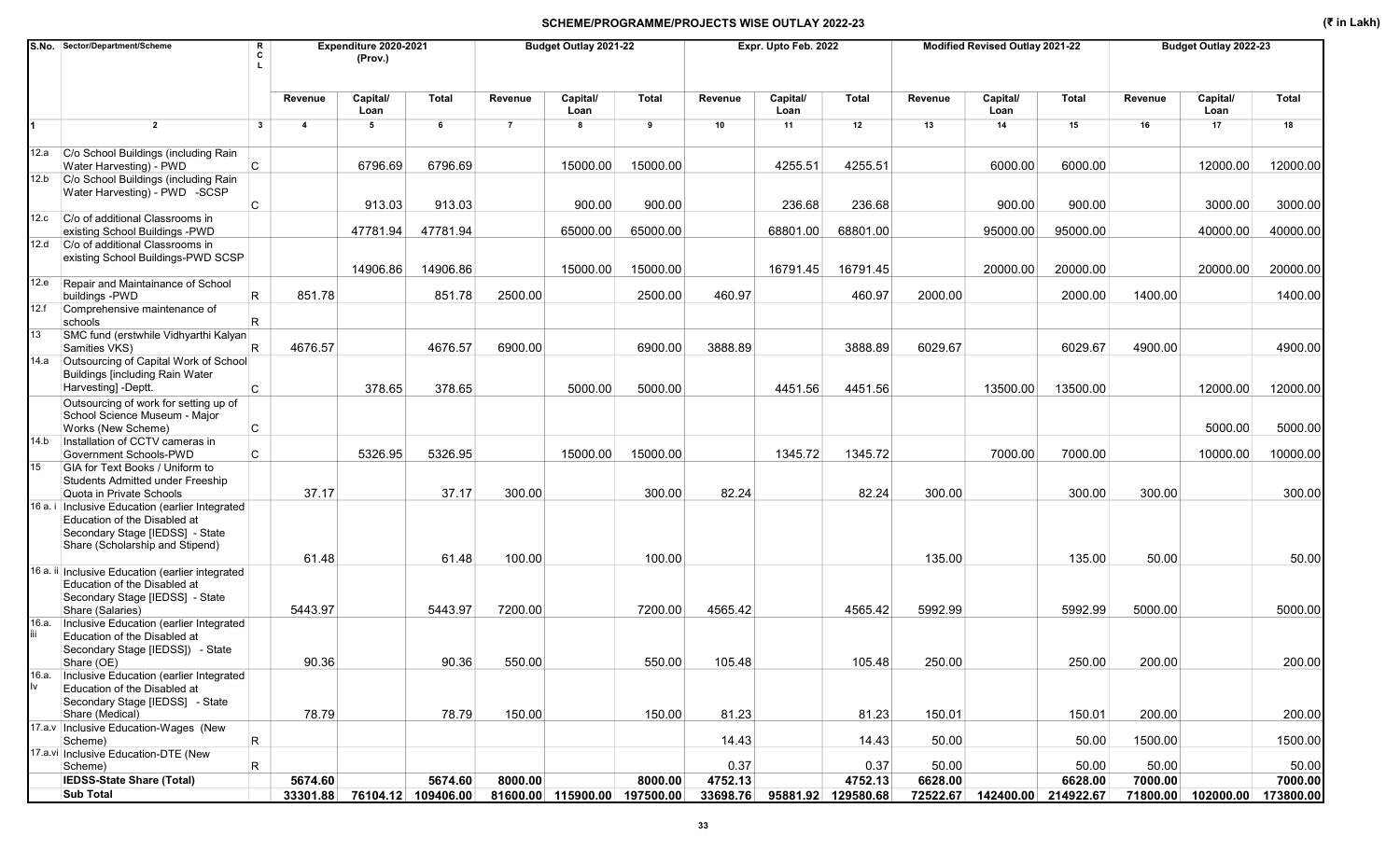|                 | S.No. Sector/Department/Scheme<br>R<br>C                                                                     |                         | Expenditure 2020-2021<br>(Prov.) |          |                | Budget Outlay 2021-22 |              |          | Expr. Upto Feb. 2022 |          |          | Modified Revised Outlay 2021-22 |              |          | Budget Outlay 2022-23 |          |
|-----------------|--------------------------------------------------------------------------------------------------------------|-------------------------|----------------------------------|----------|----------------|-----------------------|--------------|----------|----------------------|----------|----------|---------------------------------|--------------|----------|-----------------------|----------|
|                 |                                                                                                              | Revenue                 | Capital/<br>Loan                 | Total    | Revenue        | Capital/<br>Loan      | <b>Total</b> | Revenue  | Capital/<br>Loan     | Total    | Revenue  | Capital/<br>Loan                | <b>Total</b> | Revenue  | Capital/<br>Loan      | Total    |
|                 | $\overline{2}$<br>$\mathbf{3}$                                                                               | $\overline{\mathbf{4}}$ | 5                                | 6        | $\overline{7}$ | 8                     | 9            | 10       | 11                   | 12       | 13       | 14                              | 15           | 16       | 17                    | 18       |
| c               | <b>TEACHER'S EDUCATION</b>                                                                                   |                         |                                  |          |                |                       |              |          |                      |          |          |                                 |              |          |                       |          |
| 17<br>18        | State Awards to Teachers<br>GIA to SCERT                                                                     | 42.85                   |                                  | 42.85    | 225.00         |                       | 225.00       | 104.93   |                      | 104.93   | 160.00   |                                 | 160.00       | 225.00   |                       | 225.00   |
|                 | GIA to SCERT - General                                                                                       |                         |                                  |          | 4000.00        |                       | 4000.00      | 2000.00  |                      | 2000.00  | 2900.00  |                                 | 2900.00      | 4000.00  |                       | 4000.00  |
|                 | GIA to SCERT -Salaried                                                                                       | 733.00                  |                                  | 733.00   | 1500.00        |                       | 1500.00      | 750.00   |                      | 750.00   | 900.00   |                                 | 900.00       | 1000.00  |                       | 1000.00  |
|                 | GIA to SCERT - Creation of Capital<br>C                                                                      |                         |                                  |          |                | 500.00                | 500.00       |          | 250.00               | 250.00   |          | 500.00                          | 500.00       |          | 500.00                | 500.00   |
|                 | <b>Sub Total</b>                                                                                             | 775.85                  |                                  | 775.85   | 5725.00        | 500.00                | 6225.00      | 2854.93  | 250.00               | 3104.93  | 3960.00  | 500.00                          | 4460.00      | 5225.00  | 500.00                | 5725.00  |
|                 |                                                                                                              |                         |                                  |          |                |                       |              |          |                      |          |          |                                 |              |          |                       |          |
| D<br>19a        | <b>OTHER SCHEMES</b><br>Awards / Incentives to Best Students,<br>Schools & Teaching Staff                    |                         |                                  |          |                |                       |              |          |                      |          |          |                                 |              |          |                       |          |
| 19 <sub>b</sub> | Financial Assistance to the recipients<br>of National Bravery Awards of Delhi-<br>Scholarships               |                         |                                  |          | 170.00         |                       | 170.00       | 69.10    |                      | 69.10    | 170.00   |                                 | 170.00       | 170.00   |                       | 170.00   |
| 19c             | Subsidy towards Tuition Fee to Delhi<br>Cadets Studying in RIMC, Dehradun -<br>Subsidy                       | 2.92                    |                                  | 2.92     | 7.00           |                       | 7.00         |          |                      |          | 7.00     |                                 | 7.00         | 7.00     |                       | 7.00     |
| 20              | Scholarship of Educationally<br>Backward / Minority students                                                 |                         |                                  |          | 2000.00        |                       | 2000.00      |          |                      |          | 2000.00  |                                 | 2000.00      | 2000.00  |                       | 2000.00  |
|                 | 21 a Provision of Additional Facilities /<br>Renovation Works in Existing<br>$\mathsf{C}$<br>Buildings - PWD |                         | 674.63                           | 674.63   |                | 3000.00               | 3000.00      |          | 621.11               | 621.11   |          | 1000.00                         | 1000.00      |          | 5000.00               | 5000.00  |
|                 | 21 b Major Additions/Repairs in existing<br>School Buildings SCSP                                            |                         | 341.33                           | 341.33   |                | 1100.00               | 1100.00      |          | 124.57               | 124.57   |          | 500.00                          | 500.00       |          | 2000.00               | 2000.00  |
| 22              | Coaching Facilities to Students -<br>SCSP                                                                    |                         |                                  |          | 5.00           |                       | 5.00         |          |                      |          | 5.00     |                                 | 5.00         | 5.00     |                       | 5.00     |
| 23              | Chief Minister Super Talented<br>Children Coaching Scheme                                                    | 0.04                    |                                  | 0.04     | 2000.00        |                       | 2000.00      |          |                      |          | 10.00    |                                 | 10.00        |          |                       |          |
| 24              | <b>Examination Branch</b>                                                                                    | 1136.99                 |                                  | 1136.99  | 2480.00        |                       | 2480.00      | 981.77   |                      | 981.77   | 2480.00  |                                 | 2480.00      | 2400.00  |                       | 2400.00  |
| 25              | Lal Bahadur Shastri Scholarships to<br>Meritorius Students                                                   |                         |                                  |          |                |                       |              |          |                      |          |          |                                 |              |          |                       |          |
| 26              | Language Club & Extra Curricular<br>Activities in Schools (Erstwhile<br>Scheme of YUVA)                      | 12.00                   |                                  | 12.00    | 7000.00        |                       | 7000.00      | 121.49   |                      | 121.49   | 200.00   |                                 | 200.00       | 2000.00  |                       | 2000.00  |
| 27.a            | Reimbursement of Tuition Fee for<br>EWS admission under Right to<br><b>Education Act</b>                     | 17889.36                |                                  | 17889.36 | 24000.00       |                       | 24000.00     | 22717.09 |                      | 22717.09 | 25000.00 |                                 | 25000.00     | 20000.00 |                       | 20000.00 |
| 27.b            | Reimbursement of Tuition Fee under<br>Right to Education Act - SCSP                                          | 4000.00                 |                                  | 4000.00  | 6000.00        |                       | 6000.00      | 3839.25  |                      | 3839.25  | 6000.00  |                                 | 6000.00      | 5000.00  |                       | 5000.00  |
|                 |                                                                                                              |                         |                                  |          |                |                       |              |          |                      |          |          |                                 |              |          |                       |          |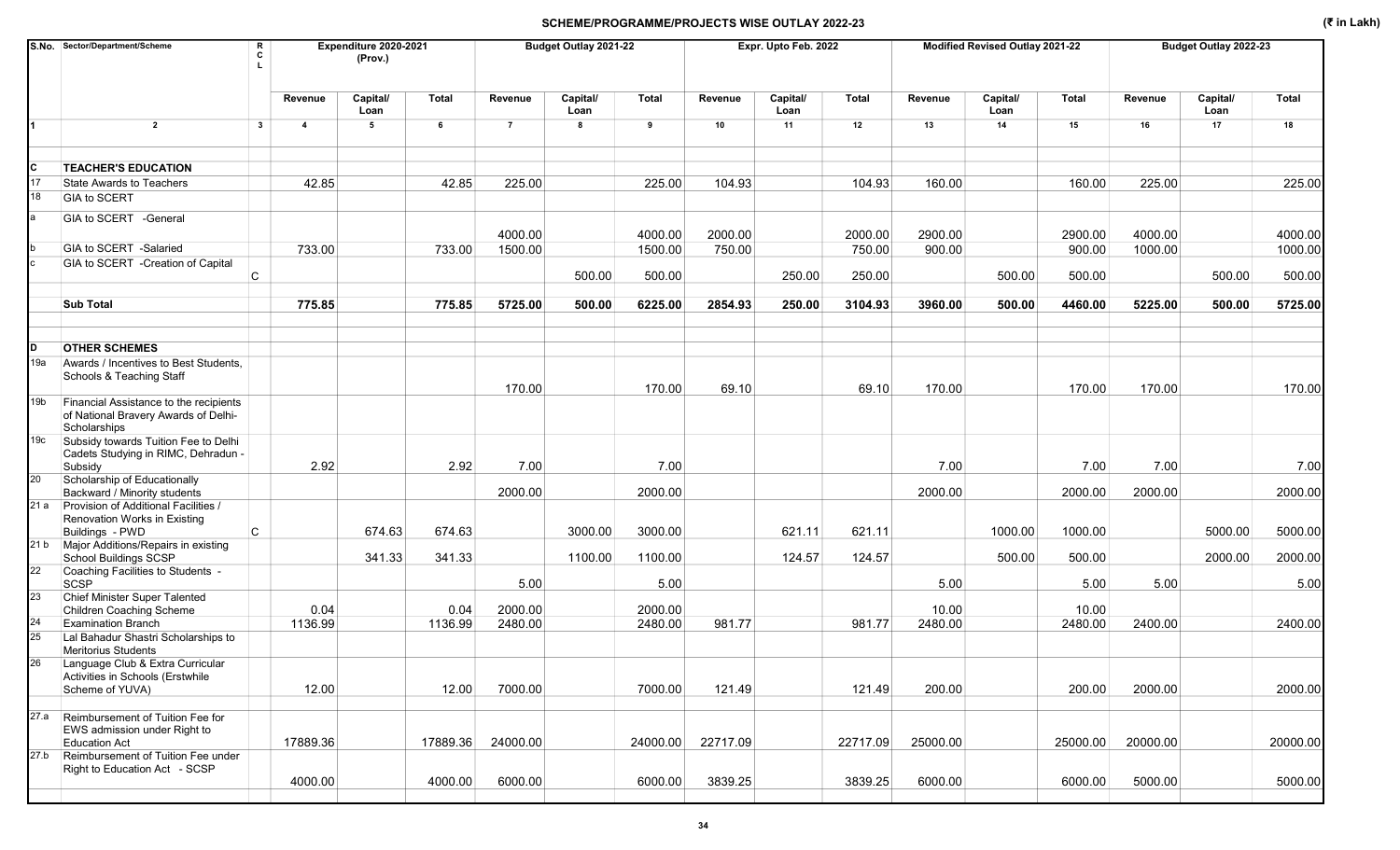|          | S.No. Sector/Department/Scheme                                                                                                       | R<br>Expenditure 2020-2021<br>C<br>(Prov.) |                  |        |                | Budget Outlay 2021-22 |         |         | Expr. Upto Feb. 2022 |         |         | Modified Revised Outlay 2021-22 |         |         | Budget Outlay 2022-23 |         |
|----------|--------------------------------------------------------------------------------------------------------------------------------------|--------------------------------------------|------------------|--------|----------------|-----------------------|---------|---------|----------------------|---------|---------|---------------------------------|---------|---------|-----------------------|---------|
|          |                                                                                                                                      | Revenue                                    | Capital/<br>Loan | Total  | Revenue        | Capital/<br>Loan      | Total   | Revenue | Capital/<br>Loan     | Total   | Revenue | Capital/<br>Loan                | Total   | Revenue | Capital/<br>Loan      | Total   |
|          | $\overline{2}$<br>$\overline{\mathbf{3}}$                                                                                            | $\overline{4}$                             | 5                | 6      | $\overline{7}$ | 8                     | 9       | 10      | 11                   | 12      | 13      | 14                              | 15      | 16      | 17                    | 18      |
| 28.a     | KISHORI Yojna in Government<br>Schools                                                                                               | 684.24                                     |                  | 684.24 | 1450.00        |                       | 1450.00 | 121.01  |                      | 121.01  | 650.00  |                                 | 650.00  | 1500.00 |                       | 1500.00 |
| 28.b     | <b>KISHORI Yojna in Government</b><br>Schools - SCSP                                                                                 |                                            |                  |        | 400.00         |                       | 400.00  | 165.72  |                      | 165.72  | 250.00  |                                 | 250.00  | 450.00  |                       | 450.00  |
| 29.a     | GIA to KISHORI Yojna in Govt. Aided<br>Schools                                                                                       | 45.98                                      |                  | 45.98  | 100.00         |                       | 100.00  | 5.90    |                      | 5.90    | 35.00   |                                 | 35.00   | 100.00  |                       | 100.00  |
| 29.b     | GIA to KISHORI Yojna in Govt. Aided<br>Schools - SCSP                                                                                |                                            |                  |        | 50.00          |                       | 50.00   | 11.65   |                      | 11.65   | 25.00   |                                 | 25.00   | 50.00   |                       | 50.00   |
| 30       | GIA to DCPCR for quality assessment<br>of schools                                                                                    |                                            |                  |        |                |                       |         |         |                      |         |         |                                 |         |         |                       |         |
|          |                                                                                                                                      |                                            |                  |        | 200.00         |                       | 200.00  | 200.00  |                      | 200.00  | 200.00  |                                 | 200.00  | 10.00   |                       | 10.00   |
| 31<br>32 | <b>EVGC Programme (Inlude Project</b><br>R<br>Smile Programme)<br>Special Classes for Development of                                 | 113.08                                     |                  | 113.08 | 300.00         |                       | 300.00  |         |                      |         | 80.00   |                                 | 80.00   | 300.00  |                       | 300.00  |
|          | Spoken English Skills and<br>Communicative Competence<br>R.                                                                          | 467.32                                     |                  | 467.32 | 1200.00        |                       | 1200.00 |         |                      |         | 10.00   |                                 | 10.00   | 1169.00 |                       | 1169.00 |
| 33       | Organising summer camps in<br><b>Government Schools</b><br>R                                                                         |                                            |                  |        | 100.00         |                       | 100.00  |         |                      |         | 10.00   |                                 | 10.00   | 100.00  |                       | 100.00  |
| 34       | <b>Entrepreneurship Development</b><br>programme for Students (School<br>R<br>Students)                                              | 0.41                                       |                  | 0.41   | 6000.00        |                       | 6000.00 | 5208.68 |                      | 5208.68 | 6000.00 |                                 | 6000.00 | 5000.00 |                       | 5000.00 |
|          | GIA to Entrepreneurship Development<br>programme for students (recognised<br>private aided & unaided school<br>students) -New Scheme |                                            |                  |        |                |                       |         |         |                      |         |         |                                 |         |         |                       |         |
|          |                                                                                                                                      |                                            |                  |        |                |                       |         |         |                      |         |         |                                 |         | 2500.00 |                       | 2500.00 |
|          | Entrepreneurship Development<br>programme Promotional activities -<br>New Scheme                                                     |                                            |                  |        |                |                       |         |         |                      |         |         |                                 |         | 3000.00 |                       | 3000.00 |
| 35       | R<br>Promotion of Teachers innovation                                                                                                |                                            |                  |        |                |                       |         |         |                      |         |         |                                 |         |         |                       |         |
|          | R<br>activities                                                                                                                      |                                            |                  |        | 500.00         |                       | 500.00  |         |                      |         | 10.00   |                                 | 10.00   | 500.00  |                       | 500.00  |
| 36       | Pratibha Fellowship for promotion of<br>Digital Learing/( Govt. School/ RPVV)                                                        |                                            |                  |        |                |                       |         |         |                      |         |         |                                 |         |         |                       |         |
| 37       | R<br>Chief Minister's Scholarship for                                                                                                |                                            |                  |        |                |                       |         |         |                      |         |         |                                 |         |         |                       |         |
|          | meritorious students                                                                                                                 |                                            |                  |        |                |                       |         |         |                      |         |         |                                 |         |         |                       |         |
|          | R                                                                                                                                    |                                            |                  |        | 800.00         |                       | 800.00  |         |                      |         |         |                                 |         | 800.00  |                       | 800.00  |
| 38       | Conduct of Special Classes for<br>development of Mathematical Skills &                                                               |                                            |                  |        |                |                       |         |         |                      |         |         |                                 |         |         |                       |         |
|          | $\mathsf{R}$<br>Competence/OE                                                                                                        |                                            |                  |        | 200.00         |                       | 200.00  |         |                      |         |         |                                 |         | 200.00  |                       | 200.00  |
| 39       | School Health Scheme & issue of<br>Multi-purpose student I-cards                                                                     |                                            |                  |        |                |                       |         |         |                      |         |         |                                 |         |         |                       |         |
|          | R.                                                                                                                                   |                                            |                  |        | 2200.00        |                       | 2200.00 |         |                      |         | 200.00  |                                 | 200.00  | 1000.00 |                       | 1000.00 |
| 40       | Promotion of Extra Curricular activites<br>after school hours in single shifted                                                      |                                            |                  |        |                |                       |         |         |                      |         |         |                                 |         |         |                       |         |
|          | $\mathsf{R}$<br>schools                                                                                                              |                                            |                  |        | 1000.00        |                       | 1000.00 |         |                      |         | 10.00   |                                 | 10.00   | 500.00  |                       | 500.00  |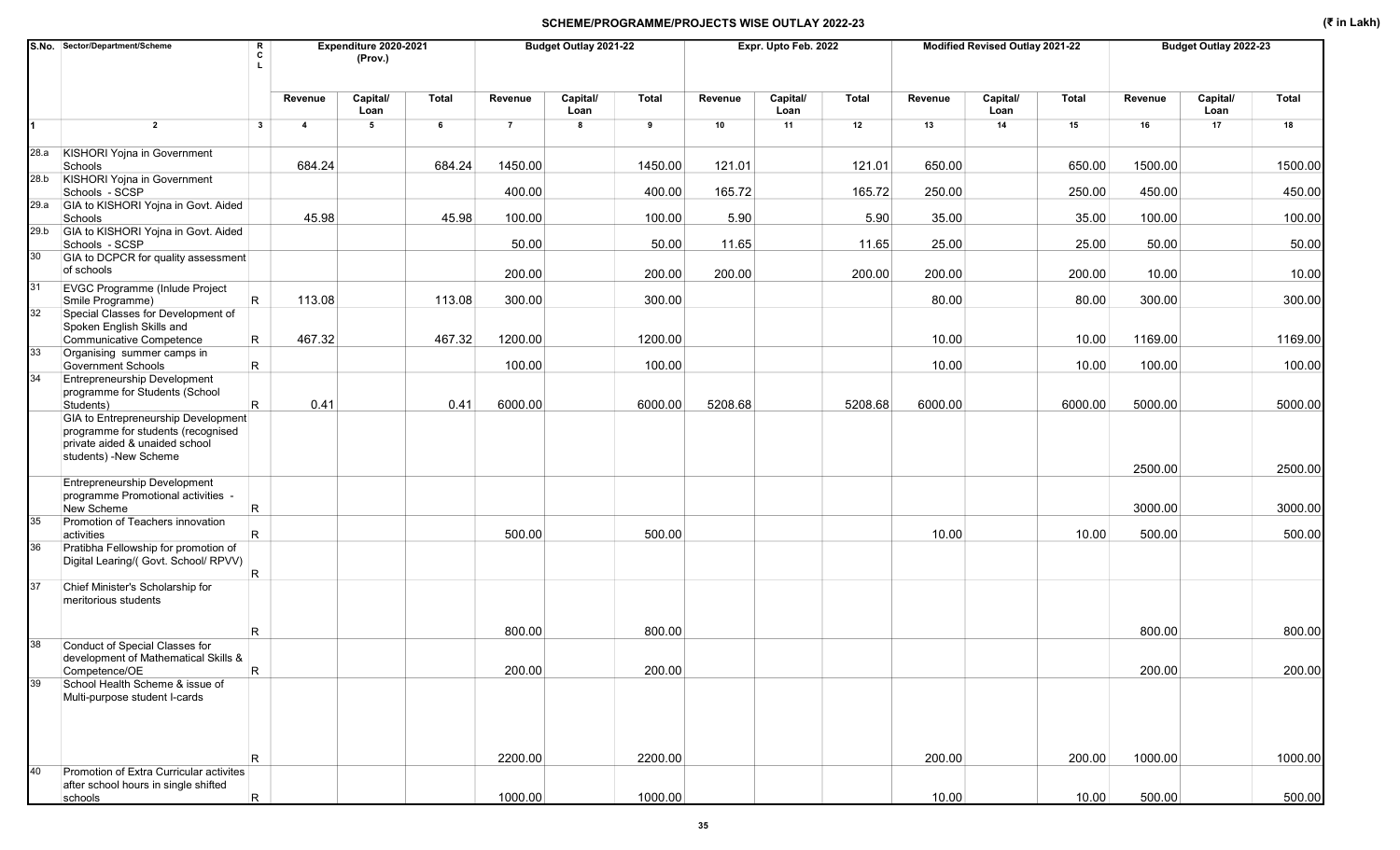|    | S.No. Sector/Department/Scheme                                                                               | R<br>c           |                | Expenditure 2020-2021<br>(Prov.) |        |                  | Budget Outlay 2021-22 |                  |         | Expr. Upto Feb. 2022 |              |         | Modified Revised Outlay 2021-22 |              |         | Budget Outlay 2022-23 |              |
|----|--------------------------------------------------------------------------------------------------------------|------------------|----------------|----------------------------------|--------|------------------|-----------------------|------------------|---------|----------------------|--------------|---------|---------------------------------|--------------|---------|-----------------------|--------------|
|    |                                                                                                              |                  | Revenue        | Capital/<br>Loan                 | Total  | Revenue          | Capital/<br>Loan      | <b>Total</b>     | Revenue | Capital/<br>Loan     | <b>Total</b> | Revenue | Capital/<br>Loan                | <b>Total</b> | Revenue | Capital/<br>Loan      | <b>Total</b> |
|    | $\overline{2}$                                                                                               | $\mathbf{3}$     | $\overline{4}$ | $5\phantom{.0}$                  | 6      | $\overline{7}$   | 8                     | 9                | 10      | 11                   | 12           | 13      | 14                              | 15           | 16      | 17                    | 18           |
| 41 | Happiness curriculum &<br>enterprenureship activities                                                        |                  |                |                                  |        |                  |                       |                  |         |                      |              |         |                                 |              |         |                       |              |
| 42 | Development of Curriculum by                                                                                 | R.               |                |                                  |        | 2000.00          |                       | 2000.00          | 150.00  |                      | 150.00       | 1000.00 |                                 | 1000.00      | 2000.00 |                       | 2000.00      |
| 43 | appointing a Committee of experts<br>GIA to Delhi Board of Secondary<br>Education (DBSE) (earlier Setting up | $\mathsf R$      |                |                                  |        | 100.00           |                       | 100.00           |         |                      |              | 10.00   |                                 | 10.00        | 100.00  |                       | 100.00       |
|    | of State Education Board                                                                                     | $\mathsf{R}$     |                |                                  |        | 3000.00          |                       | 3000.00          | 500.00  |                      | 500.00       | 3000.00 |                                 | 3000.00      | 3000.00 |                       | 3000.00      |
|    | Introduction of Foreign languages in<br>RPVVs & SoEs                                                         | R                |                |                                  |        | 100.00           |                       | 100.00           |         |                      |              |         |                                 |              | 100.00  |                       | 100.00       |
| 45 | GIA to Organising Parent Workshops<br>by DCPCR (earlier Organising Parent<br>Workshops by DCPCR)             |                  |                |                                  |        |                  |                       |                  |         |                      |              |         |                                 |              |         |                       |              |
|    |                                                                                                              | R                |                |                                  |        | 1000.00          |                       | 1000.00          |         |                      |              |         |                                 |              | 500.00  |                       | 500.00       |
| 46 | Settingup of PR unit to show case<br>developments of school system                                           | R.               |                |                                  |        | 100.00           |                       | 100.00           |         |                      |              | 10.00   |                                 | 10.00        | 100.00  |                       | 100.00       |
| 47 | Setting up of Studio for transmission                                                                        |                  |                |                                  |        |                  |                       |                  |         |                      |              |         |                                 |              |         |                       |              |
| 48 | of lectures online<br>Establishment of Geography &                                                           | R                |                |                                  |        | 100.00           |                       | 100.00           |         |                      |              | 100.00  |                                 | 100.00       | 100.00  |                       | 100.00       |
|    | Science Labs in all Govt. schools                                                                            | R                |                |                                  |        | 3800.00          |                       | 3800.00          |         |                      |              | 50.00   |                                 | 50.00        | 500.00  |                       | 500.00       |
| 49 | Mukhyamantri Pariksha Fees Sahayta<br>Yojna for class X and XII students                                     | R                |                |                                  |        | 100.00           |                       | 100.00           |         |                      |              |         |                                 |              | 100.00  |                       | 100.00       |
| 50 | School of Excellence                                                                                         | R.               |                |                                  |        | 5000.00          |                       | 5000.00          | 1000.00 |                      | 1000.00      | 1000.00 |                                 | 1000.00      |         |                       |              |
| 51 | Educational (earlier culture) exchange<br>programme with other                                               |                  |                |                                  |        |                  |                       |                  |         |                      |              |         |                                 |              |         |                       |              |
| 52 | states/countries<br>Science TV Programme                                                                     | R<br>$\mathsf R$ |                |                                  |        | 200.00<br>500.00 |                       | 200.00<br>500.00 |         |                      |              | 50.00   |                                 | 50.00        | 200.00  |                       | 200.00       |
| 53 | Talent promotion of Children with<br>special needs(CWSN)                                                     | R                |                |                                  |        | 200.00           |                       | 200.00           | 111.59  |                      | 111.59       | 700.00  |                                 | 700.00       | 200.00  |                       | 200.00       |
| 54 | Preparation for PISA-2024                                                                                    | $\mathsf{R}$     |                |                                  |        | 200.00           |                       | 200.00           |         |                      |              |         |                                 |              | 200.00  |                       | 200.00       |
| 55 | GIA to DMC's for implementaion of<br>New schemes & initiatives-                                              | $\mathsf R$      |                |                                  |        |                  |                       |                  |         |                      |              |         |                                 |              |         |                       |              |
| 56 | Padhna Likhna Abhiyan - CSS                                                                                  | R.               | 43.80          |                                  | 43.80  | 50.00            |                       | 50.00            |         |                      |              | 50.00   |                                 | 50.00        | 50.00   |                       | 50.00        |
| 57 | Padhna Likhna Abhiyan - State Share                                                                          | $\mathsf R$      |                |                                  |        | 20.00            |                       | 20.00            | 20.00   |                      | 20.00        | 20.00   |                                 | 20.00        | 20.00   |                       | 20.00        |
| 58 | Additional Hunger Relief Centre of<br>DOE                                                                    | R                | 527.67         |                                  | 527.67 |                  |                       |                  |         |                      |              |         |                                 |              |         |                       |              |
| 59 | Conduct of Education Conferences                                                                             | $\vert$ R        |                |                                  |        | 5000.00          |                       | 5000.00          |         |                      |              | 100.00  |                                 | 100.00       | 500.00  |                       | 500.00       |
| 60 | Sainik School & Academy                                                                                      | R/C              |                |                                  |        | 200.00           | 1800.00               | 2000.00          |         |                      |              | 100.00  | 100.00                          | 200.00       | 200.00  | 1800.00               | 2000.00      |
| 61 | Virtual School                                                                                               | R/C              |                |                                  |        | 200.00           | 800.00                | 1000.00          |         |                      |              | 100.00  |                                 | 100.00       | 200.00  | 800.00                | 1000.00      |
| 62 | GIA to DTU for Students Mentoring<br>(earlier Students Mentoring                                             |                  |                |                                  |        | 500.00           |                       | 500.00           | 283.74  |                      | 283.74       | 300.00  |                                 | 300.00       | 500.00  |                       | 500.00       |
|    | Programme)                                                                                                   | R.               |                |                                  |        |                  |                       |                  |         |                      |              |         |                                 |              |         |                       |              |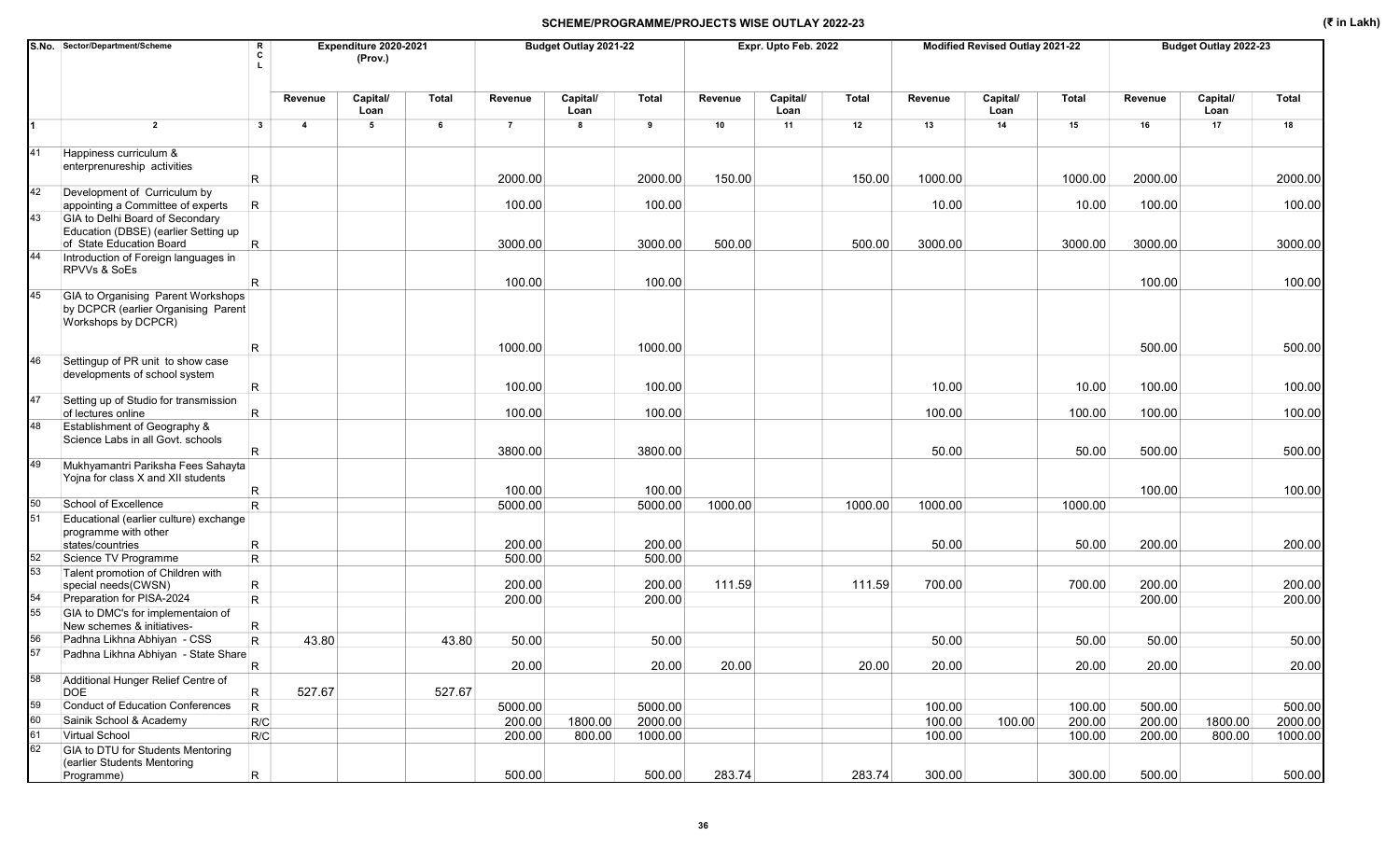|          | S.No. Sector/Department/Scheme                                                                   | R<br>C      |                         | Expenditure 2020-2021<br>(Prov.) |              |                     | Budget Outlay 2021-22 |                   |          | Expr. Upto Feb. 2022 |           |           | Modified Revised Outlay 2021-22 |              |           | Budget Outlay 2022-23 |              |
|----------|--------------------------------------------------------------------------------------------------|-------------|-------------------------|----------------------------------|--------------|---------------------|-----------------------|-------------------|----------|----------------------|-----------|-----------|---------------------------------|--------------|-----------|-----------------------|--------------|
|          |                                                                                                  |             | Revenue                 | Capital/<br>Loan                 | <b>Total</b> | Revenue             | Capital/<br>Loan      | <b>Total</b>      | Revenue  | Capital/<br>Loan     | Total     | Revenue   | Capital/<br>Loan                | <b>Total</b> | Revenue   | Capital/<br>Loan      | <b>Total</b> |
|          | $\overline{2}$                                                                                   | $3^{\circ}$ | $\overline{\mathbf{4}}$ | 5                                | 6            | $\overline{7}$      | 8                     | 9                 | 10       | 11                   | 12        | 13        | 14                              | 15           | 16        | 17                    | 18           |
| 63       | Digital classroom- PWD (earlier<br>Establishment of digital classroom-<br>Revenue)               | R.          |                         |                                  |              | 25000.00            |                       | 25000.00          | 17.08    |                      | 17.08     | 1000.00   |                                 | 1000.00      |           | 15000.00              | 15000.00     |
| 64       | GIA to DBSE for Online Assessment<br>(earlier Online Assessment)                                 |             |                         |                                  |              |                     |                       |                   |          |                      |           |           |                                 |              |           |                       |              |
|          |                                                                                                  | R           |                         |                                  |              | 15000.00            |                       | 15000.00          |          |                      |           | 1500.00   |                                 | 1500.00      | 2500.00   |                       | 2500.00      |
| 65<br>66 | Deshbhakti Pathyakram<br>Grant to Academicians/Academic<br>Administrators for Purchase of books, | R.          |                         |                                  |              | 200.00              |                       | 200.00            |          |                      |           | 100.00    |                                 | 100.00       | 200.00    |                       | 200.00       |
|          | Journals etc.-Supplies & Material                                                                | R           |                         |                                  |              |                     |                       |                   |          |                      |           | 100.00    |                                 | 100.00       | 200.00    |                       | 200.00       |
|          | 67. a GIA to School of Specialised<br><b>Excellence- General</b>                                 | R           |                         |                                  |              |                     |                       |                   |          |                      |           | 3800.00   |                                 | 3800.00      | 9000.00   |                       | 9000.00      |
|          | 67. b GIA to School of Specialised                                                               |             |                         |                                  |              |                     |                       |                   |          |                      |           |           |                                 |              |           |                       |              |
|          | Excellence- Capital<br>67 .c GIA to School of Specialised                                        | C           |                         |                                  |              |                     |                       |                   |          |                      |           |           | 100.00                          | 100.00       |           | 500.00                | 500.00       |
|          | <b>Excellence-Salaries</b>                                                                       | R           |                         |                                  |              |                     |                       |                   |          |                      |           | 100.00    |                                 | 100.00       | 500.00    |                       | 500.00       |
| 68       | Boarding School for Homeless<br>children - (New Scheme)                                          | R.          |                         |                                  |              |                     |                       |                   |          |                      |           |           |                                 |              | 1000.00   |                       | 1000.00      |
|          | <b>Sub Total</b>                                                                                 |             | 24923.81                | 1015.96                          |              | 25939.77 120732.00  |                       | 6700.00 127432.00 | 35524.07 | 745.68               | 36269.75  | 56542.00  | 1700.00                         | 58242.00     | 70731.00  | 25100.00              | 95831.00     |
|          | <b>TOTAL DTE. OF EDUCATION</b>                                                                   |             | 87038.37                | 78941.88                         |              | 165980.25 272057.00 | 126100.00 398157.00   |                   | 84545.04 | 97524.97             | 182070.01 | 189224.67 | 148300.00                       | 337524.67    | 214756.00 | 130600.00             | 345356.00    |
|          |                                                                                                  |             |                         |                                  |              |                     |                       |                   |          |                      |           |           |                                 |              |           |                       |              |
|          | <b>NORTH DELHI MUNICIPAL</b><br><b>CORPORATION</b>                                               |             |                         |                                  |              |                     |                       |                   |          |                      |           |           |                                 |              |           |                       |              |
|          | Expansion and Improvement of Pre-<br><b>Primary Education</b>                                    |             |                         |                                  |              |                     |                       |                   |          |                      |           |           |                                 |              |           |                       |              |
|          | Expansion of Primary Education                                                                   |             |                         |                                  |              |                     |                       |                   |          |                      |           |           |                                 |              |           |                       |              |
|          | Improvement of Primary Education                                                                 |             |                         |                                  |              |                     |                       |                   |          |                      |           |           |                                 |              |           |                       |              |
|          | Improvement of Science Teaching                                                                  |             |                         |                                  |              |                     |                       |                   |          |                      |           |           |                                 |              |           |                       |              |
|          | Welfare Schemes for Children                                                                     |             |                         |                                  |              | 5000.00             |                       | 5000.00           | 3946.25  |                      | 3946.25   | 3946.25   |                                 | 3946.25      | 5000.00   |                       | 5000.00      |
|          | Establishment and Inspectorate Staff                                                             |             |                         |                                  |              |                     |                       |                   |          |                      |           |           |                                 |              |           |                       |              |
|          | <b>GIA for Capital Works</b>                                                                     |             |                         |                                  |              |                     | 1000.00               | 1000.00           |          | 714.99               | 714.99    |           | 789.25                          | 789.25       |           | 1000.00               | 1000.00      |
|          | <b>GIA</b> for Salary                                                                            |             | 59000.00                |                                  | 59000.00     | 59000.00            |                       | 59000.00          | 46565.72 |                      | 46565.72  | 46565.72  |                                 | 46565.72     | 59000.00  |                       | 59000.00     |
|          | <b>TOTAL [North Delhi Municipal</b><br>Corporation]                                              |             | 59000.00                |                                  | 59000.00     | 64000.00            | 1000.00               | 65000.00 50511.97 |          | 714.99               | 51226.96  | 50511.97  | 789.25                          | 51301.22     | 64000.00  | 1000.00               | 65000.00     |
| Ш        | <b>SOUTH DELHI MUNICIPAL</b><br><b>CORPORATION</b>                                               |             |                         |                                  |              |                     |                       |                   |          |                      |           |           |                                 |              |           |                       |              |
|          | Expansion and Improvement of Pre-<br><b>Primary Education</b>                                    |             |                         |                                  |              |                     |                       |                   |          |                      |           |           |                                 |              |           |                       |              |
|          | <b>Expansion of Primary Education</b>                                                            |             |                         |                                  |              |                     |                       |                   |          |                      |           |           |                                 |              |           |                       |              |
|          | Improvement of Primary Education                                                                 |             |                         |                                  |              |                     |                       |                   |          |                      |           |           |                                 |              |           |                       |              |
|          | Improvement of Science Teaching                                                                  |             |                         |                                  |              |                     |                       |                   |          |                      |           |           |                                 |              |           |                       |              |
|          | Welfare Schemes for Children                                                                     |             |                         |                                  |              | 5000.00             |                       | 5000.00           | 3946.25  |                      | 3946.25   | 3946.25   |                                 | 3946.25      | 5000.00   |                       | 5000.00      |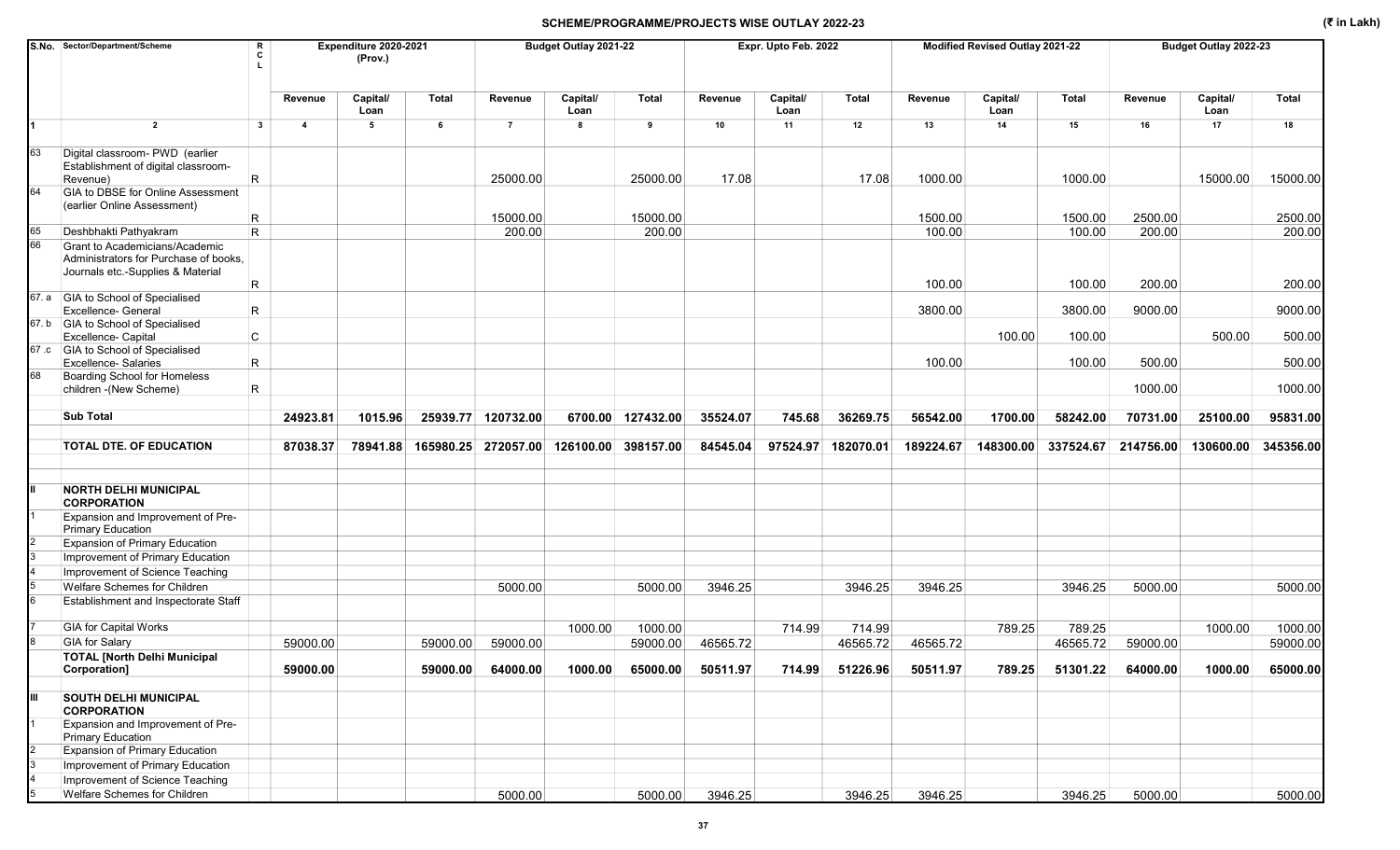|    | S.No. Sector/Department/Scheme                                      | R<br>c                                  | Expenditure 2020-2021<br>(Prov.) |              |                | Budget Outlay 2021-22 |              |           | Expr. Upto Feb. 2022 |                   |           | Modified Revised Outlay 2021-22 |           |           | Budget Outlay 2022-23 |           |
|----|---------------------------------------------------------------------|-----------------------------------------|----------------------------------|--------------|----------------|-----------------------|--------------|-----------|----------------------|-------------------|-----------|---------------------------------|-----------|-----------|-----------------------|-----------|
|    |                                                                     | Revenue                                 | Capital/<br>Loan                 | <b>Total</b> | Revenue        | Capital/<br>Loan      | <b>Total</b> | Revenue   | Capital/<br>Loan     | Total             | Revenue   | Capital/<br>Loan                | Total     | Revenue   | Capital/<br>Loan      | Total     |
|    | $\overline{2}$                                                      | $\mathbf{3}$<br>$\overline{\mathbf{A}}$ | 5                                | 6            | $\overline{7}$ | 8                     | 9            | 10        | 11                   | 12                | 13        | 14                              | 15        | 16        | 17                    | 18        |
|    | Establishment and Inspectorate Staff                                |                                         |                                  |              |                |                       |              |           |                      |                   |           |                                 |           |           |                       |           |
|    | <b>GIA for Capital Works</b>                                        |                                         |                                  |              |                | 1000.00               | 1000.00      |           | 789.25               | 789.25            |           | 789.25                          | 789.25    |           | 1000.00               | 1000.00   |
|    | <b>GIA</b> for Salary                                               | 39000.00                                |                                  | 39000.00     | 39000.00       |                       | 39000.00     | 30780.73  |                      | 30780.73          | 30780.73  |                                 | 30780.73  | 39000.00  |                       | 39000.00  |
|    | <b>TOTAL [South Delhi Municipal</b><br>Corporation]                 | 39000.00                                |                                  | 39000.00     | 44000.00       | 1000.00               | 45000.00     | 34726.98  | 789.25               | 35516.23          | 34726.98  | 789.25                          | 35516.23  | 44000.00  | 1000.00               | 45000.00  |
| IV | <b>EAST DELHI MUNICIPAL</b><br><b>CORPORATION</b>                   |                                         |                                  |              |                |                       |              |           |                      |                   |           |                                 |           |           |                       |           |
|    | Expansion and Improvement of Pre-<br><b>Primary Education</b>       |                                         |                                  |              |                |                       |              |           |                      |                   |           |                                 |           |           |                       |           |
|    | Expansion of Primary Education                                      |                                         |                                  |              |                |                       |              |           |                      |                   |           |                                 |           |           |                       |           |
|    | Improvement of Primary Education                                    |                                         |                                  |              |                |                       |              |           |                      |                   |           |                                 |           |           |                       |           |
|    | Improvement of Science Teaching                                     |                                         |                                  |              |                |                       |              |           |                      |                   |           |                                 |           |           |                       |           |
|    | Welfare Schemes for Children                                        |                                         |                                  |              | 5000.00        |                       | 5000.00      | 2236.56   |                      | 2236.56           | 3946.25   |                                 | 3946.25   | 5000.00   |                       | 5000.00   |
|    | Establishment and Inspectorate Staff                                |                                         |                                  |              |                |                       |              |           |                      |                   |           |                                 |           |           |                       |           |
|    | <b>GIA for Capital Works</b>                                        |                                         |                                  |              |                | 1000.00               | 1000.00      |           | 197.31               | 197.31            |           | 789.25                          | 789.25    |           | 1000.00               | 1000.00   |
|    | <b>GIA</b> for Salary                                               | 30000.00                                |                                  | 30000.00     | 30000.00       |                       | 30000.00     | 23196.95  |                      | 23196.95          | 23677.49  |                                 | 23677.49  | 30000.00  |                       | 30000.00  |
|    | <b>TOTAL [East Delhi Municipal</b><br>Corporation]                  | 30000.00                                |                                  | 30000.00     | 35000.00       | 1000.00               | 36000.00     | 25433.51  | 197.31               | 25630.82          | 27623.74  | 789.25                          | 28412.99  | 35000.00  | 1000.00               | 36000.00  |
|    | Total (North+South +East DMC)                                       | 128000.00                               |                                  | 128000.00    | 143000.00      | 3000.00               | 146000.00    | 110672.46 |                      | 1701.55 112374.01 | 112862.69 | 2367.75                         | 115230.44 | 143000.00 | 3000.00               | 146000.00 |
|    | <b>HIGHER EDUCATION</b>                                             |                                         |                                  |              |                |                       |              |           |                      |                   |           |                                 |           |           |                       |           |
|    |                                                                     |                                         |                                  |              |                |                       |              |           |                      |                   |           |                                 |           |           |                       |           |
| 1a | <b>DTE. OF HIGHER EDUCATION</b><br>Infrastructure Projects of Govt. |                                         |                                  |              |                |                       |              |           |                      |                   |           |                                 |           |           |                       |           |
|    | C<br>College/ Universities -PWD<br>C/o AUD Capmus, Dheerpur -New    |                                         | 3948.71                          | 3948.71      |                | 13000.00              | 13000.00     |           | 1099.28              | 1099.28           |           | 1651.00                         | 1651.00   |           | 1200.00               | 1200.00   |
|    | C<br>Scheme                                                         |                                         |                                  |              |                |                       |              |           |                      |                   |           |                                 |           |           | 5000.00               | 5000.00   |
|    | C/o AUD Capmus, Rohini -New<br>C<br>Scheme                          |                                         |                                  |              |                |                       |              |           |                      |                   |           |                                 |           |           | 5000.00               | 5000.00   |
|    | C/o Delhi Teachers University -New                                  |                                         |                                  |              |                |                       |              |           |                      |                   |           |                                 |           |           |                       |           |
|    | C<br>Scheme<br>C/o Delhi Sports University -New                     |                                         |                                  |              |                |                       |              |           |                      |                   |           |                                 |           |           | 5000.00               | 5000.00   |
|    | C<br>Scheme                                                         |                                         |                                  |              |                |                       |              |           |                      |                   |           |                                 |           |           | 5000.00               | 5000.00   |
|    | Delhi Govt. Sponsored Degree<br>$\mathsf{C}$<br>Colleges - PWD      |                                         |                                  |              |                |                       |              |           |                      |                   |           |                                 |           |           |                       |           |
| 1c | GIA to Degree College - General<br>$\mathsf{R}$                     | 1625.91                                 |                                  | 1625.91      |                |                       |              |           |                      |                   |           |                                 |           |           |                       |           |
| 1d | GIA to Degree College creation of                                   |                                         |                                  |              |                |                       |              |           |                      |                   |           |                                 |           |           |                       |           |
|    | $\mathsf{C}$<br>Capital assets                                      |                                         |                                  |              |                |                       |              |           |                      |                   |           |                                 |           |           |                       |           |
| 1e | GIA to Degree College to Salary<br>$\mathsf{R}$                     | 24949.80                                |                                  | 24949.80     |                |                       |              |           |                      |                   |           |                                 |           |           |                       |           |
|    | 2.1.a GIA to Acharya Narendra Dev College<br>- General              |                                         |                                  |              | 180.00         |                       | 180.00       | 150.00    |                      | 150.00            | 150.00    |                                 | 150.00    | 170.00    |                       | 170.00    |
|    | GIA to Acharya Narendra Dev College<br>- Creation of Capital Assets |                                         |                                  |              |                |                       |              |           |                      |                   |           |                                 |           |           |                       |           |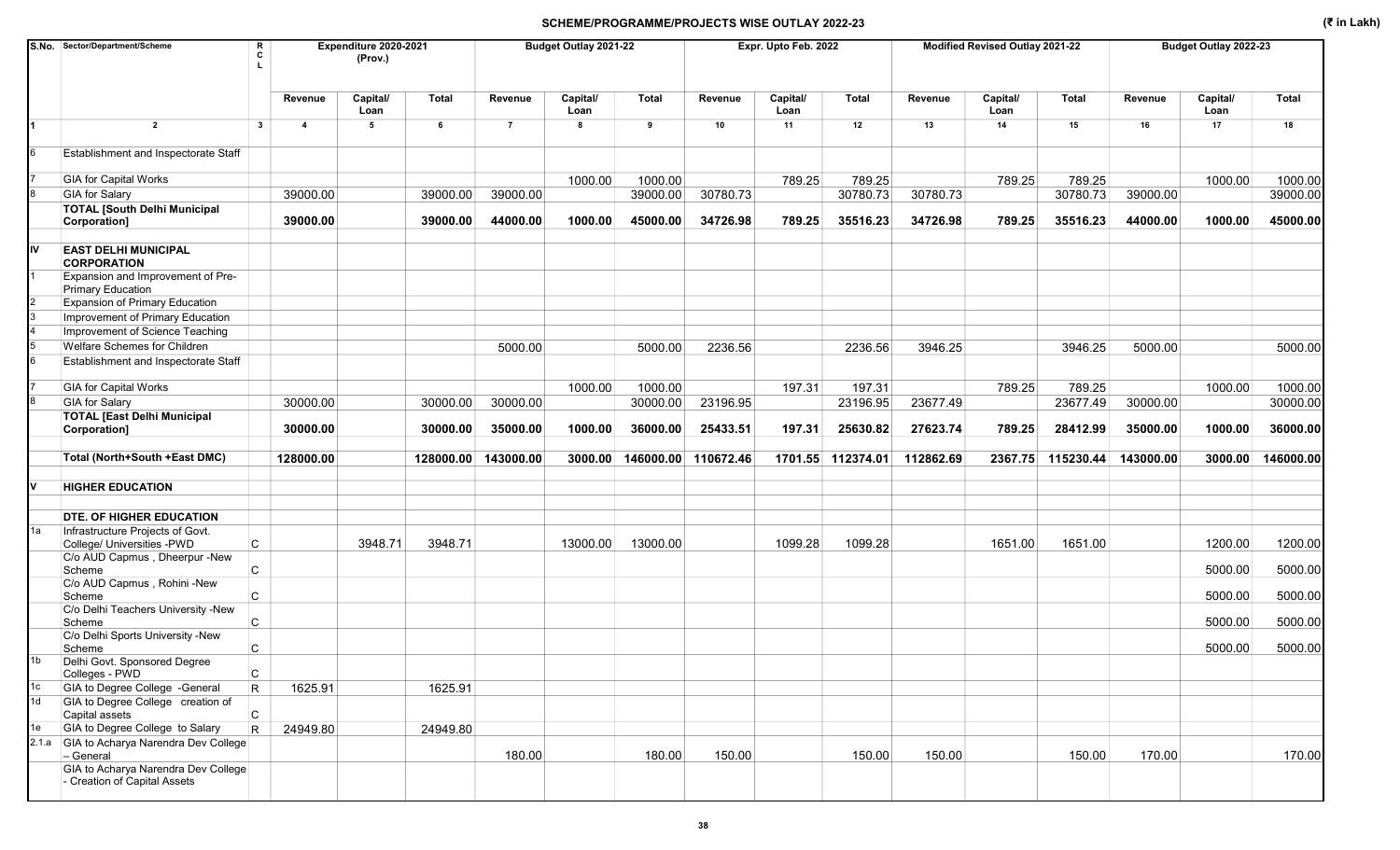|       | S.No. Sector/Department/Scheme<br>R<br>C                                                                               |                         | Expenditure 2020-2021<br>(Prov.) |       |                | Budget Outlay 2021-22 |              |         | Expr. Upto Feb. 2022 |         |         | Modified Revised Outlay 2021-22 |              |         | Budget Outlay 2022-23 |              |
|-------|------------------------------------------------------------------------------------------------------------------------|-------------------------|----------------------------------|-------|----------------|-----------------------|--------------|---------|----------------------|---------|---------|---------------------------------|--------------|---------|-----------------------|--------------|
|       |                                                                                                                        | Revenue                 | Capital/<br>Loan                 | Total | Revenue        | Capital/<br>Loan      | <b>Total</b> | Revenue | Capital/<br>Loan     | Total   | Revenue | Capital/<br>Loan                | <b>Total</b> | Revenue | Capital/<br>Loan      | <b>Total</b> |
|       | $\overline{2}$<br>$\overline{\mathbf{3}}$                                                                              | $\overline{\mathbf{4}}$ | 5                                | 6     | $\overline{7}$ | 8                     | 9            | 10      | 11                   | 12      | 13      | 14                              | 15           | 16      | 17                    | 18           |
|       | GIA to Acharya Narendra Dev College<br>- Salaries                                                                      |                         |                                  |       | 3000.00        |                       | 3000.00      | 4150.00 |                      | 4150.00 | 4150.00 |                                 | 4150.00      | 4100.00 |                       | 4100.00      |
|       | 2.1.b GIA to Aditi Mahavidyalaya - General                                                                             |                         |                                  |       | 75.00          |                       | 75.00        | 37.50   |                      | 37.50   | 37.50   |                                 | 37.50        | 110.00  |                       | 110.00       |
|       | GIA to Aditi Mahavidyalaya - Creation<br>of Capital Assets                                                             |                         |                                  |       |                |                       |              |         |                      |         |         |                                 |              |         |                       |              |
|       | GIA to Aditi Mahavidyalaya - Salaries                                                                                  |                         |                                  |       | 1824.00        |                       | 1824.00      | 2500.00 |                      | 2500.00 | 2500.00 |                                 | 2500.00      | 2500.00 |                       | 2500.00      |
|       | 2.1.c GIA to B.R.Ambedkar College -<br>General                                                                         |                         |                                  |       | 90.00          |                       | 90.00        | 45.00   |                      | 45.00   | 45.00   |                                 | 45.00        | 110.00  |                       | 110.00       |
|       | GIA to B.R.Ambedkar College -<br><b>Creation of Capital Assets</b>                                                     |                         |                                  |       |                |                       |              |         |                      |         |         |                                 |              |         |                       |              |
|       | GIA to B.R.Ambedkar College -<br>Salaries                                                                              |                         |                                  |       | 3043.00        |                       | 3043.00      | 3516.82 |                      | 3516.82 | 3516.82 |                                 | 3516.82      | 3800.00 |                       | 3800.00      |
|       | 2.1.d GIA to Bhaskaracharya College of<br>Applied Sciences - General                                                   |                         |                                  |       | 190.00         |                       | 190.00       | 182.91  |                      | 182.91  | 182.91  |                                 | 182.91       | 230.00  |                       | 230.00       |
|       | GIA to Bhaskaracharya College of<br>Applied Sciences - Creation of Capital<br>Assets                                   |                         |                                  |       |                |                       |              |         |                      |         |         |                                 |              |         |                       |              |
|       | GIA to Bhaskaracharya College of<br>Applied Sciences - Salaries                                                        |                         |                                  |       | 2100.00        |                       | 2100.00      | 2299.79 |                      | 2299.79 | 2300.00 |                                 | 2300.00      | 2300.00 |                       | 2300.00      |
|       | 2.1.e GIA to Bhagini Nivedita College -<br>General                                                                     |                         |                                  |       | 43.00          |                       | 43.00        | 110.49  |                      | 110.49  | 110.49  |                                 | 110.49       | 165.00  |                       | 165.00       |
|       | GIA to Bhagini Nivedita College -<br><b>Creation of Capital Assets</b>                                                 |                         |                                  |       |                |                       |              |         |                      |         |         |                                 |              |         |                       |              |
|       | GIA to Bhagini Nivedita College -<br>Salaries                                                                          |                         |                                  |       | 2092.00        |                       | 2092.00      | 1899.95 |                      | 1899.95 | 1900.00 |                                 | 1900.00      | 1900.00 |                       | 1900.00      |
| 2.1.f | GIA to Deen Dayal Upadyaya College<br>- General                                                                        |                         |                                  |       | 180.00         |                       | 180.00       | 172.53  |                      | 172.53  | 172.53  |                                 | 172.53       | 250.00  |                       | 250.00       |
|       | GIA to Deen Dayal Upadyaya College<br>- Creation of Capital Assets                                                     |                         |                                  |       |                |                       |              |         |                      |         |         |                                 |              |         |                       |              |
|       | GIA to Deen Dayal Upadyaya College -<br>Salaries                                                                       |                         |                                  |       | 2841.00        |                       | 2841.00      | 3700.00 |                      | 3700.00 | 3700.00 |                                 | 3700.00      | 3500.00 |                       | 3500.00      |
|       | 2.1.g GIA to Indira Gandhi Institute of<br><b>Physical Education &amp; Sports Sciences</b>                             |                         |                                  |       |                |                       |              |         |                      |         |         |                                 |              |         |                       |              |
|       | - General<br>GIA to Indira Gandhi Institute of<br>Physical Education & Sports Sciences<br>- Creation of Capital Assets |                         |                                  |       | 110.00         |                       | 110.00       | 78.83   |                      | 78.83   | 78.83   |                                 | 78.83        | 135.00  |                       | 135.00       |
|       | GIA to Indira Gandhi Institute of<br>Physical Education & Sports Sciences<br>- Salaries                                |                         |                                  |       | 1387.00        |                       | 1387.00      | 1323.16 |                      | 1323.16 | 1673.16 |                                 | 1673.16      | 1500.00 |                       | 1500.00      |
|       | 2.1.h GIA to Keshav Mahavidyalaya -<br>General                                                                         |                         |                                  |       | 90.00          |                       | 90.00        | 79.17   |                      | 79.17   | 79.17   |                                 | 79.17        | 135.00  |                       | 135.00       |
|       | GIA to Keshav Mahavidyalaya -<br><b>Creation of Capital Assets</b>                                                     |                         |                                  |       |                |                       |              |         |                      |         |         |                                 |              |         |                       |              |
|       | GIA to Keshav Mahavidyalaya -<br>Salaries                                                                              |                         |                                  |       | 2392.00        |                       | 2392.00      | 2163.47 |                      | 2163.47 | 2163.47 |                                 | 2163.47      | 2400.00 |                       | 2400.00      |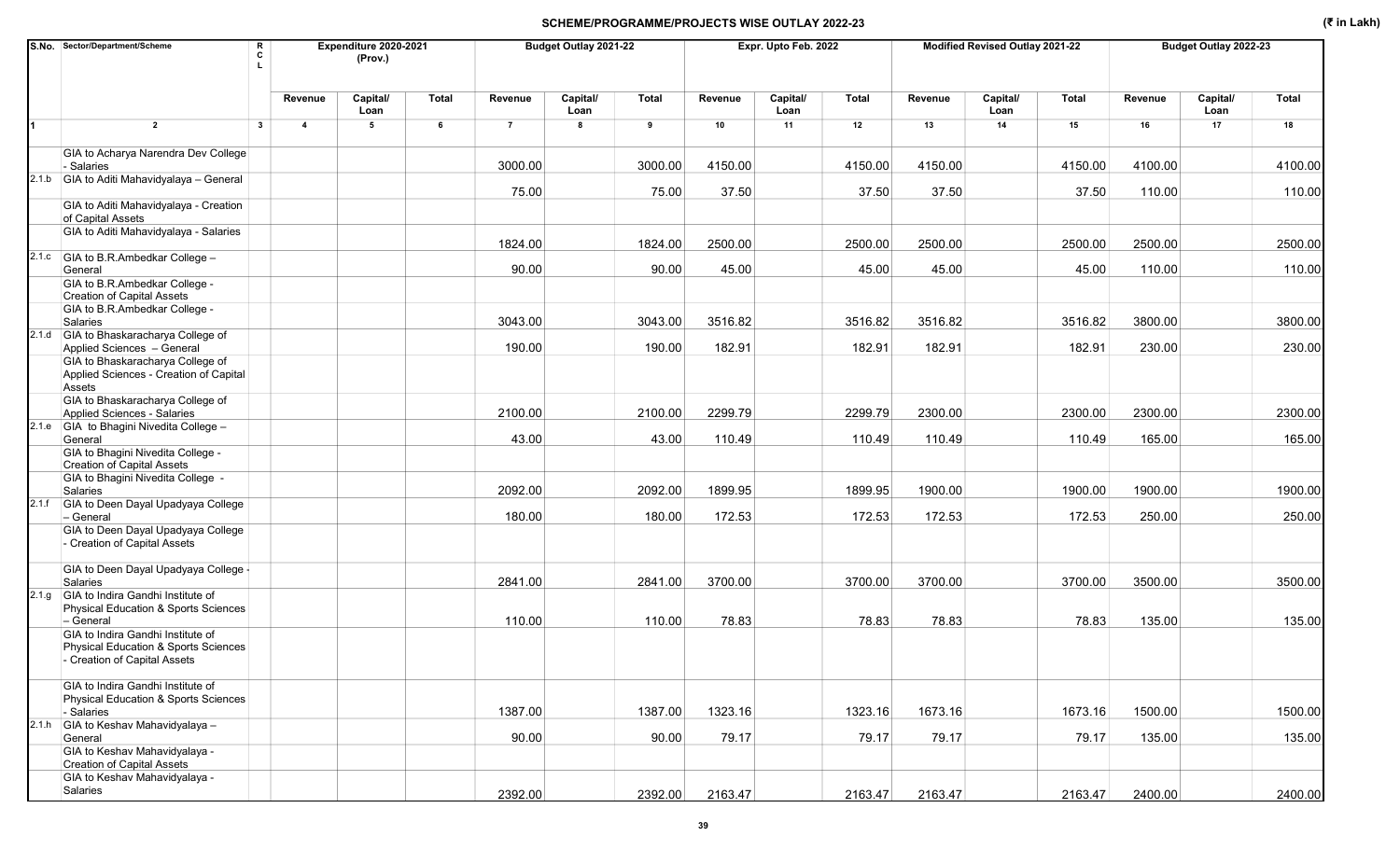|         | S.No. Sector/Department/Scheme<br>R<br>C                                                               |                         | Expenditure 2020-2021<br>(Prov.) |        |                | Budget Outlay 2021-22 |          |          | Expr. Upto Feb. 2022 |              |          | Modified Revised Outlay 2021-22 |          |          | Budget Outlay 2022-23 |              |
|---------|--------------------------------------------------------------------------------------------------------|-------------------------|----------------------------------|--------|----------------|-----------------------|----------|----------|----------------------|--------------|----------|---------------------------------|----------|----------|-----------------------|--------------|
|         |                                                                                                        | Revenue                 | Capital/<br>Loan                 | Total  | Revenue        | Capital/<br>Loan      | Total    | Revenue  | Capital/<br>Loan     | <b>Total</b> | Revenue  | Capital/<br>Loan                | Total    | Revenue  | Capital/<br>Loan      | <b>Total</b> |
|         | $\overline{2}$<br>$\mathbf{3}$                                                                         | $\overline{\mathbf{A}}$ | 5                                | 6      | $\overline{7}$ | 8                     | 9        | 10       | 11                   | 12           | 13       | 14                              | 15       | 16       | 17                    | 18           |
| 2.1.i   | GIA to Maharaja Agrasen College -<br>General                                                           |                         |                                  |        | 83.00          |                       | 83.00    | 78.45    |                      | 78.45        | 78.45    |                                 | 78.45    | 110.00   |                       | 110.00       |
|         | GIA to Maharaja Agrasen College -<br><b>Creation of Capital Assets</b>                                 |                         |                                  |        |                |                       |          |          |                      |              |          |                                 |          |          |                       |              |
|         | GIA to Maharaja Agrasen College -<br>Salaries                                                          |                         |                                  |        | 1640.00        |                       | 1640.00  | 2947.60  |                      | 2947.60      | 2950.00  |                                 | 2950.00  | 2500.00  |                       | 2500.00      |
| 2.1 j   | GIA to Maharshi Valimiki College of<br>Edn. - General                                                  |                         |                                  |        | 19.00          |                       | 19.00    | 15.74    |                      | 15.74        | 15.74    |                                 | 15.74    | 40.00    |                       | 40.00        |
|         | GIA to Maharshi Valimiki College of<br>Edn. - Creation of Capital Assets                               |                         |                                  |        |                |                       |          |          |                      |              |          |                                 |          |          |                       |              |
|         | GIA to Maharshi Valimiki College of<br>Edn. - Salaries                                                 |                         |                                  |        | 778.00         |                       | 778.00   | 462.24   |                      | 462.24       | 462.24   |                                 | 462.24   | 800.00   |                       | 800.00       |
|         | 2.1.k GIA to Shaheed Rajguru College of<br>Applied Sciences for Women -<br>General                     |                         |                                  |        | 100.00         |                       | 100.00   | 166.07   |                      | 166.07       | 166.07   |                                 | 166.07   | 220.00   |                       | 220.00       |
|         | GIA to Shaheed Rajguru College of<br>Applied Sciences for Women -<br><b>Creation of Capital Assets</b> |                         |                                  |        |                |                       |          |          |                      |              |          |                                 |          |          |                       |              |
|         | GIA to Shaheed Rajguru College of<br>Applied Sciences for Women -<br>Salaries                          |                         |                                  |        | 2069.00        |                       | 2069.00  | 2726.40  |                      | 2726.40      | 2726.40  |                                 | 2726.40  | 2750.00  |                       | 2750.00      |
| 2.1.1   | GIA to Shaheed Sukhdev College of<br><b>Business Studies - General</b>                                 |                         |                                  |        | 50.00          |                       | 50.00    | 89.11    |                      | 89.11        | 89.11    |                                 | 89.11    | 165.00   |                       | 165.00       |
|         | GIA to Shaheed Sukhdev College of<br>Business Studies - Creation of Capital<br>Assets                  |                         |                                  |        |                |                       |          |          |                      |              |          |                                 |          |          |                       |              |
|         | GIA to Shaheed Sukhdev College of<br><b>Business Studies - Salaries</b>                                |                         |                                  |        | 1134.00        |                       | 1134.00  | 1591.18  |                      | 1591.18      | 1600.00  |                                 | 1600.00  | 1600.00  |                       | 1600.00      |
|         | Sub - Total (GIA to Degree College) -<br>General                                                       |                         |                                  |        | 1210.00        |                       | 1210.00  | 1205.80  |                      | 1205.80      | 1205.80  |                                 | 1205.80  | 1840.00  |                       | 1840.00      |
|         | Sub - Total (GIA to Degree College)<br>- creation of Capital assets                                    |                         |                                  |        |                |                       |          |          |                      |              |          |                                 |          |          |                       |              |
|         | Sub - Total (GIA to Degree College)<br>- Salary                                                        |                         |                                  |        | 24300.00       |                       | 24300.00 | 29280.61 |                      | 29280.61     | 29642.09 |                                 | 29642.09 | 29650.00 |                       | 29650.00     |
| 2.2     | GIA to degree colleges -SCSP-Salary                                                                    | 772.00                  |                                  | 772.00 | 800.00         |                       | 800.00   |          |                      |              | 800.00   |                                 | 800.00   | 800.00   |                       | 800.00       |
| 2.3     | <b>GGSIP University - Deptt.</b><br>C                                                                  |                         |                                  |        |                |                       |          |          |                      |              |          | 1025.00                         | 1025.00  |          | 2000.00               | 2000.00      |
|         | Direction & Admn.                                                                                      | 385.34                  |                                  | 385.34 | 841.00         |                       | 841.00   | 281.65   |                      | 281.65       | 459.00   |                                 | 459.00   | 400.00   |                       | 400.00       |
|         | GIA for C/o Hostel for College Going<br>$\overline{\mathsf{c}}$<br><b>Girl Students</b>                |                         |                                  |        | 50.00          |                       | 50.00    |          |                      |              | 5.00     |                                 | 5.00     | 50.00    |                       | 50.00        |
| 5       | Delhi Institute of Heritage Research &<br>Management                                                   |                         |                                  |        |                |                       |          |          |                      |              |          |                                 |          |          |                       |              |
| 5a      | GIA to DIHRM -General<br>$\mathsf{R}$                                                                  |                         |                                  |        | 55.00          |                       | 55.00    |          |                      |              |          |                                 |          |          |                       |              |
| 5b      | GIA to DIHRM -Capital<br>$\mathsf{C}$                                                                  |                         |                                  |        |                |                       |          |          |                      |              |          |                                 |          |          |                       |              |
| 5c<br>6 | GIA to DIHRM -Salary<br>R.<br>Award for Meritorious Students                                           | 175.00                  |                                  | 175.00 | 300.00         |                       | 300.00   |          |                      |              |          |                                 |          |          |                       |              |
|         | Studying in Govt. Colleges                                                                             | 2.50                    |                                  | 2.50   | 5.00           |                       | 5.00     |          |                      |              | 5.00     |                                 | 5.00     | 5.00     |                       | 5.00         |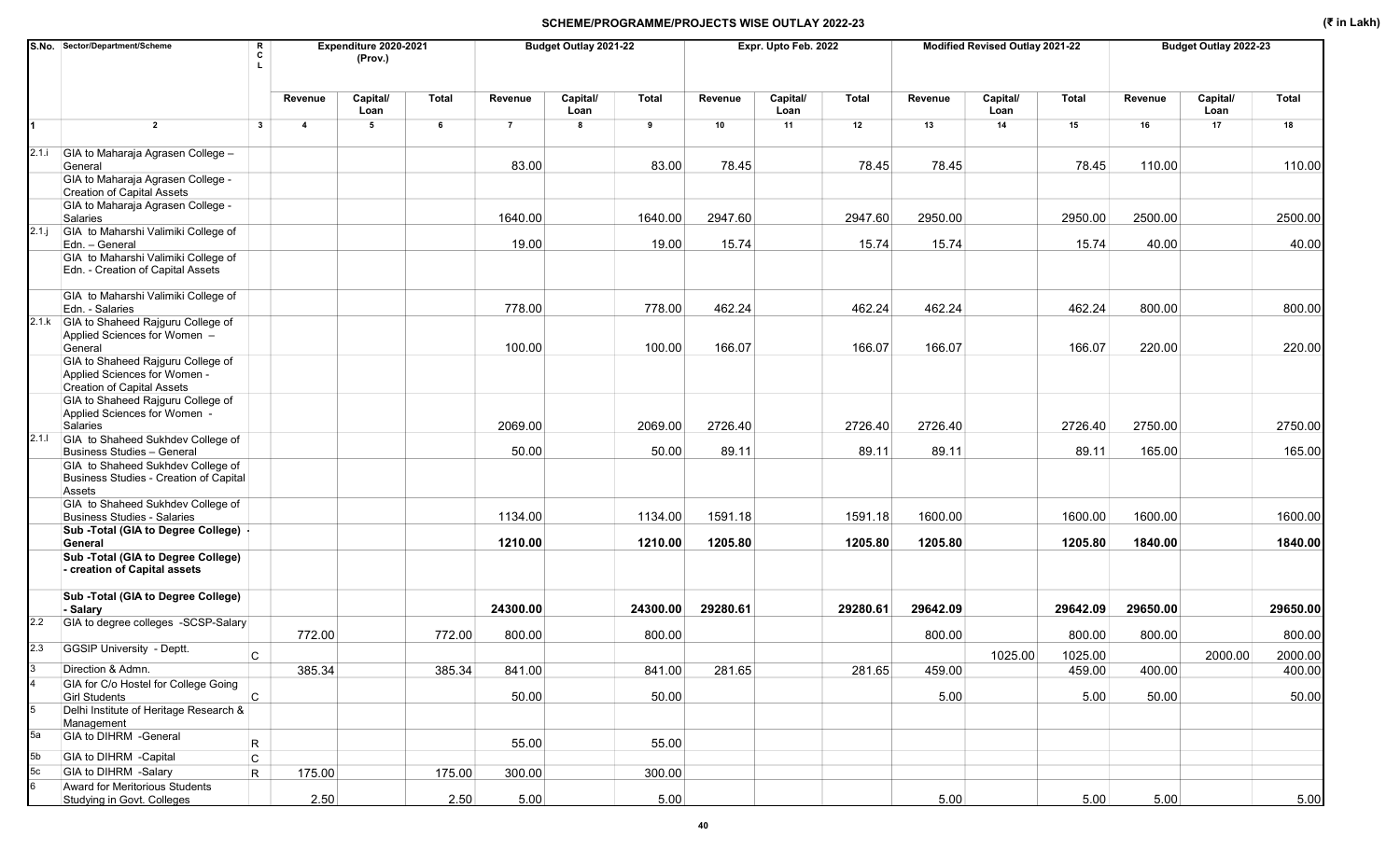|      | S.No. Sector/Department/Scheme                                                                          | R<br>C                  |                         | Expenditure 2020-2021<br>(Prov.) |         |                | Budget Outlay 2021-22 |              |         | Expr. Upto Feb. 2022 |              |         | Modified Revised Outlay 2021-22 |                 |         | Budget Outlay 2022-23 |         |
|------|---------------------------------------------------------------------------------------------------------|-------------------------|-------------------------|----------------------------------|---------|----------------|-----------------------|--------------|---------|----------------------|--------------|---------|---------------------------------|-----------------|---------|-----------------------|---------|
|      |                                                                                                         |                         | Revenue                 | Capital/<br>Loan                 | Total   | Revenue        | Capital/<br>Loan      | <b>Total</b> | Revenue | Capital/<br>Loan     | <b>Total</b> | Revenue | Capital/<br>Loan                | <b>Total</b>    | Revenue | Capital/<br>Loan      | Total   |
|      | $\overline{2}$                                                                                          | $\mathbf{3}$            | $\overline{\mathbf{4}}$ | 5                                | 6       | $\overline{7}$ | 8                     | 9            | 10      | 11                   | 12           | 13      | 14                              | 15              | 16      | 17                    | 18      |
|      | Minor works of Existing Buildings                                                                       | R                       | 7.00                    |                                  | 7.00    |                |                       |              |         |                      |              |         |                                 |                 |         |                       |         |
|      | Ambedkar University - Deptt.                                                                            | C.                      |                         |                                  |         |                |                       |              |         |                      |              |         |                                 |                 |         |                       |         |
| а.   | Setting up of Ambedkar University -<br>General                                                          |                         | 1625.00                 |                                  | 1625.00 | 2500.00        |                       | 2500.00      | 1304.64 |                      | 1304.64      | 2500.00 |                                 | 2500.00         | 2800.00 |                       | 2800.00 |
| b.   | Setting up of Ambedkar University -<br><b>Creation of Capital Assets</b>                                |                         |                         |                                  |         |                |                       |              |         |                      |              |         |                                 |                 |         |                       |         |
| c.   | Setting up of Ambedkar University -<br>Salary                                                           |                         | 2225.00                 |                                  | 2225.00 | 7000.00        |                       | 7000.00      | 3567.99 |                      | 3567.99      | 4000.00 |                                 | 4000.00         | 7037.00 |                       | 7037.00 |
| d.   | GIA to AUD for Early Childhood                                                                          |                         |                         |                                  |         | 10.00          |                       | 10.00        |         |                      |              | 200.00  |                                 |                 |         |                       |         |
|      | Centre (ECC)-General<br>Award for College Lecturers                                                     |                         | 11.00                   |                                  | 11.00   | 50.00          |                       | 50.00        |         |                      |              | 30.00   |                                 | 200.00<br>30.00 | 50.00   |                       | 50.00   |
| 10   | Financial Assistance / Scholarship for                                                                  |                         |                         |                                  |         |                |                       |              |         |                      |              |         |                                 |                 |         |                       |         |
|      | <b>Students of Economically Weaker</b><br>Sections                                                      |                         |                         |                                  |         | 1.00           |                       | 1.00         |         |                      |              | 1.00    |                                 | 1.00            | 1.00    |                       | 1.00    |
| 11   | National Law University, Delhi                                                                          |                         |                         |                                  |         |                |                       |              |         |                      |              |         |                                 |                 |         |                       |         |
|      | GIA to National Law University -<br>General                                                             | $\mathsf{R}$            | 200.00                  |                                  | 200.00  | 250.00         |                       | 250.00       | 250.00  |                      | 250.00       | 250.00  |                                 | 250.00          | 250.00  |                       | 250.00  |
|      | GIA to National Law University -<br>Creation of capital assets                                          | $\mathsf{C}$            |                         | 50.00                            | 50.00   |                |                       |              |         |                      |              |         |                                 |                 |         | 5000.00               | 5000.00 |
|      | GIA to National Law University -                                                                        |                         |                         |                                  |         |                |                       |              |         |                      |              |         |                                 |                 |         |                       |         |
| 12.a | Salary<br>Rashtriya Uchhtar Shiksha Abhiyaan                                                            | R.                      | 800.00                  |                                  | 800.00  | 800.00         |                       | 800.00       | 800.00  |                      | 800.00       | 800.00  |                                 | 800.00          | 950.00  |                       | 950.00  |
| 12.b | (RUSA) - State Share<br>Rashtriya Uchhtar Shiksha Abhiyaan                                              |                         |                         |                                  |         | 50.00          |                       | 50.00        |         |                      |              | 5.00    |                                 | 5.00            | 50.00   |                       | 50.00   |
|      | (RUSA) - CSS                                                                                            |                         |                         |                                  |         | 50.00          |                       | 50.00        |         |                      |              | 5.00    |                                 | 5.00            | 50.00   |                       | 50.00   |
| 13   | <b>Higher Education Guarantee Scheme</b>                                                                |                         |                         |                                  |         | 1.00           |                       | 1.00         |         |                      |              | 1.00    |                                 | 1.00            | 1.00    |                       | 1.00    |
| 14   | Study of New Education Experiments                                                                      |                         |                         |                                  |         | 20.00          |                       | 20.00        |         |                      |              | 10.00   |                                 | 10.00           | 10.00   |                       | 10.00   |
| 15   | GIA to Delhi Teacher's University                                                                       |                         |                         |                                  |         |                |                       |              |         |                      |              |         |                                 |                 |         |                       |         |
|      | (earlier Delhi Teacher's University)                                                                    | R                       |                         |                                  |         | 500.00         |                       | 500.00       |         |                      |              | 200.00  |                                 | 200.00          |         |                       |         |
| la.  | GIA ( Delhi Teacher's University) -<br>General                                                          | $\mathsf{R}$            |                         |                                  |         |                |                       |              |         |                      |              |         |                                 |                 | 2500.00 |                       | 2500.00 |
|      | GIA (Delhi Teacher's University)-<br>Salaries                                                           | $\overline{\mathsf{R}}$ |                         |                                  |         |                |                       |              |         |                      |              |         |                                 |                 | 2500.00 |                       | 2500.00 |
| 16   | <b>Entrepreneurship Development</b><br>Programme for Students                                           | $\overline{\mathsf{R}}$ |                         |                                  |         | 150.00         |                       | 150.00       |         |                      |              | 150.00  |                                 | 150.00          |         |                       |         |
| 17   | GIA to DSEU for spoken English<br>programme (earlier Spoken English                                     |                         |                         |                                  |         |                |                       |              |         |                      |              |         |                                 |                 |         |                       |         |
|      | Programme)                                                                                              | $\mathsf R$             |                         |                                  |         | 5000.00        |                       | 5000.00      | 2500.00 |                      | 2500.00      | 2500.00 |                                 | 2500.00         | 2500.00 |                       | 2500.00 |
| 18   | Higher education fellowship                                                                             | R                       |                         |                                  |         | 400.00         |                       | 400.00       |         |                      |              | 400.00  |                                 | 400.00          |         |                       |         |
| 19   | Innovative initiatives for students                                                                     | $\mathsf{R}$            |                         |                                  |         | 100.00         |                       | 100.00       |         |                      |              | 100.00  |                                 | 100.00          |         |                       |         |
| 20   | Special Grants to Colleges and<br>Universities- (GIA General)                                           | $\mathsf{R}$            |                         |                                  |         | 2000.00        |                       | 2000.00      |         |                      |              | 1000.00 |                                 | 1000.00         | 1000.00 |                       | 1000.00 |
| 21   | Delhi Higher & Technical education<br>assurance Scheme (under Delhi<br>Higher education Aid Trust)- New |                         |                         |                                  |         |                |                       |              |         |                      |              |         |                                 |                 |         |                       |         |
|      | Scheme                                                                                                  | R.                      |                         |                                  |         |                |                       |              |         |                      |              |         |                                 |                 | 6000.00 |                       | 6000.00 |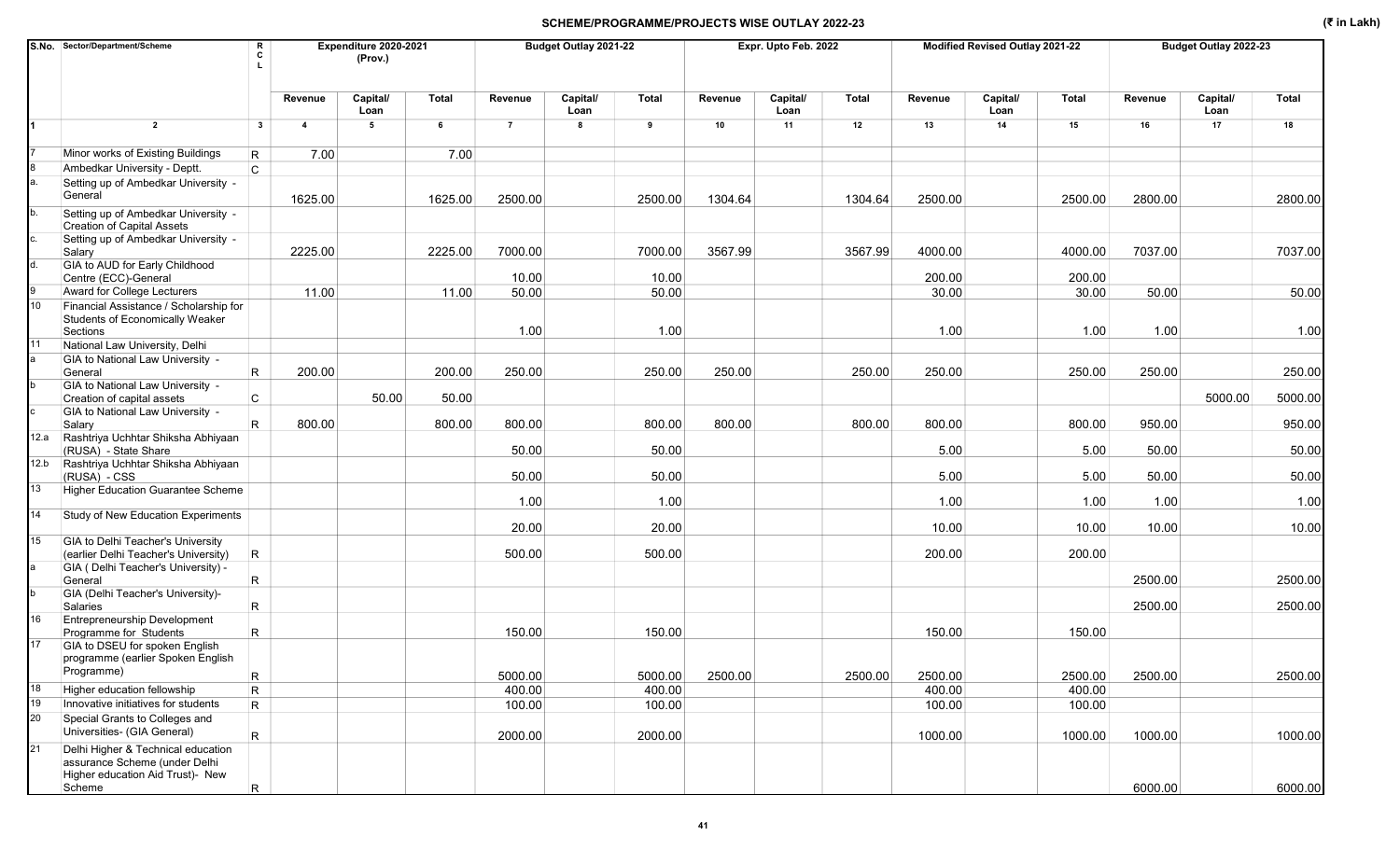| Capital/<br>Capital/<br>Capital/<br>Capital/<br><b>Total</b><br><b>Total</b><br><b>Total</b><br>Capital/<br>Total<br>Revenue<br>Revenue<br>Revenue<br>Revenue<br>Revenue<br>Loan<br>Loan<br>Loan<br>Loan<br>Loan<br>$\overline{2}$<br>$5\phantom{.0}$<br>12<br>17<br>$\mathbf{3}$<br>$\overline{7}$<br>8<br>9<br>10<br>11<br>13<br>14<br>15<br>16<br>$\overline{\bf{4}}$<br>- 6<br>New courses in Delhi Govt. Aided<br>5000.00<br>colleges- New scheme<br>R<br><b>TOTAL [HIGHER EDUCATION]</b><br>36777.26<br>13000.00<br>39190.69<br>44268.89<br>46944.89<br>32778.55<br>3998.71<br>46443.00<br>59443.00<br>1099.28<br>40289.97<br>2676.00<br>63444.00<br>28200.00<br><b>GRAND TOTAL</b><br>334733.99<br><b>[GENERAL EDUCATION]</b><br>247816.92<br>82940.59<br>330757.51<br>461500.00 142100.00<br>603600.00<br>234408.19 100325.80<br>346356.25<br>153343.75<br>499700.00<br>421200.00<br>161800.00<br><b>TECHNICAL EDUCATION</b><br><b>DIRECTORATE OF TECHNICAL</b><br><b>EDUCATION</b><br><b>Direction and Administration</b><br>Replacement and Modernization of<br>Machinery and Equipments,<br>continuing education and Centre of<br>40.23<br>40.23<br>Excellence<br>C<br>500.00<br>500.00<br>Facilities to Students of SC /ST /OBC<br>/Minority Communities - SCSP<br>2.45<br>2.45<br>14.00<br>14.00<br>R<br>Setting up of new Polytechnics and<br>Renovation / Addl. / Alteration in the<br>Existing Institutional Buildings -PWD<br>298.28<br>1500.00<br>1500.00<br>214.25<br>214.25<br>579.50<br>579.50<br>1000.00<br>298.28<br>C<br>Expansion of existing facilities in Bhai<br>Parmanand Institute of Business<br><b>Studies</b><br>Machinery & Equipment<br>$\mathsf{C}$<br>5.17<br>5.17<br>40.00<br>40.00<br>Renovation/Additional/Alteration in<br>existing Building of BPIBS<br>25.00<br>C<br>25.00<br>Subtotal<br>5.17<br>5.17<br>65.00<br>65.00<br>Staff Development/ Professional<br>30.00<br>0.71<br>0.71<br>30.00<br>Development<br>R<br>Takniki Shiksha Sansthan Kalyan<br>$\mathsf{R}$<br>6.06<br>6.06<br>16.00<br>16.00<br>Samiti<br><b>Technical Education Community</b><br>5.00<br>5.00<br>Outreach Scheme<br>R<br>Sharda Ukil School of Arts (SUSA)<br>GIA -General<br>4.84<br>6.00<br>6.00<br>10.00<br>4.84<br>10.00<br>10.00<br>10.00<br>10.00<br>R<br>GIA -Capital<br>10.00<br>7.50<br>10.00<br>10.00<br>10.00<br>C<br>10.00<br>7.50<br>GIA -salary<br>60.00<br>44.65<br>68.35<br>68.35<br>60.00<br>44.65<br>60.00<br>60.00<br>R<br>60.00 | S.No. Sector/Department/Scheme |  |       | Expenditure 2020-2021<br>(Prov.) |       |       | Budget Outlay 2021-22 |       |       | Expr. Upto Feb. 2022 |       |       | Modified Revised Outlay 2021-22 |       |       | Budget Outlay 2022-23 |                |
|---------------------------------------------------------------------------------------------------------------------------------------------------------------------------------------------------------------------------------------------------------------------------------------------------------------------------------------------------------------------------------------------------------------------------------------------------------------------------------------------------------------------------------------------------------------------------------------------------------------------------------------------------------------------------------------------------------------------------------------------------------------------------------------------------------------------------------------------------------------------------------------------------------------------------------------------------------------------------------------------------------------------------------------------------------------------------------------------------------------------------------------------------------------------------------------------------------------------------------------------------------------------------------------------------------------------------------------------------------------------------------------------------------------------------------------------------------------------------------------------------------------------------------------------------------------------------------------------------------------------------------------------------------------------------------------------------------------------------------------------------------------------------------------------------------------------------------------------------------------------------------------------------------------------------------------------------------------------------------------------------------------------------------------------------------------------------------------------------------------------------------------------------------------------------------------------------------------------------------------------------------------------------------------------------------------------------------------------------------------------------------------------------------------------------------------------------------------------------|--------------------------------|--|-------|----------------------------------|-------|-------|-----------------------|-------|-------|----------------------|-------|-------|---------------------------------|-------|-------|-----------------------|----------------|
| 22                                                                                                                                                                                                                                                                                                                                                                                                                                                                                                                                                                                                                                                                                                                                                                                                                                                                                                                                                                                                                                                                                                                                                                                                                                                                                                                                                                                                                                                                                                                                                                                                                                                                                                                                                                                                                                                                                                                                                                                                                                                                                                                                                                                                                                                                                                                                                                                                                                                                        |                                |  |       |                                  |       |       |                       |       |       |                      |       |       |                                 |       |       |                       | Total          |
|                                                                                                                                                                                                                                                                                                                                                                                                                                                                                                                                                                                                                                                                                                                                                                                                                                                                                                                                                                                                                                                                                                                                                                                                                                                                                                                                                                                                                                                                                                                                                                                                                                                                                                                                                                                                                                                                                                                                                                                                                                                                                                                                                                                                                                                                                                                                                                                                                                                                           |                                |  |       |                                  |       |       |                       |       |       |                      |       |       |                                 |       |       |                       | 18             |
|                                                                                                                                                                                                                                                                                                                                                                                                                                                                                                                                                                                                                                                                                                                                                                                                                                                                                                                                                                                                                                                                                                                                                                                                                                                                                                                                                                                                                                                                                                                                                                                                                                                                                                                                                                                                                                                                                                                                                                                                                                                                                                                                                                                                                                                                                                                                                                                                                                                                           |                                |  |       |                                  |       |       |                       |       |       |                      |       |       |                                 |       |       |                       | 5000.00        |
|                                                                                                                                                                                                                                                                                                                                                                                                                                                                                                                                                                                                                                                                                                                                                                                                                                                                                                                                                                                                                                                                                                                                                                                                                                                                                                                                                                                                                                                                                                                                                                                                                                                                                                                                                                                                                                                                                                                                                                                                                                                                                                                                                                                                                                                                                                                                                                                                                                                                           |                                |  |       |                                  |       |       |                       |       |       |                      |       |       |                                 |       |       |                       | 91644.00       |
|                                                                                                                                                                                                                                                                                                                                                                                                                                                                                                                                                                                                                                                                                                                                                                                                                                                                                                                                                                                                                                                                                                                                                                                                                                                                                                                                                                                                                                                                                                                                                                                                                                                                                                                                                                                                                                                                                                                                                                                                                                                                                                                                                                                                                                                                                                                                                                                                                                                                           |                                |  |       |                                  |       |       |                       |       |       |                      |       |       |                                 |       |       |                       |                |
|                                                                                                                                                                                                                                                                                                                                                                                                                                                                                                                                                                                                                                                                                                                                                                                                                                                                                                                                                                                                                                                                                                                                                                                                                                                                                                                                                                                                                                                                                                                                                                                                                                                                                                                                                                                                                                                                                                                                                                                                                                                                                                                                                                                                                                                                                                                                                                                                                                                                           |                                |  |       |                                  |       |       |                       |       |       |                      |       |       |                                 |       |       |                       | 583000.00      |
|                                                                                                                                                                                                                                                                                                                                                                                                                                                                                                                                                                                                                                                                                                                                                                                                                                                                                                                                                                                                                                                                                                                                                                                                                                                                                                                                                                                                                                                                                                                                                                                                                                                                                                                                                                                                                                                                                                                                                                                                                                                                                                                                                                                                                                                                                                                                                                                                                                                                           |                                |  |       |                                  |       |       |                       |       |       |                      |       |       |                                 |       |       |                       |                |
|                                                                                                                                                                                                                                                                                                                                                                                                                                                                                                                                                                                                                                                                                                                                                                                                                                                                                                                                                                                                                                                                                                                                                                                                                                                                                                                                                                                                                                                                                                                                                                                                                                                                                                                                                                                                                                                                                                                                                                                                                                                                                                                                                                                                                                                                                                                                                                                                                                                                           |                                |  |       |                                  |       |       |                       |       |       |                      |       |       |                                 |       |       |                       |                |
| 4.a.<br>4.b.<br>8.a<br>8.b<br>8.c                                                                                                                                                                                                                                                                                                                                                                                                                                                                                                                                                                                                                                                                                                                                                                                                                                                                                                                                                                                                                                                                                                                                                                                                                                                                                                                                                                                                                                                                                                                                                                                                                                                                                                                                                                                                                                                                                                                                                                                                                                                                                                                                                                                                                                                                                                                                                                                                                                         |                                |  |       |                                  |       |       |                       |       |       |                      |       |       |                                 |       |       |                       |                |
|                                                                                                                                                                                                                                                                                                                                                                                                                                                                                                                                                                                                                                                                                                                                                                                                                                                                                                                                                                                                                                                                                                                                                                                                                                                                                                                                                                                                                                                                                                                                                                                                                                                                                                                                                                                                                                                                                                                                                                                                                                                                                                                                                                                                                                                                                                                                                                                                                                                                           |                                |  |       |                                  |       |       |                       |       |       |                      |       |       |                                 |       |       |                       |                |
|                                                                                                                                                                                                                                                                                                                                                                                                                                                                                                                                                                                                                                                                                                                                                                                                                                                                                                                                                                                                                                                                                                                                                                                                                                                                                                                                                                                                                                                                                                                                                                                                                                                                                                                                                                                                                                                                                                                                                                                                                                                                                                                                                                                                                                                                                                                                                                                                                                                                           |                                |  |       |                                  |       |       |                       |       |       |                      |       |       |                                 |       |       |                       |                |
|                                                                                                                                                                                                                                                                                                                                                                                                                                                                                                                                                                                                                                                                                                                                                                                                                                                                                                                                                                                                                                                                                                                                                                                                                                                                                                                                                                                                                                                                                                                                                                                                                                                                                                                                                                                                                                                                                                                                                                                                                                                                                                                                                                                                                                                                                                                                                                                                                                                                           |                                |  |       |                                  |       |       |                       |       |       |                      |       |       |                                 |       |       |                       |                |
|                                                                                                                                                                                                                                                                                                                                                                                                                                                                                                                                                                                                                                                                                                                                                                                                                                                                                                                                                                                                                                                                                                                                                                                                                                                                                                                                                                                                                                                                                                                                                                                                                                                                                                                                                                                                                                                                                                                                                                                                                                                                                                                                                                                                                                                                                                                                                                                                                                                                           |                                |  |       |                                  |       |       |                       |       |       |                      |       |       |                                 |       |       |                       |                |
|                                                                                                                                                                                                                                                                                                                                                                                                                                                                                                                                                                                                                                                                                                                                                                                                                                                                                                                                                                                                                                                                                                                                                                                                                                                                                                                                                                                                                                                                                                                                                                                                                                                                                                                                                                                                                                                                                                                                                                                                                                                                                                                                                                                                                                                                                                                                                                                                                                                                           |                                |  |       |                                  |       |       |                       |       |       |                      |       |       |                                 |       |       |                       |                |
|                                                                                                                                                                                                                                                                                                                                                                                                                                                                                                                                                                                                                                                                                                                                                                                                                                                                                                                                                                                                                                                                                                                                                                                                                                                                                                                                                                                                                                                                                                                                                                                                                                                                                                                                                                                                                                                                                                                                                                                                                                                                                                                                                                                                                                                                                                                                                                                                                                                                           |                                |  |       |                                  |       |       |                       |       |       |                      |       |       |                                 |       |       |                       |                |
|                                                                                                                                                                                                                                                                                                                                                                                                                                                                                                                                                                                                                                                                                                                                                                                                                                                                                                                                                                                                                                                                                                                                                                                                                                                                                                                                                                                                                                                                                                                                                                                                                                                                                                                                                                                                                                                                                                                                                                                                                                                                                                                                                                                                                                                                                                                                                                                                                                                                           |                                |  |       |                                  |       |       |                       |       |       |                      |       |       |                                 |       |       |                       |                |
|                                                                                                                                                                                                                                                                                                                                                                                                                                                                                                                                                                                                                                                                                                                                                                                                                                                                                                                                                                                                                                                                                                                                                                                                                                                                                                                                                                                                                                                                                                                                                                                                                                                                                                                                                                                                                                                                                                                                                                                                                                                                                                                                                                                                                                                                                                                                                                                                                                                                           |                                |  |       |                                  |       |       |                       |       |       |                      |       |       |                                 |       |       |                       |                |
|                                                                                                                                                                                                                                                                                                                                                                                                                                                                                                                                                                                                                                                                                                                                                                                                                                                                                                                                                                                                                                                                                                                                                                                                                                                                                                                                                                                                                                                                                                                                                                                                                                                                                                                                                                                                                                                                                                                                                                                                                                                                                                                                                                                                                                                                                                                                                                                                                                                                           |                                |  |       |                                  |       |       |                       |       |       |                      |       |       |                                 |       |       |                       |                |
|                                                                                                                                                                                                                                                                                                                                                                                                                                                                                                                                                                                                                                                                                                                                                                                                                                                                                                                                                                                                                                                                                                                                                                                                                                                                                                                                                                                                                                                                                                                                                                                                                                                                                                                                                                                                                                                                                                                                                                                                                                                                                                                                                                                                                                                                                                                                                                                                                                                                           |                                |  |       |                                  |       |       |                       |       |       |                      |       |       |                                 |       |       |                       |                |
|                                                                                                                                                                                                                                                                                                                                                                                                                                                                                                                                                                                                                                                                                                                                                                                                                                                                                                                                                                                                                                                                                                                                                                                                                                                                                                                                                                                                                                                                                                                                                                                                                                                                                                                                                                                                                                                                                                                                                                                                                                                                                                                                                                                                                                                                                                                                                                                                                                                                           |                                |  |       |                                  |       |       |                       |       |       |                      |       |       |                                 |       |       |                       | 1000.00        |
|                                                                                                                                                                                                                                                                                                                                                                                                                                                                                                                                                                                                                                                                                                                                                                                                                                                                                                                                                                                                                                                                                                                                                                                                                                                                                                                                                                                                                                                                                                                                                                                                                                                                                                                                                                                                                                                                                                                                                                                                                                                                                                                                                                                                                                                                                                                                                                                                                                                                           |                                |  |       |                                  |       |       |                       |       |       |                      |       |       |                                 |       |       |                       |                |
|                                                                                                                                                                                                                                                                                                                                                                                                                                                                                                                                                                                                                                                                                                                                                                                                                                                                                                                                                                                                                                                                                                                                                                                                                                                                                                                                                                                                                                                                                                                                                                                                                                                                                                                                                                                                                                                                                                                                                                                                                                                                                                                                                                                                                                                                                                                                                                                                                                                                           |                                |  |       |                                  |       |       |                       |       |       |                      |       |       |                                 |       |       |                       |                |
|                                                                                                                                                                                                                                                                                                                                                                                                                                                                                                                                                                                                                                                                                                                                                                                                                                                                                                                                                                                                                                                                                                                                                                                                                                                                                                                                                                                                                                                                                                                                                                                                                                                                                                                                                                                                                                                                                                                                                                                                                                                                                                                                                                                                                                                                                                                                                                                                                                                                           |                                |  |       |                                  |       |       |                       |       |       |                      |       |       |                                 |       |       |                       |                |
|                                                                                                                                                                                                                                                                                                                                                                                                                                                                                                                                                                                                                                                                                                                                                                                                                                                                                                                                                                                                                                                                                                                                                                                                                                                                                                                                                                                                                                                                                                                                                                                                                                                                                                                                                                                                                                                                                                                                                                                                                                                                                                                                                                                                                                                                                                                                                                                                                                                                           |                                |  |       |                                  |       |       |                       |       |       |                      |       |       |                                 |       |       |                       |                |
|                                                                                                                                                                                                                                                                                                                                                                                                                                                                                                                                                                                                                                                                                                                                                                                                                                                                                                                                                                                                                                                                                                                                                                                                                                                                                                                                                                                                                                                                                                                                                                                                                                                                                                                                                                                                                                                                                                                                                                                                                                                                                                                                                                                                                                                                                                                                                                                                                                                                           |                                |  |       |                                  |       |       |                       |       |       |                      |       |       |                                 |       |       |                       |                |
|                                                                                                                                                                                                                                                                                                                                                                                                                                                                                                                                                                                                                                                                                                                                                                                                                                                                                                                                                                                                                                                                                                                                                                                                                                                                                                                                                                                                                                                                                                                                                                                                                                                                                                                                                                                                                                                                                                                                                                                                                                                                                                                                                                                                                                                                                                                                                                                                                                                                           |                                |  |       |                                  |       |       |                       |       |       |                      |       |       |                                 |       |       |                       |                |
|                                                                                                                                                                                                                                                                                                                                                                                                                                                                                                                                                                                                                                                                                                                                                                                                                                                                                                                                                                                                                                                                                                                                                                                                                                                                                                                                                                                                                                                                                                                                                                                                                                                                                                                                                                                                                                                                                                                                                                                                                                                                                                                                                                                                                                                                                                                                                                                                                                                                           |                                |  |       |                                  |       |       |                       |       |       |                      |       |       |                                 |       |       |                       |                |
|                                                                                                                                                                                                                                                                                                                                                                                                                                                                                                                                                                                                                                                                                                                                                                                                                                                                                                                                                                                                                                                                                                                                                                                                                                                                                                                                                                                                                                                                                                                                                                                                                                                                                                                                                                                                                                                                                                                                                                                                                                                                                                                                                                                                                                                                                                                                                                                                                                                                           |                                |  |       |                                  |       |       |                       |       |       |                      |       |       |                                 |       |       |                       |                |
|                                                                                                                                                                                                                                                                                                                                                                                                                                                                                                                                                                                                                                                                                                                                                                                                                                                                                                                                                                                                                                                                                                                                                                                                                                                                                                                                                                                                                                                                                                                                                                                                                                                                                                                                                                                                                                                                                                                                                                                                                                                                                                                                                                                                                                                                                                                                                                                                                                                                           |                                |  |       |                                  |       |       |                       |       |       |                      |       |       |                                 |       |       |                       |                |
|                                                                                                                                                                                                                                                                                                                                                                                                                                                                                                                                                                                                                                                                                                                                                                                                                                                                                                                                                                                                                                                                                                                                                                                                                                                                                                                                                                                                                                                                                                                                                                                                                                                                                                                                                                                                                                                                                                                                                                                                                                                                                                                                                                                                                                                                                                                                                                                                                                                                           |                                |  |       |                                  |       |       |                       |       |       |                      |       |       |                                 |       |       |                       |                |
|                                                                                                                                                                                                                                                                                                                                                                                                                                                                                                                                                                                                                                                                                                                                                                                                                                                                                                                                                                                                                                                                                                                                                                                                                                                                                                                                                                                                                                                                                                                                                                                                                                                                                                                                                                                                                                                                                                                                                                                                                                                                                                                                                                                                                                                                                                                                                                                                                                                                           |                                |  |       |                                  |       |       |                       |       |       |                      |       |       |                                 |       |       |                       |                |
|                                                                                                                                                                                                                                                                                                                                                                                                                                                                                                                                                                                                                                                                                                                                                                                                                                                                                                                                                                                                                                                                                                                                                                                                                                                                                                                                                                                                                                                                                                                                                                                                                                                                                                                                                                                                                                                                                                                                                                                                                                                                                                                                                                                                                                                                                                                                                                                                                                                                           |                                |  |       |                                  |       |       |                       |       |       |                      |       |       |                                 |       |       |                       |                |
|                                                                                                                                                                                                                                                                                                                                                                                                                                                                                                                                                                                                                                                                                                                                                                                                                                                                                                                                                                                                                                                                                                                                                                                                                                                                                                                                                                                                                                                                                                                                                                                                                                                                                                                                                                                                                                                                                                                                                                                                                                                                                                                                                                                                                                                                                                                                                                                                                                                                           |                                |  |       |                                  |       |       |                       |       |       |                      |       |       |                                 |       |       |                       |                |
|                                                                                                                                                                                                                                                                                                                                                                                                                                                                                                                                                                                                                                                                                                                                                                                                                                                                                                                                                                                                                                                                                                                                                                                                                                                                                                                                                                                                                                                                                                                                                                                                                                                                                                                                                                                                                                                                                                                                                                                                                                                                                                                                                                                                                                                                                                                                                                                                                                                                           |                                |  |       |                                  |       |       |                       |       |       |                      |       |       |                                 |       |       |                       |                |
|                                                                                                                                                                                                                                                                                                                                                                                                                                                                                                                                                                                                                                                                                                                                                                                                                                                                                                                                                                                                                                                                                                                                                                                                                                                                                                                                                                                                                                                                                                                                                                                                                                                                                                                                                                                                                                                                                                                                                                                                                                                                                                                                                                                                                                                                                                                                                                                                                                                                           |                                |  |       |                                  |       |       |                       |       |       |                      |       |       |                                 |       |       |                       | 10.00          |
|                                                                                                                                                                                                                                                                                                                                                                                                                                                                                                                                                                                                                                                                                                                                                                                                                                                                                                                                                                                                                                                                                                                                                                                                                                                                                                                                                                                                                                                                                                                                                                                                                                                                                                                                                                                                                                                                                                                                                                                                                                                                                                                                                                                                                                                                                                                                                                                                                                                                           |                                |  |       |                                  |       |       |                       |       |       |                      |       |       |                                 |       |       |                       | 10.00          |
|                                                                                                                                                                                                                                                                                                                                                                                                                                                                                                                                                                                                                                                                                                                                                                                                                                                                                                                                                                                                                                                                                                                                                                                                                                                                                                                                                                                                                                                                                                                                                                                                                                                                                                                                                                                                                                                                                                                                                                                                                                                                                                                                                                                                                                                                                                                                                                                                                                                                           | Sub total                      |  | 73.19 |                                  | 73.19 | 70.00 | 10.00                 | 80.00 | 50.65 | 7.50                 | 58.15 | 70.00 | 10.00                           | 80.00 | 70.00 | 10.00                 | 60.00<br>80.00 |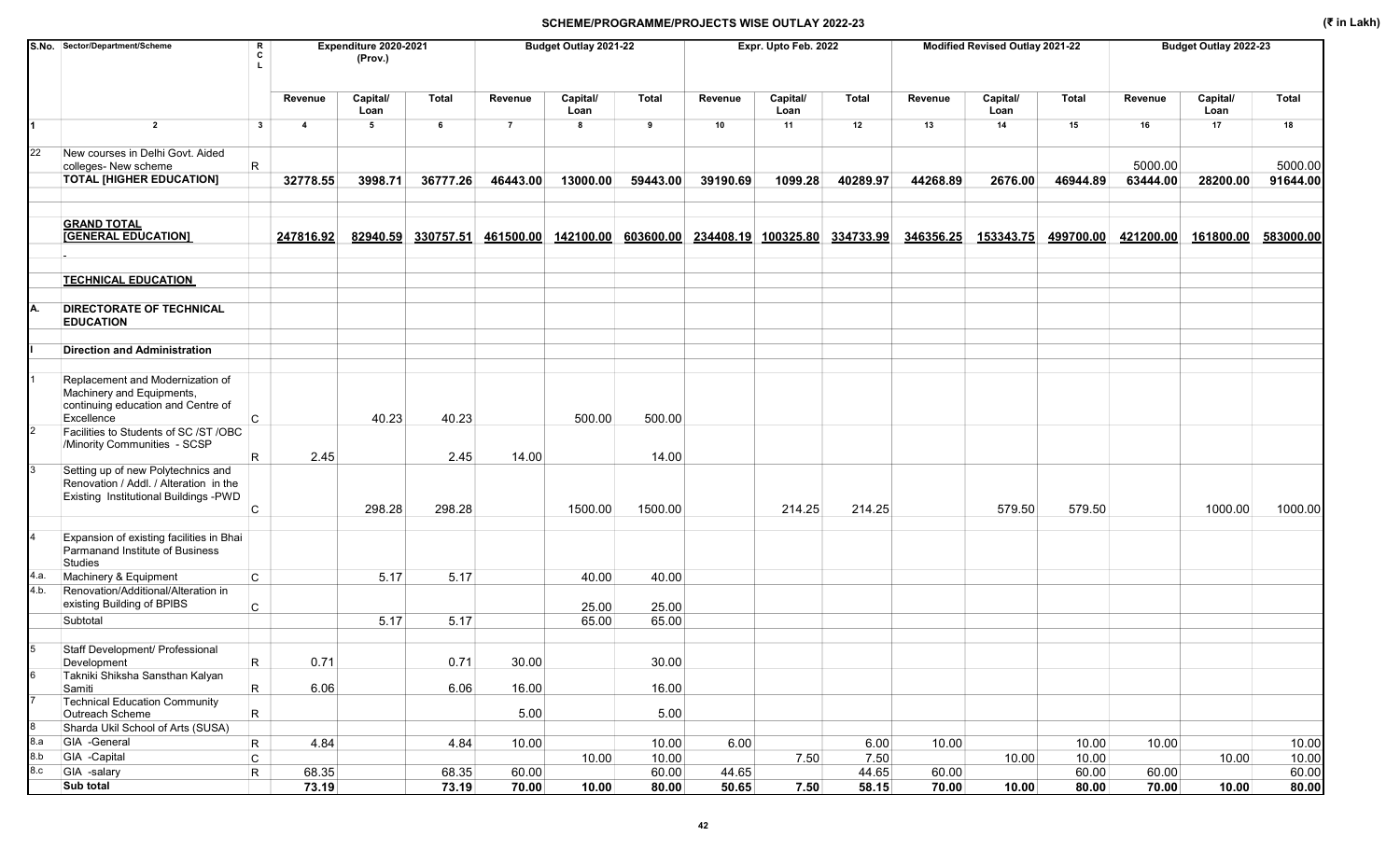|     | S.No. Sector/Department/Scheme                                                                                                   | R<br>C      |                | Expenditure 2020-2021<br>(Prov.) |          |                | Budget Outlay 2021-22 |          |         | Expr. Upto Feb. 2022 |          |         | Modified Revised Outlay 2021-22 |              |         | Budget Outlay 2022-23 |          |
|-----|----------------------------------------------------------------------------------------------------------------------------------|-------------|----------------|----------------------------------|----------|----------------|-----------------------|----------|---------|----------------------|----------|---------|---------------------------------|--------------|---------|-----------------------|----------|
|     |                                                                                                                                  |             | Revenue        | Capital/<br>Loan                 | Total    | Revenue        | Capital/<br>Loan      | Total    | Revenue | Capital/<br>Loan     | Total    | Revenue | Capital/<br>Loan                | <b>Total</b> | Revenue | Capital/<br>Loan      | Total    |
|     | $\overline{2}$                                                                                                                   | 3           | $\overline{4}$ | 5                                | 6        | $\overline{7}$ | 8                     | 9        | 10      | 11                   | 12       | 13      | 14                              | 15           | 16      | 17                    | 18       |
| 9   | State Project Facilitation Unit for<br><b>Technical Education Quality</b><br>Improvement Programme - TEQIP<br><b>State Share</b> | R           |                |                                  |          |                |                       |          |         |                      |          |         |                                 |              |         |                       |          |
| 10  | State Project Facilitation Unit for<br><b>Technical Education Quality</b><br>Improvement Programme -TEQIP -<br><b>CSS</b>        | R           |                |                                  |          |                |                       |          |         |                      |          |         |                                 |              |         |                       |          |
| 11  | Community Development through<br>Polytechnics -CSS                                                                               | R           |                |                                  |          | 40.00          |                       | 40.00    |         |                      |          |         |                                 |              |         |                       |          |
| 12  | Training of Trainers                                                                                                             | $\mathsf R$ |                |                                  |          | 30.00          |                       | 30.00    |         |                      |          |         |                                 |              |         |                       |          |
| 13  | Setting up New Polytechnical -CSS                                                                                                | C           |                |                                  |          |                | 400.00                | 400.00   |         |                      |          |         |                                 |              |         | 400.00                | 400.00   |
| 14  | Research Grant scheme - General                                                                                                  | R           |                |                                  |          | 1000.00        |                       | 1000.00  |         |                      |          | 500.00  |                                 | 500.00       |         |                       |          |
| 15  | Institute/ Industries interaction                                                                                                | R.          |                |                                  |          | 500.00         |                       | 500.00   |         |                      |          |         |                                 |              |         |                       |          |
| 16  |                                                                                                                                  |             |                |                                  |          |                |                       |          |         |                      |          |         |                                 |              |         |                       |          |
|     | Infrastructure Projects of Autonomous<br>Institutions / Universities                                                             | C           |                | 10842.12                         | 10842.12 |                | 30000.00              | 30000.00 |         | 17655.94             | 17655.94 |         | 62500.00                        | 62500.00     |         | 20000.00              | 20000.00 |
| 17  | <b>Entrepreneurship Development</b>                                                                                              |             |                |                                  |          |                |                       |          |         |                      |          |         |                                 |              |         |                       |          |
|     | Programme for Students                                                                                                           | R           |                |                                  |          | 453.00         |                       | 453.00   |         |                      |          |         |                                 |              |         |                       |          |
| 18  | Innovative initiatives for students                                                                                              |             |                |                                  |          |                |                       |          |         |                      |          |         |                                 |              |         |                       |          |
|     | (New Scheme)                                                                                                                     | $\mathsf R$ |                |                                  |          | 400.00         |                       | 400.00   |         |                      |          |         |                                 |              |         |                       |          |
| 19  | Conferences on Higher Education<br>(New Scheme)                                                                                  | R           |                |                                  |          | 1000.00        |                       | 1000.00  |         |                      |          |         |                                 |              |         |                       |          |
|     | <b>Total [DTE. OF TECHNICAL</b><br><b>EDUCATION]</b>                                                                             |             | 82.41          | 11185.80                         | 11268.21 | 3558.00        | 32475.00              | 36033.00 | 50.65   | 17877.69             | 17928.34 | 570.00  | 63089.50                        | 63659.50     | 70.00   | 21410.00              | 21480.00 |
| IB. | <b>Delhi Technological University</b>                                                                                            |             |                |                                  |          |                |                       |          |         |                      |          |         |                                 |              |         |                       |          |
|     | <b>Technical Education Quality</b><br>Improvement Programme (TEQIP) -<br>General - CSS                                           | R           |                |                                  |          |                |                       |          |         |                      |          |         |                                 |              |         |                       |          |
|     | GIA -General                                                                                                                     | $\vert$ R   | 1000.00        |                                  | 1000.00  | 1100.00        |                       | 1100.00  | 825.00  |                      | 825.00   | 1100.00 |                                 | 1100.00      | 1100.00 |                       | 1100.00  |
|     | GIA -Creation of Capital Asset                                                                                                   | C           |                | 300.00                           | 300.00   |                | 1500.00               | 1500.00  |         | 1125.00              | 1125.00  |         | 1200.00                         | 1200.00      |         | 1500.00               | 1500.00  |
|     | Construction                                                                                                                     |             |                |                                  |          |                |                       |          |         |                      |          |         |                                 |              |         |                       |          |
|     | Machinery & Equipment                                                                                                            |             |                |                                  |          |                |                       |          |         |                      |          |         |                                 |              |         |                       |          |
|     | GIA -Salary                                                                                                                      | R           | 1500.00        |                                  | 1500.00  | 3000.00        |                       | 3000.00  | 2250.00 |                      | 2250.00  | 3000.00 |                                 | 3000.00      | 3000.00 |                       | 3000.00  |
|     | <b>TOTAL [DTU]</b>                                                                                                               |             | 2500.00        | 300.00                           | 2800.00  | 4100.00        | 1500.00               | 5600.00  | 3075.00 | 1125.00              | 4200.00  | 4100.00 | 1200.00                         | 5300.00      | 4100.00 | 1500.00               | 5600.00  |
| C.  | <b>NETAJI SUBHASH UNIVERSITY OF</b><br><b>TECHNOLOGY [Formerly NETAJI</b><br><b>SUBHASH INSTITUTE OF</b><br><b>TECHNOLOGY]</b>   |             |                |                                  |          |                |                       |          |         |                      |          |         |                                 |              |         |                       |          |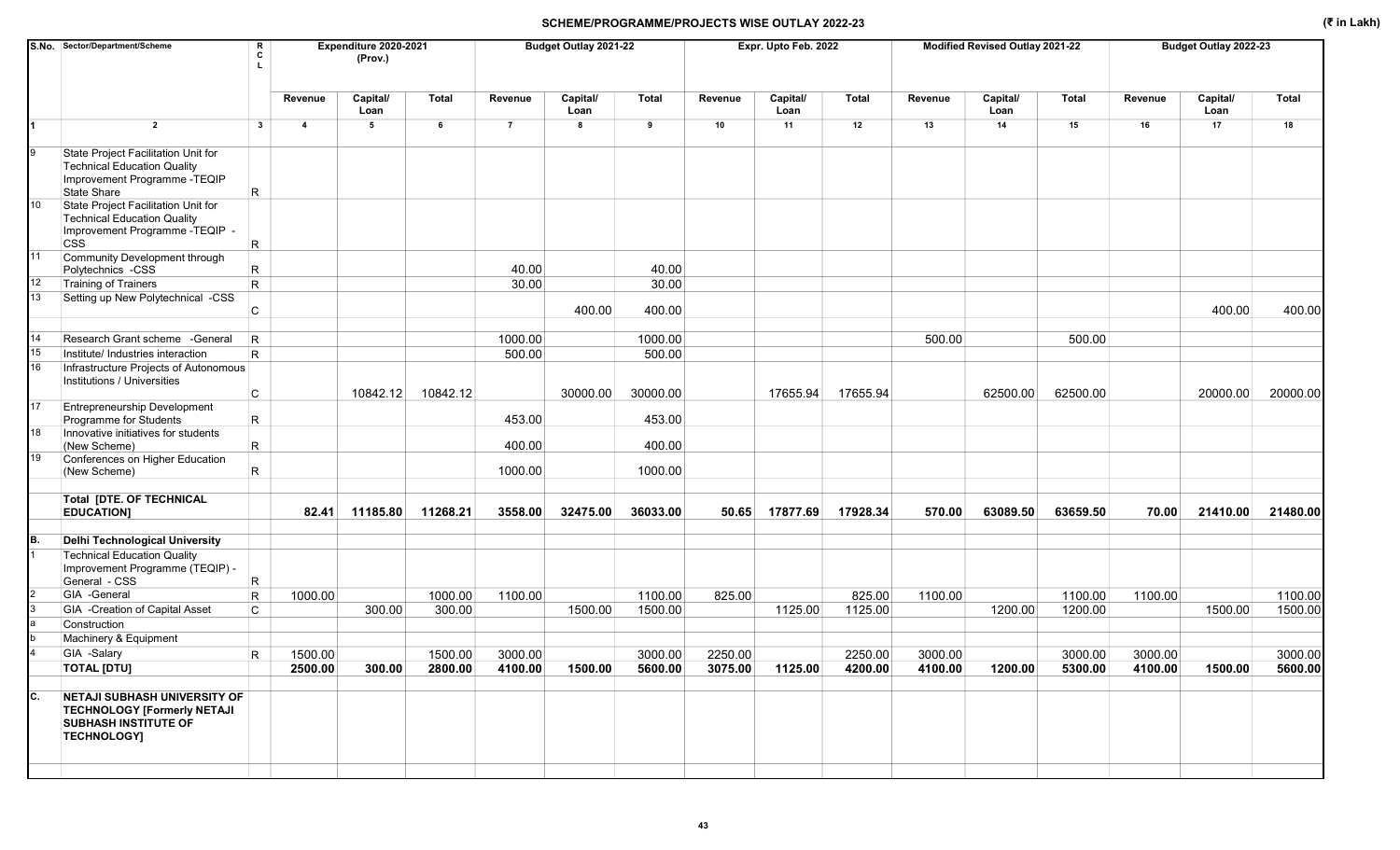|      | S.No. Sector/Department/Scheme                                                                     | R<br>C<br>Τ. |                | Expenditure 2020-2021<br>(Prov.) |              |                | Budget Outlay 2021-22 |              |         | Expr. Upto Feb. 2022 |              |         | Modified Revised Outlay 2021-22 |              |         | Budget Outlay 2022-23 |         |
|------|----------------------------------------------------------------------------------------------------|--------------|----------------|----------------------------------|--------------|----------------|-----------------------|--------------|---------|----------------------|--------------|---------|---------------------------------|--------------|---------|-----------------------|---------|
|      |                                                                                                    |              | Revenue        | Capital/<br>Loan                 | <b>Total</b> | Revenue        | Capital/<br>Loan      | <b>Total</b> | Revenue | Capital/<br>Loan     | <b>Total</b> | Revenue | Capital/<br>Loan                | <b>Total</b> | Revenue | Capital/<br>Loan      | Total   |
|      | $\overline{2}$                                                                                     | 3            | $\overline{4}$ | 5                                | 6            | $\overline{7}$ | 8                     | 9            | 10      | 11                   | 12           | 13      | 14                              | 15           | 16      | 17                    | 18      |
|      | GIA -General                                                                                       |              |                |                                  |              |                |                       |              |         |                      |              |         |                                 |              |         |                       |         |
|      |                                                                                                    | R            | 723.95         |                                  | 723.95       | 1400.00        |                       | 1400.00      | 1050.00 |                      | 1050.00      | 2000.00 |                                 | 2000.00      | 2000.00 |                       | 2000.00 |
|      | GIA - Creation of Capital Asset                                                                    | C            |                | 194.93                           | 194.93       |                | 500.00                | 500.00       |         | 375.00               | 375.00       |         | 1000.00                         | 1000.00      |         | 1000.00               | 1000.00 |
|      | Construction                                                                                       |              |                |                                  |              |                |                       |              |         |                      |              |         |                                 |              |         |                       |         |
|      | Machinery & Equipment                                                                              | $\mathsf{C}$ |                |                                  |              |                |                       |              |         |                      |              |         |                                 |              |         |                       |         |
|      | GIA -Salary                                                                                        | $\mathsf{R}$ | 1551.14        |                                  | 1551.14      | 3200.00        |                       | 3200.00      | 2400.00 |                      | 2400.00      | 4500.00 |                                 | 4500.00      | 4500.00 |                       | 4500.00 |
|      | <b>TOTAL [NSUT]</b>                                                                                |              | 2275.09        | 194.93                           | 2470.02      | 4600.00        | 500.00                | 5100.00      | 3450.00 | 375.00               | 3825.00      | 6500.00 | 1000.00                         | 7500.00      | 6500.00 | 1000.00               | 7500.00 |
|      |                                                                                                    |              |                |                                  |              |                |                       |              |         |                      |              |         |                                 |              |         |                       |         |
| D.   | <b>COLLEGE OF ARTS</b>                                                                             |              |                |                                  |              |                |                       |              |         |                      |              |         |                                 |              |         |                       |         |
|      | Expansion of College - [Capital-PWD]                                                               |              |                |                                  |              |                |                       |              |         |                      |              |         |                                 |              |         |                       |         |
|      |                                                                                                    | $\mathsf{C}$ |                | 119.61                           | 119.61       |                | 200.00                | 200.00       |         | 108.05               | 108.05       |         | 200.00                          | 200.00       |         | 213.00                | 213.00  |
|      | Academic Development of SC/ST<br>Students - SCSP                                                   | R            | 0.76           |                                  | 0.76         | 2.00           |                       | 2.00         | 1.14    |                      | 1.14         | 2.00    |                                 | 2.00         | 2.00    |                       | 2.00    |
|      | Professional development                                                                           | $\mathsf{R}$ |                |                                  |              | 10.00          |                       | 10.00        |         |                      |              | 1.00    |                                 | 1.00         | 5.00    |                       | 5.00    |
|      | <b>TOTAL [College of Art]</b>                                                                      |              | 0.76           | 119.61                           | 120.37       | 12.00          | 200.00                | 212.00       | 1.14    | 108.05               | 109.19       | 3.00    | 200.00                          | 203.00       | 7.00    | 213.00                | 220.00  |
|      |                                                                                                    |              |                |                                  |              |                |                       |              |         |                      |              |         |                                 |              |         |                       |         |
| E.   | <b>GIA to Delhi Pharmaceutical</b><br><b>Sciences and Research University</b><br>[DPSRU]           |              |                |                                  |              |                |                       |              |         |                      |              |         |                                 |              |         |                       |         |
|      | GIA -General                                                                                       | R            | 317.00         |                                  | 317.00       | 1470.00        |                       | 1470.00      | 1102.50 |                      | 1102.50      | 1500.00 |                                 | 1500.00      | 1800.00 |                       | 1800.00 |
|      | GIA -Creation of Capital Asset                                                                     | $\mathsf{C}$ |                | 219.42                           | 219.42       |                | 250.00                | 250.00       |         | 187.50               | 187.50       |         | 500.00                          | 500.00       |         | 900.00                | 900.00  |
|      | Construction                                                                                       |              |                |                                  |              |                |                       |              |         |                      |              |         |                                 |              |         |                       |         |
|      | Machinery & Equipment                                                                              | C            |                |                                  |              |                |                       |              |         |                      |              |         |                                 |              |         |                       |         |
|      | GIA -Salary                                                                                        | R.           | 1058.18        |                                  | 1058.18      | 1705.00        |                       | 1705.00      | 1278.75 |                      | 1278.75      | 1600.00 |                                 | 1600.00      | 2500.00 |                       | 2500.00 |
|      | Special Grant to DPSRU for                                                                         |              |                |                                  |              |                |                       |              |         |                      |              |         |                                 |              |         |                       |         |
|      | Meditation & yoga- GIA - General                                                                   | R            |                | 200.00                           | 200.00       |                | 2500.00               | 2500.00      | 1678.75 |                      | 1678.75      | 1700.00 |                                 | 1700.00      | 1500.00 |                       | 1500.00 |
|      | <b>Total - DPSRU</b>                                                                               |              | 1375.18        | 419.42                           | 1794.60      | 3175.00        | 2750.00               | 5925.00      | 4060.00 | 187.50               | 4247.50      | 4800.00 | 500.00                          | 5300.00      | 5800.00 | 900.00                | 6700.00 |
|      | Ambedkar Institute of Advance<br><b>Communication Technologies &amp;</b><br>Research, Geeta Colony |              |                |                                  |              |                |                       |              |         |                      |              |         |                                 |              |         |                       |         |
|      | Capital Works (PWD)                                                                                | $\mathsf{C}$ |                | 57.74                            | 57.74        |                |                       |              |         |                      |              |         |                                 |              |         |                       |         |
|      | Machinery & Equipment                                                                              | C            |                |                                  |              |                |                       |              |         |                      |              |         |                                 |              |         |                       |         |
|      | Professional development                                                                           | R            | 2.20           |                                  | 2.20         |                |                       |              |         |                      |              |         |                                 |              |         |                       |         |
|      | <b>Subtotal F</b>                                                                                  |              | 2.20           | 57.74                            | 59.94        |                |                       |              |         |                      |              |         |                                 |              |         |                       |         |
|      | G. 1 Chaudhary Brahm Prakash Govt.<br><b>Enggeering College, Jafferpur</b>                         |              |                |                                  |              |                |                       |              |         |                      |              |         |                                 |              |         |                       |         |
|      | Capital Works (PWD)                                                                                | $\mathsf{C}$ |                | 39.45                            | 39.45        |                |                       |              |         |                      |              |         |                                 |              |         |                       |         |
|      | Machinery & Equipment                                                                              | $\mathsf C$  |                | 0.44                             | 0.44         |                |                       |              |         |                      |              |         |                                 |              |         |                       |         |
| 3    | Professional development                                                                           | R            | 0.04           |                                  | 0.04         |                |                       |              |         |                      |              |         |                                 |              |         |                       |         |
|      | <b>Subtotal G</b>                                                                                  |              | 0.04           | 39.89                            | 39.93        |                |                       |              |         |                      |              |         |                                 |              |         |                       |         |
|      |                                                                                                    |              |                |                                  |              |                |                       |              |         |                      |              |         |                                 |              |         |                       |         |
| H. 1 | <b>G.B.Pant Engineering College,</b><br>Okhla                                                      |              |                |                                  |              |                |                       |              |         |                      |              |         |                                 |              |         |                       |         |
|      | Capital Works (PWD)                                                                                | $\mathsf{C}$ |                | 117.09                           | 117.09       |                | 400.00                | 400.00       |         | 95.12                | 95.12        |         | 150.00                          | 150.00       |         |                       |         |
|      | Machinery & Equipment                                                                              | $\mathsf{C}$ |                |                                  |              |                | 100.00                | 100.00       |         |                      |              |         |                                 |              |         |                       |         |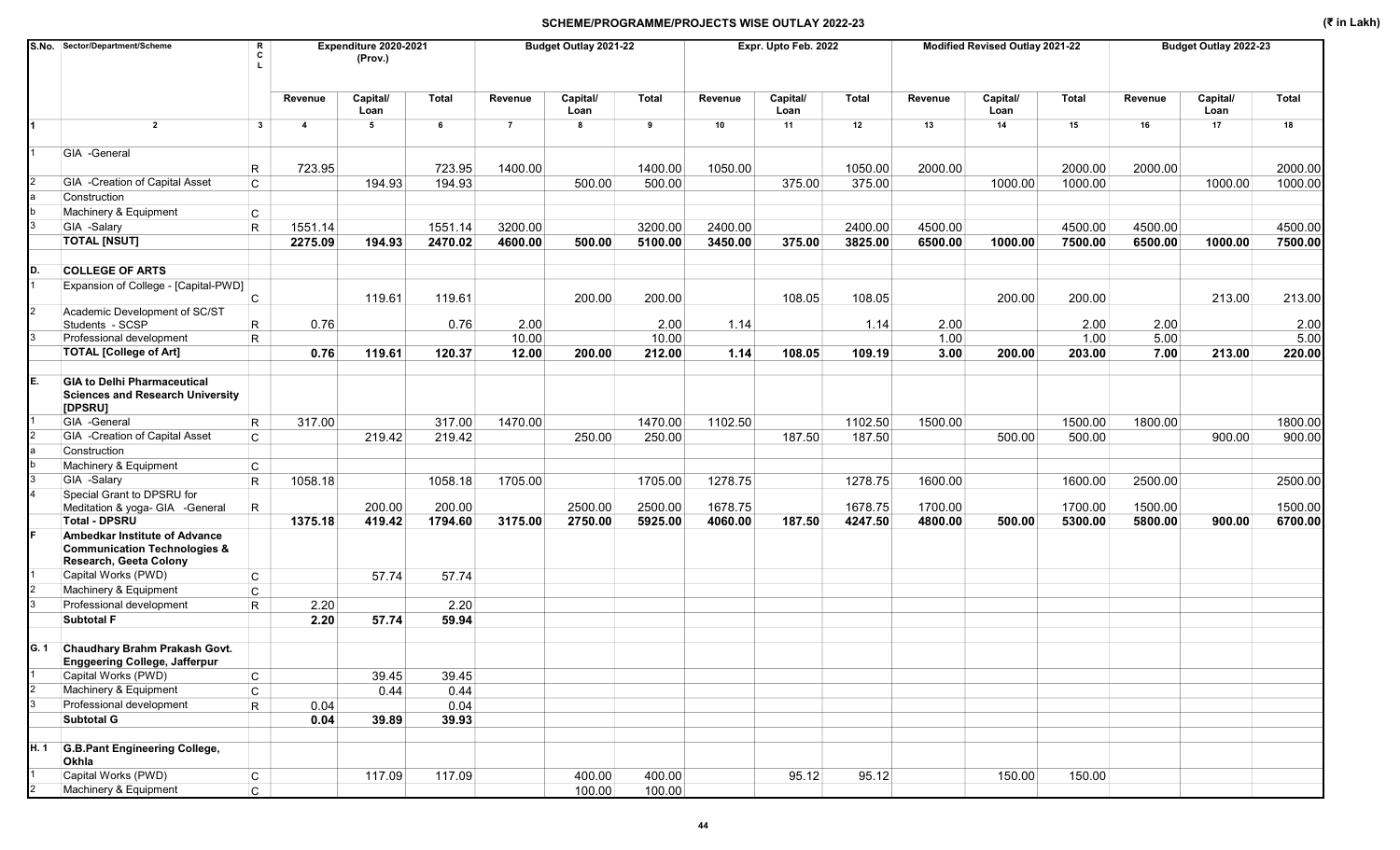|    | S.No. Sector/Department/Scheme                                                                                                                                                       | R<br>C<br>L             |                | Expenditure 2020-2021<br>(Prov.) |              |                | Budget Outlay 2021-22 |              |          | Expr. Upto Feb. 2022 |          |          | Modified Revised Outlay 2021-22 |           |          | Budget Outlay 2022-23 |              |
|----|--------------------------------------------------------------------------------------------------------------------------------------------------------------------------------------|-------------------------|----------------|----------------------------------|--------------|----------------|-----------------------|--------------|----------|----------------------|----------|----------|---------------------------------|-----------|----------|-----------------------|--------------|
|    |                                                                                                                                                                                      |                         | Revenue        | Capital/<br>Loan                 | <b>Total</b> | Revenue        | Capital/<br>Loan      | <b>Total</b> | Revenue  | Capital/<br>Loan     | Total    | Revenue  | Capital/<br>Loan                | Total     | Revenue  | Capital/<br>Loan      | <b>Total</b> |
|    | $\overline{2}$                                                                                                                                                                       | 3                       | $\overline{4}$ | 5                                | 6            | $\overline{7}$ | 8                     | 9            | 10       | 11                   | 12       | 13       | 14                              | 15        | 16       | 17                    | 18           |
|    | Professional development                                                                                                                                                             | R                       |                |                                  |              | 30.00          |                       | 30.00        |          |                      |          |          |                                 |           |          |                       |              |
|    | <b>Subtotal H</b>                                                                                                                                                                    |                         |                | 117.09                           | 117.09       | 30.00          | 500.00                | 530.00       |          | 95.12                | 95.12    |          | 150.00                          | 150.00    |          |                       |              |
|    | Indira Gandhi Delhi Technical<br><b>University for Women</b>                                                                                                                         | C                       |                |                                  |              |                |                       |              |          |                      |          |          |                                 |           |          |                       |              |
|    | GIA -General                                                                                                                                                                         | $\mathsf{R}$            | 450.00         |                                  | 450.00       | 800.00         |                       | 800.00       | 600.00   |                      | 600.00   | 600.00   |                                 | 600.00    | 800.00   |                       | 800.00       |
|    | GIA - Creation of Capital Asset                                                                                                                                                      | $\mathsf{C}$            |                | 148.49                           | 148.49       |                | 500.00                | 500.00       |          | 314.62               | 314.62   |          | 500.00                          | 500.00    |          | 500.00                | 500.00       |
|    | Construction                                                                                                                                                                         |                         |                |                                  |              |                |                       |              |          |                      |          |          |                                 |           |          |                       |              |
|    | Machinery & Equipment                                                                                                                                                                | $\mathsf{C}$            |                |                                  |              |                |                       |              |          |                      |          |          |                                 |           |          |                       |              |
|    | GIA -Salary                                                                                                                                                                          | R                       | 900.00         |                                  | 900.00       | 1700.00        |                       | 1700.00      | 1275.00  |                      | 1275.00  | 1400.00  |                                 | 1400.00   | 1700.00  |                       | 1700.00      |
|    | <b>Total</b>                                                                                                                                                                         |                         | 1350.00        | 148.49                           | 1498.49      | 2500.00        | 500.00                | 3000.00      | 1875.00  | 314.62               | 2189.62  | 2000.00  | 500.00                          | 2500.00   | 2500.00  | 500.00                | 3000.00      |
|    | Indraprasth Institute of Information<br><b>Technology (IIIT)</b>                                                                                                                     |                         |                |                                  |              |                |                       |              |          |                      |          |          |                                 |           |          |                       |              |
| K. | GIA to Delhi Skill &<br><b>Entrepreneurship University</b><br>(earlier known as GIA to Delhi Skill<br>/ Vocational University & later<br>known as University of Applied<br>Sciences) | C                       |                |                                  |              |                |                       |              |          |                      |          |          |                                 |           |          |                       |              |
|    | GIA -General                                                                                                                                                                         |                         |                |                                  |              |                |                       |              |          |                      |          |          |                                 |           |          |                       |              |
|    |                                                                                                                                                                                      | R                       | 600.00         |                                  | 600.00       | 1000.00        |                       | 1000.00      | 3460.23  |                      | 3460.23  | 7000.00  |                                 | 7000.00   | 6000.00  |                       | 6000.00      |
|    | GIA -Creation of Capital Asset                                                                                                                                                       | $\mathsf{C}$            |                | 500.00                           | 500.00       |                | 5000.00               | 5000.00      |          | 5047.20              | 5047.20  |          | 10000.00                        | 10000.00  |          | 4000.00               | 4000.00      |
|    | Construction                                                                                                                                                                         |                         |                |                                  |              |                |                       |              |          |                      |          |          |                                 |           |          |                       |              |
|    | Machinery & Equipment                                                                                                                                                                | $\mathsf{C}$            |                |                                  |              |                |                       |              |          |                      |          |          |                                 |           |          |                       |              |
|    | GIA -Salary                                                                                                                                                                          | R                       | 400.00         |                                  | 400.00       | 1100.00        |                       | 1100.00      | 9239.85  |                      | 9239.85  | 11000.00 |                                 | 11000.00  | 20000.00 |                       | 20000.00     |
|    | <b>Total</b>                                                                                                                                                                         |                         | 1000.00        | 500.00                           | 1500.00      | 2100.00        | 5000.00               | 7100.00      | 12700.08 | 5047.20              | 17747.28 | 18000.00 | 10000.00                        | 28000.00  | 26000.00 | 4000.00               | 30000.00     |
|    | Setting up of Incubation Center                                                                                                                                                      | R                       | 173.15         |                                  | 173.15       | 400.00         |                       | 400.00       |          |                      |          | 400.00   |                                 | 400.00    | 400.00   |                       | 400.00       |
| М. | Delhi Institute of Tool Engineering                                                                                                                                                  |                         |                |                                  |              |                |                       |              |          |                      |          |          |                                 |           |          |                       |              |
|    | GIA -General                                                                                                                                                                         | $\overline{\mathsf{R}}$ | 112.50         |                                  | 112.50       | 250.00         |                       | 250.00       | 62.50    |                      | 62.50    | 62.50    |                                 | 62.50     |          |                       |              |
|    | GIA - Creation of Capital Asset                                                                                                                                                      | C                       |                |                                  |              |                | 250.00                | 250.00       |          |                      |          |          |                                 |           |          |                       |              |
|    | Construction                                                                                                                                                                         |                         |                |                                  |              |                |                       |              |          |                      |          |          |                                 |           |          |                       |              |
|    | Machinery & Equipment                                                                                                                                                                |                         |                |                                  |              |                |                       |              |          |                      |          |          |                                 |           |          |                       |              |
|    | GIA -Salary                                                                                                                                                                          | R                       | 643.00         |                                  | 643.00       | 1700.00        |                       | 1700.00      | 425.00   |                      | 425.00   | 425.00   |                                 | 425.00    |          |                       |              |
|    | Total                                                                                                                                                                                |                         | 755.50         |                                  | 755.50       | 1950.00        | 250.00                | 2200.00      | 487.50   |                      | 487.50   | 487.50   |                                 | 487.50    |          |                       |              |
|    | <b>TOTAL</b><br><b>[TECHNICAL EDUCATION]</b>                                                                                                                                         |                         | 9514.33        | 13082.97                         | 22597.30     | 22425.00       | 43675.00              | 66100.00     | 25699.37 | 25130.18             | 50829.55 | 36860.50 | 76639.50                        | 113500.00 | 45377.00 | 29523.00              | 74900.00     |
|    |                                                                                                                                                                                      |                         |                |                                  |              |                |                       |              |          |                      |          |          |                                 |           |          |                       |              |
|    | <b>ART &amp; CULTURE</b>                                                                                                                                                             |                         |                |                                  |              |                |                       |              |          |                      |          |          |                                 |           |          |                       |              |
|    | <b>DEPTT. OF DELHI ARCHIVES</b>                                                                                                                                                      |                         |                |                                  |              |                |                       |              |          |                      |          |          |                                 |           |          |                       |              |
|    |                                                                                                                                                                                      |                         |                |                                  |              |                |                       |              |          |                      |          |          |                                 |           |          |                       |              |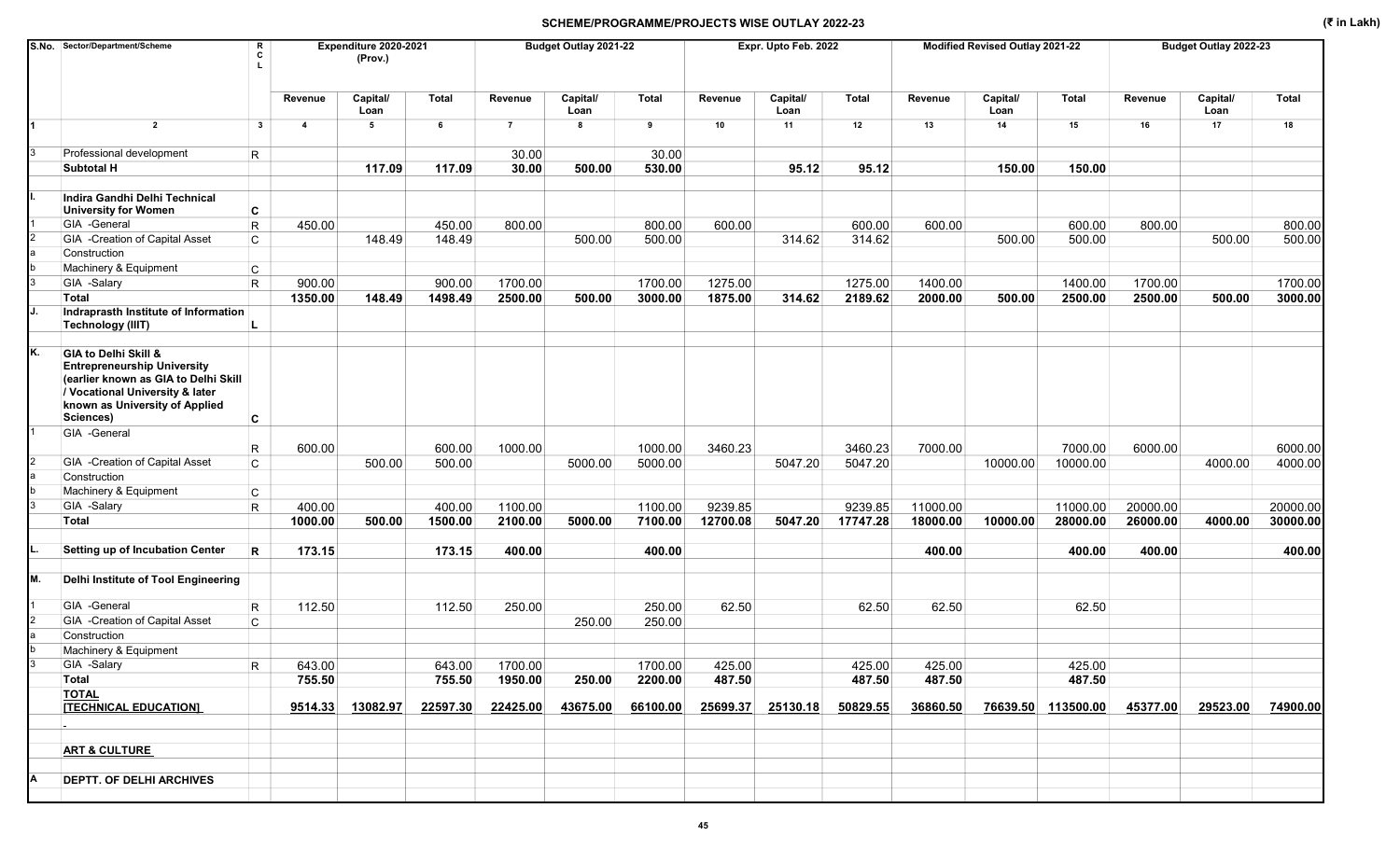|      | S.No. Sector/Department/Scheme                                                             |                 |                | Expenditure 2020-2021<br>(Prov.) |              |                | Budget Outlay 2021-22 |              |         | Expr. Upto Feb. 2022 |              |         | Modified Revised Outlay 2021-22 |         |         | Budget Outlay 2022-23 |              |
|------|--------------------------------------------------------------------------------------------|-----------------|----------------|----------------------------------|--------------|----------------|-----------------------|--------------|---------|----------------------|--------------|---------|---------------------------------|---------|---------|-----------------------|--------------|
|      |                                                                                            |                 | Revenue        | Capital/<br>Loan                 | <b>Total</b> | Revenue        | Capital/<br>Loan      | <b>Total</b> | Revenue | Capital/<br>Loan     | <b>Total</b> | Revenue | Capital/<br>Loan                | Total   | Revenue | Capital/<br>Loan      | <b>Total</b> |
|      | $\overline{2}$                                                                             | $\mathbf{3}$    | $\overline{4}$ | 5                                | 6            | $\overline{7}$ | 8                     | 9            | 10      | 11                   | 12           | 13      | 14                              | 15      | 16      | 17                    | 18           |
|      | Digitalization & Micro filming of<br>records and conservation of Archival<br>records       | R               | 624.40         |                                  | 624.40       | 800.00         |                       | 800.00       | 211.73  |                      | 211.73       | 500.00  |                                 | 500.00  | 500.00  |                       | 500.00       |
|      | Machinery & Equipment                                                                      | $\mathsf{C}$    |                |                                  |              |                | 1.00                  | 1.00         |         |                      |              |         |                                 |         |         | 1.00                  | 1.00         |
|      | Setting up of Heritage clubs in schools                                                    | R               |                |                                  |              | 50.00          |                       | 50.00        |         |                      |              | 20.00   |                                 | 20.00   | 25.00   |                       | 25.00        |
|      | Research Fellowships in Archives                                                           | R               | 6.15           |                                  | 6.15         | 34.50          |                       | 34.50        | 7.65    |                      | 7.65         | 30.00   |                                 | 30.00   | 50.00   |                       | 50.00        |
|      | Capital work through Outsourcing                                                           | C               |                |                                  |              |                | 1500.00               | 1500.00      |         | 300.00               | 300.00       |         | 700.00                          | 700.00  |         | 1500.00               | 1500.00      |
|      | (New Scheme)<br>Total                                                                      |                 | 630.55         |                                  | 630.55       | 884.50         | 1501.00               | 2385.50      | 219.38  | 300.00               | 519.38       | 550.00  | 700.00                          | 1250.00 | 575.00  | 1501.00               | 2076.00      |
|      | <b>DEPTT. OF ARCHAEOLOGY</b>                                                               |                 |                |                                  |              |                |                       |              |         |                      |              |         |                                 |         |         |                       |              |
|      | Conservation of monuments                                                                  | С               |                | 3.03                             | 3.03         |                | 659.00                | 659.00       |         | 74.74                | 74.74        |         | 150.00                          | 150.00  |         | 200.00                | 200.00       |
|      | Machinery & Equipment                                                                      | С               |                |                                  |              |                | 5.00                  | 5.00         |         |                      |              |         | 2.00                            | 2.00    |         | 2.00                  | 2.00         |
|      | Motor Vehicle                                                                              | $\mathsf{C}$    |                |                                  |              |                | 11.00                 | 11.00        |         |                      |              |         | 3.00                            | 3.00    |         | 10.00                 | 10.00        |
|      | Research Fellowships in Archaeology                                                        |                 |                |                                  |              | 25.00          |                       | 25.00        |         |                      |              | 10.00   |                                 | 10.00   | 25.00   |                       | 25.00        |
|      | Sub-Total                                                                                  | R               |                | 3.03                             | 3.03         | 25.00          | 675.00                | 700.00       |         | 74.74                | 74.74        | 10.00   | 155.00                          | 165.00  | 25.00   | 212.00                | 237.00       |
|      | ART, CULTURE & LANGUAGE<br>DEPTT.                                                          |                 |                |                                  |              |                |                       |              |         |                      |              |         |                                 |         |         |                       |              |
|      | G.I.A. to Sahitya Kala Parishad                                                            |                 |                |                                  |              |                |                       |              |         |                      |              |         |                                 |         |         |                       |              |
|      | GIA - General                                                                              | R.              | 4.04           |                                  | 4.04         | 1550.00        |                       | 1550.00      | 351.25  |                      | 351.25       | 452.00  |                                 | 452.00  | 1140.00 |                       | 1140.00      |
|      | GIA - salary                                                                               | R.              | 270.62         |                                  | 270.62       | 350.00         |                       | 350.00       | 87.50   |                      | 87.50        | 350.00  |                                 | 350.00  | 360.00  |                       | 360.00       |
|      | Sub-Total                                                                                  |                 | 274.66         |                                  | 274.66       | 1900.00        |                       | 1900.00      | 438.75  |                      | 438.75       | 802.00  |                                 | 802.00  | 1500.00 |                       | 1500.00      |
| 2.a) | Language Department                                                                        | R.              | 90.51          |                                  | 90.51        | 320.00         |                       | 320.00       | 168.30  |                      | 168.30       | 209.00  |                                 | 209.00  | 375.00  |                       | 375.00       |
| b)   | Financial Assistance for Promotion of<br>poetry, Literature, Art & Cultre - GIA<br>General | R.              |                |                                  |              | 70.00          |                       | 70.00        |         |                      |              | 50.00   |                                 | 50.00   | 70.00   |                       | 70.00        |
| c)   | <b>Ek Bharat Shrestha Bharat</b>                                                           | $\mathsf{R}$    |                |                                  |              | 75.00          |                       | 75.00        |         |                      |              | 10.00   |                                 | 10.00   | 75.00   |                       | 75.00        |
| d)   | Setting up of New Language<br>Academies                                                    | R               |                |                                  |              |                |                       |              |         |                      |              |         |                                 |         |         |                       |              |
| e)   | Promotion of Cultural Activities                                                           |                 |                |                                  |              |                |                       |              |         |                      |              |         |                                 |         |         |                       |              |
|      | Assembly Level Fund for Cultural                                                           |                 | 253.04         |                                  | 253.04       |                |                       |              |         |                      |              |         |                                 |         |         |                       |              |
|      | Activities<br>Street Theartre and Performing Arts                                          | R.              |                |                                  |              |                |                       |              |         |                      |              |         |                                 |         |         |                       |              |
|      |                                                                                            | $R_{\parallel}$ | 23.56          |                                  | 23.56        | 600.00         |                       | 600.00       | 168.64  |                      | 168.64       | 300.00  |                                 | 300.00  | 500.00  |                       | 500.00       |
|      | Annual Series of State Level Dance &<br>Singing Talent Hunt                                | $\mathsf{R}$    |                |                                  |              | 500.00         |                       | 500.00       |         |                      |              | 50.00   |                                 | 50.00   |         |                       |              |
|      | Hiring of 11 Programme Officers                                                            | $\mathsf{R}$    |                |                                  |              | 100.00         |                       | 100.00       |         |                      |              | 10.00   |                                 | 10.00   | 100.00  |                       | 100.00       |
|      | Mukhyamantri promotion Scheme<br>(New Scheme)                                              | $\mathsf{R}$    |                |                                  |              | 500.00         |                       | 500.00       |         |                      |              | 50.00   |                                 | 50.00   | 500.00  |                       | 500.00       |
|      | Construction/Rennovation of ACL<br>Buildings                                               | C.              |                | 100.00                           | 100.00       |                | 2500.00               | 2500.00      |         | 1558.33              | 1558.33      |         | 1600.00                         | 1600.00 |         | 1500.00               | 1500.00      |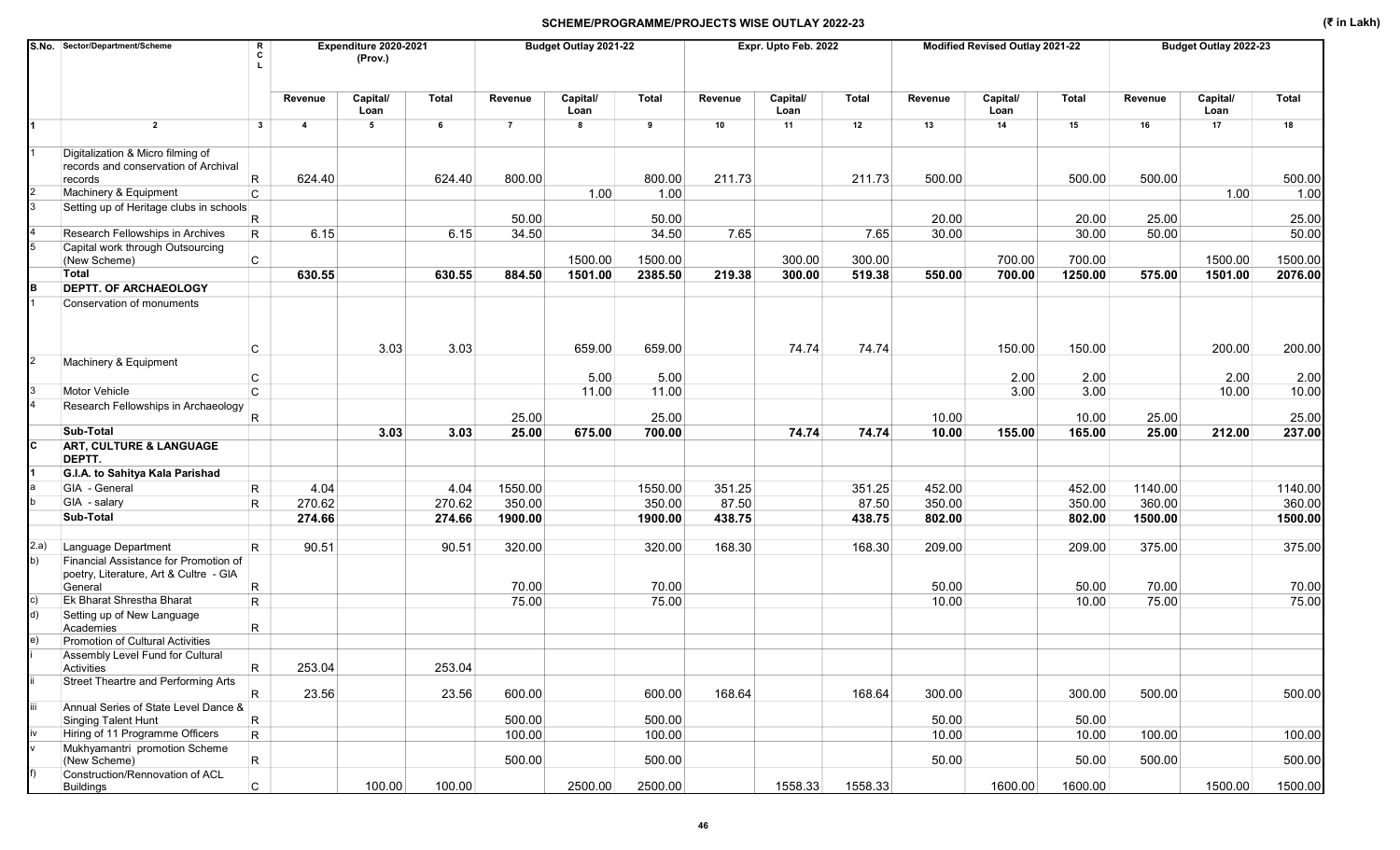|     | S.No. Sector/Department/Scheme                                                                                                      | R<br>C          |                | Expenditure 2020-2021<br>(Prov.) |              |                | Budget Outlay 2021-22 |              |         | Expr. Upto Feb. 2022 |              |         | Modified Revised Outlay 2021-22 |              |         | Budget Outlay 2022-23 |              |
|-----|-------------------------------------------------------------------------------------------------------------------------------------|-----------------|----------------|----------------------------------|--------------|----------------|-----------------------|--------------|---------|----------------------|--------------|---------|---------------------------------|--------------|---------|-----------------------|--------------|
|     |                                                                                                                                     |                 | Revenue        | Capital/<br>Loan                 | <b>Total</b> | Revenue        | Capital/<br>Loan      | <b>Total</b> | Revenue | Capital/<br>Loan     | <b>Total</b> | Revenue | Capital/<br>Loan                | <b>Total</b> | Revenue | Capital/<br>Loan      | <b>Total</b> |
|     | $\overline{2}$                                                                                                                      | $\mathbf{3}$    | $\overline{4}$ | 5                                | 6            | $\overline{7}$ | 8                     | 9            | 10      | 11                   | 12           | 13      | 14                              | 15           | 16      | 17                    | 18           |
| g)  | Delhi Kala Kendra                                                                                                                   | C               |                |                                  |              |                | 159.50                | 159.50       |         |                      |              |         | 10.00                           | 10.00        |         | 150.00                | 150.00       |
| h)  | Yuva Mahotsav                                                                                                                       | $\mathsf{R}$    | 0.50           |                                  | 0.50         | 50.00          |                       | 50.00        |         |                      |              | 50.00   |                                 | 50.00        | 50.00   |                       | 50.00        |
|     | Indian Classical Festival (New<br>Scheme)                                                                                           | R.              |                |                                  |              | 1000.00        |                       | 1000.00      |         |                      |              | 40.00   |                                 | 40.00        |         |                       |              |
|     | Infrastructure development through<br>Outsourcing (New Scheme)                                                                      | $\mathsf{C}$    |                |                                  |              |                | 1000.00               | 1000.00      |         |                      |              |         | 10.00                           | 10.00        |         | 500.00                | 500.00       |
|     | Festival of India (New Scheme)                                                                                                      | $\mathsf{R}$    |                |                                  |              | 2000.00        |                       | 2000.00      | 556.80  |                      | 556.80       | 560.00  |                                 | 560.00       | 1000.00 |                       | 1000.00      |
|     | Institutes for Archival Reasearch in<br>Inadian Languages (New Scheme)                                                              | R               |                |                                  |              | 200.00         |                       | 200.00       | 200.00  |                      | 200.00       | 200.00  |                                 | 200.00       |         |                       |              |
| m)  | Campaign on the inspiring life of<br>Shaeed Bhagat Singh                                                                            | R.              |                |                                  |              | 1000.00        |                       | 1000.00      | 5.46    |                      | 5.46         | 1000.00 |                                 | 1000.00      | 1000.00 |                       | 1000.00      |
| n)  | Campaign on the inspiring life of Dr.                                                                                               | R.              |                |                                  |              | 1000.00        |                       | 1000.00      |         |                      |              | 50.00   |                                 | 50.00        | 1000.00 |                       | 1000.00      |
|     | B.R. Ambedkar (New Scheme)<br>GIA to Dr. B.R. Ambedkar University<br>for archival research in Indian<br>Languages GIA- General (New |                 |                |                                  |              |                |                       |              |         |                      |              |         |                                 |              |         |                       |              |
|     | Scheme)                                                                                                                             | R.              |                |                                  |              |                |                       |              |         |                      |              |         |                                 |              | 200.00  |                       | 200.00       |
|     | <b>Total Language Department</b>                                                                                                    |                 | 367.61         | 100.00                           | 467.61       | 7415.00        | 3659.50               | 11074.50     | 1099.20 | 1558.33              | 2657.53      | 2579.00 | 1620.00                         | 4199.00      | 4870.00 | 2150.00               | 7020.00      |
|     | G.I.A.to Hindi Academy                                                                                                              |                 |                |                                  |              |                |                       |              |         |                      |              |         |                                 |              |         |                       |              |
|     | GIA -General                                                                                                                        | R               | 25.00          |                                  | 25.00        | 600.00         |                       | 600.00       | 198.40  |                      | 198.40       | 500.00  |                                 | 500.00       | 185.00  |                       | 185.00       |
|     | GIA -Salary<br>Sub-Total                                                                                                            | R.              | 870.00         |                                  | 870.00       | 1200.00        |                       | 1200.00      | 824.79  |                      | 824.79       | 1100.00 |                                 | 1100.00      | 1320.00 |                       | 1320.00      |
|     |                                                                                                                                     |                 | 895.00         |                                  | 895.00       | 1800.00        |                       | 1800.00      | 1023.19 |                      | 1023.19      | 1600.00 |                                 | 1600.00      | 1505.00 |                       | 1505.00      |
|     | G.I.A.to Punjabi Academy                                                                                                            |                 |                |                                  |              |                |                       |              |         |                      |              |         |                                 |              |         |                       |              |
|     | GIA -General                                                                                                                        | R.              |                |                                  |              | 1400.00        |                       | 1400.00      | 795.95  |                      | 795.95       | 1050.00 |                                 | 1050.00      | 850.00  |                       | 850.00       |
|     | GIA -Salary                                                                                                                         | $R_{\parallel}$ | 1704.45        |                                  | 1704.45      | 2600.00        |                       | 2600.00      | 1640.87 |                      | 1640.87      | 2250.00 |                                 | 2250.00      | 2650.00 |                       | 2650.00      |
| 4.2 | Composite Library Scheme in all<br>Assembly constitutecy being run by<br>Punjabi Accademy                                           | R.              |                |                                  |              |                |                       |              |         |                      |              |         |                                 |              |         |                       |              |
|     | <b>Total Punjabi Academy</b>                                                                                                        |                 | 1704.45        |                                  | 1704.45      | 4000.00        |                       | 4000.00      | 2436.82 |                      | 2436.82      | 3300.00 |                                 | 3300.00      | 3500.00 |                       | 3500.00      |
|     |                                                                                                                                     |                 |                |                                  |              |                |                       |              |         |                      |              |         |                                 |              |         |                       |              |
|     | G.I.A. to Urdu Academy                                                                                                              |                 |                |                                  |              |                |                       |              |         |                      |              |         |                                 |              |         |                       |              |
|     | GIA -General                                                                                                                        | R               |                |                                  |              | 750.00         |                       | 750.00       | 509.62  |                      | 509.62       | 510.00  |                                 | 510.00       | 820.00  |                       | 820.00       |
|     | GIA -Salary<br>Sub-Total                                                                                                            | R               | 630.81         |                                  | 630.81       | 800.00         |                       | 800.00       | 465.20  |                      | 465.20       | 690.00  |                                 | 690.00       | 745.00  |                       | 745.00       |
|     |                                                                                                                                     |                 | 630.81         |                                  | 630.81       | 1550.00        |                       | 1550.00      | 974.82  |                      | 974.82       | 1200.00 |                                 | 1200.00      | 1565.00 |                       | 1565.00      |
|     | G.I.A. to Sanskrit Academy                                                                                                          |                 |                |                                  |              |                |                       |              |         |                      |              |         |                                 |              |         |                       |              |
|     | GIA -General                                                                                                                        | R               |                |                                  |              | 290.00         |                       | 290.00       | 158.79  |                      | 158.79       | 198.75  |                                 | 198.75       | 400.00  |                       | 400.00       |
|     | GIA -Salary                                                                                                                         | R.              | 457.52         |                                  | 457.52       | 560.00         |                       | 560.00       | 306.46  |                      | 306.46       | 600.25  |                                 | 600.25       | 645.00  |                       | 645.00       |
|     | Sub-Total                                                                                                                           |                 | 457.52         |                                  | 457.52       | 850.00         |                       | 850.00       | 465.25  |                      | 465.25       | 799.00  |                                 | 799.00       | 1045.00 |                       | 1045.00      |
|     | G.I.A.to Sindhi Academy                                                                                                             |                 |                |                                  |              |                |                       |              |         |                      |              |         |                                 |              |         |                       |              |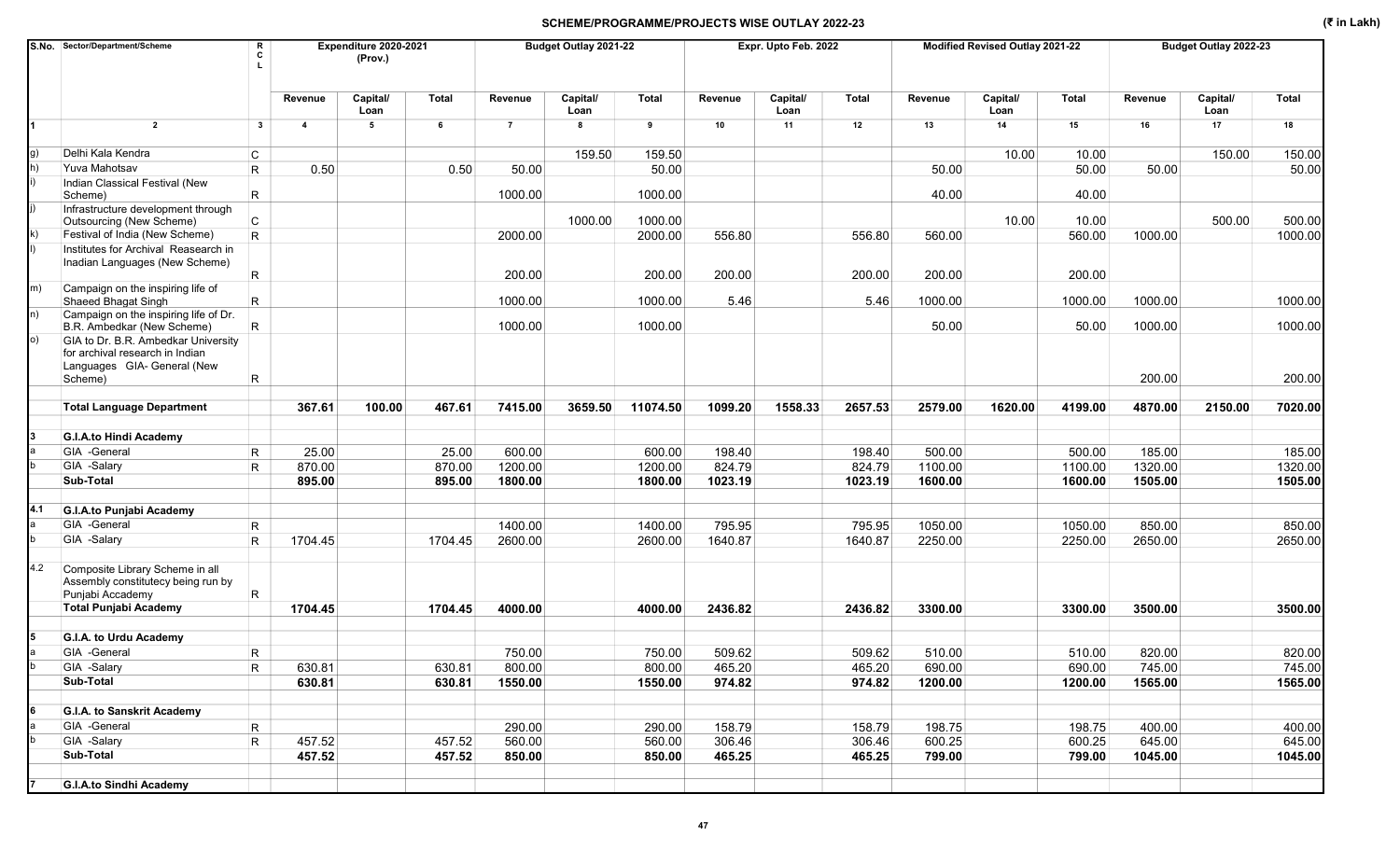|                  | S.No. Sector/Department/Scheme                                                                        | R<br>C                       |                         | Expenditure 2020-2021<br>(Prov.) |              |                  | Budget Outlay 2021-22 |                  |                 | Expr. Upto Feb. 2022 |                 |                  | Modified Revised Outlay 2021-22 |                  |                  | Budget Outlay 2022-23 |                  |
|------------------|-------------------------------------------------------------------------------------------------------|------------------------------|-------------------------|----------------------------------|--------------|------------------|-----------------------|------------------|-----------------|----------------------|-----------------|------------------|---------------------------------|------------------|------------------|-----------------------|------------------|
|                  |                                                                                                       |                              | Revenue                 | Capital/<br>Loan                 | <b>Total</b> | Revenue          | Capital/<br>Loan      | <b>Total</b>     | Revenue         | Capital/<br>Loan     | Total           | Revenue          | Capital/<br>Loan                | <b>Total</b>     | Revenue          | Capital/<br>Loan      | Total            |
|                  | $\overline{2}$                                                                                        | 3                            | $\overline{\mathbf{4}}$ | $5\phantom{.0}$                  | 6            | $\overline{7}$   | 8                     | 9                | 10              | 11                   | 12              | 13               | 14                              | 15               | 16               | 17                    | 18               |
|                  | GIA -General                                                                                          |                              |                         |                                  |              |                  |                       |                  |                 |                      |                 |                  |                                 |                  |                  |                       |                  |
|                  |                                                                                                       |                              |                         |                                  |              |                  |                       |                  |                 |                      |                 |                  |                                 |                  |                  |                       |                  |
|                  | GIA -Salary                                                                                           | R.<br>$\mathsf{R}$           | 174.60                  |                                  | 174.60       | 280.00<br>220.00 |                       | 280.00<br>220.00 | 95.35<br>169.80 |                      | 95.35<br>169.80 | 100.00<br>300.00 |                                 | 100.00<br>300.00 | 400.00<br>322.00 |                       | 400.00<br>322.00 |
|                  | Sub-Total                                                                                             |                              | 174.60                  |                                  | 174.60       | 500.00           |                       | 500.00           | 265.15          |                      | 265.15          | 400.00           |                                 | 400.00           | 722.00           |                       | 722.00           |
|                  |                                                                                                       |                              |                         |                                  |              |                  |                       |                  |                 |                      |                 |                  |                                 |                  |                  |                       |                  |
|                  | Library facilities in the Areas of<br><b>Weaker Sections in all Assembly</b><br><b>Constituencies</b> |                              |                         |                                  |              |                  |                       |                  |                 |                      |                 |                  |                                 |                  |                  |                       |                  |
|                  | GIA -General                                                                                          | $\mathsf{R}$                 | 1.35                    |                                  | 1.35         | 14.00            |                       | 14.00            | 0.14            |                      | 0.14            | 2.00             |                                 | 2.00             | 14.00            |                       | 14.00            |
|                  | GIA -Salary                                                                                           | R.                           | 0.60                    |                                  | 0.60         | 6.00             |                       | 6.00             | 0.06            |                      | 0.06            | 1.00             |                                 | 1.00             | 6.00             |                       | 6.00             |
|                  | Sub-Total                                                                                             |                              | 1.95                    |                                  | 1.95         | 20.00            |                       | 20.00            | 0.20            |                      | 0.20            | 3.00             |                                 | 3.00             | 20.00            |                       | 20.00            |
|                  | GIA to Dr. Goswami Girdhari Lal<br>Shastri Prachya Vidya Pratisthan                                   |                              |                         |                                  |              |                  |                       |                  |                 |                      |                 |                  |                                 |                  |                  |                       |                  |
|                  | GIA -General                                                                                          | $\mathsf{R}$                 | 6.50                    |                                  | 6.50         | 30.00            |                       | 30.00            | 21.43           |                      | 21.43           | 30.00            |                                 | 30.00            | 35.00            |                       | 35.00            |
|                  | GIA -Salary                                                                                           | R.                           | 37.50                   |                                  | 37.50        | 60.00            |                       | 60.00            | 31.92           |                      | 31.92           | 55.00            |                                 | 55.00            | 65.00            |                       | 65.00            |
|                  | Sub-Total                                                                                             |                              | 44.00                   |                                  | 44.00        | 90.00            |                       | 90.00            | 53.35           |                      | 53.35           | 85.00            |                                 | 85.00            | 100.00           |                       | 100.00           |
|                  |                                                                                                       |                              |                         |                                  |              |                  |                       |                  |                 |                      |                 |                  |                                 |                  |                  |                       |                  |
| 10               | <b>GIA to Cultural Institutions</b>                                                                   |                              |                         |                                  |              |                  |                       |                  |                 |                      |                 |                  |                                 |                  |                  |                       |                  |
|                  | GIA -General                                                                                          | R.                           | 4.50                    |                                  | 4.50         | 7.50             |                       | 7.50             |                 |                      |                 | 4.50             |                                 | 4.50             | 7.50             |                       | 7.50             |
|                  | GIA -Salary<br>Sub-Total                                                                              | R.                           | 1.50<br>6.00            |                                  | 1.50<br>6.00 | 2.50<br>10.00    |                       | 2.50<br>10.00    |                 |                      |                 | 1.50<br>6.00     |                                 | 1.50<br>6.00     | 2.50<br>10.00    |                       | 2.50<br>10.00    |
|                  |                                                                                                       |                              |                         |                                  |              |                  |                       |                  |                 |                      |                 |                  |                                 |                  |                  |                       |                  |
| 11               | GIA to Maithily Bhojpuri Langauge<br>Academy                                                          |                              |                         |                                  |              |                  |                       |                  |                 |                      |                 |                  |                                 |                  |                  |                       |                  |
|                  | GIA -General                                                                                          | $\mathsf{R}$                 | 28.35                   |                                  | 28.35        | 400.00           |                       | 400.00           | 100.00          |                      | 100.00          | 101.50           |                                 | 101.50           | 375.00           |                       | 375.00           |
|                  | GIA -Salary                                                                                           | R.                           |                         |                                  |              | 20.00            |                       | 20.00            | 15.42           |                      | 15.42           | 24.50            |                                 | 24.50            | 25.00            |                       | 25.00            |
|                  | Sub-Total                                                                                             |                              | 28.35                   |                                  | 28.35        | 420.00           |                       | 420.00           | 115.42          |                      | 115.42          | 126.00           |                                 | 126.00           | 400.00           |                       | 400.00           |
| 12 <sup>2</sup>  | GIA to Garhwali, Kumaoni & Jaunsari<br>Academy                                                        |                              |                         |                                  |              |                  |                       |                  |                 |                      |                 |                  |                                 |                  |                  |                       |                  |
|                  | GIA -General                                                                                          | $\mathsf{R}$                 |                         |                                  |              | 190.00           |                       | 190.00           | 47.50           |                      | 47.50           | 47.50            |                                 | 47.50            | 190.00           |                       | 190.00           |
|                  | GIA -Salary                                                                                           | $\mathsf{R}$                 |                         |                                  |              | 10.00            |                       | 10.00            | 2.50            |                      | 2.50            | 2.50             |                                 | 2.50             | 10.00            |                       | 10.00            |
|                  | Sub-Total                                                                                             |                              |                         |                                  |              | 200.00           |                       | 200.00           | 50.00           |                      | 50.00           | 50.00            |                                 | 50.00            | 200.00           |                       | 200.00           |
| 13               | GIA to Assamese Academy                                                                               |                              |                         |                                  |              |                  |                       |                  |                 |                      |                 |                  |                                 |                  |                  |                       |                  |
|                  | GIA -General                                                                                          | $\mathsf{R}$                 |                         |                                  |              | 190.00           |                       | 190.00           |                 |                      |                 | 0.50             |                                 | 0.50             | 190.00           |                       | 190.00           |
| b                | GIA -Salary                                                                                           | $\overline{\mathsf{R}}$      |                         |                                  |              | 10.00            |                       | 10.00            |                 |                      |                 | 0.50             |                                 | 0.50             | 10.00            |                       | 10.00            |
| 14               | Sub-Total<br><b>GIA to Bengali Academy</b>                                                            |                              |                         |                                  |              | 200.00           |                       | 200.00           |                 |                      |                 | 1.00             |                                 | 1.00             | 200.00           |                       | 200.00           |
|                  | GIA -General                                                                                          |                              |                         |                                  |              |                  |                       | 190.00           |                 |                      |                 | 0.50             |                                 |                  | 190.00           |                       |                  |
|                  | GIA -Salary                                                                                           | $\mathsf{R}$<br>$\mathsf{R}$ |                         |                                  |              | 190.00<br>10.00  |                       | 10.00            |                 |                      |                 | 0.50             |                                 | 0.50<br>0.50     | 10.00            |                       | 190.00<br>10.00  |
|                  | Sub-Total                                                                                             |                              |                         |                                  |              | 200.00           |                       | 200.00           |                 |                      |                 | 1.00             |                                 | 1.00             | 200.00           |                       | 200.00           |
| 15 <sup>15</sup> | <b>GIA to Gujrati Academy</b>                                                                         |                              |                         |                                  |              |                  |                       |                  |                 |                      |                 |                  |                                 |                  |                  |                       |                  |
|                  | GIA -General                                                                                          | $R_{\parallel}$              |                         |                                  |              | 190.00           |                       | 190.00           |                 |                      |                 | 0.50             |                                 | 0.50             | 190.00           |                       | 190.00           |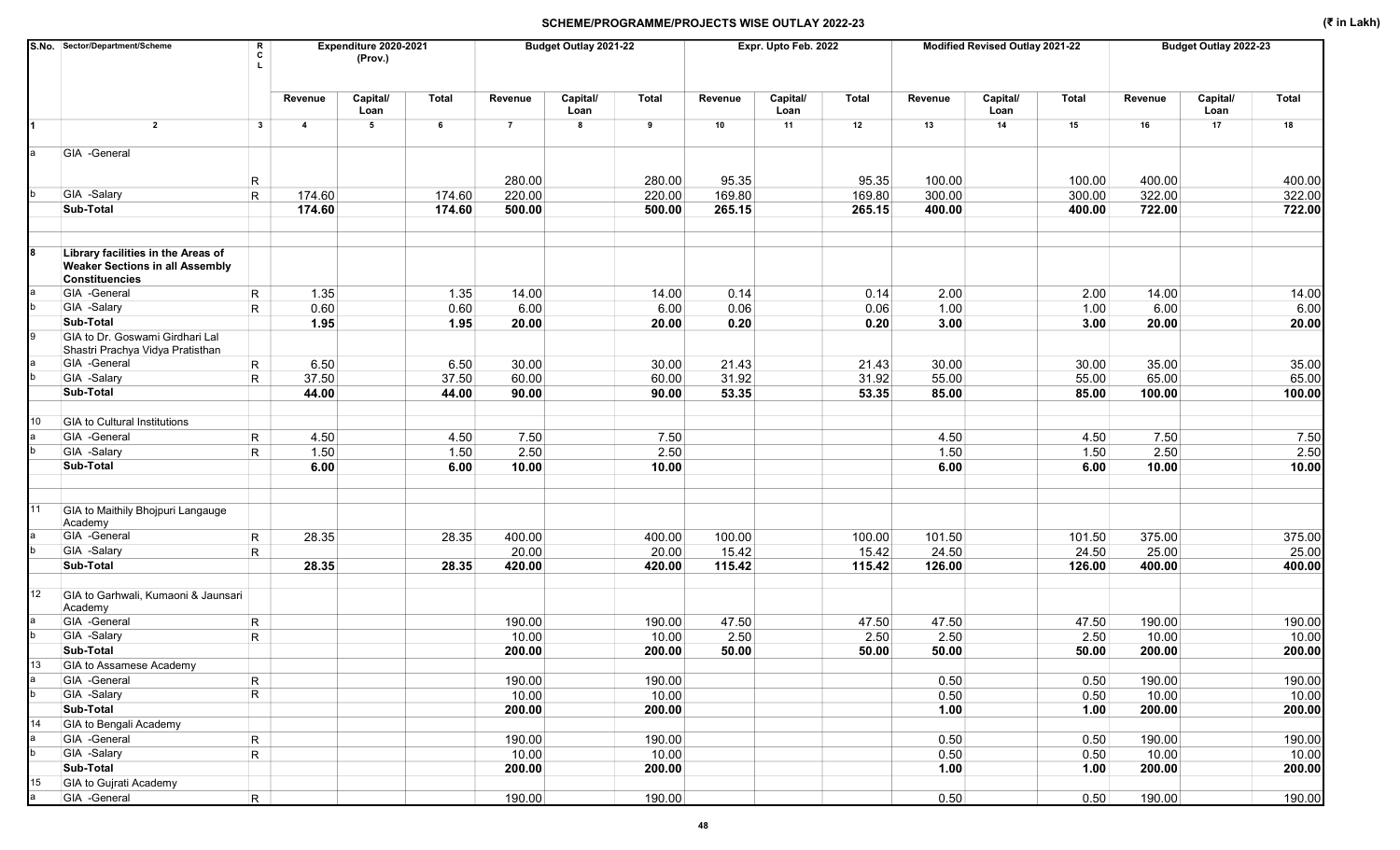|    | S.No. Sector/Department/Scheme | R<br>C          |                | Expenditure 2020-2021<br>(Prov.) | Budget Outlay 2021-22<br>Expr. Upto Feb. 2022 |                |                  |              |         |                  | Modified Revised Outlay 2021-22 |         |                  | Budget Outlay 2022-23 |         |                  |        |
|----|--------------------------------|-----------------|----------------|----------------------------------|-----------------------------------------------|----------------|------------------|--------------|---------|------------------|---------------------------------|---------|------------------|-----------------------|---------|------------------|--------|
|    |                                |                 | Revenue        | Capital/<br>Loan                 | Total                                         | Revenue        | Capital/<br>Loan | <b>Total</b> | Revenue | Capital/<br>Loan | <b>Total</b>                    | Revenue | Capital/<br>Loan | <b>Total</b>          | Revenue | Capital/<br>Loan | Total  |
| 1  | $\overline{2}$                 | 3               | $\overline{4}$ | 5                                | 6                                             | $\overline{7}$ | 8                | 9            | 10      | 11               | 12                              | 13      | 14               | 15                    | 16      | 17               | 18     |
|    | GIA -Salary                    | $\mathsf{R}$    |                |                                  |                                               | 10.00          |                  | 10.00        |         |                  |                                 | 0.50    |                  | 0.50                  | 10.00   |                  | 10.00  |
|    | Sub-Total                      |                 |                |                                  |                                               | 200.00         |                  | 200.00       |         |                  |                                 | 1.00    |                  | 1.00                  | 200.00  |                  | 200.00 |
| 16 | GIA to Haryanvi Academy        |                 |                |                                  |                                               |                |                  |              |         |                  |                                 |         |                  |                       |         |                  |        |
|    | GIA -General                   | $\mathsf R$     |                |                                  |                                               | 190.00         |                  | 190.00       |         |                  |                                 | 0.50    |                  | 0.50                  | 190.00  |                  | 190.00 |
|    | GIA -Salary                    | R               |                |                                  |                                               | 10.00          |                  | 10.00        |         |                  |                                 | 0.50    |                  | 0.50                  | 10.00   |                  | 10.00  |
|    | Sub-Total                      |                 |                |                                  |                                               | 200.00         |                  | 200.00       |         |                  |                                 | 1.00    |                  | 1.00                  | 200.00  |                  | 200.00 |
| 17 | <b>GIA to Kannad Academy</b>   |                 |                |                                  |                                               |                |                  |              |         |                  |                                 |         |                  |                       |         |                  |        |
|    | GIA -General                   | $\mathsf R$     |                |                                  |                                               | 190.00         |                  | 190.00       |         |                  |                                 | 0.50    |                  | 0.50                  | 190.00  |                  | 190.00 |
|    | GIA -Salary                    | R               |                |                                  |                                               | 10.00          |                  | 10.00        |         |                  |                                 | 0.50    |                  | 0.50                  | 10.00   |                  | 10.00  |
|    | Sub-Total                      |                 |                |                                  |                                               | 200.00         |                  | 200.00       |         |                  |                                 | 1.00    |                  | 1.00                  | 200.00  |                  | 200.00 |
| 18 | GIA to Kashmiri Academy        |                 |                |                                  |                                               |                |                  |              |         |                  |                                 |         |                  |                       |         |                  |        |
|    | GIA -General                   | $\mathsf R$     |                |                                  |                                               | 190.00         |                  | 190.00       |         |                  |                                 | 0.50    |                  | 0.50                  | 190.00  |                  | 190.00 |
|    | GIA -Salary                    | R               |                |                                  |                                               | 10.00          |                  | 10.00        |         |                  |                                 | 0.50    |                  | 0.50                  | 10.00   |                  | 10.00  |
|    | Sub-Total                      |                 |                |                                  |                                               | 200.00         |                  | 200.00       |         |                  |                                 | 1.00    |                  | 1.00                  | 200.00  |                  | 200.00 |
| 19 | GIA to Malayalam Academy       |                 |                |                                  |                                               |                |                  |              |         |                  |                                 |         |                  |                       |         |                  |        |
|    | GIA -General                   | $\mathsf R$     |                |                                  |                                               | 190.00         |                  | 190.00       |         |                  |                                 | 0.50    |                  | 0.50                  | 190.00  |                  | 190.00 |
|    | GIA -Salary                    | R               |                |                                  |                                               | 10.00          |                  | 10.00        |         |                  |                                 | 0.50    |                  | 0.50                  | 10.00   |                  | 10.00  |
|    | Sub-Total                      |                 |                |                                  |                                               | 200.00         |                  | 200.00       |         |                  |                                 | 1.00    |                  | 1.00                  | 200.00  |                  | 200.00 |
| 20 | GIA to Marathi Academy         |                 |                |                                  |                                               |                |                  |              |         |                  |                                 |         |                  |                       |         |                  |        |
|    | GIA -General                   | $\mathsf R$     |                |                                  |                                               | 190.00         |                  | 190.00       |         |                  |                                 | 0.50    |                  | 0.50                  | 190.00  |                  | 190.00 |
|    | GIA -Salary                    | R               |                |                                  |                                               | 10.00          |                  | 10.00        |         |                  |                                 | 0.50    |                  | 0.50                  | 10.00   |                  | 10.00  |
|    | Sub-Total                      |                 |                |                                  |                                               | 200.00         |                  | 200.00       |         |                  |                                 | 1.00    |                  | 1.00                  | 200.00  |                  | 200.00 |
| 21 | <b>GIA to Marwari Academy</b>  |                 |                |                                  |                                               |                |                  |              |         |                  |                                 |         |                  |                       |         |                  |        |
|    | GIA -General                   | $\mathsf R$     |                |                                  |                                               | 190.00         |                  | 190.00       |         |                  |                                 | 0.50    |                  | 0.50                  | 190.00  |                  | 190.00 |
|    | GIA -Salary                    | $\mathsf{R}$    |                |                                  |                                               | 10.00          |                  | 10.00        |         |                  |                                 | 0.50    |                  | 0.50                  | 10.00   |                  | 10.00  |
|    | Sub-Total                      |                 |                |                                  |                                               | 200.00         |                  | 200.00       |         |                  |                                 | 1.00    |                  | 1.00                  | 200.00  |                  | 200.00 |
| 22 | GIA to Odia Academy            |                 |                |                                  |                                               |                |                  |              |         |                  |                                 |         |                  |                       |         |                  |        |
|    | GIA -General                   | $\mathsf R$     |                |                                  |                                               | 190.00         |                  | 190.00       |         |                  |                                 | 0.50    |                  | 0.50                  | 190.00  |                  | 190.00 |
|    | GIA -Salary                    | $\mathsf R$     |                |                                  |                                               | 10.00          |                  | 10.00        |         |                  |                                 | 0.50    |                  | 0.50                  | 10.00   |                  | 10.00  |
|    | Sub-Total                      |                 |                |                                  |                                               | 200.00         |                  | 200.00       |         |                  |                                 | 1.00    |                  | 1.00                  | 200.00  |                  | 200.00 |
| 23 | GIA to Pali & Prakrit Academy  |                 |                |                                  |                                               |                |                  |              |         |                  |                                 |         |                  |                       |         |                  |        |
|    | GIA -General                   | $\mathsf{R}$    |                |                                  |                                               | 190.00         |                  | 190.00       |         |                  |                                 | 0.50    |                  | 0.50                  | 190.00  |                  | 190.00 |
|    | GIA -Salary                    | $\mathsf{R}$    |                |                                  |                                               | 10.00          |                  | 10.00        |         |                  |                                 | 0.50    |                  | 0.50                  | 10.00   |                  | 10.00  |
|    | Sub-Total                      |                 |                |                                  |                                               | 200.00         |                  | 200.00       |         |                  |                                 | 1.00    |                  | 1.00                  | 200.00  |                  | 200.00 |
| 24 | <b>GIA to Tamil Academy</b>    |                 |                |                                  |                                               |                |                  |              |         |                  |                                 |         |                  |                       |         |                  |        |
|    | GIA -General                   | $\vert R \vert$ |                |                                  |                                               | 190.00         |                  | 190.00       |         |                  |                                 | 0.50    |                  | 0.50                  | 190.00  |                  | 190.00 |
|    | GIA -Salary                    | R               |                |                                  |                                               | 10.00          |                  | 10.00        |         |                  |                                 | 0.50    |                  | 0.50                  | 10.00   |                  | 10.00  |
| 25 | Sub-Total                      |                 |                |                                  |                                               | 200.00         |                  | 200.00       |         |                  |                                 | 1.00    |                  | 1.00                  | 200.00  |                  | 200.00 |
|    | GIA to Telugu Academy          |                 |                |                                  |                                               |                |                  |              |         |                  |                                 |         |                  |                       |         |                  |        |
|    | GIA -General                   | $\vert R \vert$ |                |                                  |                                               | 190.00         |                  | 190.00       |         |                  |                                 | 0.50    |                  | 0.50                  | 190.00  |                  | 190.00 |
|    | GIA -Salary                    | R               |                |                                  |                                               | 10.00          |                  | 10.00        |         |                  |                                 | 0.50    |                  | 0.50                  | 10.00   |                  | 10.00  |
|    | Sub-Total                      |                 |                |                                  |                                               | 200.00         |                  | 200.00       |         |                  |                                 | 1.00    |                  | 1.00                  | 200.00  |                  | 200.00 |
| 26 | GIA to International Academy   |                 |                |                                  |                                               |                |                  |              |         |                  |                                 |         |                  |                       |         |                  |        |
|    | GIA -General                   | $\overline{R}$  |                |                                  |                                               | 190.00         |                  | 190.00       |         |                  |                                 | 0.50    |                  | 0.50                  | 190.00  |                  | 190.00 |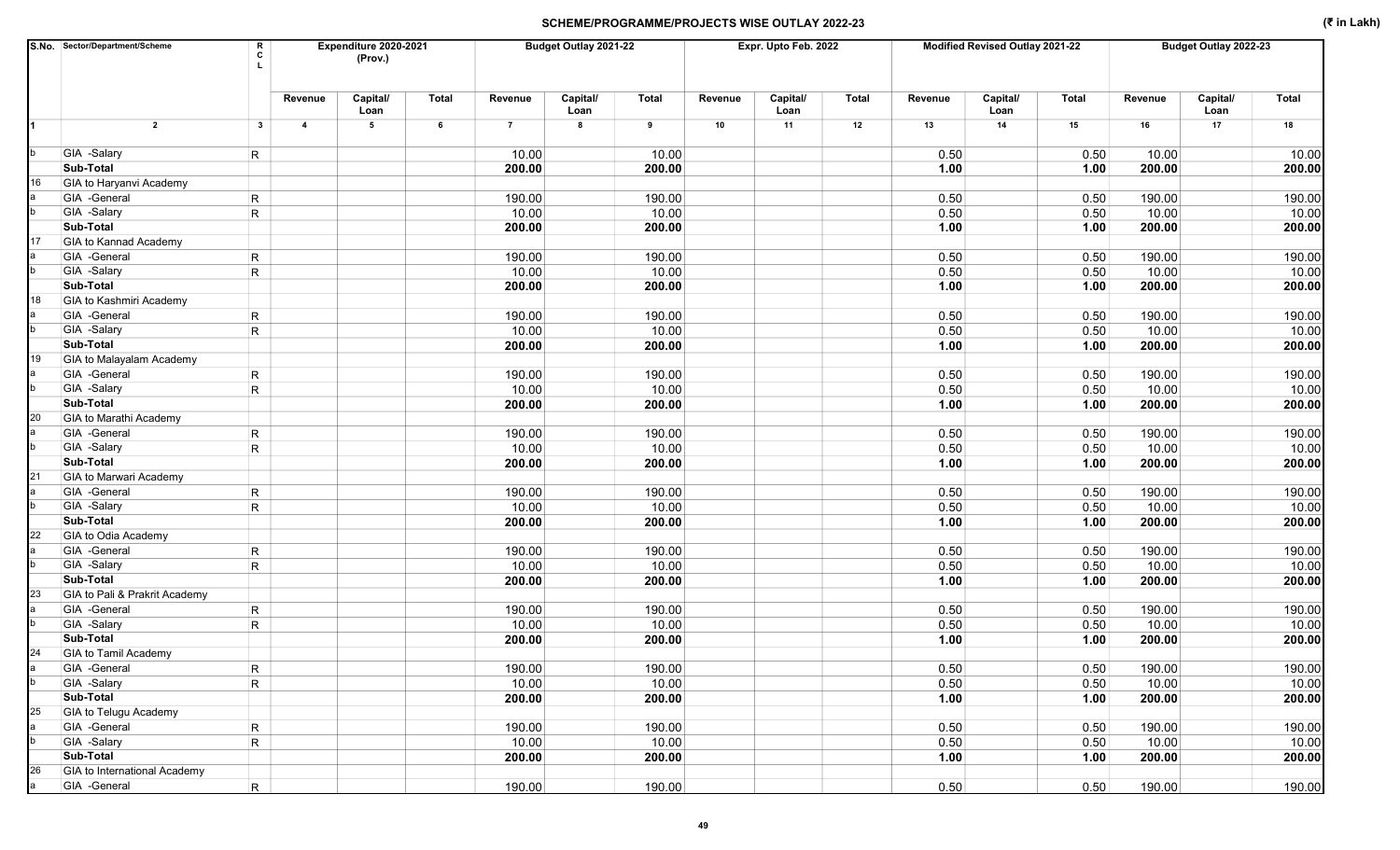|                 | S.No. Sector/Department/Scheme                                                                |              |                | Expenditure 2020-2021<br>(Prov.) |         |                | Budget Outlay 2021-22 |              |         | Expr. Upto Feb. 2022 |              |          | Modified Revised Outlay 2021-22 |              |          | Budget Outlay 2022-23 |              |
|-----------------|-----------------------------------------------------------------------------------------------|--------------|----------------|----------------------------------|---------|----------------|-----------------------|--------------|---------|----------------------|--------------|----------|---------------------------------|--------------|----------|-----------------------|--------------|
|                 |                                                                                               |              | Revenue        | Capital/<br>Loan                 | Total   | Revenue        | Capital/<br>Loan      | <b>Total</b> | Revenue | Capital/<br>Loan     | <b>Total</b> | Revenue  | Capital/<br>Loan                | <b>Total</b> | Revenue  | Capital/<br>Loan      | <b>Total</b> |
|                 | $\overline{2}$                                                                                | $\mathbf{3}$ | $\overline{4}$ | 5                                | 6       | $\overline{7}$ | 8                     | 9            | 10      | 11                   | 12           | 13       | 14                              | 15           | 16       | 17                    | 18           |
|                 | GIA -Salary                                                                                   | $\mathsf{R}$ |                |                                  |         | 10.00          |                       | 10.00        |         |                      |              | 0.50     |                                 | 0.50         | 10.00    |                       | 10.00        |
|                 | Sub-Total                                                                                     |              |                |                                  |         | 200.00         |                       | 200.00       |         |                      |              | 1.00     |                                 | 1.00         | 200.00   |                       | 200.00       |
| 27              | GIA to konkani Academy -New<br>Scheme                                                         |              |                |                                  |         |                |                       |              |         |                      |              |          |                                 |              |          |                       |              |
|                 | GIA -General                                                                                  | $\mathsf{R}$ |                |                                  |         | 190.00         |                       | 190.00       |         |                      |              | 0.50     |                                 | 0.50         | 190.00   |                       | 190.00       |
|                 | GIA -Salary                                                                                   | R.           |                |                                  |         | 10.00          |                       | 10.00        |         |                      |              | 0.50     |                                 | 0.50         | 10.00    |                       | 10.00        |
|                 | Sub-Total                                                                                     |              |                |                                  |         | 200.00         |                       | 200.00       |         |                      |              | 1.00     |                                 | 1.00         | 200.00   |                       | 200.00       |
|                 | <b>TOTAL [ART &amp; CULTURE]</b><br><b>SPORTS &amp; YOUTH SERVICES</b>                        |              | 5215.50        | 103.03                           | 5318.53 | 22664.50       | 5835.50               | 28500.00     | 7141.53 | 1933.07              | 9074.60      | 11525.00 | 2475.00                         | 14000.00     | 19037.00 | 3863.00               | 22900.00     |
|                 | <b>DIRECTORATE OF EDUCATION</b><br>Promotion of Sports and Games                              |              |                |                                  |         |                |                       |              |         |                      |              |          |                                 |              |          |                       |              |
|                 | Activities and Dev. of Playgrounds &<br>Swimming Pools - Deptt.                               | C            |                |                                  |         |                | 2465.00               | 2465.00      |         |                      |              |          | 500.00                          | 500.00       |          | 2000.00               | 2000.00      |
|                 | Promotion of Sports and Games<br>Activities and Dev. of Playgrounds &<br>Swimming Pools - PWD | C            |                | 4344.06                          | 4344.06 |                | 5030.00               | 5030.00      |         | 2310.74              | 2310.74      |          | 3000.00                         | 3000.00      |          | 2000.00               | 2000.00      |
|                 | Youth Welfare Programmes                                                                      |              |                |                                  |         | 50.00          |                       | 50.00        |         |                      |              | 50.00    |                                 | 50.00        | 50.00    |                       | 50.00        |
|                 | Delhi School of Sports - PWD                                                                  | C            |                |                                  |         |                |                       |              |         |                      |              |          |                                 |              |          |                       |              |
|                 | Sports Teacher Awards & Cash                                                                  |              |                |                                  |         |                |                       |              |         |                      |              |          |                                 |              |          |                       |              |
|                 | Incentives                                                                                    |              | 51.82          |                                  | 51.82   | 1505.00        |                       | 1505.00      | 403.94  |                      | 403.94       | 1855.70  |                                 | 1855.70      | 500.00   |                       | 500.00       |
|                 | Scout & Guide Programme in Govt.                                                              |              |                |                                  |         |                |                       |              |         |                      |              |          |                                 |              |          |                       |              |
|                 | Schools                                                                                       |              |                |                                  |         | 90.00          |                       | 90.00        |         |                      |              |          |                                 |              | 90.00    |                       | 90.00        |
|                 | <b>GIA to Sports Associations</b>                                                             |              |                |                                  |         | 100.00         |                       | 100.00       |         |                      |              |          |                                 |              | 100.00   |                       | 100.00       |
| 8.a             | National Service Scheme - State<br>share                                                      |              |                |                                  |         |                |                       |              |         |                      |              |          |                                 |              |          |                       |              |
| 8.b             | National Service Scheme - CSS                                                                 |              |                |                                  |         |                |                       |              |         |                      |              |          |                                 |              |          |                       |              |
|                 | Play & Progress- Financial Assistance<br>to School Students for excellence in<br>sports       |              | 56.90          |                                  | 56.90   | 1500.00        |                       | 1500.00      | 10.60   |                      | 10.60        | 571.00   |                                 | 571.00       | 1000.00  |                       | 1000.00      |
| 10 <sup>1</sup> | Mission Excellence - Financial                                                                |              |                |                                  |         |                |                       |              |         |                      |              |          |                                 |              |          |                       |              |
|                 | Assistance to Sports Persons                                                                  |              | 26.00          |                                  | 26.00   | 1000.00        |                       | 1000.00      | 3.88    |                      | 3.88         | 446.53   |                                 | 446.53       | 700.00   |                       | 700.00       |
| 11              | Sports Activities in assembly<br>constituencies                                               |              |                |                                  |         |                |                       |              |         |                      |              |          |                                 |              |          |                       |              |
| 12 <sup>°</sup> | Self Defence for Girl Students in<br>Schools                                                  |              |                |                                  |         | 1000.00        |                       | 1000.00      | 1.10    |                      | 1.10         | 10.00    |                                 | 10.00        | 200.00   |                       | 200.00       |
| 13              | Delhi Sports Council                                                                          |              |                |                                  |         | 10.00          |                       | 10.00        |         |                      |              | 10.00    |                                 | 10.00        | 10.00    |                       | 10.00        |
| 14              | Providing sports Kits to students                                                             | R            |                |                                  |         | 500.00         |                       | 500.00       |         |                      |              |          |                                 |              |          |                       |              |
| 15              | Mukhyamantri Khelo Delhi Yojna                                                                | $\vert$ R    |                |                                  |         | 500.00         |                       | 500.00       |         |                      |              |          |                                 |              | 500.00   |                       | 500.00       |
| 16              | Fitness assessment of students in                                                             |              |                |                                  |         |                |                       |              |         |                      |              |          |                                 |              |          |                       |              |
|                 | schools                                                                                       | R            |                |                                  |         | 500.00         |                       | 500.00       |         |                      |              |          |                                 |              |          |                       |              |
| 17 <sub>1</sub> | Maintainance of Sports Infrastructure<br>(Other than PWD) - Through                           |              |                |                                  |         |                |                       |              |         |                      |              |          |                                 |              |          |                       |              |
|                 | Outsourcing                                                                                   | $\mathsf R$  |                |                                  |         | 500.00         |                       | 500.00       |         |                      |              | 100.00   |                                 | 100.00       | 500.00   |                       | 500.00       |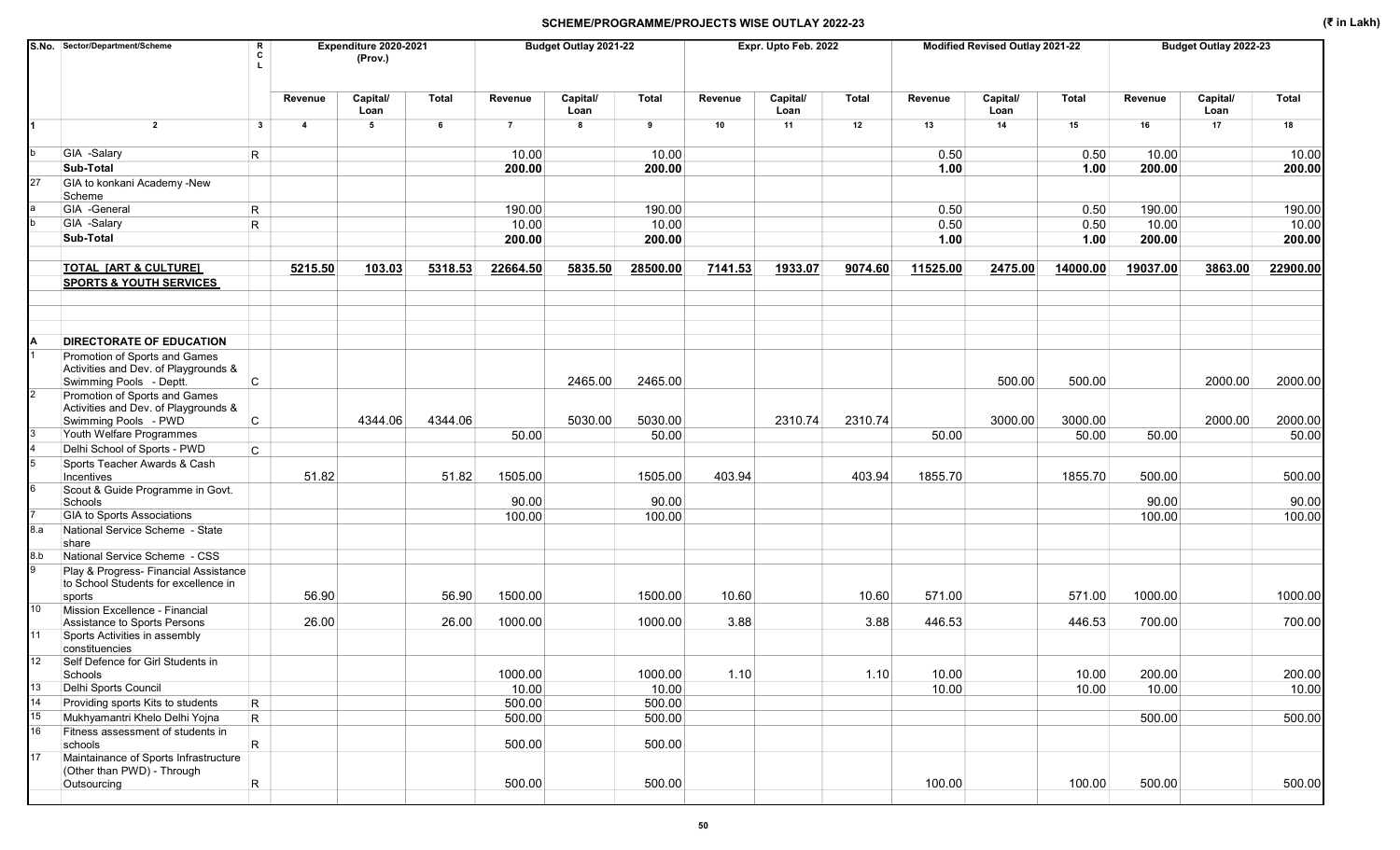|     | S.No. Sector/Department/Scheme                                       | R<br>C       | Expenditure 2020-2021<br>(Prov.) |                  |              |                | Budget Outlay 2021-22 |              |         | Expr. Upto Feb. 2022 |              |         | Modified Revised Outlay 2021-22 |              |         | Budget Outlay 2022-23 |          |
|-----|----------------------------------------------------------------------|--------------|----------------------------------|------------------|--------------|----------------|-----------------------|--------------|---------|----------------------|--------------|---------|---------------------------------|--------------|---------|-----------------------|----------|
|     |                                                                      |              | Revenue                          | Capital/<br>Loan | <b>Total</b> | Revenue        | Capital/<br>Loan      | <b>Total</b> | Revenue | Capital/<br>Loan     | <b>Total</b> | Revenue | Capital/<br>Loan                | <b>Total</b> | Revenue | Capital/<br>Loan      | Total    |
|     | $\overline{2}$                                                       | $\mathbf{3}$ | $\overline{\mathbf{4}}$          | 5                | 6            | $\overline{7}$ | 8                     | 9            | 10      | 11                   | 12           | 13      | 14                              | 15           | 16      | 17                    | 18       |
|     | <b>TOTAL</b>                                                         |              | 134.72                           | 4344.06          | 4478.78      | 7255.00        | 7495.00               | 14750.00     | 419.52  | 2310.74              | 2730.26      | 3043.23 | 3500.00                         | 6543.23      | 3650.00 | 4000.00               | 7650.00  |
|     | <b>Total Dte. of Education</b>                                       |              | 134.72                           | 4344.06          | 4478.78      | 7255.00        | 7495.00               | 14750.00     | 419.52  | 2310.74              | 2730.26      | 3043.23 | 3500.00                         | 6543.23      | 3650.00 | 4000.00               | 7650.00  |
| B   | <b>DTE. OF HIGHER EDUCATION</b>                                      |              |                                  |                  |              |                |                       |              |         |                      |              |         |                                 |              |         |                       |          |
|     | Promotion of Sports Facilites in<br><b>University Colleges</b>       |              |                                  |                  |              | 50.00          |                       | 50.00        |         |                      |              | 20.00   |                                 | 20.00        | 50.00   |                       | 50.00    |
|     | Establishment of Sports University -<br>C<br>Deptt.                  |              |                                  |                  |              |                |                       |              |         |                      |              |         | 1500.00                         | 1500.00      |         | 1500.00               | 1500.00  |
| 3   | GIA to Sports University(earlier<br>named as Establishment of Sports |              |                                  |                  |              |                |                       |              |         |                      |              |         |                                 |              |         |                       |          |
|     | R<br>University)                                                     |              |                                  |                  |              |                |                       |              |         |                      |              |         |                                 |              |         |                       |          |
|     | GIA -General<br>$\mathsf{R}$                                         |              |                                  |                  |              | 1000.00        |                       | 1000.00      | 1000.00 |                      | 1000.00      | 4425.00 |                                 | 4425.00      | 3500.00 |                       | 3500.00  |
|     | GIA-Salaries<br>R                                                    |              |                                  |                  |              | 1500.00        |                       | 1500.00      | 375.00  |                      | 375.00       | 375.00  |                                 | 375.00       | 1500.00 |                       | 1500.00  |
|     | Sub-Total                                                            |              |                                  |                  |              | 2500.00        |                       | 2500.00      | 1375.00 |                      | 1375.00      | 4800.00 |                                 | 4800.00      | 5000.00 |                       | 5000.00  |
|     | <b>Total Dte. of Higher Education</b>                                |              |                                  |                  |              | 2550.00        |                       | 2550.00      | 1375.00 |                      | 1375.00      | 4820.00 | 1500.00                         | 6320.00      | 5050.00 | 1500.00               | 6550.00  |
| lc. | <b>NORTH DELHI MUNICIPAL</b><br><b>CORPORATION</b>                   |              |                                  |                  |              |                |                       |              |         |                      |              |         |                                 |              |         |                       |          |
|     | GIA for improvement of Physical<br>$\mathsf{R}$<br>eduation-General  |              |                                  |                  |              | 90.00          |                       | 90.00        | 71.03   |                      | 71.03        | 71.03   |                                 | 71.03        | 90.00   |                       | 90.00    |
|     | GIA for improvement of Physical<br>R.<br>eduation-Salary             |              |                                  |                  |              | 10.00          |                       | 10.00        | 7.89    |                      | 7.89         | 7.89    |                                 | 7.89         | 10.00   |                       | 10.00    |
|     | GIA for improvement of Physical<br>$\mathsf{C}$<br>education-Capital |              |                                  |                  |              |                |                       |              |         |                      |              |         |                                 |              |         |                       |          |
|     | <b>TOTAL [North Delhi Municipal</b><br>Corporation]                  |              |                                  |                  |              | 100.00         |                       | 100.00       | 78.92   |                      | 78.92        | 78.92   |                                 | 78.92        | 100.00  |                       | 100.00   |
|     |                                                                      |              |                                  |                  |              |                |                       |              |         |                      |              |         |                                 |              |         |                       |          |
| ID. | <b>SOUTH DELHI MUNICIPAL</b><br><b>CORPORATION</b>                   |              |                                  |                  |              |                |                       |              |         |                      |              |         |                                 |              |         |                       |          |
|     | GIA for improvement of Physical<br>$\mathsf{R}$<br>education-General |              |                                  |                  |              | 70.00          |                       | 70.00        | 54.32   |                      | 54.32        | 55.25   |                                 | 55.25        | 70.00   |                       | 70.00    |
|     | GIA for improvement of Physical<br>C<br>education-Capital            |              |                                  |                  |              |                | 30.00                 | 30.00        |         |                      |              |         | 23.68                           | 23.68        |         | 30.00                 | 30.00    |
|     |                                                                      |              |                                  |                  |              |                |                       |              |         |                      |              |         |                                 |              |         |                       |          |
|     | <b>TOTAL [South Delhi Municipal</b><br>Corporation]                  |              |                                  |                  |              | 70.00          | 30.00                 | 100.00       | 54.32   |                      | 54.32        | 55.25   | 23.68                           | 78.93        | 70.00   | 30.00                 | 100.00   |
| Е   | <b>EAST DELHI MUNICIPAL</b>                                          |              |                                  |                  |              |                |                       |              |         |                      |              |         |                                 |              |         |                       |          |
|     | <b>CORPORATION</b>                                                   |              |                                  |                  |              |                |                       |              |         |                      |              |         |                                 |              |         |                       |          |
|     | GIA for improvement of Physical<br>$\mathsf{R}$<br>education-General |              |                                  |                  |              | 100.00         |                       | 100.00       | 30.28   |                      | 30.28        | 78.92   |                                 | 78.92        | 100.00  |                       | 100.00   |
|     | <b>TOTAL [East Delhi Municipal</b><br>Corporation]                   |              |                                  |                  |              | 100.00         |                       | 100.00       | 30.28   |                      | 30.28        | 78.92   |                                 | 78.92        | 100.00  |                       | 100.00   |
|     |                                                                      |              |                                  |                  |              |                |                       |              |         |                      |              |         |                                 |              |         |                       |          |
|     | <b>TOTAL [SPORTS &amp; YOUTH</b><br><b>SERVICES]</b>                 |              | 134.72                           | 4344.06          | 4478.78      | 10075.00       | 7525.00               | 17600.00     | 1958.04 | 2310.74              | 4268.78      | 8076.32 | 5023.68                         | 13100.00     | 8970.00 | 5530.00               | 14500.00 |
|     |                                                                      |              |                                  |                  |              |                |                       |              |         |                      |              |         |                                 |              |         |                       |          |

51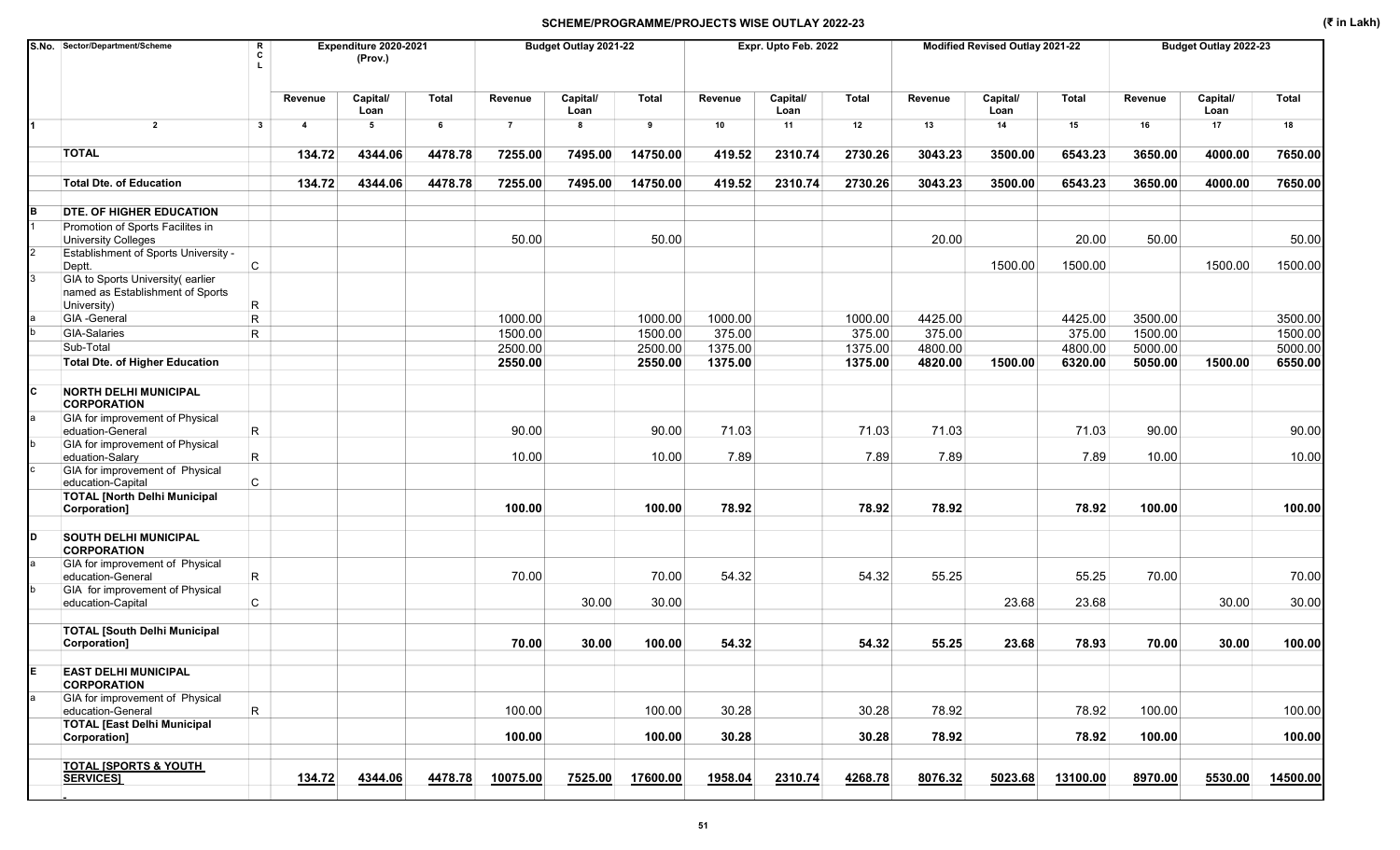|                       | S.No. Sector/Department/Scheme                                   | R<br>C       |                         | Expenditure 2020-2021<br>(Prov.) |          |                | Budget Outlay 2021-22 |              |         | Expr. Upto Feb. 2022 |          |          | Modified Revised Outlay 2021-22 |              |          | Budget Outlay 2022-23 |              |
|-----------------------|------------------------------------------------------------------|--------------|-------------------------|----------------------------------|----------|----------------|-----------------------|--------------|---------|----------------------|----------|----------|---------------------------------|--------------|----------|-----------------------|--------------|
|                       |                                                                  |              | Revenue                 | Capital/<br>Loan                 | Total    | Revenue        | Capital/<br>Loan      | <b>Total</b> | Revenue | Capital/<br>Loan     | Total    | Revenue  | Capital/<br>Loan                | <b>Total</b> | Revenue  | Capital/<br>Loan      | <b>Total</b> |
|                       | $\overline{2}$                                                   | $\mathbf{3}$ | $\overline{\mathbf{4}}$ | 5                                | 6        | $\overline{7}$ | 8                     | 9            | 10      | 11                   | 12       | 13       | 14                              | 15           | 16       | 17                    | 18           |
|                       | <b>MEDICAL</b>                                                   |              |                         |                                  |          |                |                       |              |         |                      |          |          |                                 |              |          |                       |              |
|                       | Dte. GENERAL OF HEALTH<br><b>SERVICES</b>                        |              |                         |                                  |          |                |                       |              |         |                      |          |          |                                 |              |          |                       |              |
|                       | Opening of health centre /<br>Dispensaries (Deptt.)              | C            |                         | 85.97                            | 85.97    |                | 50.00                 | 50.00        |         | 29.06                | 29.06    |          | 30.00                           | 30.00        |          | 1.00                  | 1.00         |
|                       | Opening of health centre /<br>Dispensaries -PWD - SCSP           | R.           | 253.97                  |                                  | 253.97   | 300.00         |                       | 300.00       | 141.43  |                      | 141.43   | 375.00   |                                 | 375.00       | 500.00   |                       | 500.00       |
| 3                     | Opening of new Primary Health                                    |              |                         |                                  |          |                |                       |              |         |                      |          |          |                                 |              |          |                       |              |
|                       | Centres/AAM Aadmi Mohalla Clinic                                 | $\mathsf{C}$ |                         | 3589.25                          | 3589.25  |                | 6000.00               | 6000.00      |         | 1310.70              | 1310.70  |          | 2200.00                         | 2200.00      |          | 10000.00              | 10000.00     |
| 4.1                   | Estt. of new hospitals<br>Estt. of new hospitals                 | $\mathsf{R}$ |                         |                                  |          | 2.00           |                       | 2.00         |         |                      |          |          |                                 |              | 2.00     |                       | 2.00         |
| 4.2                   | 750 bedded hospital cum Medical                                  | C            |                         | 7492.61                          | 7492.61  |                | 40000.00              | 40000.00     |         | 55521.16             | 55521.16 |          | 97100.00                        | 97100.00     |          | 140000.00 140000.00   |              |
|                       | College at Dwarka                                                | C            |                         | 7566.00                          | 7566.00  |                |                       |              |         |                      |          |          |                                 |              |          |                       |              |
| 5                     | Human Resource Training Centre<br>[Continuing Medical Education] |              | 0.83                    |                                  | 0.83     | 10.00          |                       | 10.00        | 0.51    |                      | 0.51     | 1.25     |                                 | 1.25         | 10.00    |                       | 10.00        |
|                       | Central Procurement agency and                                   |              |                         |                                  |          |                |                       |              |         |                      |          |          |                                 |              |          |                       |              |
| 6а                    | State Drug Authority<br>Central Procurement agency and           | C            | 19839.32                |                                  | 19839.32 | 29950.00       |                       | 29950.00     | 9153.11 |                      | 9153.11  | 12197.55 |                                 | 12197.55     | 25000.00 |                       | 25000.00     |
|                       | State Drug Authority -M&E                                        |              |                         |                                  |          |                | 10000.00              | 10000.00     |         | 489.35               | 489.35   |          | 1500.00                         | 1500.00      |          | 5000.00               | 5000.00      |
|                       | <b>Bio-Medical Waste Management</b>                              |              |                         |                                  |          | 5.00           |                       | 5.00         | 0.16    |                      | 0.16     | 5.00     |                                 | 5.00         | 25.00    |                       | 25.00        |
| 8                     | Computerisation of HQ(DHS)                                       |              | 17.70                   |                                  | 17.70    | 30.00          |                       | 30.00        | 18.10   |                      | 18.10    | 27.00    |                                 | 27.00        | 80.00    |                       | 80.00        |
|                       | Disaster Management Cell                                         |              | 0.03                    |                                  | 0.03     | 10.00          |                       | 10.00        |         |                      |          | 1.00     |                                 | 1.00         | 10.00    |                       | 10.00        |
| 10 <sup>1</sup>       | Cancer control cell                                              |              |                         |                                  |          | 10.00          |                       | 10.00        |         |                      |          |          |                                 |              | 10.00    |                       | 10.00        |
| 11<br>12 <sup>°</sup> | Leprosy control cell<br>Tobacco Control Programme (Cell for      |              | 0.16                    |                                  | 0.16     | 10.00          |                       | 10.00        |         |                      |          |          |                                 |              | 10.00    |                       | 10.00        |
|                       | prevention of smoking)                                           |              |                         |                                  |          | 10.00          |                       | 10.00        |         |                      |          |          |                                 |              | 10.00    |                       | 10.00        |
| 13                    | Public Health Campaign (Special Cell)                            |              | 61.22                   |                                  | 61.22    | 100.00         |                       | 100.00       |         |                      |          | 1.00     |                                 | 1.00         | 100.00   |                       | 100.00       |
| 14                    | State Award to service doctors                                   |              |                         |                                  |          |                |                       |              |         |                      |          |          |                                 |              |          |                       |              |
| 15 <sup>15</sup>      | working in Delhi Govt. Hospitals<br>GIA to IVPSS                 |              |                         |                                  |          | 80.00          |                       | 80.00        |         |                      |          | 1.00     |                                 | 1.00         | 80.00    |                       | 80.00        |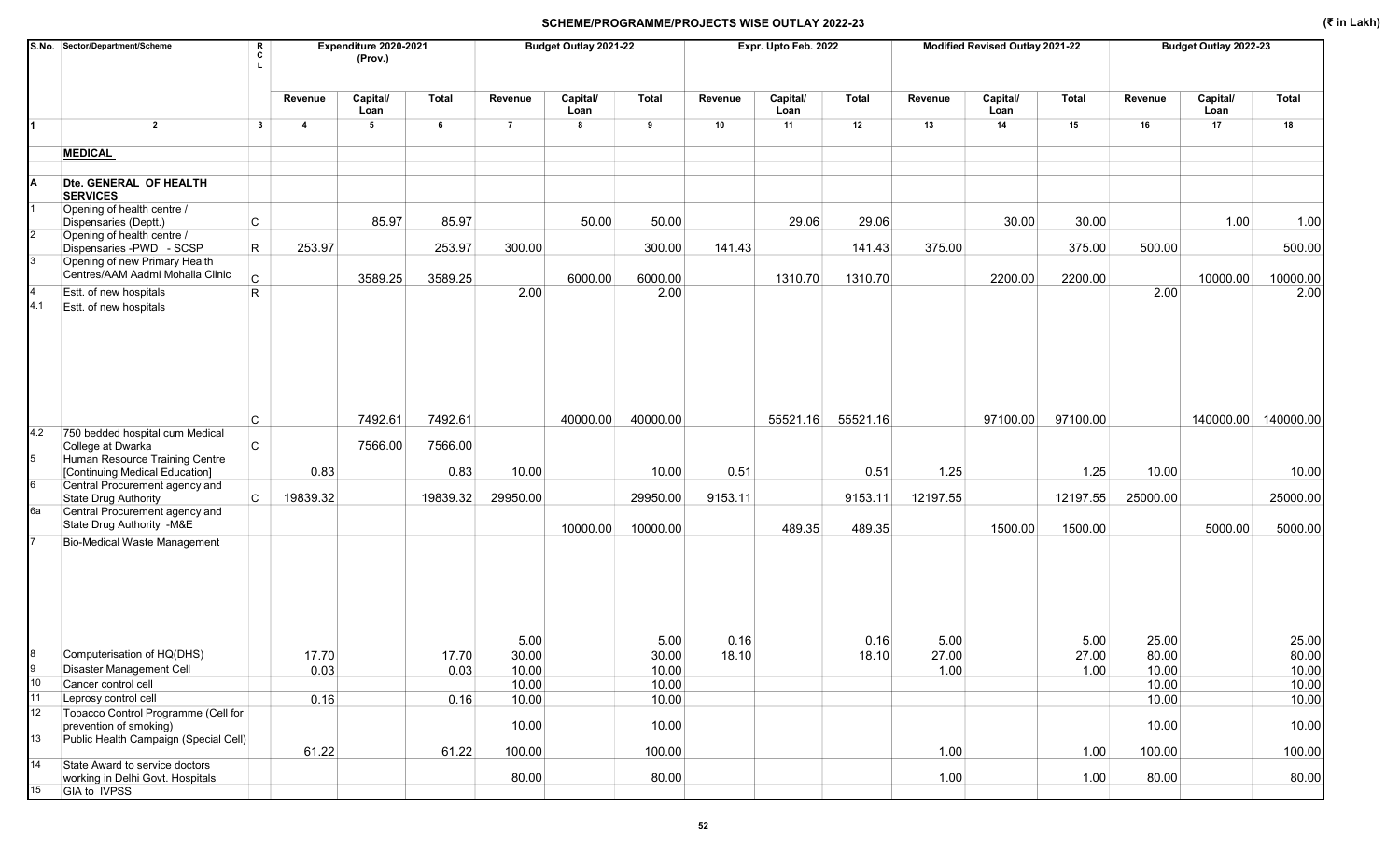|          | S.No. Sector/Department/Scheme                                                                                            | R<br>Expenditure 2020-2021<br>C |                         |                  |          |                  | Budget Outlay 2021-22 |                 |         | Expr. Upto Feb. 2022 |          |         | Modified Revised Outlay 2021-22 |          |                  | Budget Outlay 2022-23 |                 |
|----------|---------------------------------------------------------------------------------------------------------------------------|---------------------------------|-------------------------|------------------|----------|------------------|-----------------------|-----------------|---------|----------------------|----------|---------|---------------------------------|----------|------------------|-----------------------|-----------------|
|          |                                                                                                                           |                                 |                         | (Prov.)          |          |                  |                       |                 |         |                      |          |         |                                 |          |                  |                       |                 |
|          |                                                                                                                           |                                 |                         |                  |          |                  |                       |                 |         |                      |          |         |                                 |          |                  |                       |                 |
|          |                                                                                                                           |                                 | Revenue                 | Capital/<br>Loan | Total    | Revenue          | Capital/<br>Loan      | <b>Total</b>    | Revenue | Capital/<br>Loan     | Total    | Revenue | Capital/<br>Loan                | Total    | Revenue          | Capital/<br>Loan      | <b>Total</b>    |
| 1        | $\overline{2}$                                                                                                            | 3                               | $\overline{\mathbf{4}}$ | 5                | 6        | $\overline{7}$   | 8                     | 9               | 10      | 11                   | 12       | 13      | 14                              | 15       | 16               | 17                    | 18              |
|          | GIA - General                                                                                                             |                                 | 4.00                    |                  | 4.00     | 4.00             |                       | 4.00            | 3.00    |                      | 3.00     | 4.00    |                                 | 4.00     | 4.00             |                       | 4.00            |
|          | GIA - salary                                                                                                              |                                 | 14.00                   |                  | 14.00    | 14.00            |                       | 14.00           | 10.50   |                      | 10.50    | 14.00   |                                 | 14.00    | 14.00            |                       | 14.00           |
|          | sub total                                                                                                                 |                                 | 18.00                   |                  | 18.00    | 18.00            |                       | 18.00           | 13.50   |                      | 13.50    | 18.00   |                                 | 18.00    | 18.00            |                       | 18.00           |
| 16       | Special Health Programme for<br>Geriatric population                                                                      |                                 |                         |                  |          | 10.00            |                       | 10.00           |         |                      |          |         |                                 |          | 10.00            |                       | 10.00           |
| 17       | Remodelling of existing Hospitals                                                                                         |                                 |                         |                  |          |                  |                       |                 |         |                      |          |         |                                 |          |                  |                       |                 |
|          |                                                                                                                           | C                               |                         | 17976.79         | 17976.79 |                  | 40000.00              | 40000.00        |         | 29774.49             | 29774.49 |         | 40000.00                        | 40000.00 |                  | 50000.00              | 50000.00        |
| 18       | Financial Assistance to affected /<br>Infected persons from AIDS / HIV and<br>Double Orphan Children (DSACS)              |                                 |                         |                  |          |                  |                       |                 |         |                      |          |         |                                 |          |                  |                       |                 |
| 18.1     | Financial Assistance to affected /<br>Infected persons from AIDS / HIV and<br>Double Orphan Children (DSACS) -<br>General |                                 | 900.00                  |                  | 900.00   | 1550.00          |                       | 1550.00         | 538.74  |                      | 538.74   | 1200.00 |                                 | 1200.00  | 1700.00          |                       | 1700.00         |
| 18.2     | Delhi state AIDS control sciety for                                                                                       |                                 |                         |                  |          |                  |                       |                 |         |                      |          |         |                                 |          |                  |                       |                 |
|          | remuneration of contractual                                                                                               |                                 |                         |                  |          |                  |                       |                 |         |                      |          |         |                                 |          |                  |                       |                 |
|          | employees - salary                                                                                                        |                                 | 225.00                  |                  | 225.00   | 300.00           |                       | 300.00          | 203.66  |                      | 203.66   | 300.00  |                                 | 300.00   | 300.00           |                       | 300.00          |
| 19       | sub total (DSACS)<br><b>Establishment of new Medical</b>                                                                  |                                 | 1125.00                 |                  | 1125.00  | 1850.00          |                       | 1850.00         | 742.40  |                      | 742.40   | 1500.00 |                                 | 1500.00  | 2000.00          |                       | 2000.00         |
|          | College, University, Paramedical<br>Institution                                                                           | $\mathsf R$                     |                         |                  |          | 1.00             |                       | 1.00            |         |                      |          |         |                                 |          | 1.00             |                       | 1.00            |
| 20       | Setting up of University of Health                                                                                        |                                 |                         |                  |          |                  |                       |                 |         |                      |          |         |                                 |          |                  |                       |                 |
|          | Sciences                                                                                                                  |                                 |                         |                  |          | 1.00             |                       | 1.00            |         |                      |          |         |                                 |          | 1.00             |                       | 1.00            |
|          |                                                                                                                           |                                 |                         |                  |          |                  |                       |                 |         |                      |          |         |                                 |          |                  |                       |                 |
| 21       | <b>Establishment of Delhi Medical</b><br>Service Corporation                                                              |                                 |                         |                  |          | 1.00             |                       | 1.00            |         |                      |          |         |                                 |          | 1.00             |                       | 1.00            |
| 22       | Universal health care in Delhi                                                                                            |                                 |                         |                  |          |                  |                       |                 |         |                      |          |         |                                 |          |                  |                       |                 |
|          | GIA in Aid in General<br><b>Capital Assests</b>                                                                           |                                 |                         |                  |          | 1.00             |                       | 1.00            |         |                      |          | 1.00    |                                 | 1.00     |                  |                       |                 |
|          | <b>GIA Salaries</b>                                                                                                       |                                 |                         |                  |          | 1.00             |                       | 1.00            |         |                      |          | 1.00    |                                 | 1.00     |                  |                       |                 |
| 23       | Anti Quackery Cell                                                                                                        |                                 |                         |                  |          | 6.00             |                       | 6.00            |         |                      |          |         |                                 |          | 6.00             |                       | 6.00            |
| 24       | PPP(Dialisis)                                                                                                             |                                 |                         |                  |          |                  |                       |                 |         |                      |          |         |                                 |          |                  |                       |                 |
|          |                                                                                                                           |                                 | 657.23                  |                  | 657.23   | 700.00           |                       | 700.00          | 372.75  |                      | 372.75   | 600.00  |                                 | 600.00   | 1000.00          |                       | 1000.00         |
| 25       | Health Project Division                                                                                                   |                                 |                         |                  |          | 1.00             |                       | 1.00            |         |                      |          |         |                                 |          | 1.00             |                       | 1.00            |
| 26       | Health Insurance                                                                                                          |                                 |                         |                  |          | 1000.00          |                       | 1000.00         |         |                      |          |         |                                 |          | 1000.00          |                       | 1000.00         |
| 27<br>28 | Lab facility through PPP                                                                                                  |                                 |                         |                  |          | 50.00            |                       | 50.00           |         |                      |          |         |                                 |          | 50.00            |                       | 50.00           |
| 29       | Tele Radiology<br>CT Scan/MRI in PPP                                                                                      |                                 |                         |                  |          | 100.00<br>100.00 |                       | 100.00          |         |                      |          |         |                                 |          | 100.00<br>100.00 |                       | 100.00          |
| 30       | Logistics, supply                                                                                                         |                                 | 14.60                   |                  | 14.60    | 20.00            |                       | 100.00<br>20.00 | 16.89   |                      | 16.89    | 18.80   |                                 | 18.80    | 22.00            |                       | 100.00<br>22.00 |
| 31       | GIA to Bureau of Affordable Meal for                                                                                      |                                 |                         |                  |          |                  |                       |                 |         |                      |          |         |                                 |          |                  |                       |                 |
|          | Aam Aadmi Canteen                                                                                                         |                                 |                         |                  |          |                  |                       |                 |         |                      |          |         |                                 |          |                  |                       |                 |
|          | GIA - General                                                                                                             |                                 |                         |                  |          | 0.50             |                       | 0.50            |         |                      |          | 0.50    |                                 | 0.50     |                  |                       |                 |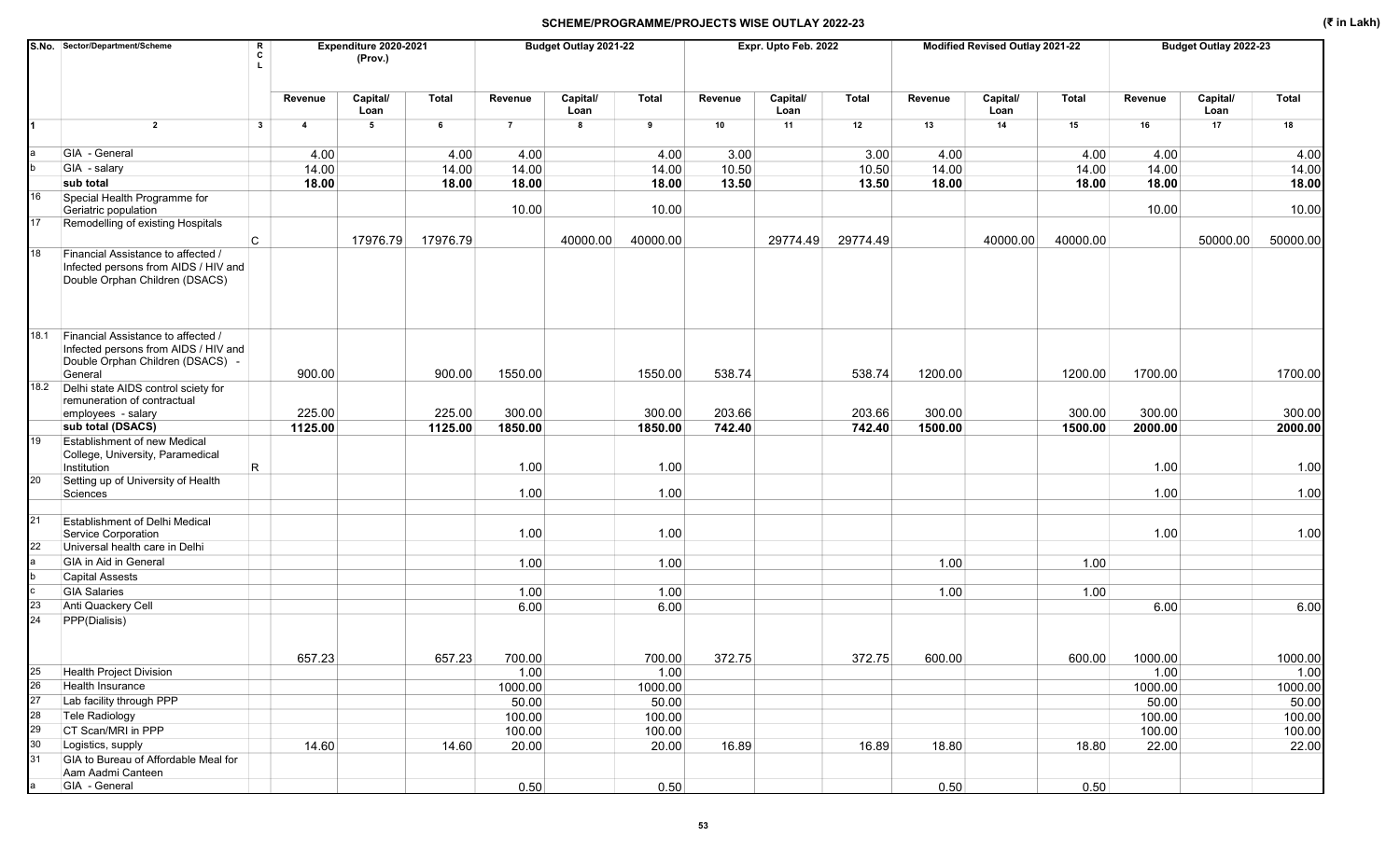|                 | S.No. Sector/Department/Scheme                                                                     | R<br>C                  |                | Expenditure 2020-2021<br>(Prov.) |          |                | Budget Outlay 2021-22 |              |          | Expr. Upto Feb. 2022 |          |          | Modified Revised Outlay 2021-22 |              |          | Budget Outlay 2022-23 |              |
|-----------------|----------------------------------------------------------------------------------------------------|-------------------------|----------------|----------------------------------|----------|----------------|-----------------------|--------------|----------|----------------------|----------|----------|---------------------------------|--------------|----------|-----------------------|--------------|
|                 |                                                                                                    |                         | Revenue        | Capital/<br>Loan                 | Total    | Revenue        | Capital/<br>Loan      | <b>Total</b> | Revenue  | Capital/<br>Loan     | Total    | Revenue  | Capital/<br>Loan                | <b>Total</b> | Revenue  | Capital/<br>Loan      | <b>Total</b> |
|                 | $\overline{2}$                                                                                     | $\mathbf{3}$            | $\overline{4}$ | 5                                | 6        | $\overline{7}$ | 8                     | 9            | 10       | 11                   | 12       | 13       | 14                              | 15           | 16       | 17                    | 18           |
|                 | GIA - capital                                                                                      |                         |                |                                  |          |                |                       |              |          |                      |          |          |                                 |              |          |                       |              |
|                 | GIA - salary                                                                                       |                         |                |                                  |          | 0.50           | 1.00                  | 1.00<br>0.50 |          |                      |          | 0.50     | 1.00                            | 1.00<br>0.50 |          |                       |              |
|                 | sub total                                                                                          |                         |                |                                  |          | 1.00           | 1.00                  | 2.00         |          |                      |          | 1.00     | 1.00                            | 2.00         |          |                       |              |
| 32              | Delhi Health Care Corporation                                                                      |                         |                |                                  |          |                | 500.00                | 500.00       |          |                      |          |          |                                 |              |          | 500.00                | 500.00       |
| 33 <sup>5</sup> | Outstanding of janaushadi GEN ERIC                                                                 |                         |                |                                  |          |                |                       |              |          |                      |          |          |                                 |              |          |                       |              |
|                 | pharmacy                                                                                           | $\mathsf R$             |                |                                  |          | 1.00           |                       | 1.00         |          |                      |          |          |                                 |              | 1.00     |                       | 1.00         |
| 34              | Aam Admin Dental Clinic                                                                            | R.                      |                |                                  |          | 100.00         |                       | 100.00       |          |                      |          | 10.00    |                                 | 10.00        | 450.00   |                       | 450.00       |
| $35\,$          | Financial incentive to good                                                                        |                         |                |                                  |          |                |                       |              |          |                      |          |          |                                 |              |          |                       |              |
|                 | Samaritans                                                                                         | R                       | 0.26           |                                  | 0.26     | 50.00          |                       | 50.00        | 0.50     |                      | 0.50     | 1.50     |                                 | 1.50         | 50.00    |                       | 50.00        |
| 36<br>37        | Trainning of Auto Driver                                                                           | R.                      |                |                                  |          | 5.00           |                       | 5.00         |          |                      |          |          |                                 |              | 5.00     |                       | 5.00         |
| 38              | Health Helpline                                                                                    | $\mathsf{R}$            |                |                                  |          | 100.00         |                       | 100.00       |          |                      |          | 1.00     |                                 | 1.00         | 1500.00  |                       | 1500.00      |
|                 | Skill Development Cell                                                                             | $\overline{\mathsf{R}}$ |                |                                  |          | 1.00           |                       | 1.00         |          |                      |          |          |                                 |              | 5.00     |                       | 5.00         |
| 39              | GIA to Delhi Swastha Kutumb Society                                                                |                         |                |                                  |          |                |                       |              |          |                      |          |          |                                 |              |          |                       |              |
|                 | General                                                                                            |                         |                |                                  |          | 1.00           |                       | 1.00         |          |                      |          |          |                                 |              |          |                       |              |
|                 | Salary<br><b>DGEHS Medical Facility Pensioner</b>                                                  |                         |                |                                  |          | 1.00           |                       | 1.00         |          |                      |          |          |                                 |              |          |                       |              |
|                 |                                                                                                    |                         | 19195.24       |                                  | 19195.24 | 27000.00       |                       | 27000.00     | 19049.75 |                      | 19049.75 | 24000.00 |                                 | 24000.00     | 27000.00 |                       | 27000.00     |
| 41              | Free Medical facility journalist                                                                   |                         | 13.93          |                                  | 13.93    | 20.00          |                       | 20.00        | 3.02     |                      | 3.02     | 12.00    |                                 | 12.00        | 20.00    |                       | 20.00        |
| 42              | GIA to St. John Ambulance -                                                                        |                         |                |                                  |          |                |                       |              |          |                      |          |          |                                 |              |          |                       |              |
|                 | General                                                                                            |                         | 5.00           |                                  | 5.00     | 10.00          |                       | 10.00        |          |                      |          | 5.00     |                                 | 5.00         | 5.00     |                       | 5.00         |
| 43              | Assistance to Non Govt. Hospital                                                                   |                         |                |                                  |          | 1.00           |                       | 1.00         |          |                      |          |          |                                 |              | 1.00     |                       | 1.00         |
| 44              | Employee State Insurance Schemes                                                                   |                         |                |                                  |          | 500.00         |                       | 500.00       |          |                      |          |          |                                 |              | 500.00   |                       | 500.00       |
| 45              | <b>Health Card</b>                                                                                 |                         |                |                                  |          | 5000.00        |                       | 5000.00      |          |                      |          | 1.00     |                                 | 1.00         | 9000.00  |                       | 9000.00      |
| 46              | Upgradation of 95 existing of<br>Dispensaries & Polly clinic                                       |                         |                |                                  |          |                |                       |              |          |                      |          |          |                                 |              |          |                       |              |
|                 |                                                                                                    | C                       |                | 5380.37                          | 5380.37  |                | 6000.00               | 6000.00      |          | 3495.72              | 3495.72  |          | 4500.00                         | 4500.00      |          | 3000.00               | 3000.00      |
| 47              | Training & Exchange Programme<br>(Management Skills & Staff Skills)                                |                         |                |                                  |          | 176.00         |                       | 176.00       |          |                      |          |          |                                 |              | 100.00   |                       | 100.00       |
| 48              | Reimbursement of Delhi Aarogya<br>Kosh (DAK)- Accidents, CT Scan,<br>MRI, Surgery and Rare Disease |                         | 5000.00        |                                  |          |                |                       |              |          |                      |          | 4096.00  |                                 |              |          |                       |              |
| 49              | Mobile Van Clinics for Eye and Ear                                                                 |                         |                |                                  | 5000.00  | 10000.00       |                       | 10000.00     |          |                      |          |          |                                 | 4096.00      | 5000.00  |                       | 5000.00      |
|                 | <b>Care Services</b>                                                                               |                         |                |                                  |          | 50.00          | 100.00                | 150.00       |          |                      |          |          | 1.00                            | 1.00         | 50.00    | 100.00                | 150.00       |
| 50              | Aayushman Bharat Health Insurance-<br>New Scheme -CSS                                              | $\vert R \vert$         |                |                                  |          | 2000.00        |                       | 2000.00      |          |                      |          | 100.00   |                                 | 100.00       | 100.00   |                       | 100.00       |
| 51              | GIA to Aam Aadmi Mohalla Clinic<br>Society- New Scheme                                             | $\mathsf R$             |                |                                  |          |                |                       |              |          |                      |          |          |                                 |              |          |                       |              |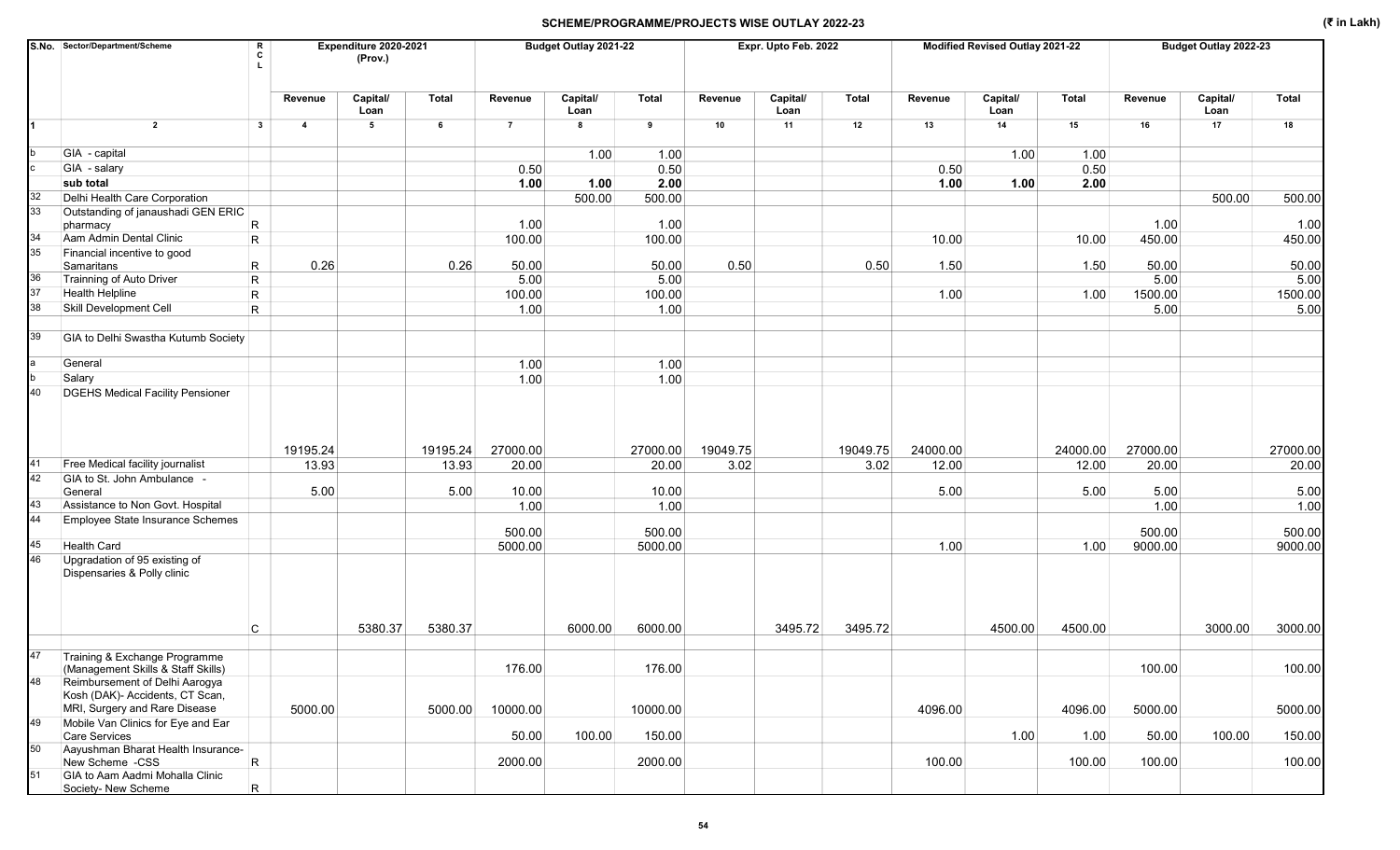|    | S.No. Sector/Department/Scheme                                                                               | R<br>C                  |                | Expenditure 2020-2021<br>(Prov.) |          |                | Budget Outlay 2021-22 |              |          | Expr. Upto Feb. 2022 |                    |          | Modified Revised Outlay 2021-22 |           |          | Budget Outlay 2022-23 |              |
|----|--------------------------------------------------------------------------------------------------------------|-------------------------|----------------|----------------------------------|----------|----------------|-----------------------|--------------|----------|----------------------|--------------------|----------|---------------------------------|-----------|----------|-----------------------|--------------|
|    |                                                                                                              |                         | Revenue        | Capital/<br>Loan                 | Total    | Revenue        | Capital/<br>Loan      | <b>Total</b> | Revenue  | Capital/<br>Loan     | <b>Total</b>       | Revenue  | Capital/<br>Loan                | Total     | Revenue  | Capital/<br>Loan      | <b>Total</b> |
| 1  | $\overline{2}$                                                                                               | $\mathbf{3}$            | $\overline{4}$ | 5                                | 6        | $\overline{7}$ | 8                     | 9            | 10       | 11                   | 12                 | 13       | 14                              | 15        | 16       | 17                    | 18           |
|    | GIA - General                                                                                                | R.                      |                |                                  |          | 1.00           |                       | 1.00         |          |                      |                    | 1.00     |                                 | 1.00      |          |                       |              |
|    | GIA - capital                                                                                                | $\mathtt{C}$            |                |                                  |          |                | 1.00                  | 1.00         |          |                      |                    |          | 1.00                            | 1.00      |          |                       |              |
|    | GIA - salary                                                                                                 | R                       |                |                                  |          | 1.00           |                       | 1.00         |          |                      |                    | 1.00     |                                 | 1.00      |          |                       |              |
|    | sub total                                                                                                    |                         |                |                                  |          | 2.00           | 1.00                  | 3.00         |          |                      |                    | 2.00     | 1.00                            | 3.00      |          |                       |              |
| 52 | Mukhyamantri Swasthya Yojna<br>Campaign                                                                      | R.                      |                |                                  |          | 1.00           |                       | 1.00         |          |                      |                    |          |                                 |           | 1.00     |                       | 1.00         |
| 53 | Dte. of Health & Medical Education                                                                           | $\overline{\mathsf{R}}$ |                |                                  |          | 1.00           |                       | 1.00         |          |                      |                    |          |                                 |           | 1.00     |                       | 1.00         |
| 54 | Women Mohalla Clinic (New Scheme)<br>(Shifted to Public Health sector under<br>DSHM) from 2021-22 RE onwards | R                       |                |                                  |          | 50.00          | 1400.00               | 1450.00      |          |                      |                    |          |                                 |           |          |                       |              |
|    | <b>TOTAL [DGHS]</b>                                                                                          |                         | 46202.49       | 42090.99                         | 88293.48 | 79448.00       | 104052.00             | 183500.00    | 29512.12 |                      | 90620.48 120132.60 | 42977.10 | 145333.00                       | 188310.10 | 73936.00 | 208601.00             | 282537.00    |
|    |                                                                                                              |                         |                |                                  |          |                |                       |              |          |                      |                    |          |                                 |           |          |                       |              |
|    | Attar Sen Jain Eye & General Hospital                                                                        |                         |                |                                  |          |                |                       |              |          |                      |                    |          |                                 |           |          |                       |              |
|    | at Lawarence Road-PWD                                                                                        |                         |                |                                  |          |                |                       |              |          |                      |                    |          |                                 |           |          |                       |              |
|    |                                                                                                              | R                       | 4.75           |                                  | 4.75     | 20.00          |                       | 20.00        |          |                      |                    | 10.00    |                                 | 10.00     | 20.00    |                       | 20.00        |
|    | Machinery & Equipment/ MV                                                                                    | C                       |                | 5.41                             | 5.41     |                | 50.00                 | 50.00        |          |                      |                    |          | 50.00                           | 50.00     |          | 50.00                 | 50.00        |
|    | <b>Total ASJH</b>                                                                                            |                         | 4.75           | 5.41                             | 10.16    | 20.00          | 50.00                 | 70.00        |          |                      |                    | 10.00    | 50.00                           | 60.00     | 20.00    | 50.00                 | 70.00        |
|    | Acharya Bhikshu Hospital- Moti Nagar-                                                                        |                         |                |                                  |          |                |                       |              |          |                      |                    |          |                                 |           |          |                       |              |
|    | <b>PWD</b>                                                                                                   | R                       | 273.95         |                                  | 273.95   | 500.00         |                       | 500.00       | 350.49   |                      | 350.49             | 500.00   |                                 | 500.00    | 350.00   |                       | 350.00       |
|    | Machinery & Equipment/ MV                                                                                    |                         |                |                                  |          |                |                       |              |          |                      |                    |          |                                 |           |          |                       |              |
|    |                                                                                                              | C                       |                | 28.30                            | 28.30    |                | 300.00                | 300.00       |          | 165.69               | 165.69             |          | 200.00                          | 200.00    |          | 150.00                | 150.00       |
|    | <b>Total ABH</b>                                                                                             |                         | 273.95         | 28.30                            | 302.25   | 500.00         | 300.00                | 800.00       | 350.49   | 165.69               | 516.18             | 500.00   | 200.00                          | 700.00    | 350.00   | 150.00                | 500.00       |
|    | ARUNA ASAF ALI HOSPITAL AT<br><b>CIVIL LINES-PWD</b>                                                         |                         | 49.99          |                                  | 49.99    | 100.00         |                       | 100.00       | 11.56    |                      | 11.56              | 70.00    |                                 | 70.00     | 100.00   |                       | 100.00       |
|    | <b>Bio Medical Waste Management</b>                                                                          | R<br>$\mathsf R$        |                |                                  |          | 10.00          |                       | 10.00        | 2.93     |                      | 2.93               | 5.00     |                                 | 5.00      | 10.00    |                       | 10.00        |
|    | Machinery & Equipment/ MV                                                                                    | C.                      | 5.07           | 43.44                            | 48.51    |                | 85.00                 | 85.00        |          | 17.49                | 17.49              |          | 50.00                           | 50.00     |          | 85.00                 | 85.00        |
|    | <b>Total AAAH</b>                                                                                            |                         | 55.06          | 43.44                            | 98.50    | 110.00         | 85.00                 | 195.00       | 14.49    | 17.49                | 31.98              | 75.00    | 50.00                           | 125.00    | 110.00   | 85.00                 | 195.00       |
|    |                                                                                                              |                         |                |                                  |          |                |                       |              |          |                      |                    |          |                                 |           |          |                       |              |
|    | Babu Jagjivan Ram Memorial Hospital<br>at Jahangirpuri -SCSP- PWD                                            |                         |                |                                  |          |                |                       |              |          |                      |                    |          |                                 |           |          |                       |              |
|    |                                                                                                              | R                       | 207.59         |                                  | 207.59   | 300.00         |                       | 300.00       | 184.83   |                      | 184.83             | 250.00   |                                 | 250.00    | 300.00   |                       | 300.00       |
|    | Machinery & Equipment/ MV                                                                                    | $\mathsf{C}$            |                | 85.06                            | 85.06    |                | 150.00                | 150.00       |          | 34.56                | 34.56              |          | 150.00                          | 150.00    |          | 150.00                | 150.00       |
|    | <b>Total BJRM</b>                                                                                            |                         | 207.59         | 85.06                            | 292.65   | 300.00         | 150.00                | 450.00       | 184.83   | 34.56                | 219.39             | 250.00   | 150.00                          | 400.00    | 300.00   | 150.00                | 450.00       |
|    | Bhagban Mahavir Hospital at<br>Pitampura (earlier Direction and                                              |                         |                |                                  |          |                |                       |              |          |                      |                    |          |                                 |           |          |                       |              |
|    | Administration) - PWD                                                                                        | $\mathsf R$             | 252.26         |                                  | 252.26   | 600.00         |                       | 600.00       | 194.60   |                      | 194.60             | 550.00   |                                 | 550.00    | 200.00   |                       | 200.00       |
|    | Machinery and Equipment                                                                                      | $\mathsf{C}$            |                | 25.59                            | 25.59    |                | 100.00                | 100.00       |          | 53.31                | 53.31              |          | 100.00                          | 100.00    |          | 100.00                | 100.00       |
|    | Skill Lab Facilities                                                                                         | R                       |                |                                  |          | 1.00           |                       | 1.00         |          |                      |                    |          |                                 |           | 1.00     |                       | 1.00         |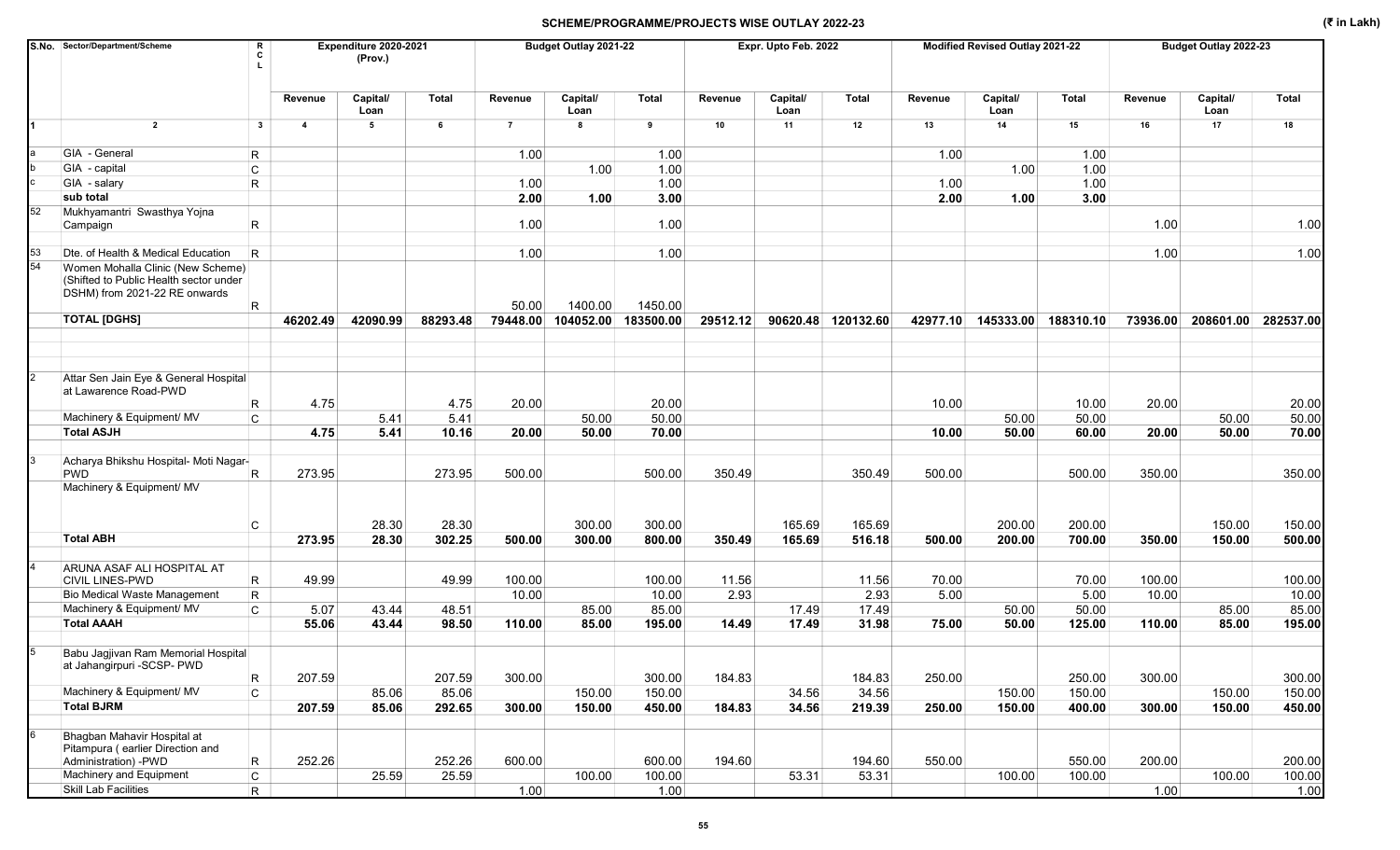|     | S.No. Sector/Department/Scheme                                                                                                | R<br>C       |                         | Expenditure 2020-2021<br>(Prov.) |         |                | Budget Outlay 2021-22 |              |         | Expr. Upto Feb. 2022 |              |         | Modified Revised Outlay 2021-22 |              |         | Budget Outlay 2022-23 |         |
|-----|-------------------------------------------------------------------------------------------------------------------------------|--------------|-------------------------|----------------------------------|---------|----------------|-----------------------|--------------|---------|----------------------|--------------|---------|---------------------------------|--------------|---------|-----------------------|---------|
|     |                                                                                                                               |              | Revenue                 | Capital/<br>Loan                 | Total   | Revenue        | Capital/<br>Loan      | <b>Total</b> | Revenue | Capital/<br>Loan     | <b>Total</b> | Revenue | Capital/<br>Loan                | <b>Total</b> | Revenue | Capital/<br>Loan      | Total   |
|     | $\overline{2}$                                                                                                                | $\mathbf{3}$ | $\overline{\mathbf{A}}$ | 5                                | 6       | $\overline{7}$ | 8                     | 9            | 10      | 11                   | 12           | 13      | 14                              | 15           | 16      | 17                    | 18      |
|     | <b>Total BM Hospital</b>                                                                                                      |              | 252.26                  | 25.59                            | 277.85  | 601.00         | 100.00                | 701.00       | 194.60  | 53.31                | 247.91       | 550.00  | 100.00                          | 650.00       | 201.00  | 100.00                | 301.00  |
|     | Shri Dada Dev MATRI Avum Shishu<br>Chikitsalaya at Nasirpur [Mother &<br>Child] (earlier Direction and<br>Administration)-PWD | R            | 378.70                  |                                  | 378.70  | 450.00         |                       | 450.00       | 98.03   |                      | 98.03        | 250.00  |                                 | 250.00       | 450.00  |                       | 450.00  |
|     | <b>Machinery and Equipment</b>                                                                                                | C.           |                         | 80.98                            | 80.98   |                | 150.00                | 150.00       |         | 41.51                | 41.51        |         | 80.00                           | 80.00        |         | 50.00                 | 50.00   |
|     | <b>Total - Dada Dev</b>                                                                                                       |              | 378.70                  | 80.98                            | 459.68  | 450.00         | 150.00                | 600.00       | 98.03   | 41.51                | 139.54       | 250.00  | 80.00                           | 330.00       | 450.00  | 50.00                 | 500.00  |
| 8.1 | <b>DEEN DAYAL UPADHYAYA</b><br><b>HOSPITAL</b><br>Direction and Administration/St. Of<br>staff inclusive TQM system reforms - |              |                         |                                  |         |                |                       |              |         |                      |              |         |                                 |              |         |                       |         |
|     | <b>PWD</b>                                                                                                                    | R            | 1339.81                 |                                  | 1339.81 | 1500.00        |                       | 1500.00      | 875.26  |                      | 875.26       | 1500.00 |                                 | 1500.00      | 1000.00 |                       | 1000.00 |
| 8.2 | Machinery and Equipment                                                                                                       | $\mathsf{C}$ |                         | 999.26                           | 999.26  |                | 1000.00               | 1000.00      |         | 179.50               | 179.50       |         | 500.00                          | 500.00       |         | 1000.00               | 1000.00 |
| 8.3 | C/o Medical College at DDU Hospital                                                                                           | R            |                         |                                  |         | 100.00         |                       | 100.00       |         |                      |              |         |                                 |              | 100.00  |                       | 100.00  |
| 8.4 | <b>Hospital Waste Management</b>                                                                                              |              | 0.30                    |                                  | 0.30    | 15.00          |                       | 15.00        | 11.94   |                      | 11.94        | 15.00   |                                 | 15.00        | 15.00   |                       | 15.00   |
| 8.5 | Computerisation of Hospitals records/                                                                                         |              |                         |                                  |         |                |                       |              |         |                      |              |         |                                 |              |         |                       |         |
|     | Services                                                                                                                      |              |                         |                                  |         | 10.00          |                       | 10.00        |         |                      |              | 2.00    |                                 | 2.00         | 10.00   |                       | 10.00   |
|     | <b>Total - DDUH</b>                                                                                                           |              | 1340.11                 | 999.26                           | 2339.37 | 1625.00        | 1000.00               | 2625.00      | 887.20  | 179.50               | 1066.70      | 1517.00 | 500.00                          | 2017.00      | 1125.00 | 1000.00               | 2125.00 |
|     | Deep Chand Bandhu Hospital,<br>Kokiwala Bagh-PWD                                                                              | R            | 189.80                  |                                  | 189.80  | 700.00         |                       | 700.00       | 154.35  |                      | 154.35       | 450.00  |                                 | 450.00       | 200.00  |                       | 200.00  |
|     | Machinery & Equipments/ MV                                                                                                    | C.           |                         | 168.77                           | 168.77  |                | 250.00                | 250.00       |         | 30.59                | 30.59        |         | 51.00                           | 51.00        |         | 200.00                | 200.00  |
|     | <b>Total- DCBH</b>                                                                                                            |              | 189.80                  | 168.77                           | 358.57  | 700.00         | 250.00                | 950.00       | 154.35  | 30.59                | 184.94       | 450.00  | 51.00                           | 501.00       | 200.00  | 200.00                | 400.00  |
| 10  |                                                                                                                               |              |                         |                                  |         |                |                       |              |         |                      |              |         |                                 |              |         |                       |         |
|     | Dr N.C. Joshi hospital at Karolbagh-<br><b>PWD</b>                                                                            | R            | 35.88                   |                                  | 35.88   | 110.00         |                       | 110.00       | 14.19   |                      | 14.19        | 40.00   |                                 | 40.00        | 110.00  |                       | 110.00  |
|     | Machinery & Equipments/ MV                                                                                                    |              |                         |                                  |         |                |                       |              |         |                      |              |         |                                 |              |         |                       |         |
|     | <b>Total NCJH</b>                                                                                                             | C            |                         | 74.99                            | 74.99   |                | 150.00                | 150.00       |         | 59.40                | 59.40        |         | 77.00                           | 77.00        |         | 150.00                | 150.00  |
|     |                                                                                                                               |              | 35.88                   | 74.99                            | 110.87  | 110.00         | 150.00                | 260.00       | 14.19   | 59.40                | 73.59        | 40.00   | 77.00                           | 117.00       | 110.00  | 150.00                | 260.00  |
| 11  | Dr. Baba Saheb Ambedkar (Dr.<br><b>B.R.AMBEDKAR) HOSPITAL AT</b><br><b>ROHINI</b>                                             |              |                         |                                  |         |                |                       |              |         |                      |              |         |                                 |              |         |                       |         |
|     | 11.1 Machinery and Equipment                                                                                                  | C            |                         | 381.92                           | 381.92  |                | 600.00                | 600.00       |         | 248.86               | 248.86       |         | 493.00                          | 493.00       |         | 600.00                | 600.00  |
|     | 11.2 Training/CME                                                                                                             |              |                         |                                  |         | 5.00           |                       | 5.00         | 1.15    |                      | 1.15         | 5.00    |                                 | 5.00         | 5.00    |                       | 5.00    |
|     | 11.3 Bio Medical Waste Management                                                                                             | R            | 33.37                   |                                  | 33.37   | 50.00          |                       | 50.00        | 46.07   |                      | 46.07        | 50.00   |                                 | 50.00        | 50.00   |                       | 50.00   |
|     | 11.4 PWD - (earlier Medical college Rohini)                                                                                   |              |                         |                                  |         |                |                       |              |         |                      |              |         |                                 |              |         |                       |         |
|     |                                                                                                                               | R            | 1214.85                 |                                  | 1214.85 | 1500.00        |                       | 1500.00      | 697.76  |                      | 697.76       | 1500.00 |                                 | 1500.00      | 1000.00 |                       | 1000.00 |
| 12  | Sub-Total [Dr. B.R.AMBEDKAR<br><b>HOSPITAL AT ROHINII]</b><br><b>Dr. BSA MEDICAL COLLEGE</b>                                  |              | 1248.22                 | 381.92                           | 1630.14 | 1555.00        | 600.00                | 2155.00      | 744.98  | 248.86               | 993.84       | 1555.00 | 493.00                          | 2048.00      | 1055.00 | 600.00                | 1655.00 |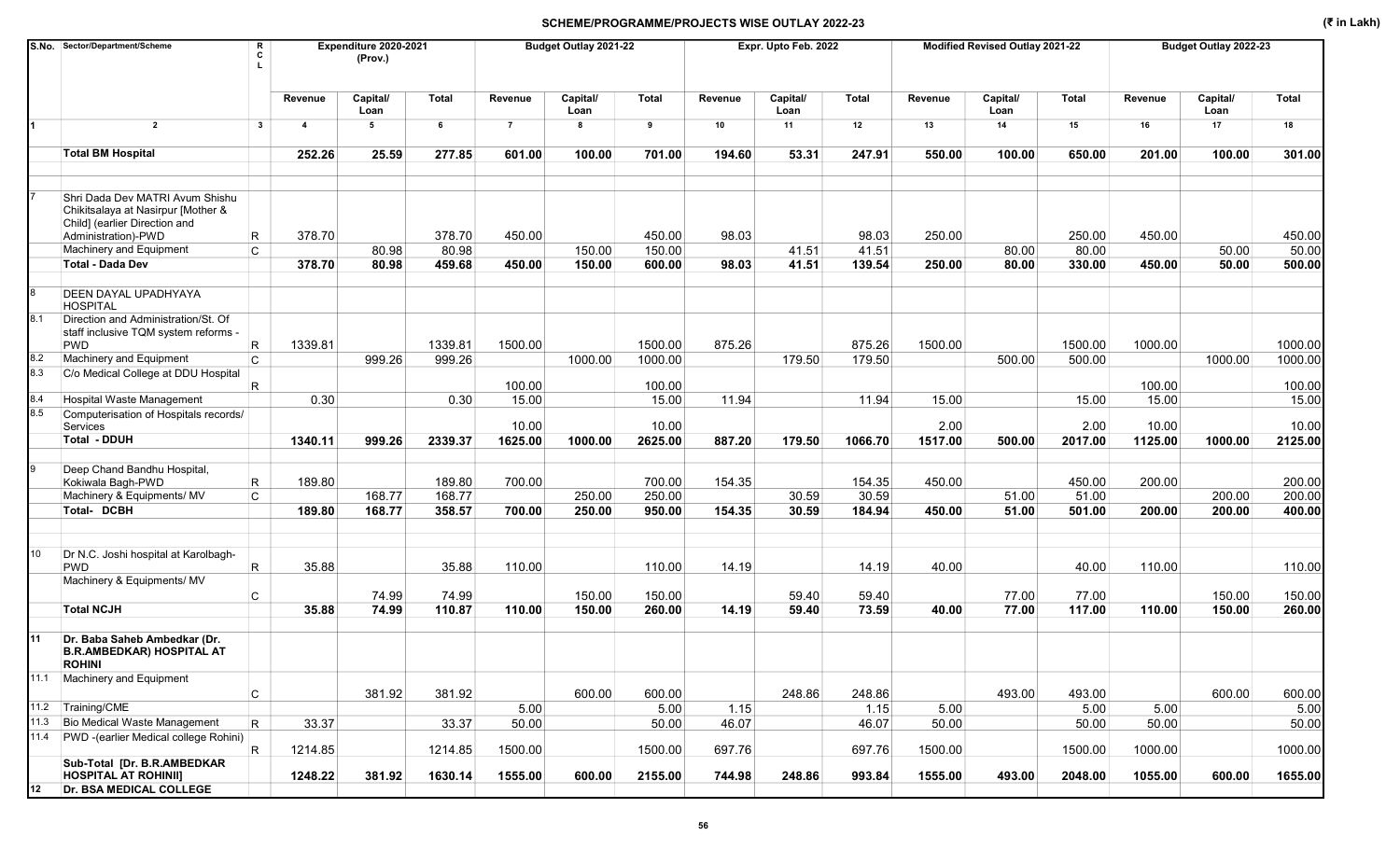|      | S.No. Sector/Department/Scheme                                                                           | R<br>Expenditure 2020-2021<br>C<br>(Prov.) |                         |                  |         | Budget Outlay 2021-22 |                  |              | Expr. Upto Feb. 2022 |                  |         | Modified Revised Outlay 2021-22 |                  |              | Budget Outlay 2022-23 |                  |              |
|------|----------------------------------------------------------------------------------------------------------|--------------------------------------------|-------------------------|------------------|---------|-----------------------|------------------|--------------|----------------------|------------------|---------|---------------------------------|------------------|--------------|-----------------------|------------------|--------------|
|      |                                                                                                          |                                            | Revenue                 | Capital/<br>Loan | Total   | Revenue               | Capital/<br>Loan | <b>Total</b> | Revenue              | Capital/<br>Loan | Total   | Revenue                         | Capital/<br>Loan | <b>Total</b> | Revenue               | Capital/<br>Loan | <b>Total</b> |
| 1    | $\overline{2}$                                                                                           | $\mathbf{3}$                               | $\overline{\mathbf{4}}$ | 5                | 6       | $\overline{7}$        | 8                | 9            | 10                   | 11               | 12      | 13                              | 14               | 15           | 16                    | 17               | 18           |
|      | 12.1 Machinery and Equipment                                                                             |                                            |                         |                  |         |                       |                  |              |                      |                  |         |                                 |                  |              |                       |                  |              |
|      |                                                                                                          | С                                          |                         | 71.38            | 71.38   |                       | 100.00           | 100.00       |                      | 1.36             | 1.36    |                                 | 50.00            | 50.00        |                       | 100.00           | 100.00       |
|      | 12.2 Bio Medical waste management                                                                        | R.                                         | 1.97                    |                  | 1.97    | 5.00                  |                  | 5.00         | 4.28                 |                  | 4.28    | 5.00                            |                  | 5.00         | 6.00                  |                  | 6.00         |
|      | Sub-Total Dr. BSA MEDICAL<br><b>COLLEGE]</b>                                                             |                                            | 1.97                    | 71.38            | 73.35   | 5.00                  | 100.00           | 105.00       | 4.28                 | 1.36             | 5.64    | 5.00                            | 50.00            | 55.00        | 6.00                  | 100.00           | 106.00       |
|      | <b>TOTAL [Dr. B.R.Ambedkar Hospital</b><br>at Rohini & Dr. BSA Medical<br>College]                       |                                            | 1250.19                 | 453.30           | 1703.49 | 1560.00               | 700.00           | 2260.00      | 749.26               | 250.22           | 999.48  | 1560.00                         | 543.00           | 2103.00      | 1061.00               | 700.00           | 1761.00      |
|      |                                                                                                          |                                            |                         |                  |         |                       |                  |              |                      |                  |         |                                 |                  |              |                       |                  |              |
| 13   | Dr. Hedgewar Arogya Sansthan at<br>Karkardooma - PWD                                                     | R                                          | 437.11                  |                  | 437.11  | 500.00                |                  | 500.00       | 448.99               |                  | 448.99  | 650.00                          |                  | 650.00       | 500.00                |                  | 500.00       |
|      | Machinery & Equipment/ MV                                                                                | $\mathsf{C}$                               |                         | 62.52            | 62.52   |                       | 150.00           | 150.00       |                      | 27.02            | 27.02   |                                 | 66.00            | 66.00        |                       | 150.00           | 150.00       |
|      | Total (Dr. Hedgewar Arogya<br>Sansthan at Karkardooma)                                                   |                                            | 437.11                  | 62.52            | 499.63  | 500.00                | 150.00           | 650.00       | 448.99               | 27.02            | 476.01  | 650.00                          | 66.00            | 716.00       | 500.00                | 150.00           | 650.00       |
|      |                                                                                                          |                                            |                         |                  |         |                       |                  |              |                      |                  |         |                                 |                  |              |                       |                  |              |
| 14   | G.B. PANT Institiute of Post<br>Graduate Medical Education &<br>Research (GIPMER)                        |                                            |                         |                  |         |                       |                  |              |                      |                  |         |                                 |                  |              |                       |                  |              |
| 14.1 | Expansion of Hospital -PWD                                                                               | R.                                         | 898.80                  |                  | 898.80  | 1000.00               |                  | 1000.00      | 289.28               |                  | 289.28  | 700.00                          |                  | 700.00       | 1000.00               |                  | 1000.00      |
| 14.2 | Setting up of E.D.P.Cell                                                                                 |                                            | 19.50                   |                  | 19.50   | 100.00                |                  | 100.00       | 1.17                 |                  | 1.17    | 100.00                          |                  | 100.00       | 100.00                |                  | 100.00       |
| 14.3 | Purchase of machinary & equipments                                                                       |                                            |                         |                  |         |                       |                  |              |                      |                  |         |                                 |                  |              |                       |                  |              |
|      |                                                                                                          | C                                          |                         | 911.84           | 911.84  |                       | 7000.00          | 7000.00      |                      | 1463.12          | 1463.12 |                                 | 7000.00          | 7000.00      |                       | 2000.00          | 2000.00      |
| 14.4 | Setting up of Liver Transplantation<br>Unit                                                              |                                            | 2.36                    |                  | 2.36    | 410.00                |                  | 410.00       | 0.05                 |                  | 0.05    | 200.00                          |                  | 200.00       | 400.00                |                  | 400.00       |
| 14.5 | 24 hrs. emergency services                                                                               |                                            |                         |                  |         | 50.00                 |                  | 50.00        |                      |                  |         | 50.00                           |                  | 50.00        | 50.00                 |                  | 50.00        |
| 14.6 | VIP care centre                                                                                          |                                            | 0.29                    |                  | 0.29    | 20.00                 |                  | 20.00        |                      |                  |         | 20.00                           |                  | 20.00        | 20.00                 |                  | 20.00        |
| 14.7 | <b>Bio-Medical Waste Management Cell</b>                                                                 |                                            | 55.58                   |                  | 55.58   | 151.00                |                  | 151.00       | 101.07               |                  | 101.07  | 151.00                          |                  | 151.00       | 134.00                |                  | 134.00       |
| 14.8 | Tele Medicine Project under National<br>Medical College Network - GOI                                    |                                            |                         |                  |         | 125.00                |                  | 125.00       |                      |                  |         | 25.00                           |                  | 25.00        | 107.00                |                  | 107.00       |
|      | <b>TOTAL [G.B. PANT HOSPITAL]</b>                                                                        |                                            | 976.53                  | 911.84           | 1888.37 | 1856.00               | 7000.00          | 8856.00      | 391.57               | 1463.12          | 1854.69 | 1246.00                         | 7000.00          | 8246.00      | 1811.00               | 2000.00          | 3811.00      |
|      |                                                                                                          |                                            |                         |                  |         |                       |                  |              |                      |                  |         |                                 |                  |              |                       |                  |              |
| 15   | G.G.S. Hospital at Ragubir Nagar -<br>SCSP-PWD                                                           | $\vert$ R                                  | 161.45                  |                  | 161.45  | 400.00                |                  | 400.00       | 182.34               |                  | 182.34  | 650.00                          |                  | 650.00       | 250.00                |                  | 250.00       |
|      | Machinery & Equipment/ MV                                                                                | $\mathsf{C}$                               |                         | 99.93            | 99.93   |                       | 250.00           | 250.00       |                      | 145.92           | 145.92  |                                 | 189.00           | 189.00       |                       | 150.00           | 150.00       |
|      | <b>Total GGSH</b>                                                                                        |                                            | 161.45                  | 99.93            | 261.38  | 400.00                | 250.00           | 650.00       | 182.34               | 145.92           | 328.26  | 650.00                          | 189.00           | 839.00       | 250.00                | 150.00           | 400.00       |
| 16   | <b>G.T.B.HOSPITAL &amp; MEDICAL</b><br><b>COLLEGE AT SHAHDARA</b><br><b>G.T.B.HOSPITAL &amp; MEDICAL</b> | C                                          |                         |                  |         |                       |                  |              |                      |                  |         |                                 |                  |              |                       |                  |              |
|      | <b>COLLEGE AT SHAHDARA (earlier</b><br>Direction and Administration) - PWD                               | $\overline{\mathsf{R}}$                    | 2096.42                 |                  | 2096.42 | 2800.00               |                  | 2800.00      | 2036.69              |                  | 2036.69 | 2800.00                         |                  | 2800.00      | 1500.00               |                  | 1500.00      |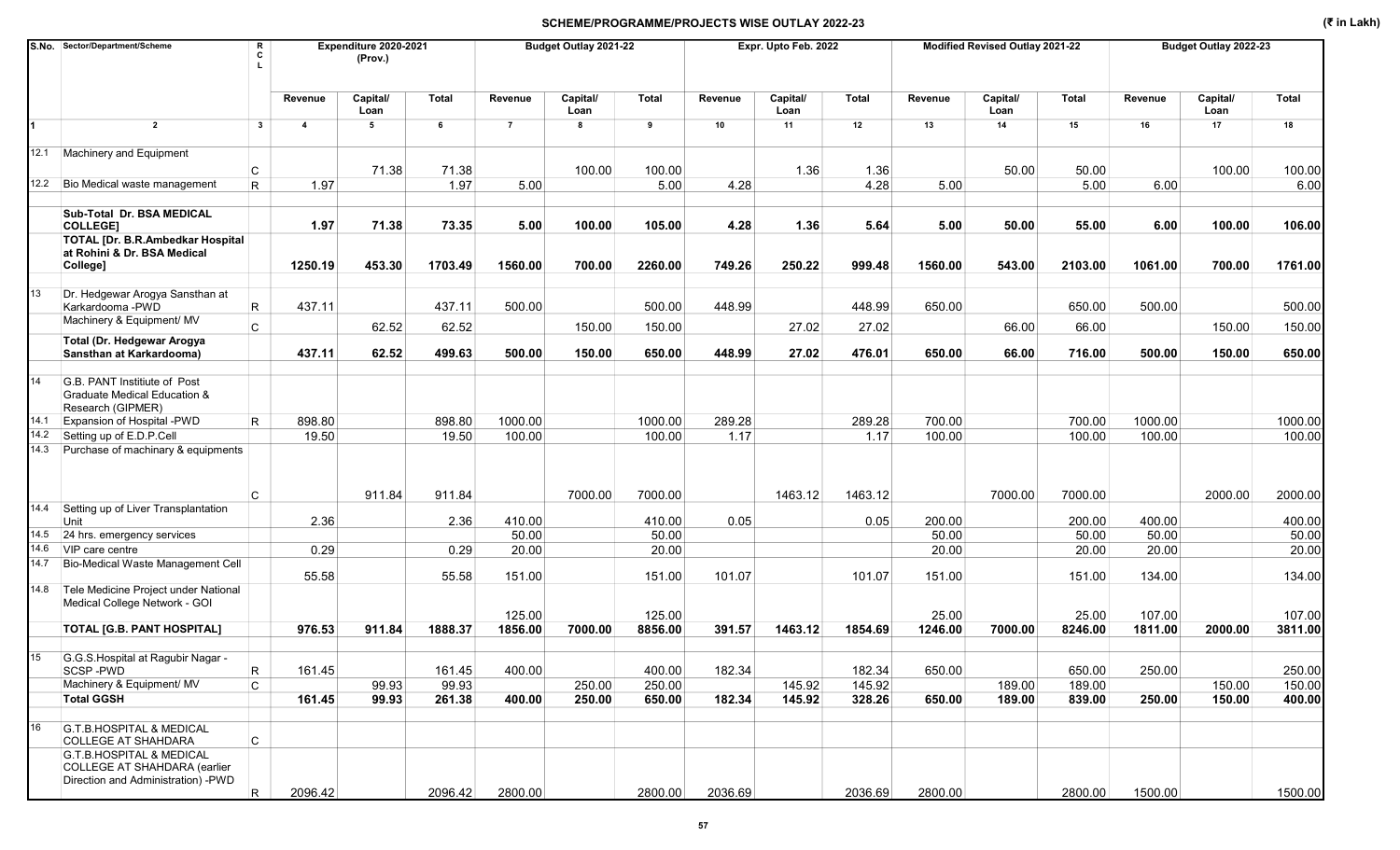|      | S.No. Sector/Department/Scheme<br>R<br>C                  |                | Expenditure 2020-2021<br>(Prov.) |         |                | Budget Outlay 2021-22 |         |         | Expr. Upto Feb. 2022 |         |         | Modified Revised Outlay 2021-22 |         |         | Budget Outlay 2022-23 |              |
|------|-----------------------------------------------------------|----------------|----------------------------------|---------|----------------|-----------------------|---------|---------|----------------------|---------|---------|---------------------------------|---------|---------|-----------------------|--------------|
|      |                                                           | Revenue        | Capital/<br>Loan                 | Total   | Revenue        | Capital/<br>Loan      | Total   | Revenue | Capital/<br>Loan     | Total   | Revenue | Capital/<br>Loan                | Total   | Revenue | Capital/<br>Loan      | <b>Total</b> |
|      | $\overline{2}$<br>$\mathbf{3}$                            | $\overline{4}$ | 5                                | 6       | $\overline{7}$ | 8                     | 9       | 10      | 11                   | 12      | 13      | 14                              | 15      | 16      | 17                    | 18           |
|      | Machinery and Equipment                                   |                |                                  |         |                |                       |         |         |                      |         |         |                                 |         |         |                       |              |
|      | C                                                         |                | 1018.97                          | 1018.97 |                | 2520.00               | 2520.00 |         | 2822.34              | 2822.34 |         | 4126.00                         | 4126.00 |         | 1500.00               | 1500.00      |
|      | <b>Total GTBH</b>                                         | 2096.42        | 1018.97                          | 3115.39 | 2800.00        | 2520.00               | 5320.00 | 2036.69 | 2822.34              | 4859.03 | 2800.00 | 4126.00                         | 6926.00 | 1500.00 | 1500.00               | 3000.00      |
| 16 a | University College of Medical<br>Sciences                 |                |                                  |         |                |                       |         |         |                      |         |         |                                 |         |         |                       |              |
|      | Direction & Administration                                |                |                                  |         | 100.00         |                       | 100.00  |         |                      |         |         |                                 |         | 50.00   |                       | 50.00        |
|      | <b>Office Expenses</b>                                    |                |                                  |         |                |                       |         |         |                      |         |         |                                 |         |         |                       |              |
|      | <b>TOTAL - UCMS</b>                                       |                |                                  |         | 100.00         |                       | 100.00  |         |                      |         |         |                                 |         | 50.00   |                       | 50.00        |
| 17   | <b>GURU NANAK EYE CENTRE</b>                              |                |                                  |         |                |                       |         |         |                      |         |         |                                 |         |         |                       |              |
| 17.1 | Expansion of Guru Nanak Eye Centre -                      |                |                                  |         |                |                       |         |         |                      |         |         |                                 |         |         |                       |              |
|      | R<br><b>PWD</b><br>17.2 Machinery & Equipments            | 115.81         |                                  | 115.81  | 200.00         |                       | 200.00  | 36.18   |                      | 36.18   | 100.00  |                                 | 100.00  | 200.00  |                       | 200.00       |
|      | C                                                         |                | 969.14                           | 969.14  |                | 1010.00               | 1010.00 |         | 243.20               | 243.20  |         | 510.00                          | 510.00  |         | 890.00                | 890.00       |
| 17.3 | <b>Establishment of new units/courses</b>                 |                |                                  |         | 15.00          |                       | 15.00   |         |                      |         |         |                                 |         | 30.00   |                       | 30.00        |
| 17.4 | Eye donation project                                      | 0.74           |                                  | 0.74    | 5.00           |                       | 5.00    |         |                      |         | 2.50    |                                 | 2.50    | 5.00    |                       | 5.00         |
| 17.5 | Catract free Delhi                                        |                |                                  |         |                |                       |         |         |                      |         |         |                                 |         |         |                       |              |
| 17.6 | Amblyopia free delhi                                      |                |                                  |         | 30.00          |                       | 30.00   |         |                      |         |         |                                 |         | 10.00   |                       | 10.00        |
| 17.7 | <b>CME/Training</b>                                       | 0.56           |                                  | 0.56    | 5.00           |                       | 5.00    |         |                      |         |         |                                 |         | 20.00   |                       | 20.00        |
| 17.8 | Eye donation camp                                         | 1.44           |                                  | 1.44    | 10.00          |                       | 10.00   |         |                      |         | 3.50    |                                 | 3.50    | 10.00   |                       | 10.00        |
| 17.9 | Annual scientist Programme                                |                |                                  |         | 1.00           |                       | 1.00    |         |                      |         |         |                                 |         | 2.00    |                       | 2.00         |
|      | <b>TOTAL [GURU NANAK EYE</b><br><b>CENTRE]</b>            | 118.55         | 969.14                           | 1087.69 | 266.00         | 1010.00               | 1276.00 | 36.18   | 243.20               | 279.38  | 106.00  | 510.00                          | 616.00  | 277.00  | 890.00                | 1167.00      |
| 18   | Poly clinic at Kanti Nagar-PWD<br>R                       | 15.39          |                                  | 15.39   | 45.00          |                       | 45.00   | 10.84   |                      | 10.84   | 45.00   |                                 | 45.00   | 45.00   |                       | 45.00        |
|      | Machinery & Equipments/ MV<br>C                           |                |                                  |         |                | 5.00                  | 5.00    |         |                      |         |         |                                 |         |         |                       |              |
|      | <b>Total KantiNagarHospital</b>                           | 15.39          |                                  | 15.39   | 45.00          | 5.00                  | 50.00   | 10.84   |                      | 10.84   | 45.00   |                                 | 45.00   | 45.00   |                       | 45.00        |
| 19   | Jag Pravesh Chandra Hospital at<br>R<br>Shastri Park -PWD | 210.12         |                                  | 210.12  | 450.00         |                       | 450.00  | 328.62  |                      | 328.62  | 450.00  |                                 | 450.00  | 350.00  |                       | 350.00       |
|      | Machinery & Equipments/ MV<br>C                           |                | 34.57                            | 34.57   |                | 250.00                | 250.00  |         | 122.69               | 122.69  |         | 150.00                          | 150.00  |         | 150.00                | 150.00       |
|      | <b>Total JPCH</b>                                         | 210.12         | 34.57                            | 244.69  | 450.00         | 250.00                | 700.00  | 328.62  | 122.69               | 451.31  | 450.00  | 150.00                          | 600.00  | 350.00  | 150.00                | 500.00       |
|      |                                                           |                |                                  |         |                |                       |         |         |                      |         |         |                                 |         |         |                       |              |
| 20   | L.B.S hospital at Khichripur - PWD -<br>R<br>SCSP         | 573.65         |                                  | 573.65  | 900.00         |                       | 900.00  | 532.69  |                      | 532.69  | 850.00  |                                 | 850.00  | 500.00  |                       | 500.00       |
|      | 20.1 Bio-Medical Waste Management Cell<br>R               | 3.52           |                                  | 3.52    | 30.00          |                       | 30.00   | 4.78    |                      | 4.78    | 10.00   |                                 | 10.00   | 30.00   |                       | 30.00        |
|      | 20.2 Machinery & Equipments/ MV<br>$\mathsf{C}$           |                | 138.40                           | 138.40  |                | 250.00                | 250.00  |         | 26.98                | 26.98   |         | 100.00                          | 100.00  |         | 150.00                | 150.00       |
|      | <b>Total LBSH</b>                                         | 577.17         | 138.40                           | 715.57  | 930.00         | 250.00                | 1180.00 | 537.47  | 26.98                | 564.45  | 860.00  | 100.00                          | 960.00  | 530.00  | 150.00                | 680.00       |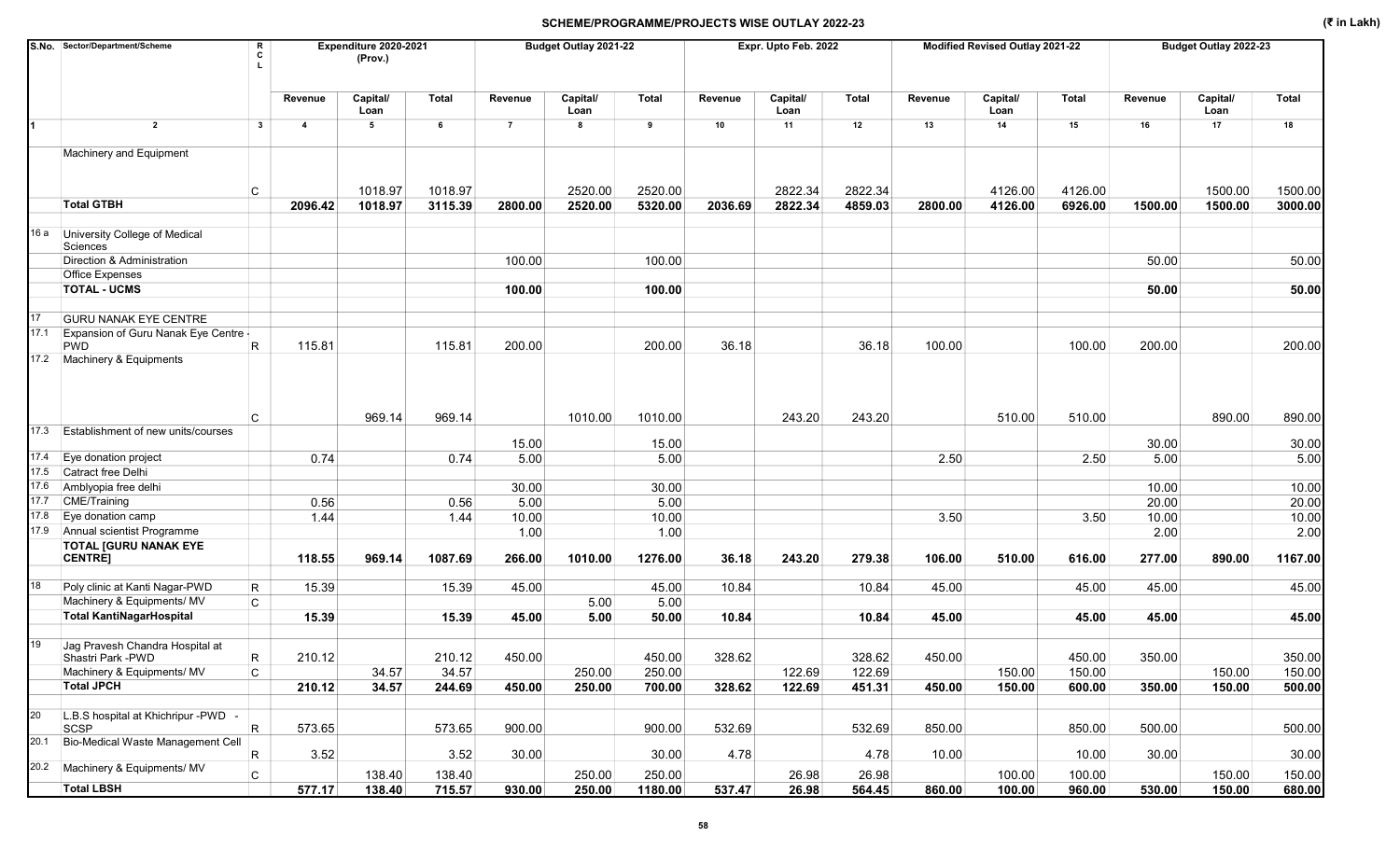|      | S.No. Sector/Department/Scheme                                               | R<br>c                  |                         | Expenditure 2020-2021<br>(Prov.) |          |                | Budget Outlay 2021-22 |              |         | Expr. Upto Feb. 2022 |          |         | Modified Revised Outlay 2021-22 |              |         | Budget Outlay 2022-23 |              |
|------|------------------------------------------------------------------------------|-------------------------|-------------------------|----------------------------------|----------|----------------|-----------------------|--------------|---------|----------------------|----------|---------|---------------------------------|--------------|---------|-----------------------|--------------|
|      |                                                                              |                         | Revenue                 | Capital/<br>Loan                 | Total    | Revenue        | Capital/<br>Loan      | <b>Total</b> | Revenue | Capital/<br>Loan     | Total    | Revenue | Capital/<br>Loan                | <b>Total</b> | Revenue | Capital/<br>Loan      | <b>Total</b> |
|      | $\overline{2}$                                                               | $\mathbf{3}$            | $\overline{\mathbf{4}}$ | 5                                | 6        | $\overline{7}$ | 8                     | 9            | 10      | 11                   | 12       | 13      | 14                              | 15           | 16      | 17                    | 18           |
| 21   | LOK NAYAK JAI PRAKASH<br>NARAYAN HOSPITAL (LNJP)                             |                         |                         |                                  |          |                |                       |              |         |                      |          |         |                                 |              |         |                       |              |
| 21.1 | Purchase of Machinary & Equipment                                            |                         |                         |                                  |          |                |                       |              |         |                      |          |         |                                 |              |         |                       |              |
|      |                                                                              | C                       |                         | 2509.66                          | 2509.66  |                | 9000.00               | 9000.00      |         | 8689.86              | 8689.86  |         | 10850.00                        | 10850.00     |         | 3000.00               | 3000.00      |
| 21.2 | Addition / Alteration / Renovation of                                        |                         | 5194.47                 |                                  | 5194.47  | 3500.00        |                       | 3500.00      | 2046.02 |                      | 2046.02  | 4500.00 |                                 | 4500.00      | 2500.00 |                       | 2500.00      |
|      | the existing building-PWD<br>21.3 Computerisation of hospital services       | $\mathsf R$             |                         |                                  |          |                |                       |              |         |                      |          |         |                                 |              |         |                       |              |
|      |                                                                              |                         | 3.48                    |                                  | 3.48     | 5.00           |                       | 5.00         | 2.16    |                      | 2.16     | 5.00    |                                 | 5.00         | 5.00    |                       | 5.00         |
| 21.4 | Project for waste management                                                 |                         | 246.52                  |                                  | 246.52   | 250.00         |                       | 250.00       | 246.41  |                      | 246.41   | 250.00  |                                 | 250.00       | 250.00  |                       | 250.00       |
| 21.5 | Prevention of hearing impairment for<br>school going children                |                         |                         |                                  |          | 10.00          |                       | 10.00        |         |                      |          | 10.00   |                                 | 10.00        | 10.00   |                       | 10.00        |
|      | 21.6 Library and Recreation Club for<br>welfare of hospital staff            |                         | 0.99                    |                                  | 0.99     | 5.00           |                       | 5.00         | 1.97    |                      | 1.97     | 5.00    |                                 | 5.00         | 5.00    |                       | 5.00         |
| 21.7 | Tertiary Cancer Care Centre (TCCC)<br><b>CSS</b>                             | <b>C</b>                |                         | 2583.53                          | 2583.53  |                | 500.00                | 500.00       |         | 332.00               | 332.00   | 332.00  |                                 | 332.00       |         | 1000.00               | 1000.00      |
|      | <b>TOTAL [LNJP]</b>                                                          |                         | 5445.46                 | 5093.19                          | 10538.65 | 3770.00        | 9500.00               | 13270.00     | 2296.56 | 9021.86              | 11318.42 | 5102.00 | 10850.00                        | 15952.00     | 2770.00 | 4000.00               | 6770.00      |
|      |                                                                              |                         |                         |                                  |          |                |                       |              |         |                      |          |         |                                 |              |         |                       |              |
| 22   | Maharishi Balmiki hospital at                                                |                         |                         |                                  |          |                |                       |              |         |                      |          |         |                                 |              |         |                       |              |
|      | Poothkurd -PWD                                                               | С                       | 429.48                  |                                  | 429.48   | 350.00         |                       | 350.00       | 222.60  |                      | 222.60   | 300.00  |                                 | 300.00       | 350.00  |                       | 350.00       |
|      | Machinery & Equipments/ MV                                                   | $\mathsf{C}$            |                         | 131.35                           | 131.35   |                | 150.00                | 150.00       |         | 42.66                | 42.66    |         | 79.00                           | 79.00        |         | 150.00                | 150.00       |
|      | Skill Lab Facilities<br><b>Total MBH</b>                                     | $\mathsf R$             |                         |                                  |          | 5.00           |                       | 5.00         |         |                      |          |         |                                 |              | 1.00    |                       | 1.00         |
|      |                                                                              |                         | 429.48                  | 131.35                           | 560.83   | 355.00         | 150.00                | 505.00       | 222.60  | 42.66                | 265.26   | 300.00  | 79.00                           | 379.00       | 351.00  | 150.00                | 501.00       |
| 23   | MAULANA AZAD MEDICAL<br><b>COLLEGE</b>                                       |                         |                         |                                  |          |                |                       |              |         |                      |          |         |                                 |              |         |                       |              |
|      | Machinery and Equipment                                                      |                         |                         |                                  |          |                |                       |              |         |                      |          |         |                                 |              |         |                       |              |
|      |                                                                              |                         |                         | 504.40                           | 504.40   |                | 470.00                | 470.00       |         | 533.06               | 533.06   |         | 700.00                          | 700.00       |         | 800.00                | 800.00       |
|      | Addition / Alteration / Renovation of                                        |                         |                         |                                  |          |                |                       |              |         |                      |          |         |                                 |              |         |                       |              |
|      | <b>Buildings -PWD</b>                                                        | $\overline{\mathsf{R}}$ | 1148.33                 |                                  | 1148.33  | 2000.00        |                       | 2000.00      | 599.41  |                      | 599.41   | 1500.00 |                                 | 1500.00      | 1000.00 |                       | 1000.00      |
|      | Child Development Centre                                                     |                         |                         |                                  |          | 10.00          |                       | 10.00        |         |                      |          | 10.00   |                                 | 10.00        | 10.00   |                       | 10.00        |
|      | Setting up of Viral Research &<br>Diagnostic Laboratory -CSS (New<br>Scheme) | $\mathsf{R}$            |                         |                                  |          |                |                       |              |         |                      |          |         |                                 |              | 345.00  |                       | 345.00       |
|      | Setting up of Viral Research &                                               |                         |                         |                                  |          |                |                       |              |         |                      |          |         |                                 |              |         |                       |              |
|      | Diagnostic Laboratory -State Share<br>(New Scheme)                           | R                       |                         |                                  |          |                |                       |              |         |                      |          |         |                                 |              | 115.00  |                       | 115.00       |
|      | <b>TOTAL [MAM COLLEGE]</b>                                                   |                         | 1148.33                 | 504.40                           | 1652.73  | 2010.00        | 470.00                | 2480.00      | 599.41  | 533.06               | 1132.47  | 1510.00 | 700.00                          | 2210.00      | 1470.00 | 800.00                | 2270.00      |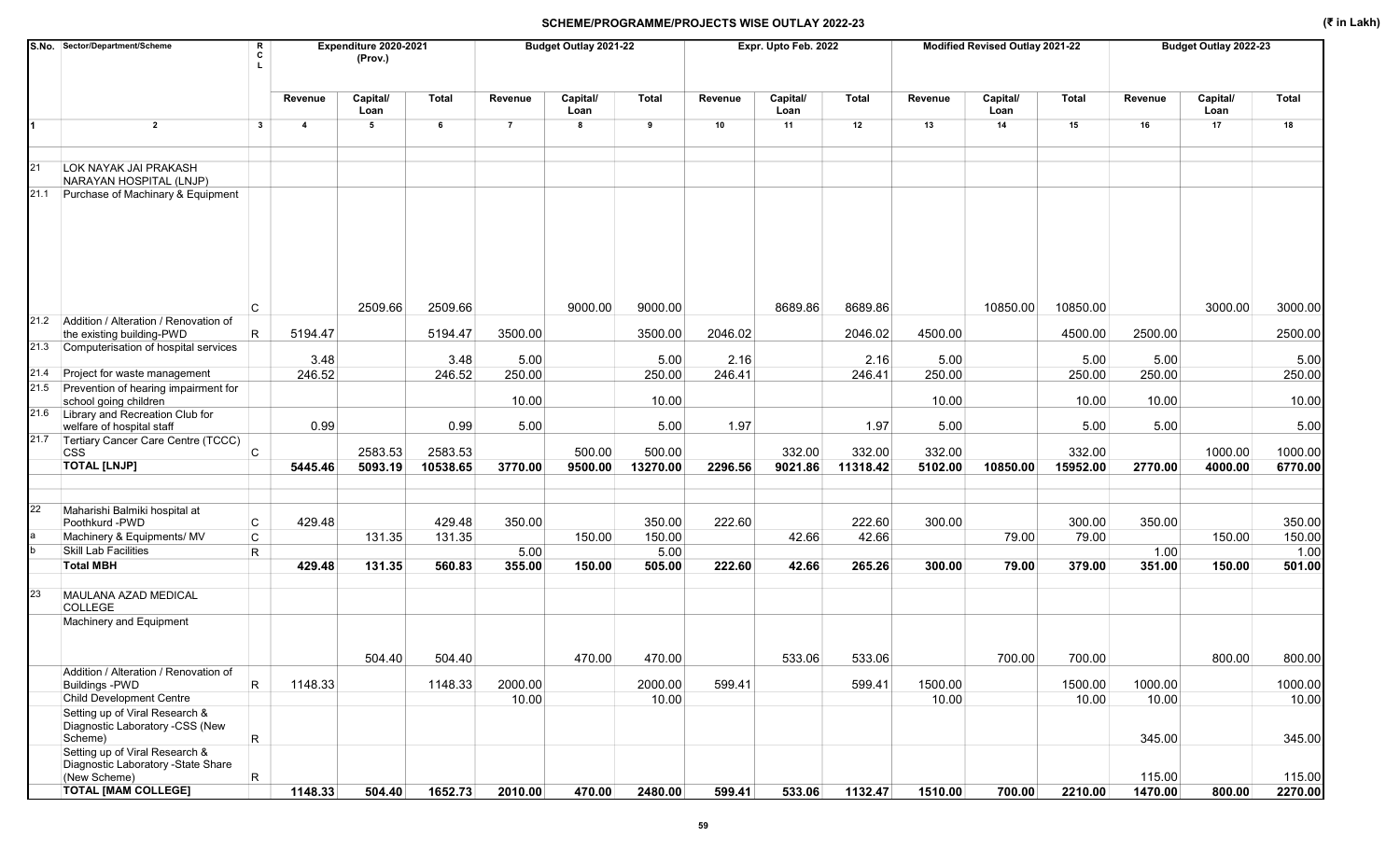|    | S.No. Sector/Department/Scheme<br>C                            | R                       | Expenditure 2020-2021<br>(Prov.) |        |                | Budget Outlay 2021-22 |              |         | Expr. Upto Feb. 2022 |        |         | Modified Revised Outlay 2021-22 |              |         | Budget Outlay 2022-23 |              |
|----|----------------------------------------------------------------|-------------------------|----------------------------------|--------|----------------|-----------------------|--------------|---------|----------------------|--------|---------|---------------------------------|--------------|---------|-----------------------|--------------|
|    |                                                                | Revenue                 | Capital/<br>Loan                 | Total  | Revenue        | Capital/<br>Loan      | <b>Total</b> | Revenue | Capital/<br>Loan     | Total  | Revenue | Capital/<br>Loan                | <b>Total</b> | Revenue | Capital/<br>Loan      | <b>Total</b> |
|    | $\overline{2}$<br>$\overline{\mathbf{3}}$                      | $\overline{\mathbf{4}}$ | 5                                | 6      | $\overline{7}$ | 8                     | 9            | 10      | 11                   | 12     | 13      | 14                              | 15           | 16      | 17                    | 18           |
| 24 | Pt.Madan Mohan Malviya hospital at<br>R<br>Malviya Nagar - PWD | 284.51                  |                                  | 284.51 | 500.00         |                       | 500.00       | 325.97  |                      | 325.97 | 500.00  |                                 | 500.00       | 500.00  |                       | 500.00       |
|    | $\mathsf{C}$<br>Machinery & Equipments/ MV                     |                         | 46.78                            | 46.78  |                | 200.00                | 200.00       |         | 22.69                | 22.69  |         | 100.00                          | 100.00       |         | 200.00                | 200.00       |
|    | <b>Total PMMMH</b>                                             | 284.51                  | 46.78                            | 331.29 | 500.00         | 200.00                | 700.00       | 325.97  | 22.69                | 348.66 | 500.00  | 100.00                          | 600.00       | 500.00  | 200.00                | 700.00       |
|    |                                                                |                         |                                  |        |                |                       |              |         |                      |        |         |                                 |              |         |                       |              |
| 25 | R.T.R.M hospital at Jaffarpur -PWD                             |                         |                                  | 343.59 |                |                       |              |         |                      | 383.86 |         |                                 | 500.00       | 400.00  |                       |              |
|    | R                                                              | 343.59                  |                                  |        | 550.00         |                       | 550.00       | 383.86  |                      |        | 500.00  |                                 |              |         |                       | 400.00       |
|    | Machinery & Equipments/ MV<br>C                                |                         | 12.90                            | 12.90  |                | 250.00                | 250.00       |         | 90.81                | 90.81  |         | 115.00                          | 115.00       |         | 150.00                | 150.00       |
|    | <b>Total RTRMH</b>                                             | 343.59                  | 12.90                            | 356.49 | 550.00         | 250.00                | 800.00       | 383.86  | 90.81                | 474.67 | 500.00  | 115.00                          | 615.00       | 400.00  | 150.00                | 550.00       |
|    | S.G.M. Hospital at Mangolpuri -SCSP                            |                         |                                  |        |                |                       |              |         |                      |        |         |                                 |              |         |                       |              |
|    | Machinery and Equipment<br>C                                   |                         | 130.65                           | 130.65 |                | 300.00                | 300.00       |         | 252.89               | 252.89 |         | 400.00                          | 400.00       |         | 300.00                | 300.00       |
|    | <b>PWD</b><br>R.                                               | 595.57                  |                                  | 595.57 | 400.00         |                       | 400.00       | 548.85  |                      | 548.85 | 1100.00 |                                 | 1100.00      | 400.00  |                       | 400.00       |
|    | <b>Total SGM Hosital</b>                                       | 595.57                  | 130.65                           | 726.22 | 400.00         | 300.00                | 700.00       | 548.85  | 252.89               | 801.74 | 1100.00 | 400.00                          | 1500.00      | 400.00  | 300.00                | 700.00       |
|    |                                                                |                         |                                  |        |                |                       |              |         |                      |        |         |                                 |              |         |                       |              |
| 27 | Sardar Ballav Bhai Patel Hospital at                           |                         |                                  |        |                |                       |              |         |                      |        |         |                                 |              |         |                       |              |
|    | Patel Nagar - PWD<br>R                                         | 139.95                  |                                  | 139.95 | 150.00         |                       | 150.00       | 90.59   |                      | 90.59  | 150.00  |                                 | 150.00       | 150.00  |                       | 150.00       |
|    | Machinery & Equipments/ MV<br>C                                |                         | 24.21                            | 24.21  |                | 100.00                | 100.00       |         | 31.96                | 31.96  |         | 60.00                           | 60.00        |         | 100.00                | 100.00       |
|    | <b>Total SBBPH</b>                                             | 139.95                  | 24.21                            | 164.16 | 150.00         | 100.00                | 250.00       | 90.59   | 31.96                | 122.55 | 150.00  | 60.00                           | 210.00       | 150.00  | 100.00                | 250.00       |
|    |                                                                |                         |                                  |        |                |                       |              |         |                      |        |         |                                 |              |         |                       |              |
| 28 | Satyawadi Raja Harish Chandra<br>R.<br>Hospital at Narela -PWD | 68.50                   |                                  | 68.50  | 200.00         |                       | 200.00       | 122.02  |                      | 122.02 | 250.00  |                                 | 250.00       | 200.00  |                       | 200.00       |
|    | Machinery & Equipments/ MV<br>C                                |                         | 25.98                            | 25.98  |                | 100.00                | 100.00       |         | 49.40                | 49.40  |         | 54.00                           | 54.00        |         | 100.00                | 100.00       |
|    | <b>Total SRHCH</b>                                             | 68.50                   | 25.98                            | 94.48  | 200.00         | 100.00                | 300.00       | 122.02  | 49.40                | 171.42 | 250.00  | 54.00                           | 304.00       | 200.00  | 100.00                | 300.00       |
|    |                                                                |                         |                                  |        |                |                       |              |         |                      |        |         |                                 |              |         |                       |              |
| 29 | Ambedkar Nagar Hospital<br>R.                                  |                         |                                  |        |                |                       |              |         |                      |        |         |                                 |              |         |                       |              |
|    | Machinery & Equipment<br>$\mathsf{C}$                          |                         | 61.34                            | 61.34  |                | 100.00                | 100.00       |         | 37.64                | 37.64  |         | 50.00                           | 50.00        |         | 100.00                | 100.00       |
|    | <b>Bio Medical Waste Management</b><br>R.                      |                         |                                  |        | 7.00           |                       | 7.00         | 0.20    |                      | 0.20   | 0.50    |                                 | 0.50         | 7.00    |                       | 7.00         |
|    | <b>Total - Ambedkar Nagar</b>                                  |                         | 61.34                            | 61.34  | 7.00           | 100.00                | 107.00       | 0.20    | 37.64                | 37.84  | 0.50    | 50.00                           | 50.50        | 7.00    | 100.00                | 107.00       |
|    |                                                                |                         |                                  |        |                |                       |              |         |                      |        |         |                                 |              |         |                       |              |
| 30 | Burari Hospital -PWD<br>R.                                     |                         |                                  |        | 300.00         |                       | 300.00       | 40.28   |                      | 40.28  | 300.00  |                                 | 300.00       | 150.00  |                       | 150.00       |
|    | $\mathsf C$<br>Machinery & Equipment                           |                         |                                  |        |                | 100.00                | 100.00       |         | 7.94                 | 7.94   |         | 72.00                           | 72.00        |         | 500.00                | 500.00       |
|    | <b>Hospital Waste Management</b><br>R                          |                         |                                  |        | 5.00           |                       | 5.00         |         |                      |        | 5.00    |                                 | 5.00         | 5.00    |                       | 5.00         |
|    | Total - Burari Hospital                                        |                         |                                  |        | 305.00         | 100.00                | 405.00       | 40.28   | 7.94                 | 48.22  | 305.00  | 72.00                           | 377.00       | 155.00  | 500.00                | 655.00       |
|    |                                                                |                         |                                  |        |                |                       |              |         |                      |        |         |                                 |              |         |                       |              |
| 31 | Indira Gandhi Hospital-Dwarka -PWD<br>R.                       |                         |                                  |        | 500.00         |                       | 500.00       | 115.83  |                      | 115.83 | 200.00  |                                 | 200.00       | 300.00  |                       | 300.00       |
|    | Machinery & Equipment<br>$\mathsf{C}$                          |                         |                                  |        |                | 100.00                | 100.00       |         | 36.03                | 36.03  |         | 200.00                          | 200.00       |         | 1000.00               | 1000.00      |
|    | <b>Bio Medical Waste Management</b><br>R.                      |                         |                                  |        | 5.00           |                       | 5.00         |         |                      |        | 2.00    |                                 | 2.00         | 10.00   |                       | 10.00        |
|    | Total - Indira Gandhi Hospital-                                |                         |                                  |        |                |                       |              |         |                      |        |         |                                 |              |         |                       |              |
|    | Dwarka                                                         |                         |                                  |        | 505.00         | 100.00                | 605.00       | 115.83  | 36.03                | 151.86 | 202.00  | 200.00                          | 402.00       | 310.00  | 1000.00               | 1310.00      |
|    |                                                                |                         |                                  |        |                |                       |              |         |                      |        |         |                                 |              |         |                       |              |
| 32 | CENTRALISED ACCIDENT TRAUMA                                    |                         |                                  |        |                |                       |              |         |                      |        |         |                                 |              |         |                       |              |
|    | <b>SERVICES [CATS]</b>                                         |                         |                                  |        |                |                       |              |         |                      |        |         |                                 |              |         |                       |              |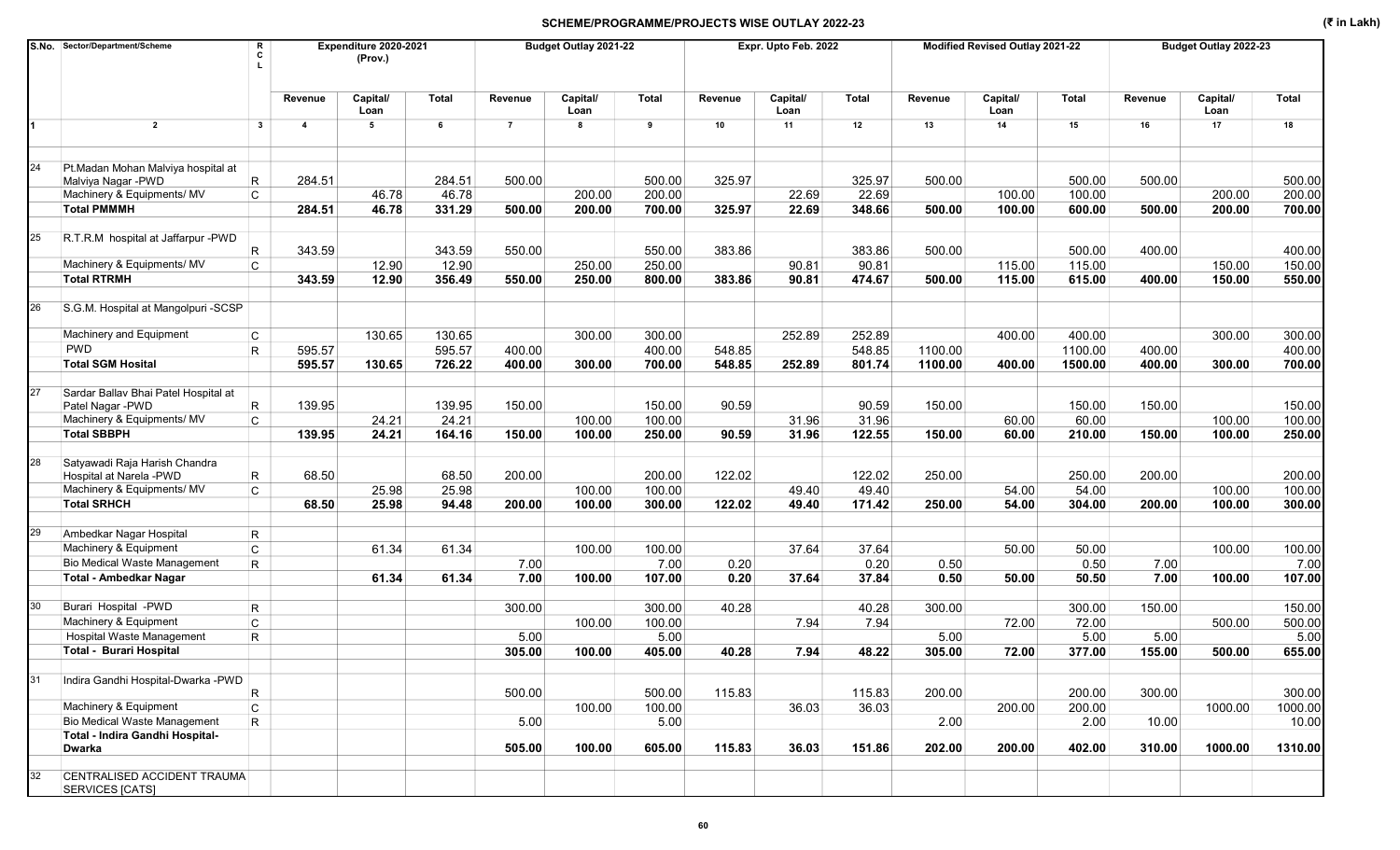|      | S.No. Sector/Department/Scheme                            | R<br>C            |                   | Expenditure 2020-2021<br>(Prov.) |                   |                    | Budget Outlay 2021-22 |                    |                    | Expr. Upto Feb. 2022 |                    |                    | Modified Revised Outlay 2021-22 |                    |                    | Budget Outlay 2022-23 |                    |
|------|-----------------------------------------------------------|-------------------|-------------------|----------------------------------|-------------------|--------------------|-----------------------|--------------------|--------------------|----------------------|--------------------|--------------------|---------------------------------|--------------------|--------------------|-----------------------|--------------------|
|      |                                                           |                   | Revenue           | Capital/                         | Total             | Revenue            | Capital/              | Total              | Revenue            | Capital/             | Total              | Revenue            | Capital/                        | Total              | Revenue            | Capital/              | Total              |
|      | $\overline{2}$                                            | $\mathbf{3}$      | 4                 | Loan<br>5                        | 6                 | $\overline{7}$     | Loan<br>8             | 9                  | 10                 | Loan<br>11           | 12                 | 13                 | Loan<br>14                      | 15                 | 16                 | Loan<br>17            | 18                 |
|      |                                                           |                   |                   |                                  |                   |                    |                       |                    |                    |                      |                    |                    |                                 |                    |                    |                       |                    |
|      | 32.1 GIA General                                          |                   |                   |                                  |                   |                    |                       |                    |                    |                      |                    |                    |                                 |                    |                    |                       |                    |
|      |                                                           |                   | 4800.00           |                                  | 4800.00           | 4000.00            |                       | 4000.00            | 3699.00            |                      | 3699.00            | 6000.00            |                                 | 6000.00            | 6000.00            |                       | 6000.00            |
|      | 32.2 GIA Salaries                                         |                   | 2625.00           |                                  | 2625.00           | 3500.00            |                       | 3500.00            | 2746.00            |                      | 2746.00            | 4000.00            |                                 | 4000.00            | 4000.00            |                       | 4000.00            |
|      | 32.3 GIA for creatiion of Capital                         | C                 |                   |                                  |                   |                    |                       |                    |                    |                      |                    |                    | 100.00                          | 100.00             |                    |                       |                    |
|      | <b>Total-CATS</b>                                         |                   | 7425.00           |                                  | 7425.00           | 7500.00            |                       | 7500.00            | 6445.00            |                      | 6445.00            | 10000.00           | 100.00                          | 10100.00           | 10000.00           |                       | 10000.00           |
| 33   | Chacha Nehru Bal Chikitsalaya<br>(CNBC)                   |                   |                   |                                  |                   |                    |                       |                    |                    |                      |                    |                    |                                 |                    |                    |                       |                    |
| 33.1 | <b>GIA General</b>                                        |                   | 2250.00           |                                  | 2250.00           | 3000.00            |                       | 3000.00            | 2250.00            |                      | 2250.00            | 3000.00            |                                 | 3000.00            | 2500.00            |                       | 2500.00            |
|      | 33.2 GIA Salaries                                         |                   |                   |                                  |                   |                    |                       |                    |                    |                      |                    |                    |                                 |                    |                    |                       |                    |
|      |                                                           |                   | 4675.00           |                                  | 4675.00           | 5700.00            |                       | 5700.00            | 4275.00            |                      | 4275.00            | 5850.00            |                                 | 5850.00            | 5350.00            |                       | 5350.00            |
|      | 33.3 GIA for creatiion of Capital                         |                   |                   |                                  |                   |                    |                       |                    |                    |                      |                    |                    |                                 |                    |                    |                       |                    |
|      |                                                           |                   |                   |                                  |                   |                    |                       |                    |                    |                      |                    |                    |                                 |                    |                    |                       |                    |
|      | 33.4 PWD- Capital                                         | C<br>$\mathsf{R}$ | 396.14            |                                  | 396.14            | 400.00             | 500.00                | 500.00<br>400.00   | 262.99             | 125.00               | 125.00<br>262.99   | 500.00             | 500.00                          | 500.00<br>500.00   | 400.00             | 500.00                | 500.00<br>400.00   |
|      | <b>Total-CNBC</b>                                         |                   | 7321.14           |                                  | 7321.14           | 9100.00            | 500.00                | 9600.00            | 6787.99            | 125.00               | 6912.99            | 9350.00            | 500.00                          | 9850.00            | 8250.00            | 500.00                | 8750.00            |
|      |                                                           |                   |                   |                                  |                   |                    |                       |                    |                    |                      |                    |                    |                                 |                    |                    |                       |                    |
| 34   | JANAKPURI SUPER SPECIALITY<br><b>HOSPITAL SOCIETY</b>     |                   |                   |                                  |                   |                    |                       |                    |                    |                      |                    |                    |                                 |                    |                    |                       |                    |
|      | 34.1 GIA General                                          |                   |                   |                                  |                   |                    |                       |                    |                    |                      |                    |                    |                                 |                    |                    |                       |                    |
| 34.2 | <b>GIA Salaries</b>                                       |                   | 850.00<br>1050.00 |                                  | 850.00<br>1050.00 | 1600.00<br>3000.00 |                       | 1600.00<br>3000.00 | 1457.00<br>1949.00 |                      | 1457.00<br>1949.00 | 1500.00<br>1949.00 |                                 | 1500.00<br>1949.00 | 1600.00<br>3000.00 |                       | 1600.00<br>3000.00 |
|      | 34.3 GIA for creation of Capital (M& E)                   |                   |                   |                                  |                   |                    |                       |                    |                    |                      |                    |                    |                                 |                    |                    |                       |                    |
|      |                                                           |                   |                   |                                  |                   |                    |                       |                    |                    |                      |                    |                    |                                 |                    |                    |                       |                    |
|      | 34.4 PWD- Capital                                         |                   | 408.24            |                                  | 408.24            | 400.00             | 200.00                | 200.00<br>400.00   | 311.48             | 50.00                | 50.00<br>311.48    | 400.00             | 50.00                           | 50.00<br>400.00    | 400.00             | 100.00                | 100.00<br>400.00   |
|      | <b>Total-JSSHS</b>                                        | R                 | 2308.24           |                                  | 2308.24           | 5000.00            | 200.00                | 5200.00            | 3717.48            | 50.00                | 3767.48            | 3849.00            | 50.00                           | 3899.00            | 5000.00            | 100.00                | 5100.00            |
|      |                                                           |                   |                   |                                  |                   |                    |                       |                    |                    |                      |                    |                    |                                 |                    |                    |                       |                    |
| 35   | <b>DELHI STATE CANCER INSTITUTE</b><br><b>AT SHAHDARA</b> |                   |                   |                                  |                   |                    |                       |                    |                    |                      |                    |                    |                                 |                    |                    |                       |                    |
|      | 35.1 GIA General                                          |                   |                   |                                  |                   |                    |                       |                    |                    |                      |                    |                    |                                 |                    |                    |                       |                    |
|      |                                                           |                   | 1500.00           |                                  | 1500.00           | 3000.00            |                       | 3000.00            | 1825.64            |                      | 1825.64            | 3000.00            |                                 | 3000.00            | 3000.00            |                       | 3000.00            |
|      | 35.2 GIA Salaries                                         |                   | 3000.00           |                                  | 3000.00           | 6000.00            |                       | 6000.00            | 2899.10            |                      | 2899.10            | 4000.00            |                                 | 4000.00            | 4500.00            |                       | 4500.00            |
|      | 35.3 GIA for creatiion of Capital<br>C                    |                   |                   |                                  |                   |                    | 7000.00               | 7000.00            |                    |                      |                    |                    |                                 |                    |                    | 100.00                | 100.00             |
|      | <b>Total-DSCI</b>                                         |                   | 4500.00           |                                  | 4500.00           | 9000.00            | 7000.00               | 16000.00           | 4724.74            |                      | 4724.74            | 7000.00            |                                 | 7000.00            | 7500.00            | 100.00                | 7600.00            |
|      |                                                           |                   |                   |                                  |                   |                    |                       |                    |                    |                      |                    |                    |                                 |                    |                    |                       |                    |
| 36   | Institue of liver & Biliary Sciences at<br>Vasant Kunj    |                   |                   |                                  |                   |                    |                       |                    |                    |                      |                    |                    |                                 |                    |                    |                       |                    |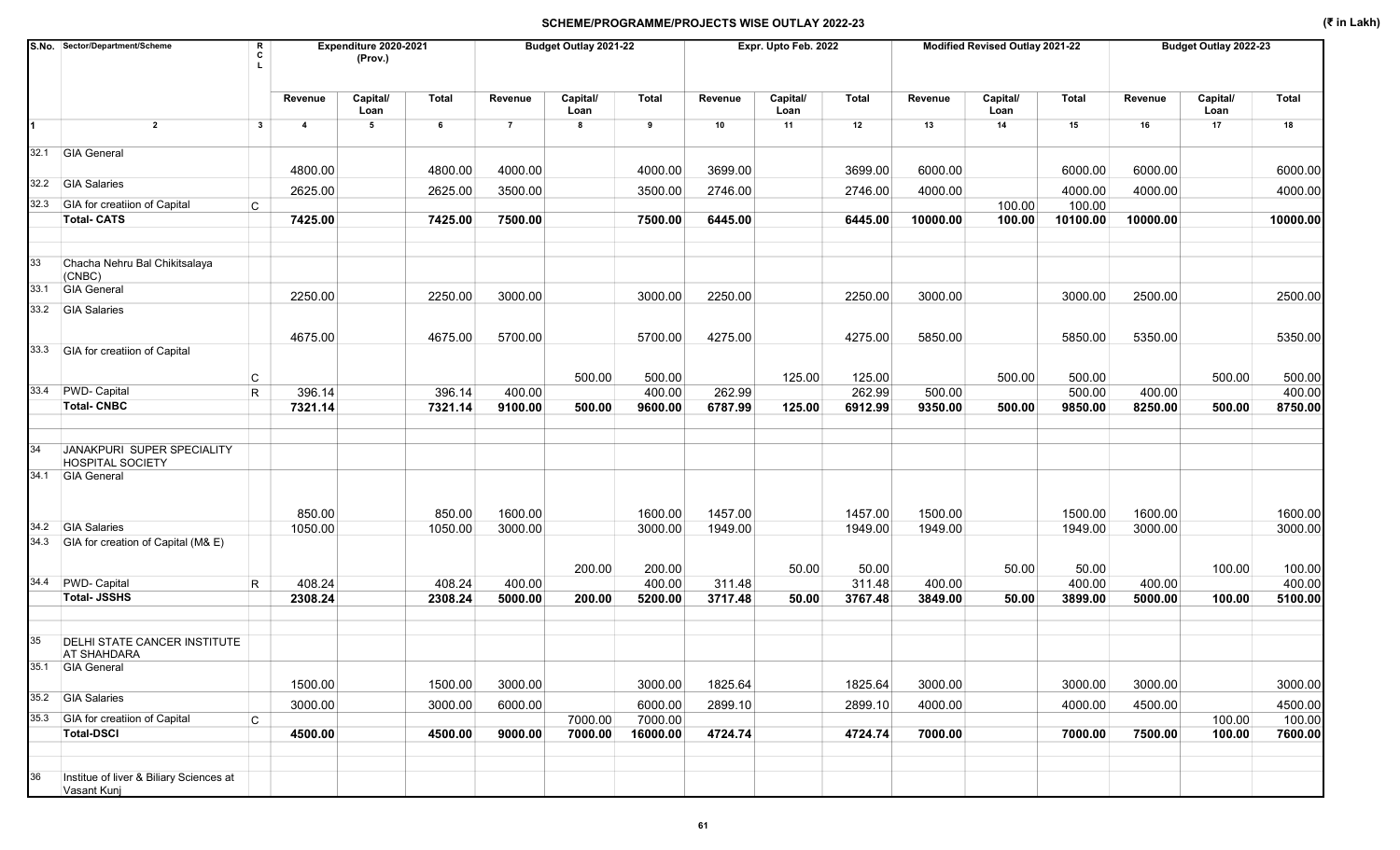|      | S.No. Sector/Department/Scheme                                                       | R<br>c       |                | Expenditure 2020-2021<br>(Prov.) |          |                | Budget Outlay 2021-22 |              |          | Expr. Upto Feb. 2022 |          |          | Modified Revised Outlay 2021-22 |          |          | Budget Outlay 2022-23 |              |
|------|--------------------------------------------------------------------------------------|--------------|----------------|----------------------------------|----------|----------------|-----------------------|--------------|----------|----------------------|----------|----------|---------------------------------|----------|----------|-----------------------|--------------|
|      |                                                                                      |              | Revenue        | Capital/<br>Loan                 | Total    | Revenue        | Capital/<br>Loan      | <b>Total</b> | Revenue  | Capital/<br>Loan     | Total    | Revenue  | Capital/<br>Loan                | Total    | Revenue  | Capital/<br>Loan      | <b>Total</b> |
| 1    | $\overline{2}$                                                                       | $\mathbf{3}$ | $\overline{4}$ | 5                                | 6        | $\overline{7}$ | 8                     | 9            | 10       | 11                   | 12       | 13       | 14                              | 15       | 16       | 17                    | 18           |
| 36.1 | <b>GIA General</b>                                                                   |              | 4000.00        |                                  | 4000.00  | 2000.00        |                       | 2000.00      | 1500.00  |                      | 1500.00  | 4000.00  |                                 | 4000.00  | 2000.00  |                       | 2000.00      |
| 36.2 | <b>GIA Salaries</b>                                                                  |              |                |                                  |          |                |                       |              |          |                      |          |          |                                 |          |          |                       |              |
| 36.3 | GIA for creatiion of Capital                                                         | C            |                |                                  |          |                | 7500.00               | 7500.00      |          | 4350.76              | 4350.76  |          | 7500.00                         | 7500.00  |          | 7000.00               | 7000.00      |
|      | <b>Total-ILBS</b>                                                                    |              | 4000.00        |                                  | 4000.00  | 2000.00        | 7500.00               | 9500.00      | 1500.00  | 4350.76              | 5850.76  | 4000.00  | 7500.00                         | 11500.00 | 2000.00  | 7000.00               | 9000.00      |
| 37   | <b>INSTT. OF HUMAN BEHAVIOUR &amp;</b><br>ALLIED SCIENCES [IHBAS]<br><b>SHAHDARA</b> |              |                |                                  |          |                |                       |              |          |                      |          |          |                                 |          |          |                       |              |
| 37.1 | <b>GIA General</b>                                                                   |              | 5350.00        |                                  | 5350.00  | 5800.00        |                       | 5800.00      | 4537.55  |                      | 4537.55  | 5800.00  |                                 | 5800.00  | 4800.00  |                       | 4800.00      |
| 37.2 | <b>GIA Salaries</b>                                                                  |              | 6750.00        |                                  | 6750.00  | 7000.00        |                       | 7000.00      | 6127.22  |                      | 6127.22  | 7000.00  |                                 | 7000.00  | 7000.00  |                       | 7000.00      |
| 37.3 | <b>GIA</b> for creatiion of Capital                                                  | C            |                |                                  |          |                | 400.00                | 400.00       |          | 392.23               | 392.23   |          | 400.00                          | 400.00   |          | 1200.00               | 1200.00      |
|      | <b>Total-IHBAS</b>                                                                   |              | 12100.00       |                                  | 12100.00 | 12800.00       | 400.00                | 13200.00     | 10664.77 | 392.23               | 11057.00 | 12800.00 | 400.00                          | 13200.00 | 11800.00 | 1200.00               | 13000.00     |
| 38   | Maulana Azad Institute of Dental                                                     |              |                |                                  |          |                |                       |              |          |                      |          |          |                                 |          |          |                       |              |
| 38.1 | Sciences (MAIDS)<br><b>GIA General</b>                                               |              | 900.00         |                                  | 900.00   | 2000.00        |                       | 2000.00      | 1000.00  |                      | 1000.00  | 1000.00  |                                 | 1000.00  | 1600.00  |                       | 1600.00      |
| 38.2 | <b>GIA Salaries</b>                                                                  |              | 3500.00        |                                  | 3500.00  | 4500.00        |                       | 4500.00      | 2250.00  |                      | 2250.00  | 3620.00  |                                 | 3620.00  | 4500.00  |                       | 4500.00      |
| 38.3 | GIA for creatiion of Capital (M& E)                                                  |              |                |                                  |          |                |                       |              |          |                      |          |          |                                 |          |          |                       |              |
|      |                                                                                      | C            |                | 500.00                           | 500.00   |                | 1000.00               | 1000.00      |          | 500.00               | 500.00   |          | 500.00                          | 500.00   |          | 500.00                | 500.00       |
|      | <b>Total-MAIDS</b>                                                                   |              | 4400.00        | 500.00                           | 4900.00  | 6500.00        | 1000.00               | 7500.00      | 3250.00  | 500.00               | 3750.00  | 4620.00  | 500.00                          | 5120.00  | 6100.00  | 500.00                | 6600.00      |
| 39   | <b>RAJIV GANDHI SUPER SPECIALITY</b><br><b>HOSPITAL AT TAHIR PUR</b>                 |              |                |                                  |          |                |                       |              |          |                      |          |          |                                 |          |          |                       |              |
|      | 39.1 GIA General                                                                     |              | 4000.00        |                                  | 4000.00  | 4500.00        |                       | 4500.00      | 2250.00  |                      | 2250.00  | 4500.00  |                                 | 4500.00  | 4500.00  |                       | 4500.00      |
|      | 39.2 GIA Salaries                                                                    |              | 2200.00        |                                  | 2200.00  | 2500.00        |                       | 2500.00      | 1321.00  |                      | 1321.00  | 2500.00  |                                 | 2500.00  | 2500.00  |                       | 2500.00      |
|      | 39.3 GIA for creatiion of Capital                                                    | C            |                |                                  |          |                | 500.00                | 500.00       |          | 375.00               | 375.00   |          | 500.00                          | 500.00   |          | 500.00                | 500.00       |
|      | 39.40 PWD- Capital                                                                   | $\mathsf R$  | 919.55         |                                  | 919.55   | 500.00         |                       | 500.00       | 895.65   |                      | 895.65   | 1900.00  |                                 | 1900.00  | 500.00   |                       | 500.00       |
|      | <b>Total-RGSSH</b>                                                                   |              | 7119.55        |                                  | 7119.55  | 7500.00        | 500.00                | 8000.00      | 4466.65  | 375.00               | 4841.65  | 8900.00  | 500.00                          | 9400.00  | 7500.00  | 500.00                | 8000.00      |
| 40   | <b>DTE. OF FAMILY WELFARE</b>                                                        |              |                |                                  |          |                |                       |              |          |                      |          |          |                                 |          |          |                       |              |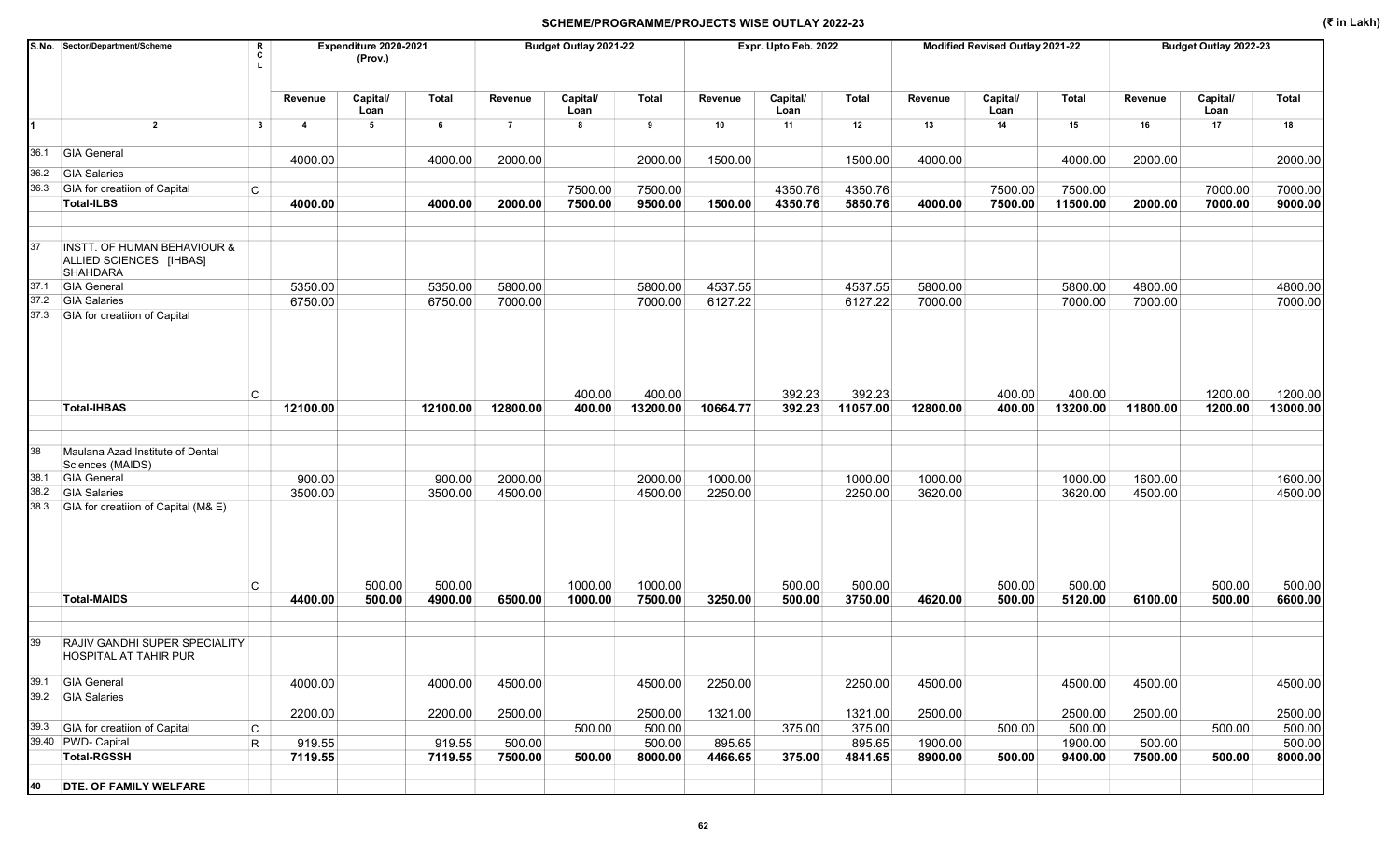|      | S.No. Sector/Department/Scheme<br>R<br>C                                |                         | Expenditure 2020-2021<br>(Prov.) |         |                | Budget Outlay 2021-22 |              |         | Expr. Upto Feb. 2022 |         |         | Modified Revised Outlay 2021-22 |         |         | Budget Outlay 2022-23 |              |
|------|-------------------------------------------------------------------------|-------------------------|----------------------------------|---------|----------------|-----------------------|--------------|---------|----------------------|---------|---------|---------------------------------|---------|---------|-----------------------|--------------|
|      |                                                                         | Revenue                 | Capital/<br>Loan                 | Total   | Revenue        | Capital/<br>Loan      | <b>Total</b> | Revenue | Capital/<br>Loan     | Total   | Revenue | Capital/<br>Loan                | Total   | Revenue | Capital/<br>Loan      | <b>Total</b> |
| 1    | $\overline{2}$<br>$\mathbf{3}$                                          | $\overline{\mathbf{4}}$ | 5                                | 6       | $\overline{7}$ | 8                     | 9            | 10      | 11                   | 12      | 13      | 14                              | 15      | 16      | 17                    | 18           |
| 40.1 | <b>Expansion of Family Welfare</b><br>Programme                         | 11.06                   |                                  | 11.06   | 150.00         |                       | 150.00       | 15.33   |                      | 15.33   | 35.00   |                                 | 35.00   | 100.00  |                       | 100.00       |
|      | 40.2 Rural Family welfare centres - GIA<br>General                      | 66.32                   |                                  | 66.32   | 450.00         |                       | 450.00       |         |                      |         | 83.00   |                                 | 83.00   | 450.00  |                       | 450.00       |
|      | 40.3.a P.P. unit at district level in Hospitals                         |                         |                                  |         |                |                       |              |         |                      |         |         |                                 |         |         |                       |              |
|      |                                                                         | 472.91                  |                                  | 472.91  | 400.00         |                       | 400.00       | 426.39  |                      | 426.39  | 493.00  |                                 | 493.00  | 600.00  |                       | 600.00       |
|      | 40.3.b P.P. unit at district level in Hospitals -<br><b>GIA General</b> | 221.54                  |                                  | 221.54  | 600.00         |                       | 600.00       |         |                      |         | 260.00  |                                 | 260.00  | 600.00  |                       | 600.00       |
|      | sub total                                                               | 694.45                  |                                  | 694.45  | 1000.00        |                       | 1000.00      | 426.39  |                      | 426.39  | 753.00  |                                 | 753.00  | 1200.00 |                       | 1200.00      |
|      | 40.4 Dte. Of Family Welfare - CSS                                       | 363.22                  |                                  | 363.22  | 750.00         |                       | 750.00       | 382.48  |                      | 382.48  | 500.00  |                                 | 500.00  | 750.00  |                       | 750.00       |
| 40.5 | Health & Family Welfare Training<br>Centre -CSS                         |                         |                                  |         | 25.00          |                       | 25.00        |         |                      |         |         |                                 |         | 25.00   |                       | 25.00        |
| 40.6 | Urban Family Welfare Centre - CSS                                       |                         |                                  |         |                |                       |              |         |                      |         |         |                                 |         |         |                       |              |
|      | Urban Family Welfare Centre - GIA -<br>General                          |                         |                                  |         | 1650.00        |                       | 1650.00      |         |                      |         |         |                                 |         | 1650.00 |                       | 1650.00      |
|      | Urban Family Welfare Centre - Other                                     |                         |                                  |         |                |                       |              |         |                      |         |         |                                 |         |         |                       |              |
|      | component                                                               | 199.34                  |                                  | 199.34  | 350.00         |                       | 350.00       | 181.67  |                      | 181.67  | 255.00  |                                 | 255.00  | 310.00  |                       | 310.00       |
|      | sub total                                                               | 199.34                  |                                  | 199.34  | 2000.00        |                       | 2000.00      | 181.67  |                      | 181.67  | 255.00  |                                 | 255.00  | 1960.00 |                       | 1960.00      |
| 40.7 | Revamping Urban Family Welfare<br>Centre - GIA General CSS              | 48.61                   |                                  | 48.61   | 800.00         |                       | 800.00       |         |                      |         |         |                                 |         | 800.00  |                       | 800.00       |
| 40.8 | Sub-Centre - GIA General CSS                                            | 60.53                   |                                  | 60.53   | 400.00         |                       | 400.00       |         |                      |         |         |                                 |         | 400.00  |                       | 400.00       |
|      | <b>Total Dte. of FAMILY WELFARE</b>                                     | 1443.53                 |                                  | 1443.53 | 5575.00        |                       | 5575.00      | 1005.87 |                      | 1005.87 | 1626.00 |                                 | 1626.00 | 5685.00 |                       | 5685.00      |
|      |                                                                         |                         |                                  |         |                |                       |              |         |                      |         |         |                                 |         |         |                       |              |
| 41   | <b>DTE. OF ISM &amp; HOMEOPATHY</b>                                     |                         |                                  |         |                |                       |              |         |                      |         |         |                                 |         |         |                       |              |
|      | <b>AYURVEDA</b>                                                         |                         |                                  |         |                |                       |              |         |                      |         |         |                                 |         |         |                       |              |
|      | 41.1 Development and Stg. of ISM-PWD<br>R                               | 33.21                   |                                  | 33.21   | 50.00          |                       | 50.00        | 49.99   |                      | 49.99   | 50.00   |                                 | 50.00   | 50.00   |                       | 50.00        |
|      | 41.2 Machinery & Equipment/ MV<br>C.                                    |                         |                                  |         |                |                       |              |         |                      |         |         |                                 |         |         |                       |              |
| 41.3 | Chaudhary Braham Prakash<br>Ayurvedic Charak Sansthan at Khera<br>Dabur |                         |                                  |         |                |                       |              |         |                      |         |         |                                 |         |         |                       |              |
|      | 41.3.1 GIA General                                                      | 1400.00                 |                                  | 1400.00 | 1400.00        |                       | 1400.00      | 1050.00 |                      | 1050.00 | 1400.00 |                                 | 1400.00 | 1300.00 |                       | 1300.00      |
|      | 41.3.2 GIA Salaries                                                     | 2350.00                 |                                  | 2350.00 | 2350.00        |                       | 2350.00      | 1762.50 |                      | 1762.50 | 3000.00 |                                 | 3000.00 | 3000.00 |                       | 3000.00      |
|      | 41.3.3 GIA for creatiion of Capital<br>C                                |                         | 125.00                           | 125.00  |                | 250.00                | 250.00       |         | 187.50               | 187.50  |         | 250.00                          | 250.00  |         | 250.00                | 250.00       |
|      | sub total                                                               | 3750.00                 | 125.00                           | 3875.00 | 3750.00        | 250.00                | 4000.00      | 2812.50 | 187.50               | 3000.00 | 4400.00 | 250.00                          | 4650.00 | 4300.00 | 250.00                | 4550.00      |
|      | 41.4 Grant in Aid to ISM Institution / NGO's                            |                         |                                  |         |                |                       |              |         |                      |         |         |                                 |         |         |                       |              |
|      | GIA - General                                                           | 25.00                   |                                  | 25.00   | 30.00          |                       | 30.00        | 18.71   |                      | 18.71   | 40.00   |                                 | 40.00   | 30.00   |                       | 30.00        |
|      | GIA - Salary                                                            | 10.00                   |                                  | 10.00   | 20.00          |                       | 20.00        | 14.93   |                      | 14.93   | 30.00   |                                 | 30.00   | 20.00   |                       | 20.00        |
|      | sub total                                                               |                         |                                  |         | 50.00          |                       | 50.00        |         |                      |         | 70.00   |                                 | 70.00   | 50.00   |                       | 50.00        |
|      | <b>Sub-Total [Ayurveda]</b>                                             | 3818.21                 | 125.00                           | 3943.21 | 3850.00        | 250.00                | 4100.00      | 2896.13 | 187.50               | 3083.63 | 4520.00 | 250.00                          | 4770.00 | 4400.00 | 250.00                | 4650.00      |
|      |                                                                         |                         |                                  |         |                |                       |              |         |                      |         |         |                                 |         |         |                       |              |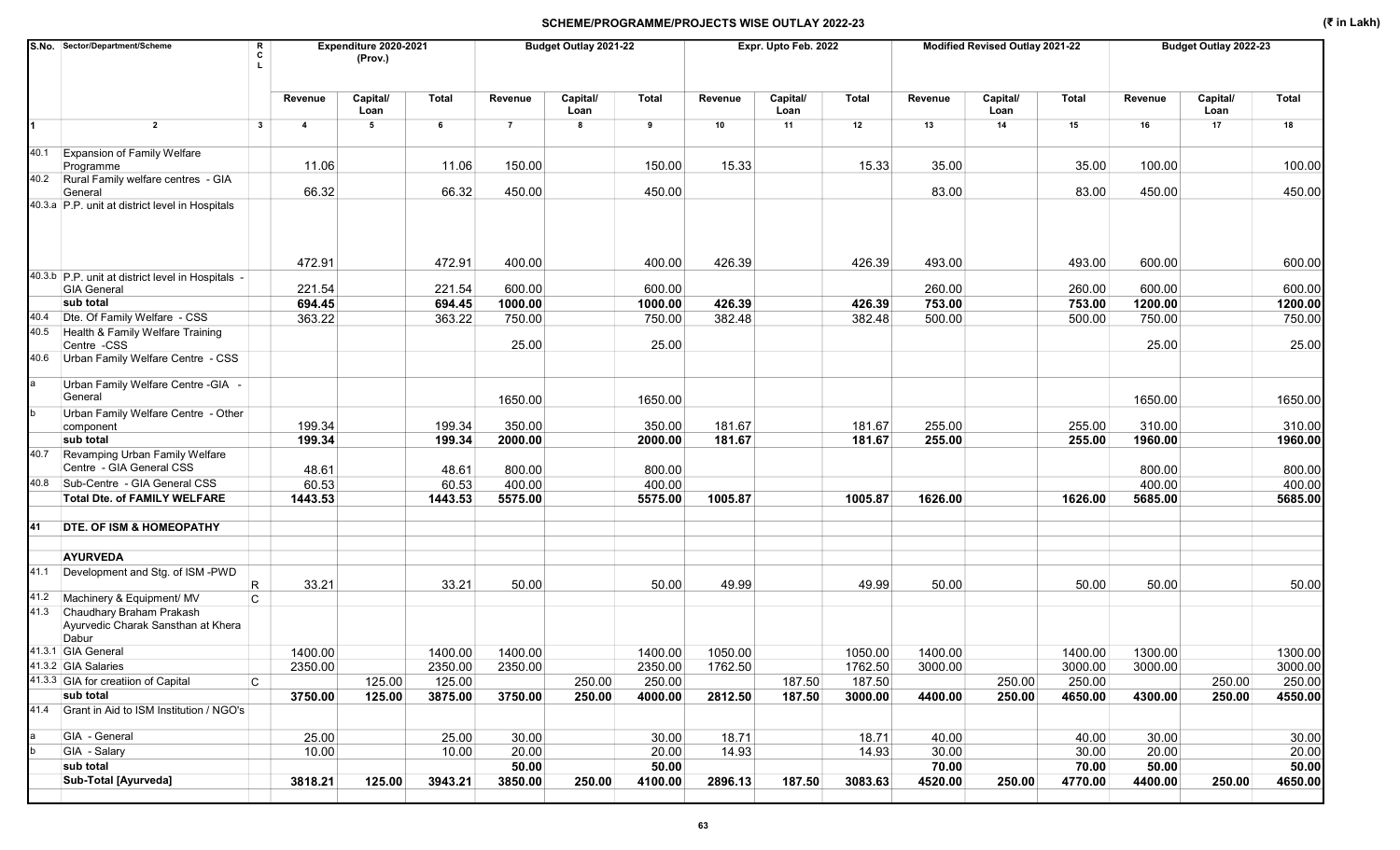|      | S.No. Sector/Department/Scheme<br>R<br>C                                                                           |                         | Expenditure 2020-2021<br>(Prov.) |         |                | Budget Outlay 2021-22 |              |         | Expr. Upto Feb. 2022 |         |         | Modified Revised Outlay 2021-22 |         |         | Budget Outlay 2022-23                                                                                                                     |              |
|------|--------------------------------------------------------------------------------------------------------------------|-------------------------|----------------------------------|---------|----------------|-----------------------|--------------|---------|----------------------|---------|---------|---------------------------------|---------|---------|-------------------------------------------------------------------------------------------------------------------------------------------|--------------|
|      |                                                                                                                    | Revenue                 | Capital/<br>Loan                 | Total   | Revenue        | Capital/<br>Loan      | <b>Total</b> | Revenue | Capital/<br>Loan     | Total   | Revenue | Capital/<br>Loan                | Total   | Revenue | Capital/<br>Loan                                                                                                                          | <b>Total</b> |
|      | $\overline{2}$<br>$\mathbf{3}$                                                                                     | $\overline{\mathbf{A}}$ | 5                                | 6       | $\overline{7}$ | 8                     | 9            | 10      | 11                   | 12      | 13      | 14                              | 15      | 16      | 17                                                                                                                                        | 18           |
|      | <b>HOMEOPATHY</b>                                                                                                  |                         |                                  |         |                |                       |              |         |                      |         |         |                                 |         |         |                                                                                                                                           |              |
| 41.5 | GIA to Homeopathic Instt. - Delhi<br>Homeopathic Anusthan Parishad &<br>Board of Homeopathic system of<br>Medicine |                         |                                  |         |                |                       |              |         |                      |         |         |                                 |         |         |                                                                                                                                           |              |
|      | GIA - General                                                                                                      | 5.00                    |                                  | 5.00    | 8.00           |                       | 8.00         | 2.00    |                      | 2.00    | 8.00    |                                 | 8.00    | 8.00    |                                                                                                                                           | 8.00         |
|      | GIA - Salary                                                                                                       | 9.25                    |                                  | 9.25    | 17.00          |                       | 17.00        | 4.25    |                      | 4.25    | 17.00   |                                 | 17.00   | 17.00   |                                                                                                                                           | 17.00        |
|      | sub total                                                                                                          |                         |                                  |         | 25.00          |                       | 25.00        |         |                      |         | 25.00   |                                 | 25.00   | 25.00   |                                                                                                                                           | 25.00        |
| 41.6 | <b>Essential Medicines to AYUSH</b><br>Dispensaries - CSS<br><b>Essential Medicines to AYUSH</b>                   |                         |                                  |         |                |                       |              |         |                      |         |         |                                 |         |         |                                                                                                                                           |              |
|      | Dispensaries- GIA to EDMC<br>(General)                                                                             |                         |                                  |         | 30.00          |                       | 30.00        |         |                      |         | 30.00   |                                 | 30.00   | 30.00   |                                                                                                                                           | 30.00        |
|      | <b>Essential Medicines to AYUSH</b><br>Dispensaries- other components                                              |                         |                                  |         | 150.00         |                       | 150.00       |         |                      |         | 150.00  |                                 | 150.00  | 150.00  |                                                                                                                                           | 150.00       |
|      | sub total                                                                                                          |                         |                                  |         | 180.00         |                       | 180.00       |         |                      |         | 180.00  |                                 | 180.00  | 180.00  |                                                                                                                                           | 180.00       |
| 41.7 | <b>Essential Medicines to AYUSH</b><br>Dispensaries - State Share                                                  |                         |                                  |         | 80.00          |                       | 80.00        |         |                      |         | 80.00   |                                 | 80.00   | 80.00   |                                                                                                                                           | 80.00        |
|      | Sub-Total [Homoeopathy]                                                                                            | 14.25                   |                                  | 14.25   | 285.00         |                       | 285.00       | 6.25    |                      | 6.25    | 285.00  |                                 | 285.00  | 285.00  |                                                                                                                                           | 285.00       |
|      |                                                                                                                    |                         |                                  |         |                |                       |              |         |                      |         |         |                                 |         |         |                                                                                                                                           |              |
|      | Total [Dte. of ISM & H]                                                                                            | 3832.46                 | 125.00                           | 3957.46 | 4135.00        | 250.00                | 4385.00      | 2902.38 | 187.50               | 3089.88 | 4805.00 | 250.00                          | 5055.00 | 4685.00 | 250.00                                                                                                                                    | 4935.00      |
|      | <b>Other Institutions</b>                                                                                          |                         |                                  |         |                |                       |              |         |                      |         |         |                                 |         |         |                                                                                                                                           |              |
| 41.8 | Development / strengthening of<br>Ayurvedic and Unani Tibbia College<br>and Hospital -PWD<br>R                     | 199.65                  |                                  | 199.65  | 400.00         |                       | 400.00       | 139.71  |                      | 139.71  | 400.00  |                                 | 400.00  | 400.00  |                                                                                                                                           | 400.00       |
|      | Machinery & Equipments/ MV<br>$\mathsf{C}$                                                                         |                         | 5.05                             | 5.05    |                | 50.00                 | 50.00        |         | 12.54                | 12.54   |         | 30.00                           | 30.00   |         | 150.00                                                                                                                                    | 150.00       |
| 41.9 | Development of Dr.B.R.Sur<br>Homoeopathic Medical College cum<br>Hospital -PWD<br>R                                | 99.65                   |                                  | 99.65   | 200.00         |                       | 200.00       | 99.96   |                      | 99.96   | 150.00  |                                 | 150.00  | 200.00  |                                                                                                                                           | 200.00       |
|      | Machinery & Equipments/ MV<br>C                                                                                    |                         | 7.43                             | 7.43    |                | 50.00                 | 50.00        |         | 7.15                 | 7.15    |         | 50.00                           | 50.00   |         | 40.00                                                                                                                                     | 40.00        |
|      | <b>Sub-total BRSur</b>                                                                                             | 99.65                   | 7.43                             | 107.08  | 200.00         | 50.00                 | 250.00       | 99.96   | 7.15                 | 107.11  | 150.00  | 50.00                           | 200.00  | 200.00  | 40.00                                                                                                                                     | 240.00       |
| 41.1 | Development of Nehru Homoeopathic<br>Medical College & Hospital -PWD<br>R/C                                        | 49.64                   | 101.08                           | 150.72  | 50.00          | 350.00                | 400.00       | 34.99   | 195.84               | 230.83  | 50.00   | 250.00                          | 300.00  | 50.00   | 350.00                                                                                                                                    | 400.00       |
|      | Machinery & Equipments/ MV<br>C                                                                                    |                         |                                  |         |                | 25.00                 | 25.00        |         |                      |         |         |                                 |         |         | 25.00                                                                                                                                     | 25.00        |
|      | <b>Total ISM&amp;H &amp; Other Institutions</b>                                                                    | 4181.40                 | 238.56                           | 4419.96 | 4785.00        | 725.00                | 5510.00      | 3177.04 | 403.03               | 3580.07 | 5405.00 | 580.00                          | 5985.00 | 5335.00 | 815.00                                                                                                                                    | 6150.00      |
|      |                                                                                                                    |                         |                                  |         |                |                       |              |         |                      |         |         |                                 |         |         |                                                                                                                                           |              |
|      | <b>TOTAL [DELHI GOVT.]</b>                                                                                         | 118037.77               |                                  |         |                |                       |              |         |                      |         |         |                                 |         |         | 54060.82 172098.59 171283.00 147617.00 318900.00 86617.97 112626.98 199244.95 132455.60 182085.00 314540.60 159059.00 234341.00 393400.00 |              |
|      |                                                                                                                    |                         |                                  |         |                |                       |              |         |                      |         |         |                                 |         |         |                                                                                                                                           |              |
| 42   | <b>NORTH DELHI MUNICIPAL</b><br><b>CORPORATION</b>                                                                 |                         |                                  |         |                |                       |              |         |                      |         |         |                                 |         |         |                                                                                                                                           |              |
|      | 42.1 NORTH DELHI MUNICIPAL<br><b>CORPORATION for Health</b><br><b>Purposes</b>                                     |                         |                                  |         |                |                       |              |         |                      |         |         |                                 |         |         |                                                                                                                                           |              |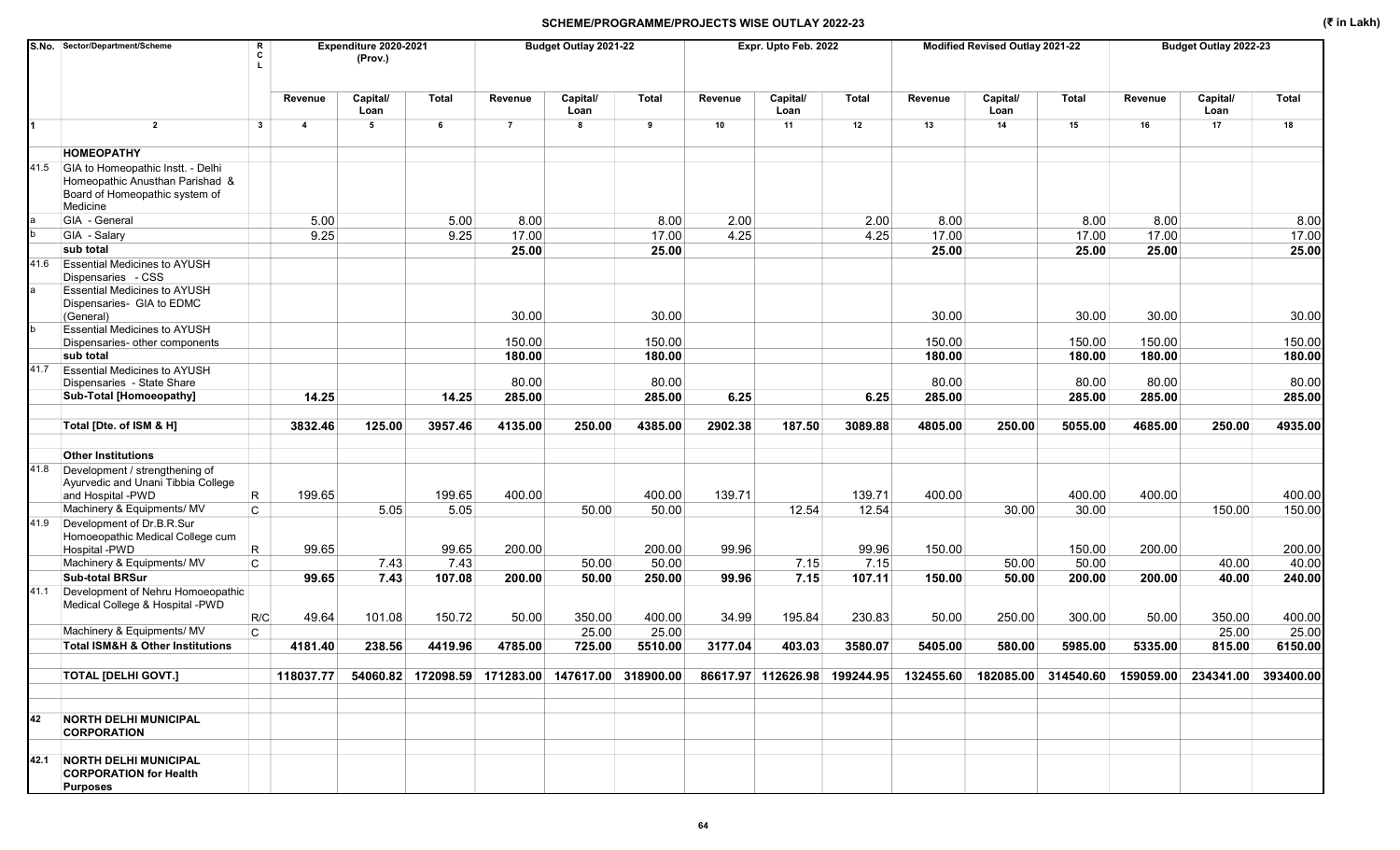|      | S.No. Sector/Department/Scheme                                                                                       | Expenditure 2020-2021   |                         | Budget Outlay 2021-22 |           |                | Expr. Upto Feb. 2022 |              |           | Modified Revised Outlay 2021-22 |           |         | Budget Outlay 2022-23 |              |         |                  |              |
|------|----------------------------------------------------------------------------------------------------------------------|-------------------------|-------------------------|-----------------------|-----------|----------------|----------------------|--------------|-----------|---------------------------------|-----------|---------|-----------------------|--------------|---------|------------------|--------------|
|      |                                                                                                                      |                         | Revenue                 | Capital/<br>Loan      | Total     | Revenue        | Capital/<br>Loan     | <b>Total</b> | Revenue   | Capital/<br>Loan                | Total     | Revenue | Capital/<br>Loan      | <b>Total</b> | Revenue | Capital/<br>Loan | <b>Total</b> |
| 1    | $\overline{2}$                                                                                                       | $\mathbf{3}$            | $\overline{\mathbf{4}}$ | 5                     | 6         | $\overline{7}$ | 8                    | 9            | 10        | 11                              | 12        | 13      | 14                    | 15           | 16      | 17               | 18           |
|      | GIA -General                                                                                                         | R                       | 3600.00                 |                       | 3600.00   | 3600.00        |                      | 3600.00      | 2700.00   |                                 | 2700.00   | 2841.30 |                       | 2841.30      | 3600.00 |                  | 3600.00      |
|      | GIA -salaries                                                                                                        | $\mathsf{R}$            | 2220.00                 |                       | 2220.00   | 2220.00        |                      | 2220.00      | 1665.00   |                                 | 1665.00   | 1752.13 |                       | 1752.13      | 2220.00 |                  | 2220.00      |
|      | GIA -capital                                                                                                         | C                       |                         |                       |           |                | 3680.00              | 3680.00      |           |                                 |           |         | 2904.44               | 2904.44      |         | 3680.00          | 3680.00      |
|      | sub total                                                                                                            |                         | 5820.00                 |                       | 5820.00   | 5820.00        | 3680.00              | 9500.00      | 4365.00   |                                 | 4365.00   | 4593.43 | 2904.44               | 7497.87      | 5820.00 | 3680.00          | 9500.00      |
|      |                                                                                                                      |                         |                         |                       |           |                |                      |              |           |                                 |           |         |                       |              |         |                  |              |
| 42.2 | Augmentation of Power, Water supply                                                                                  |                         |                         |                       |           |                |                      |              |           |                                 |           |         |                       |              |         |                  |              |
|      | and Sewerage Treatment capacity in<br>MCD Medical Institutions -capital                                              |                         |                         |                       |           |                |                      |              |           |                                 |           |         |                       |              |         |                  |              |
|      |                                                                                                                      | C                       |                         |                       |           |                | 30.00                | 30.00        |           |                                 |           |         | 23.68                 | 23.68        |         | 30.00            | 30.00        |
| 42.3 | <b>NORTH DELHI MUNICIPAL</b><br><b>CORPORATION for ISM</b><br><b>Dispensaries</b>                                    |                         |                         |                       |           |                |                      |              |           |                                 |           |         |                       |              |         |                  |              |
|      | GIA -General                                                                                                         | R                       | 190.00                  |                       | 190.00    | 190.00         |                      | 190.00       | 142.50    |                                 | 142.50    | 149.96  |                       | 149.96       | 190.00  |                  | 190.00       |
|      | GIA -salaries                                                                                                        | $\mathsf{R}$            | 115.00                  |                       | 115.00    | 115.00         |                      | 115.00       | 86.25     |                                 | 86.25     | 90.76   |                       | 90.76        | 115.00  |                  | 115.00       |
|      | GIA -capital                                                                                                         | C                       |                         |                       |           |                | 165.00               | 165.00       |           |                                 |           |         | 130.23                | 130.23       |         | 165.00           | 165.00       |
|      | sub total                                                                                                            |                         | 305.00                  |                       | 305.00    | 305.00         | 165.00               | 470.00       | 228.75    |                                 | 228.75    | 240.72  | 130.23                | 370.95       | 305.00  | 165.00           | 470.00       |
|      | <b>TOTAL [North Delhi Municipal</b><br>Corporation]                                                                  |                         | 6125.00                 |                       | 6125.00   | 6125.00        | 3875.00              | 10000.00     | 4593.75   |                                 | 4593.75   | 4834.15 | 3058.35               | 7892.50      | 6125.00 | 3875.00          | 10000.00     |
|      |                                                                                                                      |                         | $[4875.06]$ [1468.48]   |                       | [6343.54] |                |                      |              | [2689.83] | [833.7]                         | [3523.53] |         |                       |              |         |                  |              |
| 43   | <b>SOUTH DELHI MUNICIPAL</b><br><b>CORPORATION</b>                                                                   |                         |                         |                       |           |                |                      |              |           |                                 |           |         |                       |              |         |                  |              |
| 43.1 | <b>SOUTH DELHI MUNICIPAL</b><br><b>CORPORATION for Health</b><br><b>Purposes</b>                                     |                         |                         |                       |           |                |                      |              |           |                                 |           |         |                       |              |         |                  |              |
|      | GIA -General                                                                                                         | $\mathsf R$             | 430.00                  |                       | 430.00    | 430.00         |                      | 430.00       | 322.50    |                                 | 322.50    | 339.38  |                       | 339.38       | 430.00  |                  | 430.00       |
|      | GIA -salaries                                                                                                        | $\mathsf R$             | 892.00                  |                       | 892.00    | 892.00         |                      | 892.00       | 669.00    |                                 | 669.00    | 704.01  |                       | 704.01       | 892.00  |                  | 892.00       |
|      | GIA -capital                                                                                                         | C                       |                         |                       |           |                | 458.00               | 458.00       |           |                                 |           |         | 361.48                | 361.48       |         | 458.00           | 458.00       |
|      | sub total                                                                                                            |                         | 1322.00                 |                       | 1322.00   | 1322.00        | 458.00               | 1780.00      | 991.50    |                                 | 991.50    | 1043.39 | 361.48                | 1404.87      | 1322.00 | 458.00           | 1780.00      |
|      | 43.2 Augmentation of Power, Water supply<br>and Sewerage Treatment capacity in<br>MCD Medical Institutions - General |                         |                         |                       |           |                |                      |              |           |                                 |           |         |                       |              |         |                  |              |
|      |                                                                                                                      | $\overline{\mathsf{R}}$ | 80.00                   |                       | 80.00     | 80.00          |                      | 80.00        | 60.00     |                                 | 60.00     | 63.14   |                       | 63.14        | 80.00   |                  | 80.00        |
| 43.3 | <b>SOUTH DELHI MUNICIPAL</b><br><b>CORPORATION for ISM</b><br><b>Dispensaries</b>                                    |                         |                         |                       |           |                |                      |              |           |                                 |           |         |                       |              |         |                  |              |
|      | GIA -General                                                                                                         | $\mathsf R$             | 38.00                   |                       | 38.00     | 38.00          |                      | 38.00        | 28.50     |                                 | 28.50     | 29.99   |                       | 29.99        | 38.00   |                  | 38.00        |
|      | GIA -salaries                                                                                                        | $\vert R \vert$         | 17.00                   |                       | 17.00     | 17.00          |                      | 17.00        | 12.75     |                                 | 12.75     | 13.42   |                       | 13.42        | 17.00   |                  | 17.00        |
|      | GIA -capital                                                                                                         | C.                      |                         |                       |           |                | 85.00                | 85.00        |           |                                 |           |         | 67.09                 | 67.09        |         | 85.00            | 85.00        |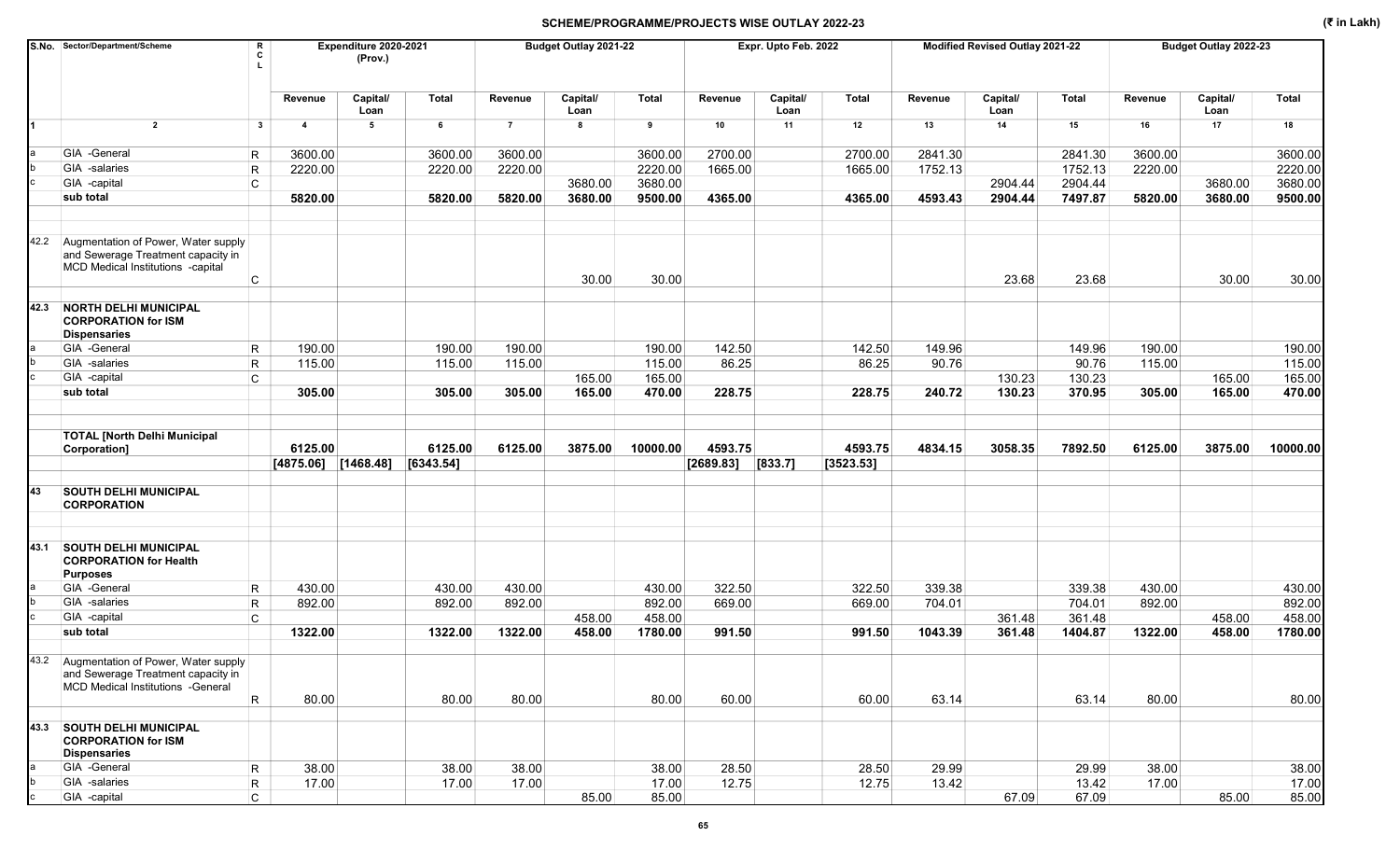|      | S.No. Sector/Department/Scheme                                                                                 | $\frac{\mathsf{R}}{\mathsf{C}}$<br>$\mathbf{L}$ |                     | Expenditure 2020-2021<br>(Prov.) |                                                            |                | Budget Outlay 2021-22 |              |           | Expr. Upto Feb. 2022 |                                                                                          |         | Modified Revised Outlay 2021-22 |              |         | Budget Outlay 2022-23 |         |
|------|----------------------------------------------------------------------------------------------------------------|-------------------------------------------------|---------------------|----------------------------------|------------------------------------------------------------|----------------|-----------------------|--------------|-----------|----------------------|------------------------------------------------------------------------------------------|---------|---------------------------------|--------------|---------|-----------------------|---------|
|      |                                                                                                                |                                                 | Revenue             | Capital/<br>Loan                 | Total                                                      | Revenue        | Capital/<br>Loan      | <b>Total</b> | Revenue   | Capital/<br>Loan     | Total                                                                                    | Revenue | Capital/<br>Loan                | <b>Total</b> | Revenue | Capital/<br>Loan      | Total   |
|      | $\overline{2}$                                                                                                 | $\mathbf{3}$                                    | $\overline{4}$      | 5                                | 6                                                          | $\overline{7}$ | 8                     | 9            | 10        | 11                   | 12                                                                                       | 13      | 14                              | 15           | 16      | 17                    | 18      |
|      | sub total                                                                                                      |                                                 | 55.00               |                                  | 55.00                                                      | 55.00          | 85.00                 | 140.00       | 41.25     |                      | 41.25                                                                                    | 43.41   | 67.09                           | 110.50       | 55.00   | 85.00                 | 140.00  |
|      | <b>TOTAL [South Delhi Municipal</b><br>Corporation]                                                            |                                                 | 1457.00             |                                  | 1457.00                                                    | 1457.00        | 543.00                | 2000.00      | 1092.75   |                      | 1092.75                                                                                  | 1149.94 | 428.57                          | 1578.51      | 1457.00 | 543.00                | 2000.00 |
|      |                                                                                                                |                                                 | $[1942.00]$ [15.36] |                                  | [1957.36]                                                  |                |                       |              | [368.52]  |                      | [380.20]                                                                                 |         |                                 |              |         |                       |         |
| 44   | <b>EAST DELHI MUNICIPAL</b><br><b>CORPORATION</b>                                                              |                                                 |                     |                                  |                                                            |                |                       |              |           |                      |                                                                                          |         |                                 |              |         |                       |         |
| 44.1 | <b>EAST DELHI MUNICIPAL</b><br><b>CORPORATION for Health</b><br><b>Purposes</b>                                |                                                 |                     |                                  |                                                            |                |                       |              |           |                      |                                                                                          |         |                                 |              |         |                       |         |
|      | GIA -General                                                                                                   | R                                               | 1416.00             |                                  | 1416.00                                                    | 1416.00        |                       | 1416.00      | 1062.00   |                      | 1062.00                                                                                  | 1117.58 |                                 | 1117.58      | 1416.00 |                       | 1416.00 |
|      | GIA -salaries                                                                                                  | R                                               | 2560.00             |                                  | 2560.00                                                    | 2560.00        |                       | 2560.00      | 1920.00   |                      | 1920.00                                                                                  | 2020.48 |                                 | 2020.48      | 2560.00 |                       | 2560.00 |
|      | GIA -capital                                                                                                   | C                                               |                     |                                  |                                                            |                | 544.00                | 544.00       |           |                      |                                                                                          |         | 429.35                          | 429.35       |         | 544.00                | 544.00  |
|      | sub total                                                                                                      |                                                 | 3976.00             |                                  | 3976.00                                                    | 3976.00        | 544.00                | 4520.00      | 2982.00   |                      | 2982.00                                                                                  | 3138.06 | 429.35                          | 3567.41      | 3976.00 | 544.00                | 4520.00 |
|      |                                                                                                                |                                                 |                     |                                  |                                                            |                |                       |              |           |                      |                                                                                          |         |                                 |              |         |                       |         |
| 44.2 | Augmentation of Power, Water supply<br>and Sewerage Treatment capacity in<br>MCD Medical Institutions -capital | C                                               |                     |                                  |                                                            |                | 30.00                 | 30.00        |           |                      |                                                                                          |         | 23.68                           | 23.68        |         | 30.00                 | 30.00   |
| 44.3 | <b>EAST DELHI MUNICIPAL</b><br><b>CORPORATION for ISM</b><br><b>Dispensaries</b>                               |                                                 |                     |                                  |                                                            |                |                       |              |           |                      |                                                                                          |         |                                 |              |         |                       |         |
|      | GIA -General                                                                                                   | R                                               | 50.00               |                                  |                                                            | 50.00          |                       | 50.00        | 37.50     |                      |                                                                                          | 39.46   |                                 | 39.46        | 50.00   |                       | 50.00   |
|      | GIA -salaries                                                                                                  | $\mathsf R$                                     | 60.00               |                                  |                                                            | 60.00          |                       | 60.00        | 45.00     |                      |                                                                                          | 47.35   |                                 | 47.35        | 60.00   |                       | 60.00   |
|      | GIA -capital                                                                                                   | C                                               |                     |                                  |                                                            |                | 140.00                | 140.00       |           |                      |                                                                                          |         | 110.49                          | 110.49       |         | 140.00                | 140.00  |
|      | sub total                                                                                                      |                                                 | 110.00              |                                  | 110.00                                                     | 110.00         | 140.00                | 250.00       | 82.50     |                      | 82.50                                                                                    | 86.81   | 110.49                          | 197.30       | 110.00  | 140.00                | 250.00  |
|      | <b>TOTAL [East Delhi Municipal</b>                                                                             |                                                 | 4086.00             |                                  | 4086.00                                                    | 4086.00        |                       | 4800.00      | 3064.50   |                      | 3064.50                                                                                  | 3224.87 | 563.52                          | 3788.39      | 4086.00 | 714.00                | 4800.00 |
|      | Corporation]                                                                                                   |                                                 |                     |                                  |                                                            |                | 714.00                |              |           |                      |                                                                                          |         |                                 |              |         |                       |         |
|      |                                                                                                                |                                                 | [3780.90]           |                                  | [3780.90]                                                  |                |                       |              | [3780.90] |                      | [3780.90]                                                                                |         |                                 |              |         |                       |         |
|      | <b>TOTAL [MEDICAL]</b>                                                                                         |                                                 |                     |                                  | 129705.77 54060.82 183766.59 182951.00 152749.00 335700.00 |                |                       |              |           |                      | 95368.97 112626.98 207995.95 141664.56 186135.44 327800.00 170727.00 239473.00 410200.00 |         |                                 |              |         |                       |         |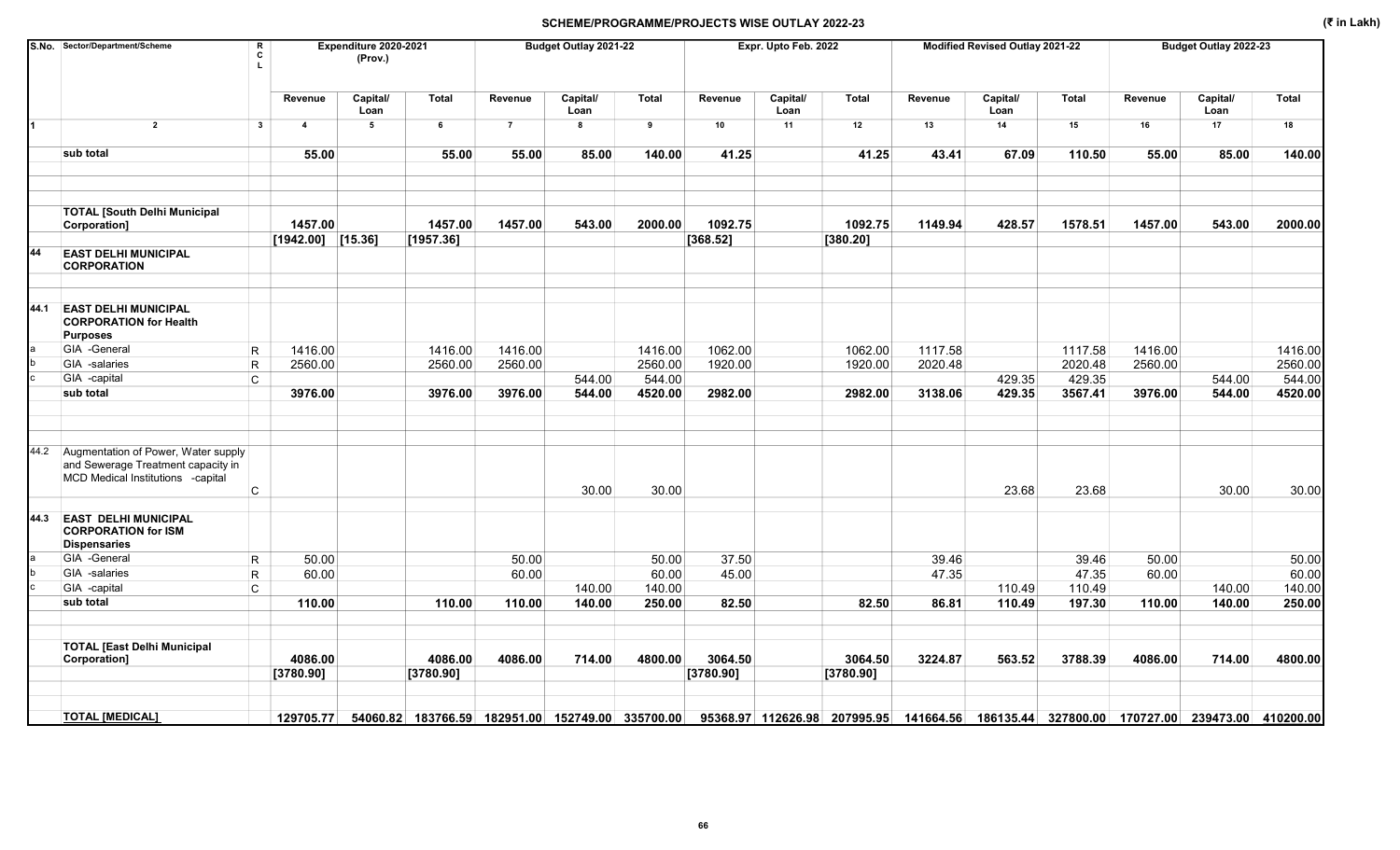|              | S.No. Sector/Department/Scheme                                                                                                                                                                  | R<br>C       |                | Expenditure 2020-2021<br>(Prov.) |              |                | Budget Outlay 2021-22 |               |         | Expr. Upto Feb. 2022 |       |              | Modified Revised Outlay 2021-22 |              |               | Budget Outlay 2022-23 |               |
|--------------|-------------------------------------------------------------------------------------------------------------------------------------------------------------------------------------------------|--------------|----------------|----------------------------------|--------------|----------------|-----------------------|---------------|---------|----------------------|-------|--------------|---------------------------------|--------------|---------------|-----------------------|---------------|
|              |                                                                                                                                                                                                 |              | Revenue        | Capital/<br>Loan                 | <b>Total</b> | Revenue        | Capital/<br>Loan      | <b>Total</b>  | Revenue | Capital/<br>Loan     | Total | Revenue      | Capital/<br>Loan                | Total        | Revenue       | Capital/<br>Loan      | <b>Total</b>  |
|              | $\overline{2}$                                                                                                                                                                                  | $\mathbf{3}$ | $\overline{4}$ | 5                                | 6            | $\overline{7}$ | 8                     | 9             | 10      | 11                   | 12    | 13           | 14                              | 15           | 16            | 17                    | 18            |
|              | Note- (Capital by PWD)<br>(PWD Capital budget converted to<br>Revenue section in all Hospitals &<br>Institutions from FY 2017-18<br>onwards in Demand Book & from<br>2019-20 RE in Schemewise.) |              |                |                                  |              |                |                       |               |         |                      |       |              |                                 |              |               |                       |               |
|              | <b>PUBLIC HEALTH</b>                                                                                                                                                                            |              |                |                                  |              |                |                       |               |         |                      |       |              |                                 |              |               |                       |               |
|              | DEPARTMENT OF FOOD SAFETY                                                                                                                                                                       |              |                |                                  |              |                |                       |               |         |                      |       |              |                                 |              |               |                       |               |
|              | Setting up of a Mobile Food<br>Laboratory                                                                                                                                                       | R.           | 10.39          |                                  | 10.39        | 50.00          |                       | 50.00         | 15.67   |                      | 15.67 | 20.00        |                                 | 20.00        | 40.00         |                       | 40.00         |
|              | 1.6 a Strengthening of Food Safety eco-<br>systems -CSS (New Scheme)                                                                                                                            | R.           |                |                                  |              |                |                       |               |         |                      |       |              |                                 |              | 108.00        |                       | 108.00        |
|              | 1.6 b Strengthening of Food Safety eco-<br>systems -State Share (New Scheme)                                                                                                                    | R            |                |                                  |              |                |                       |               |         |                      |       |              |                                 |              | 72.00         |                       | 72.00         |
|              | <b>TOTAL [DFS]</b>                                                                                                                                                                              |              | 10.39          |                                  | 10.39        | 50.00          |                       | 50.00         | 15.67   |                      | 15.67 | 20.00        |                                 | 20.00        | 220.00        |                       | 220.00        |
| $\mathbf{2}$ | <b>DRUG CONTROL DEPARTMENT</b>                                                                                                                                                                  |              |                |                                  |              |                |                       |               |         |                      |       |              |                                 |              |               |                       |               |
| 2.1          | Direction and Administration & M&E                                                                                                                                                              | С            |                |                                  |              |                |                       |               |         |                      |       |              |                                 |              |               |                       |               |
| 2.2          | M&E                                                                                                                                                                                             | $\mathsf{C}$ |                |                                  |              |                | 10.00                 | 10.00         |         |                      |       |              |                                 |              |               | 10.00                 | 10.00         |
|              | 2.3 a Strengthening of State Drug<br>Regulatory System - CSS                                                                                                                                    | R/C          | 80.00          | 250.00                           | 330.00       | 45.00          | 250.00                | 295.00        |         |                      |       | 45.00        | 250.00                          | 295.00       |               |                       |               |
|              | 2.3 b Strengthening of State Drug<br>Regulatory System - State Share                                                                                                                            | R/C          | 22.40          |                                  | 22.40        | 30.00          | 170.00                | 200.00        |         |                      |       | 30.00        | 170.00                          | 200.00       |               |                       |               |
|              | 2.3 c Strengthening of State Drug<br>Regulatory System - CSS (New)                                                                                                                              |              |                |                                  |              |                |                       |               |         |                      |       |              |                                 |              |               |                       |               |
|              |                                                                                                                                                                                                 | R/C          |                |                                  |              |                |                       |               |         |                      |       | 497.00       | 84.00                           | 581.00       | 497.00        | 84.00                 | 581.00        |
|              | 2.3 d Strengthening of State Drug<br>Regulatory System - State Share<br>(New)                                                                                                                   | R/C          |                |                                  |              |                |                       |               |         |                      |       | 331.00       | 55.00                           | 386.00       | 331.00        | 55.00                 | 386.00        |
|              | 2.3 e   Informer Reward Scheme against the<br>menace of Spurious/ Fake<br>drugs/cosmetic and Medical Devices                                                                                    |              |                |                                  |              |                |                       |               |         |                      |       |              |                                 |              |               |                       |               |
|              |                                                                                                                                                                                                 | R            |                |                                  |              | 10.00          |                       | 10.00         |         |                      |       | 10.00        |                                 | 10.00        | 10.00         |                       | 10.00         |
|              | Sub - Total [Drug Control<br>Department]                                                                                                                                                        |              | 102.40         | 250.00                           | 352.40       | 85.00          | 430.00                | 515.00        |         |                      |       | 913.00       | 559.00                          | 1472.00      | 838.00        | 149.00                | 987.00        |
|              | <b>DIRECTORATE OF HEALTH</b><br><b>SERVICES</b>                                                                                                                                                 |              |                |                                  |              |                |                       |               |         |                      |       |              |                                 |              |               |                       |               |
| 3.2          | Medical facilities to Govt. employees                                                                                                                                                           |              |                |                                  |              |                |                       |               |         |                      |       |              |                                 |              |               |                       |               |
| 3.3          | and pensioners<br>Public Health Services                                                                                                                                                        | R<br>R       | 1.73           |                                  | 1.73         | 5.00<br>70.00  |                       | 5.00<br>70.00 |         |                      |       | 1.00<br>2.00 |                                 | 1.00<br>2.00 | 5.00<br>70.00 |                       | 5.00<br>70.00 |
| 3.4          | Vector Borne Disease                                                                                                                                                                            | R.           | 121.81         |                                  | 121.81       | 10.00          |                       | 10.00         |         |                      |       |              |                                 |              | 3.00          |                       | 3.00          |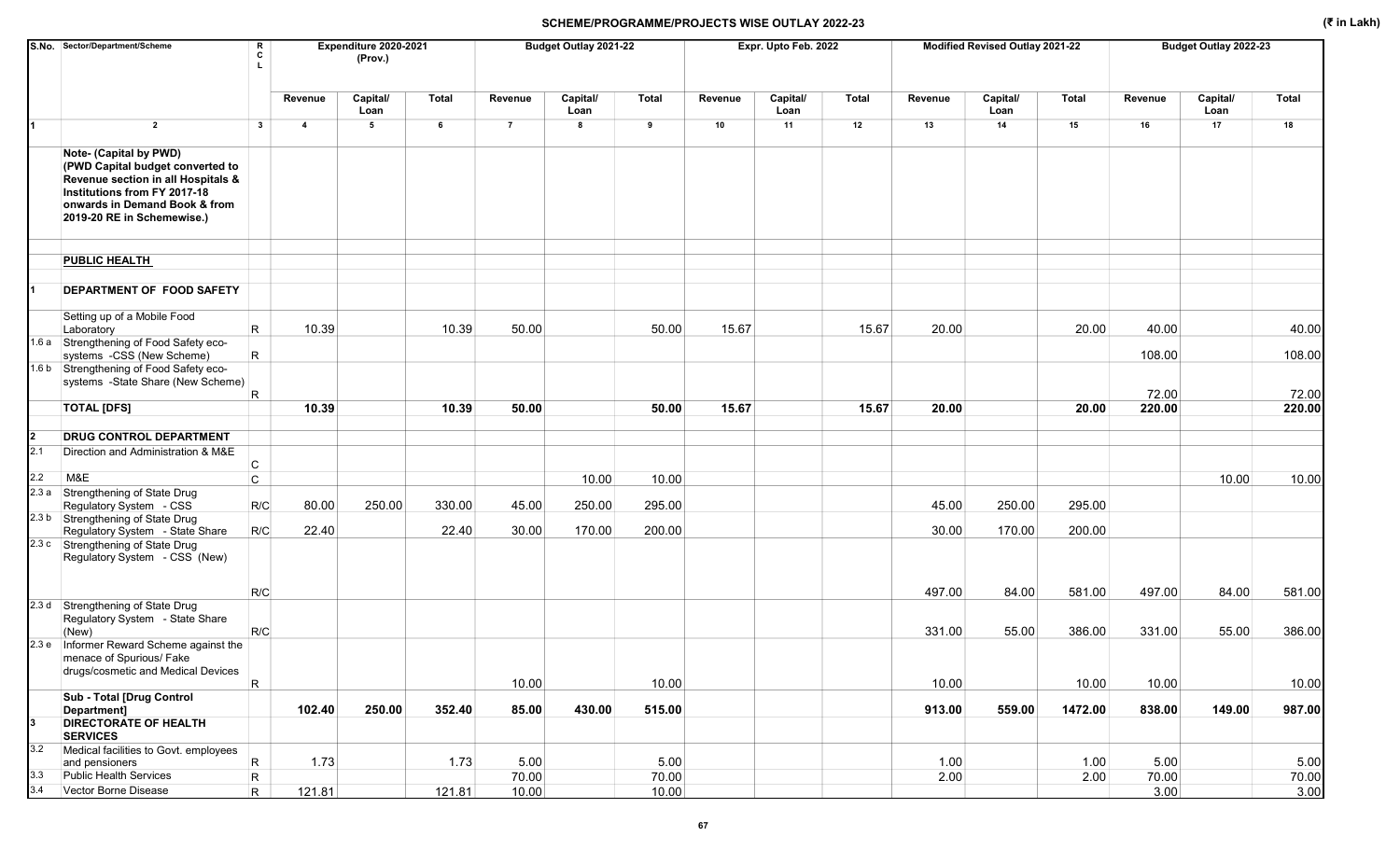|       | S.No. Sector/Department/Scheme                                                                | Expenditure 2020-2021<br>R<br>C<br>(Prov.) |                |                  |          |                | Budget Outlay 2021-22 |          |          | Expr. Upto Feb. 2022 |          |          | Modified Revised Outlay 2021-22 |          |          | Budget Outlay 2022-23 |              |
|-------|-----------------------------------------------------------------------------------------------|--------------------------------------------|----------------|------------------|----------|----------------|-----------------------|----------|----------|----------------------|----------|----------|---------------------------------|----------|----------|-----------------------|--------------|
|       |                                                                                               |                                            | Revenue        | Capital/<br>Loan | Total    | Revenue        | Capital/<br>Loan      | Total    | Revenue  | Capital/<br>Loan     | Total    | Revenue  | Capital/<br>Loan                | Total    | Revenue  | Capital/<br>Loan      | <b>Total</b> |
|       | $\overline{2}$                                                                                | $\mathbf{3}$                               | $\overline{4}$ | 5                | 6        | $\overline{7}$ | 8                     | 9        | 10       | 11                   | 12       | 13       | 14                              | 15       | 16       | 17                    | 18           |
| 3.5   | Awareness Campaign on vector<br>borne diseases & other Health Issues-<br>(New Scheme)         | R.                                         |                |                  |          |                |                       |          |          |                      |          |          |                                 |          | 5000.00  |                       | 5000.00      |
| 3.6   | Communicable Disease (New<br>Scheme)                                                          | R.                                         |                |                  |          | 10000.00       |                       | 10000.00 | 3617.68  |                      | 3617.68  | 4546.00  |                                 | 4546.00  | 5000.00  |                       | 5000.00      |
| 3.7   | Free Covid -19 Vaccine for Public<br>(New Scheme)                                             | R                                          |                |                  |          | 5000.00        |                       | 5000.00  |          |                      |          |          |                                 |          |          |                       |              |
|       | Sub - Total [DHS]                                                                             |                                            | 123.54         |                  | 123.54   | 15085.00       |                       | 15085.00 | 3617.68  |                      | 3617.68  | 4549.00  |                                 | 4549.00  | 10078.00 |                       | 10078.00     |
|       |                                                                                               |                                            |                |                  |          |                |                       |          |          |                      |          |          |                                 |          |          |                       |              |
|       | DTE. OF FAMILY WELFARE                                                                        |                                            |                |                  |          |                |                       |          |          |                      |          |          |                                 |          |          |                       |              |
| 4.1   | Spl. Immunisation programme<br>including MMR & Pentavalent                                    |                                            |                |                  |          | 70.00          |                       | 70.00    |          |                      |          |          |                                 |          | 25.00    |                       | 25.00        |
| 4.2   | Pulse Polio Immunisation prog.                                                                |                                            |                |                  |          | 5.00           |                       | 5.00     |          |                      |          |          |                                 |          | 5.00     |                       | 5.00         |
|       | Sub-Total (DFW)                                                                               |                                            |                |                  |          | 75.00          |                       | 75.00    |          |                      |          |          |                                 |          | 30.00    |                       | 30.00        |
| 4.3   | Delhi State Health Mission- Aasha<br>and other activities (salaries)                          |                                            |                |                  |          |                |                       |          |          |                      |          |          |                                 |          |          |                       |              |
|       |                                                                                               |                                            | 5500.00        |                  | 5500.00  | 11000.00       |                       | 11000.00 | 5592.00  |                      | 5592.00  | 11000.00 |                                 | 11000.00 | 11000.00 |                       | 11000.00     |
|       | 4.3.1 a Delhi State Health Mission - CSS<br>(General)                                         |                                            | 7491.00        |                  | 7491.00  | 10000.00       |                       | 10000.00 | 2294.00  |                      | 2294.00  | 10000.00 |                                 | 10000.00 | 10000.00 |                       | 10000.00     |
|       | 4.3.1 b Delhi State Health Mission - SS<br>(General)                                          |                                            | 6498.67        |                  | 6498.67  | 6000.00        |                       | 6000.00  | 2935.01  |                      | 2935.01  | 6666.00  |                                 | 6666.00  | 6000.00  |                       | 6000.00      |
|       | 4.3.1 c National Urban Health Mission - CSS                                                   |                                            |                |                  |          |                |                       |          |          |                      |          |          |                                 |          |          |                       |              |
|       | (General)                                                                                     |                                            | 4037.45        |                  | 4037.45  | 6000.00        |                       | 6000.00  | 536.00   |                      | 536.00   | 6000.00  |                                 | 6000.00  | 6000.00  |                       | 6000.00      |
|       | 4.3.1 d National Urban Health Mission - SS<br>(General)                                       |                                            | 2614.97        |                  | 2614.97  | 4000.00        |                       | 4000.00  | 357.34   |                      | 357.34   | 4000.00  |                                 | 4000.00  | 4000.00  |                       | 4000.00      |
|       | 4.3.2 GIA to DSHM Under Aaam Aadmi<br>Mohalla Clinic                                          |                                            |                |                  |          |                |                       |          |          |                      |          |          |                                 |          |          |                       |              |
|       | <b>GIA General</b>                                                                            | R                                          | 1575.00        |                  | 1575.00  | 10000.00       |                       | 10000.00 | 4961.83  |                      | 4961.83  | 5000.00  |                                 | 5000.00  | 10000.00 |                       | 10000.00     |
|       | <b>GIA Salary</b>                                                                             | R                                          | 10800.00       |                  | 10800.00 | 22000.00       |                       | 22000.00 | 13450.70 |                      | 13450.70 | 20000.00 |                                 | 20000.00 | 22000.00 |                       | 22000.00     |
|       | <b>GIA Capital</b>                                                                            | lC.                                        | 150.00         |                  | 150.00   |                | 2500.00               | 2500.00  |          | 625.00               | 625.00   |          | 1500.00                         | 1500.00  |          | 2500.00               | 2500.00      |
| 4.3.3 | Rogi kalyan Samiti (RKS) (GIA-<br>General)                                                    |                                            |                |                  |          | 1500.00        |                       | 1500.00  |          |                      |          | 500.00   |                                 | 500.00   | 1000.00  |                       | 1000.00      |
|       | Women Mohalla Clinic (Shifted from<br>Medical sector under DGHS) from<br>2021-22 RE onwards   |                                            |                |                  |          |                |                       |          |          |                      |          |          |                                 |          |          |                       |              |
|       | <b>GIA</b> - General                                                                          | R                                          |                |                  |          |                |                       |          |          |                      |          |          |                                 |          | 25.00    |                       | 25.00        |
|       | GIA -Salary                                                                                   | R                                          |                |                  |          |                |                       |          |          |                      |          |          |                                 |          | 25.00    |                       | 25.00        |
|       | GIA -Capital                                                                                  | C                                          |                |                  |          |                |                       |          |          |                      |          |          |                                 |          |          | 1400.00               | 1400.00      |
|       | Sub total                                                                                     |                                            |                |                  |          |                |                       |          |          |                      |          |          |                                 |          | 50.00    | 1400.00               | 1450.00      |
|       | 4.3.4a GIA for Covid-19 Emergency<br>Response and Health System                               |                                            |                |                  |          |                |                       |          |          |                      |          |          |                                 |          |          |                       |              |
|       | Preparedness Package under NRHM -<br>GIA General - CSS                                        | R                                          | 43012.00       |                  | 43012.00 | 40000.00       |                       | 40000.00 | 35000.00 |                      | 35000.00 | 4576.60  |                                 | 4576.60  | 12000.00 |                       | 12000.00     |
|       | GIA for Covid-19 Emergency<br>Response and Health System<br>Preparedness Package under NRHM - |                                            |                |                  |          |                |                       |          |          |                      |          |          |                                 |          |          |                       |              |
|       | GIA General - State Share                                                                     | R.                                         |                |                  |          |                |                       |          |          |                      |          | 3000.00  |                                 | 3000.00  | 8000.00  |                       | 8000.00      |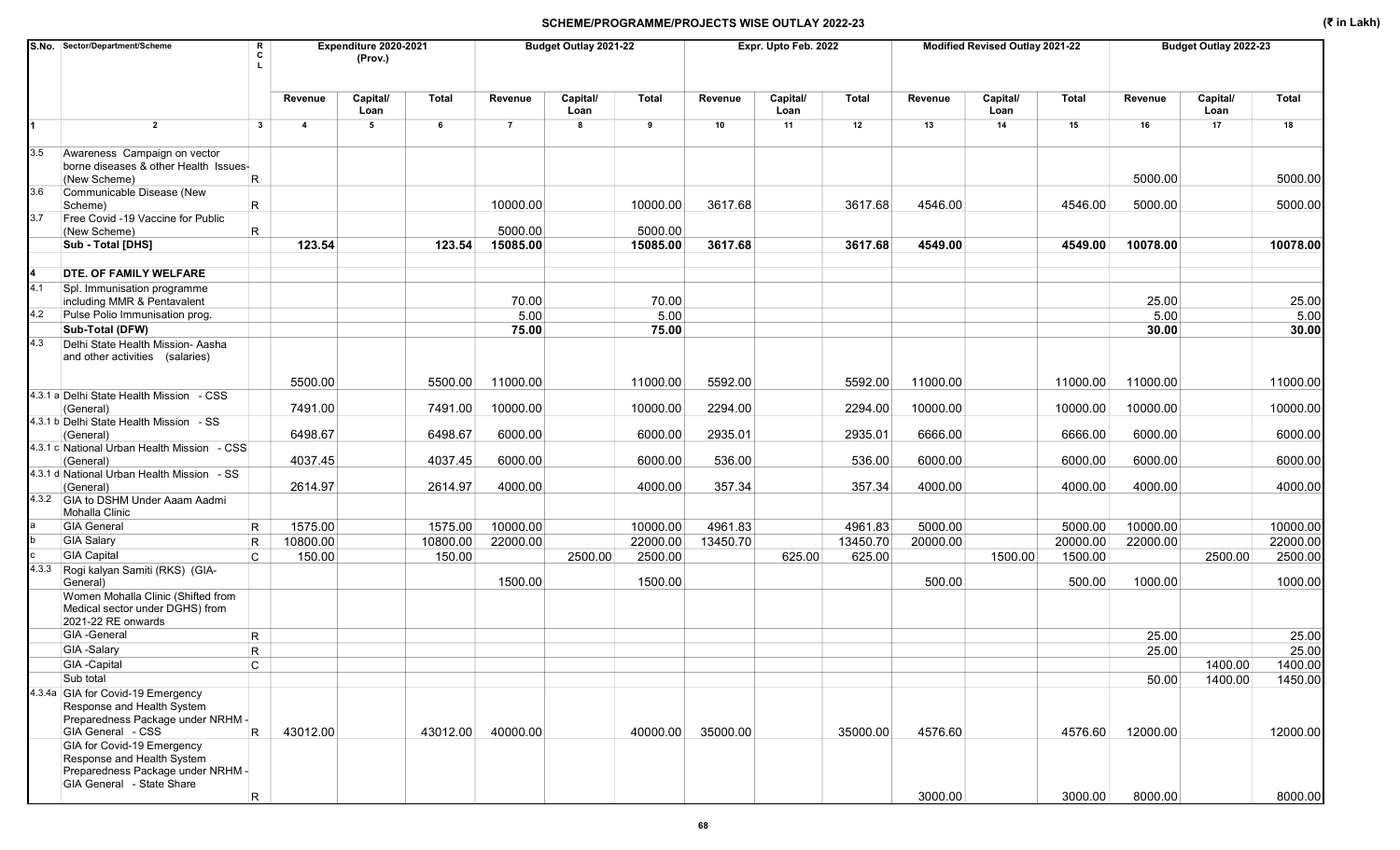|       | S.No. Sector/Department/Scheme<br>R<br>C                                                                                                                          |                         | Expenditure 2020-2021<br>(Prov.) |                            |                                  | Budget Outlay 2021-22 |                |                                            | Expr. Upto Feb. 2022 |                                      |                        | Modified Revised Outlay 2021-22 |                        |                        | Budget Outlay 2022-23 |                        |
|-------|-------------------------------------------------------------------------------------------------------------------------------------------------------------------|-------------------------|----------------------------------|----------------------------|----------------------------------|-----------------------|----------------|--------------------------------------------|----------------------|--------------------------------------|------------------------|---------------------------------|------------------------|------------------------|-----------------------|------------------------|
|       |                                                                                                                                                                   | Revenue                 | Capital/<br>Loan                 | <b>Total</b>               | Revenue                          | Capital/<br>Loan      | <b>Total</b>   | Revenue                                    | Capital/<br>Loan     | Total                                | Revenue                | Capital/<br>Loan                | Total                  | Revenue                | Capital/<br>Loan      | <b>Total</b>           |
|       | $\overline{2}$<br>$\mathbf{3}$                                                                                                                                    | $\overline{\mathbf{4}}$ | 5                                | 6                          | $\overline{7}$                   | 8                     | $\overline{9}$ | 10                                         | 11                   | 12                                   | 13                     | 14                              | 15                     | 16                     | 17                    | 18                     |
|       | 4.3.4b GIA for Covid-19 Emergency<br>Response and Health System<br>Preparedness Package - GIA<br>R<br>General                                                     |                         |                                  |                            |                                  |                       |                | 150200.00                                  |                      | 150200.00                            | 150200.00              |                                 | 150200.00              | 20000.00               |                       | 20000.00               |
|       | 4.3.5 GIA for India Covid-19 Emergency<br>Response and Health System                                                                                              |                         |                                  |                            |                                  |                       |                |                                            |                      |                                      |                        |                                 |                        |                        |                       |                        |
|       | Preparedness Package under NRHM -<br>GIA General - CSS<br>R                                                                                                       | 22134.00                |                                  | 22134.00                   | 33000.00                         |                       | 33000.00       | 28645.00                                   |                      | 28645.00                             | 13700.00               |                                 | 13700.00               |                        |                       |                        |
|       | 4.3.6a GIA for Operational Cost for COVID-<br>19 Vaccination for Health Care<br>Workers (HCWs) and Front Line<br>Workers(FCWs) - (New Scheme) -                   |                         |                                  |                            |                                  |                       |                |                                            |                      |                                      |                        |                                 |                        |                        |                       |                        |
|       | <b>CSS</b><br>R.<br>4.3.6b GIA for Operational Cost for COVID-<br>19 Vaccination for Health Care<br>Workers (HCWs) and Front Line<br>Workers(FCWs) - (New Scheme) | 346.46                  |                                  | 346.46                     | 2000.00                          |                       | 2000.00        | 68000.00                                   |                      | 68000.00                             | 614.00                 |                                 | 614.00                 | 600.00                 |                       | 600.00                 |
|       | State Share<br>R.                                                                                                                                                 |                         |                                  |                            |                                  |                       |                |                                            |                      |                                      |                        |                                 |                        | 400.00                 |                       | 400.00                 |
| 4.3.7 | GIA for Operational Cost for COVID-<br>19 Vaccination for Health Care<br>Workers (HCWs) and Front Line<br>Workers(FCWs) - (New Scheme)                            |                         |                                  |                            |                                  |                       |                |                                            |                      |                                      |                        |                                 |                        |                        |                       |                        |
|       | R.<br>Sub-Total (DSHM)                                                                                                                                            |                         |                                  |                            |                                  | 2500.00               |                |                                            |                      |                                      | 33000.00               |                                 | 33000.00               | 400.00                 |                       | 400.00                 |
|       | <b>Total [DFW &amp; DSHM]</b>                                                                                                                                     | 104159.55<br>104159.55  |                                  | 104159.55                  | 104159.55 145500.00<br>145575.00 | 2500.00               |                | 148000.00 311971.88<br>148075.00 311971.88 |                      | 625.00 312596.88<br>625.00 312596.88 | 268256.60<br>268256.60 | 1500.00<br>1500.00              | 269756.60<br>269756.60 | 111450.00<br>111480.00 | 3900.00<br>3900.00    | 115350.00<br>115380.00 |
| 4.4   |                                                                                                                                                                   |                         |                                  |                            |                                  |                       |                |                                            |                      |                                      |                        |                                 |                        |                        |                       |                        |
|       | Introduction of Hospital Information<br>$\overline{\mathsf{R}}$<br>Management System (HIMS)                                                                       | 104.52                  |                                  | 104.52                     | 7000.00                          |                       | 7000.00        | 108.51                                     |                      | 108.51                               | 2500.00                |                                 | 2500.00                | 7000.00                |                       | 7000.00                |
|       | Total Other new schemes (H & FW)                                                                                                                                  | 104.52                  |                                  | 104.52                     | 7000.00                          |                       | 7000.00        | 108.51                                     |                      | 108.51                               | 2500.00                |                                 | 2500.00                | 7000.00                |                       | 7000.00                |
| 5     | <b>HOME DEPARTMENT</b>                                                                                                                                            |                         |                                  |                            |                                  |                       |                |                                            |                      |                                      |                        |                                 |                        |                        |                       |                        |
| 5.1   | Delhi Forensic Science Lab at Rohini<br>C                                                                                                                         |                         | 68.46                            | 68.46                      |                                  | 1000.00               | 1000.00        |                                            | 584.47               | 584.47                               |                        | 700.00                          | 700.00                 |                        | 1000.00               | 1000.00                |
| 5.2   | Machinery & Equipments/ MV                                                                                                                                        |                         |                                  |                            |                                  |                       |                |                                            |                      |                                      |                        |                                 |                        |                        |                       |                        |
|       | C                                                                                                                                                                 |                         | 298.46                           | 298.46                     |                                  | 4075.00               | 4075.00        |                                            | 183.04               | 183.04                               |                        | 500.00                          | 500.00                 |                        | 2933.00               | 2933.00                |
| 5.3   | Cyber Crime Prevention against<br>Women & Child - CSS                                                                                                             |                         |                                  |                            |                                  |                       |                |                                            |                      |                                      |                        |                                 |                        |                        |                       |                        |
| 5.4   | R<br>DNA test lab -Nirbhaya Fund (GIA for                                                                                                                         | 92.40                   |                                  | 92.40                      |                                  |                       |                |                                            |                      |                                      |                        |                                 |                        | 1.00                   |                       | 1.00                   |
|       | creation of capital Assets) - CSS                                                                                                                                 |                         |                                  |                            |                                  |                       |                |                                            |                      |                                      |                        |                                 |                        |                        |                       |                        |
|       | С                                                                                                                                                                 |                         |                                  |                            |                                  |                       |                |                                            |                      |                                      |                        |                                 |                        |                        | 1.00                  | 1.00                   |
|       | <b>Total FSL</b>                                                                                                                                                  | 92.40                   | 366.92                           | 459.32                     |                                  | 5075.00               | 5075.00        |                                            | 767.51               | 767.51                               |                        | 1200.00                         | 1200.00                | 1.00                   | 3934.00               | 3935.00                |
|       | <b>TOTAL [DELHI GOVT.]</b>                                                                                                                                        | 104592.80               |                                  | 616.92 105209.72 167795.00 |                                  | 8005.00               |                | 175800.00 315713.74                        |                      | 1392.51 317106.25                    | 276238.60              | 3259.00                         | 279497.60              | 129617.00              | 7983.00               | 137600.00              |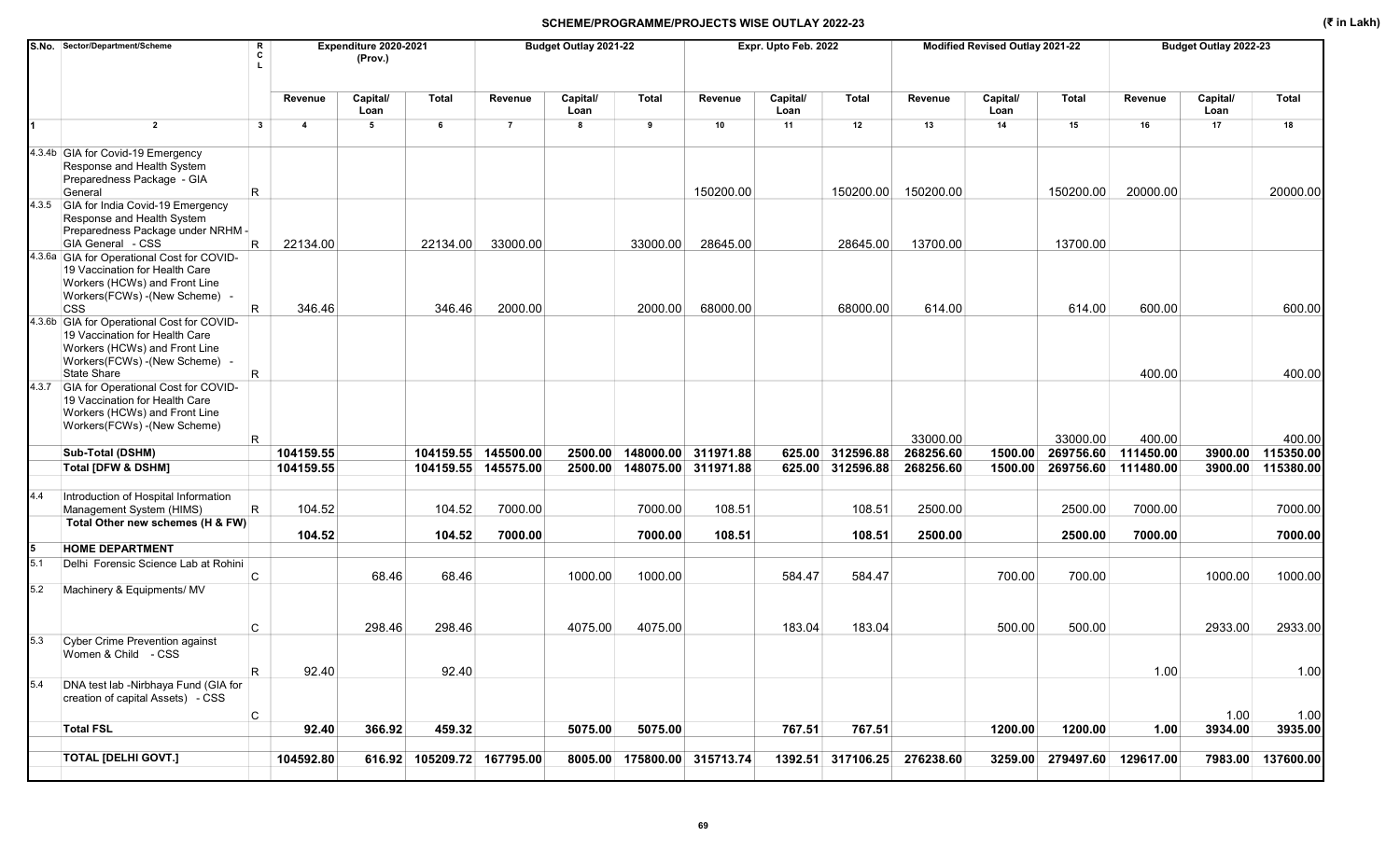|     | S.No. Sector/Department/Scheme                                   | R<br>c                  | Expenditure 2020-2021<br>(Prov.) |               |                | Budget Outlay 2021-22 |               |                      | Expr. Upto Feb. 2022 |              |              | Modified Revised Outlay 2021-22 |              |               | Budget Outlay 2022-23 |               |
|-----|------------------------------------------------------------------|-------------------------|----------------------------------|---------------|----------------|-----------------------|---------------|----------------------|----------------------|--------------|--------------|---------------------------------|--------------|---------------|-----------------------|---------------|
|     |                                                                  |                         | Capital/<br>Revenue<br>Loan      | Total         | Revenue        | Capital/<br>Loan      | <b>Total</b>  | Revenue              | Capital/<br>Loan     | Total        | Revenue      | Capital/<br>Loan                | Total        | Revenue       | Capital/<br>Loan      | <b>Total</b>  |
| 1   | $\overline{2}$                                                   | $\mathbf{3}$            | 5<br>$\overline{\mathbf{4}}$     | 6             | $\overline{7}$ | 8                     | 9             | 10                   | 11                   | 12           | 13           | 14                              | 15           | 16            | 17                    | 18            |
|     | <b>NORTH DELHI MUNICIPAL</b><br><b>CORPORATION</b>               |                         |                                  |               |                |                       |               |                      |                      |              |              |                                 |              |               |                       |               |
| 6.1 | Control of Vector Bone Disease like<br>Malaria, Dengue etc.      |                         |                                  |               |                |                       |               |                      |                      |              |              |                                 |              |               |                       |               |
|     | GIA -General                                                     | R                       | 2310.00                          | 2310.00       | 2310.00        |                       | 2310.00       | 1732.50              |                      | 1732.50      | 1823.17      |                                 | 1823.17      | 2310.00       |                       | 2310.00       |
|     | GIA -salaries                                                    | $\mathsf R$             | 2610.00                          | 2610.00       | 2610.00        |                       | 2610.00       | 1957.50              |                      | 1957.50      | 2059.94      |                                 | 2059.94      | 2610.00       |                       | 2610.00       |
|     | GIA -capital                                                     | C                       |                                  |               |                | 10.00                 | 10.00         |                      |                      |              |              | 7.89                            | 7.89         |               | 10.00                 | 10.00         |
|     | sub total                                                        |                         | 4920.00                          | 4920.00       | 4920.00        | 10.00                 | 4930.00       | 3690.00              |                      | 3690.00      | 3883.11      | 7.89                            | 3891.00      | 4920.00       | 10.00                 | 4930.00       |
|     |                                                                  |                         |                                  |               |                |                       |               |                      |                      |              |              |                                 |              |               |                       |               |
| 6.2 | Programme for Strengthening of<br><b>Epidemiology Department</b> |                         |                                  |               |                |                       |               |                      |                      |              |              |                                 |              |               |                       |               |
| 6.3 | Development & Improvement of<br>cremation grounds                |                         |                                  |               |                |                       |               |                      |                      |              |              |                                 |              |               |                       |               |
| 6.4 | Rabies Control Programme                                         | C                       |                                  |               |                |                       |               |                      |                      |              |              |                                 |              |               |                       |               |
| 6.5 | HRD, Training and Studies Cell                                   |                         |                                  |               |                |                       |               |                      |                      |              |              |                                 |              |               |                       |               |
| 6.6 | Others Public Health programme                                   |                         |                                  |               |                |                       |               |                      |                      |              |              |                                 |              |               |                       |               |
|     | GIA -General                                                     | $\overline{\mathsf{R}}$ | 10.00                            | 10.00         | 10.00          |                       | 10.00         | 7.50                 |                      | 7.50         | 7.89         |                                 | 7.89         | 10.00         |                       | 10.00         |
|     | GIA -creation for capital assets                                 | C                       |                                  |               |                | 50.00                 | 50.00         |                      |                      |              |              | 39.46                           | 39.46        |               | 50.00                 | 50.00         |
|     | sub total                                                        |                         |                                  |               |                |                       |               |                      |                      |              |              |                                 |              |               |                       |               |
|     |                                                                  |                         | 10.00                            | 10.00         | 10.00          | 50.00                 | 60.00         | 7.50                 |                      | 7.50         | 7.89         | 39.46                           | 47.35        | 10.00         | 50.00                 | 60.00         |
| 6.7 | Stg. & upgradation of Registration of<br>Births & Deaths         | R                       |                                  |               |                |                       |               |                      |                      |              |              |                                 |              |               |                       |               |
|     | GIA -General                                                     |                         | 6.00                             | 6.00          | 6.00           |                       | 6.00          | 4.50                 |                      | 4.50         | 4.74         |                                 | 4.74         | 6.00          |                       |               |
|     | GIA -salaries                                                    | R                       |                                  |               |                |                       |               |                      |                      |              |              |                                 |              |               |                       | 6.00          |
|     | sub total                                                        | R.                      | 4.00<br>10.00                    | 4.00<br>10.00 | 4.00<br>10.00  |                       | 4.00<br>10.00 | 3.00<br>7.50         |                      | 3.00<br>7.50 | 3.16<br>7.90 |                                 | 3.16<br>7.90 | 4.00<br>10.00 |                       | 4.00<br>10.00 |
|     | <b>TOTAL (North Delhi Municipal</b>                              |                         |                                  |               |                |                       |               |                      |                      |              |              |                                 |              |               |                       |               |
|     | Corporation)                                                     |                         | 4940.00                          | 4940.00       | 4940.00        | 60.00                 | 5000.00       | 3705.00              |                      | 3705.00      | 3898.90      | 47.35                           | 3946.25      | 4940.00       | 60.00                 | 5000.00       |
|     |                                                                  |                         | $[4590.23]$ [242.31]             | [4832.54]     |                |                       |               | $[2507.17]$ [122.79] |                      | [2629.96]    |              |                                 |              |               |                       |               |
|     | <b>SOUTH DELHI MUNICIPAL</b><br><b>CORPORATION</b>               |                         |                                  |               |                |                       |               |                      |                      |              |              |                                 |              |               |                       |               |
| 7.1 | Control of Vector Bone Disease like<br>Malaria, Dengue etc.      |                         |                                  |               |                |                       |               |                      |                      |              |              |                                 |              |               |                       |               |
| а   | GIA -General                                                     | R.                      | 2850.00                          | 2850.00       | 2850.00        |                       | 2850.00       | 2137.50              |                      | 2137.50      | 2249.36      |                                 | 2249.36      | 2850.00       |                       | 2850.00       |
|     | GIA -salaries                                                    | R                       | 1110.00                          | 1110.00       | 1110.00        |                       | 1110.00       | 832.50               |                      | 832.50       | 876.07       |                                 | 876.07       | 1110.00       |                       | 1110.00       |
|     | GIA -capital                                                     | C.                      |                                  |               |                | 100.00                | 100.00        |                      |                      |              |              | 78.92                           | 78.92        |               | 100.00                | 100.00        |
|     | sub total                                                        |                         | 3960.00                          | 3960.00       | 3960.00        | 100.00                | 4060.00       | 2970.00              |                      | 2970.00      | 3125.43      | 78.92                           | 3204.35      | 3960.00       | 100.00                | 4060.00       |
| 7.2 | Programme for Strengthening of<br>Epidemiology Department        |                         |                                  |               |                |                       |               |                      |                      |              |              |                                 |              |               |                       |               |
| 7.3 | Development & Improvement of<br>cremation grounds                |                         |                                  |               |                |                       |               |                      |                      |              |              |                                 |              |               |                       |               |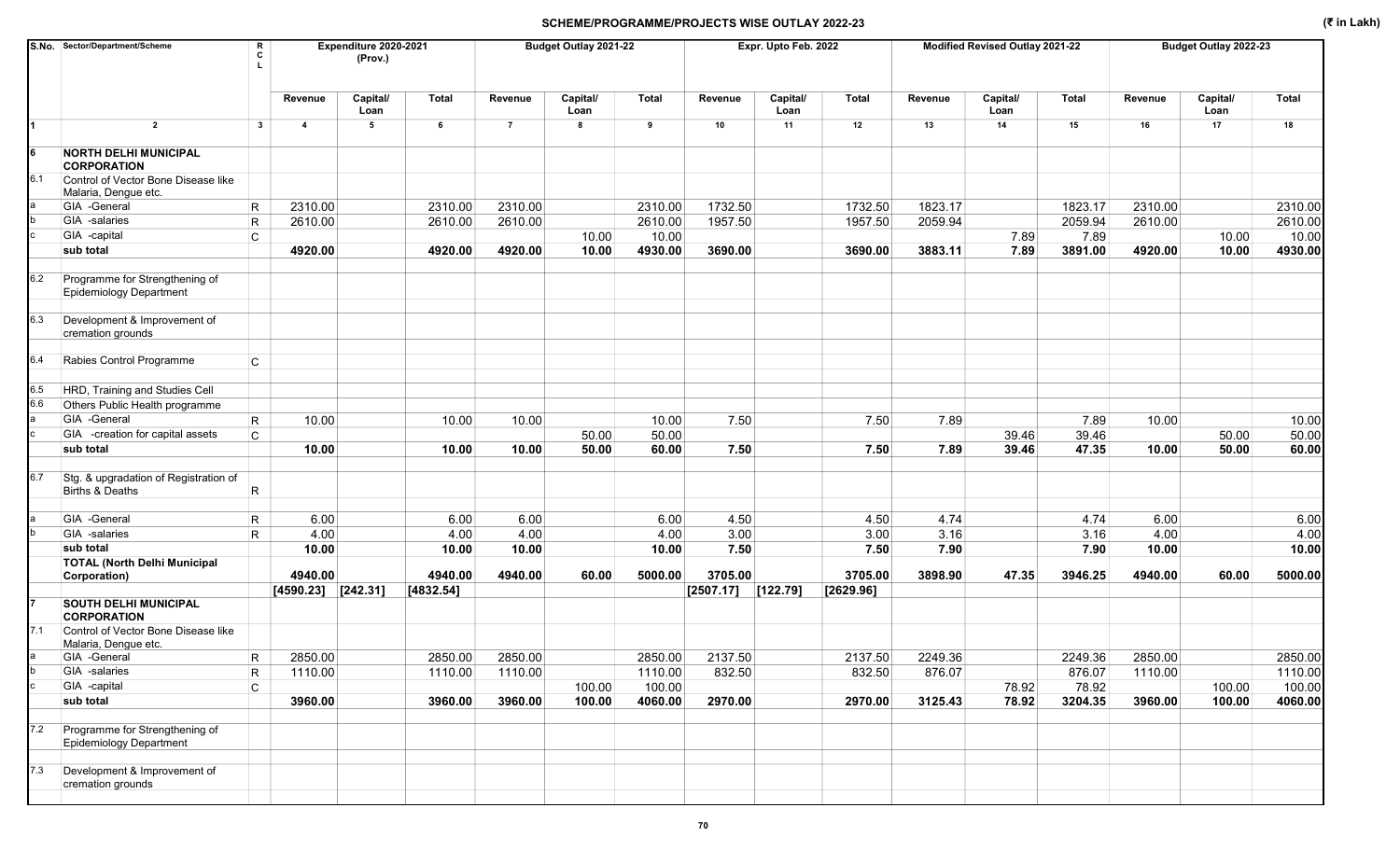|            | S.No. Sector/Department/Scheme<br>R<br>c                                |                         | Expenditure 2020-2021<br>(Prov.) |                            |                | Budget Outlay 2021-22 |              |           | Expr. Upto Feb. 2022 |           |           | Modified Revised Outlay 2021-22 |           |           | Budget Outlay 2022-23 |              |
|------------|-------------------------------------------------------------------------|-------------------------|----------------------------------|----------------------------|----------------|-----------------------|--------------|-----------|----------------------|-----------|-----------|---------------------------------|-----------|-----------|-----------------------|--------------|
|            |                                                                         | Revenue                 | Capital/<br>Loan                 | Total                      | Revenue        | Capital/<br>Loan      | <b>Total</b> | Revenue   | Capital/<br>Loan     | Total     | Revenue   | Capital/<br>Loan                | Total     | Revenue   | Capital/<br>Loan      | <b>Total</b> |
| 1          | $\overline{2}$<br>$\mathbf{3}$                                          | $\overline{\mathbf{4}}$ | 5                                | 6                          | $\overline{7}$ | 8                     | 9            | 10        | 11                   | 12        | 13        | 14                              | 15        | 16        | 17                    | 18           |
| 7.4        | Rabies Control Programme                                                |                         |                                  |                            |                |                       |              |           |                      |           |           |                                 |           |           |                       |              |
| 7.5<br>7.6 | HRD, Training and Studies Cell<br>Others Public Health programme        |                         |                                  |                            |                |                       |              |           |                      |           |           |                                 |           |           |                       |              |
|            | GIA -General<br>$\mathsf{R}$                                            | 190.00                  |                                  | 190.00                     | 190.00         |                       | 190.00       | 142.50    |                      | 142.50    | 149.96    |                                 | 149.96    | 190.00    |                       | 190.00       |
|            | C.<br>GIA -creation for capital assets                                  |                         |                                  |                            |                | 240.00                | 240.00       |           |                      |           |           | 189.42                          | 189.42    |           | 240.00                | 240.00       |
|            | sub total                                                               | 190.00                  |                                  | 190.00                     | 190.00         | 240.00                | 430.00       | 142.50    |                      | 142.50    | 149.96    | 189.42                          | 339.38    | 190.00    | 240.00                | 430.00       |
|            |                                                                         |                         |                                  |                            |                |                       |              |           |                      |           |           |                                 |           |           |                       |              |
| 7.7        | Stg. & upgradation of Registration of<br>Births & Deaths (General)<br>R | 10.00                   |                                  | 10.00                      | 10.00          |                       | 10.00        | 7.50      |                      | 7.50      | 7.89      |                                 | 7.89      | 10.00     |                       | 10.00        |
|            | <b>TOTAL (South Delhi Municipal</b><br>Corporation)                     | 4160.00                 |                                  | 4160.00                    | 4160.00        | 340.00                | 4500.00      | 3120.00   |                      | 3120.00   | 3283.28   | 268.34                          | 3551.62   | 4160.00   | 340.00                | 4500.00      |
|            |                                                                         |                         | $[4808.20]$ [349.73]             | [5157.93]                  |                |                       |              | [3007.95] | [191.06]             | [3199.01] |           |                                 |           |           |                       |              |
|            | <b>EAST DELHI MUNICIPAL</b><br><b>CORPORATION</b>                       |                         |                                  |                            |                |                       |              |           |                      |           |           |                                 |           |           |                       |              |
| 8.1        | Control of Vector Bone Disease like<br>Malaria, Dengue etc.             |                         |                                  |                            |                |                       |              |           |                      |           |           |                                 |           |           |                       |              |
|            | GIA -General<br>$\mathsf R$                                             | 1810.00                 |                                  | 1810.00                    | 1810.00        |                       | 1810.00      | 1357.50   |                      | 1357.50   | 1428.54   |                                 | 1428.54   | 1810.00   |                       | 1810.00      |
|            | GIA -salaries<br>$\mathsf{R}$                                           | 470.00                  |                                  | 470.00                     | 470.00         |                       | 470.00       | 352.50    |                      | 352.50    | 370.95    |                                 | 370.95    | 470.00    |                       | 470.00       |
|            | GIA -capital<br>C                                                       |                         |                                  |                            |                | 396.00                | 396.00       |           |                      |           |           | 312.54                          | 312.54    |           | 396.00                | 396.00       |
|            | sub total                                                               | 2280.00                 |                                  | 2280.00                    | 2280.00        | 396.00                | 2676.00      | 1710.00   |                      | 1710.00   | 1799.49   | 312.54                          | 2112.03   | 2280.00   | 396.00                | 2676.00      |
| 8.2        | Programme for Strengthening of<br>Epidemiology Department               |                         |                                  |                            |                |                       |              |           |                      |           |           |                                 |           |           |                       |              |
| 8.3        | Development & Improvement of<br>cremation grounds                       |                         |                                  |                            |                |                       |              |           |                      |           |           |                                 |           |           |                       |              |
| 8.4        | Rabies Control Programme                                                |                         |                                  |                            |                |                       |              |           |                      |           |           |                                 |           |           |                       |              |
| 8.5        | HRD, Training and Studies Cell                                          |                         |                                  |                            |                |                       |              |           |                      |           |           |                                 |           |           |                       |              |
| 8.6        | Others Public Health programme                                          |                         |                                  |                            |                |                       |              |           |                      |           |           |                                 |           |           |                       |              |
|            | GIA -General<br>$\mathsf{R}$                                            | 109.00                  |                                  | 109.00                     | 109.00         |                       | 109.00       | 81.75     |                      | 81.75     | 86.03     |                                 | 86.03     | 109.00    |                       | 109.00       |
|            | GIA -creation for capital assets<br>C                                   |                         |                                  |                            |                | 510.00                | 510.00       |           |                      |           |           | 402.52                          | 402.52    |           | 510.00                | 510.00       |
|            | sub total                                                               | 109.00                  |                                  | 109.00                     | 109.00         | 510.00                | 619.00       | 81.75     |                      | 81.75     | 86.03     | 402.52                          | 488.55    | 109.00    | 510.00                | 619.00       |
| 8.7        | Stg. & upgradation of Registration of<br>R<br>Births & Deaths (General) | 5.00                    |                                  | 5.00                       | 5.00           |                       | 5.00         | 3.75      |                      | 3.75      | 3.95      |                                 | 3.95      | 5.00      |                       | 5.00         |
|            | <b>TOTAL (East Delhi Municipal</b>                                      | 2394.00                 |                                  | 2394.00                    | 2394.00        | 906.00                | 3300.00      | 1795.50   |                      | 1795.50   | 1889.47   | 715.06                          | 2604.53   | 2394.00   | 906.00                | 3300.00      |
|            | Corporation)                                                            | [1817.24]               |                                  | [1817.24]                  |                |                       |              | [1814.79] |                      | [1814.79] |           |                                 |           |           |                       |              |
|            | <b>TOTAL [Public Health]</b>                                            | 116086.80               |                                  | 616.92 116703.72 179289.00 |                | 9311.00               | 188600.00    | 324334.24 | 1392.51              | 325726.75 | 285310.25 | 4289.75                         | 289600.00 | 141111.00 | 9289.00               | 150400.00    |
|            |                                                                         |                         |                                  |                            |                |                       |              |           |                      |           |           |                                 |           |           |                       |              |
|            | <b>WATER SUPPLY &amp; SANITATION</b>                                    |                         |                                  |                            |                |                       |              |           |                      |           |           |                                 |           |           |                       |              |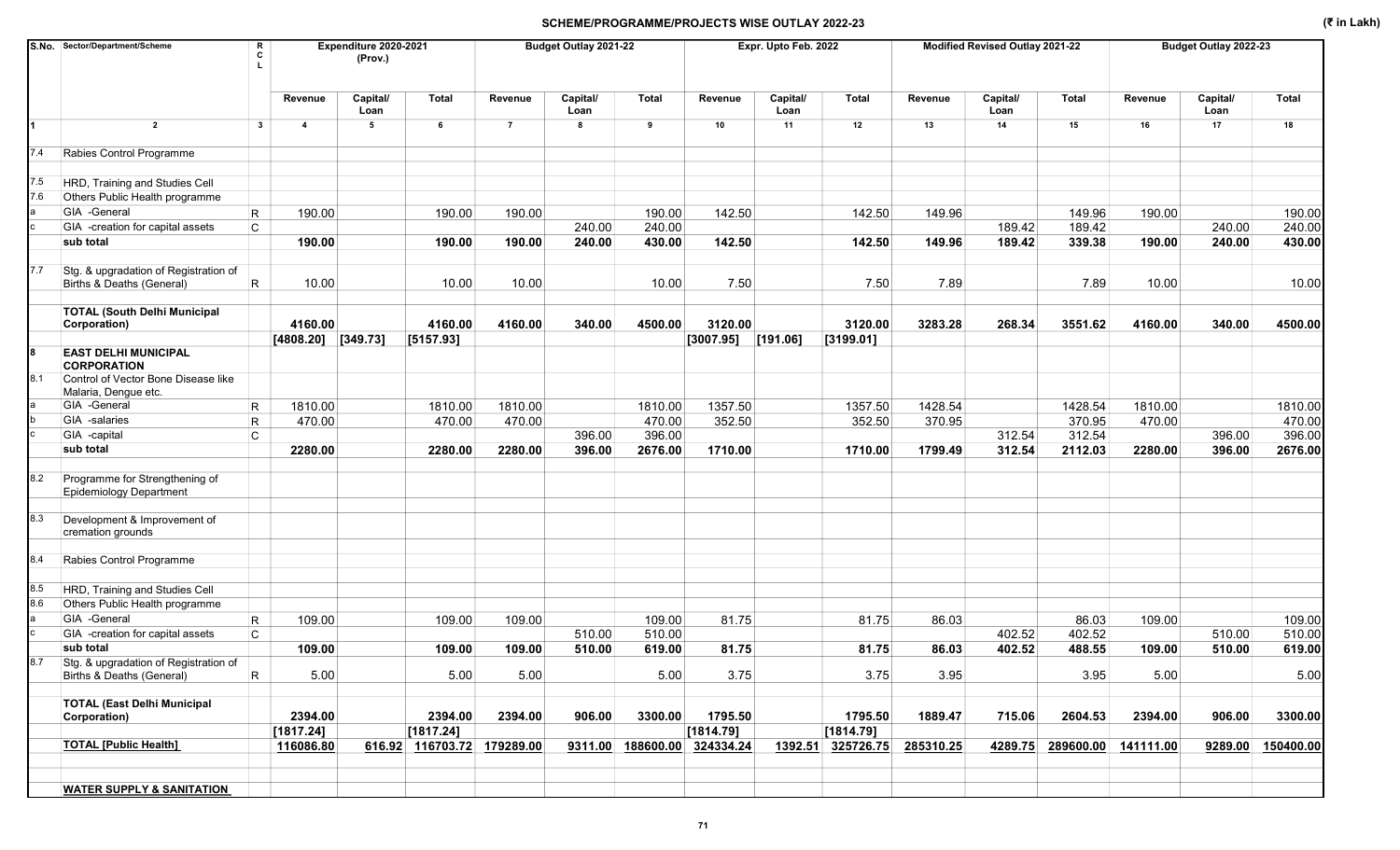|                 | S.No. Sector/Department/Scheme<br>R<br>C                                                          |                         | Expenditure 2020-2021<br>(Prov.) |                      |                | Budget Outlay 2021-22 |                      |          | Expr. Upto Feb. 2022 |                     |          | Modified Revised Outlay 2021-22 |                     |          | Budget Outlay 2022-23 |                      |
|-----------------|---------------------------------------------------------------------------------------------------|-------------------------|----------------------------------|----------------------|----------------|-----------------------|----------------------|----------|----------------------|---------------------|----------|---------------------------------|---------------------|----------|-----------------------|----------------------|
|                 |                                                                                                   | Revenue                 | Capital/<br>Loan                 | Total                | Revenue        | Capital/<br>Loan      | <b>Total</b>         | Revenue  | Capital/<br>Loan     | Total               | Revenue  | Capital/<br>Loan                | <b>Total</b>        | Revenue  | Capital/<br>Loan      | <b>Total</b>         |
|                 | $\overline{2}$<br>$\mathbf{3}$                                                                    | $\overline{\mathbf{4}}$ | 5                                | 6                    | $\overline{7}$ | 8                     | 9                    | 10       | 11                   | 12                  | 13       | 14                              | 15                  | 16       | 17                    | 18                   |
|                 | <b>DELHI JAL BOARD</b>                                                                            |                         |                                  |                      |                |                       |                      |          |                      |                     |          |                                 |                     |          |                       |                      |
|                 | <b>URBAN WATER SUPPLY</b>                                                                         |                         |                                  |                      |                |                       |                      |          |                      |                     |          |                                 |                     |          |                       |                      |
|                 | Water Supply in Unauthorised<br>Colonies                                                          |                         |                                  |                      |                |                       |                      |          |                      |                     |          |                                 |                     |          |                       |                      |
|                 | GIA -General<br>R<br>GIA - capital<br>C                                                           | 17500.00                | 12500.00                         | 17500.00<br>12500.00 | 17500.00       | 12500.00              | 17500.00<br>12500.00 | 13125.00 | 9375.00              | 13125.00<br>9375.00 | 27625.00 | 9375.00                         | 27625.00<br>9375.00 | 17500.00 | 10000.00              | 17500.00<br>10000.00 |
|                 | Sub total                                                                                         | 17500.00                | 12500.00                         | 30000.00             | 17500.00       | 12500.00              | 30000.00             | 13125.00 | 9375.00              | 22500.00            | 27625.00 | 9375.00                         | 37000.00            | 17500.00 | 10000.00              | 27500.00             |
|                 | Jan Jal Prabandhan Yojna<br>C                                                                     |                         |                                  |                      |                |                       |                      |          |                      |                     |          |                                 |                     |          |                       |                      |
|                 | Replacement of Old Distribution<br>System & Strengthening of Trunk<br><b>Transmission Network</b> |                         | 16000.00                         | 16000.00             |                | 16000.00              | 16000.00             |          | 10000.00             | 10000.00            |          | 10000.00                        | 10000.00            |          | 50000.00              | 50000.00             |
|                 | Improvement of Existing Water Works                                                               |                         | 8000.00                          | 8000.00              |                | 15000.00              | 15000.00             |          | 6000.00              | 6000.00             |          | 6000.00                         | 6000.00             |          | 50000.00              | 50000.00             |
| 5               | Ranney Wells & Tubewells in Urban<br>Area including Palla                                         |                         | 9000.00                          | 9000.00              |                | 10000.00              | 10000.00             |          | 4500.00              | 4500.00             |          | 6000.00                         | 6000.00             |          | 15000.00              | 15000.00             |
| 6               | Staff Quarters & Office<br>Accommodation                                                          |                         | 2000.00                          | 2000.00              |                | 4000.00               | 4000.00              |          | 2000.00              | 2000.00             |          | 2000.00                         | 2000.00             |          | 10000.00              | 10000.00             |
|                 | Laying of Water Mains in Regularised -<br>Unauthorised colonies                                   |                         | 40.00                            | 40.00                |                | 40.00                 | 40.00                |          | 15.00                | 15.00               |          | 20.00                           | 20.00               |          | 186.00                | 186.00               |
|                 | <b>Raw Water Arrangements</b><br>C                                                                |                         | 11997.00                         | 11997.00             |                | 13000.00              | 13000.00             |          | 3750.00              | 3750.00             |          | 5000.00                         | 5000.00             |          | 35000.00              | 35000.00             |
|                 | <b>Distribution Mains &amp; Reservoirs</b>                                                        |                         | 12500.00                         | 12500.00             |                | 12500.00              | 12500.00             |          | 6000.00              | 6000.00             |          | 6000.00                         | 6000.00             |          | 10000.00              | 10000.00             |
|                 | Water Supply for Urban Villages                                                                   |                         | 1000.00                          | 1000.00              |                | 1000.00               | 1000.00              |          | 375.00               | 375.00              |          | 500.00                          | 500.00              |          | 1600.00               | 1600.00              |
| 11              | Water Supply in Resettlement<br>$\mathsf{C}$<br>Colonies                                          |                         | 1000.00                          | 1000.00              |                | 1000.00               | 1000.00              |          | 375.00               | 375.00              |          | 500.00                          | 500.00              |          | 1500.00               | 1500.00              |
| 12 <sup>°</sup> | Water Supply in Squatter Re-<br>$\mathsf{C}$<br>settlement Colonies                               |                         | 1000.00                          | 1000.00              |                | 500.00                | 500.00               |          | 125.00               | 125.00              |          | 125.00                          | 125.00              |          | 10.00                 | 10.00                |
| 13              | Augmentation of Water Supply in JJ<br>R<br>Clusters                                               | 700.00                  |                                  | 700.00               | 200.00         |                       | 200.00               | 50.00    |                      | 50.00               | 50.00    |                                 | 50.00               | 800.00   |                       | 800.00               |

72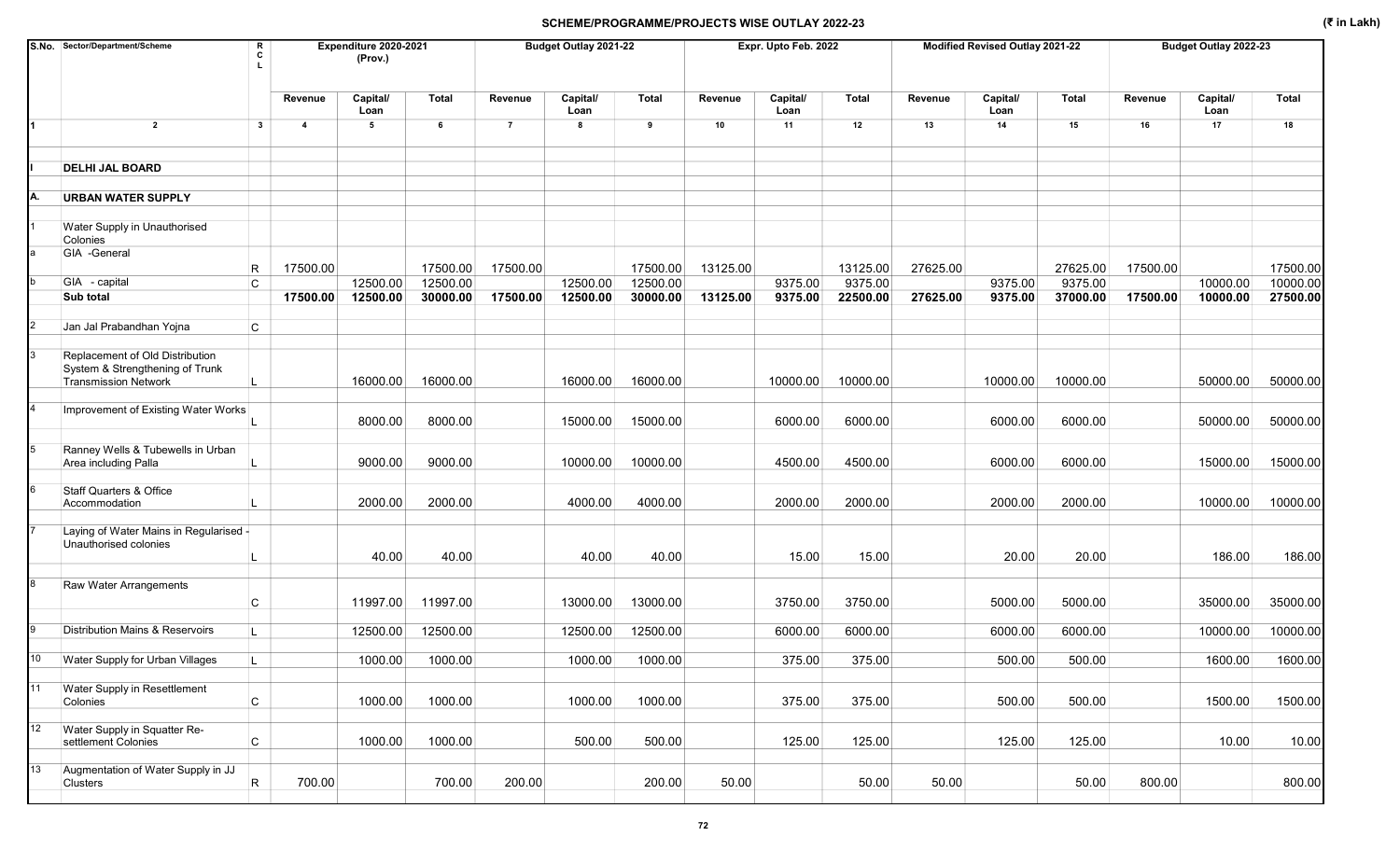|      | S.No. Sector/Department/Scheme                                                                 | R<br>C       |                | Expenditure 2020-2021<br>(Prov.) |           |                | Budget Outlay 2021-22 |                    |          | Expr. Upto Feb. 2022 |          |          | Modified Revised Outlay 2021-22 |          |          | Budget Outlay 2022-23 |              |
|------|------------------------------------------------------------------------------------------------|--------------|----------------|----------------------------------|-----------|----------------|-----------------------|--------------------|----------|----------------------|----------|----------|---------------------------------|----------|----------|-----------------------|--------------|
|      |                                                                                                |              | Revenue        | Capital/<br>Loan                 | Total     | Revenue        | Capital/<br>Loan      | <b>Total</b>       | Revenue  | Capital/<br>Loan     | Total    | Revenue  | Capital/<br>Loan                | Total    | Revenue  | Capital/<br>Loan      | <b>Total</b> |
| 1    | $\overline{2}$                                                                                 | $\mathbf{3}$ | $\overline{4}$ | 5                                | 6         | $\overline{7}$ | 8                     | 9                  | 10       | 11                   | 12       | 13       | 14                              | 15       | 16       | 17                    | 18           |
| 14   | Information Technology Infrastructure<br>/ Capacity Building                                   | C            |                |                                  |           |                |                       |                    |          |                      |          |          |                                 |          |          |                       |              |
|      | GIA -General                                                                                   | $\mathsf R$  | 200.00         |                                  | 200.00    | 200.00         |                       | 200.00             | 150.00   |                      | 150.00   | 200.00   |                                 | 200.00   | 1000.00  |                       | 1000.00      |
|      | GIA - capital                                                                                  | C            |                | 4800.00                          | 4800.00   |                | 3500.00               | 3500.00            |          | 1500.00              | 1500.00  |          | 2000.00                         | 2000.00  |          | 3000.00               | 3000.00      |
|      | <b>Sub total</b>                                                                               |              | 200.00         | 4800.00                          | 5000.00   | 200.00         | 3500.00               | 3700.00            | 150.00   | 1500.00              | 1650.00  | 200.00   | 2000.00                         | 2200.00  | 1000.00  | 3000.00               | 4000.00      |
|      |                                                                                                |              |                |                                  |           |                |                       |                    |          |                      |          |          |                                 |          |          |                       |              |
| 15   | <b>Water Quality Control</b>                                                                   | C            |                | 500.00                           | 500.00    |                | 500.00                | 500.00             |          | 375.00               | 375.00   |          | 500.00                          | 500.00   |          | 1500.00               | 1500.00      |
| 16   | Metering and Leak Management                                                                   |              |                | 9000.00                          | 9000.00   |                | 4500.00               | 4500.00            |          | 1875.00              | 1875.00  |          | 2500.00                         | 2500.00  |          | 5900.00               | 5900.00      |
| 17   | Environmental Greenery and<br>LandScaping                                                      | C            |                | 200.00                           | 200.00    |                | 200.00                | 200.00             |          | 50.00                | 50.00    |          | 50.00                           | 50.00    |          | 500.00                | 500.00       |
| 18   | Use of Treated Effluent (Scheme                                                                |              |                |                                  |           |                |                       |                    |          |                      |          |          |                                 |          |          |                       |              |
|      | shifted to Sewerage 2020-21 BE<br>onwards)                                                     | С            |                |                                  |           |                |                       |                    |          |                      |          |          |                                 |          |          |                       |              |
| 19   | GIA for Construction of Iron<br>removable plant at Palla & installation<br>of Tubewell         | C.           |                | 1000.00                          | 1000.00   |                |                       |                    |          |                      |          |          |                                 |          |          |                       |              |
|      | <b>Total [Ongoing Schemes]</b>                                                                 |              | 18400.00       | 90537.00                         | 108937.00 | 17900.00       |                       | 94240.00 112140.00 | 13325.00 | 46315.00             | 59640.00 | 27875.00 | 50570.00                        | 78445.00 | 19300.00 | 194196.00             | 213496.00    |
| 20.1 | EAP Funding - Rehabilitation of<br>Chandrawal WTP and it's Command<br>Area-Centre share        |              |                | 1.00                             | 1.00      |                | 1.00                  | 1.00               |          | 0.75                 | 0.75     |          | 1.00                            | 1.00     |          | 20000.00              | 20000.00     |
| 20.2 | EAP Funding - Rehabilitation of<br>Chandrawal WTP and it's Command<br>Area-State share         |              |                | 1.00                             | 1.00      |                | 2000.00               | 2000.00            |          | 500.00               | 500.00   |          | 500.00                          | 500.00   |          | 20000.00              | 20000.00     |
|      |                                                                                                |              |                |                                  |           |                |                       |                    |          |                      |          |          |                                 |          |          |                       |              |
| 21.1 | EAP Funding - Rehabilitation of WTP<br>at Wazirabad - Centre Share                             |              |                | 1.00                             | 1.00      |                | 1.00                  | 1.00               |          | 0.75                 | 0.75     |          | 1.00                            | 1.00     |          |                       |              |
|      | 21.2 EAP Funding - Rehabilitation of WTP<br>at Wazirabad -State Share                          |              |                | 1500.00                          | 1500.00   |                | 2500.00               | 2500.00            |          | 1125.00              | 1125.00  |          | 1500.00                         | 1500.00  |          |                       |              |
|      | Rehabilitation of WTP at Wazirabad                                                             |              |                |                                  |           |                |                       |                    |          |                      |          |          |                                 |          |          | 3500.00               | 3500.00      |
| 22   | C/o 50MGD WTP at Dwarka                                                                        |              |                | 10000.00                         | 10000.00  |                | 5000.00               | 5000.00            |          | 1250.00              | 1250.00  |          | 1250.00                         | 1250.00  |          | 150.00                | 150.00       |
| 23   | Rejuvenation of Yamuna & Water<br>Bodies (Scheme shifted from<br>sewerage 2020-21 BE onwards.) |              |                |                                  |           |                |                       |                    |          |                      |          |          |                                 |          |          |                       |              |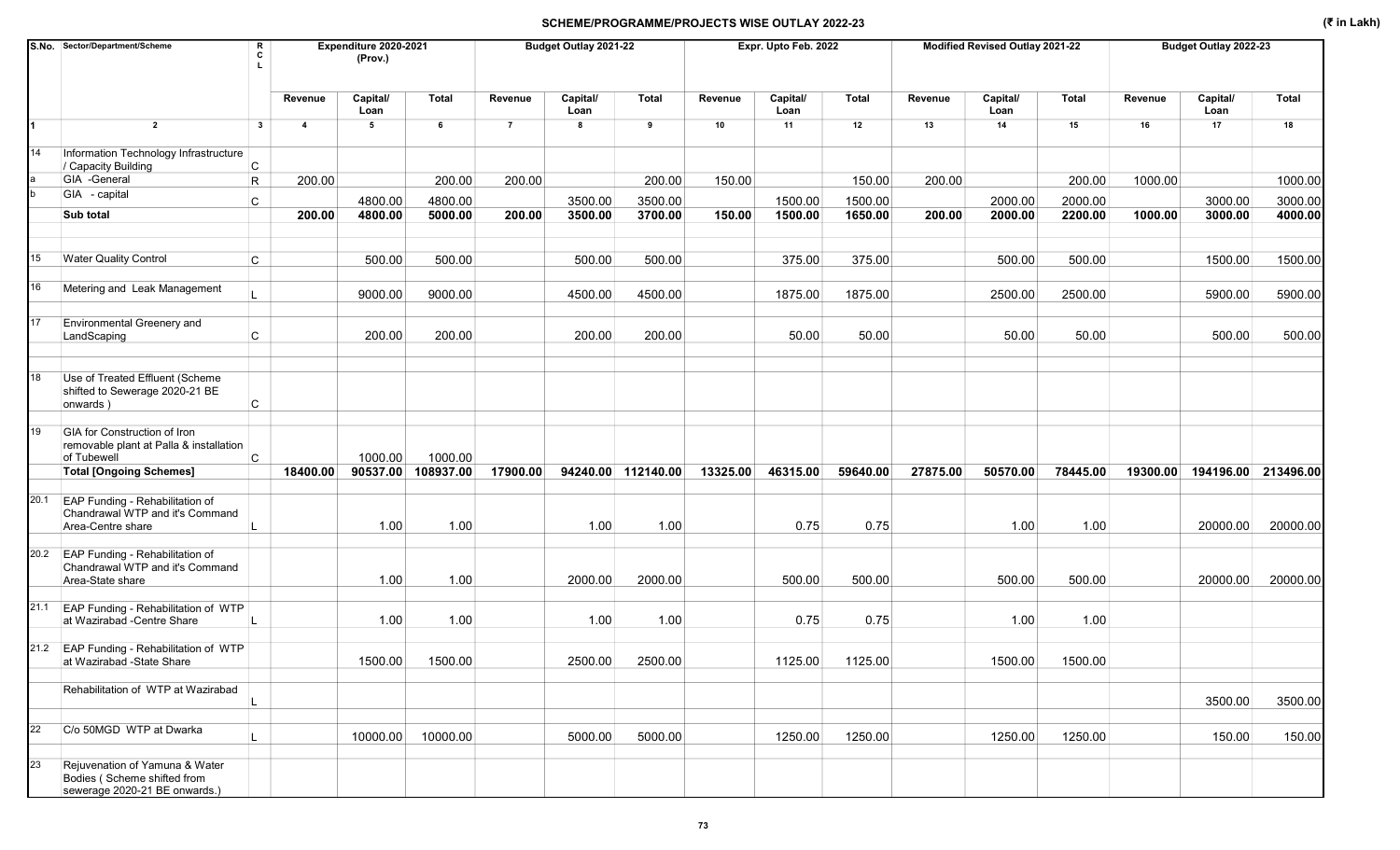|   | S.No. Sector/Department/Scheme                                                  | R<br>C       |                | Expenditure 2020-2021<br>(Prov.) |              |                | Budget Outlay 2021-22 |           |          | Expr. Upto Feb. 2022 |              |          | Modified Revised Outlay 2021-22 |              |          | Budget Outlay 2022-23        |              |
|---|---------------------------------------------------------------------------------|--------------|----------------|----------------------------------|--------------|----------------|-----------------------|-----------|----------|----------------------|--------------|----------|---------------------------------|--------------|----------|------------------------------|--------------|
|   |                                                                                 |              | Revenue        | Capital/<br>Loan                 | <b>Total</b> | Revenue        | Capital/<br>Loan      | Total     | Revenue  | Capital/<br>Loan     | <b>Total</b> | Revenue  | Capital/<br>Loan                | <b>Total</b> | Revenue  | Capital/<br>Loan             | <b>Total</b> |
|   | $\overline{2}$                                                                  | $\mathbf{3}$ | $\overline{4}$ | 5                                | 6            | $\overline{7}$ | 8                     | 9         | 10       | 11                   | 12           | 13       | 14                              | 15           | 16       | 17                           | 18           |
|   | GIA -General                                                                    | R            | 500.00         |                                  | 500.00       | 200.00         |                       | 200.00    | 75.00    |                      | 75.00        | 200.00   |                                 | 200.00       | 10000.00 |                              | 10000.00     |
|   | GIA - capital                                                                   | C            |                | 5000.00                          | 5000.00      |                | 1800.00               | 1800.00   |          | 1125.00              | 1125.00      |          | 1500.00                         | 1500.00      |          | 50000.00                     | 50000.00     |
|   | Sub total                                                                       |              | 500.00         | 5000.00                          | 5500.00      | 200.00         | 1800.00               | 2000.00   | 75.00    | 1125.00              | 1200.00      | 200.00   | 1500.00                         | 1700.00      | 10000.00 | 50000.00                     | 60000.00     |
|   | <b>Total Urban Water Supply</b>                                                 |              |                | 18900.00 107040.00               | 125940.00    | 18100.00       | 105542.00 123642.00   |           | 13400.00 | 50316.50             | 63716.50     | 28075.00 | 55322.00                        | 83397.00     |          | 29300.00 287846.00 317146.00 |              |
| в | <b>RURAL WATER SUPPLY</b>                                                       |              |                |                                  |              |                |                       |           |          |                      |              |          |                                 |              |          |                              |              |
|   | Rural Water Supply (earlier Rajiv<br>Gandhi National Drinking water<br>Mission) | C            |                | 1000.00                          | 1000.00      |                | 1000.00               | 1000.00   |          | 375.00               | 375.00       |          | 500.00                          | 500.00       |          | 1000.00                      | 1000.00      |
| С | <b>Water Conservation Mission</b>                                               |              | 5000.00        |                                  | 5000.00      | 500.00         |                       | 500.00    | 125.00   |                      | 125.00       | 125.00   |                                 | 125.00       | 240.00   |                              | 240.00       |
|   | Subsidy to Consumer through NDMC<br>(Water)- (Shifted From FD)                  | $\mathsf R$  |                |                                  |              | 250.00         |                       | 250.00    | 250.00   |                      | 250.00       | 250.00   |                                 | 250.00       | 250.00   |                              | 250.00       |
|   | Subsidy to Consumer through DJB<br>(Water)- (Shifted From FD)                   | R            |                |                                  |              | 60000.00       |                       | 60000.00  | 45000.00 |                      | 45000.00     | 60000.00 |                                 | 60000.00     | 60000.00 |                              | 60000.00     |
|   | sub total (Subsidies)                                                           |              |                |                                  |              | 60250.00       |                       | 60250.00  | 45250.00 |                      | 45250.00     | 60250.00 |                                 | 60250.00     | 60250.00 |                              | 60250.00     |
|   | Total [WATER SUPPLY] *                                                          |              |                | 23900.00 108040.00 131940.00     |              | 78850.00       | 106542.00             | 185392.00 | 58775.00 | 50691.50             | 109466.50    | 88450.00 | 55822.00                        | 144272.00    | 89790.00 | 288846.00                    | 378636.00    |
|   | * Figure in bracket shows actual<br>expenditure                                 |              |                |                                  |              |                |                       |           |          |                      |              |          |                                 |              |          |                              |              |
|   | <b>URBAN SANITATION</b>                                                         |              |                |                                  |              |                |                       |           |          |                      |              |          |                                 |              |          |                              |              |
|   | Trunk Peripherals sewever and<br>gravity duct.                                  |              |                | 20000.00                         | 20000.00     |                | 20000.00              | 20000.00  |          | 9375.00              | 9375.00      |          | 12500.00                        | 12500.00     |          | 10000.00                     | 10000.00     |
|   | Sewage Treatment Plants                                                         |              |                | 50000.00                         | 50000.00     |                | 45000.00              | 45000.00  |          | 15000.00             | 15000.00     |          | 20000.00                        | 20000.00     |          | 75000.00                     | 75000.00     |
|   | Renovation of Existing Plants &<br><b>Pumping Stations</b>                      |              |                | 5000.00                          | 5000.00      |                | 2000.00               | 2000.00   |          | 900.00               | 900.00       |          | 1200.00                         | 1200.00      |          |                              |              |
|   |                                                                                 |              |                |                                  |              |                |                       |           |          |                      |              |          |                                 |              |          |                              |              |
|   | Sewerage System in Regularised -<br>Unauthorized Colonies                       |              |                | 17500.00                         | 17500.00     |                | 17500.00              | 17500.00  |          | 13125.00             | 13125.00     |          | 26000.00                        | 26000.00     |          | 32400.00                     | 32400.00     |
| 5 | Sewerage Facility in Urban Village                                              |              |                | 400.00                           | 400.00       |                | 400.00                | 400.00    |          | 112.50               | 112.50       |          | 150.00                          | 150.00       |          | 200.00                       | 200.00       |
|   | Sewerage Facility in Resettlement<br>Colonies                                   |              |                | 1000.00                          | 1000.00      |                | 1000.00               | 1000.00   |          | 562.50               | 562.50       |          | 750.00                          | 750.00       |          | 2500.00                      | 2500.00      |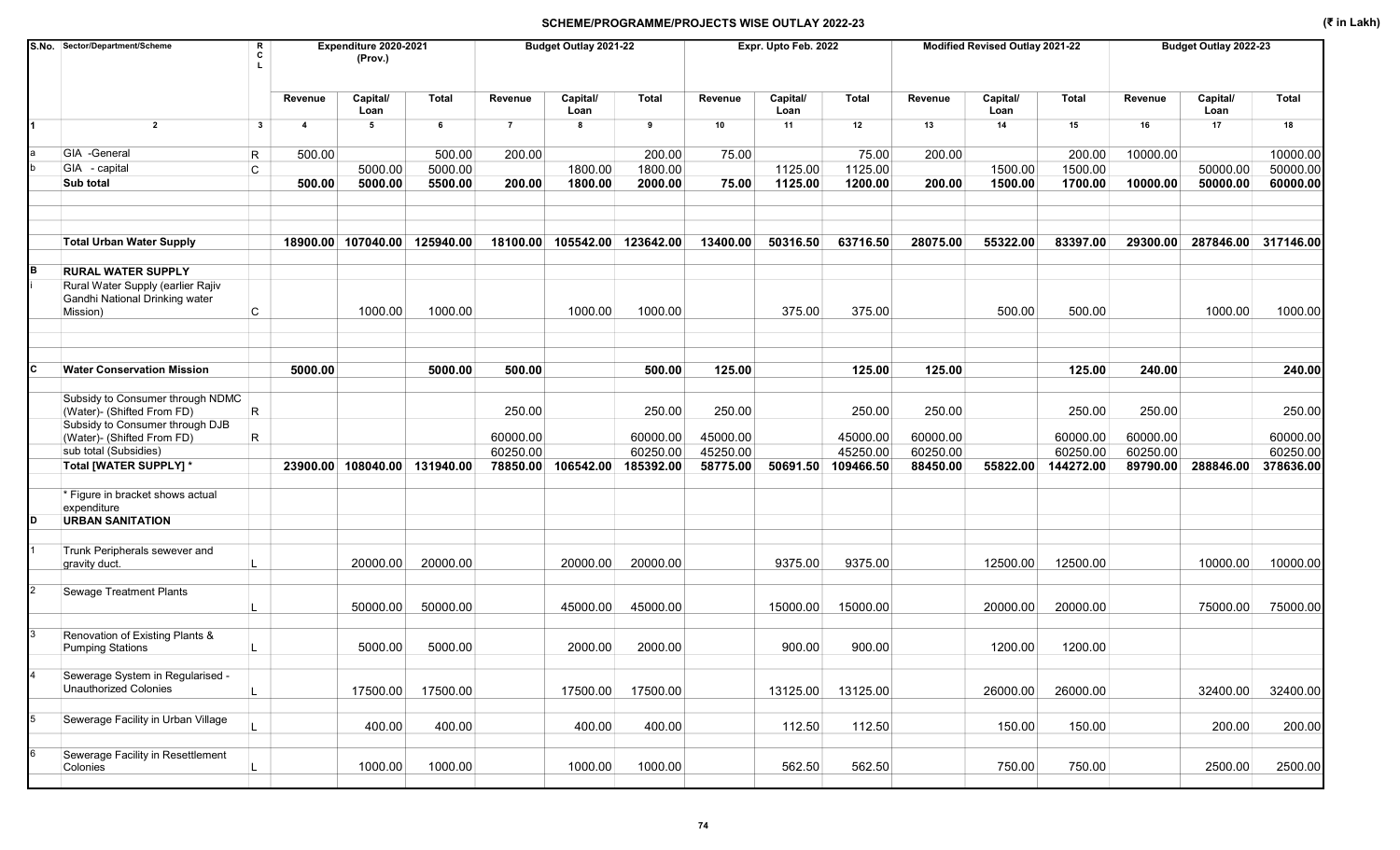|    | S.No. Sector/Department/Scheme                                                                   | R<br>C<br>L  |         | Expenditure 2020-2021<br>(Prov.) |           |                | Budget Outlay 2021-22 |              |         | Expr. Upto Feb. 2022 |          |         | Modified Revised Outlay 2021-22 |              |         | Budget Outlay 2022-23 |                     |
|----|--------------------------------------------------------------------------------------------------|--------------|---------|----------------------------------|-----------|----------------|-----------------------|--------------|---------|----------------------|----------|---------|---------------------------------|--------------|---------|-----------------------|---------------------|
|    |                                                                                                  |              | Revenue | Capital/<br>Loan                 | Total     | Revenue        | Capital/<br>Loan      | <b>Total</b> | Revenue | Capital/<br>Loan     | Total    | Revenue | Capital/<br>Loan                | <b>Total</b> | Revenue | Capital/<br>Loan      | <b>Total</b>        |
|    | $\overline{2}$                                                                                   | $\mathbf{3}$ | 4       | 5                                | 6         | $\overline{7}$ | 8                     | 9            | 10      | 11                   | 12       | 13      | 14                              | 15           | 16      | 17                    | 18                  |
|    | Sewerage Facility in Squatter Re-<br>settlement Colonies                                         | C            |         | 10.00                            | 10.00     |                | 100.00                | 100.00       |         | 25.00                | 25.00    |         | 25.00                           | 25.00        |         | 100.00                | 100.00              |
|    |                                                                                                  |              |         |                                  |           |                |                       |              |         |                      |          |         |                                 |              |         |                       |                     |
|    | Sewerage Facility in Katras                                                                      | С            |         | 500.00                           | 500.00    |                | 500.00                | 500.00       |         | 150.00               | 150.00   |         | 200.00                          | 200.00       |         | 100.00                | 100.00              |
|    |                                                                                                  |              |         |                                  |           |                |                       |              |         |                      |          |         |                                 |              |         |                       |                     |
|    | Sewerage Facilities in Unauthorized<br>Colonies                                                  | C            |         | 45000.00                         | 45000.00  |                | 45000.00              | 45000.00     |         | 11250.00             | 11250.00 |         | 15000.00                        | 15000.00     |         |                       | 157764.00 157764.00 |
|    |                                                                                                  |              |         |                                  |           |                |                       |              |         |                      |          |         |                                 |              |         |                       |                     |
| 10 | Use of treated Effluent (Scheme<br>shifted from urban water supply from<br>2020-2021 BE onwards) | C            |         | 5000.00                          | 5000.00   |                |                       |              |         |                      |          |         |                                 |              |         | 500.00                | 500.00              |
| 11 | GIA for septage Management-New                                                                   |              |         |                                  |           |                |                       |              |         |                      |          |         |                                 |              |         |                       |                     |
|    | Scheme                                                                                           | R            | 4000.00 |                                  | 4000.00   | 4000.00        |                       | 4000.00      | 1000.00 |                      | 1000.00  | 1000.00 |                                 | 1000.00      |         |                       |                     |
| 12 | Subsidy to Mukhyamantri Muft sewer<br>connection Yojana (Shifted from FD)                        | R.           |         |                                  |           |                |                       |              |         |                      |          |         |                                 |              |         |                       |                     |
|    | <b>SUB-TOTAL (URBAN SANITATION)</b>                                                              |              |         |                                  |           | 100.00         |                       | 100.00       |         |                      |          | 1.00    |                                 | 1.00         | 2300.00 |                       | 2300.00             |
|    |                                                                                                  |              |         | 4000.00 144410.00                | 148410.00 | 4100.00        | 131500.00             | 135600.00    | 1000.00 | 50500.00             | 51500.00 | 1001.00 | 75825.00                        | 76826.00     | 2300.00 | 278564.00             | 280864.00           |
|    | <b>RURAL SANITATION</b>                                                                          |              |         |                                  |           |                |                       |              |         |                      |          |         |                                 |              |         |                       |                     |
|    | Sewerage Facility in Rural Villages                                                              | C            |         | 550.00                           | 550.00    |                | 500.00                | 500.00       |         | 300.00               | 300.00   |         | 400.00                          | 400.00       |         | 2500.00               | 2500.00             |
|    |                                                                                                  |              |         |                                  |           |                |                       |              |         |                      |          |         |                                 |              |         |                       |                     |
|    | <b>JNNURM</b>                                                                                    |              |         |                                  |           |                |                       |              |         |                      |          |         |                                 |              |         |                       |                     |
|    | Interceptors Sewerages                                                                           |              |         | 55000.00                         | 55000.00  |                | 1.00                  | 1.00         |         | 0.75                 | 0.75     |         | 1.00                            | 1.00         |         | 1000.00               | 1000.00             |
|    | Modification of Sewerage Projects-<br>Nilothi and Pappan Kalan                                   |              |         |                                  |           |                |                       |              |         |                      |          |         |                                 |              |         |                       |                     |
|    | <b>Total (JNNURM)</b>                                                                            |              |         | 55000.00                         | 55000.00  |                | 1.00                  | 1.00         |         | 0.75                 | 0.75     |         | 1.00                            | 1.00         |         | 1000.00               | 1000.00             |
|    |                                                                                                  |              |         |                                  |           |                |                       |              |         |                      |          |         |                                 |              |         |                       |                     |
| G  | Yamuna Action Plan Phase - III- State<br>share                                                   |              |         | 6000.00                          | 6000.00   |                | 5907.00               | 5907.00      |         | 4430.25              | 4430.25  |         | 5901.00                         | 5901.00      |         | 8000.00               | 8000.00             |
| H  | <b>National River Conservation</b><br>Programme - Centre share - CSS                             |              |         |                                  |           |                |                       |              |         |                      |          |         |                                 |              |         |                       |                     |
|    | Yamuna Rejuvenation (Scheme<br>shifted to water supply section from<br>2020-21 onwards)          | $\mathsf{C}$ |         |                                  |           |                |                       |              |         |                      |          |         |                                 |              |         |                       |                     |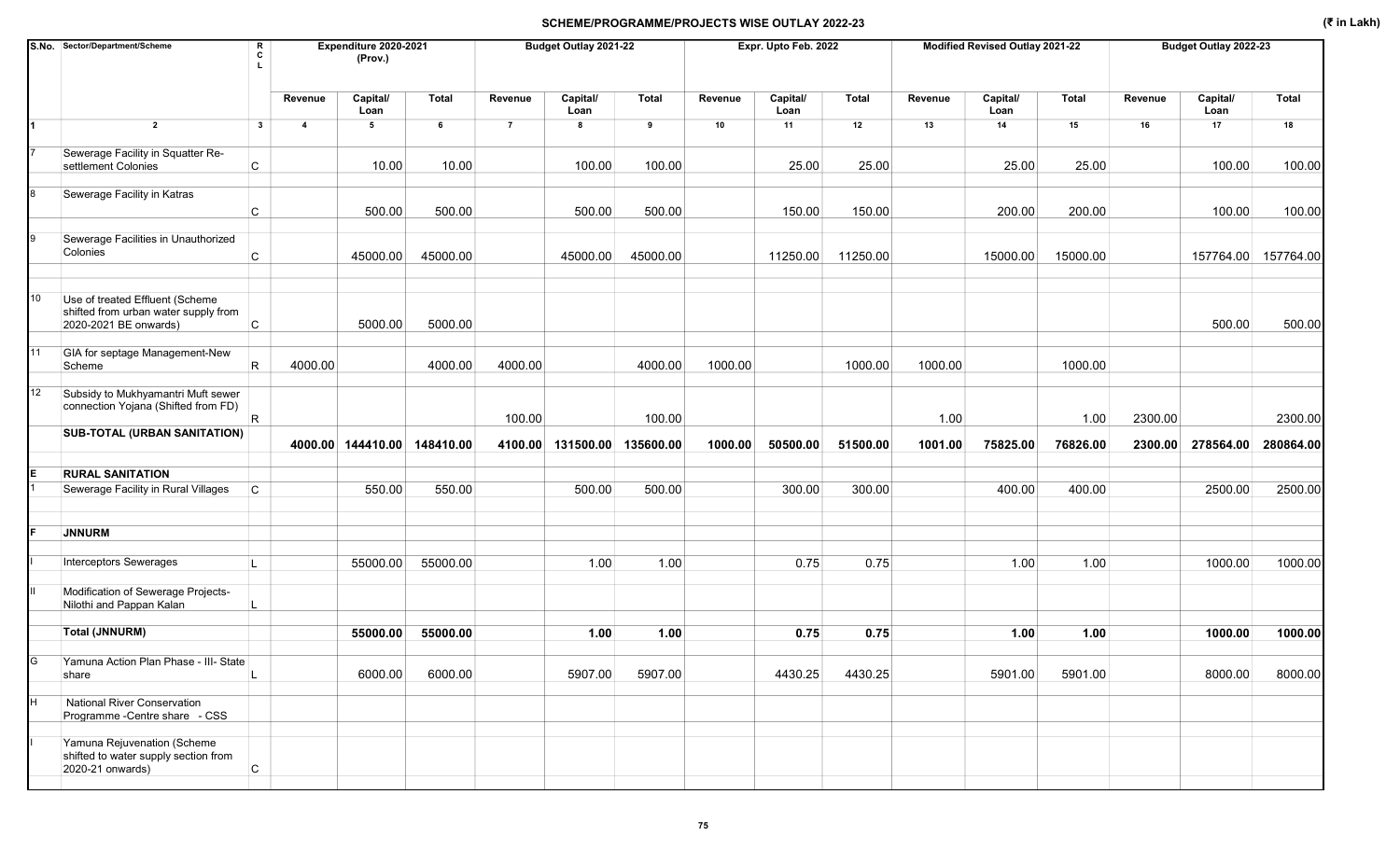|     | S.No. Sector/Department/Scheme                                           | R<br>C<br>L |                | Expenditure 2020-2021<br>(Prov.) |              |                | Budget Outlay 2021-22 |              |          | Expr. Upto Feb. 2022 |           |          | Modified Revised Outlay 2021-22 |              |          | Budget Outlay 2022-23 |              |
|-----|--------------------------------------------------------------------------|-------------|----------------|----------------------------------|--------------|----------------|-----------------------|--------------|----------|----------------------|-----------|----------|---------------------------------|--------------|----------|-----------------------|--------------|
|     |                                                                          |             | Revenue        | Capital/<br>Loan                 | <b>Total</b> | Revenue        | Capital/<br>Loan      | <b>Total</b> | Revenue  | Capital/<br>Loan     | Total     | Revenue  | Capital/<br>Loan                | <b>Total</b> | Revenue  | Capital/<br>Loan      | <b>Total</b> |
| 1   | $\overline{2}$                                                           | 3           | $\overline{4}$ | 5                                | 6            | $\overline{7}$ | 8                     | 9            | 10       | 11                   | 12        | 13       | 14                              | 15           | 16       | 17                    | 18           |
|     | <b>Total - Sewerage &amp; Drainage</b>                                   |             |                |                                  |              |                |                       |              |          |                      |           |          |                                 |              |          |                       |              |
|     | System                                                                   |             |                | 4000.00 205960.00                | 209960.00    | 4100.00        | 137908.00 142008.00   |              | 1000.00  | 55231.00             | 56231.00  | 1001.00  | 82127.00                        | 83128.00     | 2300.00  | 290064.00             | 292364.00    |
|     | Urgent and Emergent works in water<br>supply & sanitation                | C           |                |                                  |              |                |                       |              |          |                      |           |          |                                 |              |          |                       |              |
|     |                                                                          |             |                |                                  |              |                |                       |              |          |                      |           |          |                                 |              |          |                       |              |
|     | <b>Grand Total</b><br>[Water Supply & Sanitation]                        |             |                | 27900.00 314000.00               | 341900.00    | 82950.00       | 244450.00             | 327400.00    | 59775.00 | 105922.50            | 165697.50 | 89451.00 | 137949.00                       | 227400.00    | 92090.00 | 578910.00             | 671000.00    |
|     | * C/L includes loan:<br># Figures in bracket shows actual<br>expenditure |             |                |                                  |              |                |                       |              |          |                      |           |          |                                 |              |          |                       |              |
|     | <b>HOUSING</b>                                                           |             |                |                                  |              |                |                       |              |          |                      |           |          |                                 |              |          |                       |              |
|     |                                                                          |             |                |                                  |              |                |                       |              |          |                      |           |          |                                 |              |          |                       |              |
|     | Delhi Govt. Staff Quarters                                               |             |                |                                  |              |                |                       |              |          |                      |           |          |                                 |              |          |                       |              |
| А   | <b>General Pool Accommodation</b>                                        |             |                |                                  |              |                |                       |              |          |                      |           |          |                                 |              |          |                       |              |
|     | (Repair & Maintenance)                                                   | R           | 1725.85        |                                  | 1725.85      | 1996.00        |                       | 1996.00      | 1610.90  |                      | 1610.90   | 2500.00  |                                 | 2500.00      | 2491.00  |                       | 2491.00      |
| A.1 | <b>General Pool Accommodation-</b><br><b>Capital PWD</b>                 |             |                |                                  |              |                |                       |              |          |                      |           |          |                                 |              |          |                       |              |
|     |                                                                          | C           |                | 321.64                           | 321.64       |                | 2800.00               | 2800.00      |          | 13132.32             | 13132.32  |          | 14000.00                        | 14000.00     |          | 6700.00               | 6700.00      |
|     | Total [Delhi Govt.]                                                      |             | 1725.85        | 321.64                           | 2047.49      | 1996.00        | 2800.00               | 4796.00      | 1610.90  | 13132.32             | 14743.22  | 2500.00  | 14000.00                        | 16500.00     | 2491.00  | 6700.00               | 9191.00      |
| в   | <b>DUSIB</b>                                                             |             |                |                                  |              |                |                       |              |          |                      |           |          |                                 |              |          |                       |              |
|     | <b>Night Shelters</b>                                                    | С           |                |                                  |              |                |                       |              |          |                      |           |          |                                 |              |          |                       |              |
|     | GIA -General                                                             | $\mathsf R$ | 2000.00        |                                  | 2000.00      | 2500.00        |                       | 2500.00      | 967.90   |                      | 967.90    | 2000.00  |                                 | 2000.00      | 2500.00  |                       | 2500.00      |
|     | GIA - capital                                                            | C           |                | 100.00                           | 100.00       |                | 500.00                | 500.00       |          | 125.00               | 125.00    |          | 200.00                          | 200.00       |          | 400.00                | 400.00       |
|     | Sub total                                                                |             | 2000.00        | 100.00                           | 2100.00      | 2500.00        | 500.00                | 3000.00      | 967.90   | 125.00               | 1092.90   | 2000.00  | 200.00                          | 2200.00      | 2500.00  | 400.00                | 2900.00      |
| C.1 | In-Situ Slum Rehabilitation Plan -<br><b>DUSIB</b>                       |             |                | 50000.00                         | 50000.00     |                | 100.00                | 100.00       |          |                      |           |          | 1.00                            | 1.00         |          | 1.00                  | 1.00         |
| C.2 | In-Situ Slum Rehabilitation Plan -<br><b>DUSIB -SCSP</b>                 |             |                |                                  |              |                |                       |              |          |                      |           |          |                                 |              |          |                       |              |
| D   | <b>HOUSES FOR WEAKER SECTIONS</b><br>[JNNURM]                            |             |                |                                  |              |                |                       |              |          |                      |           |          |                                 |              |          |                       |              |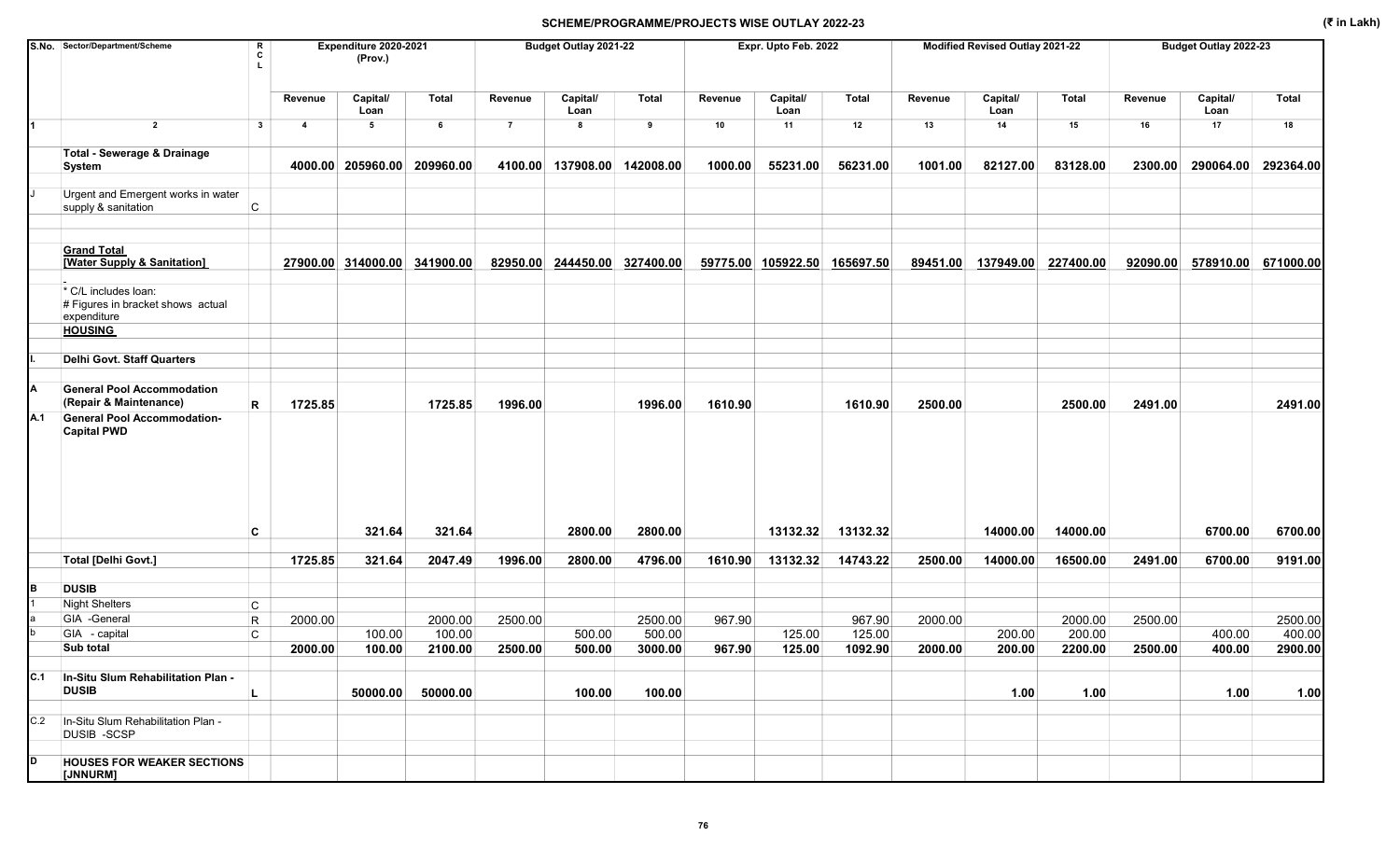|       | S.No. Sector/Department/Scheme                       | R<br>C         |                | Expenditure 2020-2021<br>(Prov.) |          |                | Budget Outlay 2021-22 |              |         | Expr. Upto Feb. 2022 |          |         | Modified Revised Outlay 2021-22 |              |         | Budget Outlay 2022-23 |              |
|-------|------------------------------------------------------|----------------|----------------|----------------------------------|----------|----------------|-----------------------|--------------|---------|----------------------|----------|---------|---------------------------------|--------------|---------|-----------------------|--------------|
|       |                                                      |                | Revenue        | Capital/<br>Loan                 | Total    | Revenue        | Capital/<br>Loan      | <b>Total</b> | Revenue | Capital/<br>Loan     | Total    | Revenue | Capital/<br>Loan                | <b>Total</b> | Revenue | Capital/<br>Loan      | <b>Total</b> |
|       | $\overline{2}$                                       | $\mathbf{3}$   | $\overline{4}$ | 5                                | 6        | $\overline{7}$ | 8                     | 9            | 10      | 11                   | 12       | 13      | 14                              | 15           | 16      | 17                    | 18           |
|       | DUSIB(2018-19 onwards, Loan<br>scheme)               |                |                |                                  |          |                | 2000.00               | 2000.00      |         |                      |          |         | 1493.00                         | 1493.00      |         | 1.00                  | 1.00         |
| i.a   | DUSIB (2018-19 onwards, Loan<br>scheme) - SCSP       |                |                |                                  |          |                | 500.00                | 500.00       |         |                      |          |         | 100.00                          | 100.00       |         | 1.00                  | 1.00         |
|       | Sub-Total                                            |                |                |                                  |          |                | 2500.00               | 2500.00      |         |                      |          |         | 1593.00                         | 1593.00      |         | 2.00                  | 2.00         |
|       | <b>DSIIDC</b>                                        | $\mathsf{C}$   |                |                                  |          |                | 400.00                | 400.00       |         |                      |          |         | 1.00                            | 1.00         |         | 1.00                  | 1.00         |
| ii.a  | <b>DSIIDC -SCSP</b>                                  | C              |                |                                  |          |                | 200.00                | 200.00       |         |                      |          |         | 1.00                            | 1.00         |         | 1.00                  | 1.00         |
|       | Sub-Total                                            |                |                |                                  |          |                | 600.00                | 600.00       |         |                      |          |         | 2.00                            | 2.00         |         | 2.00                  | 2.00         |
|       | <b>NDMC</b>                                          | $\mathsf{C}$   |                |                                  |          |                | 1.00                  | 1.00         |         |                      |          |         | 1.00                            | 1.00         |         | 1.00                  | 1.00         |
| iii.a | NDMC -SCSP                                           | C              |                |                                  |          |                | 1.00                  | 1.00         |         |                      |          |         | 1.00                            | 1.00         |         | 1.00                  | 1.00         |
|       | Sub-Total                                            |                |                |                                  |          |                | 2.00                  | 2.00         |         |                      |          |         | 2.00                            | 2.00         |         | 2.00                  | 2.00         |
|       | <b>Sub Total [JNNURM]</b>                            |                |                |                                  |          |                | 3102.00               | 3102.00      |         |                      |          |         | 1597.00                         | 1597.00      |         | 6.00                  | 6.00         |
| E.i   | Housing for All- PMAY-Centre Share                   | C              |                |                                  |          |                | 1.00                  | 1.00         |         |                      |          |         | 1.00                            | 1.00         |         | 1.00                  | 1.00         |
| E.ii  | Housing for All- PMAY-State Share                    | C              |                | 1.00                             | 1.00     |                | 1.00                  | 1.00         |         |                      |          |         | 1.00                            | 1.00         |         | 1.00                  | 1.00         |
|       | Sub-total-PMAY                                       |                |                | 1.00                             | 1.00     |                | 2.00                  | 2.00         |         |                      |          |         | 2.00                            | 2.00         |         | 2.00                  | 2.00         |
|       | <b>Total [Housing]</b>                               |                | 3725.85        | 50422.64                         | 54148.49 | 4496.00        | 6504.00               | 11000.00     | 2578.80 | 13257.32             | 15836.12 | 4500.00 | 15800.00                        | 20300.00     | 4991.00 | 7109.00               | 12100.00     |
|       | <b>URBAN DEVELOPMENT</b>                             |                |                |                                  |          |                |                       |              |         |                      |          |         |                                 |              |         |                       |              |
| А.    | <b>DUSIB</b>                                         |                |                |                                  |          |                |                       |              |         |                      |          |         |                                 |              |         |                       |              |
|       | C/o Community Halls / Bastie Vikas<br>Kendras - SCSP | $\mathsf{C}$   |                |                                  |          |                |                       |              |         |                      |          |         |                                 |              |         |                       |              |
|       | GIA - SCSP (General)                                 | $\mathsf{R}$   | 300.00         |                                  | 300.00   | 300.00         |                       | 300.00       | 75.00   |                      | 75.00    | 75.00   |                                 | 75.00        | 300.00  |                       | 300.00       |
|       | GIA - SCSP (capital)                                 | $\mathsf{C}$   |                | 100.00                           | 100.00   |                | 400.00                | 400.00       |         | 100.00               | 100.00   |         | 100.00                          | 100.00       |         | 100.00                | 100.00       |
|       | <b>Sub Total</b>                                     |                | 300.00         | 100.00                           | 400.00   | 300.00         | 400.00                | 700.00       | 75.00   | 100.00               | 175.00   | 75.00   | 100.00                          | 175.00       | 300.00  | 100.00                | 400.00       |
|       | Environmental Improvement in Urban<br>Slums - SCSP   | $\overline{C}$ |                |                                  |          |                |                       |              |         |                      |          |         |                                 |              |         |                       |              |
|       | GIA - SCSP (General)                                 | R              | 1800.00        |                                  | 1800.00  | 1800.00        |                       | 1800.00      | 450.00  |                      | 450.00   | 450.00  |                                 | 450.00       | 6300.00 |                       | 6300.00      |
|       | GIA - SCSP (capital)                                 | $\mathsf{C}$   |                | 200.00                           | 200.00   |                | 200.00                | 200.00       |         | 50.00                | 50.00    |         | 100.00                          | 100.00       |         | 700.00                | 700.00       |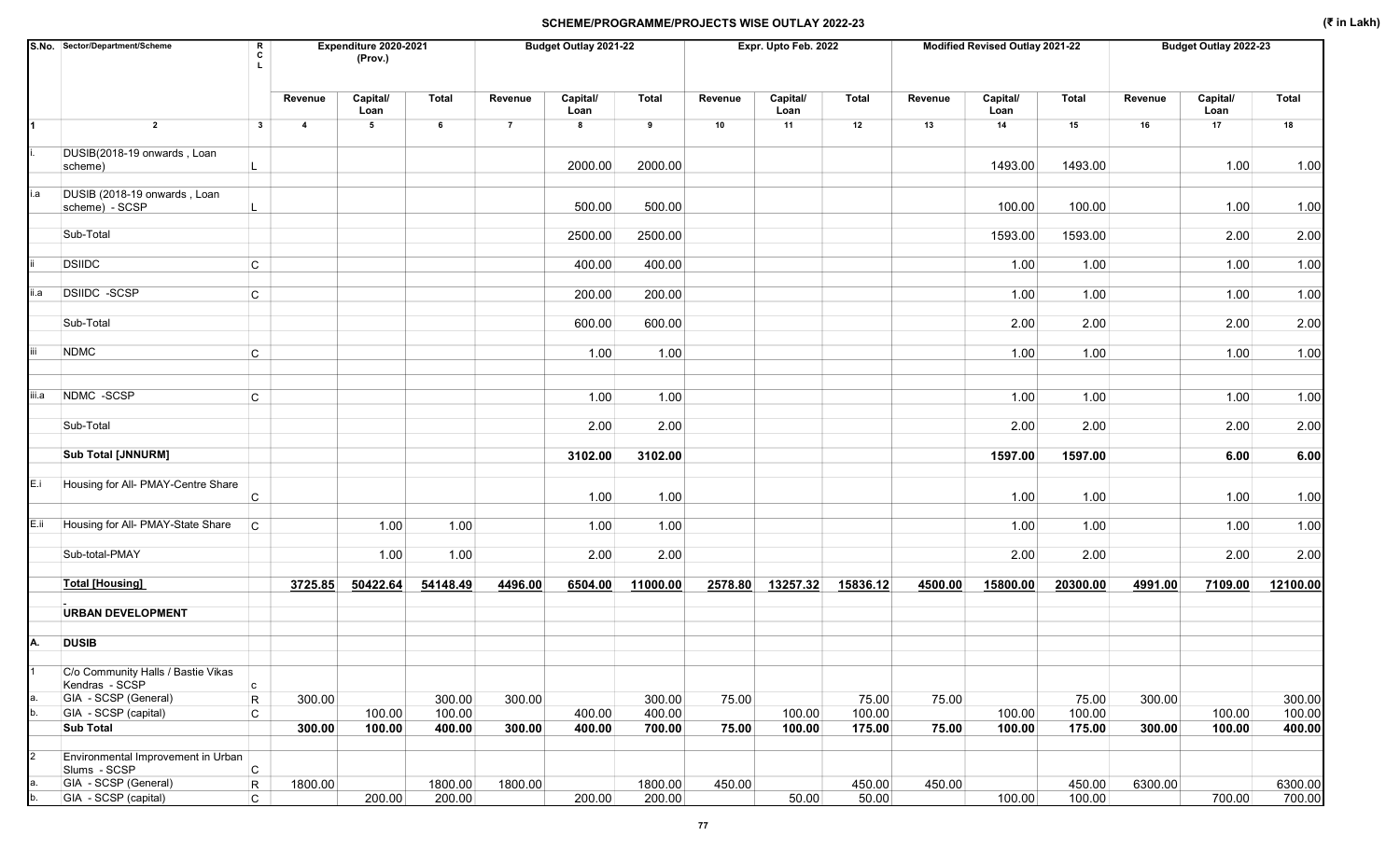|     | S.No. Sector/Department/Scheme                                                                                                           | R<br>C       |                | Expenditure 2020-2021<br>(Prov.) |              |                | Budget Outlay 2021-22 |              |         | Expr. Upto Feb. 2022 |              |         | Modified Revised Outlay 2021-22 |         |          | Budget Outlay 2022-23 |              |
|-----|------------------------------------------------------------------------------------------------------------------------------------------|--------------|----------------|----------------------------------|--------------|----------------|-----------------------|--------------|---------|----------------------|--------------|---------|---------------------------------|---------|----------|-----------------------|--------------|
|     |                                                                                                                                          |              | Revenue        | Capital/<br>Loan                 | <b>Total</b> | Revenue        | Capital/<br>Loan      | <b>Total</b> | Revenue | Capital/<br>Loan     | <b>Total</b> | Revenue | Capital/<br>Loan                | Total   | Revenue  | Capital/<br>Loan      | <b>Total</b> |
|     | $\overline{2}$                                                                                                                           | $\mathbf{3}$ | $\overline{4}$ | $5\phantom{.0}$                  | 6            | $\overline{7}$ | 8                     | 9            | 10      | 11                   | 12           | 13      | 14                              | 15      | 16       | 17                    | 18           |
|     | <b>Sub Total</b>                                                                                                                         |              | 1800.00        | 200.00                           | 2000.00      | 1800.00        | 200.00                | 2000.00      | 450.00  | 50.00                | 500.00       | 450.00  | 100.00                          | 550.00  | 6300.00  | 700.00                | 7000.00      |
|     | Structural Improvement &<br>Rehabilitation of Katras                                                                                     | C            |                | 100.00                           | 100.00       |                | 200.00                | 200.00       |         | 95.98                | 95.98        |         | 150.00                          | 150.00  |          | 150.00                | 150.00       |
| 3.a | Structural Improvement &<br>Rehabilitation of Katras - SCSP                                                                              | R            | 150.00         |                                  | 150.00       | 200.00         |                       | 200.00       | 50.00   |                      | 50.00        | 75.00   |                                 | 75.00   | 150.00   |                       | 150.00       |
|     | C/o Pay & Use Jansuvidha<br>Complexes - SCSP                                                                                             | c.           |                |                                  |              |                |                       |              |         |                      |              |         |                                 |         |          |                       |              |
|     | GIA - SCSP (General)                                                                                                                     | $\mathsf{R}$ | 5950.00        |                                  | 5950.00      | 7000.00        |                       | 7000.00      | 1750.00 |                      | 1750.00      | 4000.00 |                                 | 4000.00 | 7000.00  |                       | 7000.00      |
|     | GIA - SCSP (capital)                                                                                                                     | $\mathsf{C}$ |                | 999.99                           | 999.99       |                | 1000.00               | 1000.00      |         | 250.00               | 250.00       |         | 500.00                          | 500.00  |          | 500.00                | 500.00       |
|     | <b>Sub Total</b>                                                                                                                         |              | 5950.00        | 999.99                           | 6949.99      | 7000.00        | 1000.00               | 8000.00      | 1750.00 | 250.00               | 2000.00      | 4000.00 | 500.00                          | 4500.00 | 7000.00  | 500.00                | 7500.00      |
|     | Shishu Vatikas/Common Spaces in JJ<br>Clusters - SCSP                                                                                    | c.           |                |                                  |              |                |                       |              |         |                      |              |         |                                 |         |          |                       |              |
|     | GIA - SCSP (General)                                                                                                                     | $\mathsf R$  | 125.00         |                                  | 125.00       | 400.00         |                       | 400.00       | 200.00  |                      | 200.00       | 300.00  |                                 | 300.00  | 300.00   |                       | 300.00       |
|     | GIA - SCSP (capital)                                                                                                                     | C            |                | 100.00                           | 100.00       |                | 100.00                | 100.00       |         | 25.00                | 25.00        |         | 40.00                           | 40.00   |          | 1.00                  | 1.00         |
|     | <b>Sub Total</b>                                                                                                                         |              | 125.00         | 100.00                           | 225.00       | 400.00         | 100.00                | 500.00       | 200.00  | 25.00                | 225.00       | 300.00  | 40.00                           | 340.00  | 300.00   | 1.00                  | 301.00       |
|     | Improvement of Services in Slum<br>Resettlement pocket                                                                                   | R.           | 100.00         |                                  | 100.00       | 500.00         |                       | 500.00       | 125.00  |                      | 125.00       | 200.00  |                                 | 200.00  | 1.00     |                       | 1.00         |
|     | Infrastructure Development/ Staff<br>Quarters                                                                                            | $\mathsf{C}$ |                | 200.00                           | 200.00       |                | 500.00                | 500.00       |         | 196.09               | 196.09       |         | 200.00                          | 200.00  |          | 300.00                | 300.00       |
| 10  | GIA to DUSIB for Preparation up of<br>Isolation homes for Patient with<br>Vector Borne diseases                                          | R            | 1100.00        |                                  | 1100.00      | 500.00         |                       | 500.00       | 125.00  |                      | 125.00       | 125.00  |                                 | 125.00  | 1.00     |                       | 1.00         |
|     | <b>Total DUSIB</b>                                                                                                                       |              | 9525.00        | 1699.99                          | 11224.99     | 10700.00       | 2400.00               | 13100.00     | 2775.00 | 717.07               | 3492.07      | 5225.00 | 1090.00                         | 6315.00 | 14052.00 | 1751.00               | 15803.00     |
|     |                                                                                                                                          |              |                |                                  |              |                |                       |              |         |                      |              |         |                                 |         |          |                       |              |
| B   | North Delhi Municipal Corporation                                                                                                        |              |                |                                  |              |                |                       |              |         |                      |              |         |                                 |         |          |                       |              |
|     | Mechanisation of Conservancy and<br>Sanitation Services (Including<br>Sanitation in J J Cluster & Sanitation<br>in U/C, 2016-17 onwards) | $\mathsf{C}$ |                |                                  |              |                |                       |              |         |                      |              |         |                                 |         |          |                       |              |
|     | GIA - General                                                                                                                            | R.           | 21798.90       |                                  | 21798.90     | 10863.00       |                       | 10863.00     | 8573.62 |                      | 8573.62      | 8573.62 |                                 | 8573.62 | 10863.00 |                       | 10863.00     |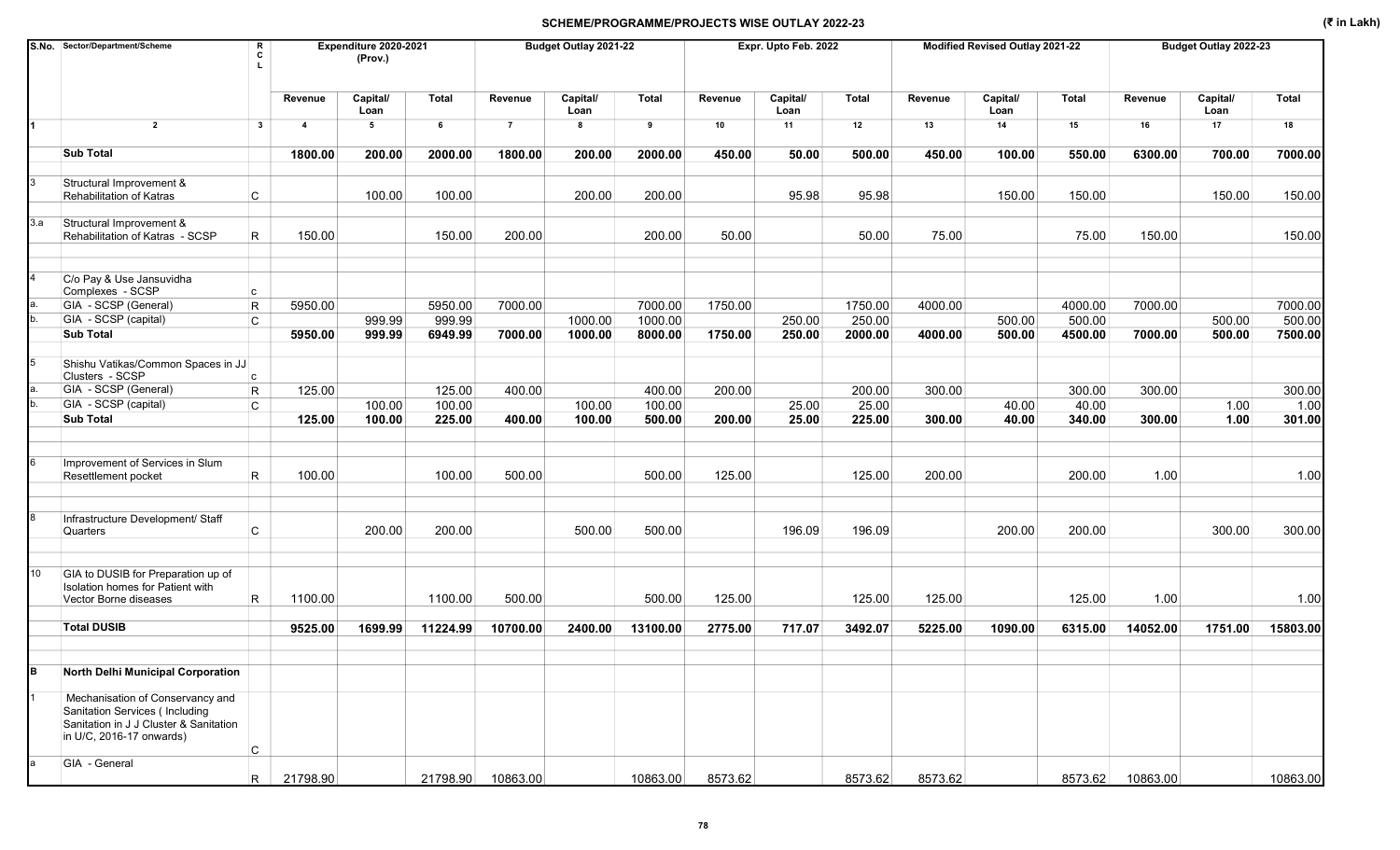|   | S.No. Sector/Department/Scheme                                                                                                           | R<br>c       |                         | Expenditure 2020-2021<br>(Prov.) |              |                | Budget Outlay 2021-22 |              |          | Expr. Upto Feb. 2022 |              |          | Modified Revised Outlay 2021-22 |                   |          | Budget Outlay 2022-23 |              |
|---|------------------------------------------------------------------------------------------------------------------------------------------|--------------|-------------------------|----------------------------------|--------------|----------------|-----------------------|--------------|----------|----------------------|--------------|----------|---------------------------------|-------------------|----------|-----------------------|--------------|
|   |                                                                                                                                          |              | Revenue                 | Capital/<br>Loan                 | <b>Total</b> | Revenue        | Capital/<br>Loan      | <b>Total</b> | Revenue  | Capital/<br>Loan     | <b>Total</b> | Revenue  | Capital/<br>Loan                | <b>Total</b>      | Revenue  | Capital/<br>Loan      | <b>Total</b> |
|   | $\overline{2}$                                                                                                                           | $\mathbf{3}$ | $\overline{\mathbf{4}}$ | 5                                | 6            | $\overline{7}$ | 8                     | 9            | 10       | 11                   | 12           | 13       | 14                              | 15                | 16       | 17                    | 18           |
|   | GIA - capital                                                                                                                            | C            |                         |                                  |              |                | 1902.50               | 1902.50      |          | 1501.54              | 1501.54      |          | 1501.54                         | 1501.54           |          | 1902.50               | 1902.50      |
|   | GIA - salary                                                                                                                             | R            | 8914.50                 |                                  | 8914.50      | 8914.50        |                       | 8914.50      | 7035.77  |                      | 7035.77      | 7035.77  |                                 | 7035.77           | 8914.50  |                       | 8914.50      |
|   | sub total                                                                                                                                |              | 30713.40                |                                  | 30713.40     | 19777.50       | 1902.50               | 21680.00     | 15609.39 | 1501.54              | 17110.93     | 15609.39 | 1501.54                         | 17110.93          | 19777.50 | 1902.50               | 21680.00     |
|   | <b>Total - North Delhi Municipal</b>                                                                                                     |              |                         |                                  |              |                |                       |              |          |                      |              |          |                                 |                   |          |                       |              |
|   | Corporation                                                                                                                              |              | 30713.40                |                                  | 30713.40     | 19777.50       | 1902.50               | 21680.00     | 15609.39 | 1501.54              | 17110.93     | 15609.39 | 1501.54                         | 17110.93          | 19777.50 | 1902.50               | 21680.00     |
| C | <b>South Delhi Municipal Corporation</b>                                                                                                 |              |                         |                                  |              |                |                       |              |          |                      |              |          |                                 |                   |          |                       |              |
|   | Mechanisation of Conservancy and<br>Sanitation Services (Including<br>Sanitation in J J Cluster & Sanitation<br>in U/C, 2016-17 onwards) |              |                         |                                  |              |                |                       |              |          |                      |              |          |                                 |                   |          |                       |              |
|   | GIA - General                                                                                                                            | С            | 6815.70                 |                                  |              | 6815.70        |                       | 6815.70      | 5379.29  |                      |              | 5379.29  |                                 |                   |          |                       |              |
|   | GIA - capital                                                                                                                            | R            |                         |                                  | 6815.70      |                |                       |              |          | 892.88               | 5379.29      |          | 892.88                          | 5379.29<br>892.88 | 6815.70  |                       | 6815.70      |
|   | GIA - salary                                                                                                                             | С            |                         |                                  |              |                | 1131.30               | 1131.30      |          |                      | 892.88       |          |                                 |                   |          | 1131.30               | 1131.30      |
|   |                                                                                                                                          | R            | 2673.00                 |                                  | 2673.00      | 2673.00        |                       | 2673.00      | 2109.66  |                      | 2109.66      | 2109.66  |                                 | 2109.66           | 2673.00  |                       | 2673.00      |
|   | sub total                                                                                                                                |              | 9488.70                 |                                  | 9488.70      | 9488.70        | 1131.30               | 10620.00     | 7488.95  | 892.88               | 8381.83      | 7488.95  | 892.88                          | 8381.83           | 9488.70  | 1131.30               | 10620.00     |
|   | <b>Total - South Delhi Municipal</b><br>Corporation                                                                                      |              | 9488.70                 |                                  | 9488.70      | 9488.70        | 1131.30               | 10620.00     | 7488.95  | 892.88               | 8381.83      | 7488.95  | 892.88                          | 8381.83           | 9488.70  | 1131.30               | 10620.00     |
|   | <b>East Delhi Municipal Corporation</b>                                                                                                  |              |                         |                                  |              |                |                       |              |          |                      |              |          |                                 |                   |          |                       |              |
|   | Mechanisation of Conservancy and<br>Sanitation Services (Including<br>Sanitation in J J Cluster & Sanitation<br>in U/C, 2016-17 onwards) |              |                         |                                  |              |                |                       |              |          |                      |              |          |                                 |                   |          |                       |              |
|   | GIA - General                                                                                                                            | R            | 6228.00                 |                                  | 6228.00      | 6228.00        |                       | 6228.00      | 4915.45  |                      | 4915.45      | 4915.45  |                                 | 4915.45           | 6228.00  |                       | 6228.00      |
|   | GIA - capital                                                                                                                            | C            |                         |                                  |              |                | 2592.00               | 2592.00      |          | 2045.73              | 2045.73      |          | 2045.73                         | 2045.73           |          | 2592.00               | 2592.00      |
| с | GIA - salary                                                                                                                             | R            | 10080.00                |                                  | 10080.00     | 10080.00       |                       | 10080.00     | 7955.64  |                      | 7955.64      | 7955.64  |                                 | 7955.64           | 10080.00 |                       | 10080.00     |
|   | sub total                                                                                                                                |              | 16308.00                |                                  | 16308.00     | 16308.00       | 2592.00               | 18900.00     | 12871.09 |                      | 14916.82     | 12871.09 | 2045.73                         | 14916.82          | 16308.00 | 2592.00               | 18900.00     |
|   | <b>Total - East Delhi Municipal</b><br>Corporation                                                                                       |              | 16308.00                |                                  | 16308.00     | 16308.00       | 2592.00               | 18900.00     | 12871.09 | 2045.73              | 14916.82     | 12871.09 | 2045.73                         | 14916.82          | 16308.00 | 2592.00               | 18900.00     |
| E | <b>New Delhi Municipal Council</b><br>(NDMC)                                                                                             |              |                         |                                  |              |                |                       |              |          |                      |              |          |                                 |                   |          |                       |              |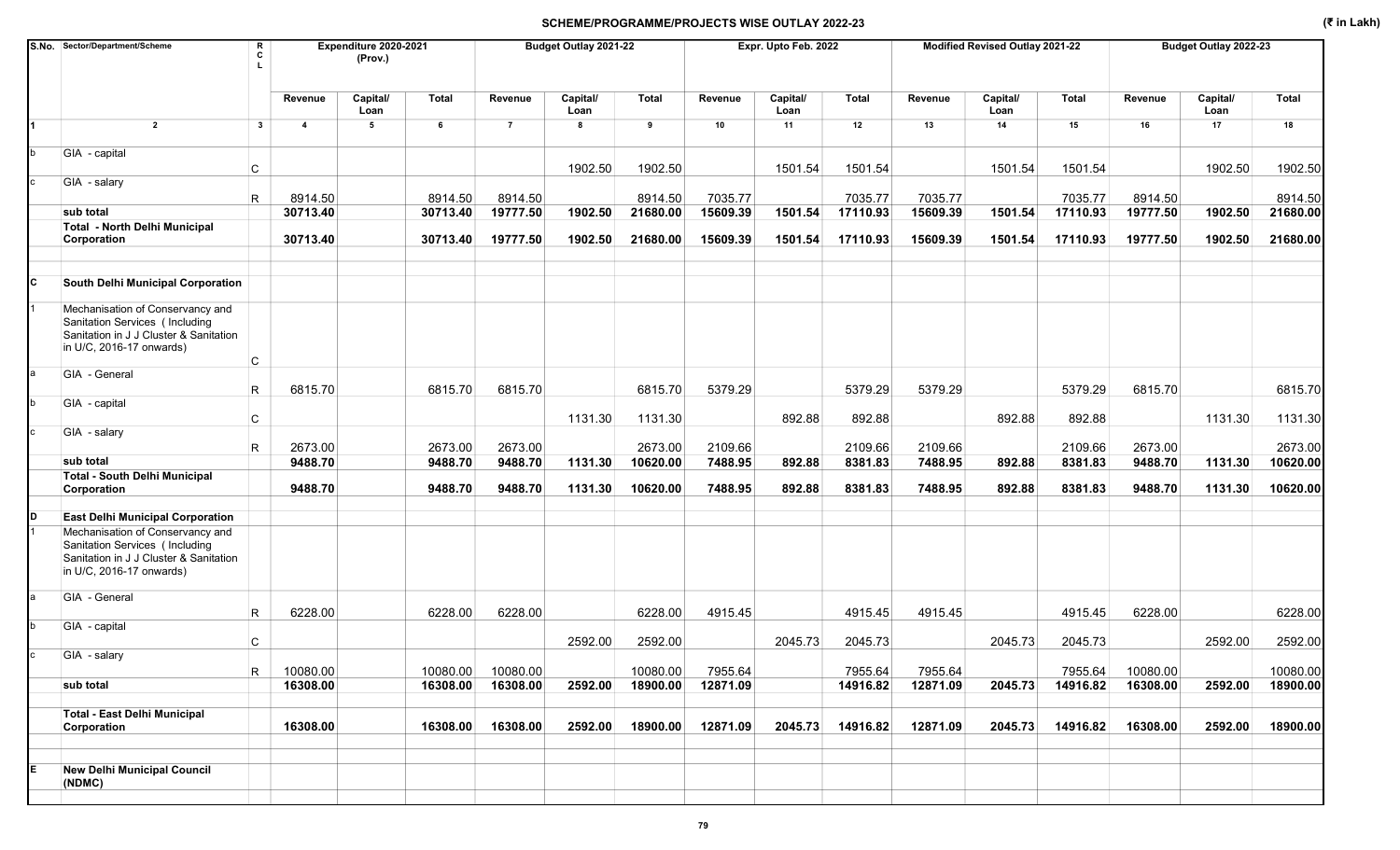| S.No. Sector/Department/Scheme                                                                                                                    | R<br>C<br>$\mathbf{L}$ |                | Expenditure 2020-2021<br>(Prov.) |              |                | Budget Outlay 2021-22    |              |         | Expr. Upto Feb. 2022   |          |         | Modified Revised Outlay 2021-22 |              |         | Budget Outlay 2022-23      |              |
|---------------------------------------------------------------------------------------------------------------------------------------------------|------------------------|----------------|----------------------------------|--------------|----------------|--------------------------|--------------|---------|------------------------|----------|---------|---------------------------------|--------------|---------|----------------------------|--------------|
|                                                                                                                                                   |                        | Revenue        | Capital/<br>Loan                 | <b>Total</b> | Revenue        | Capital/<br>Loan         | <b>Total</b> | Revenue | Capital/<br>Loan       | Total    | Revenue | Capital/<br>Loan                | <b>Total</b> | Revenue | Capital/<br>Loan           | <b>Total</b> |
| $\overline{2}$                                                                                                                                    | $\mathbf{3}$           | $\overline{4}$ | 5                                | 6            | $\overline{7}$ | 8                        | 9            | 10      | 11                     | 12       | 13      | 14                              | 15           | 16      | 17                         | 18           |
| Smart city - NDMC -CSS                                                                                                                            | C                      |                | 9800.00                          | 9800.00      |                | 9800.00                  | 9800.00      |         |                        |          |         | 5000.00                         | 5000.00      |         | 5000.00                    | 5000.00      |
| <b>Urban Development Deptt.</b>                                                                                                                   |                        |                |                                  |              |                |                          |              |         |                        |          |         |                                 |              |         |                            |              |
| Mukhyamantri Sadak Punrothhon<br>Yojana (Financial Assistance to Local<br>Bodies)                                                                 | $\mathsf C$            |                | 3800.96                          | 3800.96      |                | 37000.00                 | 37000.00     |         | 7072.08                | 7072.08  |         | 10000.00                        | 10000.00     |         | 30000.00                   | 30000.00     |
| National Urban Livelihood Mission<br><b>CSS</b>                                                                                                   | R.                     |                |                                  |              | 400.00         |                          | 400.00       |         |                        |          | 2201.00 |                                 | 2201.00      | 2335.00 |                            | 2335.00      |
| Augmentation of Infrastructure i.e<br>Roads, Streets, Local Parks Street<br>lights in each Assembly Constituency                                  |                        |                |                                  |              |                |                          |              |         |                        |          |         |                                 |              |         |                            |              |
| (MLALAD SCHEME)                                                                                                                                   | C.                     |                | 6640.10                          | 6640.10      |                | 21000.00                 | 21000.00     |         | 14915.14               | 14915.14 |         | 21000.00                        | 21000.00     |         | 22500.00                   | 22500.00     |
| 3.a.<br>Augmentation of Infrastructure i.e<br>Roads, Streets, Local Parks Street<br>lights in each Assembly Constituency<br>(MLALAD SCHEME)- SCSP | С                      |                | 2125.35                          | 2125.35      |                | 7000.00                  | 7000.00      |         | 4966.33                | 4966.33  |         | 7000.00                         | 7000.00      |         | 7500.00                    | 7500.00      |
| Total MLALAD Scheme                                                                                                                               |                        |                | 8765.45                          | 8765.45      |                | 28000.00                 | 28000.00     |         | 19881.47               | 19881.47 |         | 28000.00                        | 28000.00     |         | 30000.00                   | 30000.00     |
| CM local Area Development -New<br>Scheme                                                                                                          | C                      |                |                                  |              |                | 40000.00                 | 40000.00     |         |                        |          |         | 10.00                           | 10.00        |         | 30000.00                   | 30000.00     |
|                                                                                                                                                   |                        |                |                                  |              |                |                          |              |         |                        |          |         |                                 |              |         |                            |              |
| CM Mohalla Suraksha Yojana- New<br>Scheme                                                                                                         | C                      |                |                                  |              |                | 10000.00                 | 10000.00     |         |                        |          |         | 7.00                            | 7.00         |         | 10.00                      | 10.00        |
| Development of Trans Yamuna Area                                                                                                                  | C                      |                | 767.92                           | 767.92       |                | 10000.00                 | 10000.00     |         | 995.03                 | 995.03   |         | 1000.00                         | 1000.00      |         | 100.00                     | 100.00       |
| Provision of Essential Services in<br>Unauthoried Colonies                                                                                        |                        |                |                                  |              |                |                          |              |         |                        |          |         |                                 |              |         |                            |              |
| <b>UD Department</b>                                                                                                                              | с                      |                | 0.72 99025.95 99026.67           |              |                | 200.00 79800.00 80000.00 |              |         | 0.42 28421.53 28421.95 |          |         | 3.00 107700.00 107703.00        |              |         | 200.00 129800.00 130000.00 |              |
| <b>DSIIDC</b>                                                                                                                                     |                        |                |                                  |              |                |                          |              |         |                        |          |         |                                 |              |         |                            |              |
|                                                                                                                                                   | C                      |                |                                  |              |                |                          |              |         |                        |          |         |                                 |              |         |                            |              |
| PWD                                                                                                                                               | С                      |                |                                  |              |                |                          |              |         |                        |          |         |                                 |              |         |                            |              |
|                                                                                                                                                   |                        |                |                                  |              |                |                          |              |         |                        |          |         |                                 |              |         |                            |              |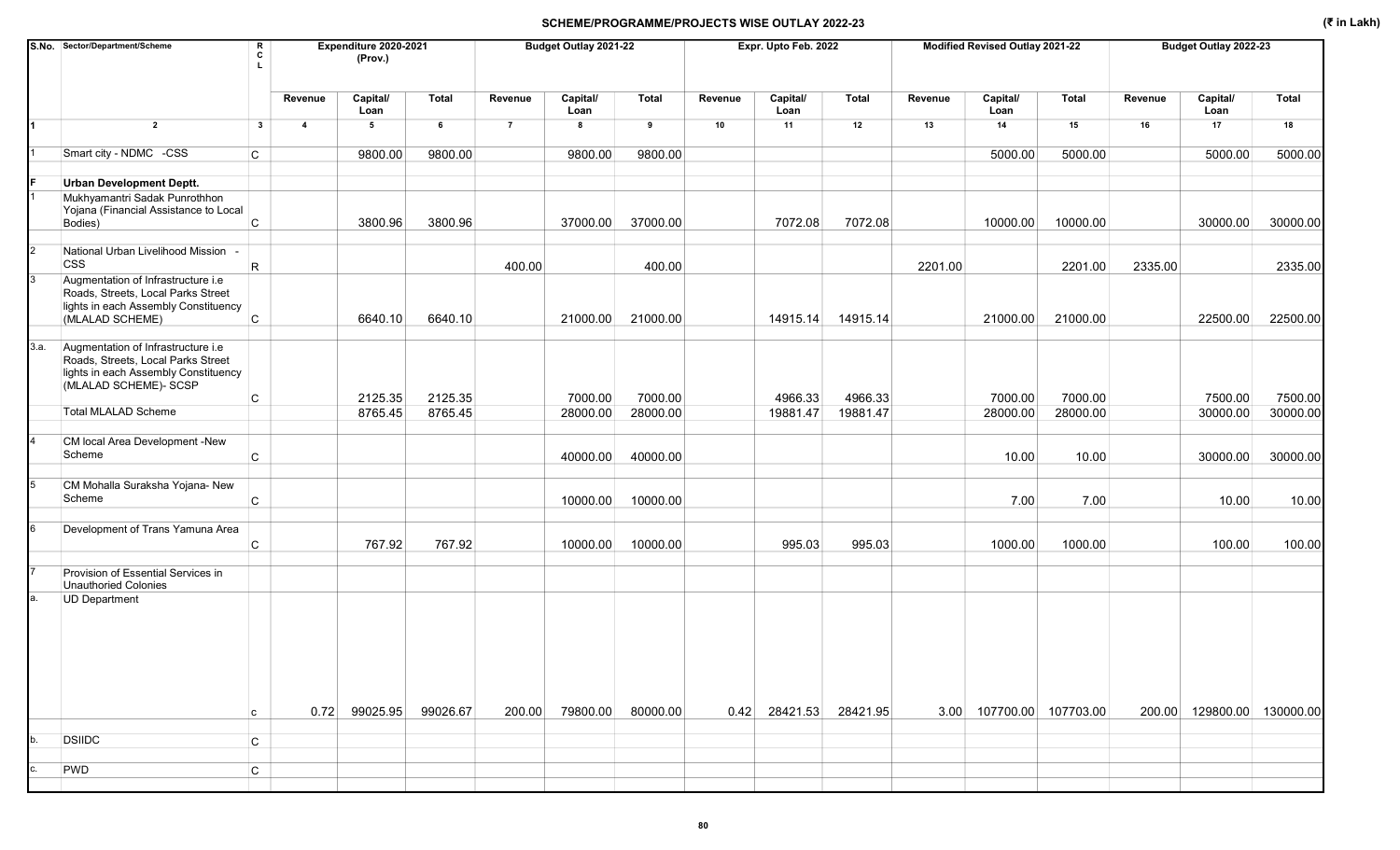|                 | S.No. Sector/Department/Scheme                                                                 | R<br>C                  |                | Expenditure 2020-2021<br>(Prov.) |              |                | Budget Outlay 2021-22 |         |         | Expr. Upto Feb. 2022 |                   |         | Modified Revised Outlay 2021-22 |              |         | Budget Outlay 2022-23 |              |
|-----------------|------------------------------------------------------------------------------------------------|-------------------------|----------------|----------------------------------|--------------|----------------|-----------------------|---------|---------|----------------------|-------------------|---------|---------------------------------|--------------|---------|-----------------------|--------------|
|                 |                                                                                                |                         | Revenue        | Capital/<br>Loan                 | <b>Total</b> | Revenue        | Capital/<br>Loan      | Total   | Revenue | Capital/<br>Loan     | <b>Total</b>      | Revenue | Capital/<br>Loan                | <b>Total</b> | Revenue | Capital/<br>Loan      | <b>Total</b> |
|                 | $\overline{2}$                                                                                 | $\mathbf{3}$            | $\overline{4}$ | $\sqrt{5}$                       | 6            | $\overline{7}$ | 8                     | 9       | 10      | 11                   | 12                | 13      | 14                              | 15           | 16      | 17                    | 18           |
|                 | Irrigation & Flood Control Deptt.                                                              | C.                      |                |                                  |              |                |                       |         |         |                      |                   |         |                                 |              |         |                       |              |
|                 | Provision of Essential Services in<br>Unauthoried Colonies -CRF- DSIIDC                        | C                       |                |                                  |              |                | 1.00                  | 1.00    |         |                      |                   |         | 1.00                            | 1.00         |         | 1.00                  | 1.00         |
| 9               | Shahjahanabad Re-development<br>Corporation                                                    |                         |                |                                  |              |                |                       |         |         |                      |                   |         |                                 |              |         |                       |              |
|                 | GIA - General                                                                                  | $\mathsf R$             | 50.00          |                                  | 50.00        | 100.00         |                       | 100.00  | 25.00   |                      | 25.00             | 100.00  |                                 | 100.00       | 100.00  |                       | 100.00       |
|                 | GIA - capital                                                                                  |                         |                | 5550.00                          | 5550.00      |                | 3800.00               | 3800.00 |         | 950.00               | 950.00            |         | 3800.00                         | 3800.00      |         | 4000.00               | 4000.00      |
|                 | GIA - salary                                                                                   | C<br>R                  | 100.00         |                                  | 100.00       | 100.00         |                       | 100.00  | 25.00   |                      | 25.00             | 100.00  |                                 | 100.00       | 500.00  |                       | 500.00       |
|                 | Sub total                                                                                      |                         | 150.00         | 5550.00                          | 5700.00      | 200.00         | 3800.00               | 4000.00 | 50.00   | 950.00               | 1000.00           | 200.00  | 3800.00                         | 4000.00      | 600.00  | 4000.00               | 4600.00      |
|                 |                                                                                                |                         |                |                                  |              |                |                       |         |         |                      |                   |         |                                 |              |         |                       |              |
| 10              | C/o of Socio Culture Center at CBD<br>Shahdara                                                 | C                       |                |                                  |              |                | 1.00                  | 1.00    |         |                      |                   |         | 1.00                            | 1.00         |         | 1.00                  | 1.00         |
|                 | 11.1 Swachh Bharat Mission -state share-<br><b>UD DEPARTMENT</b>                               |                         |                |                                  |              |                |                       |         |         |                      |                   |         |                                 |              |         |                       |              |
|                 | Swachh Bharat Mission - GIA -<br>General                                                       | R                       | 259.16         |                                  | 259.16       | 300.00         |                       | 300.00  |         |                      |                   | 300.00  |                                 | 300.00       | 300.00  |                       | 300.00       |
|                 | Swachh Bharat Mission - GIA -<br>capital                                                       | C                       |                |                                  |              |                | 1700.00               | 1700.00 |         |                      |                   |         | 1700.00                         | 1700.00      |         | 3500.00               | 3500.00      |
|                 | sub Total                                                                                      |                         | 259.16         |                                  | 259.16       | 300.00         | 1700.00               | 2000.00 |         |                      |                   | 300.00  | 1700.00                         | 2000.00      | 300.00  | 3500.00               | 3800.00      |
|                 | 11.2 Swachh Bharat Mission - CSS-UD<br><b>DEPARTMENT</b>                                       |                         |                |                                  |              |                |                       |         |         |                      |                   |         |                                 |              |         |                       |              |
|                 | SBM - GIA- - General                                                                           | R                       | 15.57          |                                  | 15.57        | 1000.00        |                       | 1000.00 |         |                      |                   | 600.00  |                                 | 600.00       | 1800.00 |                       | 1800.00      |
|                 | SBM- GIA - capital                                                                             |                         |                |                                  |              |                |                       |         |         |                      |                   |         |                                 |              |         |                       |              |
|                 |                                                                                                | C                       |                |                                  |              |                | 7100.00               | 7100.00 |         |                      |                   |         | 3000.00                         | 3000.00      |         | 7500.00               | 7500.00      |
| 12 <sup>2</sup> | sub Total<br>Atal Mission For Rejuvenation and<br>Urban Transformation (AMRUT) -<br><b>CSS</b> |                         | 15.57          |                                  | 15.57        | 1000.00        | 7100.00               | 8100.00 |         |                      |                   | 600.00  | 3000.00                         | 3600.00      | 1800.00 | 7500.00               | 9300.00      |
|                 |                                                                                                | С                       |                | 426.93                           | 426.93       |                | 10000.00 10000.00     |         |         |                      | 10000.00 10000.00 |         | 20700.00 20700.00               |              |         | 4000.00               | 4000.00      |
| 13              | Atal Mission For Rejuvenation and<br>Urban Transformation (AMRUT) 2.0 -<br><b>CSS</b>          |                         |                |                                  |              |                |                       |         |         |                      |                   |         |                                 |              |         |                       |              |
|                 | (AMRUT) 2.0 - GIA -General                                                                     | $\overline{\mathsf{R}}$ |                |                                  |              |                |                       |         |         |                      |                   | 90.00   |                                 | 90.00        | 1000.00 |                       | 1000.00      |
|                 | (AMRUT) 2.0 - GIA -Creation of<br>Capital Assets                                               | $\mathsf{C}$            |                |                                  |              |                |                       |         |         |                      |                   |         | 10.00                           | 10.00        |         | 10000.00              | 10000.00     |
|                 | <b>Total-AMRUT 2.0</b>                                                                         |                         |                |                                  |              |                |                       |         |         |                      |                   | 90.00   | 10.00                           | 100.00       | 1000.00 | 10000.00              | 11000.00     |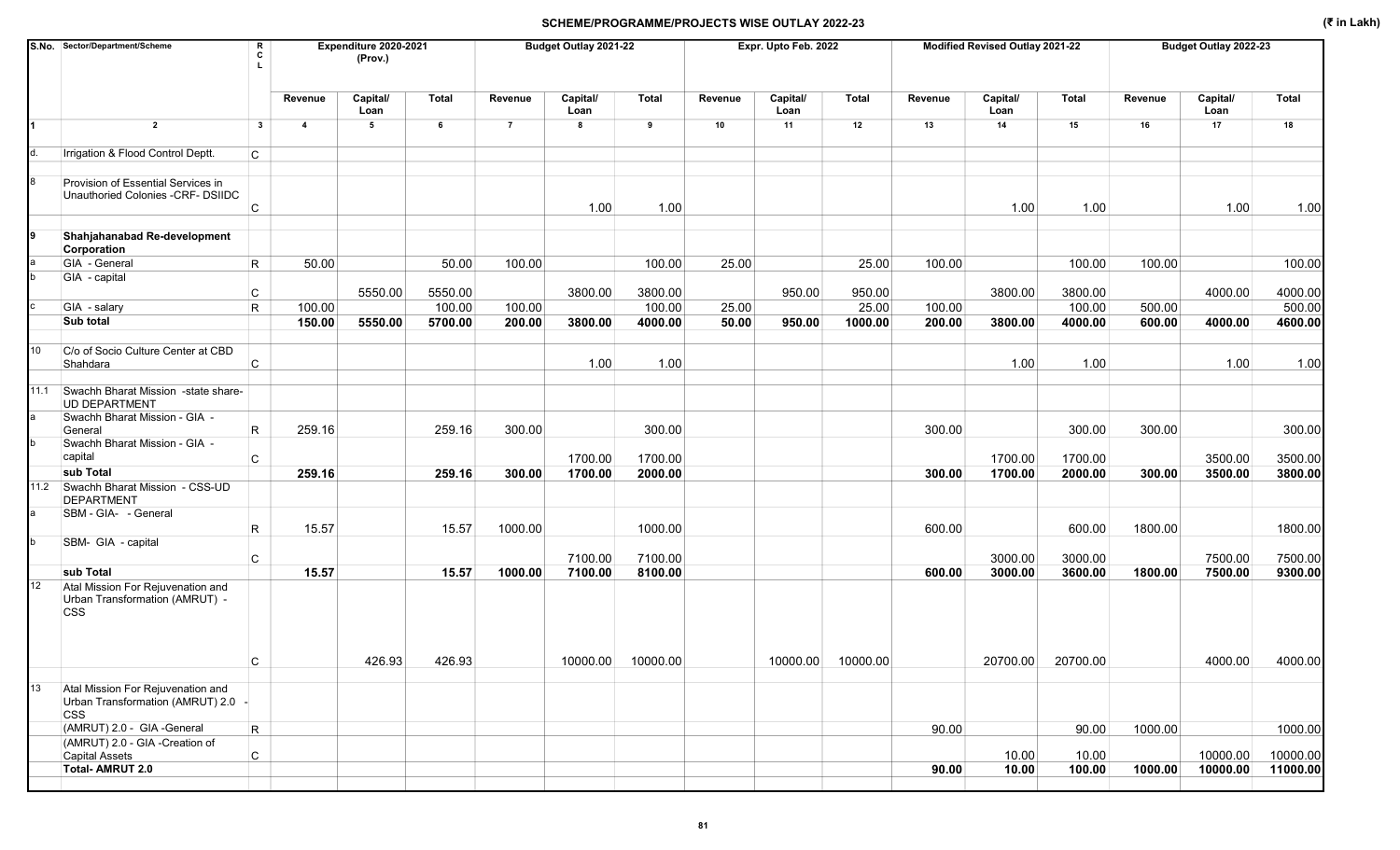|            | S.No. Sector/Department/Scheme<br>R<br>c                                                                  |                         | Expenditure 2020-2021<br>(Prov.) |       |                | Budget Outlay 2021-22 |              |          | Expr. Upto Feb. 2022 |                    |          | Modified Revised Outlay 2021-22 |              |          | Budget Outlay 2022-23 |           |
|------------|-----------------------------------------------------------------------------------------------------------|-------------------------|----------------------------------|-------|----------------|-----------------------|--------------|----------|----------------------|--------------------|----------|---------------------------------|--------------|----------|-----------------------|-----------|
|            |                                                                                                           | Revenue                 | Capital/<br>Loan                 | Total | Revenue        | Capital/<br>Loan      | <b>Total</b> | Revenue  | Capital/<br>Loan     | Total              | Revenue  | Capital/<br>Loan                | <b>Total</b> | Revenue  | Capital/<br>Loan      | Total     |
|            | $\overline{2}$<br>$\mathbf{3}$                                                                            | $\overline{\mathbf{4}}$ | 5                                | 6     | $\overline{7}$ | 8                     | 9            | 10       | 11                   | 12                 | 13       | 14                              | 15           | 16       | 17                    | 18        |
|            | Market Development Fund<br>$\mathsf{R}$                                                                   |                         |                                  |       | 198.00         |                       | 198.00       |          |                      |                    | 52.42    |                                 | 52.42        | 100.00   |                       | 100.00    |
| 15         | Disposal of Legacy waste dumped at<br>various dump sites-New Scheme<br>R                                  |                         |                                  |       | 5000.00        |                       | 5000.00      |          |                      |                    | 100.00   |                                 | 100.00       | 50.00    |                       | 50.00     |
|            | <b>Total [UD Deptt.]</b>                                                                                  |                         | 425.45 118337.21 118762.66       |       | 7298.00        | 227402.00             | 234700.00    | 50.42    | 67320.11             | 67370.53           | 3546.42  | 175929.00                       | 179475.42    | 6385.00  | 248912.00             | 255297.00 |
|            | <b>Total (Urban Development)</b>                                                                          |                         | 66460.55 129837.20 196297.75     |       | 63572.20       | 245227.80             | 308800.00    | 38794.85 |                      | 72477.33 111272.18 | 44740.85 | 186459.15                       | 231200.00    | 66011.20 | 261288.80             | 327300.00 |
|            | * C/L includes loan:                                                                                      |                         |                                  |       |                |                       |              |          |                      |                    |          |                                 |              |          |                       |           |
|            | <b>WELFARE OF SC/ST/OBC*</b>                                                                              |                         |                                  |       |                |                       |              |          |                      |                    |          |                                 |              |          |                       |           |
|            | <b>DEPTT. FOR THE WELFARE OF</b><br>SC/ST/OBC*                                                            |                         |                                  |       |                |                       |              |          |                      |                    |          |                                 |              |          |                       |           |
|            | <b>EDUCATIONAL DEVELOPMENT</b>                                                                            |                         |                                  |       |                |                       |              |          |                      |                    |          |                                 |              |          |                       |           |
| 1.a        | Financial Assistance for Purchase of<br>Stationery etc. to SC/ST/OBC<br>Students                          |                         |                                  |       |                |                       |              |          |                      |                    |          |                                 |              |          |                       |           |
|            |                                                                                                           |                         |                                  |       | 75.00          |                       | 75.00        | 7.55     |                      | 7.55               | 19.00    |                                 | 19.00        | 10.00    |                       | 10.00     |
| 1.b        | Financial Assistance for Purchase of<br>Stationery etc. to SC/ST/OBC<br>Students - SCSP                   |                         |                                  |       | 25.00          |                       | 25.00        | 1.46     |                      | 1.46               | 7.00     |                                 | 7.00         | 5.00     |                       | 5.00      |
| 2.a        | Scholarship to SC/ST/OBC Students (<br>Class I to XII)                                                    |                         |                                  |       |                |                       |              |          |                      |                    |          |                                 |              |          |                       |           |
|            |                                                                                                           | 13.29                   |                                  | 13.29 | 75.00          |                       | 75.00        | 9.99     |                      | 9.99               | 11.00    |                                 | 11.00        | 7.00     |                       | 7.00      |
| 2.b        | Scholarship to SC/ST/OBCStudents (<br>Class I to XII) - SCSP                                              | 5.67                    |                                  | 5.67  | 25.00          |                       | 25.00        | 3.99     |                      | 3.99               | 18.00    |                                 | 18.00        | 10.00    |                       | 10.00     |
| 3.a        | Merit Scholarship for College &<br>University students for SC/ST/OBC                                      | 23.44                   |                                  | 23.44 | 200.00         |                       | 200.00       | 13.21    |                      | 13.21              | 110.00   |                                 | 110.00       | 200.00   |                       | 200.00    |
| 3.b        | Merit Scholarship for College &<br>University students for SC/ST/OBC -<br>SCSP                            | 35.10                   |                                  | 35.10 | 150.00         |                       | 150.00       | 23.09    |                      | 23.09              | 130.00   |                                 | 130.00       | 150.00   |                       | 150.00    |
| 4.a        | Vocational & Tech. Scholarship to<br>SC/ST/OBC students                                                   |                         |                                  |       | 20.00          |                       | 20.00        |          |                      |                    | 5.00     |                                 | 5.00         | 2.00     |                       | 2.00      |
|            | 4.b Vocational & Tech. Scholarship to<br>SC/ST/OBC students - SCSP                                        |                         |                                  |       | 20.00          |                       | 20.00        |          |                      |                    | 3.00     |                                 | 3.00         | 1.00     |                       | 1.00      |
| 5.a        | Hostel for SC/ST/OBC/Minorities Boys<br>at Dilshad Garden                                                 |                         |                                  |       |                |                       |              |          |                      |                    |          |                                 |              |          |                       |           |
|            |                                                                                                           | 58.43                   |                                  | 58.43 | 200.00         |                       | 200.00       | 49.42    |                      | 49.42              | 190.00   |                                 | 190.00       | 190.00   |                       | 190.00    |
| 5.b<br>6.a | Hostel for SC/ST/OBC/Minorities Boys<br>at Dilshad Garden - SCSP<br>Hostel for SC/ST/OBC/Minorities Girls | 70.04                   |                                  | 70.04 | 140.00         |                       | 140.00       | 57.00    |                      | 57.00              | 80.00    |                                 | 80.00        | 145.00   |                       | 145.00    |
|            | at Dilshad Garden                                                                                         |                         |                                  |       |                |                       |              |          |                      |                    |          |                                 |              |          |                       |           |
| 6.b        | Hostel for SC/ST/OBC/Minorities Girls<br>at Dilshad Garden - SCSP                                         | 22.03                   |                                  | 22.03 | 46.00          |                       | 46.00        | 10.12    |                      | 10.12              | 23.00    |                                 | 23.00        | 45.00    |                       | 45.00     |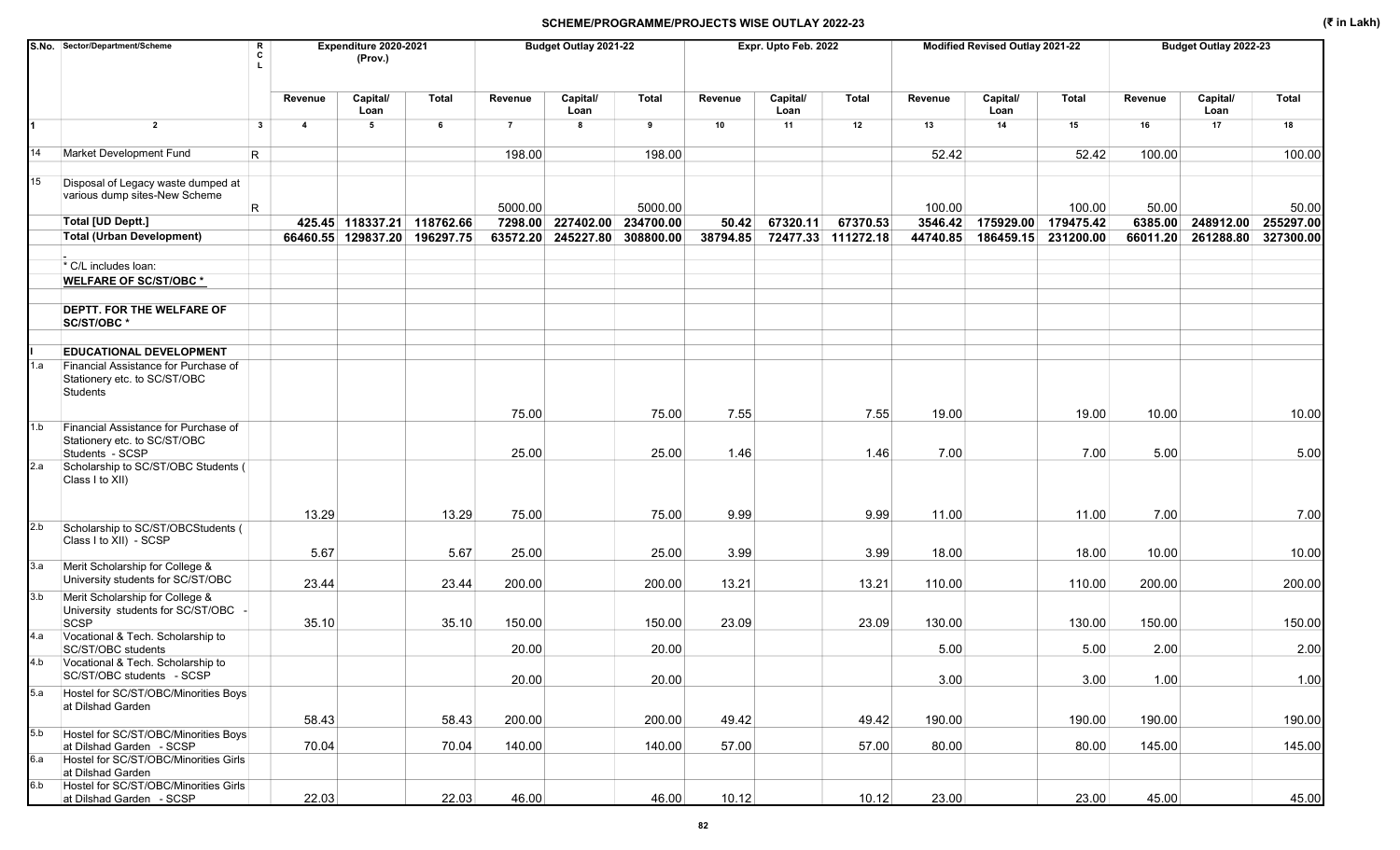|                | S.No. Sector/Department/Scheme<br>R<br>c                                                           |                | Expenditure 2020-2021<br>(Prov.) |         |                | Budget Outlay 2021-22 |              |         | Expr. Upto Feb. 2022 |         |          | Modified Revised Outlay 2021-22 |          |          | Budget Outlay 2022-23 |          |
|----------------|----------------------------------------------------------------------------------------------------|----------------|----------------------------------|---------|----------------|-----------------------|--------------|---------|----------------------|---------|----------|---------------------------------|----------|----------|-----------------------|----------|
|                |                                                                                                    | Revenue        | Capital/<br>Loan                 | Total   | Revenue        | Capital/<br>Loan      | <b>Total</b> | Revenue | Capital/<br>Loan     | Total   | Revenue  | Capital/<br>Loan                | Total    | Revenue  | Capital/<br>Loan      | Total    |
| $\blacksquare$ | $\overline{2}$<br>$\mathbf{3}$                                                                     | $\overline{4}$ | 5                                | 6       | $\overline{7}$ | 8                     | 9            | 10      | 11                   | 12      | 13       | 14                              | 15       | 16       | 17                    | 18       |
| 6c             | Hostel for Schedule Cast Girls                                                                     | 38.37          |                                  | 38.37   | 46.00          |                       | 46.00        | 31.24   |                      | 31.24   | 46.00    |                                 | 46.00    | 50.00    |                       | 50.00    |
| 7.a            | Pre-Examination Coaching for<br>SC/ST/OBC*                                                         |                |                                  |         |                |                       |              |         |                      |         |          |                                 |          |          |                       |          |
| 7.b            | Pre-Examination Coaching for<br>SC/ST/OBC* - SCSP                                                  |                |                                  |         |                |                       |              |         |                      |         |          |                                 |          |          |                       |          |
| 8.a            | Dr. B.R. Ambedkar State Award for<br>the Toppers amongst SC / ST / OBC<br>Students                 |                |                                  |         | 1.00           |                       | 1.00         |         |                      |         |          |                                 |          |          |                       |          |
| 8.b            | Dr. B.R. Ambedkar State Award for<br>the Toppers amongst SC / ST / OBC<br>Students - SCSP          |                |                                  |         | 1.00           |                       | 1.00         |         |                      |         |          |                                 |          |          |                       |          |
| 9.a            | Reimbursement of Tution Fee in<br>Public Schools to SC/ST/OBC<br>Students                          | 1138.76        |                                  | 1138.76 | 2000.00        |                       | 2000.00      | 1791.33 |                      | 1791.33 | 2400.00  |                                 | 2400.00  | 1500.00  |                       | 1500.00  |
| 9.b            | Reimbursement of Tution Fee in<br>Public Schools to SC/ST/OBC<br>Students - SCSP                   |                |                                  |         |                |                       |              |         |                      |         |          |                                 |          |          |                       |          |
|                |                                                                                                    | 318.84         |                                  | 318.84  | 1300.00        |                       | 1300.00      | 873.40  |                      | 873.40  | 1250.00  |                                 | 1250.00  | 1500.00  |                       | 1500.00  |
| 10             | Post Matric Scholarship Scheme                                                                     |                |                                  |         |                |                       |              |         |                      |         |          |                                 |          |          |                       |          |
| 11             | Financial Assistance for Purchase of                                                               |                |                                  |         | 972.00         |                       | 972.00       | 3000.00 |                      | 3000.00 | 4000.00  |                                 | 4000.00  | 1440.00  |                       | 1440.00  |
|                | Stationery & Merit Scholarship for<br>SC/ST/OBC/Minorities Student (Class                          |                |                                  |         |                |                       |              |         |                      |         |          |                                 |          |          |                       |          |
| 12             | $\mathsf{R}$<br>I to XII) - State Govt. Share<br>Financial Assistance for Purchase of              | 705.75         |                                  | 705.75  |                |                       |              |         |                      |         | 750.00   |                                 | 750.00   | 600.00   |                       | 600.00   |
|                | Stationery & Merit Scholarship for<br>SC/ST/OBC/Minorities Student (Class<br>R<br>I to XII) - SCSP | 380.49         |                                  | 380.49  |                |                       |              |         |                      |         | 1600.00  |                                 | 1600.00  | 500.00   |                       | 500.00   |
| 13             | Mukhyamantri Vidhyarathi Pratibha<br>Yojana<br>R.                                                  |                |                                  |         | 10000.00       |                       | 10000.00     | 433.23  |                      | 433.23  | 8850.00  |                                 | 8850.00  | 10000.00 |                       | 10000.00 |
| 14             | Mukhyamantri Vidhyarathi Pratibha                                                                  |                |                                  |         |                |                       |              |         |                      |         |          |                                 |          |          |                       |          |
| 15             | R<br>Yojana - SCSP<br>Chief Minister Junior Scholarship<br>Scheme for students upto middle         |                |                                  |         | 5000.00        |                       | 5000.00      |         |                      |         | 3280.00  |                                 | 3280.00  | 5000.00  |                       | 5000.00  |
|                | $\mathsf{R}$<br>classes -New Scheme                                                                |                |                                  |         |                |                       |              |         |                      |         |          |                                 |          | 4900.00  |                       | 4900.00  |
| 16             | Pre-Matric Scholarshiop Scheme-<br>Scholarship & Stipend                                           |                |                                  |         |                |                       |              |         |                      |         |          |                                 |          |          |                       |          |
|                | $\mathsf R$                                                                                        | 169.65         |                                  | 169.65  | 170.00         |                       | 170.00       | 1130.35 |                      | 1130.35 | 1300.00  |                                 | 1300.00  | 650.00   |                       | 650.00   |
|                | Sub-Total [1 - 11]                                                                                 | 2979.86        |                                  | 2979.86 | 20466.00       |                       | 20466.00     | 7435.38 |                      | 7435.38 | 24072.00 |                                 | 24072.00 | 26905.00 |                       | 26905.00 |
| 16             | Setting Up of Educational Hub for SCs                                                              |                |                                  |         |                |                       |              |         |                      |         |          |                                 |          |          |                       |          |
|                | at village Bakarwala - SCSP                                                                        |                |                                  |         | 2.00           |                       | 2.00         |         |                      |         | 2.00     |                                 | 2.00     | 2.00     |                       | 2.00     |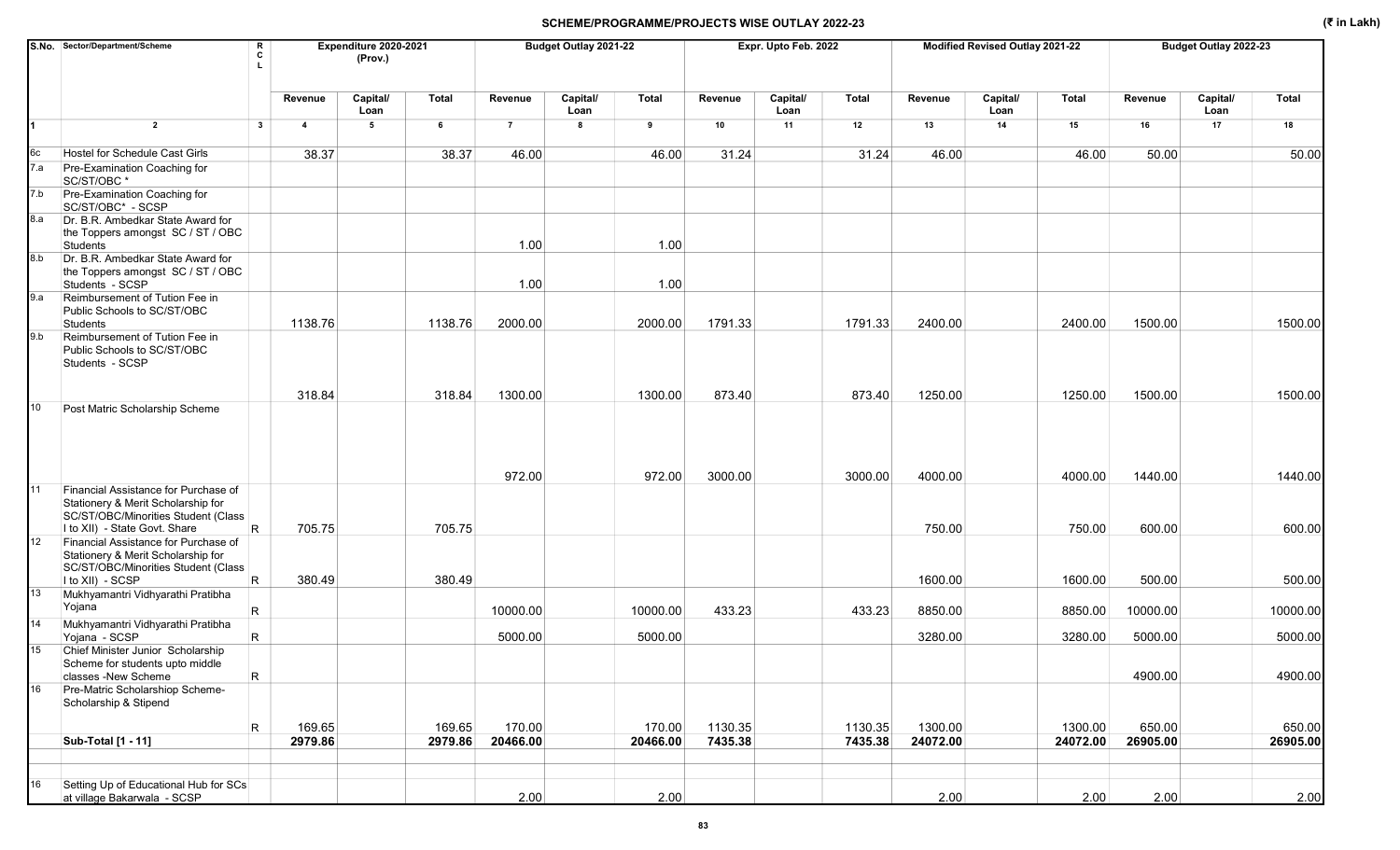| S.No. Sector/Department/Scheme<br>$\mathbf R$<br>т.                                                                                                                                                                                           |                                                                                                                                                                                                                     | Expenditure 2020-2021<br>(Prov.)                          |                           |                                                         | Budget Outlay 2021-22                                               |                            |                                                                                         | Expr. Upto Feb. 2022                |                            |                                                         | Modified Revised Outlay 2021-22                            |                            |                                                                                | Budget Outlay 2022-23                                      |                                     |
|-----------------------------------------------------------------------------------------------------------------------------------------------------------------------------------------------------------------------------------------------|---------------------------------------------------------------------------------------------------------------------------------------------------------------------------------------------------------------------|-----------------------------------------------------------|---------------------------|---------------------------------------------------------|---------------------------------------------------------------------|----------------------------|-----------------------------------------------------------------------------------------|-------------------------------------|----------------------------|---------------------------------------------------------|------------------------------------------------------------|----------------------------|--------------------------------------------------------------------------------|------------------------------------------------------------|-------------------------------------|
|                                                                                                                                                                                                                                               | Revenue                                                                                                                                                                                                             | Capital/<br>Loan                                          | Total                     | Revenue                                                 | Capital/<br>Loan                                                    | Total                      | Revenue                                                                                 | Capital/<br>Loan                    | Total                      | Revenue                                                 | Capital/<br>Loan                                           | <b>Total</b>               | Revenue                                                                        | Capital/<br>Loan                                           | Total                               |
| $\overline{2}$                                                                                                                                                                                                                                | $\overline{4}$                                                                                                                                                                                                      | 5                                                         | 6                         | $\overline{7}$                                          | 8                                                                   | 9                          | 10                                                                                      | 11                                  | 12                         | 13                                                      | 14                                                         | 15                         | 16                                                                             | 17                                                         | 18                                  |
| Construction of Educational Hub for<br>SCs at village Bakarwala - SCSP                                                                                                                                                                        |                                                                                                                                                                                                                     |                                                           |                           |                                                         |                                                                     |                            |                                                                                         |                                     |                            |                                                         |                                                            |                            |                                                                                |                                                            | 50.00                               |
| Residential school for Weaker<br>Section of<br>SC/OBC/Minorities/Orphans at Village<br>Ishapur in collabaration with KISS<br>society - (GIA General)                                                                                          |                                                                                                                                                                                                                     |                                                           |                           |                                                         |                                                                     |                            |                                                                                         |                                     |                            |                                                         |                                                            |                            |                                                                                |                                                            | 300.00                              |
| Residential school for Weaker<br>Section of<br>SC/OBC/Minorities/Orphans at Village<br>Ishapur in collabaration with KISS<br>society - SCSP - (GIA General)                                                                                   |                                                                                                                                                                                                                     |                                                           |                           |                                                         |                                                                     |                            |                                                                                         |                                     |                            |                                                         |                                                            |                            |                                                                                |                                                            |                                     |
| Residential school for Weaker Section<br>of SC/OBC/ Minorities/ Orphans at<br>Village Ishapur in collabaration with<br>KISS society - PWD                                                                                                     |                                                                                                                                                                                                                     |                                                           |                           |                                                         |                                                                     |                            |                                                                                         |                                     |                            |                                                         |                                                            |                            |                                                                                |                                                            | 200.00<br>300.00                    |
| Residential school for Weaker Section<br>of SC/OBC/ Minorities/ Orphans at<br>Village Ishapur in collabaration with<br>KISS society - PWD - SCSP                                                                                              |                                                                                                                                                                                                                     |                                                           |                           |                                                         |                                                                     |                            |                                                                                         |                                     |                            |                                                         |                                                            |                            |                                                                                |                                                            | 300.00                              |
| Jai Bhim Mukhyamantri Vikas Yojana                                                                                                                                                                                                            |                                                                                                                                                                                                                     |                                                           |                           |                                                         |                                                                     |                            |                                                                                         |                                     |                            |                                                         |                                                            |                            |                                                                                |                                                            |                                     |
| R                                                                                                                                                                                                                                             |                                                                                                                                                                                                                     |                                                           |                           | 7000.00                                                 |                                                                     | 7000.00                    | 418.35                                                                                  |                                     | 418.35                     | 4200.00                                                 |                                                            | 4200.00                    | 9000.00                                                                        |                                                            | 9000.00                             |
| Jai Bhim Mukhyamantri Vikas Yojana                                                                                                                                                                                                            |                                                                                                                                                                                                                     |                                                           |                           |                                                         |                                                                     |                            |                                                                                         |                                     |                            |                                                         |                                                            |                            |                                                                                |                                                            | 7000.00                             |
| Ambedkar Pathshala - A scheme for<br>providing remedial coaching to<br>SC/ST/OBC students studying in<br>Govt. school upto secondary level                                                                                                    |                                                                                                                                                                                                                     |                                                           |                           |                                                         |                                                                     |                            |                                                                                         |                                     |                            |                                                         |                                                            |                            |                                                                                |                                                            |                                     |
|                                                                                                                                                                                                                                               |                                                                                                                                                                                                                     |                                                           |                           |                                                         |                                                                     |                            |                                                                                         |                                     |                            |                                                         |                                                            |                            |                                                                                |                                                            | 50.00                               |
| R.<br>Higher education abroad                                                                                                                                                                                                                 | 5.00                                                                                                                                                                                                                |                                                           | 5.00                      | 500.00                                                  |                                                                     | 500.00                     | 10.00                                                                                   |                                     | 10.00                      | 120.00                                                  |                                                            | 120.00                     | 500.00                                                                         |                                                            | 500.00<br>44607.00                  |
|                                                                                                                                                                                                                                               |                                                                                                                                                                                                                     |                                                           |                           |                                                         |                                                                     |                            |                                                                                         |                                     |                            |                                                         |                                                            |                            |                                                                                |                                                            |                                     |
| Financial Assistance to SC/ST for Self<br>Employment through DSCFDC<br>includes Financial Assistance for<br>Purchase of TSRs, Buses and<br>General Buses, General Loan<br>belonging to Minority Communities,<br>Safai Karamcharis, Vocational |                                                                                                                                                                                                                     |                                                           |                           |                                                         |                                                                     |                            |                                                                                         |                                     |                            |                                                         |                                                            |                            |                                                                                |                                                            | 253.00                              |
|                                                                                                                                                                                                                                               | C<br>(PWD)<br>C.<br>C.<br>R.<br>- SCSP<br>$\overline{\mathsf{R}}$<br>(New Scheme)<br>Scholarship to SC students for<br><b>Total [Educational Development]</b><br><b>ECONOMIC DEVELOPMENT</b><br>Training etc.<br>R. | C<br>$\mathbf{3}$<br>151.81<br>22.89<br>3159.56<br>300.00 | 32.70<br>247.02<br>279.72 | 32.70<br>247.02<br>151.81<br>22.89<br>3439.28<br>300.00 | 50.00<br>300.00<br>200.00<br>5000.00<br>50.00<br>33568.00<br>300.00 | 300.00<br>300.00<br>600.00 | 50.00<br>300.00<br>200.00<br>300.00<br>300.00<br>5000.00<br>50.00<br>34168.00<br>300.00 | 127.94<br>84.96<br>31.35<br>8107.98 | 170.98<br>195.58<br>366.56 | 127.94<br>84.96<br>170.98<br>195.58<br>31.35<br>8474.54 | 442.00<br>294.00<br>2727.00<br>25.00<br>31882.00<br>100.00 | 300.00<br>300.00<br>600.00 | 442.00<br>294.00<br>300.00<br>300.00<br>2727.00<br>25.00<br>32482.00<br>100.00 | 300.00<br>200.00<br>7000.00<br>50.00<br>43957.00<br>253.00 | 50.00<br>300.00<br>300.00<br>650.00 |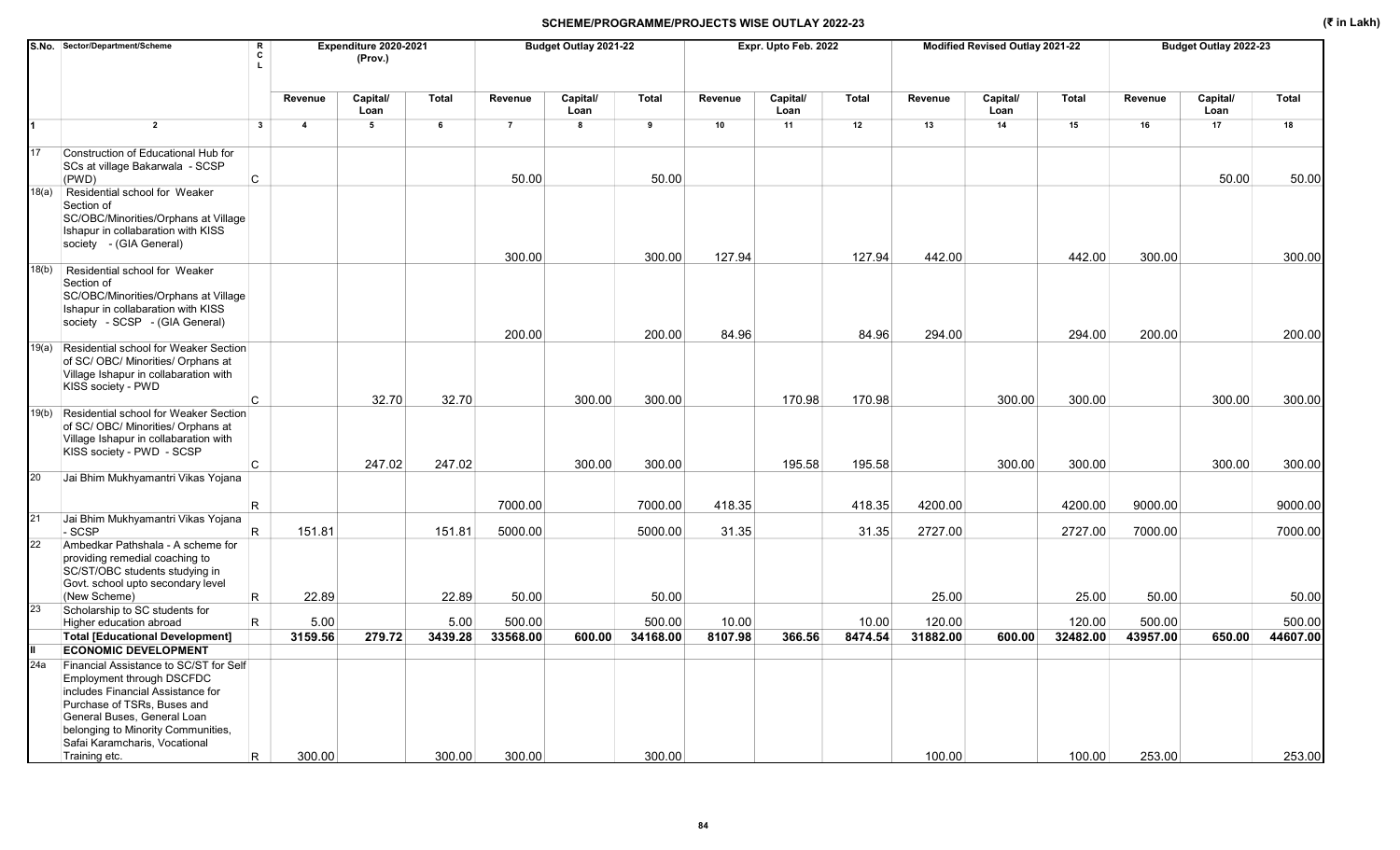|                  | S.No. Sector/Department/Scheme                                                                                                                                                                                                                                        | R<br>C       |                | Expenditure 2020-2021<br>(Prov.) |              |                | Budget Outlay 2021-22 |              |         | Expr. Upto Feb. 2022 |              |         | Modified Revised Outlay 2021-22 |              |         | Budget Outlay 2022-23 |         |
|------------------|-----------------------------------------------------------------------------------------------------------------------------------------------------------------------------------------------------------------------------------------------------------------------|--------------|----------------|----------------------------------|--------------|----------------|-----------------------|--------------|---------|----------------------|--------------|---------|---------------------------------|--------------|---------|-----------------------|---------|
|                  |                                                                                                                                                                                                                                                                       |              | Revenue        | Capital/<br>Loan                 | <b>Total</b> | Revenue        | Capital/<br>Loan      | <b>Total</b> | Revenue | Capital/<br>Loan     | <b>Total</b> | Revenue | Capital/<br>Loan                | <b>Total</b> | Revenue | Capital/<br>Loan      | Total   |
|                  | $\overline{2}$                                                                                                                                                                                                                                                        | $\mathbf{3}$ | $\overline{4}$ | 5                                | 6            | $\overline{7}$ | 8                     | 9            | 10      | 11                   | 12           | 13      | 14                              | 15           | 16      | 17                    | 18      |
| 24b              | Financial Assistance to SC/ST for Self<br>Employment through DSCFDC<br>includes Financial Assistance for<br>Purchase of TSRs, Buses and<br>General Buses, General Loan<br>belonging to Minority Communities,<br>Safai Karamcharis, Vocational<br>Training etc. - SCSP | R            | 60.00          |                                  | 60.00        | 100.00         |                       | 100.00       |         |                      |              | 50.00   |                                 | 50.00        | 100.00  |                       | 100.00  |
| 24c              | Educational Loan scheme                                                                                                                                                                                                                                               |              |                |                                  |              |                | 200.00                | 200.00       |         |                      |              |         | 50.00                           | 50.00        |         | 200.00                | 200.00  |
| 24d              | Chief Minister Street Vendors Loan<br>Scheme                                                                                                                                                                                                                          |              |                |                                  |              |                | 2000.00               | 2000.00      |         |                      |              |         | 500.00                          | 500.00       |         | 2000.00               | 2000.00 |
| $25\overline{)}$ | Foreign Employment Loan Scheme<br>(New Scheme)                                                                                                                                                                                                                        |              |                |                                  |              |                | 100.00                | 100.00       |         |                      |              |         | 50.00                           | 50.00        |         | 100.00                | 100.00  |
| 26               | Car/Bike loan to Govt. Employee<br>belonging to SC/OBC/Minorities (New<br>Scheme)                                                                                                                                                                                     |              |                |                                  |              |                | 100.00                | 100.00       |         |                      |              |         | 50.00                           | 50.00        |         | 100.00                | 100.00  |
| 27               | Marriage Assistance Scheme(New<br>Scheme)                                                                                                                                                                                                                             |              |                |                                  |              |                | 100.00                | 100.00       |         |                      |              |         | 50.00                           | 50.00        |         | 100.00                | 100.00  |
| 28               | Loan for construction of shops/space<br>for ATM & Paying Guest<br>Accommodation (New Scheme)                                                                                                                                                                          |              |                |                                  |              |                | 100.00                | 100.00       |         |                      |              |         | 50.00                           | 50.00        |         | 100.00                | 100.00  |
| 29               | Construction of shops/sheds (New<br>Scheme)                                                                                                                                                                                                                           |              |                |                                  |              |                | 100.00                | 100.00       |         |                      |              |         | 50.00                           | 50.00        |         | 100.00                | 100.00  |
| 30               | Baba Saheb Pragatisheel<br>Vishwakarma shilpkar gram<br>Yoajana(New Scheme)                                                                                                                                                                                           |              |                |                                  |              |                | 100.00                | 100.00       |         |                      |              |         | 50.00                           | 50.00        |         | 100.00                | 100.00  |
| 31               | Allotment of work sheds constructed<br>by DSIIDC (New Scheme)                                                                                                                                                                                                         |              |                |                                  |              |                | 100.00                | 100.00       |         |                      |              |         | 50.00                           | 50.00        |         | 100.00                | 100.00  |
|                  |                                                                                                                                                                                                                                                                       |              |                |                                  |              |                |                       |              |         |                      |              |         |                                 |              |         |                       |         |
|                  | <b>Total [Economic Development]</b>                                                                                                                                                                                                                                   |              | 360.00         |                                  | 360.00       | 400.00         | 2900.00               | 3300.00      |         |                      |              | 150.00  | 900.00                          | 1050.00      | 353.00  | 2900.00               | 3253.00 |
| Ш                | <b>HEALTH, HOUSING AND OTHERS</b>                                                                                                                                                                                                                                     |              |                |                                  |              |                |                       |              |         |                      |              |         |                                 |              |         |                       |         |
| 32               | Institution of Dr. Ambedkar Ratana<br>Award - SCSP                                                                                                                                                                                                                    |              |                |                                  |              | 13.00          |                       | 13.00        |         |                      |              | 13.00   |                                 | 13.00        | 10.00   |                       | 10.00   |
| 33               | Improvement of SC Basties - SCSP                                                                                                                                                                                                                                      |              |                |                                  |              |                |                       |              |         |                      |              |         |                                 |              |         |                       |         |
|                  |                                                                                                                                                                                                                                                                       | $\mathsf{C}$ |                | 49.69                            | 49.69        |                | 6500.00               | 6500.00      |         | 2954.30              | 2954.30      |         | 3500.00                         | 3500.00      |         | 6500.00               | 6500.00 |
| 34               | Funding of 50% Share by the Govt.<br>towards Developmental charges for<br>Electrification of Unelectrified House<br>sites / Colonies allotted under 20<br>Point Programme (TPP) - SCSP                                                                                |              |                |                                  |              | 1.00           |                       | 1.00         |         |                      |              |         |                                 |              |         |                       |         |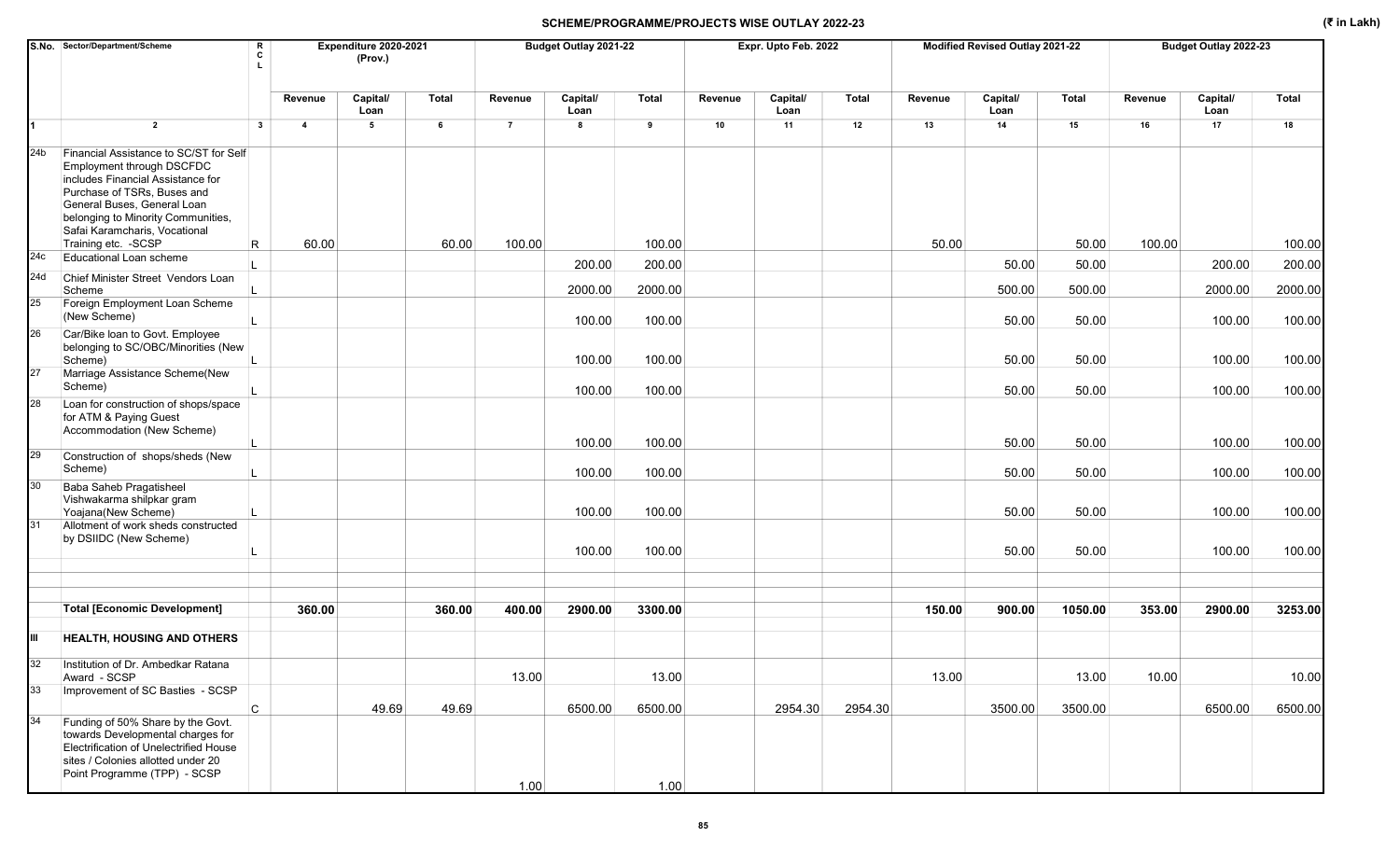|     | S.No. Sector/Department/Scheme<br>R<br>C                                                                                                                               |                         | Expenditure 2020-2021<br>(Prov.) |        |                | Budget Outlay 2021-22 |              |         | Expr. Upto Feb. 2022 |         |         | Modified Revised Outlay 2021-22 |              |         | Budget Outlay 2022-23 |         |
|-----|------------------------------------------------------------------------------------------------------------------------------------------------------------------------|-------------------------|----------------------------------|--------|----------------|-----------------------|--------------|---------|----------------------|---------|---------|---------------------------------|--------------|---------|-----------------------|---------|
|     |                                                                                                                                                                        | Revenue                 | Capital/<br>Loan                 | Total  | Revenue        | Capital/<br>Loan      | <b>Total</b> | Revenue | Capital/<br>Loan     | Total   | Revenue | Capital/<br>Loan                | <b>Total</b> | Revenue | Capital/<br>Loan      | Total   |
|     | $\overline{2}$<br>$3^{\circ}$                                                                                                                                          | $\overline{\mathbf{4}}$ | 5                                | 6      | $\overline{7}$ | 8                     | 9            | 10      | 11                   | 12      | 13      | 14                              | 15           | 16      | 17                    | 18      |
|     | Sub-Total [18 - 20]                                                                                                                                                    |                         | 49.69                            | 49.69  | 14.00          | 6500.00               | 6514.00      |         | 2954.30              | 2954.30 | 13.00   | 3500.00                         | 3513.00      | 10.00   | 6500.00               | 6510.00 |
|     |                                                                                                                                                                        |                         |                                  |        |                |                       |              |         |                      |         |         |                                 |              |         |                       |         |
| 35  | Financial assistance to SC slum<br>dwllers in lieu of their contribution for<br>houses under JNNURM/Rajeev Ratan<br>Awas Yojna being relocaetd by<br>DUSIB - SCSP<br>C |                         |                                  |        | 1.00           |                       | 1.00         |         |                      |         |         |                                 |              |         |                       |         |
| 36a | Implementation of Prohibition of<br>employment as Mannual Scavengers<br>and their Rehabilitation Act 2013                                                              |                         |                                  |        |                |                       |              |         |                      |         |         |                                 |              |         |                       |         |
| 36b | Implementation of Prohibition of<br>employment as Mannual Scavengers                                                                                                   |                         |                                  |        | 15.00          |                       | 15.00        |         |                      |         | 15.00   |                                 | 15.00        | 15.00   |                       | 15.00   |
| 37  | and their Rehabilitation Act 2013 -<br><b>SCSP</b>                                                                                                                     |                         |                                  |        | 15.00          |                       | 15.00        |         |                      |         | 15.00   |                                 | 15.00        | 15.00   |                       | 15.00   |
|     | Society for Protection of Tribals -<br>(GIA General)                                                                                                                   |                         |                                  |        | 1.00           |                       | 1.00         |         |                      |         | 1.00    |                                 | 1.00         | 1.00    |                       | 1.00    |
| 38  | Skill development for<br>SC/ST/OBC/Minorities through NGO<br>& other training organisation - (GIA                                                                      |                         |                                  |        |                |                       |              |         |                      |         |         |                                 |              |         |                       |         |
|     | General)                                                                                                                                                               |                         |                                  |        | 1.00           |                       | 1.00         |         |                      |         |         |                                 |              |         |                       |         |
| 39  | Swachha Bharat Abhiyan                                                                                                                                                 |                         |                                  |        | 10.00          |                       | 10.00        |         |                      |         |         |                                 |              |         |                       |         |
| 40  | Welfare of Denotified, nomadic and<br>Semi-nomadic Tribes(DNTs)                                                                                                        |                         |                                  |        | 1.00           |                       | 1.00         |         |                      |         |         |                                 |              |         |                       |         |
| 41  | SC/ST Welfare Board -(SCSP)                                                                                                                                            | 44.63                   |                                  | 44.63  | 51.00          |                       | 51.00        | 41.64   |                      | 41.64   | 54.00   |                                 | 54.00        | 60.00   |                       | 60.00   |
| 42  | Legal reach to Schedule Caste -<br>(SCSP)                                                                                                                              | 9.29                    |                                  | 9.29   | 11.00          |                       | 11.00        | 7.64    |                      | 7.64    | 10.00   |                                 | 10.00        | 10.00   |                       | 10.00   |
| 43  | Comprensive rehablitation of ST                                                                                                                                        |                         |                                  |        | 1.00           |                       | 1.00         |         |                      |         |         |                                 |              | 1.00    |                       | 1.00    |
| 44  | R<br>victims of Atrocities<br>Scheme for Celebration of Birth &<br>Death Anniversary of Emminent                                                                       |                         |                                  |        |                |                       |              |         |                      |         |         |                                 |              |         |                       |         |
| 45  | R.<br>Personalities<br>GIA to commission for the OBC of<br>NCT of Delhi                                                                                                | 47.16                   |                                  | 47.16  | 200.00         |                       | 200.00       | 44.43   |                      | 44.43   | 50.00   |                                 | 50.00        | 200.00  |                       | 200.00  |
|     | GIA in General                                                                                                                                                         |                         |                                  |        | 60.00          |                       | 60.00        | 18.25   |                      | 18.25   | 71.00   |                                 | 71.00        | 76.00   |                       | 76.00   |
|     | GIA in Salary                                                                                                                                                          | 133.50                  |                                  | 133.50 | 190.00         |                       | 190.00       | 96.72   |                      | 96.72   | 197.00  |                                 | 197.00       | 201.00  |                       | 201.00  |
| 46  | GIA to Delhi Commission for Safai<br>Karamchari                                                                                                                        |                         |                                  |        |                |                       |              |         |                      |         |         |                                 |              |         |                       |         |
|     | <b>GIA</b> in General                                                                                                                                                  | 87.50                   |                                  | 87.50  | 140.00         |                       | 140.00       | 47.52   |                      | 47.52   | 171.00  |                                 | 171.00       | 188.00  |                       | 188.00  |
|     | GIA to Salary                                                                                                                                                          | 59.58                   |                                  | 59.58  | 122.00         |                       | 122.00       | 67.80   |                      | 67.80   | 130.00  |                                 | 130.00       | 137.00  |                       | 137.00  |
|     | Sub-Total                                                                                                                                                              | 381.66                  |                                  | 381.66 | 819.00         |                       | 819.00       | 324.00  |                      | 324.00  | 714.00  |                                 | 714.00       | 904.00  |                       | 904.00  |
|     | <b>Total [Health, Housing &amp; Others]</b>                                                                                                                            | 381.66                  | 49.69                            | 431.35 | 833.00         | 6500.00               | 7333.00      | 324.00  | 2954.30              | 3278.30 | 727.00  | 3500.00                         | 4227.00      | 914.00  | 6500.00               | 7414.00 |
| IV  | <b>CSS Schemes</b>                                                                                                                                                     |                         |                                  |        |                |                       |              |         |                      |         |         |                                 |              |         |                       |         |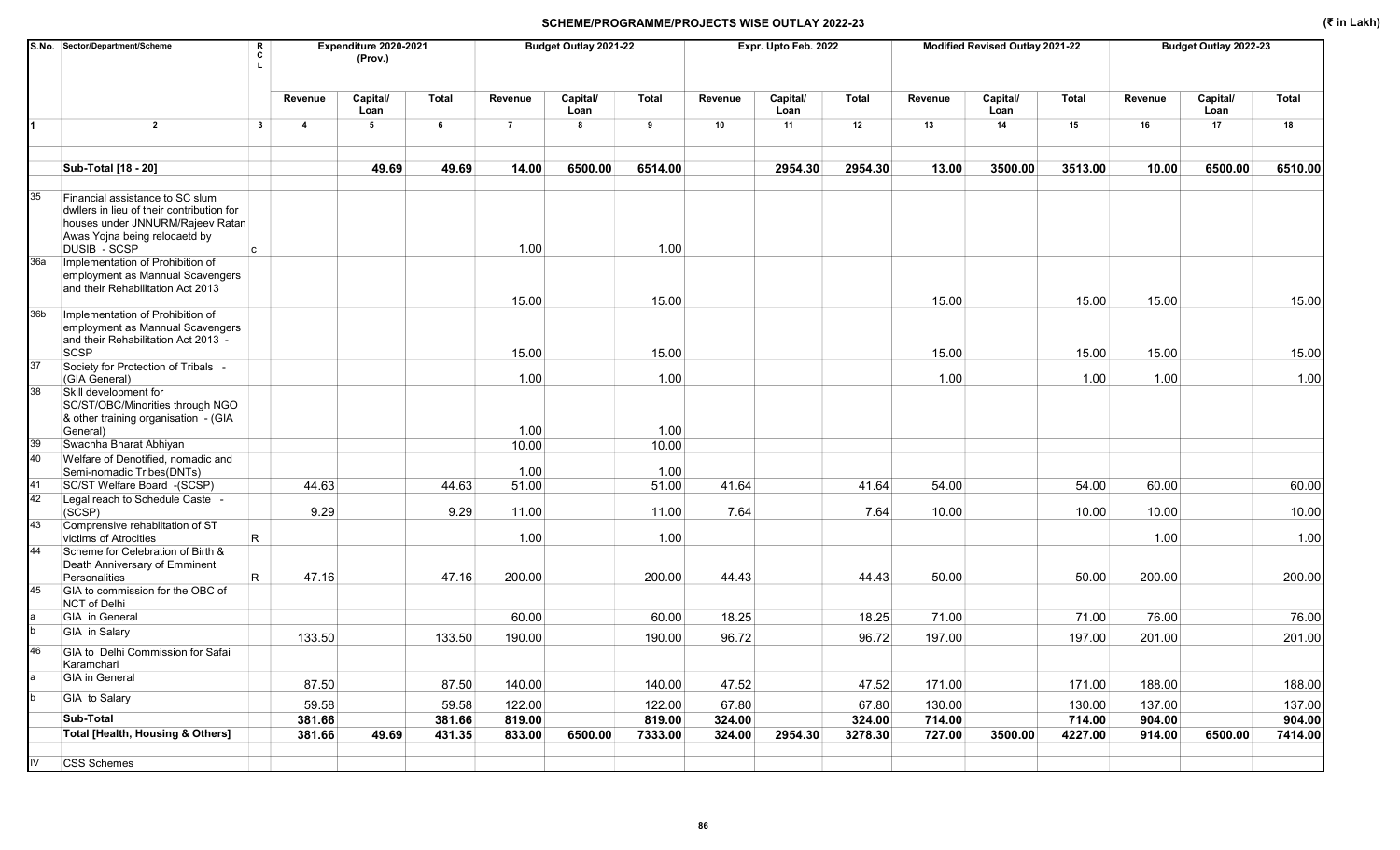|    | S.No. Sector/Department/Scheme<br>R<br>C<br>T.                                                                        |                         | Expenditure 2020-2021<br>(Prov.) |         |                | Budget Outlay 2021-22   |                     |                   | Expr. Upto Feb. 2022 |                    |                     | Modified Revised Outlay 2021-22 |          |                     | Budget Outlay 2022-23 |                     |
|----|-----------------------------------------------------------------------------------------------------------------------|-------------------------|----------------------------------|---------|----------------|-------------------------|---------------------|-------------------|----------------------|--------------------|---------------------|---------------------------------|----------|---------------------|-----------------------|---------------------|
|    |                                                                                                                       | Revenue                 | Capital/<br>Loan                 | Total   | Revenue        | Capital/<br>Loan        | <b>Total</b>        | Revenue           | Capital/<br>Loan     | <b>Total</b>       | Revenue             | Capital/<br>Loan                | Total    | Revenue             | Capital/<br>Loan      | <b>Total</b>        |
| 1  | $\overline{2}$<br>$\mathbf{3}$                                                                                        | $\overline{\mathbf{4}}$ | $5\overline{5}$                  | 6       | $\overline{7}$ | $\overline{\mathbf{8}}$ | 9                   | 10                | 11                   | 12                 | 13                  | 14                              | 15       | 16                  | 17                    | 18                  |
| 47 | Post-matric Scholarship for SC<br>students - CSS                                                                      |                         |                                  |         | 1000.00        |                         | 1000.00             | 4.82              |                      | 4.82               | 1075.00             |                                 | 1075.00  | 1100.00             |                       | 1100.00             |
| 48 | Pre-matric Scholarship for SC<br>R.<br>students (Class IX & X) - CSS                                                  |                         |                                  |         |                |                         |                     |                   |                      |                    |                     |                                 |          |                     |                       |                     |
| 49 | Pre-matric Scholarship for SC<br>students - CSS                                                                       |                         |                                  |         |                |                         |                     |                   |                      |                    |                     |                                 |          |                     |                       |                     |
|    | $\mathsf R$                                                                                                           |                         |                                  |         | 253.00         |                         | 253.00              | 253.00            |                      | 253.00             | 1950.00             |                                 | 1950.00  | 990.00              |                       | 990.00              |
| 50 | Implementation of Civil Rights Act<br>1955 and the SC/ST Prevention of                                                |                         |                                  |         |                |                         |                     |                   |                      |                    |                     |                                 |          |                     |                       |                     |
|    | Atrocities Act. 1989 - CSS                                                                                            | 60.00                   |                                  | 60.00   | 120.00         |                         | 120.00              | 13.97             |                      | 13.97              | 120.00              |                                 | 120.00   | 120.00              |                       | 120.00              |
| 51 | Spl Central Assistance for SC<br>Component Plan (Pradhan Mantri<br>Anusuchit jaati Abhyuday - PMAJAY) -<br><b>CSS</b> | 60.00                   |                                  | 60.00   | 120.00         |                         | 120.00              |                   |                      |                    | 120.00              |                                 | 120.00   | 120.00              |                       | 120.00              |
| 52 | Society for Protection of Tribals -CSS<br>(GIA General)                                                               |                         |                                  |         |                |                         |                     |                   |                      |                    |                     |                                 |          |                     |                       |                     |
| 53 | Pre-matric Scholarship to OBC<br>Students - CSS                                                                       |                         |                                  |         |                |                         |                     |                   |                      |                    |                     |                                 |          |                     |                       |                     |
|    |                                                                                                                       | 100.00                  |                                  | 100.00  | 100.00         |                         | 100.00              | 21.42             |                      | 21.42              | 770.00              |                                 | 770.00   | 340.00              |                       | 340.00              |
| 54 | Post-matric Scholarship for OBC<br>students - CSS                                                                     |                         |                                  |         |                |                         |                     |                   |                      |                    |                     |                                 |          |                     |                       |                     |
|    |                                                                                                                       | 200.00                  |                                  | 200.00  | 200.00         |                         | 200.00              | 123.91            |                      | 123.91             | 700.00              |                                 | 700.00   | 250.00              |                       | 250.00              |
| 55 | Coaching and Allied Schemes - (Pre-<br>exam Training) CSS                                                             |                         |                                  |         | 5.00           |                         | 5.00                |                   |                      |                    | 5.00                |                                 | 5.00     | 5.00                |                       | 5.00                |
| 56 | Assistance to State Scheduled Castes<br>Development Corporations(SCDCs) -                                             |                         |                                  |         |                |                         |                     |                   |                      |                    |                     |                                 |          |                     |                       |                     |
|    | R<br><b>CSS</b><br><b>Sub-Total CSS</b>                                                                               | 115.07                  |                                  | 115.07  | 1.00           |                         | 1.00                |                   |                      |                    | 1.00                |                                 | 1.00     | 1.00                |                       | 1.00                |
|    | Total [Welfare of SC/ST/OBC *]                                                                                        | 535.07                  |                                  | 535.07  | 1799.00        |                         | 1799.00<br>46600.00 | 417.12<br>8849.10 |                      | 417.12<br>12169.96 | 4741.00<br>37500.00 |                                 | 4741.00  | 2926.00<br>48150.00 | 10050.00              | 2926.00<br>58200.00 |
|    |                                                                                                                       | 4436.29                 | 329.41                           | 4765.70 | 36600.00       | 10000.00                |                     |                   | 3320.86              |                    |                     | 5000.00                         | 42500.00 |                     |                       |                     |
|    | <b>LABOUR &amp; LABOUR WELFARE</b>                                                                                    |                         |                                  |         |                |                         |                     |                   |                      |                    |                     |                                 |          |                     |                       |                     |
|    | <b>LABOUR DEPARTMENT</b>                                                                                              |                         |                                  |         |                |                         |                     |                   |                      |                    |                     |                                 |          |                     |                       |                     |
|    | Rescue, Repatriation & Rehabilitation                                                                                 |                         |                                  |         |                |                         |                     |                   |                      |                    |                     |                                 |          |                     |                       |                     |
|    | R<br>of Child Labour                                                                                                  |                         |                                  |         | 10.00          |                         | 10.00               |                   |                      |                    | 6.00                |                                 | 6.00     | 10.00               |                       | 10.00               |
|    | Delhi Unorganised Workers Social<br>$\mathsf{R}$<br>Security board                                                    |                         |                                  |         |                |                         |                     |                   |                      |                    |                     |                                 |          |                     |                       |                     |
|    | GIA to Delhi Labour Welfare Board<br>$\mathsf R$<br>(GIA-Gen.)                                                        |                         |                                  |         | 6.00           |                         | 6.00                |                   |                      |                    | 6.00                |                                 | 6.00     | 10.00               |                       | 10.00               |
|    | GIA to Delhi Labour Welfare Board for<br>running of Holiday Home (GIA-Gen.)                                           |                         |                                  |         |                |                         |                     |                   |                      |                    |                     |                                 |          |                     |                       |                     |
|    | R.                                                                                                                    | 5.00                    |                                  | 5.00    | 100.00         |                         | 100.00              |                   |                      |                    | 50.00               |                                 | 50.00    | 100.00              |                       | 100.00              |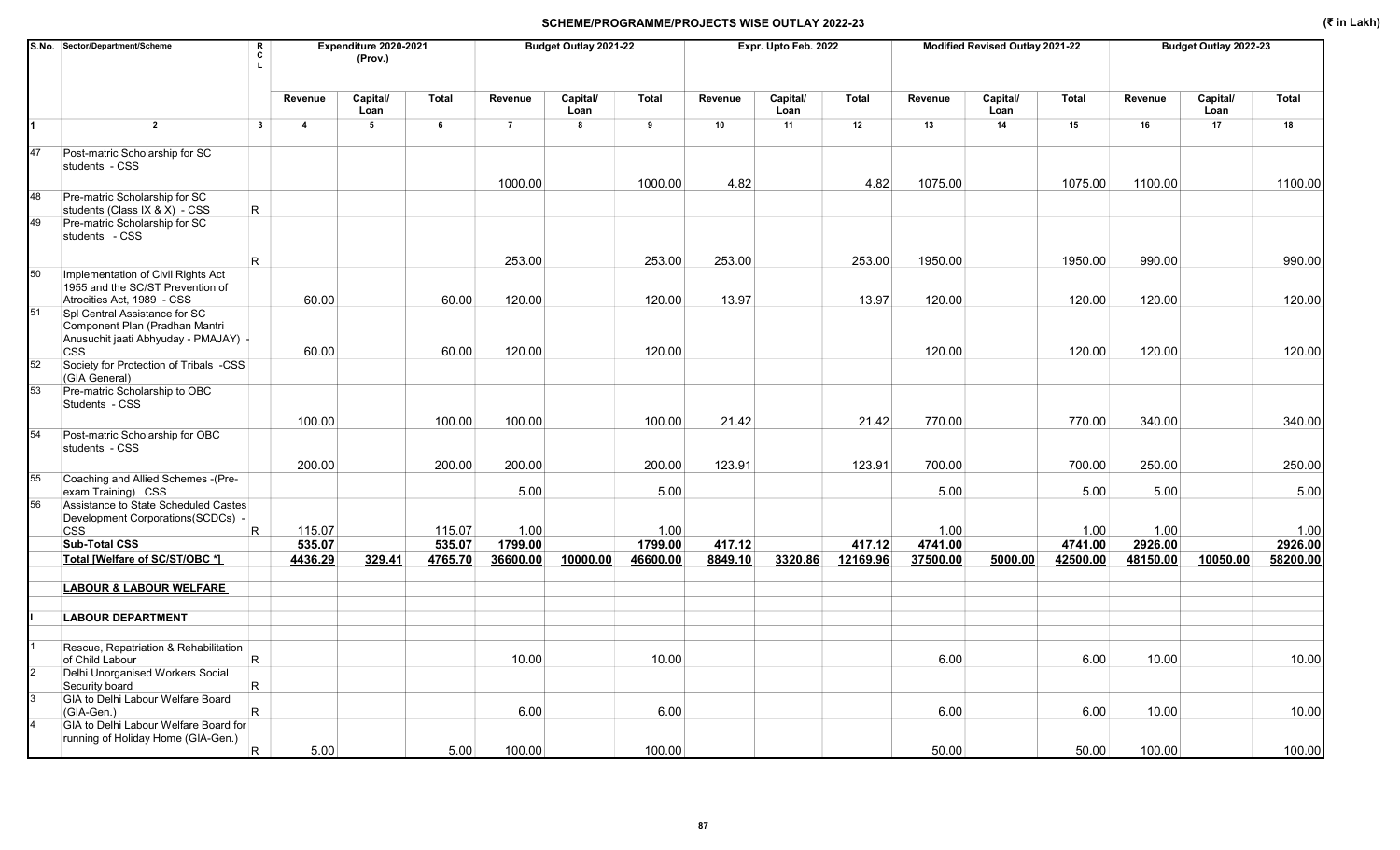|      | S.No. Sector/Department/Scheme                                                                         | R<br>C                       |                | Expenditure 2020-2021<br>(Prov.) |        |                | Budget Outlay 2021-22 |                |         | Expr. Upto Feb. 2022 |              |              | Modified Revised Outlay 2021-22 |                 |              | Budget Outlay 2022-23 |                |
|------|--------------------------------------------------------------------------------------------------------|------------------------------|----------------|----------------------------------|--------|----------------|-----------------------|----------------|---------|----------------------|--------------|--------------|---------------------------------|-----------------|--------------|-----------------------|----------------|
|      |                                                                                                        |                              | Revenue        | Capital/<br>Loan                 | Total  | Revenue        | Capital/<br>Loan      | <b>Total</b>   | Revenue | Capital/<br>Loan     | Total        | Revenue      | Capital/<br>Loan                | <b>Total</b>    | Revenue      | Capital/<br>Loan      | Total          |
| 1    | $\overline{2}$                                                                                         | $\mathbf{3}$                 | $\overline{4}$ | 5                                | 6      | $\overline{7}$ | 8                     | 9              | 10      | 11                   | 12           | 13           | 14                              | 15              | 16           | 17                    | 18             |
|      | Labour welfare Board for<br>construction/renovation of Labour<br>welfare centres (GIA- Capital Asset)  | C                            |                |                                  |        |                | 10.00                 | 10.00          |         |                      |              |              | 10.00                           | 10.00           |              | 10.00                 | 10.00          |
|      | <b>Total [Labour Deptt.]</b>                                                                           |                              | 5.00           |                                  | 5.00   | 116.00         | 10.00                 | 126.00         |         |                      |              | 62.00        | 10.00                           | 72.00           | 120.00       | 10.00                 | 130.00         |
|      | DTE. OF TRG. & TECH.<br><b>EDUCATION</b><br><b>[CRAFTSMEN &amp; APPRENTICESHIP</b><br><b>TRAINING]</b> |                              |                |                                  |        |                |                       |                |         |                      |              |              |                                 |                 |              |                       |                |
|      | Modernisation & Restructring of ITI's /<br><b>BTC</b><br>(Machinery & Equipments)                      | $\mathsf{C}$                 |                | 327.86                           | 327.86 |                | 950.00                | 950.00         |         | 742.83               | 742.83       |              | 906.00                          | 906.00          |              | 1200.00               | 1200.00        |
|      | Welfare programme for SC/ST<br>Students - SCSP                                                         | R                            | 43.74          |                                  | 43.74  | 61.00          |                       | 61.00          | 42.47   |                      | 42.47        | 48.00        |                                 | 48.00           | 60.00        |                       | 60.00          |
|      | Setting up of new ITIs and<br>Renovation of ITIs (PWD)                                                 | C                            |                | 776.27                           | 776.27 |                | 3000.00               | 3000.00        |         | 758.23               | 758.23       |              | 1200.00                         | 1200.00         |              | 3000.00               | 3000.00        |
|      | World Class Skills Development<br>Centre                                                               | R/C                          | 120.66         | 243.88                           | 364.54 |                |                       |                |         |                      |              |              |                                 |                 |              |                       |                |
|      | Takniki Shiksha Sansthan Kalyan<br>Samiti                                                              | $\mathsf R$                  | 0.17           |                                  | 0.17   | 10.00          |                       | 10.00          | 1.57    |                      | 1.57         | 8.00         |                                 | 8.00            | 9.00         |                       | 9.00           |
| 7.a  | <b>Technical Education Community</b><br>Outreach Seheme<br><b>World Bank Assisted Vocational</b>       | R.                           | 3.94           |                                  | 3.94   | 60.00          |                       | 60.00          | 4.22    |                      | 4.22         | 35.00        |                                 | 35.00           | 60.00        |                       | 60.00          |
|      | Training Improvement (State Share)                                                                     | R                            |                |                                  |        |                |                       |                |         |                      |              |              |                                 |                 |              |                       |                |
| 7.b  | <b>World Bank Assisted Vocational</b><br>Training Improvement (State Share) -<br>SCSP                  | $\vert R \vert$              |                |                                  |        |                |                       |                |         |                      |              |              |                                 |                 |              |                       |                |
| 8a   | GIA to Delhi Skills Mission - General                                                                  | R                            |                |                                  |        | 4.00           |                       | 4.00           |         |                      |              | 4.00         |                                 | 4.00            | 4.00         |                       | 4.00           |
| 8b   | GIA -salary<br><b>Sub Total</b>                                                                        | R                            |                |                                  |        | 1.00<br>5.00   |                       | 1.00<br>5.00   |         |                      |              | 1.00<br>5.00 |                                 | 1.00<br>5.00    | 1.00<br>5.00 |                       | 1.00<br>5.00   |
|      | Delhi Smart Carrier Scheme (Earlier<br>Known as Delhi Skill Development<br>Initiative)                 | R                            |                |                                  |        | 5.00           |                       | 5.00           |         |                      |              | 5.00         |                                 | 5.00            | 5.00         |                       | 5.00           |
| 10.a | <b>World Bank Assisted Vocational</b><br>Training Improvement -CSS                                     | R                            |                |                                  |        |                |                       |                |         |                      |              | 55.00        |                                 | 55.00           | 55.00        |                       | 55.00          |
|      | 10.b World Bank Assisted Vocational<br>Training Improvement -SCSP -(CSS)                               | R.                           |                |                                  |        |                |                       |                |         |                      |              |              |                                 |                 |              |                       |                |
| 11   | GIA to Society for Self Employment                                                                     |                              |                |                                  |        |                |                       |                |         |                      |              |              |                                 |                 |              |                       |                |
|      | GIA -General<br>GIA -capital                                                                           | $\mathsf{R}$<br>$\mathtt{C}$ |                |                                  |        | 30.00          | 30.00                 | 30.00<br>30.00 | 7.50    | 7.50                 | 7.50<br>7.50 | 30.00        | 10.00                           | 30.00           | 30.00        | 30.00                 | 30.00<br>30.00 |
|      | GIA -salary                                                                                            | $\mathsf R$                  | 142.50         |                                  | 142.50 | 170.00         |                       | 170.00         | 148.76  |                      | 148.76       | 210.00       |                                 | 10.00<br>210.00 | 170.00       |                       | 170.00         |
|      | Sub total                                                                                              |                              | 142.50         |                                  | 142.50 | 200.00         | 30.00                 | 230.00         | 156.26  | 7.50                 | 163.76       | 240.00       | 10.00                           | 250.00          | 200.00       | 30.00                 | 230.00         |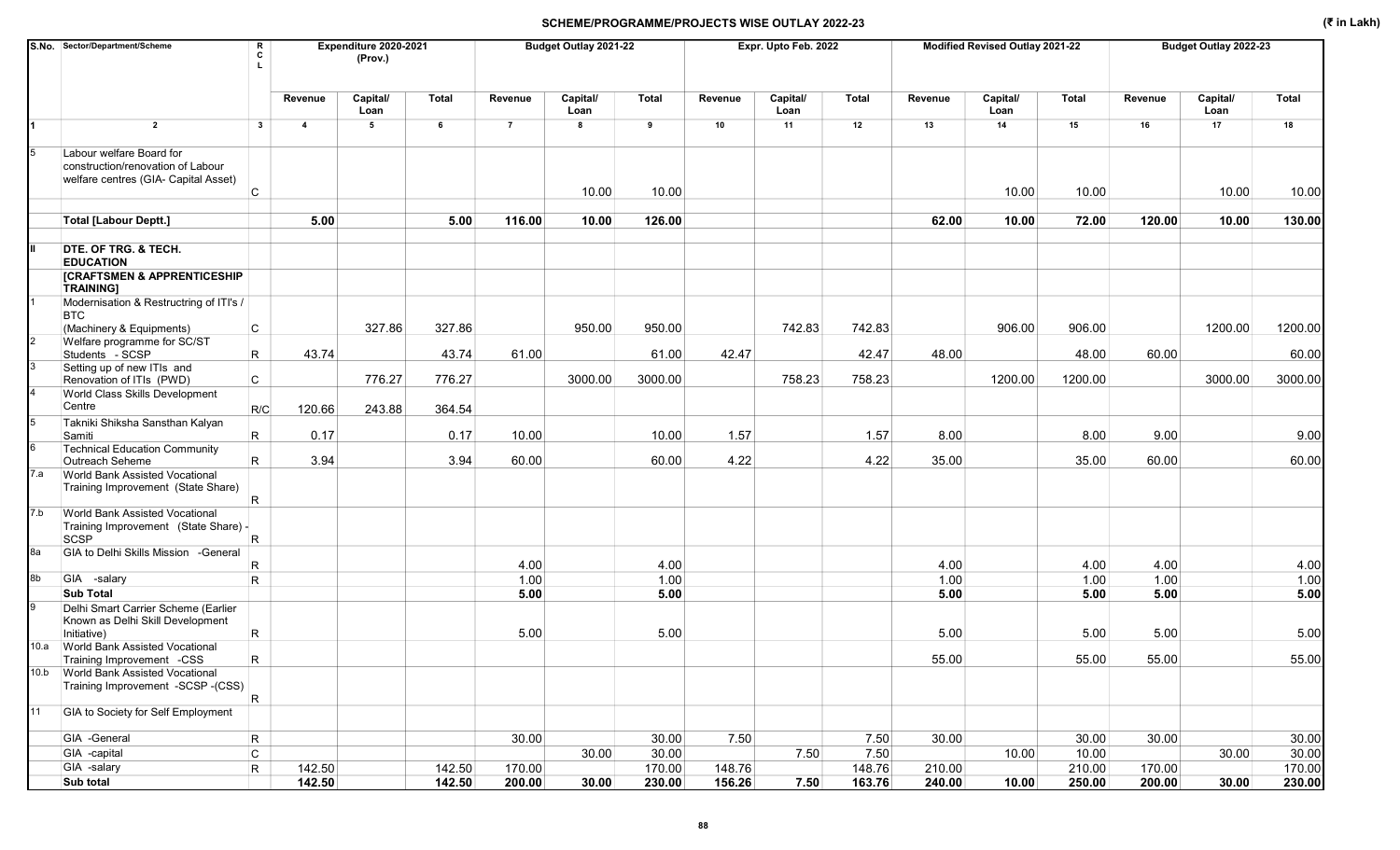|      | S.No. Sector/Department/Scheme                                                                                              | R<br>C       |                | Expenditure 2020-2021<br>(Prov.) |              |                | Budget Outlay 2021-22 |         |         | Expr. Upto Feb. 2022 |              |         | Modified Revised Outlay 2021-22 |              |         | Budget Outlay 2022-23 |          |
|------|-----------------------------------------------------------------------------------------------------------------------------|--------------|----------------|----------------------------------|--------------|----------------|-----------------------|---------|---------|----------------------|--------------|---------|---------------------------------|--------------|---------|-----------------------|----------|
|      |                                                                                                                             |              | Revenue        | Capital/<br>Loan                 | <b>Total</b> | Revenue        | Capital/<br>Loan      | Total   | Revenue | Capital/<br>Loan     | <b>Total</b> | Revenue | Capital/<br>Loan                | <b>Total</b> | Revenue | Capital/<br>Loan      | Total    |
|      | $\overline{2}$                                                                                                              | $\mathbf{3}$ | $\overline{4}$ | 5                                | 6            | $\overline{7}$ | 8                     | 9       | 10      | 11                   | 12           | 13      | 14                              | 15           | 16      | 17                    | 18       |
| 12   | <b>Training of Trainers</b>                                                                                                 | R            |                |                                  |              | 25.00          |                       | 25.00   |         |                      |              | 5.00    |                                 | 5.00         | 250.00  |                       | 250.00   |
| 13 a | Setting up of 25 world class Skill<br>Centres- Construction                                                                 | R/C          | 82.12          | 329.67                           | 411.79       |                |                       |         |         |                      |              |         |                                 |              |         |                       |          |
| 13 b | Machinery & Equipment                                                                                                       | C            |                |                                  |              |                |                       |         |         |                      |              |         |                                 |              |         |                       |          |
| 14 a | Upgradation of Govt ITIs into Model<br>ITIs -CSS                                                                            | C            |                |                                  |              |                | 155.00                | 155.00  |         | 140.00               | 140.00       |         | 155.00                          | 155.00       |         | 175.00                | 175.00   |
| 14 b | Upgradation of Govt ITIs into Model<br>ITIs -State Share                                                                    | C            |                |                                  |              |                | 67.00                 | 67.00   |         | 60.00                | 60.00        |         | 65.00                           | 65.00        |         | 75.00                 | 75.00    |
| 15   | <b>Entrepreneurship Development</b><br>Programme for Students                                                               | R            |                |                                  |              | 452.65         |                       | 452.65  |         |                      |              | 27.65   |                                 | 27.65        | 280.00  |                       | 280.00   |
| 16   | Skills strengthening for industrial<br>value enhancement (STRIVE) -CSS                                                      | R/C          |                |                                  |              | 66.00          | 84.00                 | 150.00  | 66.00   | 84.00                | 150.00       | 66.00   | 84.00                           | 150.00       | 66.00   | 214.00                | 280.00   |
| 17   | Skills strengthening for industrial<br>value enhancement (STRIVE) RA1-<br>Gen -CSS                                          | R/C          |                |                                  |              |                |                       |         | 86.33   | 231.47               | 317.80       | 170.00  | 500.00                          | 670.00       | 95.00   | 310.00                | 405.00   |
| 18   | Skills strengthening for industrial<br>value enhancement (STRIVE) RA1-<br>SCSP-CSS                                          | R/C          |                |                                  |              |                |                       |         | 16.70   | 46.91                | 63.61        | 30.00   | 100.00                          | 130.00       | 20.00   | 60.00                 | 80.00    |
| 19   | PM Kaushal Vikas Yojana - GIA                                                                                               |              |                |                                  |              |                |                       |         |         |                      |              |         |                                 |              |         |                       |          |
|      | (General) CSS                                                                                                               | R            |                |                                  |              |                |                       |         | 468.60  |                      | 468.60       | 2636.73 |                                 | 2636.73      | 2400.00 |                       | 2400.00  |
| 20   | PM Kaushal Vikas Yojana - GIA<br>(SCSP) CSS                                                                                 | R            |                |                                  |              |                |                       |         | 93.27   |                      | 93.27        | 93.27   |                                 | 93.27        | 100.00  |                       | 100.00   |
|      | Sub total -(PMKVY)                                                                                                          |              |                |                                  |              |                |                       |         | 561.87  |                      | 561.87       | 2730.00 |                                 | 2730.00      | 2500.00 |                       | 2500.00  |
|      | <b>TOTAL [DT&amp;TE]</b>                                                                                                    |              | 393.13         | 1677.68                          | 2070.81      | 884.65         | 4286.00               | 5170.65 | 935.42  | 2070.94              | 3006.36      | 3424.65 | 3020.00                         | 6444.65      | 3605.00 | 5064.00               | 8669.00  |
|      |                                                                                                                             |              |                |                                  |              |                |                       |         |         |                      |              |         |                                 |              |         |                       |          |
|      | Dte. of Employment                                                                                                          |              |                |                                  |              |                |                       |         |         |                      |              |         |                                 |              |         |                       |          |
|      | Establishment of Model Career Centre<br>-CSS                                                                                | R            |                |                                  |              | 40.00          |                       | 40.00   |         |                      |              | 40.00   |                                 | 40.00        | 37.65   |                       | 37.65    |
|      | Organising of Job Fair                                                                                                      | R            | 14.87          |                                  | 14.87        | 60.00          |                       | 60.00   | 0.07    |                      | 0.07         | 40.00   |                                 | 40.00        | 60.00   |                       | 60.00    |
|      | Special Employment exchange for<br>physical handicapped (New scheme)-<br><b>CSS</b>                                         | R            |                |                                  |              | 1.76           |                       | 1.76    |         |                      |              | 1.76    |                                 | 1.76         | 1.76    |                       | 1.76     |
|      | Special Employment exchange for<br>physical handicapped in west Delhi at<br>Inderpuri, Narayana (New scheme)-<br><b>CSS</b> | R            |                |                                  |              | 1.59           |                       | 1.59    |         |                      |              | 1.59    |                                 | 1.59         | 1.59    |                       | 1.59     |
|      | Rozgar Bazar(New Scheme)                                                                                                    | R/C          |                |                                  |              | 200.00         | 1000.00               | 1200.00 | 1.98    |                      | 1.98         | 400.00  |                                 | 400.00       | 1200.00 |                       | 1200.00  |
|      | Sub-Total (Dte.of Empl.)                                                                                                    |              | 14.87          |                                  | 14.87        | 303.35         | 1000.00               | 1303.35 | 2.05    |                      | 2.05         | 483.35  |                                 | 483.35       | 1301.00 |                       | 1301.00  |
|      | Total [Labour & Labour Welfare]                                                                                             |              | 413.00         | 1677.68                          | 2090.68      | 1304.00        | 5296.00               | 6600.00 | 937.47  | 2070.94              | 3008.41      | 3970.00 | 3030.00                         | 7000.00      | 5026.00 | 5074.00               | 10100.00 |
|      | <b>SOCIAL WELFARE</b>                                                                                                       |              |                |                                  |              |                |                       |         |         |                      |              |         |                                 |              |         |                       |          |
|      | <b>Department of Social Welfare</b>                                                                                         |              |                |                                  |              |                |                       |         |         |                      |              |         |                                 |              |         |                       |          |
|      | <b>WELFARE OF DIFFERENTLY</b><br><b>ABLED</b>                                                                               |              |                |                                  |              |                |                       |         |         |                      |              |         |                                 |              |         |                       |          |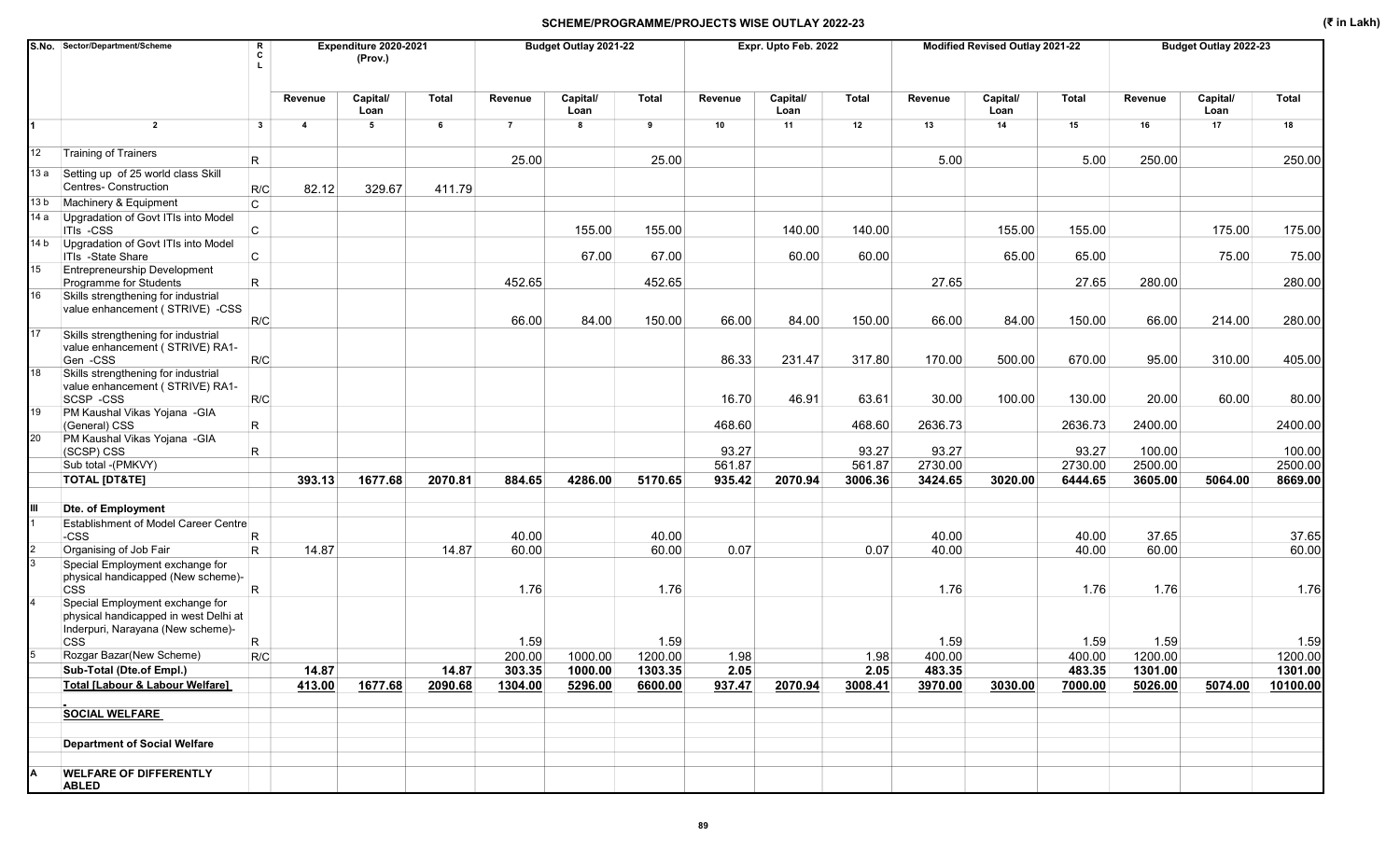|     | S.No. Sector/Department/Scheme                                                                                             |              |                         | Expenditure 2020-2021<br>(Prov.) |              |                | Budget Outlay 2021-22 |              |          | Expr. Upto Feb. 2022 |              |          | Modified Revised Outlay 2021-22 |              |          | Budget Outlay 2022-23 |              |
|-----|----------------------------------------------------------------------------------------------------------------------------|--------------|-------------------------|----------------------------------|--------------|----------------|-----------------------|--------------|----------|----------------------|--------------|----------|---------------------------------|--------------|----------|-----------------------|--------------|
|     |                                                                                                                            |              | Revenue                 | Capital/<br>Loan                 | <b>Total</b> | Revenue        | Capital/<br>Loan      | <b>Total</b> | Revenue  | Capital/<br>Loan     | <b>Total</b> | Revenue  | Capital/<br>Loan                | <b>Total</b> | Revenue  | Capital/<br>Loan      | <b>Total</b> |
| 1   | $\overline{2}$                                                                                                             | $\mathbf{3}$ | $\overline{\mathbf{4}}$ | $5\phantom{a}$                   | 6            | $\overline{7}$ | 8                     | 9            | 10       | 11                   | 12           | 13       | 14                              | 15           | 16       | 17                    | 18           |
|     | Mass Media, Education & Studies                                                                                            |              |                         |                                  |              | 2.00           |                       | 2.00         |          |                      |              |          |                                 |              |          |                       |              |
|     | Residential Care Programme for<br>Mentally Challenged [through PWD]                                                        |              |                         |                                  |              |                |                       |              |          |                      |              |          |                                 |              |          |                       |              |
|     |                                                                                                                            | C            |                         | 76.15                            | 76.15        |                | 900.00                | 900.00       |          | 95.62                | 95.62        |          | 350.00                          | 350.00       |          | 840.00                | 840.00       |
|     | National Prog. for Rehabilitation of<br>Person with Disabilities                                                           |              |                         |                                  |              | 40.00          |                       | 40.00        | 0.60     |                      | 0.60         | 20.00    |                                 | 20.00        | 40.00    |                       | 40.00        |
|     | State Programme of Events for<br>Socially & Physically Disadvantaged<br>Persons                                            |              | 0.94                    |                                  | 0.94         | 250.00         |                       | 250.00       | 8.52     |                      | 8.52         | 100.00   |                                 | 100.00       | 100.00   |                       | 100.00       |
| 5.a | Financial Assistance to Differently<br><b>Abled Persons</b>                                                                |              |                         |                                  |              |                |                       |              |          |                      |              |          |                                 |              |          |                       |              |
|     |                                                                                                                            |              | 27494.08                |                                  | 27494.08     | 27800.00       |                       | 27800.00     | 27738.65 |                      | 27738.65     | 36400.00 |                                 | 36400.00     | 30800.00 |                       | 30800.00     |
| 5.b | Financial Assistance to Differently<br>Abled Persons - SCSP                                                                |              |                         |                                  |              |                |                       |              |          |                      |              |          |                                 |              |          |                       |              |
|     |                                                                                                                            |              | 245.60                  |                                  | 245.60       | 4000.00        |                       | 4000.00      | 612.17   |                      | 612.17       | 3870.00  |                                 | 3870.00      | 3900.00  |                       | 3900.00      |
| 5.c | Indira Gandhi National Disability<br>Pension Scheme (IGNDPS) NSAP -<br><b>CSS</b>                                          |              | 176.99                  |                                  | 176.99       | 235.00         |                       | 235.00       | 56.06    |                      | 56.06        | 235.00   |                                 | 235.00       | 235.00   |                       | 235.00       |
|     | Free Supply of Text Books and<br>Uniform Subsidary to Deaf and Dumb<br>Students                                            |              | 9.70                    |                                  | 9.70         | 25.00          |                       | 25.00        |          |                      |              | 25.00    |                                 | 25.00        | 25.00    |                       | 25.00        |
|     | Upgradation of Deaf & Dumb Schools                                                                                         |              | 33.04                   |                                  |              | 100.00         |                       | 100.00       | 37.66    |                      | 37.66        | 100.00   |                                 |              | 100.00   |                       | 100.00       |
|     | -(salaries)<br>Office of the Commissioner [Disability]                                                                     |              |                         |                                  | 33.04        |                |                       |              |          |                      |              |          |                                 | 100.00       |          |                       |              |
|     | Construction of Half Way Home/ Long                                                                                        |              | 112.77                  |                                  | 112.77       | 190.00         |                       | 190.00       | 157.62   |                      | 157.62       | 178.00   |                                 | 178.00       | 215.00   |                       | 215.00       |
|     | Stay Home [Departmental Capital]                                                                                           | C            | 650.62                  | 9.27                             | 659.89       | 300.00         | 100.00                | 400.00       | 463.84   | 21.07                | 484.91       | 552.00   | 100.00                          | 652.00       | 656.00   | 100.00                | 756.00       |
| 10  | Construction of Hostel for college<br>going blind students (Boys) at Sewa<br>Kuter Complex Kingsway Camp<br>Phase-II (PWD) | $\mathtt{C}$ |                         |                                  |              |                |                       |              |          |                      |              |          |                                 |              |          |                       |              |
| 11  | Construction of Hostel for college<br>going blind students (girls) at<br>Timarpur (PWD)                                    | $\mathsf{C}$ |                         | 632.35                           | 632.35       |                | 100.00                | 100.00       |          | 126.38               | 126.38       |          | 200.00                          | 200.00       |          | 250.00                | 250.00       |
| 12  | Construction of Home for Mentally<br>challenged persons at Narela (PWD)                                                    | $\mathsf{C}$ |                         |                                  |              |                |                       |              |          |                      |              |          |                                 |              |          |                       |              |
| 13  | Home for Mentally challenged<br>persons (Asha Deep and Asha Jyoti)                                                         |              | 13.50                   |                                  | 13.50        | 20.00          |                       | 20.00        | 9.40     |                      | 9.40         | 20.00    |                                 | 20.00        | 20.00    |                       | 20.00        |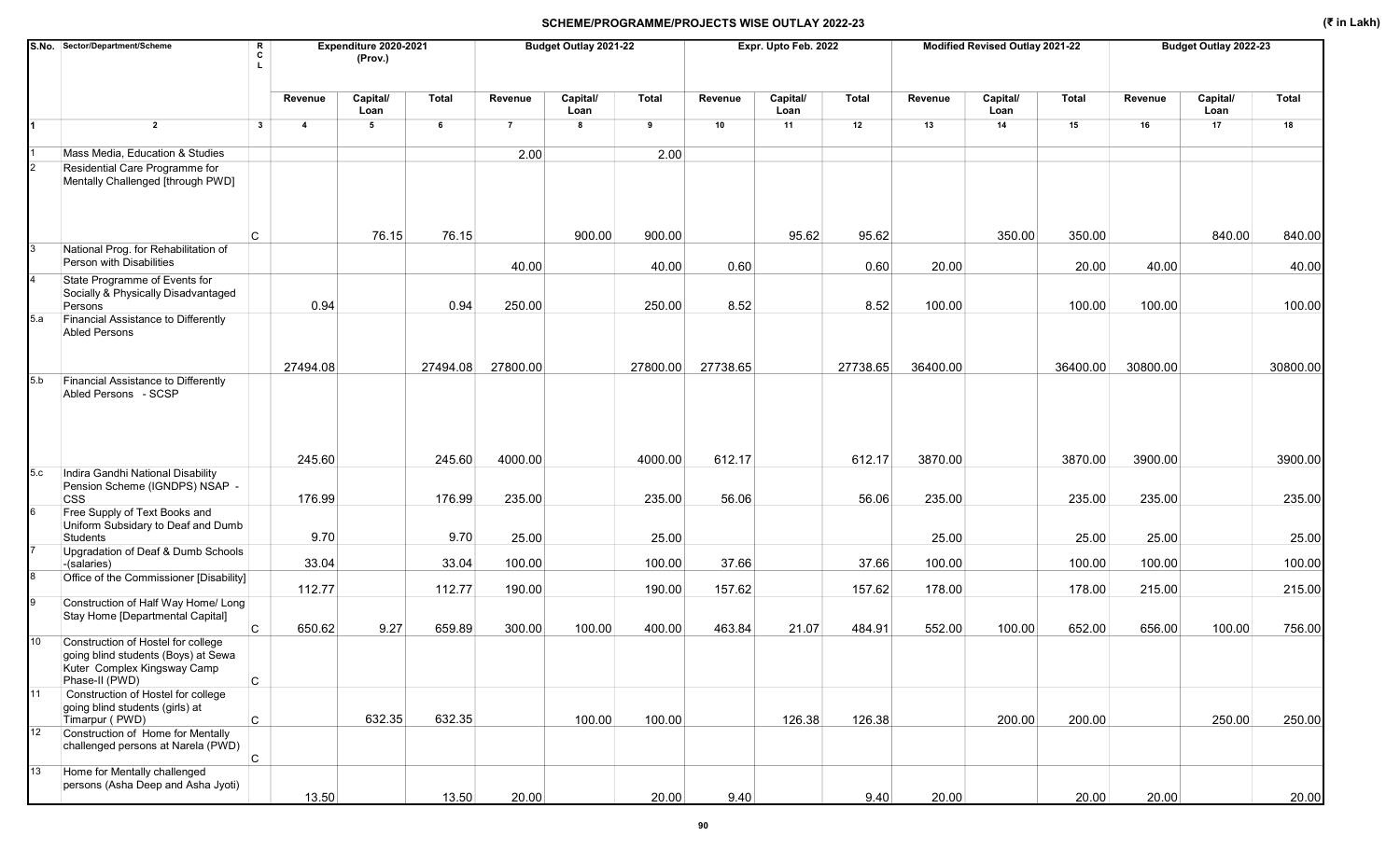|      | S.No. Sector/Department/Scheme<br>R<br>C                                                                          |                         | Expenditure 2020-2021<br>(Prov.) |          |                     | Budget Outlay 2021-22 |                     |                     | Expr. Upto Feb. 2022 |           |                  | Modified Revised Outlay 2021-22 |                  |                     | Budget Outlay 2022-23 |                    |
|------|-------------------------------------------------------------------------------------------------------------------|-------------------------|----------------------------------|----------|---------------------|-----------------------|---------------------|---------------------|----------------------|-----------|------------------|---------------------------------|------------------|---------------------|-----------------------|--------------------|
|      |                                                                                                                   |                         |                                  |          |                     |                       |                     |                     |                      |           |                  |                                 |                  |                     |                       |                    |
|      |                                                                                                                   | Revenue                 | Capital/<br>Loan                 | Total    | Revenue             | Capital/<br>Loan      | <b>Total</b>        | Revenue             | Capital/<br>Loan     | Total     | Revenue          | Capital/<br>Loan                | <b>Total</b>     | Revenue             | Capital/<br>Loan      | <b>Total</b>       |
| 1    | $\overline{2}$<br>$\mathbf{3}$                                                                                    | $\overline{\mathbf{4}}$ | 5                                | 6        | $\overline{7}$      | 8                     | 9                   | 10                  | 11                   | 12        | 13               | 14                              | 15               | 16                  | 17                    | 18                 |
| 14   | Scheme for implementation of Person<br>with Disableties Act, 1955 (SIPDA) -<br><b>CSS</b>                         |                         |                                  |          |                     |                       |                     |                     |                      |           |                  |                                 |                  |                     |                       |                    |
|      | C                                                                                                                 |                         |                                  |          | 34.00               | 535.00                | 569.00              |                     |                      |           | 34.00            |                                 | 34.00            | 25.00               | 500.00                | 525.00             |
| 15   | Setting up Institutes for Rehabilitation<br>& Allied Services for person with<br>Disability (New Scheme)<br>R     |                         |                                  |          | 10.00               |                       | 10.00               |                     |                      |           | 1.00             |                                 | 1.00             | 100.00              |                       | 100.00             |
| 16   | C/o Building in place of existing                                                                                 |                         |                                  |          |                     |                       |                     |                     |                      |           |                  |                                 |                  |                     |                       |                    |
|      | structure at Sewa Sadan Complex,<br>C<br>Lampur-PWD                                                               |                         |                                  |          |                     |                       |                     |                     |                      |           |                  |                                 |                  |                     | 4000.00               | 4000.00            |
| 17   | Sugamya sahayak- Scheme to                                                                                        |                         |                                  |          |                     |                       |                     |                     |                      |           |                  |                                 |                  |                     |                       |                    |
|      | facilitate Mobility to differently able<br>dstudents<br>R                                                         |                         |                                  |          | 100.00              |                       | 100.00              |                     |                      |           | 1.00             |                                 | 1.00             | 100.00              |                       | 100.00             |
| 18   | Term fixed deposit for the differently<br>abled students                                                          |                         |                                  |          |                     |                       |                     |                     |                      |           |                  |                                 |                  |                     |                       |                    |
|      | R.                                                                                                                |                         |                                  |          | 100.00              |                       | 100.00              |                     |                      |           | 1.00             |                                 | 1.00             | 100.00              |                       | 100.00             |
| 19   | Financial Assistance for marriage of<br>daughter of differently abled parents<br>R                                |                         |                                  |          | 100.00              |                       | 100.00              |                     |                      |           | 1.00             |                                 | 1.00             | 100.00              |                       | 100.00             |
| 20   | Scheme for skill development and<br>rehabilitaion of beggers, diffferently<br>abled persons & economically weaker |                         |                                  |          |                     |                       |                     |                     |                      |           |                  |                                 |                  |                     |                       |                    |
|      | R.<br>sections                                                                                                    |                         |                                  |          | 100.00              |                       | 100.00              |                     |                      |           | 100.00           |                                 | 100.00           | 100.00              |                       | 100.00             |
| 21   | Mukhyamantari Divyangjan Punarvas<br>Sewa Yojana- New Scheme                                                      |                         |                                  |          |                     |                       |                     |                     |                      |           |                  |                                 |                  |                     |                       |                    |
|      | R<br>Sub-Total [A]                                                                                                | 28737.24                | 717.77                           | 29455.01 | 1200.00<br>34606.00 | 1635.00               | 1200.00<br>36241.00 | 29084.52            | 243.07               | 29327.59  | 1.00<br>41639.00 | 650.00                          | 1.00<br>42289.00 | 100.00<br>36716.00  | 5690.00               | 100.00<br>42406.00 |
|      |                                                                                                                   |                         |                                  |          |                     |                       |                     |                     |                      |           |                  |                                 |                  |                     |                       |                    |
| B    | <b>WELFARE OF SENIOR CITIZENS</b>                                                                                 |                         |                                  |          |                     |                       |                     |                     |                      |           |                  |                                 |                  |                     |                       |                    |
| 22.a | Financial Assistance to Senior Citizen                                                                            |                         |                                  |          |                     |                       |                     |                     |                      |           |                  |                                 |                  |                     |                       |                    |
|      |                                                                                                                   | 109639.56               |                                  |          | 109639.56 125000.00 |                       |                     | 125000.00 105983.30 |                      | 105983.30 | 135400.00        |                                 |                  | 135400.00 142550.00 |                       | 142550.00          |
| 22.b | Financial Assistance to Senior Citizen<br>$-SCSP$                                                                 | 751.94                  |                                  | 751.94   | 18000.00            |                       | 18000.00            | 2067.12             |                      | 2067.12   | 18000.00         |                                 | 18000.00         | 18000.00            |                       | 18000.00           |
| 22.c | Indira Gandhi National Old Age<br>Pension Scheme (IGNOAPS) (NSAP)                                                 |                         |                                  |          |                     |                       |                     |                     |                      |           |                  |                                 |                  |                     |                       |                    |
| 23   | -CSS<br>Recreation Facilities for Senior                                                                          | 3341.61                 |                                  | 3341.61  | 4400.00             |                       | 4400.00             | 2566.46             |                      | 2566.46   | 4450.00          |                                 | 4450.00          | 4450.00             |                       | 4450.00            |
|      | Citizens - (GIA General)                                                                                          |                         |                                  |          |                     |                       |                     |                     |                      |           |                  |                                 |                  |                     |                       |                    |
| 24   | Recreation Facilities for Senior                                                                                  | 64.13                   |                                  | 64.13    | 200.00              |                       | 200.00              | 91.46               |                      | 91.46     | 200.00           |                                 | 200.00           | 200.00              |                       | 200.00             |
|      | Citizens for 75th Anniversary - (GIA                                                                              |                         |                                  |          |                     |                       |                     |                     |                      |           |                  |                                 |                  |                     |                       |                    |
|      | $\overline{\mathsf{R}}$<br>General) (New Scheme)                                                                  |                         |                                  |          | 200.00              |                       | 200.00              | 0.32                |                      | 0.32      | 200.00           |                                 | 200.00           | 200.00              |                       | 200.00             |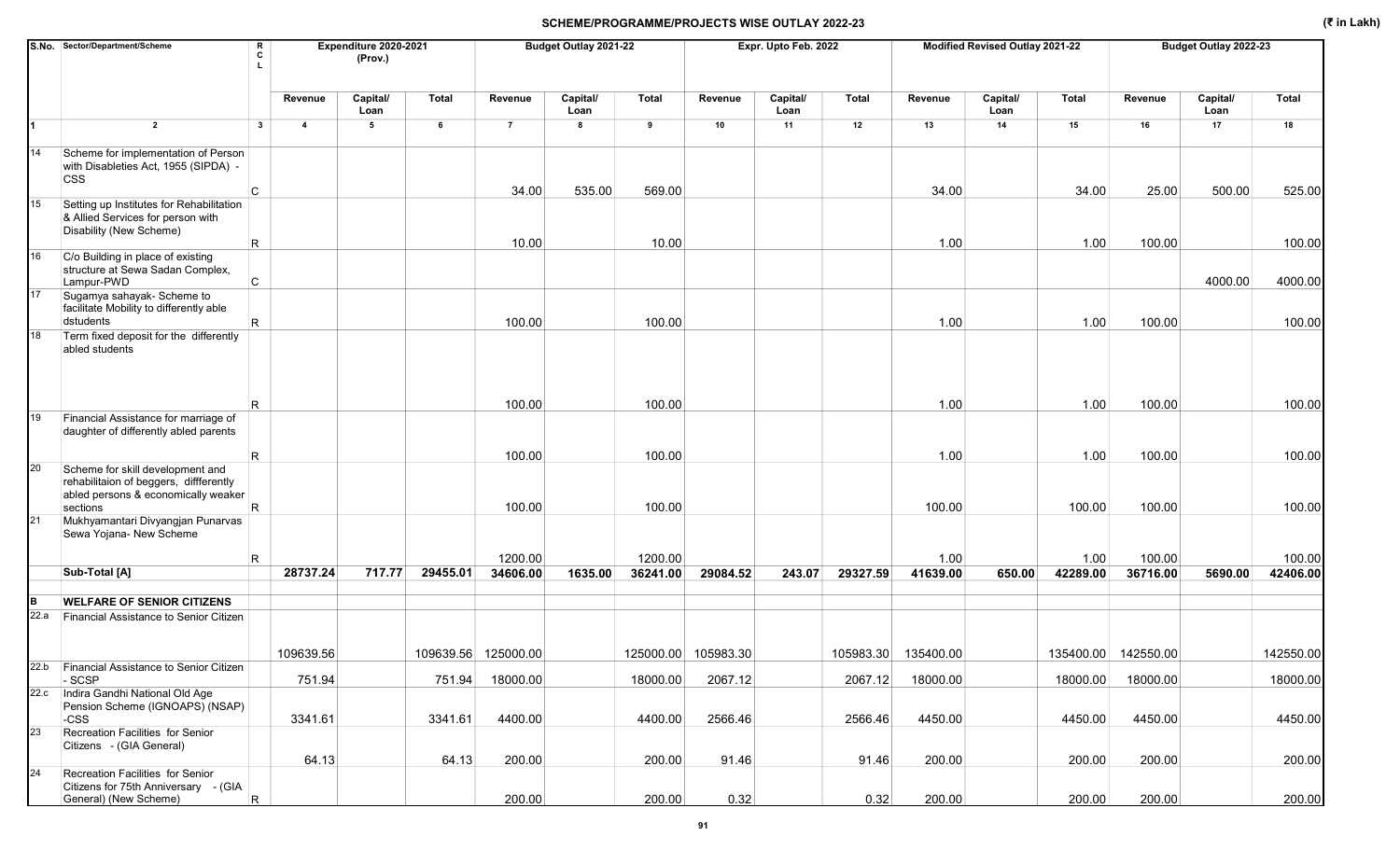|      | S.No. Sector/Department/Scheme<br>R<br>c                                                                                                                              |                         | Expenditure 2020-2021<br>(Prov.) |                            |                  | Budget Outlay 2021-22 |                             |         | Expr. Upto Feb. 2022 |                  |                 | Modified Revised Outlay 2021-22 |                 |                  | Budget Outlay 2022-23 |                  |
|------|-----------------------------------------------------------------------------------------------------------------------------------------------------------------------|-------------------------|----------------------------------|----------------------------|------------------|-----------------------|-----------------------------|---------|----------------------|------------------|-----------------|---------------------------------|-----------------|------------------|-----------------------|------------------|
|      |                                                                                                                                                                       | Revenue                 | Capital/<br>Loan                 | <b>Total</b>               | Revenue          | Capital/<br>Loan      | <b>Total</b>                | Revenue | Capital/<br>Loan     | Total            | Revenue         | Capital/<br>Loan                | <b>Total</b>    | Revenue          | Capital/<br>Loan      | <b>Total</b>     |
| 1    | $\overline{2}$<br>$\mathbf{3}$                                                                                                                                        | $\overline{\mathbf{4}}$ | 5                                | 6                          | $\overline{7}$   | 8                     | 9                           | 10      | 11                   | 12               | 13              | 14                              | 15              | 16               | 17                    | 18               |
| 25   | Construction of Old Age Homes<br>[through PWD]                                                                                                                        |                         |                                  |                            |                  |                       |                             |         |                      |                  |                 |                                 |                 |                  |                       |                  |
|      | С                                                                                                                                                                     |                         | 345.97                           | 345.97                     |                  | 1500.00               | 1500.00                     |         | 442.40               | 442.40           |                 | 900.00                          | 900.00          |                  | 1100.00               | 1100.00          |
| 26   | Construction of Old Age Homes<br>C<br>[through Other Agencies]                                                                                                        |                         |                                  |                            |                  | 400.00                | 400.00                      |         |                      |                  |                 | 100.00                          | 100.00          |                  | 500.00                | 500.00           |
| 27   | Welfare Programmes for the Senior<br>Citizens                                                                                                                         |                         |                                  |                            |                  |                       |                             |         |                      |                  |                 |                                 |                 |                  |                       |                  |
|      | Welfare Programmes for the Senior<br>Citizens - (wages)<br>GIA -(General)                                                                                             | 9.45                    |                                  | 9.45                       | 100.00<br>100.00 |                       | 100.00<br>100.00            | 26.88   |                      | 26.88            | 100.00<br>50.00 |                                 | 100.00<br>50.00 | 100.00<br>100.00 |                       | 100.00<br>100.00 |
|      | sub total                                                                                                                                                             | 9.45                    |                                  | 9.45                       | 200.00           |                       | 200.00                      | 26.88   |                      | 26.88            | 150.00          |                                 | 150.00          | 200.00           |                       | 200.00           |
| 28   | Commission for Senior Citizen                                                                                                                                         |                         |                                  |                            |                  |                       |                             |         |                      |                  |                 |                                 |                 |                  |                       |                  |
|      | GIA - (General)                                                                                                                                                       |                         |                                  |                            |                  |                       |                             |         |                      |                  |                 |                                 |                 |                  |                       |                  |
|      | GIA -(Salaries)                                                                                                                                                       |                         |                                  |                            |                  |                       |                             |         |                      |                  |                 |                                 |                 |                  |                       |                  |
|      | sub total                                                                                                                                                             |                         |                                  |                            |                  |                       |                             |         |                      |                  |                 |                                 |                 |                  |                       |                  |
| 29.a | National Action Plan for Senior                                                                                                                                       |                         |                                  |                            |                  |                       |                             |         |                      |                  |                 |                                 |                 |                  |                       |                  |
|      | R.<br>Citizens (NAPSrC) -CSS                                                                                                                                          |                         |                                  |                            | 100.00           |                       | 100.00                      | 75.00   |                      | 75.00            | 75.00           |                                 | 75.00           | 50.00            |                       | 50.00            |
| 29.b | Atal Vayoshri Yojana- State Action<br>Plan for Senior Citizens -CSS (New<br>Scheme)<br>R                                                                              |                         |                                  |                            |                  |                       |                             |         |                      |                  | 75.00           |                                 | 75.00           | 50.00            |                       | 50.00            |
|      | Sub-Total [B]                                                                                                                                                         | 113806.69               |                                  | 345.97 114152.66 148100.00 |                  |                       | 1900.00 150000.00 110810.54 |         |                      | 442.40 111252.94 | 158550.00       | 1000.00                         | 159550.00       | 165700.00        | 1600.00               | 167300.00        |
|      |                                                                                                                                                                       |                         |                                  |                            |                  |                       |                             |         |                      |                  |                 |                                 |                 |                  |                       |                  |
| D    | GIA / Others                                                                                                                                                          |                         |                                  |                            |                  |                       |                             |         |                      |                  |                 |                                 |                 |                  |                       |                  |
| 30   | Provision of Additional Facilities in the<br>Existing Bldg. Occupied by the<br>Institutions run under the Dte. of<br>Social Welfare [through PWD]<br>C.               |                         | 206.99                           | 206.99                     |                  | 500.00                | 500.00                      |         | 251.43               | 251.43           |                 | 602.00                          | 602.00          |                  | 1600.00               | 1600.00          |
| 31   | Provision of Additional facilities in the<br>existing bldg. occupied by the<br>Institutions run under the Dte. of<br>Social Welfare [through Other<br>C<br>Agencies ] |                         |                                  |                            |                  | 500.00                | 500.00                      |         | 82.71                | 82.71            |                 | 200.00                          | 200.00          |                  | 500.00                | 500.00           |
| 32   | Grant to NGO (Hind Kusht Niwaran<br>Sangh Delhi Branch) for const. of<br>Multi Purpose Centres for the Welfare<br>of Leprosy Affected Persons -<br>(General)          |                         |                                  |                            |                  | 1.00                  | 1.00                        |         |                      |                  |                 |                                 |                 |                  |                       |                  |
|      | 33. a National Family Benefit Scheme                                                                                                                                  |                         |                                  |                            |                  |                       |                             |         |                      |                  |                 |                                 |                 |                  |                       |                  |
|      | R                                                                                                                                                                     | 2496.00                 |                                  | 2496.00                    | 2500.00          |                       | 2500.00                     | 2439.00 |                      | 2439.00          | 3000.00         |                                 | 3000.00         | 2500.00          |                       | 2500.00          |
|      | 33. b National Family Benefit Scheme<br>(NFBS)(NSAP) -CSS                                                                                                             | 227.00                  |                                  | 227.00                     | 470.00           |                       | 470.00                      | 113.40  |                      | 113.40           | 467.00          |                                 | 467.00          | 467.00           |                       | 467.00           |
| 34   | Financial assistance to Transgender<br>Community                                                                                                                      |                         |                                  |                            | 50.00            |                       | 50.00                       |         |                      |                  | 10.00           |                                 | 10.00           | 50.00            |                       | 50.00            |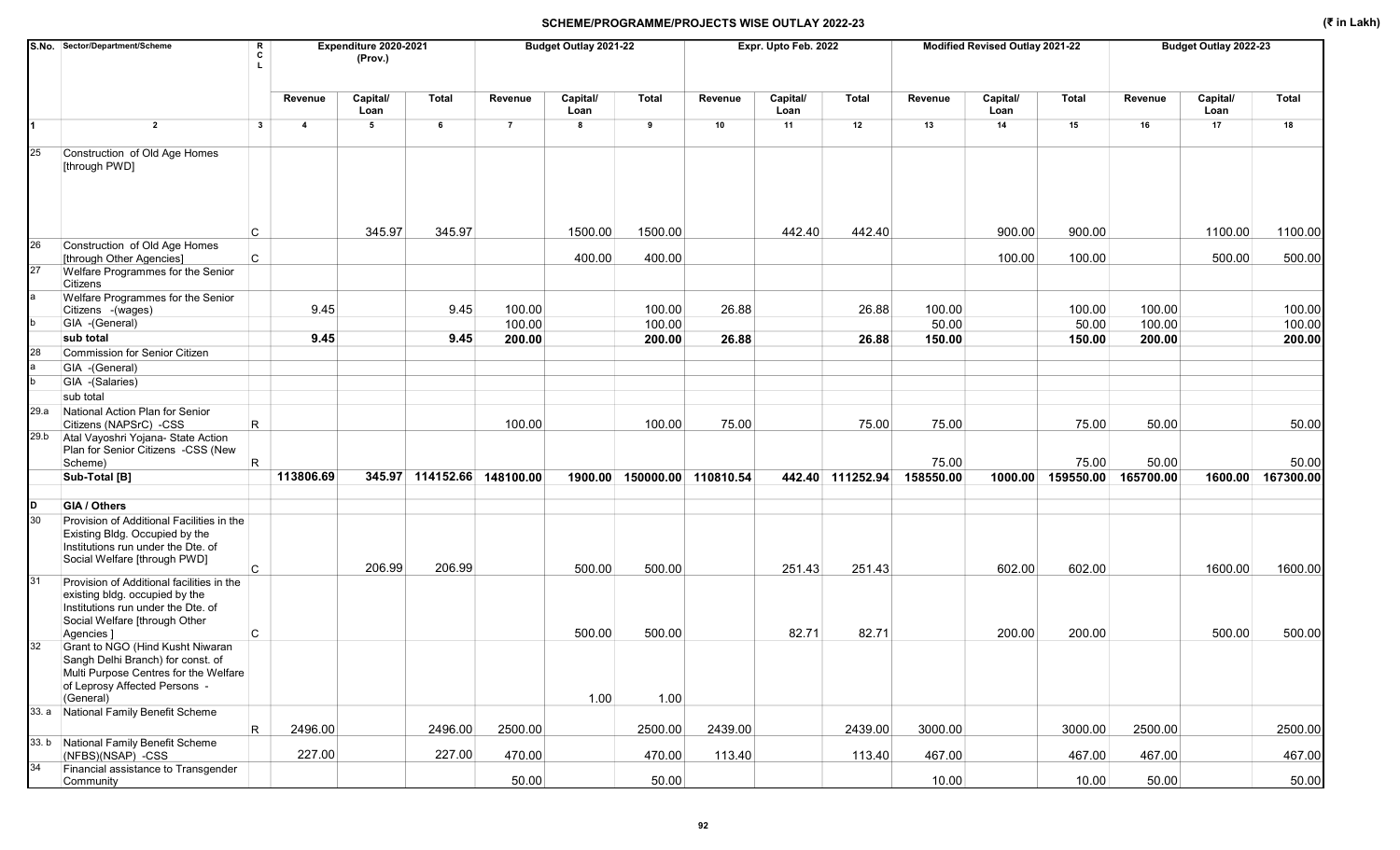|    | S.No. Sector/Department/Scheme                                                                               | R<br>Expenditure 2020-2021<br>c<br>(Prov.)<br>Capital/<br>Revenue |                |         |              |                | Budget Outlay 2021-22 |                             |         | Expr. Upto Feb. 2022 |           |           | <b>Modified Revised Outlay 2021-22</b> |              |           | Budget Outlay 2022-23 |           |
|----|--------------------------------------------------------------------------------------------------------------|-------------------------------------------------------------------|----------------|---------|--------------|----------------|-----------------------|-----------------------------|---------|----------------------|-----------|-----------|----------------------------------------|--------------|-----------|-----------------------|-----------|
|    |                                                                                                              |                                                                   |                | Loan    | <b>Total</b> | Revenue        | Capital/<br>Loan      | Total                       | Revenue | Capital/<br>Loan     | Total     | Revenue   | Capital/<br>Loan                       | <b>Total</b> | Revenue   | Capital/<br>Loan      | Total     |
|    | $\overline{2}$                                                                                               | $\mathbf{3}$                                                      | $\overline{4}$ | 5       | 6            | $\overline{7}$ | 8                     | 9                           | 10      | 11                   | 12        | 13        | 14                                     | 15           | 16        | 17                    | 18        |
| 35 | Staff for Hostel for blind students -                                                                        |                                                                   |                |         |              |                |                       |                             |         |                      |           |           |                                        |              |           |                       |           |
|    | (salaries)                                                                                                   | R                                                                 | 14.66          |         | 14.66        | 16.00          |                       | 16.00                       | 17.12   |                      | 17.12     | 18.00     |                                        | 18.00        | 18.00     |                       | 18.00     |
| 36 | Repatriation /rehabilation of beggers                                                                        | R                                                                 |                |         |              | 1.00           |                       | 1.00                        |         |                      |           |           |                                        |              |           |                       |           |
| 37 | Rehabilation of leprs                                                                                        |                                                                   |                |         |              |                |                       |                             |         |                      |           |           |                                        |              |           |                       |           |
|    |                                                                                                              | R                                                                 | 189.06         |         | 189.06       | 193.00         |                       | 193.00                      | 146.73  |                      | 146.73    | 186.00    |                                        | 186.00       | 180.00    |                       | 180.00    |
| 38 | Mobile Courts for beggers                                                                                    | $\mathsf R$                                                       | 4.21           |         | 4.21         | 35.00          |                       | 35.00                       | 0.17    |                      | 0.17      | 5.00      |                                        | 5.00         | 5.00      |                       | 5.00      |
| 39 | Assistance to voluntary organisation                                                                         | R                                                                 |                |         |              |                |                       |                             |         |                      |           |           |                                        |              |           |                       |           |
|    | <b>GIA General</b>                                                                                           | $\mathsf R$                                                       |                |         |              | 42.00          |                       | 42.00                       |         |                      |           | 92.00     |                                        | 92.00        | 90.00     |                       | 90.00     |
|    | <b>GIA Capital asset</b>                                                                                     | $\mathsf R$                                                       |                |         |              | 12.00          |                       | 12.00                       |         |                      |           | 1.00      |                                        | 1.00         | 1.00      |                       | 1.00      |
|    | <b>GIA</b> salaries                                                                                          | $\mathsf{R}$                                                      |                |         |              | 35.00          |                       | 35.00                       |         |                      |           | 75.00     |                                        | 75.00        | 75.00     |                       | 75.00     |
| 40 | Training & Orientation Unit for staff<br>(SWD)                                                               | $\mathsf R$                                                       |                |         |              | 2.00           |                       | 2.00                        | 0.33    |                      | 0.33      | 3.00      |                                        | 3.00         | 5.00      |                       | 5.00      |
| 41 | Grant for Research, evaluation&                                                                              |                                                                   |                |         |              |                |                       |                             |         |                      |           |           |                                        |              |           |                       |           |
| 42 | Publication (SWD) -GIA (General)<br>Mukhyamantri Covid-19 Pariwar<br>Aarthik Sahayata yojana (New<br>Scheme) | R                                                                 |                |         |              | 2.00           |                       | 2.00                        |         |                      |           | 2.00      |                                        | 2.00         | 3.00      |                       | 3.00      |
| 43 |                                                                                                              | R                                                                 |                |         |              |                |                       |                             | 1187.33 |                      | 1187.33   | 4100.00   |                                        | 4100.00      | 3000.00   |                       | 3000.00   |
|    | Annual beneficiaries verification<br>Scheme-(New Scheme)                                                     | $\mathsf R$                                                       |                |         |              |                |                       |                             |         |                      |           |           |                                        |              | 1500.00   |                       | 1500.00   |
|    | Sub-Total [D]                                                                                                |                                                                   | 2930.93        | 206.99  | 3137.92      | 3358.00        | 1001.00               | 4359.00                     | 3904.08 | 334.14               | 4238.22   | 7959.00   | 802.00                                 | 8761.00      | 7894.00   | 2100.00               | 9994.00   |
|    | <b>Total [Deptt. of Social Welfare]</b>                                                                      |                                                                   | 145474.86      | 1270.73 | 146745.59    | 186064.00      | 4536.00               | 190600.00 143799.14         |         | 1019.61              | 144818.75 | 208148.00 | 2452.00                                | 210600.00    | 210310.00 | 9390.00               | 219700.00 |
|    | <b>Grand Total [Social Welfare]</b><br><b>WOMEN &amp; CHILD DEVELOPMENT</b>                                  |                                                                   | 145474.86      | 1270.73 | 146745.59    | 186064.00      |                       | 4536.00 190600.00 143799.14 |         | 1019.61              | 144818.75 | 208148.00 | 2452.00                                | 210600.00    | 210310.00 | 9390.00               | 219700.00 |
|    |                                                                                                              |                                                                   |                |         |              |                |                       |                             |         |                      |           |           |                                        |              |           |                       |           |
|    | Deptt. of Women & Child<br>Development                                                                       |                                                                   |                |         |              |                |                       |                             |         |                      |           |           |                                        |              |           |                       |           |
|    | <b>WOMEN WELFARE &amp;</b><br><b>EMPOWERMENT</b>                                                             |                                                                   |                |         |              |                |                       |                             |         |                      |           |           |                                        |              |           |                       |           |
|    | Delhi Commission for Women                                                                                   | C                                                                 |                |         |              |                |                       |                             |         |                      |           |           |                                        |              |           |                       |           |
|    | GIA - General                                                                                                | $\mathsf R$                                                       | 2539.24        |         | 2539.24      | 2800.00        |                       | 2800.00                     | 1573.85 |                      | 1573.85   | 2040.00   |                                        | 2040.00      | 2800.00   |                       | 2800.00   |
|    | GIA -salaries                                                                                                | $\mathsf R$                                                       | 600.00         |         | 600.00       | 700.00         |                       | 700.00                      | 525.00  |                      | 525.00    | 700.00    |                                        | 700.00       | 700.00    |                       | 700.00    |
|    | sub total                                                                                                    |                                                                   | 3139.24        |         | 3139.24      | 3500.00        |                       | 3500.00                     | 2098.85 |                      | 2098.85   | 2740.00   |                                        | 2740.00      | 3500.00   |                       | 3500.00   |
|    | Stg. of Staff in Child and Women<br><b>Institutions (Salaries)</b>                                           |                                                                   | 26.13          |         | 26.13        | 57.00          |                       | 57.00                       | 12.28   |                      | 12.28     | 40.00     |                                        | 40.00        | 50.00     |                       | 50.00     |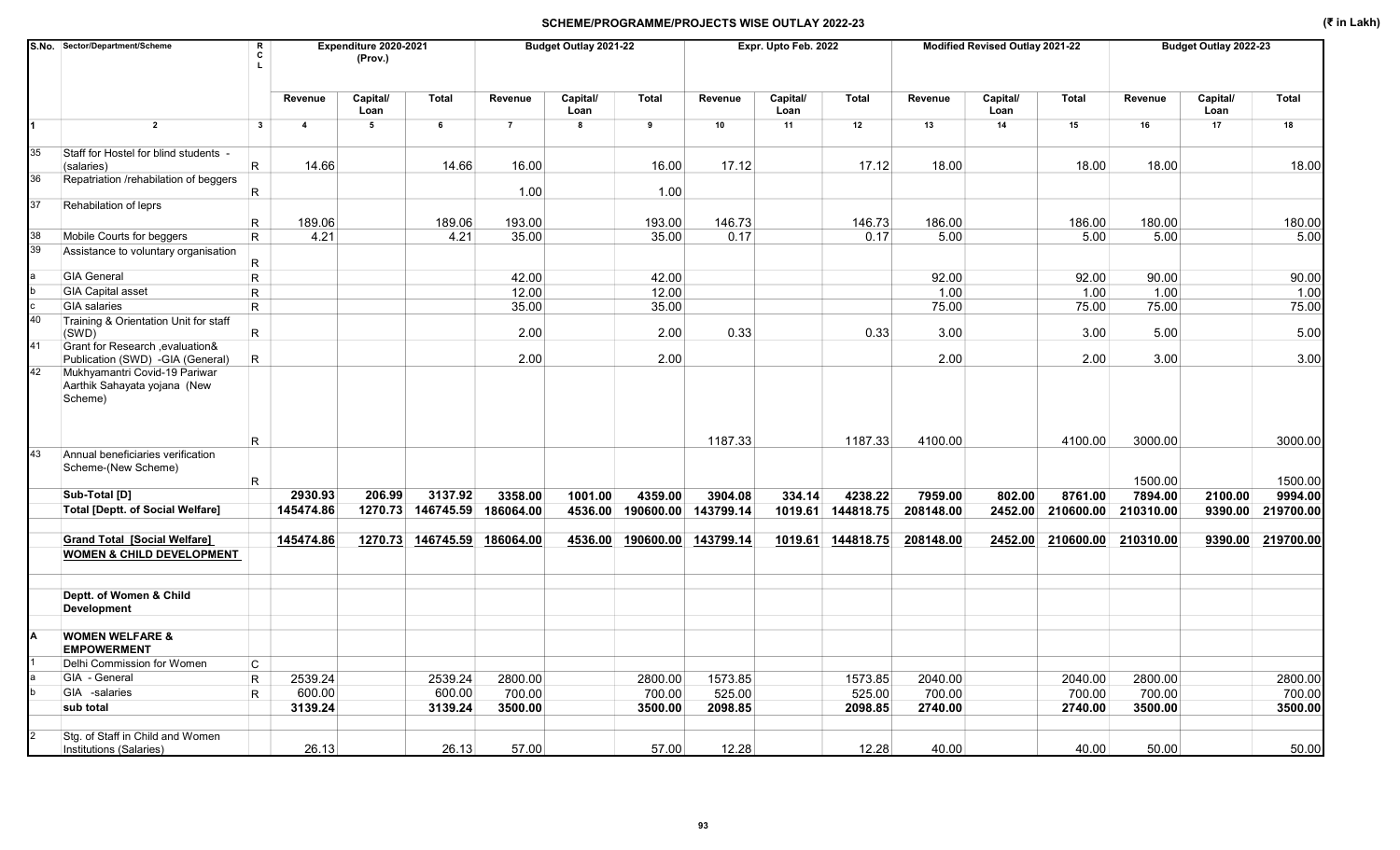|     | S.No. Sector/Department/Scheme<br>R<br>c                                                                                            |                 | Expenditure 2020-2021<br>(Prov.) |                 |                   | Budget Outlay 2021-22 |                   |                 | Expr. Upto Feb. 2022 |                 |                  | Modified Revised Outlay 2021-22 |                  |                   | Budget Outlay 2022-23 |                   |
|-----|-------------------------------------------------------------------------------------------------------------------------------------|-----------------|----------------------------------|-----------------|-------------------|-----------------------|-------------------|-----------------|----------------------|-----------------|------------------|---------------------------------|------------------|-------------------|-----------------------|-------------------|
|     |                                                                                                                                     | Revenue         | Capital/<br>Loan                 | <b>Total</b>    | Revenue           | Capital/<br>Loan      | <b>Total</b>      | Revenue         | Capital/<br>Loan     | Total           | Revenue          | Capital/<br>Loan                | <b>Total</b>     | Revenue           | Capital/<br>Loan      | <b>Total</b>      |
| 1   | $\overline{2}$<br>$\mathbf{3}$                                                                                                      | $\overline{4}$  | 5                                | 6               | $\overline{7}$    | 8                     | 9                 | 10              | 11                   | 12              | 13               | 14                              | 15               | 16                | 17                    | 18                |
| 3.a | Construction / Setting up of Working<br>Women Hostels - By Deptt.                                                                   |                 |                                  |                 |                   |                       |                   |                 |                      |                 |                  |                                 |                  |                   |                       |                   |
|     | C                                                                                                                                   | 3.49            |                                  | 3.49            | 50.00             | 300.00                | 350.00            | 10.24           |                      | 10.24           | 50.00            | 100.00                          | 150.00           | 50.00             | 300.00                | 350.00            |
| 3.b | C/o Working Women Hostels -<br>C<br>Through PWD                                                                                     |                 |                                  |                 |                   | 250.00                | 250.00            |                 | 67.86                | 67.86           |                  | 300.00                          | 300.00           |                   | 250.00                | 250.00            |
| 4.a | Financial Assistance to Women in<br><b>Distress</b>                                                                                 |                 |                                  |                 |                   |                       |                   |                 |                      |                 |                  |                                 |                  |                   |                       |                   |
| 4.b | Financial Assistance to Women in                                                                                                    | 78125.25        |                                  | 78125.25        | 80200.00          |                       | 80200.00          | 74716.47        |                      | 74716.47        | 90200.00         |                                 | 90200.00         | 95000.00          |                       | 95000.00          |
| 4.c | Distress - SCSP<br>Indira Gandhi National Widow                                                                                     | 4058.12         |                                  | 4058.12         | 10000.00          |                       | 10000.00          | 1662.41         |                      | 1662.41         | 9600.00          |                                 | 9600.00          | 10000.00          |                       | 10000.00          |
|     | Pension Scheme (IGNWPS) under<br>NSAP -CSS                                                                                          | 590.15          |                                  | 590.15          | 1350.00           |                       | 1350.00           |                 |                      |                 | 1350.00          |                                 | 1350.00          | 1350.00           |                       | 1350.00           |
|     | Financial Assistance to Lactating and<br>Nursing Mothers belonging to Weaker<br>Section of Society - (GIA General)                  |                 |                                  |                 | 1.00              |                       | 1.00              |                 |                      |                 | 1.00             |                                 | 1.00             | 1.00              |                       | 1.00              |
| 6.a | Financial Assistance to Poor Widows<br>for performing Marriage of their<br>Daughter and marriage of orphan                          |                 |                                  |                 |                   |                       |                   |                 |                      |                 |                  |                                 |                  |                   |                       |                   |
| 6.b | Girls<br>Financial Assistance to Poor Widows<br>for performing Marriage of their<br>Daughter and marriage of orphan<br>Girls - SCSP | 736.28<br>27.30 |                                  | 736.28<br>27.30 | 1200.00<br>100.00 |                       | 1200.00<br>100.00 | 630.00<br>39.90 |                      | 630.00<br>39.90 | 800.00<br>100.00 |                                 | 800.00<br>100.00 | 1200.00<br>100.00 |                       | 1200.00<br>100.00 |
|     | Scheme of Bhagidari - Stree Shakti<br>R                                                                                             |                 |                                  |                 |                   |                       |                   |                 |                      |                 |                  |                                 |                  |                   |                       |                   |
|     | GIA - General                                                                                                                       |                 |                                  |                 |                   |                       |                   |                 |                      |                 |                  |                                 |                  |                   |                       |                   |
|     | R<br>GIA -salaries<br>$\overline{\mathsf{R}}$                                                                                       |                 |                                  |                 | 100.00<br>300.00  |                       | 100.00<br>300.00  | 59.10<br>265.16 |                      | 59.10<br>265.16 | 100.00<br>300.00 |                                 | 100.00<br>300.00 |                   |                       |                   |
|     | sub total                                                                                                                           |                 |                                  |                 | 400.00            |                       | 400.00            | 324.26          |                      | 324.26          | 400.00           |                                 | 400.00           |                   |                       |                   |
|     | Honorarium to Anganwari Helpers &<br>Workers (Saksham Aanganwadi &<br>Poshan 2.0)                                                   | 14154.88        |                                  | 14154.88        | 14500.00          |                       | 14500.00          | 12544.85        |                      | 12544.85        | 14600.00         |                                 | 14600.00         | 21000.00          |                       | 21000.00          |
|     | Implementation of Protection of<br>Women from Domestic Violence Act<br>2005                                                         | 111.38          |                                  | 111.38          | 140.00            |                       | 140.00            | 109.61          |                      | 109.61          | 145.00           |                                 | 145.00           | 140.00            |                       | 140.00            |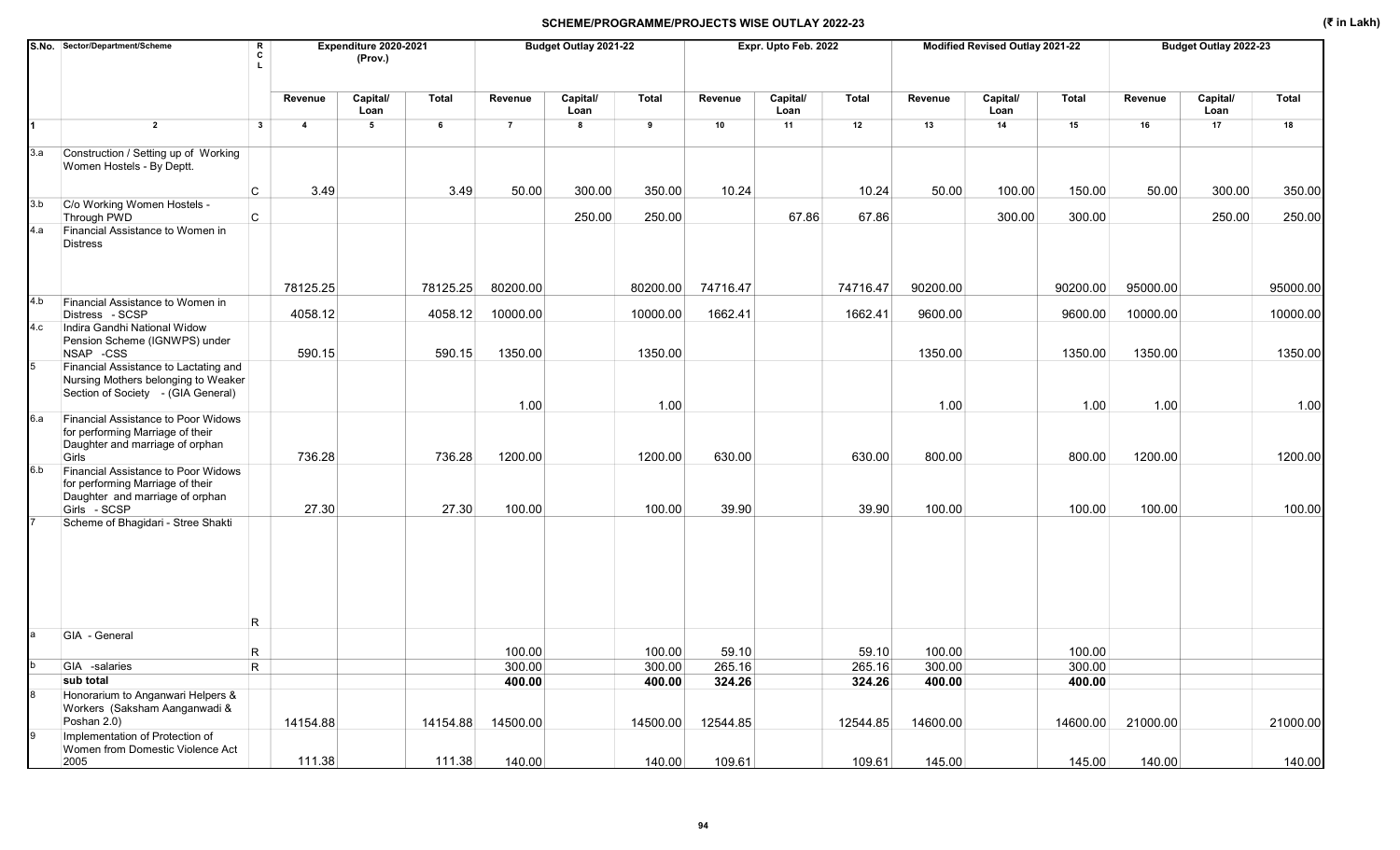|    | S.No. Sector/Department/Scheme                                                                                                 | R<br>C          |                         | Expenditure 2020-2021<br>(Prov.) |         |                | Budget Outlay 2021-22 |              |         | Expr. Upto Feb. 2022 |        |         | Modified Revised Outlay 2021-22 |         |         | Budget Outlay 2022-23 |         |
|----|--------------------------------------------------------------------------------------------------------------------------------|-----------------|-------------------------|----------------------------------|---------|----------------|-----------------------|--------------|---------|----------------------|--------|---------|---------------------------------|---------|---------|-----------------------|---------|
|    |                                                                                                                                |                 | Revenue                 | Capital/<br>Loan                 | Total   | Revenue        | Capital/<br>Loan      | <b>Total</b> | Revenue | Capital/<br>Loan     | Total  | Revenue | Capital/<br>Loan                | Total   | Revenue | Capital/<br>Loan      | Total   |
|    | $\overline{2}$                                                                                                                 | $\mathbf{3}$    | $\overline{\mathbf{4}}$ | 5                                | 6       | $\overline{7}$ | 8                     | 9            | 10      | 11                   | 12     | 13      | 14                              | 15      | 16      | 17                    | 18      |
| 10 | Implementation of the<br>Recommendation of HDR Report /<br>Gender Study Chair                                                  |                 |                         |                                  |         | 1.00           |                       | 1.00         |         |                      |        | 1.00    |                                 | 1.00    | 1.00    |                       | 1.00    |
| 11 | Integrated Child Development<br>Services- ICDS (Training) State<br>Share (shifted to section B)                                |                 |                         |                                  |         |                |                       |              |         |                      |        |         |                                 |         |         |                       |         |
| 12 | Integrated Child Development<br>Services- ICDS (General) State<br>Share (shifted to section B)                                 |                 |                         |                                  |         |                |                       |              |         |                      |        |         |                                 |         |         |                       |         |
| 13 | Shelter homes for Destitute,<br>Pregnant, Lactating Women                                                                      | R               | 42.57                   |                                  | 42.57   | 90.00          |                       | 90.00        | 74.94   |                      | 74.94  | 143.00  |                                 | 143.00  | 90.00   |                       | 90.00   |
| 14 | Mobile Anganwadi Centres under<br>ISSNP Scheme (CSS)                                                                           | R               |                         |                                  |         |                |                       |              |         |                      |        |         |                                 |         |         |                       |         |
| 15 | Pradhan Mantri Matru Vandana<br>Yojana (PMMVY) (Samarthya)<br>(Mission Shakti) - State Share                                   |                 |                         |                                  |         |                |                       |              |         |                      |        |         |                                 |         |         |                       |         |
|    |                                                                                                                                | R               | 1199.83                 |                                  | 1199.83 | 2500.00        |                       | 2500.00      | 801.15  |                      | 801.15 | 2752.00 |                                 | 2752.00 | 2700.00 |                       | 2700.00 |
| 16 | Pradhan Mantri Matru Vandana<br>Yojana (PMMVY) (Samarthya)<br>(Mission Shakti) - CSS                                           | R.              | 389.39                  |                                  | 389.39  | 440.00         |                       | 440.00       |         |                      |        | 168.00  |                                 | 168.00  | 390.00  |                       | 390.00  |
| 17 | Incentivised Anganwari Upgradation<br>Scheme                                                                                   | R               |                         |                                  |         | 1500.00        |                       | 1500.00      |         |                      |        | 476.00  |                                 | 476.00  | 1500.00 |                       | 1500.00 |
| 18 | Training of Parents, AWWs and<br>Anganwari Samitis on ECE                                                                      | R               | 0.20                    |                                  | 0.20    | 200.00         |                       | 200.00       |         |                      |        | 100.00  |                                 | 100.00  | 200.00  |                       | 200.00  |
| 19 | CCTV in each Anganwari centres                                                                                                 | $\mathsf{C}$    |                         |                                  |         |                | 500.00                | 500.00       |         |                      |        |         | 228.00                          | 228.00  |         | 500.00                | 500.00  |
| 20 | GIA to Delhi Commission for Women<br>for Women Helpline -181 (CSS) -<br>(GIA - General) (shifted from Section<br>$\mathcal{C}$ | R               |                         |                                  |         | 74.00          |                       | 74.00        |         |                      |        | 4.00    |                                 | 4.00    | 74.00   |                       | 74.00   |
| 21 | Swadhar Greh (Sambal) (Mission<br>Shakti) - CSS (shifted from Section<br>$ C\rangle$                                           | R               | 20.35                   |                                  | 20.35   | 40.00          |                       | 40.00        |         |                      |        | 40.00   |                                 | 40.00   | 40.00   |                       | 40.00   |
| 22 | Mahila Shakti Kendra (MSK) - CSS<br>(shifted from Section C)                                                                   | R               | 40.00                   |                                  | 40.00   | 40.00          |                       | 40.00        |         |                      |        | 111.00  |                                 | 111.00  | 40.00   |                       | 40.00   |
| 23 | Behavioural change for Dignity of the<br>Women - New Scheme                                                                    | $\mathsf R$     |                         |                                  |         | 1200.00        |                       | 1200.00      | 919.14  |                      | 919.14 | 950.00  |                                 | 950.00  | 1200.00 |                       | 1200.00 |
| 24 | Anganwadi Chhaya Centre - New<br>Scheme                                                                                        | R               |                         |                                  |         | 100.00         |                       | 100.00       |         |                      |        | 50.00   |                                 | 50.00   | 100.00  |                       | 100.00  |
| 25 | Mahila Sahayata Prokosht (Mahila<br>Help Desk) - New Scheme                                                                    | R               |                         |                                  |         | 205.00         |                       | 205.00       |         |                      |        | 100.00  |                                 | 100.00  | 200.00  |                       | 200.00  |
| 26 | Project Samridhi - New Scheme                                                                                                  | $\vert R \vert$ |                         |                                  |         | 100.00         |                       | 100.00       |         |                      |        | 77.00   |                                 | 77.00   | 800.00  |                       | 800.00  |
| 27 | Saheli Samanvey - New Scheme                                                                                                   | $\overline{R}$  |                         |                                  |         | 200.00         |                       | 200.00       | 3.30    |                      | 3.30   | 50.00   |                                 | 50.00   | 200.00  |                       | 200.00  |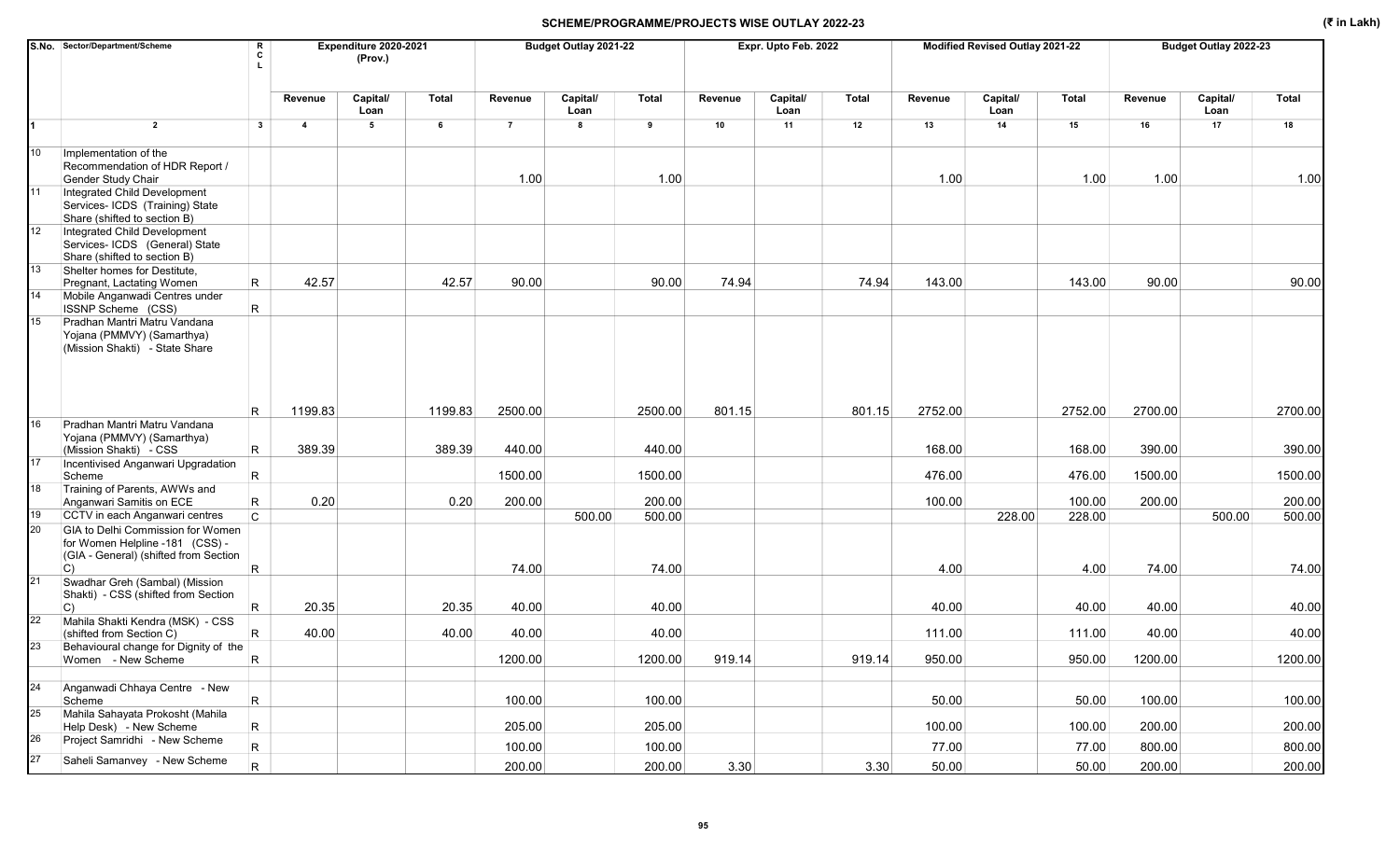|    | S.No. Sector/Department/Scheme<br>R<br>c                                                                                                 |                                                    | Expenditure 2020-2021<br>(Prov.) |           |                | Budget Outlay 2021-22 |              |          | Expr. Upto Feb. 2022 |          |           | Modified Revised Outlay 2021-22 |              |           | Budget Outlay 2022-23 |              |
|----|------------------------------------------------------------------------------------------------------------------------------------------|----------------------------------------------------|----------------------------------|-----------|----------------|-----------------------|--------------|----------|----------------------|----------|-----------|---------------------------------|--------------|-----------|-----------------------|--------------|
|    |                                                                                                                                          | Revenue                                            | Capital/<br>Loan                 | Total     | Revenue        | Capital/<br>Loan      | <b>Total</b> | Revenue  | Capital/<br>Loan     | Total    | Revenue   | Capital/<br>Loan                | <b>Total</b> | Revenue   | Capital/<br>Loan      | <b>Total</b> |
|    | $\overline{2}$                                                                                                                           | $\overline{\mathbf{3}}$<br>$\overline{\mathbf{4}}$ | 5                                | 6         | $\overline{7}$ | 8                     | 9            | 10       | 11                   | 12       | 13        | 14                              | 15           | 16        | 17                    | 18           |
| 28 | Delhi State Mission (Suryodaya) for<br>prevention and Holistic management<br>of substances abuse - New Scheme<br>R.                      |                                                    |                                  |           | 720.00         |                       | 720.00       |          |                      |          | 220.00    |                                 | 220.00       | 700.00    |                       | 700.00       |
|    | Sub-Total [Women Welfare]                                                                                                                | 102664.56                                          |                                  | 102664.56 | 118908.00      | 1050.00               | 119958.00    | 93947.40 | 67.86                | 94015.26 | 125268.00 | 628.00                          | 125896.00    | 140626.00 | 1050.00               | 141676.00    |
| B  | <b>CHILD DEVELOPMENT</b>                                                                                                                 |                                                    |                                  |           |                |                       |              |          |                      |          |           |                                 |              |           |                       |              |
| 29 | GIA to State Child Protection Society -<br>State Share (earlier Setting up of<br>Juvenile Shelter Homes) (Mission<br>Vatsalaya)          |                                                    |                                  |           |                |                       |              |          |                      |          |           |                                 |              |           |                       |              |
|    | R<br>GIA - General<br>R                                                                                                                  | 52.57                                              |                                  | 52.57     | 320.00         |                       | 320.00       | 72.70    |                      | 72.70    | 300.00    |                                 | 300.00       | 400.00    |                       | 400.00       |
|    | GIA -salaries<br>$\mathsf{R}$                                                                                                            | 267.84                                             |                                  | 267.84    | 380.00         |                       | 380.00       | 160.89   |                      | 160.89   | 400.00    |                                 | 400.00       | 400.00    |                       | 400.00       |
|    | sub total                                                                                                                                | 320.41                                             |                                  | 320.41    | 700.00         |                       | 700.00       | 233.59   |                      | 233.59   | 700.00    |                                 | 700.00       | 800.00    |                       | 800.00       |
| 30 | <b>State Child Protection Society</b><br>(Mission Vatsalaya) -CSS (shifted<br>from Section C)<br>State Child Protection Society          |                                                    |                                  |           |                |                       |              |          |                      |          |           |                                 |              |           |                       |              |
|    | (Mission Vatsalaya) - GIA (General)<br>State Child Protection Society                                                                    | 242.09                                             |                                  | 242.09    | 600.00         |                       | 600.00       | 265.66   |                      | 265.66   | 600.00    |                                 | 600.00       | 500.00    |                       | 500.00       |
|    | (Mission Vatsalaya)-GIA (Salary)                                                                                                         | 449.59                                             |                                  | 449.59    | 500.00         |                       | 500.00       | 500.00   |                      | 500.00   | 700.00    |                                 | 700.00       | 700.00    |                       | 700.00       |
|    | sub total                                                                                                                                | 691.68                                             |                                  | 691.68    | 1100.00        |                       | 1100.00      | 765.66   |                      | 765.66   | 1300.00   |                                 | 1300.00      | 1200.00   |                       | 1200.00      |
| 31 | Implementation of Juvenile Justice<br>[Care and Protection of Children] Act<br>R<br>2000                                                 | 1023.88                                            |                                  | 1023.88   | 1225.00        |                       | 1225.00      | 995.75   |                      | 995.75   | 1300.00   |                                 | 1300.00      | 1300.00   |                       | 1300.00      |
| 32 | Implementation of Juvenile Justice<br>[Care and Protection of Children] Act<br>C<br>2000 [PWD]- Capital                                  |                                                    | 129.43                           | 129.43    |                | 1200.00               | 1200.00      |          | 225.12               | 225.12   |           | 350.00                          | 350.00       |           | 420.00                | 420.00       |
| 33 | Child Rights Commission                                                                                                                  |                                                    |                                  |           |                |                       |              |          |                      |          |           |                                 |              |           |                       |              |
|    | GIA - General<br>R                                                                                                                       | 320.00                                             |                                  | 320.00    | 450.00         |                       | 450.00       | 350.87   |                      | 350.87   | 500.00    |                                 | 500.00       | 1320.00   |                       | 1320.00      |
|    | GIA -salaries<br>R.                                                                                                                      | 141.58                                             |                                  | 141.58    | 170.00         |                       | 170.00       | 151.60   |                      | 151.60   | 190.00    |                                 | 190.00       | 200.00    |                       | 200.00       |
|    | sub total                                                                                                                                | 461.58                                             |                                  | 461.58    | 620.00         |                       | 620.00       | 502.47   |                      | 502.47   | 690.00    |                                 | 690.00       | 1520.00   |                       | 1520.00      |
|    | 34. a Laadli Yojana                                                                                                                      | 8141.27                                            |                                  | 8141.27   | 9000.00        |                       | 9000.00      | 4625.63  |                      | 4625.63  | 8420.00   |                                 | 8420.00      | 9000.00   |                       | 9000.00      |
|    | 34. b Laadli Yojana - SCSP                                                                                                               | 768.50                                             |                                  | 768.50    | 1000.00        |                       | 1000.00      | 508.62   |                      | 508.62   | 874.00    |                                 | 874.00       | 1000.00   |                       | 1000.00      |
| 35 | Financial assistance to children of<br>prisoners for sustenance, education &<br>welfare                                                  | 15.92                                              |                                  | 15.92     | 30.00          |                       | 30.00        | 9.09     |                      | 9.09     | 30.00     |                                 | 30.00        | 30.00     |                       | 30.00        |
| 36 | Integrated Child Development<br>Services- ICDS (Saksham<br>Aanganwadi & Poshan 2.0)<br>(General) State Share (shifted from<br>Section A) | 3719.61                                            |                                  | 3719.61   | 4600.00        |                       | 4600.00      | 3146.34  |                      | 3146.34  | 4600.00   |                                 | 4600.00      | 4600.00   |                       | 4600.00      |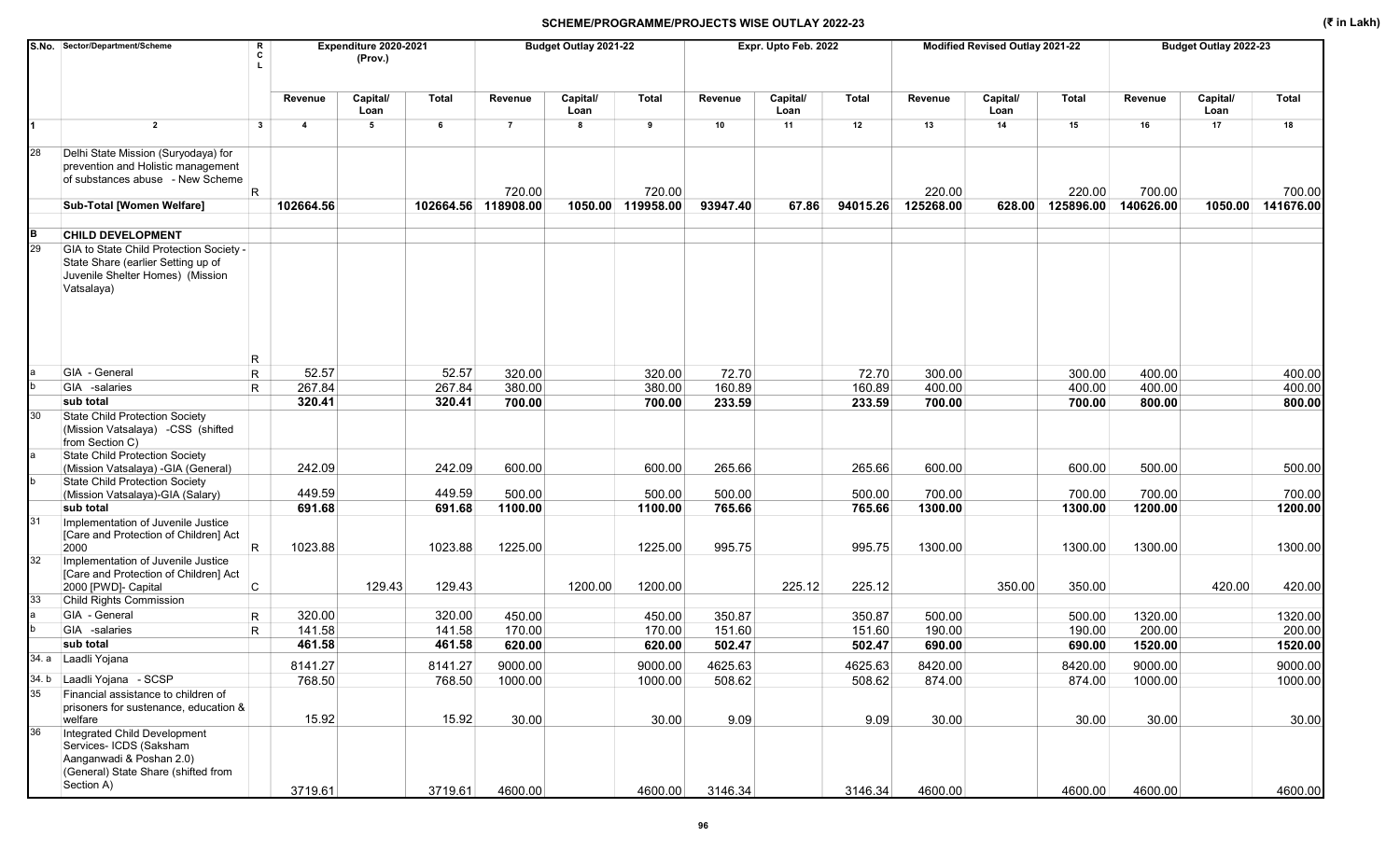|    | S.No. Sector/Department/Scheme                                                                                                             | R<br>c       |                         | Expenditure 2020-2021<br>(Prov.) |              |                | Budget Outlay 2021-22 |              |          | Expr. Upto Feb. 2022 |          |          | Modified Revised Outlay 2021-22 |              |          | Budget Outlay 2022-23 |          |
|----|--------------------------------------------------------------------------------------------------------------------------------------------|--------------|-------------------------|----------------------------------|--------------|----------------|-----------------------|--------------|----------|----------------------|----------|----------|---------------------------------|--------------|----------|-----------------------|----------|
|    |                                                                                                                                            |              | Revenue                 | Capital/                         | <b>Total</b> | Revenue        | Capital/              | <b>Total</b> | Revenue  | Capital/             | Total    | Revenue  | Capital/                        | <b>Total</b> | Revenue  | Capital/              | Total    |
|    |                                                                                                                                            |              |                         | Loan                             |              |                | Loan                  |              |          | Loan                 |          |          | Loan                            |              |          | Loan                  |          |
| 1  | $\overline{2}$                                                                                                                             | $\mathbf{3}$ | $\overline{\mathbf{4}}$ | 5                                | 6            | $\overline{7}$ | 8                     | 9            | 10       | 11                   | 12       | 13       | 14                              | 15           | 16       | 17                    | 18       |
| 37 | Integrated Child Development<br>Services- ICDS (Saksham<br>Aanganwadi & Poshan 2.0) - General                                              |              |                         |                                  |              |                |                       |              |          |                      |          |          |                                 |              |          |                       |          |
|    | CSS (shifted from Section A)                                                                                                               |              | 6364.62                 |                                  | 6364.62      | 8000.00        |                       | 8000.00      | 5364.01  |                      | 5364.01  | 8800.00  |                                 | 8800.00      | 8950.00  |                       | 8950.00  |
| 38 | Integrated Child Development<br>Services- ICDS (Saksham<br>Aanganwadi & Poshan 2.0) (Training)<br>State Share (shifted from Section A)     |              |                         |                                  |              | 20.00          |                       | 20.00        |          |                      |          | 20.00    |                                 | 20.00        | 20.00    |                       | 20.00    |
| 39 | Integrated Child Development<br>Services- ICDS (Saksham<br>Aanganwadi & Poshan 2.0) Training<br>Programme- CSS (shifted from<br>Section C) |              |                         |                                  |              | 37.00          |                       | 37.00        |          |                      |          | 37.00    |                                 | 37.00        | 37.00    |                       | 37.00    |
|    | Sub-Total [Child Development]                                                                                                              |              | 21507.47                | 129.43                           | 21636.90     | 26332.00       | 1200.00               | 27532.00     | 16151.16 | 225.12               | 16376.28 | 26771.00 | 350.00                          | 27121.00     | 28457.00 | 420.00                | 28877.00 |
|    |                                                                                                                                            |              |                         |                                  |              |                |                       |              |          |                      |          |          |                                 |              |          |                       |          |
| C  | <b>OTHER SCHEMES</b>                                                                                                                       |              |                         |                                  |              |                |                       |              |          |                      |          |          |                                 |              |          |                       |          |
| 40 | Mass Media. Education & Studies                                                                                                            |              |                         |                                  |              |                |                       |              |          |                      |          |          |                                 |              |          |                       |          |
| 41 | State Programme for Events for                                                                                                             |              | 3.73                    |                                  | 3.73         | 100.00         |                       | 100.00       | 0.94     |                      | 0.94     | 5.00     |                                 | 5.00         | 100.00   |                       | 100.00   |
|    | Socially Disadvantaged Persons                                                                                                             |              | 2.68                    |                                  | 2.68         | 40.00          |                       | 40.00        | 8.12     |                      | 8.12     | 40.00    |                                 | 40.00        | 40.00    |                       | 40.00    |
| 42 | Provision of Additional Facilities in the<br>Existing Building [through PWD]                                                               | C.           |                         |                                  |              |                | 40.00                 | 40.00        |          | 9.70                 | 9.70     |          | 15.00                           | 15.00        |          | 20.00                 | 20.00    |
| 43 | Provision of Additional Facilities in the<br>Existing Building [through WCD -<br>Departmental Capital]                                     |              |                         | 35.73                            | 35.73        |                | 250.00                | 250.00       |          | 10.85                | 10.85    |          | 250.00                          | 250.00       |          | 300.00                | 300.00   |
| 44 | Integrated Child Development<br>Services- ICDS - Genral CSS (shifted<br>to S. No. 36)                                                      | C            |                         |                                  |              |                |                       |              |          |                      |          |          |                                 |              |          |                       |          |
| 45 | Integrated Child Development<br>Services- ICDS Training Programme-<br>CSS (shifted to S. No. 38)                                           |              |                         |                                  |              |                |                       |              |          |                      |          |          |                                 |              |          |                       |          |
| 46 | GIA to State Child Protection Society<br>-CSS<br>(General) (shifted to S. No.<br>$ 28\rangle$                                              |              |                         |                                  |              |                |                       |              |          |                      |          |          |                                 |              |          |                       |          |
| 47 | GIA to State Child Protection Society<br>-CSS<br>(Salaries) (shifted to S. No.<br>$ 28\rangle$                                             |              |                         |                                  |              |                |                       |              |          |                      |          |          |                                 |              |          |                       |          |
| 48 | Beti Bachao Beti Padhao (CSS)                                                                                                              |              |                         |                                  |              |                |                       |              |          |                      |          |          |                                 |              |          |                       |          |
| 49 | GIA to Delhi Commission for Women<br>for Women Helpline -181 (CSS) -<br>(GIA - General) (shifted to S. No. 23)                             |              |                         |                                  |              |                |                       |              |          |                      |          |          |                                 |              |          |                       |          |
| 50 | Anti Dowy Cell                                                                                                                             | R            | 6.06                    |                                  | 6.06         | 27.00          |                       | 27.00        |          |                      |          | 27.00    |                                 | 27.00        | 30.00    |                       | 30.00    |
| 51 | Mental Health Unit                                                                                                                         | R            | 43.96                   |                                  | 43.96        | 98.00          |                       | 98.00        | 60.91    |                      | 60.91    | 99.00    |                                 | 99.00        | 100.00   |                       | 100.00   |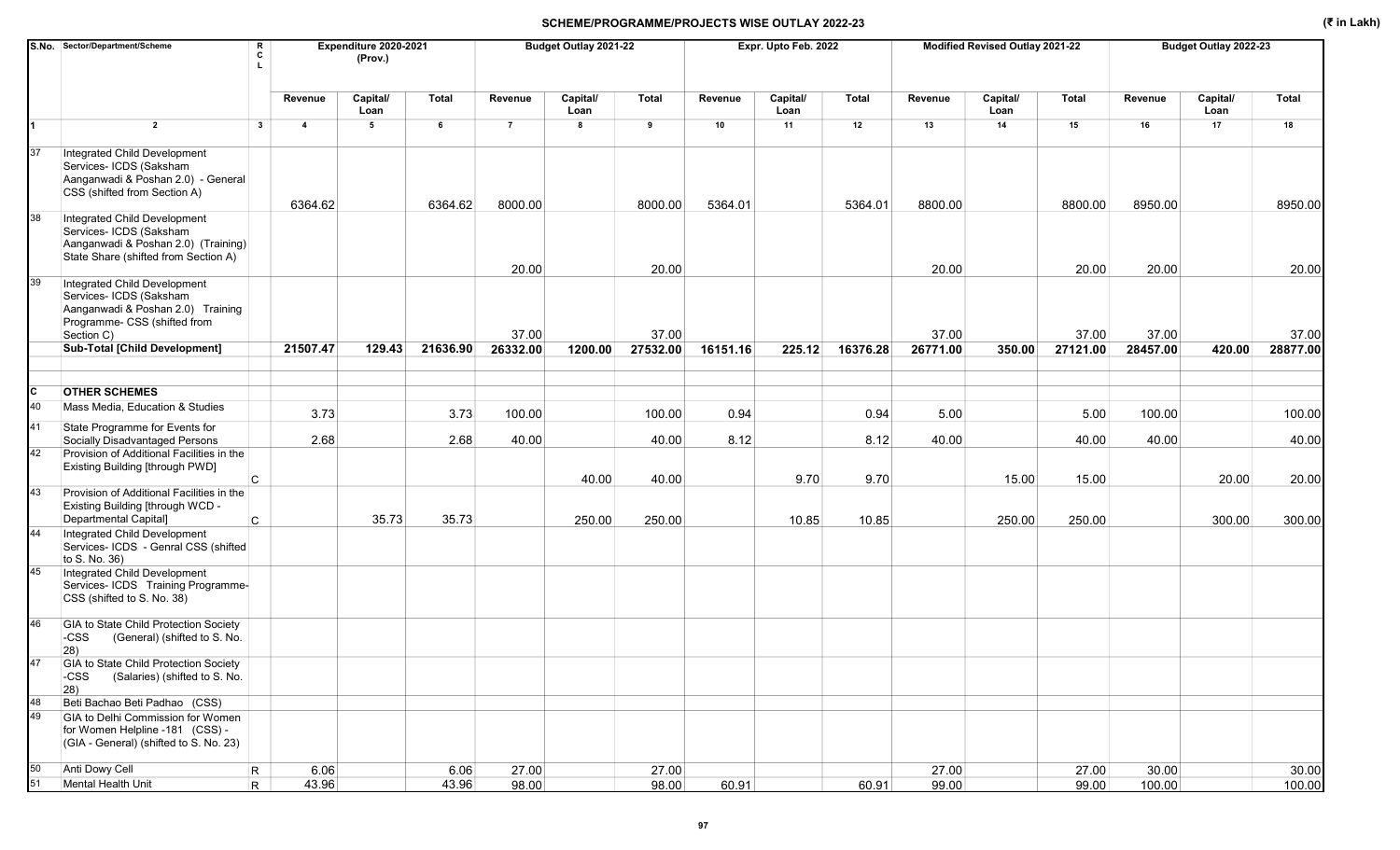|                 | S.No. Sector/Department/Scheme<br>R<br>C                                                                                                         |                | Expenditure 2020-2021<br>(Prov.) |              |                | Budget Outlay 2021-22 |              |         | Expr. Upto Feb. 2022 |        |         | Modified Revised Outlay 2021-22 |         |         | Budget Outlay 2022-23 |              |
|-----------------|--------------------------------------------------------------------------------------------------------------------------------------------------|----------------|----------------------------------|--------------|----------------|-----------------------|--------------|---------|----------------------|--------|---------|---------------------------------|---------|---------|-----------------------|--------------|
|                 |                                                                                                                                                  | Revenue        | Capital/<br>Loan                 | <b>Total</b> | Revenue        | Capital/<br>Loan      | <b>Total</b> | Revenue | Capital/<br>Loan     | Total  | Revenue | Capital/<br>Loan                | Total   | Revenue | Capital/<br>Loan      | <b>Total</b> |
| 1               | $\overline{2}$<br>$\mathbf{3}$                                                                                                                   | $\overline{4}$ | 5                                | 6            | $\overline{7}$ | 8                     | 9            | 10      | 11                   | 12     | 13      | 14                              | 15      | 16      | 17                    | 18           |
| 52              | Assistance to Voluentry Organisations<br>R                                                                                                       |                |                                  |              |                |                       |              |         |                      |        |         |                                 |         |         |                       |              |
| 53a             | GIA in General                                                                                                                                   |                |                                  |              |                |                       |              |         |                      |        |         |                                 |         |         |                       |              |
|                 | R                                                                                                                                                | 27.48          |                                  | 27.48        | 100.00         |                       | 100.00       | 10.47   |                      | 10.47  | 100.00  |                                 | 100.00  | 100.00  |                       | 100.00       |
| 53 <sub>b</sub> | <b>GIA</b> in Capital assets<br>$\mathsf R$                                                                                                      |                |                                  |              | 5.00           |                       | 5.00         |         |                      |        | 5.00    |                                 | 5.00    | 5.00    |                       | 5.00         |
| 53c             | <b>GIA</b> in Salary<br>R.                                                                                                                       | 28.49          |                                  | 28.49        | 100.00         |                       | 100.00       | 7.64    |                      | 7.64   | 100.00  |                                 | 100.00  | 105.00  |                       | 105.00       |
| 54              | Shot term & condensed courses for<br>Vocational Training to equal children<br>& women in the institution for self                                |                |                                  |              |                |                       |              |         |                      |        |         |                                 |         |         |                       |              |
|                 | R<br>employment                                                                                                                                  |                |                                  |              | 2.00           |                       | 2.00         |         |                      |        | 2.00    |                                 | 2.00    | 2.00    |                       | 2.00         |
| 55<br>56        | Training & Orientation Unit for staff<br>$\overline{R}$<br>Grant for Research , evaluation&                                                      | 0.20           |                                  | 0.20         | 2.00           |                       | 2.00         |         |                      |        | 2.00    |                                 | 2.00    | 2.00    |                       | 2.00         |
|                 | $\mathsf{R}$<br>Publication                                                                                                                      |                |                                  |              |                |                       |              |         |                      |        |         |                                 |         |         |                       |              |
| 56a             | <b>GIA</b> in General<br>R.                                                                                                                      |                |                                  |              | 1.00           |                       | 1.00         |         |                      |        | 1.00    |                                 | 1.00    | 1.00    |                       | 1.00         |
| 57              | Swadhar Greh - CSS (shifted at S.<br>R.<br>No. 24)                                                                                               |                |                                  |              |                |                       |              |         |                      |        |         |                                 |         |         |                       |              |
| 58              | National Creches Scheme (Saksham<br>Aanganwadi & Poshan 2.0) -CSS<br>$\mathsf{R}$<br>(GIA to NGOs)                                               | 40.27          |                                  | 40.27        | 120.00         |                       | 120.00       |         |                      |        | 80.00   |                                 | 80.00   | 40.00   |                       | 40.00        |
| 59              | Procurement of Aadhar Kit,<br>Anganwadi service scheme under<br>Umbrella ICDS Scheme (Saksham<br>Aanganwadi & Poshan 2.0) - CSS<br>R             |                |                                  |              | 256.00         |                       | 256.00       |         |                      |        | 256.00  |                                 | 256.00  | 256.00  |                       | 256.00       |
| 60              | Procurement of Aadhar Kit,<br>Anganwadi service scheme under<br>Umbrella ICDS Scheme (Saksham<br>Aanganwadi & Poshan 2.0) - State<br>Share<br>R. |                |                                  |              | 171.00         |                       | 171.00       |         |                      |        | 171.00  |                                 | 171.00  | 171.00  |                       | 171.00       |
| 61              | POSHAN Abhiyan (POSHAN Mission)<br>$-css$                                                                                                        |                |                                  |              |                |                       |              |         |                      |        |         |                                 |         |         |                       |              |
|                 | R                                                                                                                                                | 635.79         |                                  | 635.79       | 2440.00        |                       | 2440.00      | 163.22  |                      | 163.22 | 1447.00 |                                 | 1447.00 | 1538.00 |                       | 1538.00      |
| 62              | POSHAN Abhiyan (POSHAN Mission)<br>R<br>- State Share                                                                                            | 130.21         |                                  | 130.21       | 605.00         |                       | 605.00       | 103.00  |                      | 103.00 | 330.00  |                                 | 330.00  | 384.00  |                       | 384.00       |
| 63              | Mahila Shakti Kendra (MSK) - CSS<br>$\mathsf R$<br>(shifted to S. No. 25)                                                                        |                |                                  |              |                |                       |              |         |                      |        |         |                                 |         |         |                       |              |
| 64              | Scheme of Prevention of Alcoholism<br>and Substance (Drugs) Abuse -<br>Transfer from social welfare sector)                                      |                |                                  |              |                |                       |              |         |                      |        |         |                                 |         |         |                       |              |
|                 | R                                                                                                                                                |                |                                  |              | 1.00           |                       | 1.00         |         |                      |        |         |                                 |         |         |                       |              |
| 65              | National Action Plan for Drug Demand<br>Reduction (NAPDDR)-New Scheme -                                                                          |                |                                  |              |                |                       |              |         |                      |        |         |                                 |         |         |                       |              |
|                 | <b>CSS</b><br>$\vert$ R                                                                                                                          | 101.57         |                                  | 101.57       | 252.00         |                       | 252.00       | 0.25    |                      | 0.25   | 353.00  |                                 | 353.00  | 353.00  |                       | 353.00       |
|                 | Sub Total [C]                                                                                                                                    | 1020.44        | 35.73                            | 1056.17      | 4320.00        | 290.00                | 4610.00      | 354.55  | 20.55                | 375.10 | 3018.00 | 265.00                          | 3283.00 | 3227.00 | 320.00                | 3547.00      |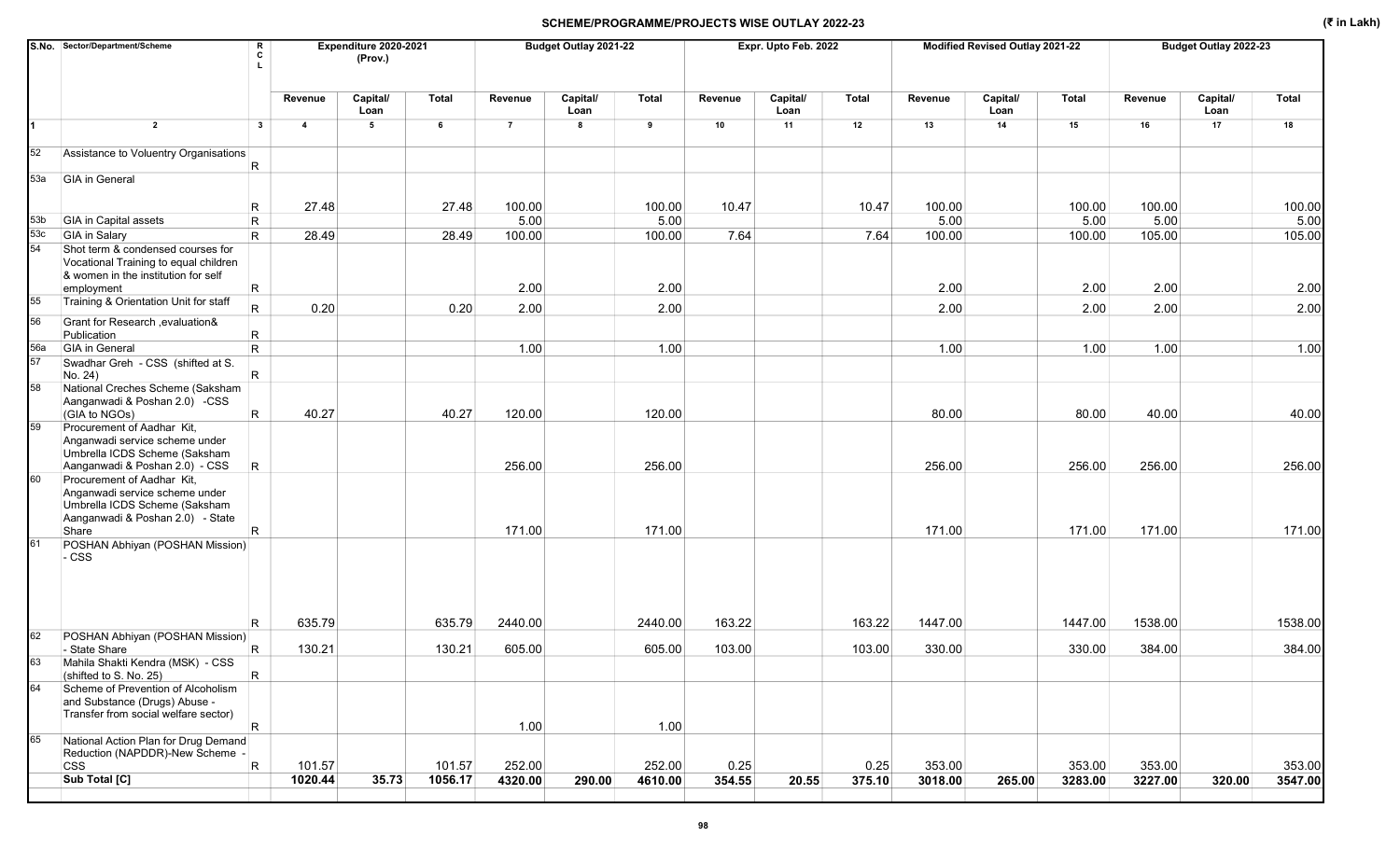|     | S.No. Sector/Department/Scheme                                                                                                             | R<br>C<br>$\mathbf{L}$ |                | Expenditure 2020-2021<br>(Prov.) |           |                | Budget Outlay 2021-22 |                     |         | Expr. Upto Feb. 2022 |           |           | Modified Revised Outlay 2021-22 |           |           | Budget Outlay 2022-23 |              |
|-----|--------------------------------------------------------------------------------------------------------------------------------------------|------------------------|----------------|----------------------------------|-----------|----------------|-----------------------|---------------------|---------|----------------------|-----------|-----------|---------------------------------|-----------|-----------|-----------------------|--------------|
|     |                                                                                                                                            |                        | Revenue        | Capital/<br>Loan                 | Total     | Revenue        | Capital/<br>Loan      | <b>Total</b>        | Revenue | Capital/<br>Loan     | Total     | Revenue   | Capital/<br>Loan                | Total     | Revenue   | Capital/<br>Loan      | <b>Total</b> |
| 1   | $\overline{2}$                                                                                                                             | $3^{\circ}$            | $\overline{4}$ | 5                                | 6         | $\overline{7}$ | 8                     | 9                   | 10      | 11                   | 12        | 13        | 14                              | 15        | 16        | 17                    | 18           |
|     | <b>Total [Women &amp; Child</b><br>Development]                                                                                            |                        | 125192.47      | 165.16                           | 125357.63 | 149560.00      | 2540.00               | 152100.00 110453.11 |         | 313.53               | 110766.64 | 155057.00 | 1243.00                         | 156300.00 | 172310.00 | 1790.00               | 174100.00    |
|     | <b>NUTRITION</b>                                                                                                                           |                        |                |                                  |           |                |                       |                     |         |                      |           |           |                                 |           |           |                       |              |
|     | Supplementary Nutrition Programme<br>[SNP] in ICDS Projects (Saksham<br>Aanganwadi & Poshan 2.0)                                           |                        |                |                                  |           |                |                       |                     |         |                      |           |           |                                 |           |           |                       |              |
|     |                                                                                                                                            |                        | 5701.54        |                                  | 5701.54   | 6000.00        |                       | 6000.00             | 6884.14 |                      | 6884.14   | 9500.00   |                                 | 9500.00   | 7200.00   |                       | 7200.00      |
|     | <b>Supplementary Nutrition Programme</b><br>[SNP] in ICDS Projects (Saksham<br>Aanganwadi & Poshan 2.0) - SCSP                             |                        |                |                                  |           |                |                       |                     |         |                      |           |           |                                 |           |           |                       |              |
|     |                                                                                                                                            |                        | 1258.71        |                                  | 1258.71   | 1500.00        |                       | 1500.00             | 1800.00 |                      | 1800.00   | 2500.00   |                                 | 2500.00   | 1500.00   |                       | 1500.00      |
|     | Additional Diet as SNP                                                                                                                     | R                      |                |                                  |           | 2000.00        |                       | 2000.00             |         |                      |           | 450.00    |                                 | 450.00    | 1000.00   |                       | 1000.00      |
|     | Kishori Shakti Yojana                                                                                                                      |                        |                |                                  |           |                |                       |                     |         |                      |           |           |                                 |           |           |                       |              |
| 5.a | Rajiv Gandhi Scheme for<br><b>Empowernment of Adolescent girls</b><br>(RGSEAG) - SABLA (Saksham<br>Aanganwadi & Poshan 2.0) State<br>Share |                        | 9.58           |                                  | 9.58      | 100.00         |                       | 100.00              | 3.22    |                      | 3.22      | 30.00     |                                 | 30.00     | 100.00    |                       | 100.00       |
| 5.b | Rajiv Gandhi Scheme for<br>Empowernment of Adolescent girls<br>(RGSEAG) - SABLA (Saksham<br>Aanganwadi & Poshan 2.0) State<br>Share-SCSP   |                        | 6.73           |                                  | 6.73      | 100.00         |                       | 100.00              | 2.26    |                      | 2.26      | 30.00     |                                 | 30.00     | 100.00    |                       | 100.00       |
|     | Supplementary Nutrition Programme<br>(Saksham Aanganwadi & Poshan 2.0)<br>- CSS                                                            |                        |                |                                  |           |                |                       |                     |         |                      |           |           |                                 |           |           |                       |              |
|     |                                                                                                                                            |                        | 7398.35        |                                  | 7398.35   | 7500.00        |                       | 7500.00             | 4249.00 |                      | 4249.00   | 11500.00  |                                 | 11500.00  | 8000.00   |                       | 8000.00      |
| 7.a | Kishori Shakti Yojana (Non- Nutrition)<br>(Saksham Aanganwadi & Poshan 2.0)<br>- CSS                                                       |                        |                |                                  |           |                |                       |                     |         |                      |           |           |                                 |           |           |                       |              |
| 7.b | Kishori Shakti Yojana (Non-Nutrition)<br>(Saksham Aanganwadi & Poshan 2.0)<br>- State Share                                                | R                      |                |                                  |           |                |                       |                     |         |                      |           |           |                                 |           |           |                       |              |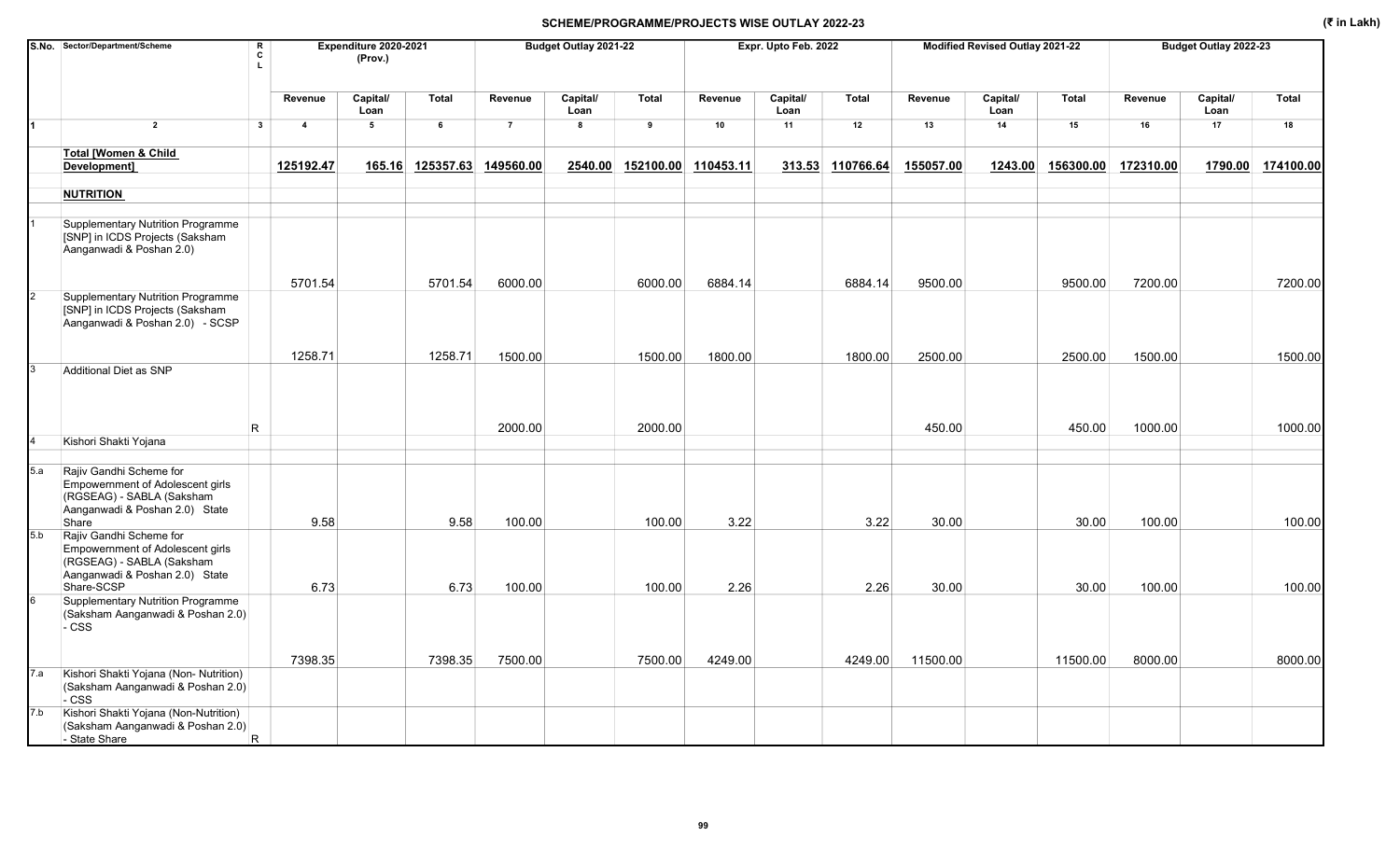|     | S.No. Sector/Department/Scheme<br>R<br>c                                                                                                                                              |                | Expenditure 2020-2021<br>(Prov.) |          |                | Budget Outlay 2021-22 |              |          | Expr. Upto Feb. 2022 |          |          | Modified Revised Outlay 2021-22 |              |          | Budget Outlay 2022-23 |              |
|-----|---------------------------------------------------------------------------------------------------------------------------------------------------------------------------------------|----------------|----------------------------------|----------|----------------|-----------------------|--------------|----------|----------------------|----------|----------|---------------------------------|--------------|----------|-----------------------|--------------|
|     |                                                                                                                                                                                       | Revenue        | Capital/<br>Loan                 | Total    | Revenue        | Capital/<br>Loan      | <b>Total</b> | Revenue  | Capital/<br>Loan     | Total    | Revenue  | Capital/<br>Loan                | <b>Total</b> | Revenue  | Capital/<br>Loan      | <b>Total</b> |
| 1   | $\overline{2}$<br>$\mathbf{3}$                                                                                                                                                        | $\overline{4}$ | 5                                | 6        | $\overline{7}$ | 8                     | 9            | 10       | 11                   | 12       | 13       | 14                              | 15           | 16       | 17                    | 18           |
| 8.a | Rajiv Gandhi Scheme for<br><b>Empowerment for Adolescent</b><br>Girls(RGSEAG)- SABLA for<br>Supplementary Nutrition (Saksham<br>Aanganwadi & Poshan 2.0) -CSS                         | 4.80           |                                  | 4.80     | 100.00         |                       | 100.00       |          |                      |          | 30.00    |                                 | 30.00        | 100.00   |                       | 100.00       |
| 8.b | Rajiv Gandhi Scheme for<br>Empowerment for Adolescent Girls for<br>components other than Nutrition<br>(Saksham Aanganwadi & Poshan 2.0)<br>$-css$                                     |                |                                  |          | 100.00         |                       | 100.00       |          |                      |          | 30.00    |                                 | 30.00        | 100.00   |                       | 100.00       |
| 8.c | Rajiv Gandhi Scheme for<br>Empowerment for Adolescent Girls for<br>components other than Nutrition<br>(Saksham Aanganwadi & Poshan 2.0)                                               |                |                                  |          |                |                       |              |          |                      |          |          |                                 |              |          |                       |              |
| 8.d | - State Share<br>R.<br>Rajiv Gandhi Scheme for<br><b>Empowerment for Adolescent Girls</b><br>forSupplementary Nutrition<br>Programme (Saksham Aanganwadi &<br>Poshan 2.0) (SCSP) -CSS | 0.10           |                                  | 0.10     | 100.00         |                       | 100.00       |          |                      |          | 30.00    |                                 | 30.00        | 100.00   |                       | 100.00       |
|     |                                                                                                                                                                                       | 3.59           |                                  | 3.59     | 100.00         |                       | 100.00       |          |                      |          | 100.00   |                                 | 100.00       | 100.00   |                       | 100.00       |
|     | Sub-Total [Deptt. of Women &<br><b>Child Development]</b>                                                                                                                             | 14383.40       |                                  | 14383.40 | 17600.00       |                       | 17600.00     | 12938.62 |                      | 12938.62 | 24200.00 |                                 | 24200.00     | 18300.00 |                       | 18300.00     |
|     | <b>MID DAY MEALS</b>                                                                                                                                                                  |                |                                  |          |                |                       |              |          |                      |          |          |                                 |              |          |                       |              |
| 8.a | Dte. of Education                                                                                                                                                                     | 3381.84        |                                  | 3381.84  | 2763.00        |                       | 2763.00      | 1247.59  |                      | 1247.59  | 3005.21  |                                 | 3005.21      | 4492.00  |                       | 4492.00      |
| 8.b | Dte. of Education - SCSP                                                                                                                                                              | 508.26         |                                  | 508.26   | 450.00         |                       | 450.00       | 188.58   |                      | 188.58   | 600.00   |                                 | 600.00       | 800.00   |                       | 800.00       |
| 8.c | Dte. of Education - GIA to Aided<br>School                                                                                                                                            | 174.36         |                                  | 174.36   | 210.00         |                       | 210.00       | 117.79   |                      | 117.79   | 210.00   |                                 | 210.00       | 350.00   |                       | 350.00       |
| 8.d | Dte. of Education - SCSP                                                                                                                                                              | 2.73           |                                  | 2.73     | 20.00          |                       | 20.00        | 10.86    |                      | 10.86    | 20.00    |                                 | 20.00        | 30.00    |                       | 30.00        |
|     | <b>Total - Dte. of Education (State</b><br>Share)                                                                                                                                     | 4067.19        |                                  | 4067.19  | 3443.00        |                       | 3443.00      | 1564.82  |                      | 1564.82  | 3835.21  |                                 | 3835.21      | 5672.00  |                       | 5672.00      |
| 9.a | Delhi Cantonment Board (DCB)                                                                                                                                                          |                |                                  |          | 8.20           |                       | 8.20         | 4.30     |                      | 4.30     | 6.47     |                                 | 6.47         | 12.00    |                       | 12.00        |
| 9.b | Delhi Cantonment Board (DCB) -<br>SCSP                                                                                                                                                |                |                                  |          | 1.80           |                       | 1.80         | 0.89     |                      | 0.89     | 1.42     |                                 | 1.42         | 3.00     |                       | 3.00         |
|     | Total - Delhi Cantonment Board<br>(State Share)                                                                                                                                       |                |                                  |          | 10.00          |                       | 10.00        | 5.19     |                      | 5.19     | 7.89     |                                 | 7.89         | 15.00    |                       | 15.00        |
|     | <b>Delhi Municipal Corporations</b>                                                                                                                                                   |                |                                  |          |                |                       |              |          |                      |          |          |                                 |              |          |                       |              |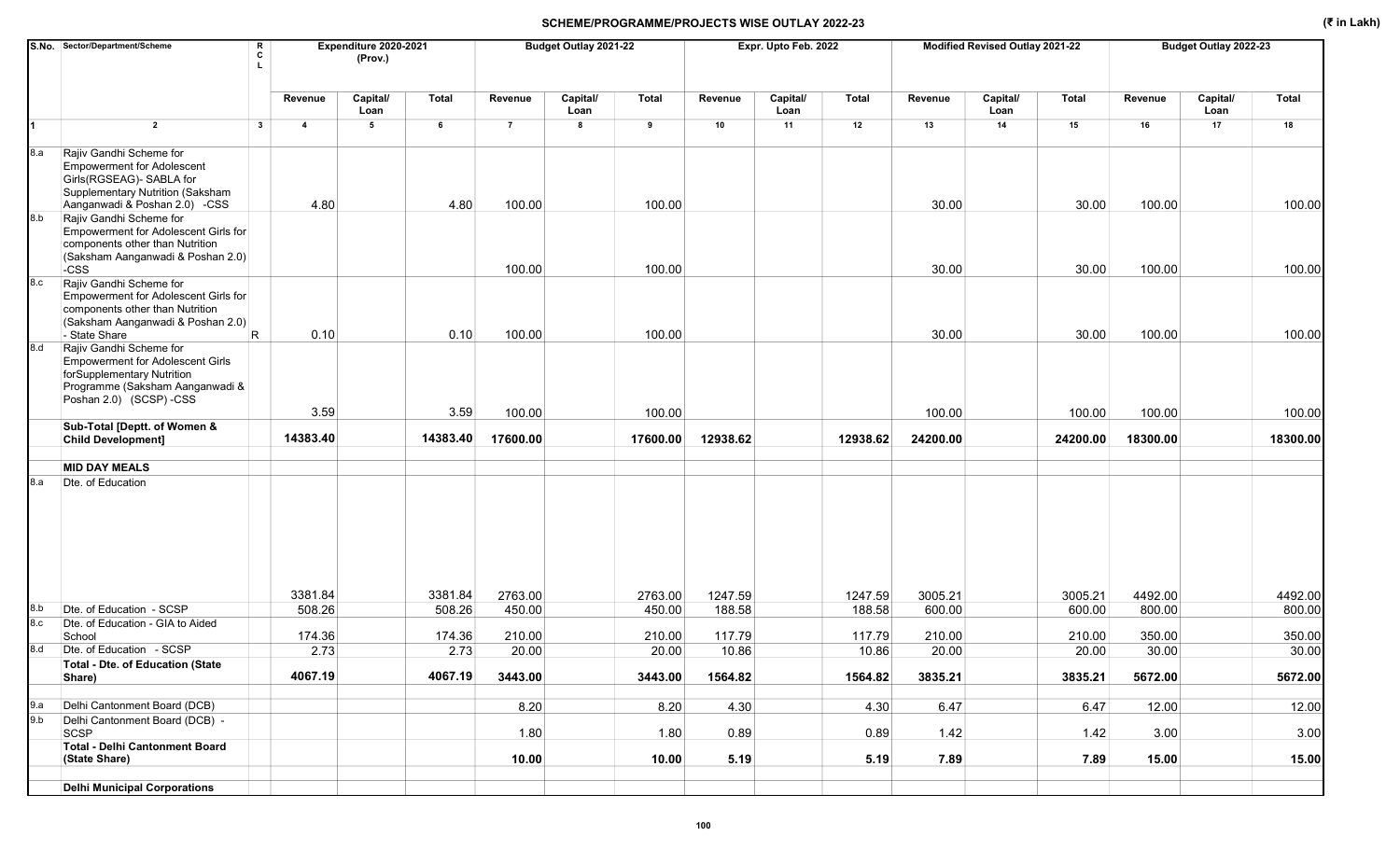|      | S.No. Sector/Department/Scheme<br>R<br>C                                                |                | Expenditure 2020-2021<br>(Prov.) |         |                | Budget Outlay 2021-22 |              |         | Expr. Upto Feb. 2022 |              |         | Modified Revised Outlay 2021-22 |         |         | Budget Outlay 2022-23 |              |
|------|-----------------------------------------------------------------------------------------|----------------|----------------------------------|---------|----------------|-----------------------|--------------|---------|----------------------|--------------|---------|---------------------------------|---------|---------|-----------------------|--------------|
|      |                                                                                         | Revenue        | Capital/<br>Loan                 | Total   | Revenue        | Capital/<br>Loan      | <b>Total</b> | Revenue | Capital/<br>Loan     | <b>Total</b> | Revenue | Capital/<br>Loan                | Total   | Revenue | Capital/<br>Loan      | <b>Total</b> |
|      | $\overline{2}$<br>$\mathbf{3}$                                                          | $\overline{4}$ | 5                                | 6       | $\overline{7}$ | 8                     | 9            | 10      | 11                   | 12           | 13      | 14                              | 15      | 16      | 17                    | 18           |
|      | 10.a North Delhi Municipal Corporation                                                  | 263.63         |                                  | 263.63  | 900.00         |                       | 900.00       | 373.27  |                      | 373.27       | 710.32  |                                 | 710.32  | 1000.00 |                       | 1000.00      |
| 10.b | North Delhi Municipal Corporation -<br><b>SCSP</b>                                      | 57.87          |                                  | 57.87   | 200.00         |                       | 200.00       | 75.91   |                      | 75.91        | 157.85  |                                 | 157.85  | 200.00  |                       | 200.00       |
|      | <b>Total - North Delhi Municipal</b><br><b>Corporation (State Share)</b>                | 321.50         |                                  | 321.50  | 1100.00        |                       | 1100.00      | 449.18  |                      | 449.18       | 868.17  |                                 | 868.17  | 1200.00 |                       | 1200.00      |
| 11.a | South Delhi Municipal Corporation                                                       | 217.30         |                                  | 217.30  | 800.00         |                       | 800.00       | 460.65  |                      | 460.65       | 631.40  |                                 | 631.40  | 1200.00 |                       | 1200.00      |
| 11.b | South Delhi Municipal Corporation -                                                     |                |                                  |         |                |                       |              |         |                      |              |         |                                 |         |         |                       |              |
|      | <b>SCSP</b><br><b>Total - South Delhi Municipal</b>                                     | 46.19          |                                  | 46.19   | 170.00         |                       | 170.00       | 90.72   |                      | 90.72        | 134.17  |                                 | 134.17  | 200.00  |                       | 200.00       |
|      | <b>Corporation (State Share)</b>                                                        | 263.49         |                                  | 263.49  | 970.00         |                       | 970.00       | 551.37  |                      | 551.37       | 765.57  |                                 | 765.57  | 1400.00 |                       | 1400.00      |
| 12.a | East Delhi Municipal Corporation                                                        | 147.09         |                                  | 147.09  | 500.00         |                       | 500.00       | 264.83  |                      | 264.83       | 394.62  |                                 | 394.62  | 650.00  |                       | 650.00       |
| 12.b | East Delhi Municipal Corporation -<br><b>SCSP</b>                                       | 32.29          |                                  | 32.29   | 110.00         |                       | 110.00       | 53.80   |                      | 53.80        | 86.82   |                                 | 86.82   | 150.00  |                       | 150.00       |
|      | <b>Total - East Delhi Municipal</b><br><b>Corporation (State Share)</b>                 | 179.38         |                                  | 179.38  | 610.00         |                       | 610.00       | 318.63  |                      | 318.63       | 481.44  |                                 | 481.44  | 800.00  |                       | 800.00       |
|      | 13.a New Delhi Municipal Council (NDMC)                                                 | 17.36          |                                  | 17.36   | 60.00          |                       | 60.00        | 30.02   |                      | 30.02        | 47.35   |                                 | 47.35   | 60.00   |                       | 60.00        |
| 13.b | New Delhi Municipal Council (NDMC)<br>$-SCSP$                                           | 2.90           |                                  | 2.90    | 10.00          |                       | 10.00        | 4.66    |                      | 4.66         | 7.89    |                                 | 7.89    | 10.00   |                       | 10.00        |
|      | <b>Total - New Delhi Municipal</b><br><b>Corporation (State Share)</b>                  | 20.26          |                                  | 20.26   | 70.00          |                       | 70.00        | 34.68   |                      | 34.68        | 55.24   |                                 | 55.24   | 70.00   |                       | 70.00        |
| 14.a |                                                                                         |                |                                  |         |                |                       |              |         |                      |              |         |                                 |         |         |                       |              |
|      | Dept. of Social Welfare (for Deaf and<br>Dumb Student of the Department run<br>Schools) |                |                                  |         | 1.00           |                       | 1.00         |         |                      |              | 1.00    |                                 | 1.00    | 1.00    |                       | 1.00         |
| 14.b | Dept. of Social Welfare (for Deaf and<br>Dumb Student of the Department run             |                |                                  |         |                |                       |              |         |                      |              |         |                                 |         |         |                       |              |
|      | Schools) - SCSP<br><b>Total - Deptt. of Social Welfare</b>                              |                |                                  |         | 1.00           |                       | 1.00         |         |                      |              | 1.00    |                                 | 1.00    | 1.00    |                       | 1.00         |
|      | <b>Total- MID DAY MEAL- State Share</b>                                                 |                |                                  |         | 2.00           |                       | 2.00         |         |                      |              | 2.00    |                                 | 2.00    | 2.00    |                       | 2.00         |
|      |                                                                                         | 4851.82        |                                  | 4851.82 | 6205.00        |                       | 6205.00      | 2923.87 |                      | 2923.87      | 6015.52 |                                 | 6015.52 | 9159.00 |                       | 9159.00      |
|      | Mid-day Meal Scheme - CSS                                                               |                |                                  |         |                |                       |              |         |                      |              |         |                                 |         |         |                       |              |
| 15a  | Dte. of Education -CSS                                                                  |                |                                  |         |                |                       |              |         |                      |              |         |                                 |         |         |                       |              |
|      |                                                                                         |                |                                  |         |                |                       |              |         |                      |              |         |                                 |         |         |                       |              |
| 15b  | R<br>Dte. of Education - SCSP-CSS                                                       | 5736.02        |                                  | 5736.02 | 5000.00        |                       | 5000.00      | 2846.40 |                      | 2846.40      | 8500.00 |                                 | 8500.00 | 9000.00 |                       | 9000.00      |
|      | $\overline{R}$                                                                          | 446.44         |                                  | 446.44  | 540.00         |                       | 540.00       | 508.78  |                      | 508.78       | 1000.00 |                                 | 1000.00 | 1050.00 |                       | 1050.00      |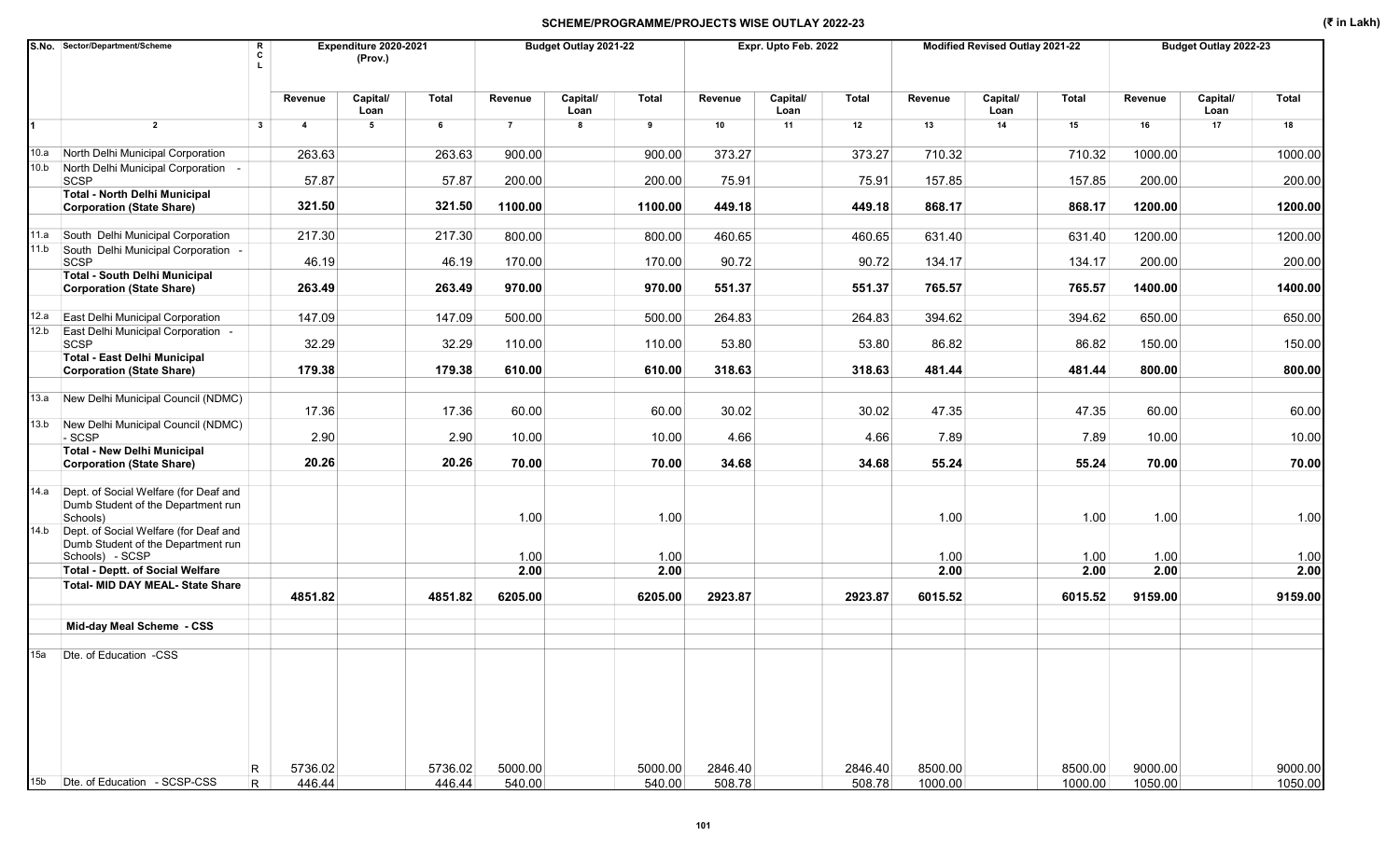|                 | S.No. Sector/Department/Scheme<br>R<br>C                             |                         | Expenditure 2020-2021<br>(Prov.) |                     |                      | Budget Outlay 2021-22 |                      |                    | Expr. Upto Feb. 2022 |                    |                      | Modified Revised Outlay 2021-22 |                      |                      | Budget Outlay 2022-23 |                      |
|-----------------|----------------------------------------------------------------------|-------------------------|----------------------------------|---------------------|----------------------|-----------------------|----------------------|--------------------|----------------------|--------------------|----------------------|---------------------------------|----------------------|----------------------|-----------------------|----------------------|
|                 |                                                                      | Revenue                 | Capital/<br>Loan                 | <b>Total</b>        | Revenue              | Capital/<br>Loan      | Total                | Revenue            | Capital/<br>Loan     | <b>Total</b>       | Revenue              | Capital/<br>Loan                | Total                | Revenue              | Capital/<br>Loan      | Total                |
|                 | $\overline{2}$<br>$\mathbf{3}$                                       | $\overline{\mathbf{4}}$ | 5                                | 6                   | $\overline{7}$       | 8                     | 9                    | 10                 | 11                   | 12                 | 13                   | 14                              | 15                   | 16                   | 17                    | 18                   |
| 15c             | Dte. of Education - GIA to Aided<br>School -CSS<br>R                 | 311.16                  |                                  | 311.16              | 318.00               |                       | 318.00               | 222.52             |                      | 222.52             | 618.00               |                                 | 618.00               | 650.00               |                       | 650.00               |
| 15d             | Dte. of Education - SCSP -CSS<br>R.                                  | 12.25                   |                                  | 12.25               | 37.00                |                       | 37.00                | 33.72              |                      | 33.72              | 73.00                |                                 | 73.00                | 75.00                |                       | 75.00                |
| 16a             | Delhi Cantonment Board (DCB) -CSS                                    |                         |                                  |                     |                      |                       |                      |                    |                      |                    |                      |                                 |                      |                      |                       |                      |
| 16b             | R<br>Delhi Cantonment Board (DCB) -                                  | 29.45                   |                                  | 29.45               | 122.00               |                       | 122.00               | 11.17              |                      | 11.17              | 21.35                |                                 | 21.35                | 23.00                |                       | 23.00                |
|                 | R.<br>SCSP-CSS<br>Total Delhi Cantonment Board -CSS                  | 0.50                    |                                  | 0.50                | 28.00                |                       | 28.00                | 6.00               |                      | 6.00               | 8.06                 |                                 | 8.06                 | 8.00                 |                       | 8.00                 |
| 17a             | North Delhi Municipal Corporation -                                  | 29.95                   |                                  | 29.95               | 150.00               |                       | 150.00               | 17.17              |                      | 17.17              | 29.41                |                                 | 29.41                | 31.00                |                       | 31.00                |
|                 | $\overline{\mathsf{R}}$<br><b>CSS</b>                                | 1270.66                 |                                  | 1270.66             | 1300.00              |                       | 1300.00              | 866.75             |                      | 866.75             | 1818.56              |                                 | 1818.56              | 1900.00              |                       | 1900.00              |
| 17b             | North Delhi Municipal Corporation -<br>R.<br>SCSP-CSS                | 109.17                  |                                  | 109.17              | 300.00               |                       | 300.00               | 185.69             |                      | 185.69             | 300.00               |                                 | 300.00               | 330.00               |                       | 330.00               |
|                 | Total North Delhi Municipal<br>Corporation CSS+SS                    | 1701.33                 |                                  | 1701.33             | 2700.00              |                       | 2700.00              | 1501.62            |                      | 1501.62            | 2986.73              |                                 | 2986.73              | 3430.00              |                       | 3430.00              |
| 18a             | South Delhi Municipal Corporation -<br>R<br><b>CSS</b>               | 1040.83                 |                                  | 1040.83             | 1200.00              |                       | 1200.00              | 1086.84            |                      | 1086.84            | 2352.04              |                                 | 2352.04              | 2500.00              |                       | 2500.00              |
| 18b             | South Delhi Municipal Corporation -<br>SCSP-CSS<br>R.                | 89.49                   |                                  | 89.49               | 200.00               |                       | 200.00               | 200.00             |                      | 200.00             | 273.00               |                                 | 273.00               | 270.00               |                       | 270.00               |
|                 | Total South Delhi Municipal<br>Corporation CSS+SS                    | 1393.81                 |                                  | 1393.81             | 2370.00              |                       | 2370.00              | 1838.21            |                      | 1838.21            | 3390.61              |                                 | 3390.61              | 4170.00              |                       | 4170.00              |
| 19a             | East Delhi Municipal Corporation -<br><b>CSS</b><br>R                | 731.76                  |                                  | 731.76              | 780.00               |                       | 780.00               | 623.31             |                      | 623.31             | 1300.00              |                                 | 1300.00              | 1300.00              |                       | 1300.00              |
| 19b             | East Delhi Municipal Corporation -<br>SCSP-CSS<br>R.                 | 60.93                   |                                  | 60.93               | 175.00               |                       | 175.00               | 142.64             |                      | 142.64             | 222.72               |                                 | 222.72               | 230.00               |                       | 230.00               |
|                 | Total East Delhi Municipal                                           |                         |                                  |                     |                      |                       |                      |                    |                      |                    |                      |                                 |                      |                      |                       |                      |
| 20a             | Corporation CSS+SS<br>New Delhi Municipal Council (NDMC)             | 972.07                  |                                  | 972.07              | 1565.00              |                       | 1565.00              | 1084.58            |                      | 1084.58            | 2004.16              |                                 | 2004.16              | 2330.00              |                       | 2330.00              |
| 20 <sub>b</sub> | R<br>-CSS<br>New Delhi Municipal Council (NDMC)                      | 110.13                  |                                  | 110.13              | 155.00               |                       | 155.00               | 67.72              |                      | 67.72              | 165.18               |                                 | 165.18               | 170.00               |                       | 170.00               |
|                 | - SCSP-CSS<br>IR.<br>Total New Delhi Municipal                       | 6.89                    |                                  | 6.89                | 40.00                |                       | 40.00                | 24.35              |                      | 24.35              | 32.57                |                                 | 32.57                | 35.00                |                       | 35.00                |
|                 | Corporation CSS+SS                                                   | 137.28                  |                                  | 137.28              | 265.00               |                       | 265.00               | 126.75             |                      | 126.75             | 252.99               |                                 | 252.99               | 275.00               |                       | 275.00               |
|                 | TOTAL MID DAY MEALS-CSS<br>Sub-Total [MDM]                           | 9955.68<br>14807.50     |                                  | 9955.68<br>14807.50 | 10195.00<br>16400.00 |                       | 10195.00<br>16400.00 | 6825.89<br>9749.76 |                      | 6825.89<br>9749.76 | 16684.48<br>22700.00 |                                 | 16684.48<br>22700.00 | 17541.00<br>26700.00 |                       | 17541.00<br>26700.00 |
|                 |                                                                      |                         |                                  |                     |                      |                       |                      |                    |                      |                    |                      |                                 |                      |                      |                       |                      |
|                 | <b>Total [Nutrition]</b><br><b>JAIL</b>                              | 29190.90                |                                  | 29190.90            | 34000.00             |                       | 34000.00             | 22688.38           |                      | 22688.38           | 46900.00             |                                 | 46900.00             | 45000.00             |                       | 45000.00             |
|                 |                                                                      |                         |                                  |                     |                      |                       |                      |                    |                      |                    |                      |                                 |                      |                      |                       |                      |
|                 | C/o District Jail Mandoli at Shahdara<br>$\mathsf{C}$                |                         |                                  |                     |                      |                       |                      |                    |                      |                    |                      |                                 |                      |                      |                       |                      |
|                 | Motor Vehicle<br>C                                                   |                         | 25.61                            | 25.61               |                      | 500.00                | 500.00               |                    | 103.15               | 103.15             |                      | 150.00                          | 150.00               |                      | 500.00                | 500.00               |
|                 | Machinery & Equipments<br>$\mathsf{C}$                               |                         | 2.52                             | 2.52                |                      | 200.00                | 200.00               |                    | 2.39                 | 2.39               |                      | 340.00                          | 340.00               |                      | 500.00                | 500.00               |
|                 | Implementaion of E-Prisions project<br>(CSS) CSS                     | 79.67                   |                                  | 79.67               | 200.00               |                       | 200.00               |                    |                      |                    |                      |                                 |                      | 100.00               |                       | 100.00               |
| 5               | Implementation of body worn<br>camera's pilot project in Jails (CSS) |                         |                                  |                     |                      |                       |                      |                    |                      |                    |                      |                                 |                      |                      |                       |                      |
|                 | C.<br><b>CSS</b>                                                     |                         |                                  |                     |                      | 100.00                | 100.00               |                    | 100.00               | 100.00             |                      | 100.00                          | 100.00               |                      | 100.00                | 100.00               |

102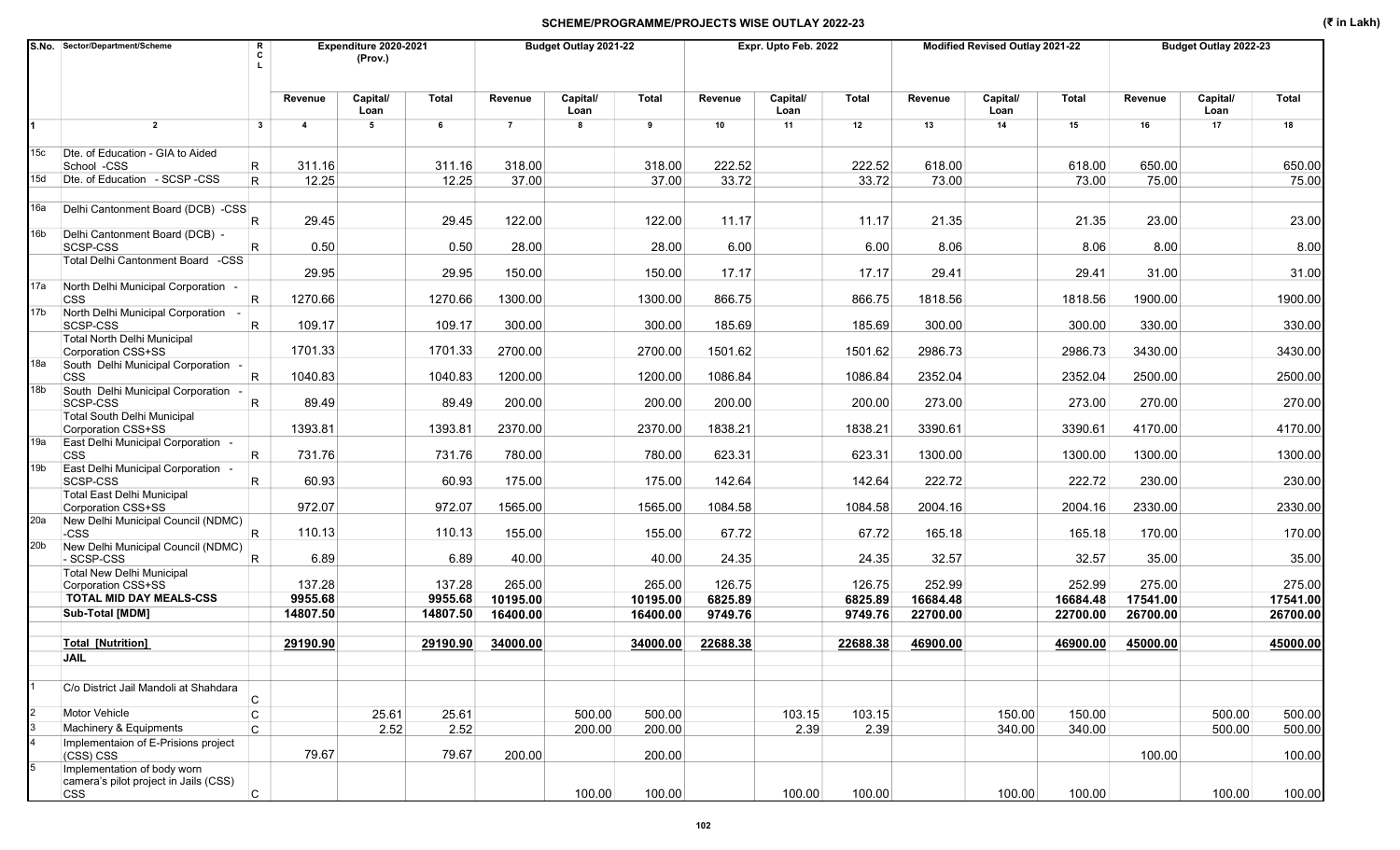|    | S.No. Sector/Department/Scheme                                                                                                                                            | R<br>C<br>Τ. |                         | Expenditure 2020-2021<br>(Prov.) |         |                | Budget Outlay 2021-22 |              |         | Expr. Upto Feb. 2022 |         |         | <b>Modified Revised Outlay 2021-22</b> |         |         | Budget Outlay 2022-23 |         |
|----|---------------------------------------------------------------------------------------------------------------------------------------------------------------------------|--------------|-------------------------|----------------------------------|---------|----------------|-----------------------|--------------|---------|----------------------|---------|---------|----------------------------------------|---------|---------|-----------------------|---------|
|    |                                                                                                                                                                           |              | Revenue                 | Capital/<br>Loan                 | Total   | Revenue        | Capital/<br>Loan      | <b>Total</b> | Revenue | Capital/<br>Loan     | Total   | Revenue | Capital/<br>Loan                       | Total   | Revenue | Capital/<br>Loan      | Total   |
|    | $\overline{2}$                                                                                                                                                            | $\mathbf{3}$ | $\overline{\mathbf{4}}$ | $5\phantom{.0}$                  | 6       | $\overline{7}$ | 8                     | 9            | 10      | 11                   | 12      | 13      | 14                                     | 15      | 16      | 17                    | 18      |
| 6  | Installation/ O & M of CCTV<br>Surveillance System in all Jails                                                                                                           | $\mathbf C$  |                         | 2972.13                          | 2972.13 |                | 1000.00               | 1000.00      |         | 1432.60              | 1432.60 |         | 2000.00                                | 2000.00 |         | 500.00                | 500.00  |
|    | Developmental Works in Central Jail<br>Tihar & Rohini                                                                                                                     | C            |                         | 1343.03                          | 1343.03 |                | 2500.00               | 2500.00      |         | 1510.87              | 1510.87 |         | 2710.00                                | 2710.00 |         | 5300.00               | 5300.00 |
|    | New Jail Projects at Narela and<br>Baprola and Other infrastructure work                                                                                                  | C            |                         |                                  |         |                |                       |              |         |                      |         |         |                                        |         |         |                       |         |
|    | <b>TOTAL (JAIL)</b>                                                                                                                                                       |              | 79.67                   | 4343.29                          | 4422.96 | 200.00         | 4300.00               | 4500.00      |         | 3149.01              | 3149.01 |         | 5300.00                                | 5300.00 | 100.00  | 6900.00               | 7000.00 |
|    | <b>Public Works</b>                                                                                                                                                       |              |                         |                                  |         |                |                       |              |         |                      |         |         |                                        |         |         |                       |         |
| А. | Delhi Govt. - Office<br><b>Accommodation</b>                                                                                                                              |              |                         |                                  |         |                |                       |              |         |                      |         |         |                                        |         |         |                       |         |
|    |                                                                                                                                                                           |              |                         | 899.81                           | 899.81  | 200.00         | 1800.00               | 2000.00      | 322.16  | 1700.17              | 2022.33 | 530.00  | 3066.00                                | 3596.00 | 1300.00 | 2700.00               | 4000.00 |
|    | M.S.O. Building at I.P. Estate                                                                                                                                            | R.           |                         |                                  |         |                |                       |              |         |                      |         |         |                                        |         |         |                       |         |
|    | Renovation, Additions & Alteration at<br>Raj Niwas                                                                                                                        | R.           |                         |                                  |         |                |                       |              |         |                      |         |         |                                        |         |         |                       |         |
|    | Improvement of Services at Old Sectt.                                                                                                                                     | R            |                         |                                  |         |                |                       |              |         |                      |         |         |                                        |         |         |                       |         |
|    | Office Bldg. at Metcalf House                                                                                                                                             | R            |                         |                                  |         |                |                       |              |         |                      |         |         |                                        |         |         |                       |         |
|    | Delhi Sachivalaya at IP Estate                                                                                                                                            | R            |                         |                                  |         |                |                       |              |         |                      |         |         |                                        |         |         |                       |         |
|    | Other Office Building                                                                                                                                                     | R.           |                         |                                  |         |                |                       |              |         |                      |         |         |                                        |         |         |                       |         |
|    | Renovation / Development of Office<br>Accommodation at Vikas Bhawan                                                                                                       | R.           |                         |                                  |         |                |                       |              |         |                      |         |         |                                        |         |         |                       |         |
|    | <b>Sub Total [Office Accomodation]</b>                                                                                                                                    |              |                         | 899.81                           | 899.81  | 200.00         | 1800.00               | 2000.00      | 322.16  | 1700.17              | 2022.33 | 530.00  | 3066.00                                | 3596.00 | 1300.00 | 2700.00               | 4000.00 |
|    | # Schemewise Break-up not provided<br>by PWD 2017-18 onwards.                                                                                                             |              |                         |                                  |         |                |                       |              |         |                      |         |         |                                        |         |         |                       |         |
| B. | <b>Court Buildings</b>                                                                                                                                                    |              |                         |                                  |         |                |                       |              |         |                      |         |         |                                        |         |         |                       |         |
|    | Repair & Maint. Of various Court<br><b>Buildings</b><br>(earlier before RE 2017-18, scheme<br>named: Const. & Maint. of District<br>Court Shahdara under capital section) |              |                         |                                  |         |                |                       |              |         |                      |         |         |                                        |         |         |                       |         |
|    |                                                                                                                                                                           | R.           | 3868.33                 |                                  | 3868.33 | 4000.00        |                       | 4000.00      | 4622.97 |                      | 4622.97 | 5500.00 |                                        | 5500.00 | 5000.00 |                       | 5000.00 |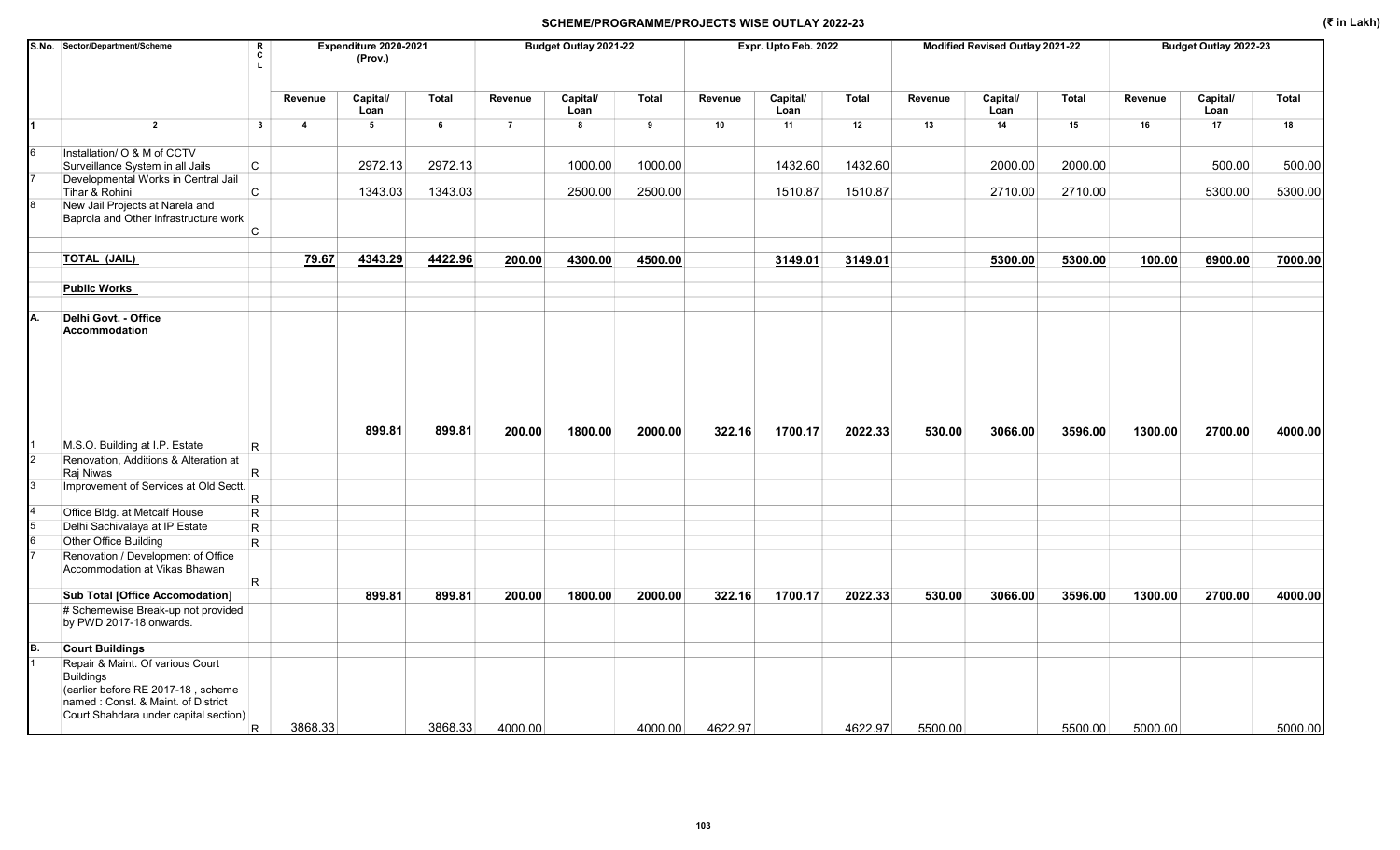|                         | S.No. Sector/Department/Scheme                                                                                                                   | R<br>C       |                | Expenditure 2020-2021<br>(Prov.) |              |                | Budget Outlay 2021-22 |              |         | Expr. Upto Feb. 2022 |          |         | Modified Revised Outlay 2021-22 |              |         | Budget Outlay 2022-23 |              |
|-------------------------|--------------------------------------------------------------------------------------------------------------------------------------------------|--------------|----------------|----------------------------------|--------------|----------------|-----------------------|--------------|---------|----------------------|----------|---------|---------------------------------|--------------|---------|-----------------------|--------------|
|                         |                                                                                                                                                  |              | Revenue        | Capital/<br>Loan                 | <b>Total</b> | Revenue        | Capital/<br>Loan      | <b>Total</b> | Revenue | Capital/<br>Loan     | Total    | Revenue | Capital/<br>Loan                | <b>Total</b> | Revenue | Capital/<br>Loan      | <b>Total</b> |
|                         | $\overline{2}$                                                                                                                                   | $\mathbf{3}$ | $\overline{4}$ | 5                                | 6            | $\overline{7}$ | 8                     | 9            | 10      | 11                   | 12       | 13      | 14                              | 15           | 16      | 17                    | 18           |
|                         | C/o Court Buildings (earlier RE 2018-<br>19 scheme name- Re-development of<br>"C" Block and construction of "S"<br>Block in Delhi High Court)    |              |                |                                  |              |                |                       |              |         |                      |          |         |                                 |              |         |                       |              |
| 2.a                     |                                                                                                                                                  | C            |                | 5962.78                          | 5962.78      |                | 15000.00              | 15000.00     |         | 14544.54             | 14544.54 |         | 19050.00                        | 19050.00     |         | 2000.00               | 2000.00      |
|                         | C /o S Block for Delhi High Court (on<br>2.74 Acre land at Bapanagar, Zakir<br>Hussain Marg, New Delhi)- (Central<br>Share received against NCA) |              |                |                                  |              |                |                       |              |         |                      |          |         |                                 |              |         |                       |              |
|                         |                                                                                                                                                  | C            |                | 2190.64                          | 2190.64      |                | 100.00                | 100.00       |         | 866.16               | 866.16   |         | 2799.00                         | 2799.00      |         |                       |              |
| 2.b                     | C/o various Court Buildings -(New<br>Scheme)                                                                                                     | $\mathsf{C}$ |                |                                  |              |                |                       |              |         |                      |          |         |                                 |              |         | 15000.00              | 15000.00     |
| 2.c                     | Renovation/improvement/Alteration                                                                                                                |              |                |                                  |              |                |                       |              |         |                      |          |         |                                 |              |         |                       |              |
|                         | works in various Court Buildings -<br>(New Scheme)                                                                                               | C            |                |                                  |              |                |                       |              |         |                      |          |         |                                 |              |         |                       |              |
|                         | Infrastructural facilities for judiciary -<br>CSS (Scheme shifted to OAS sector<br>w.e.f. BE 2022-23)                                            | $\mathsf C$  |                | 6721.66                          | 6721.66      |                | 2000.00               | 2000.00      |         | 1465.24              | 1465.24  |         | 3000.00                         | 3000.00      |         |                       |              |
|                         |                                                                                                                                                  |              |                |                                  |              |                |                       |              |         |                      |          |         |                                 |              |         |                       |              |
|                         | <b>Sub-Total [Court Building]</b>                                                                                                                |              | 3868.33        | 14875.08                         | 18743.41     | 4000.00        | 17100.00              | 21100.00     | 4622.97 | 16875.94             | 21498.91 | 5500.00 | 24849.00                        | 30349.00     | 5000.00 | 17000.00              | 22000.00     |
| IС                      | Installation/erection of hoarding<br>structures on Delhi Govt. Buildings<br>/ Premises for Govt.<br><b>Advertisements</b>                        | C            |                |                                  |              |                | 50.00                 | 50.00        |         |                      |          |         |                                 |              |         | 25.00                 | 25.00        |
|                         |                                                                                                                                                  |              |                |                                  |              |                |                       |              |         |                      |          |         |                                 |              |         |                       |              |
| D                       | Dte. General of Home Guards                                                                                                                      | R            | 39.45          |                                  | 39.45        | 70.00          |                       | 70.00        | 33.16   |                      | 33.16    | 65.00   |                                 | 65.00        | 71.00   |                       | 71.00        |
|                         |                                                                                                                                                  |              |                |                                  |              |                |                       |              |         |                      |          |         |                                 |              |         |                       |              |
| E                       | <b>Registrar Cooperative Societies</b>                                                                                                           | R            | 9.07           |                                  | 9.07         | 20.00          |                       | 20.00        | 4.70    |                      | 4.70     | 30.00   |                                 | 30.00        | 40.00   |                       | 40.00        |
|                         |                                                                                                                                                  |              |                |                                  |              |                |                       |              |         |                      |          |         |                                 |              |         |                       |              |
|                         | <b>Weight &amp; Measures</b>                                                                                                                     | C            |                | 126.56                           | 126.56       |                | 400.00                | 400.00       |         | 50.75                | 50.75    |         | 100.00                          | 100.00       |         | 50.00                 | 50.00        |
| G                       | <b>NCC</b>                                                                                                                                       |              |                |                                  |              |                |                       |              |         |                      |          |         |                                 |              |         |                       |              |
|                         |                                                                                                                                                  | C            |                | 107.25                           | 107.25       |                | 230.00                | 230.00       |         | 29.02                | 29.02    |         | 350.00                          | 350.00       |         | 272.00                | 272.00       |
| $\overline{\mathsf{H}}$ | <b>Labour Department</b>                                                                                                                         | C            |                |                                  |              |                | 50.00                 | 50.00        |         |                      |          |         | 50.00                           | 50.00        |         | 50.00                 | 50.00        |
|                         | <b>Employment Department</b>                                                                                                                     | C            |                | 13.93                            | 13.93        |                | 80.00                 | 80.00        |         | 5.42                 | 5.42     |         | 80.00                           | 80.00        |         | 150.00                | 150.00       |
|                         |                                                                                                                                                  |              |                |                                  |              |                |                       |              |         |                      |          |         |                                 |              |         |                       |              |
|                         | <b>Delhi Archives</b>                                                                                                                            | C            |                | 171.72                           | 171.72       |                | 300.00                | 300.00       |         | 92.46                | 92.46    |         | 230.00                          | 230.00       |         | 100.00                | 100.00       |
|                         |                                                                                                                                                  |              |                |                                  |              |                |                       |              |         |                      |          |         |                                 |              |         |                       |              |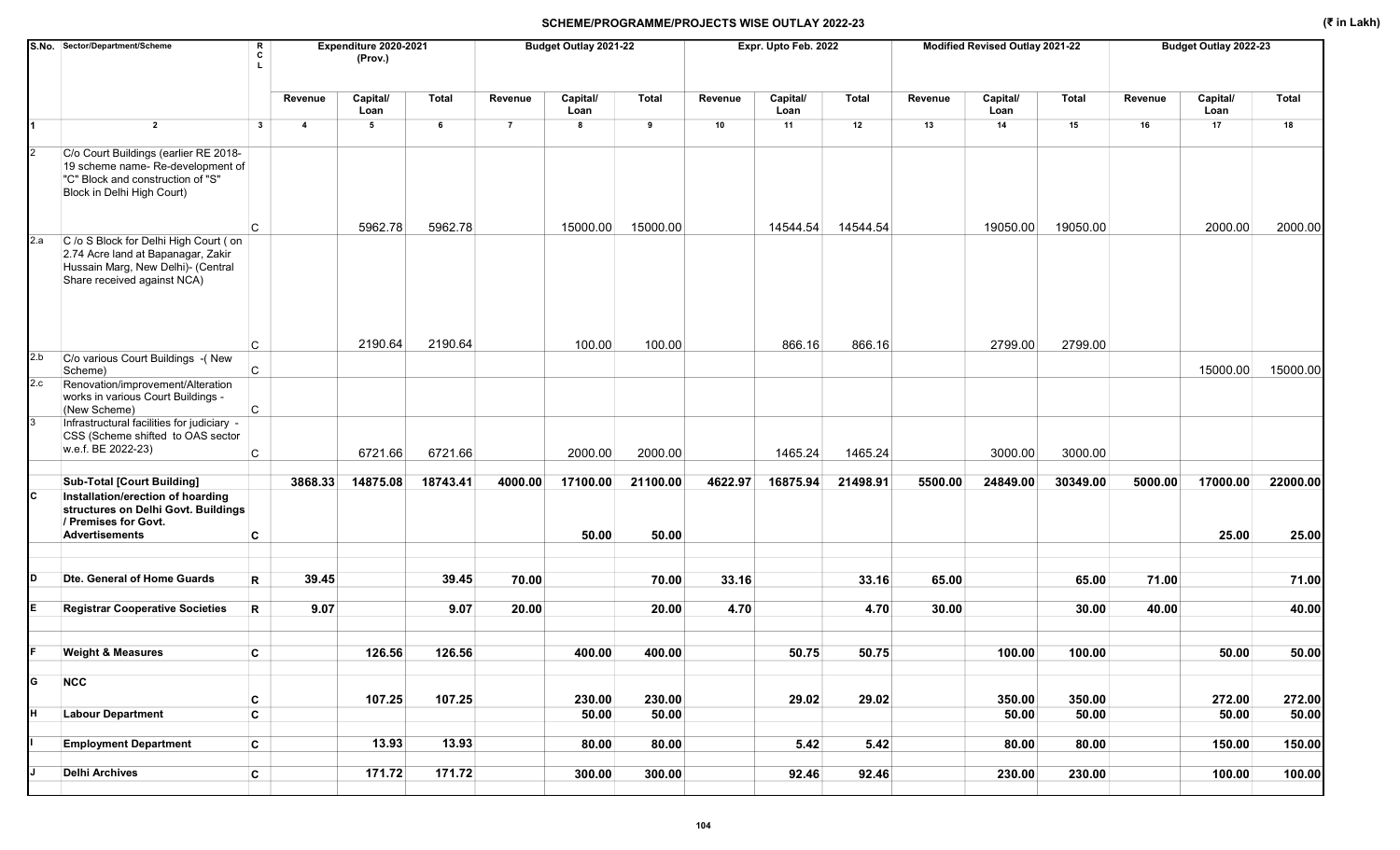|   | S.No. Sector/Department/Scheme                                                                                                     | $\mathbf R$<br>c |                         | Expenditure 2020-2021<br>(Prov.) |                    |                | Budget Outlay 2021-22 |                  |         | Expr. Upto Feb. 2022 |               |         | Modified Revised Outlay 2021-22 |                 |         | Budget Outlay 2022-23 |                    |
|---|------------------------------------------------------------------------------------------------------------------------------------|------------------|-------------------------|----------------------------------|--------------------|----------------|-----------------------|------------------|---------|----------------------|---------------|---------|---------------------------------|-----------------|---------|-----------------------|--------------------|
|   |                                                                                                                                    |                  | Revenue                 | Capital/<br>Loan                 | <b>Total</b>       | Revenue        | Capital/<br>Loan      | <b>Total</b>     | Revenue | Capital/<br>Loan     | Total         | Revenue | Capital/<br>Loan                | <b>Total</b>    | Revenue | Capital/<br>Loan      | <b>Total</b>       |
| И | $\overline{2}$                                                                                                                     | $\mathbf{3}$     | $\overline{\mathbf{4}}$ | 5                                | 6                  | $\overline{7}$ | 8                     | 9                | 10      | 11                   | 12            | 13      | 14                              | 15              | 16      | 17                    | 18                 |
| Κ | Installation of pole for national flag<br>$\overline{c}$                                                                           |                  |                         |                                  |                    |                | 4500.00               | 4500.00          |         | 4703.30              | 4703.30       |         | 6000.00                         | 6000.00         |         | 3942.00               | 3942.00            |
|   | <b>Construction of Building for DSSSB</b><br>and Improvement of existing Office<br>buildings                                       |                  |                         |                                  |                    |                |                       |                  |         |                      |               |         |                                 |                 |         |                       |                    |
|   | C                                                                                                                                  |                  |                         |                                  |                    |                |                       |                  |         |                      |               |         | 50.00                           | 50.00           |         | 300.00                | 300.00             |
| M | Construction of new Secretariat<br>Building                                                                                        | C.               |                         |                                  |                    |                |                       |                  |         |                      |               |         | 100.00                          | 100.00          |         |                       |                    |
| N | Construction of additional office space<br>in DDCD Building (New Scheme)                                                           |                  |                         |                                  |                    |                |                       |                  |         |                      |               |         |                                 |                 |         |                       |                    |
|   | $\mathsf{C}$<br>Construction of New office Building-<br>New Scheme                                                                 | $\mathsf{C}$     |                         |                                  |                    |                |                       |                  |         |                      |               |         |                                 |                 |         | 1000.00<br>5000.00    | 1000.00<br>5000.00 |
|   | <b>TOTAL [PUBLIC WORKS]</b>                                                                                                        |                  | 3916.85                 | 16194.35                         | 20111.20           | 4290.00        | 24510.00              | 28800.00         | 4982.99 | 23457.06             | 28440.05      | 6125.00 | 34875.00                        | 41000.00        | 6411.00 | 30589.00              | 37000.00           |
|   | <b>OTHER ADMINISTRATIVE</b><br><b>SERVICES</b>                                                                                     |                  |                         |                                  |                    |                |                       |                  |         |                      |               |         |                                 |                 |         |                       |                    |
|   | Dte. of Training: UTCS<br>(PWD Capital budget converted to<br>Revenue section from FY 2017-18<br>onwards.)                         | R                | 49.74                   |                                  | 49.74              | 70.00          |                       | 70.00            | 66.22   |                      | 66.22         | 133.00  |                                 | 133.00          | 100.00  |                       | 100.00             |
|   | Sarvottam Training Cell - CSS                                                                                                      |                  |                         |                                  |                    |                |                       |                  |         |                      |               | 20.00   |                                 | 20.00           |         |                       |                    |
|   | <b>Sub Total(UTCS)</b>                                                                                                             |                  | 49.74                   |                                  | 49.74              | 70.00          |                       | 70.00            | 66.22   |                      | 66.22         | 153.00  |                                 | 153.00          | 100.00  |                       | 100.00             |
| Ш | <b>ELECTION DEPTT.</b>                                                                                                             |                  |                         |                                  |                    |                |                       |                  |         |                      |               |         |                                 |                 |         |                       |                    |
|   | <b>Election Department</b><br>(Capital by PWD)<br>(PWD Capital budget converted to<br>Revenue section from FY 2017-18<br>onwards.) | R                | 55.85                   |                                  | 55.85              | 100.00         |                       | 100.00           | 51.03   |                      | 51.03         | 263.00  |                                 | 263.00          | 500.00  |                       | 500.00             |
| b | Capital Works - by Deptt.                                                                                                          |                  |                         |                                  |                    |                |                       |                  |         |                      |               |         |                                 |                 |         |                       |                    |
|   | <b>Sub-Total (Election)</b>                                                                                                        | C                | 55.85                   | 1601.14<br>1601.14               | 1601.14<br>1656.99 | 100.00         | 100.00<br>100.00      | 100.00<br>200.00 | 51.03   | 1.79<br>1.79         | 1.79<br>52.82 | 263.00  | 12.00<br>12.00                  | 12.00<br>275.00 | 500.00  | 200.00<br>200.00      | 200.00<br>700.00   |
|   |                                                                                                                                    |                  |                         |                                  |                    |                |                       |                  |         |                      |               |         |                                 |                 |         |                       |                    |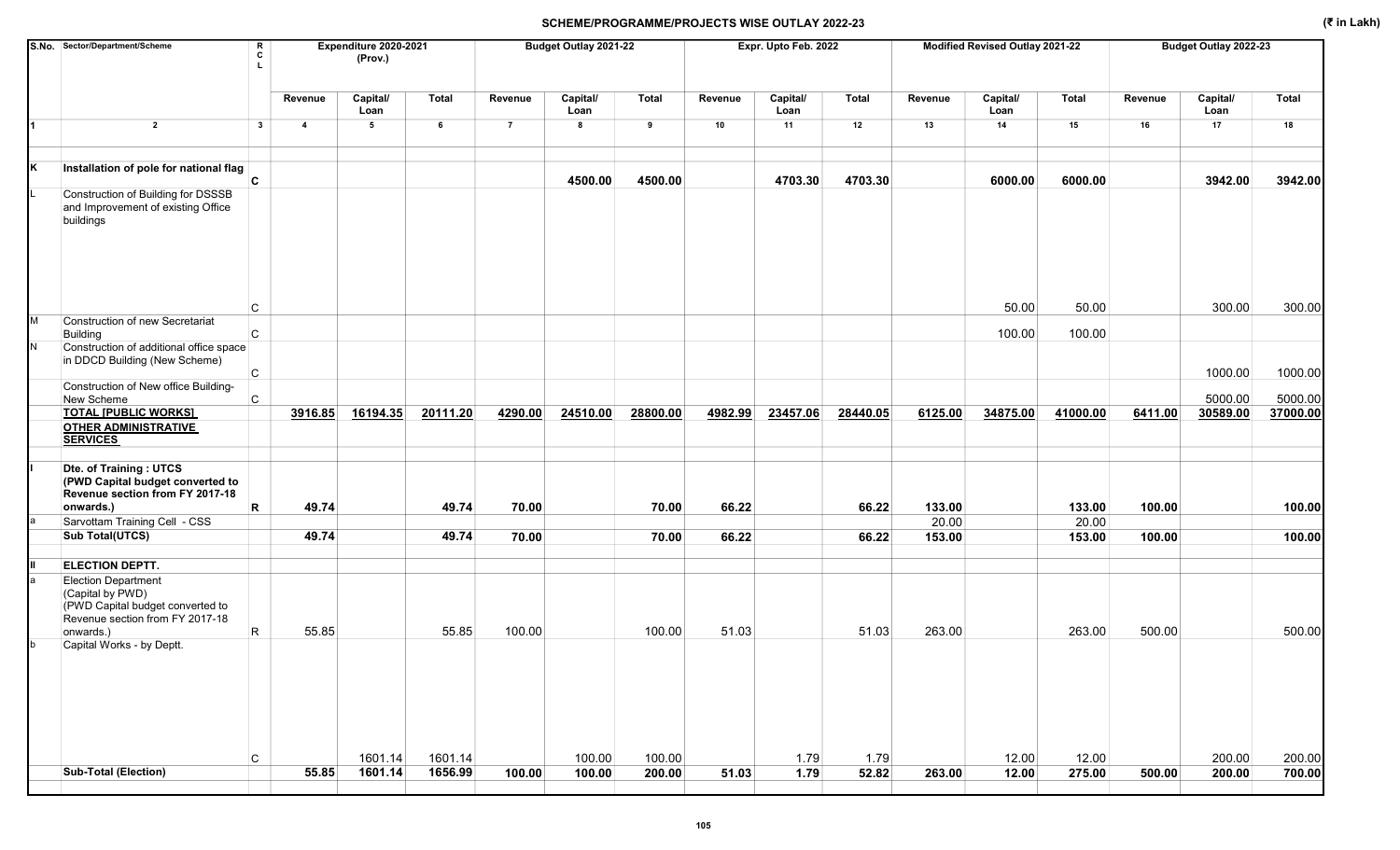|     | S.No. Sector/Department/Scheme<br>R<br>C<br>л.                                                                                                                                    |                         | Expenditure 2020-2021<br>(Prov.) |         |                | Budget Outlay 2021-22 |              |         | Expr. Upto Feb. 2022 |        |         | Modified Revised Outlay 2021-22 |              |            | Budget Outlay 2022-23 |              |
|-----|-----------------------------------------------------------------------------------------------------------------------------------------------------------------------------------|-------------------------|----------------------------------|---------|----------------|-----------------------|--------------|---------|----------------------|--------|---------|---------------------------------|--------------|------------|-----------------------|--------------|
|     |                                                                                                                                                                                   | Revenue                 | Capital/<br>Loan                 | Total   | Revenue        | Capital/<br>Loan      | <b>Total</b> | Revenue | Capital/<br>Loan     | Total  | Revenue | Capital/<br>Loan                | <b>Total</b> | Revenue    | Capital/<br>Loan      | <b>Total</b> |
| 1   | $\overline{2}$<br>$\mathbf{3}$                                                                                                                                                    | $\overline{\mathbf{4}}$ | 5                                | 6       | $\overline{7}$ | 8                     | 9            | 10      | 11                   | 12     | 13      | 14                              | 15           | ${\bf 16}$ | 17                    | 18           |
| Ш   | <b>Revenue Deptt</b>                                                                                                                                                              |                         |                                  |         |                |                       |              |         |                      |        |         |                                 |              |            |                       |              |
|     |                                                                                                                                                                                   |                         |                                  |         |                |                       |              |         |                      |        |         |                                 |              |            |                       |              |
|     |                                                                                                                                                                                   |                         |                                  |         |                |                       |              |         |                      |        |         |                                 |              |            |                       |              |
|     | Civil Defence<br>(Capital Budget transferred to PWD<br>capital Head in DN-11 from BE 2020-<br>21 onwards.)<br>C                                                                   |                         |                                  |         |                |                       |              |         |                      |        |         |                                 |              |            |                       |              |
|     | Motor Vehicle<br>$\mathsf{C}$                                                                                                                                                     |                         |                                  |         |                | 20.00                 | 20.00        |         |                      |        |         |                                 |              |            | 20.00                 | 20.00        |
|     | Machinery & Equipments<br>$\mathsf{C}$                                                                                                                                            |                         |                                  |         |                | 39.00                 | 39.00        |         |                      |        |         |                                 |              |            | 30.00                 | 30.00        |
|     | Mohalla Raksha Dal<br>$\mathsf{R}$                                                                                                                                                |                         |                                  |         |                |                       |              |         |                      |        |         |                                 |              |            |                       |              |
|     | Revamping of Civil Defence - CSS<br>$\mathsf{R}$                                                                                                                                  |                         |                                  |         | 60.00          |                       | 60.00        |         |                      |        | 60.00   |                                 | 60.00        | 60.00      |                       | 60.00        |
|     | <b>Sub Total [Civil Defence]</b>                                                                                                                                                  |                         |                                  |         | 60.00          | 59.00                 | 119.00       |         |                      |        | 60.00   |                                 | 60.00        | 60.00      | 50.00                 | 110.00       |
|     |                                                                                                                                                                                   |                         |                                  |         |                |                       |              |         |                      |        |         |                                 |              |            |                       |              |
|     | <b>All Districts + Headquarters</b>                                                                                                                                               |                         |                                  |         |                |                       |              |         |                      |        |         |                                 |              |            |                       |              |
|     | <b>Strengthening of Revenue</b><br>Administration<br>(Capital by PWD)<br>(PWD Capital Budget converted to<br>Revenue section from FY 2017-18<br>onwards for repair & maintenance) |                         |                                  |         |                |                       |              |         |                      |        |         |                                 |              |            |                       |              |
|     | $\mathsf{R}$                                                                                                                                                                      | 240.17                  |                                  | 240.17  | 500.00         |                       | 500.00       | 476.74  |                      | 476.74 | 854.00  |                                 | 854.00       | 767.50     |                       | 767.50       |
|     | Construction of Office Buildings of<br>Revenue Deptt. (by PWD)                                                                                                                    |                         |                                  |         |                |                       |              |         |                      |        |         |                                 |              |            |                       |              |
|     | C                                                                                                                                                                                 |                         | 273.96                           | 273.96  |                | 5000.00               | 5000.00      |         | 118.42               | 118.42 |         | 410.00                          | 410.00       |            | 7000.00               | 7000.00      |
| iij | C/o Haj House                                                                                                                                                                     |                         |                                  |         |                |                       |              |         |                      |        |         |                                 |              |            |                       |              |
| iv  | C<br><b>Disaster Management</b>                                                                                                                                                   |                         |                                  |         |                | 1000.00               | 1000.00      |         |                      |        |         |                                 |              |            | 100.00                | 100.00       |
|     | C                                                                                                                                                                                 | 1000.02                 |                                  | 1000.02 | 1000.00        |                       | 1000.00      | 824.46  |                      | 824.46 | 1300.00 |                                 | 1300.00      | 1400.00    |                       | 1400.00      |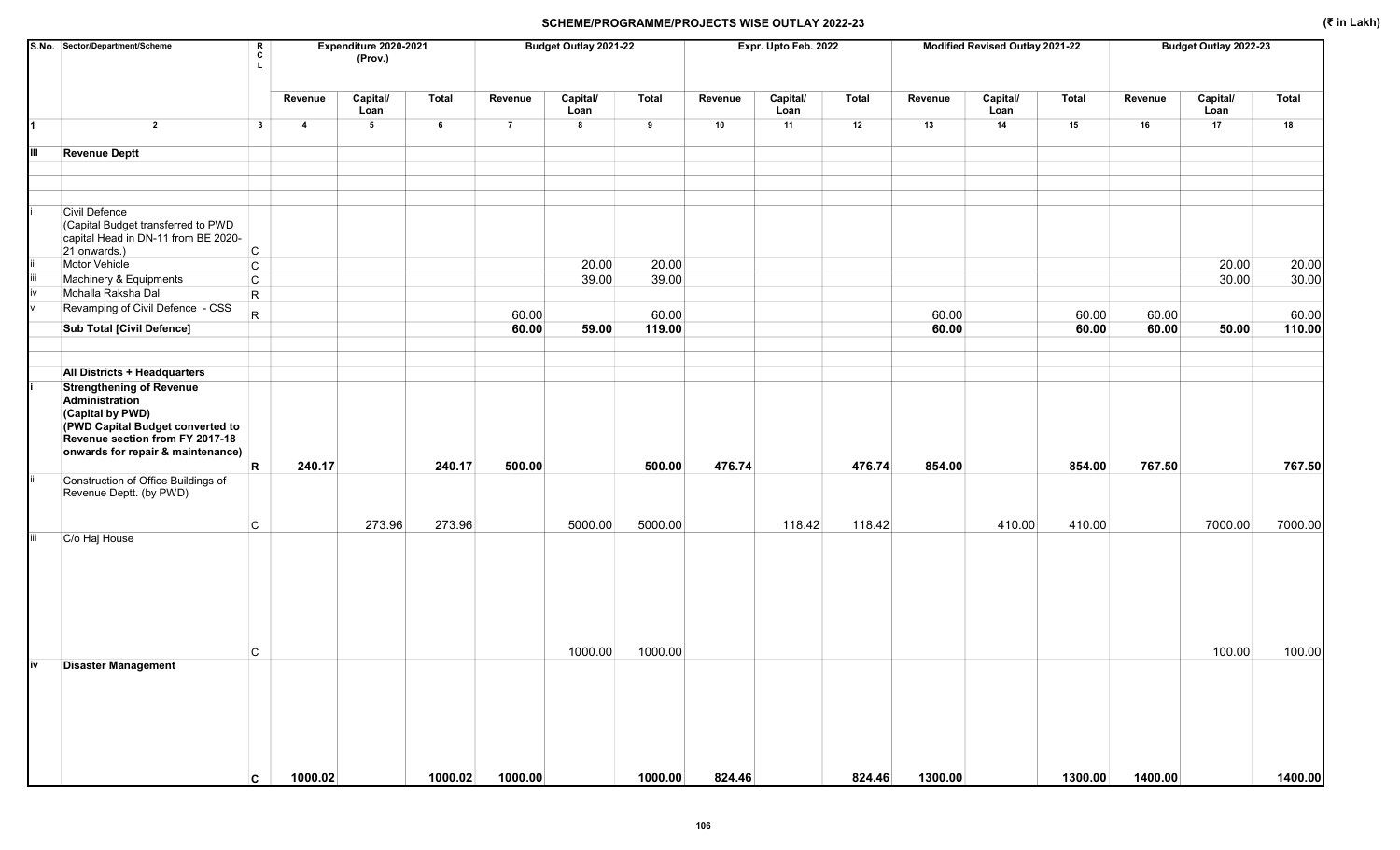|       | S.No. Sector/Department/Scheme                                                                                             | R<br>C       |                | Expenditure 2020-2021<br>(Prov.) |        |                | Budget Outlay 2021-22 |              |         | Expr. Upto Feb. 2022 |         |         | Modified Revised Outlay 2021-22 |              |         | Budget Outlay 2022-23 |         |
|-------|----------------------------------------------------------------------------------------------------------------------------|--------------|----------------|----------------------------------|--------|----------------|-----------------------|--------------|---------|----------------------|---------|---------|---------------------------------|--------------|---------|-----------------------|---------|
|       |                                                                                                                            |              | Revenue        | Capital/<br>Loan                 | Total  | Revenue        | Capital/<br>Loan      | <b>Total</b> | Revenue | Capital/<br>Loan     | Total   | Revenue | Capital/<br>Loan                | <b>Total</b> | Revenue | Capital/<br>Loan      | Total   |
|       | $\overline{2}$                                                                                                             | $\mathbf{3}$ | $\overline{4}$ | $5\phantom{.0}$                  | 6      | $\overline{7}$ | 8                     | 9            | 10      | 11                   | 12      | 13      | 14                              | 15           | 16      | 17                    | 18      |
|       | Disaster Contingency Plan/ Disaster<br>Response Fund                                                                       | $\mathsf{C}$ |                |                                  |        | 500.00         | 500.00                | 1000.00      |         |                      |         |         | 40.00                           | 40.00        |         | 500.00                | 500.00  |
| vi    | <b>GIA to Delhi e-District</b><br>Impelementation Society for e-<br><b>District Project</b>                                |              |                |                                  |        |                |                       |              |         |                      |         |         |                                 |              |         |                       |         |
| lvii  | Renovation / Modernization and<br>relocation of SR, DC & SDM offices<br>(by Department through DTTDC,<br>I&FC and DSIIDC ) |              |                |                                  |        |                |                       |              |         |                      |         |         |                                 |              |         |                       |         |
| viii  |                                                                                                                            | C            |                | 61.02                            | 61.02  |                | 2000.00               | 2000.00      |         |                      |         |         | 200.00                          | 200.00       |         | 2000.00               | 2000.00 |
|       | GIA toSamajik Suvidha Sangam/<br>Mission Swaraj                                                                            |              | 37.50          |                                  | 37.50  | 100.00         |                       | 100.00       |         |                      |         | 50.00   |                                 | 50.00        | 100.00  |                       | 100.00  |
| ix    | Mukhyamantari Teerth Yatra                                                                                                 |              |                |                                  |        | 1500.00        |                       | 1500.00      | 2500.00 |                      | 2500.00 | 2500.00 |                                 | 2500.00      | 5000.00 |                       | 5000.00 |
|       | Delhi Darshan Yojana - (New Scheme)                                                                                        | $\mathsf R$  |                |                                  |        | 500.00         |                       | 500.00       |         |                      |         | 5.00    |                                 | 5.00         | 100.00  |                       | 100.00  |
| xi    | Services for Various Religious<br>Activities                                                                               |              |                |                                  |        |                |                       |              |         |                      |         |         |                                 |              |         |                       |         |
|       |                                                                                                                            |              | 37.97          |                                  | 37.97  | 2800.00        |                       | 2800.00      | 534.54  |                      | 534.54  | 2500.00 |                                 | 2500.00      | 3511.00 |                       | 3511.00 |
| xii   | GIA to Delhi Wakf Board<br>GIA to Delhi Wakf Board - Gen 0                                                                 |              |                |                                  |        |                |                       |              |         |                      |         |         |                                 |              |         |                       |         |
|       |                                                                                                                            | R            |                |                                  |        | 30.00          |                       | 30.00        | 7.50    |                      | 7.50    | 6000.00 |                                 | 6000.00      | 5500.00 |                       | 5500.00 |
| b.    | GIA to Delhi Wakf Board - Sal 0                                                                                            | R            |                |                                  |        | 3700.00        |                       | 3700.00      | 925.00  |                      | 925.00  | 1190.00 |                                 | 1190.00      | 800.00  |                       | 800.00  |
| xiii  | Survey of Wakf Properties 0                                                                                                | $\mathsf{R}$ |                |                                  |        | 5.00           |                       | 5.00         | 1.33    |                      | 1.33    | 5.00    |                                 | 5.00         | 5.00    |                       | 5.00    |
| xiv   | GIA to Delhi Haj Committee 0                                                                                               |              |                |                                  |        |                |                       |              |         |                      |         |         |                                 |              |         |                       |         |
| а.    | GIA to Delhi Haj Committee - Gen                                                                                           | R.           | 50.00          |                                  | 50.00  | 150.00         |                       | 150.00       | 37.50   |                      | 37.50   | 38.00   |                                 | 38.00        | 244.00  |                       | 244.00  |
| b.    | GIA to Delhi Haj Committee - Sal                                                                                           | R.           | 120.00         |                                  | 120.00 | 120.00         |                       | 120.00       | 60.00   |                      | 60.00   | 130.00  |                                 | 130.00       | 130.00  |                       | 130.00  |
| xv a. | GIA to Delhi Minorities Commission -<br>Gen                                                                                |              | 50.00          |                                  | 50.00  | 100.00         |                       | 100.00       | 138.83  |                      | 138.83  | 200.00  |                                 | 200.00       | 400.00  |                       | 400.00  |
|       | xv b. GIA to Delhi Minorities Commission -<br>Sal                                                                          |              |                |                                  |        |                |                       |              |         |                      |         |         |                                 |              |         |                       |         |
|       |                                                                                                                            |              | 47.50          |                                  | 47.50  | 140.00         |                       | 140.00       | 171.13  |                      | 171.13  | 190.00  |                                 | 190.00       | 275.00  |                       | 275.00  |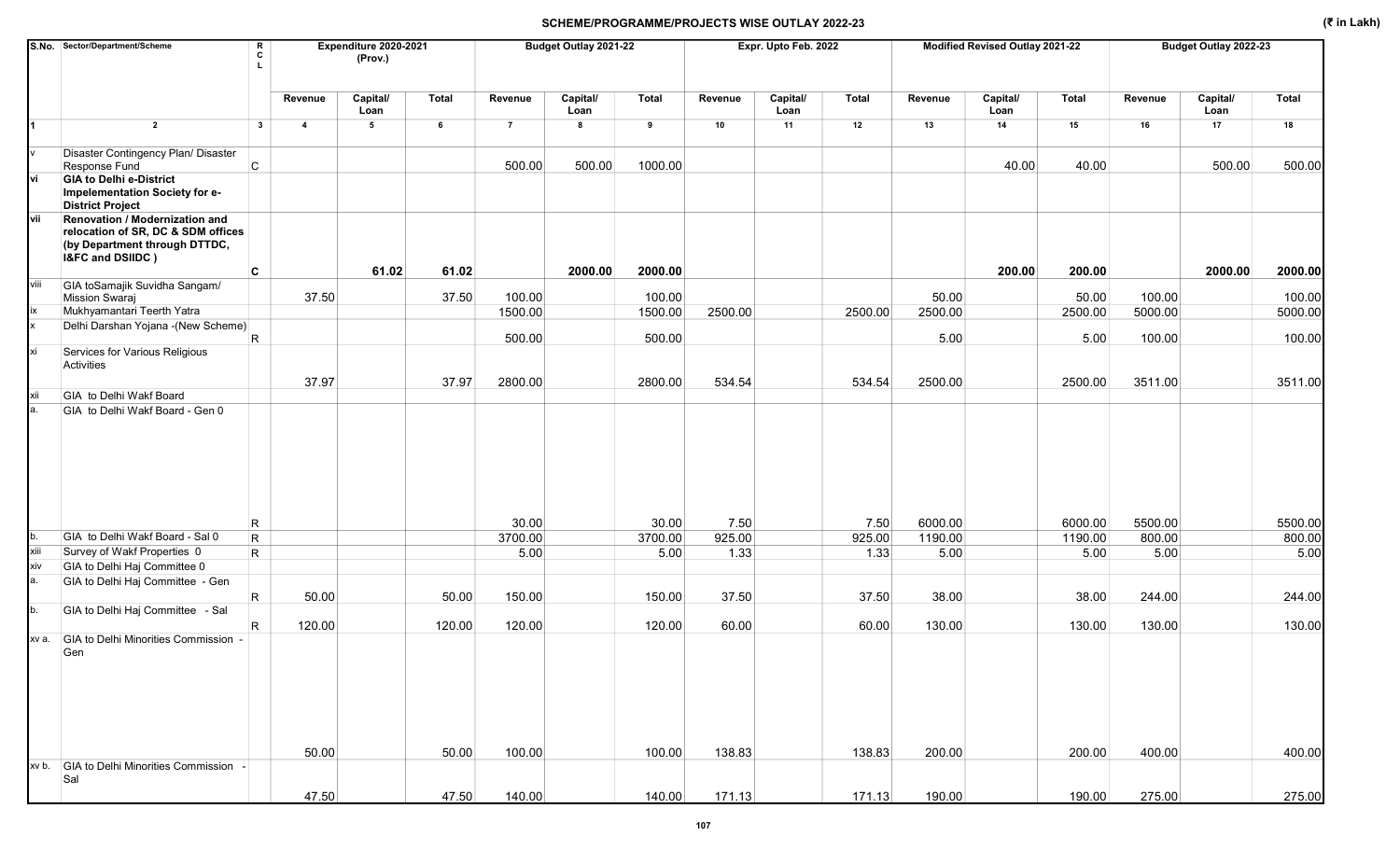|            | S.No. Sector/Department/Scheme<br>R<br>C                                                                                                                                                  |                         | Expenditure 2020-2021<br>(Prov.) |              |                 | Budget Outlay 2021-22 |                 |         | Expr. Upto Feb. 2022 |              |                 | Modified Revised Outlay 2021-22 |                 |         | Budget Outlay 2022-23 |              |
|------------|-------------------------------------------------------------------------------------------------------------------------------------------------------------------------------------------|-------------------------|----------------------------------|--------------|-----------------|-----------------------|-----------------|---------|----------------------|--------------|-----------------|---------------------------------|-----------------|---------|-----------------------|--------------|
|            |                                                                                                                                                                                           | Revenue                 | Capital/<br>Loan                 | <b>Total</b> | Revenue         | Capital/<br>Loan      | <b>Total</b>    | Revenue | Capital/<br>Loan     | <b>Total</b> | Revenue         | Capital/<br>Loan                | <b>Total</b>    | Revenue | Capital/<br>Loan      | <b>Total</b> |
| 1          | $\overline{2}$<br>$\mathbf{3}$                                                                                                                                                            | $\overline{\mathbf{4}}$ | 5                                | 6            | $\overline{7}$  | 8                     | 9               | 10      | 11                   | 12           | 13              | 14                              | 15              | 16      | 17                    | 18           |
| xvi        | Post Matric Scholarship Scheme for<br>Minority students -CSS                                                                                                                              |                         |                                  |              |                 |                       |                 |         |                      |              |                 |                                 |                 |         |                       |              |
| xvii       | Pre-matric Scholarship Scheme for<br>Minority students - CSS                                                                                                                              |                         |                                  |              |                 |                       |                 |         |                      |              |                 |                                 |                 |         |                       |              |
| xviii      | Merit-cum-Means based Scholarships<br>for Minority students - CSS                                                                                                                         |                         |                                  |              | 650.00          |                       | 650.00          |         |                      |              | 650.00          |                                 | 650.00          |         |                       |              |
| xix        | Reimbursement of Tution Fees to the<br>Minority Student of Class I to XII(State<br>funded scheme) - (New Scheme)<br>R.                                                                    |                         |                                  |              | 4.00<br>1500.00 |                       | 4.00<br>1500.00 |         |                      |              | 4.20<br>1500.00 |                                 | 4.20<br>1500.00 | 1500.00 |                       | 1500.00      |
| XX         | Merit Scholarship for student<br>belonging to Minority studying in<br>Professional/Technical/College<br>/Institutions/Universities(State Funded<br>Scheme) - (New Scheme)<br>$\mathsf{R}$ |                         |                                  |              | 200.00          |                       | 200.00          |         |                      |              | 200.00          |                                 | 200.00          | 200.00  |                       | 200.00       |
| xxi        | DR. B.R. Ambedkar State topper<br>Award to Minority students<br>(Statefunded Scheme) - (New<br>R.<br>Scheme)                                                                              |                         |                                  |              | 5.00            |                       | 5.00            |         |                      |              | 5.00            |                                 | 5.00            | 5.00    |                       | 5.00         |
| xxii       | PM Jan Vikas Karyakram<br>(earlier named as "Multisectoral<br>Development Programme for Minority<br>Concentration District") -CSS<br>(Central Share)<br>R.                                |                         |                                  |              | 30.00           |                       | 30.00           |         |                      |              | 930.00          |                                 | 930.00          | 930.00  |                       | 930.00       |
| xxiii      | PM Jan Vikas Karyakram<br>(earlier named as "Multisectoral<br>Development Programme for Minority<br>Concentration District") - (State<br>$\mathsf{R}$<br>Share)                           | 7.61                    |                                  | 7.61         | 8.00            |                       | 8.00            |         |                      |              | 8.00            |                                 | 8.00            | 8.00    |                       | 8.00         |
| xxiv       | Financial Assistance/Scholarship &<br>other Social Security Schemes for<br>$\mathsf{R}$<br>welfare of Minorities                                                                          |                         |                                  |              |                 |                       |                 |         |                      |              |                 |                                 |                 |         |                       |              |
| <b>XXV</b> | National Programme Capacity<br>Building for Earthquake Risk<br>Management - CSS                                                                                                           |                         |                                  |              | 12.00           |                       | 12.00           |         |                      |              | 12.00           |                                 | 12.00           | 12.00   |                       | 12.00        |
| xxvi       | Strengthening of SDMAs & DDMAs -<br><b>CSS</b>                                                                                                                                            |                         |                                  |              | 13.00           |                       | 13.00           |         |                      |              | 13.00           |                                 | 13.00           | 13.00   |                       | 13.00        |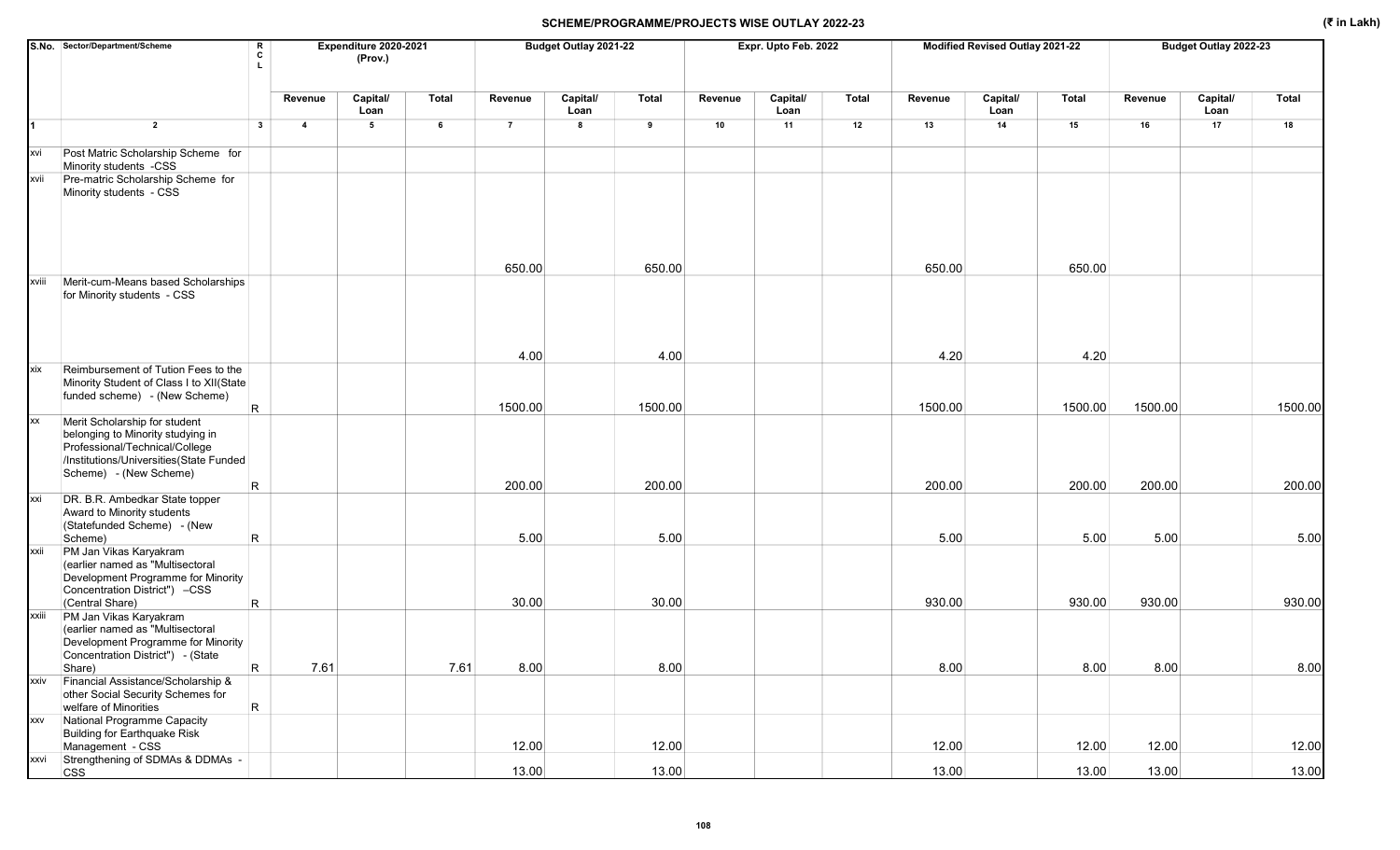## SCHEME/PROGRAMME/PROJECTS WISE OUTLAY 2022-23 (₹ in Lakh) (₹ in Lakh)

|        | S.No. Sector/Department/Scheme<br>$\mathbf{I}$                                                         | R<br>C                         | Expenditure 2020-2021<br>(Prov.) |              | Budget Outlay 2021-22 |                  |              |         | Expr. Upto Feb. 2022 |              |          | Modified Revised Outlay 2021-22 |              | Budget Outlay 2022-23 |                  |          |
|--------|--------------------------------------------------------------------------------------------------------|--------------------------------|----------------------------------|--------------|-----------------------|------------------|--------------|---------|----------------------|--------------|----------|---------------------------------|--------------|-----------------------|------------------|----------|
|        |                                                                                                        | Revenue                        | Capital/<br>Loan                 | <b>Total</b> | Revenue               | Capital/<br>Loan | <b>Total</b> | Revenue | Capital/<br>Loan     | <b>Total</b> | Revenue  | Capital/<br>Loan                | <b>Total</b> | Revenue               | Capital/<br>Loan | Total    |
| 1      | $\overline{2}$                                                                                         | $\mathbf{3}$<br>$\overline{4}$ | 5                                | 6            | $\overline{7}$        | 8                | 9            | 10      | 11                   | 12           | 13       | 14                              | 15           | 16                    | 17               | 18       |
| xxvii  | Disaster Management Projects under<br>Natural Disaster Plan in Disaster<br>Prone Area - CSS            | 22.70                          |                                  | 22.70        | 23.00                 |                  | 23.00        |         |                      |              |          |                                 |              |                       |                  |          |
| xxviii | Financial support to states/UT's for<br>conduct of State/UT/District Level<br>Mock Exercise - CSS<br>R |                                |                                  |              | 11.00                 |                  | 11.00        |         |                      |              | 11.00    |                                 | 11.00        | 11.00                 |                  | 11.00    |
| xxix   | Computerisation of Land Records -<br><b>CSS</b>                                                        | 3.88                           |                                  | 3.88         | 135.00                |                  | 135.00       | 17.73   |                      | 17.73        | 20.00    |                                 | 20.00        | 20.00                 |                  | 20.00    |
|        | <b>Total [Revenue Department]</b>                                                                      | 1617.35                        | 334.98                           | 1952.33      | 13796.00              | 8559.00          | 22355.00     | 5694.76 | 118.42               | 5813.18      | 18375.20 | 650.00                          | 19025.20     | 20991.50              | 9650.00          | 30641.50 |
|        | Sub Total (Welfare of Minorities)                                                                      |                                |                                  |              | 6642.00               |                  | 6642.00      |         |                      |              | 11050.20 |                                 | 11050.20     | 9997.00               |                  | 9997.00  |
| IV     | <b>TRADE &amp; TAX DEPARTMENT</b>                                                                      |                                |                                  |              |                       |                  |              |         |                      |              |          |                                 |              |                       |                  |          |
|        | Const. & Maint. of Office Building<br>$\mathsf{C}$<br>(Capital through Department)                     |                                | 476.52                           | 476.52       |                       |                  |              |         |                      |              |          |                                 |              |                       |                  |          |
|        | Const. & Maint. of Office Building<br>(Capital By PWD)                                                 |                                |                                  |              |                       |                  |              |         |                      |              |          |                                 |              |                       |                  |          |
|        | С                                                                                                      |                                |                                  |              |                       | 500.00           | 500.00       |         | 624.98               | 624.98       |          | 1382.00                         | 1382.00      |                       | 1600.00          | 1600.00  |
|        | Motor Vehicle<br>C                                                                                     |                                | 90.81                            | 90.81        |                       | 50.00            | 50.00        |         | 18.13                | 18.13        |          | 350.00                          | 350.00       |                       |                  |          |
|        | Sub Total (Trade & Taxes)                                                                              |                                | 567.33                           | 567.33       |                       | 550.00           | 550.00       |         | 643.11               | 643.11       |          | 1732.00                         | 1732.00      |                       | 1600.00          | 1600.00  |
|        | <b>Delhi Fire Service</b>                                                                              |                                |                                  |              |                       |                  |              |         |                      |              |          |                                 |              |                       |                  |          |
|        | Delhi Fire Service<br>C                                                                                |                                | 878.21                           | 878.21       |                       | 3500.00          | 3500.00      |         | 547.67               | 547.67       |          | 1436.00                         | 1436.00      |                       | 5000.00          | 5000.00  |
|        | Motor Vehicle                                                                                          |                                |                                  |              |                       |                  |              |         |                      |              |          |                                 |              |                       |                  |          |
|        | C.                                                                                                     |                                | 458.03                           | 458.03       |                       | 300.00           | 300.00       |         | 288.33               | 288.33       |          | 600.00                          | 600.00       |                       | 600.00           | 600.00   |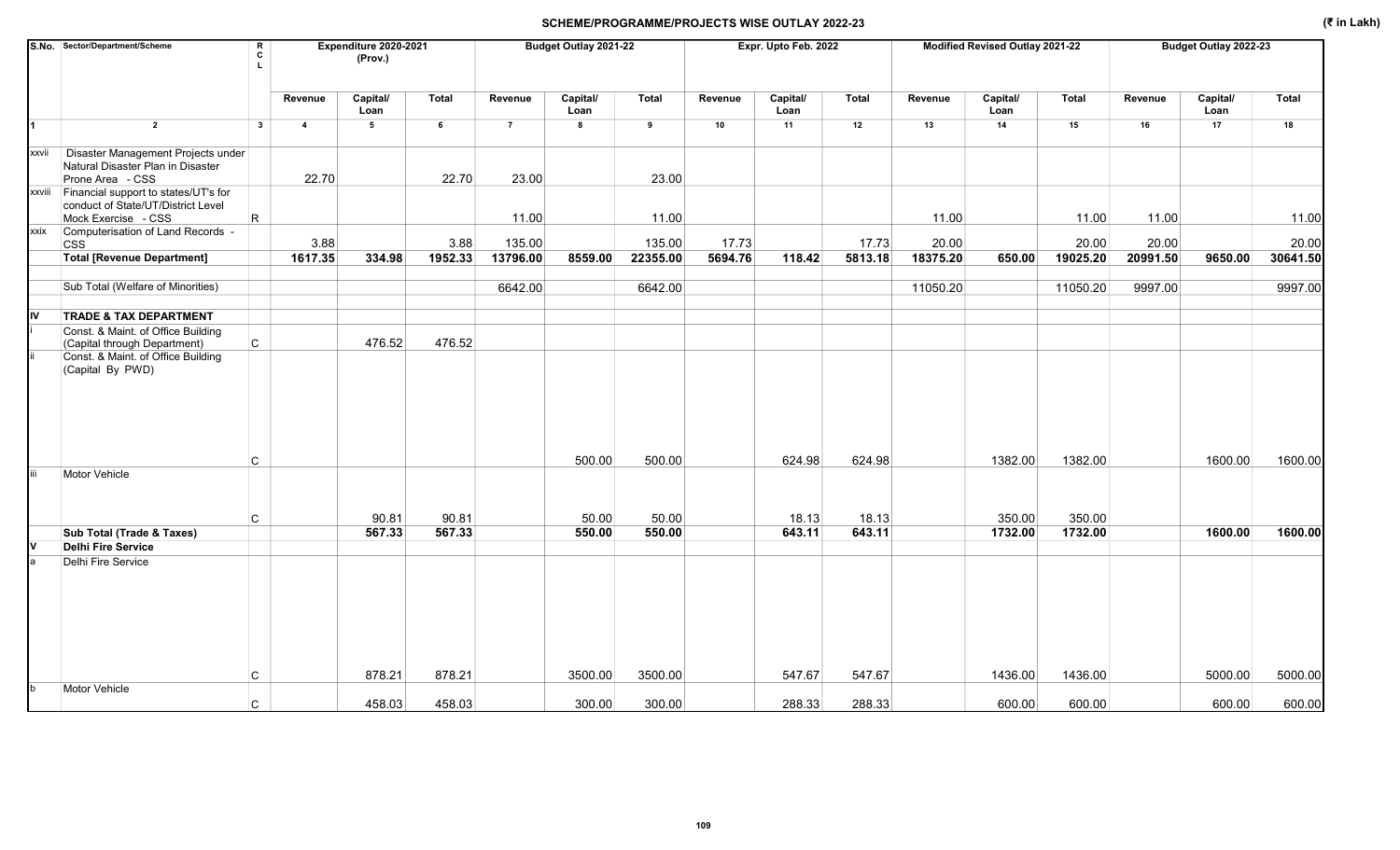## SCHEME/PROGRAMME/PROJECTS WISE OUTLAY 2022-23 (₹ in Lakh)

|     | S.No. Sector/Department/Scheme                                                              | R<br>Expenditure 2020-2021<br>c<br>(Prov.) |                |                  |         | Budget Outlay 2021-22<br>Expr. Upto Feb. 2022 |                  |         |         |                  |         |         | Budget Outlay 2022-23<br>Modified Revised Outlay 2021-22 |         |         |                  |          |
|-----|---------------------------------------------------------------------------------------------|--------------------------------------------|----------------|------------------|---------|-----------------------------------------------|------------------|---------|---------|------------------|---------|---------|----------------------------------------------------------|---------|---------|------------------|----------|
|     |                                                                                             |                                            | Revenue        | Capital/<br>Loan | Total   | Revenue                                       | Capital/<br>Loan | Total   | Revenue | Capital/<br>Loan | Total   | Revenue | Capital/<br>Loan                                         | Total   | Revenue | Capital/<br>Loan | Total    |
| 1   | $\overline{2}$                                                                              | $\mathbf{3}$                               | $\overline{4}$ | $5\phantom{.0}$  | 6       | $\overline{7}$                                | 8                | 9       | 10      | 11               | 12      | 13      | 14                                                       | 15      | 16      | 17               | 18       |
| c   | Machinery & Equipments                                                                      |                                            |                |                  |         |                                               |                  |         |         |                  |         |         |                                                          |         |         |                  |          |
|     | C                                                                                           |                                            |                | 298.78           | 298.78  |                                               | 5000.00          | 5000.00 |         |                  |         |         | 1500.00                                                  | 1500.00 |         | 31200.00         | 31200.00 |
| d   | Procurement of Equipment for<br>Training - CSS                                              |                                            | 4.10           |                  | 4.10    |                                               |                  |         |         |                  |         |         |                                                          |         |         |                  |          |
| e   | Modernisation of fire & emergency<br>services -CSS                                          |                                            |                |                  |         | 200.00                                        |                  | 200.00  | 200.00  |                  | 200.00  | 200.00  |                                                          | 200.00  |         |                  |          |
|     | Sub Total (V)                                                                               |                                            | 4.10           | 1635.02          | 1639.12 | 200.00                                        | 8800.00          | 9000.00 | 200.00  | 836.00           | 1036.00 | 200.00  | 3536.00                                                  | 3736.00 |         | 36800.00         | 36800.00 |
|     | <b>DTE. Of Home Guard</b>                                                                   |                                            |                |                  |         |                                               |                  |         |         |                  |         |         |                                                          |         |         |                  |          |
|     | Motor Vehicle<br>$\mathsf{C}$                                                               |                                            |                |                  |         |                                               | 30.00            | 30.00   |         |                  |         |         |                                                          |         |         | 60.00            | 60.00    |
|     | Sub Total (VI)                                                                              |                                            |                |                  |         |                                               | 30.00            | 30.00   |         |                  |         |         |                                                          |         |         | 60.00            | 60.00    |
|     |                                                                                             |                                            |                |                  |         |                                               |                  |         |         |                  |         |         |                                                          |         |         |                  |          |
| lvı | <b>EXCISE DEPARTMENT</b>                                                                    |                                            |                |                  |         |                                               |                  |         |         |                  |         |         |                                                          |         |         |                  |          |
|     | Renovation/Redevelopment /Repair<br>Of Office of Commissioner Excise<br>(Capital by PWD)    |                                            |                |                  |         |                                               |                  |         |         |                  |         |         |                                                          |         |         |                  |          |
|     | C                                                                                           |                                            |                |                  |         |                                               | 950.00           | 950.00  |         | 8.15             | 8.15    |         | 520.00                                                   | 520.00  |         | 6.00             | 6.00     |
|     | Sub-Total (X)                                                                               |                                            |                |                  |         |                                               | 950.00           | 950.00  |         | 8.15             | 8.15    |         | 520.00                                                   | 520.00  |         | 6.00             | 6.00     |
|     |                                                                                             |                                            |                |                  |         |                                               |                  |         |         |                  |         |         |                                                          |         |         |                  |          |
| lνι | Law & Judicial                                                                              |                                            |                |                  |         |                                               |                  |         |         |                  |         |         |                                                          |         |         |                  |          |
|     | High Court                                                                                  |                                            |                |                  |         |                                               |                  |         |         |                  |         |         |                                                          |         |         |                  |          |
|     | <b>Family Court</b>                                                                         |                                            |                |                  |         |                                               |                  |         |         |                  |         |         |                                                          |         |         |                  |          |
|     | Computerisation of Districts Courts                                                         |                                            | 2.34           |                  | 2.34    | 120.00                                        |                  | 120.00  | 11.56   |                  | 11.56   | 75.30   |                                                          | 75.30   |         |                  |          |
| iv  | Delhi Judicial Academy<br>[Under Administrative Control of High<br>Court from 2011 onwards] |                                            |                |                  |         |                                               |                  |         |         |                  |         |         |                                                          |         |         |                  |          |
|     | GIA to Delhi Dispute Resolution<br>$\mathsf R$<br>Society                                   |                                            |                |                  |         |                                               |                  |         |         |                  |         |         |                                                          |         |         |                  |          |
| a   | GIA -General                                                                                |                                            |                |                  |         |                                               |                  |         |         |                  |         |         |                                                          |         |         |                  |          |
|     | $\mathsf R$                                                                                 |                                            | 80.00          |                  | 80.00   | 80.00                                         |                  | 80.00   | 20.00   |                  | 20.00   | 80.00   |                                                          | 80.00   | 80.00   |                  | 80.00    |
| b   | GIA -salary                                                                                 |                                            |                |                  |         |                                               |                  |         |         |                  |         |         |                                                          |         |         |                  |          |
|     | R.                                                                                          |                                            | 165.00         |                  | 165.00  | 165.00                                        |                  | 165.00  | 41.25   |                  | 41.25   | 175.00  |                                                          | 175.00  | 185.00  |                  | 185.00   |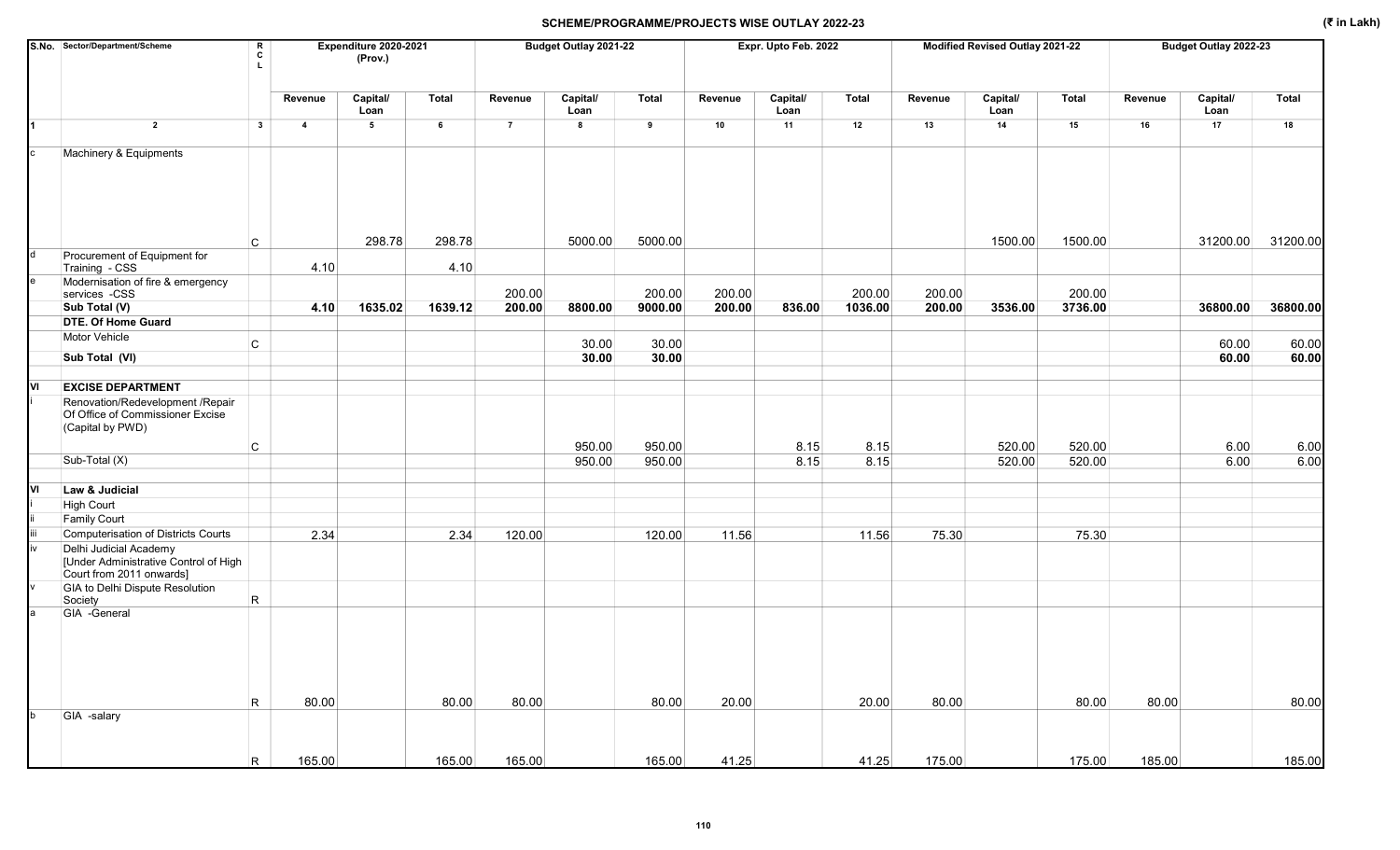## SCHEME/PROGRAMME/PROJECTS WISE OUTLAY 2022-23 (₹ in Lakh)

|      | S.No. Sector/Department/Scheme<br>R<br>c                                                                                                                    |                | Expenditure 2020-2021<br>(Prov.) |         |                | Budget Outlay 2021-22 |         |         | Expr. Upto Feb. 2022 |         |         | Modified Revised Outlay 2021-22 |         | Budget Outlay 2022-23 |                  |              |  |
|------|-------------------------------------------------------------------------------------------------------------------------------------------------------------|----------------|----------------------------------|---------|----------------|-----------------------|---------|---------|----------------------|---------|---------|---------------------------------|---------|-----------------------|------------------|--------------|--|
|      |                                                                                                                                                             | Revenue        | Capital/<br>Loan                 | Total   | Revenue        | Capital/<br>Loan      | Total   | Revenue | Capital/<br>Loan     | Total   | Revenue | Capital/<br>Loan                | Total   | Revenue               | Capital/<br>Loan | <b>Total</b> |  |
|      | $\overline{2}$<br>$\mathbf{3}$                                                                                                                              | $\overline{a}$ | 5                                | 6       | $\overline{7}$ | 8                     | 9       | 10      | 11                   | 12      | 13      | 14                              | 15      | 16                    | 17               | 18           |  |
|      | GIA -capital                                                                                                                                                |                |                                  |         |                |                       |         |         |                      |         |         |                                 |         |                       |                  |              |  |
|      | C                                                                                                                                                           |                | 5.00                             | 5.00    |                | 5.00                  | 5.00    |         | 1.25                 | 1.25    |         | 5.00                            | 5.00    |                       | 5.00             | 5.00         |  |
| ٧i   | <b>Sub Total</b><br>Chief Minister Advocate Welfare                                                                                                         | 245.00         | 5.00                             | 250.00  | 245.00         | 5.00                  | 250.00  | 61.25   | 1.25                 | 62.50   | 255.00  | 5.00                            | 260.00  | 265.00                | 5.00             | 270.00       |  |
|      | R.<br>Scheme                                                                                                                                                | 4060.79        |                                  | 4060.79 | 5000.00        |                       | 5000.00 | 1116.27 |                      | 1116.27 | 2500.00 |                                 | 2500.00 | 5000.00               |                  | 5000.00      |  |
| vii  | Setting up of Fast Track Special<br>Courts (FTSC's) for expeditious<br>disposal of cases of rape & POCSO<br>Act (Nirbhaya Fund) -CSS central<br>R.<br>Share |                |                                  |         | 720.00         |                       | 720.00  |         |                      |         | 720.00  |                                 | 720.00  | 720.00                |                  | 720.00       |  |
| viii | Setting up of Fast Track Special<br>Courts (FTSC's) for expeditious<br>disposal of cases of rape & POCSO                                                    |                |                                  |         |                |                       |         |         |                      |         |         |                                 |         |                       |                  |              |  |
|      | Act (Nirbhaya Fund) -State Share<br>R                                                                                                                       |                |                                  |         | 480.00         |                       | 480.00  |         |                      |         | 480.00  |                                 | 480.00  | 480.00                |                  | 480.00       |  |
|      | Infrastructural facilities for judiciary -<br>CSS (Scheme shifted from Public<br>C                                                                          |                |                                  |         |                |                       |         |         |                      |         |         |                                 |         |                       | 3000.00          | 3000.00      |  |
|      | works sector w.e.f. BE 2022-23)<br><b>Sub Total</b>                                                                                                         | 4308.13        | 5.00                             | 4313.13 | 6565.00        | 5.00                  | 6570.00 | 1189.08 | 1.25                 | 1190.33 | 4030.30 | 5.00                            | 4035.30 | 6465.00               | 3005.00          | 9470.00      |  |
| VII  | <b>Delhi Subordinate Services</b><br><b>Selection Board</b><br>(PWD Capital budget converted to<br>Revenue section from FY 2017-18<br>onwards.)             | 64.26          |                                  | 64.26   | 100.00         |                       | 100.00  | 66.57   |                      | 66.57   | 220.00  |                                 | 220.00  | 150.00                |                  | 150.00       |  |
|      | Development of on-line examination<br>centre at Wazirpur & Parparganj                                                                                       |                |                                  |         |                |                       |         |         |                      |         |         |                                 |         |                       |                  |              |  |
|      | С                                                                                                                                                           |                |                                  |         |                |                       |         |         |                      |         |         | 500.00                          | 500.00  |                       | 4300.00          | 4300.00      |  |
|      | Total -DSSSB                                                                                                                                                |                |                                  |         |                |                       |         |         |                      |         | 220.00  | 500.00                          | 720.00  | 150.00                | 4300.00          | 4450.00      |  |
| viii | <b>General Administration Department</b>                                                                                                                    |                |                                  |         |                |                       |         |         |                      |         |         |                                 |         |                       |                  |              |  |
|      | Shaheed Kosh<br>$\mathsf{R}$                                                                                                                                | 5.45           |                                  | 5.45    | 127.50         |                       | 127.50  | 28.97   |                      | 28.97   | 127.50  |                                 | 127.50  | 127.50                |                  | 127.50       |  |
|      | GIA to Delhi Computerisation of<br>Police Service Society for Crime and<br>Criminal Tracking System (CCTNS) -<br><b>CSS</b><br>R                            |                |                                  |         | 0.25           |                       | 0.25    |         |                      |         |         |                                 |         |                       |                  |              |  |